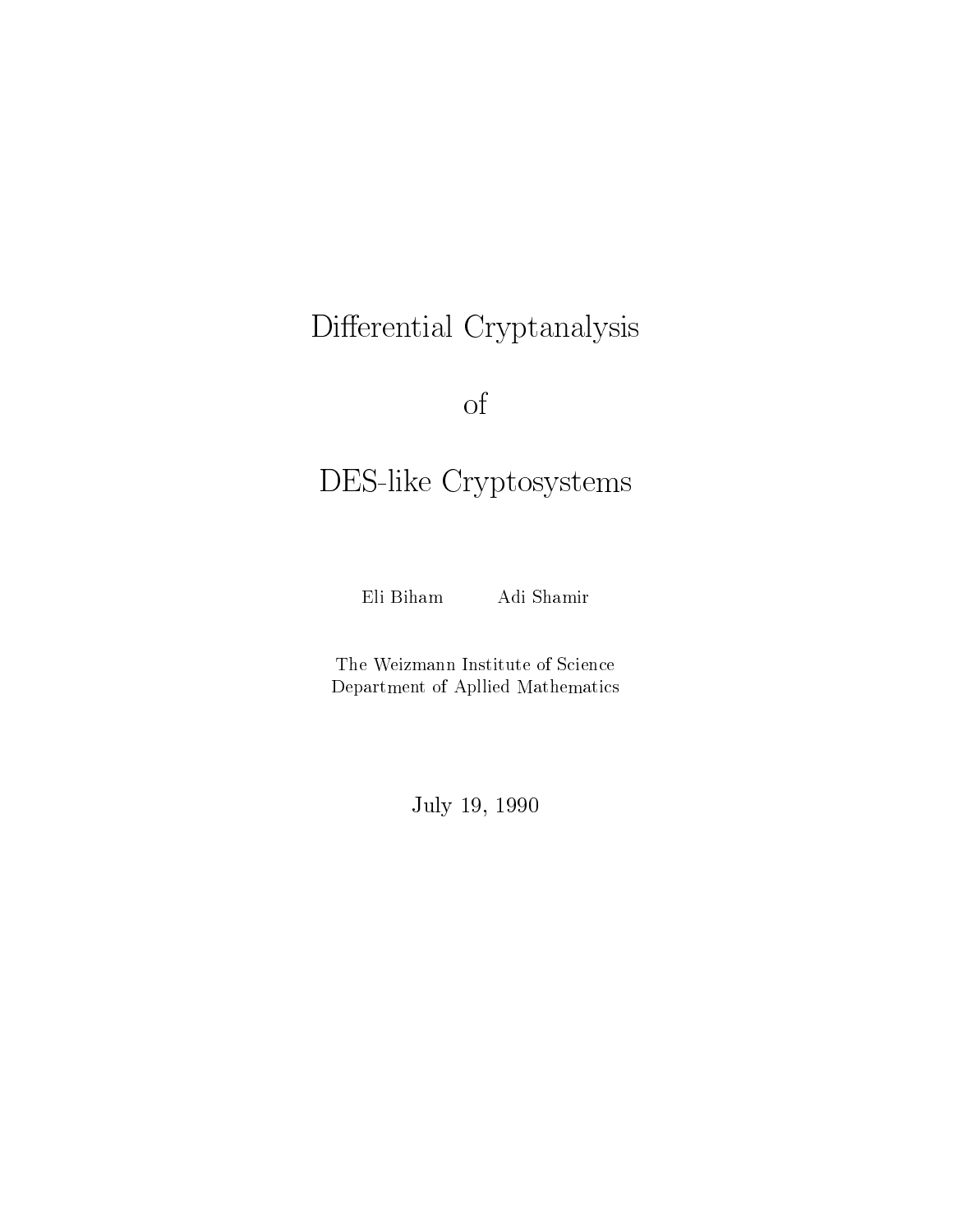### Abstract

The Data Encryption Standard (DES) is the best known and mostwidely used cryptosystem for civilian applications. It was developed at IBM and adopted by the National Buraeu of Standards in the mid70's, and has successfully withstood all the attacks published so far inthe open literature. In this paper we develop a new type of cryptanalytic attack which can break the reduced variant of DES with eight rounds in a few minutes on a PC and can break any reduced variant ofDES (with up to 15 rounds) in less than 256 operations. The new attack can be applied to a variety of DES-like substitution/permutationcryptosystems, and demonstrates the crucial role of the (unpublished)design rules.

## 1 Introduction

Iterated cryptosystems are a family of cryptographically strong functions based on iterating a weaker function n times. Each iteration is called a *round* and the cryptosystem is called an n-round cryptosystem. The round function is a function of the output of the previous round and of a subkey which is a key dependent value calculated via a key scheduling algorithm. The round function is usually based on S boxes, bit permutations, arithmetic operations and the exclusive-or (denoted by  $\mathcal{Q}$  and  $\mathcal{Q}$  by approximations. The S boxes are  $\mathcal{Q}$ nonlinear translation tables mapping a small number of input bits to a small number of output bits. They are usually the only part of the cryptosystem that is not linear and thus the security of the cryptosystem crucially depends on their choice. The bit permutation is used to rearrange the output bits of the S boxes in order to make the input bits of each S box in the following round depend on the output of as many S boxes as possible. The XOR operation is often used to mix the subkey with the data. In most applications the encryption algorithm is assumed to be known and the secrecy of the data depends only on the secrecy of the randomly chosen key.

An early proposal for an iterated cryptosystems was Lucifer[7], which was designed at IBM to resolve the growing need for data security in its products. The round function of Lucifer has a combination of non linear S boxes and a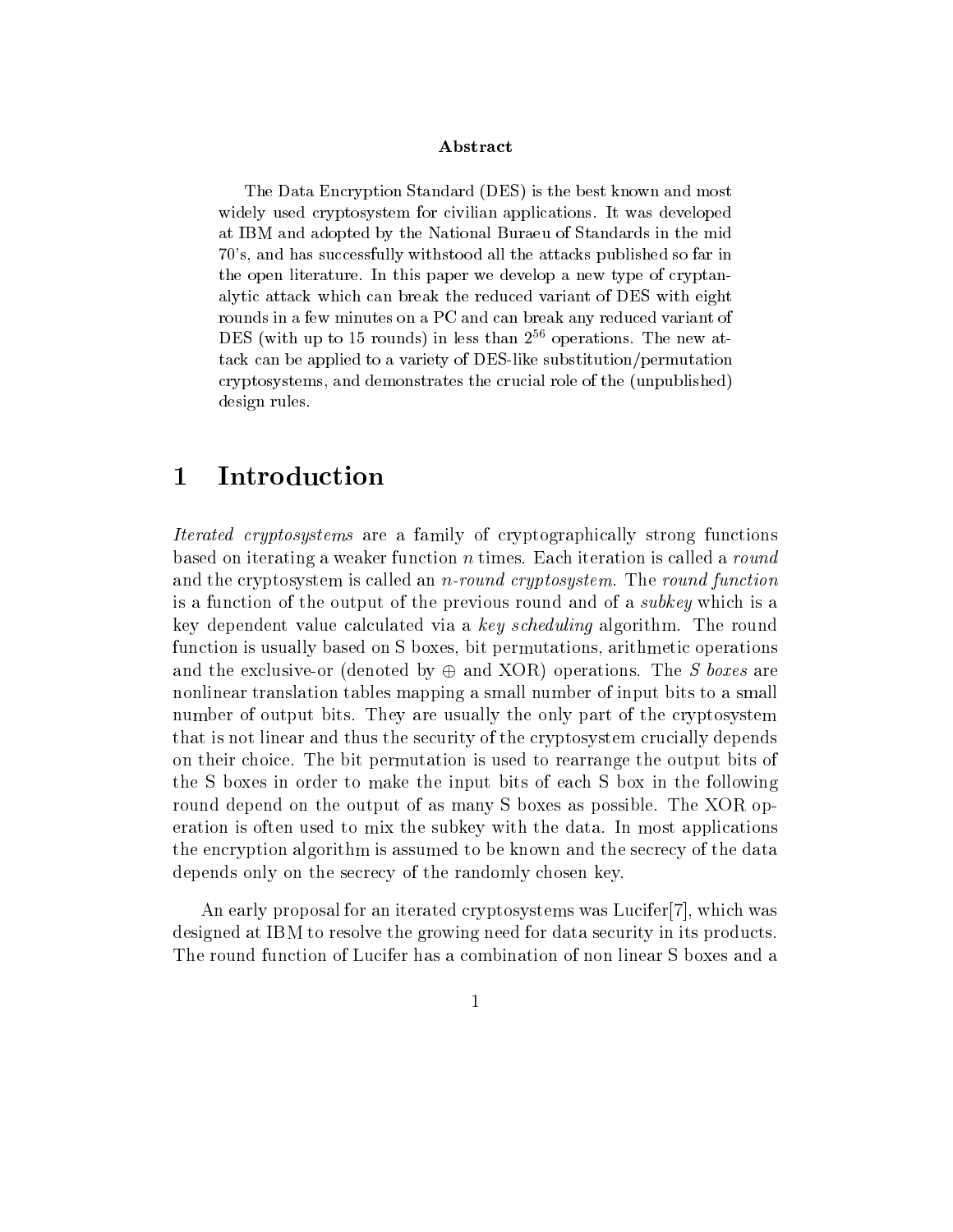bit permutation. The input bits are divided into groups of four consecutive bits. Each group is translated by a reversible S box giving a four bit result. The output bits of all the S boxes are permuted in order to mix them when they become the input to the following round. In Lucifer only two fixed S boxes  $(S_0$  and  $S_1)$  were chosen. Each S box can be used at any S box location and the choice is key dependent. Decryption is accomplished by running the data backwards using the inverse of each S box.

The Data Encryption Standard (DES) [15] is an improved version of Lucifer. It was developed at IBM and adopted by the U.S. National Bureau of Standards (NBS) as the standard cryptosystem for sensitive but unclassied data (such as financial transactions and email messages). DES has become a well known and widely used cryptosystem. The key size of DES is 56 bits and the block size is 64 bits. This block is divided into two halves of 32 bits each. The main part of the round function is the  $F$  function, which works on the right half of the data using a subkey of 48 bits and eight (six-bit to four-bit) S boxes. The 32 output bits of the  $F$  function are XORed with the left half of the data and the two halves are exchanged. The complete specification of the DES algorithm appears in [15].

An extensive cryptanalytic literature on DES was published since its adoption in 1977. Yet, no short-cuts which can reduce the complexity of cryptanalysis to less than half of exhaustive search were ever reported in the open literature.

The 50% reduction[9] (under a chosen plaintext attack) is based on the following symmetry under complementation:

$$
T = DES(P, K)
$$

implies that

$$
\bar{T}=\text{DES}(\bar{P},\bar{K})
$$

where  $\Lambda$  is the bit by bit complementation of  $\Lambda$ . Oryptanalysis can exploit this symmetry if two plaintext/ciphertext pairs  $(P_1, T_1)$  and  $(P_2, T_2)$  are available with  $P_1 = P_2$  (or similarly  $P_1 = P_2$ ). The attacker encrypts  $P_1$ under all the  $2^{55}$  keys K whose least significant bit is zero. If such a ciphertext T is equal to  $T_1$  then the corresponding key K is likely to be the real key. If  $I = I_2$  then K is likely to be the real key. Otherwise neither K nor K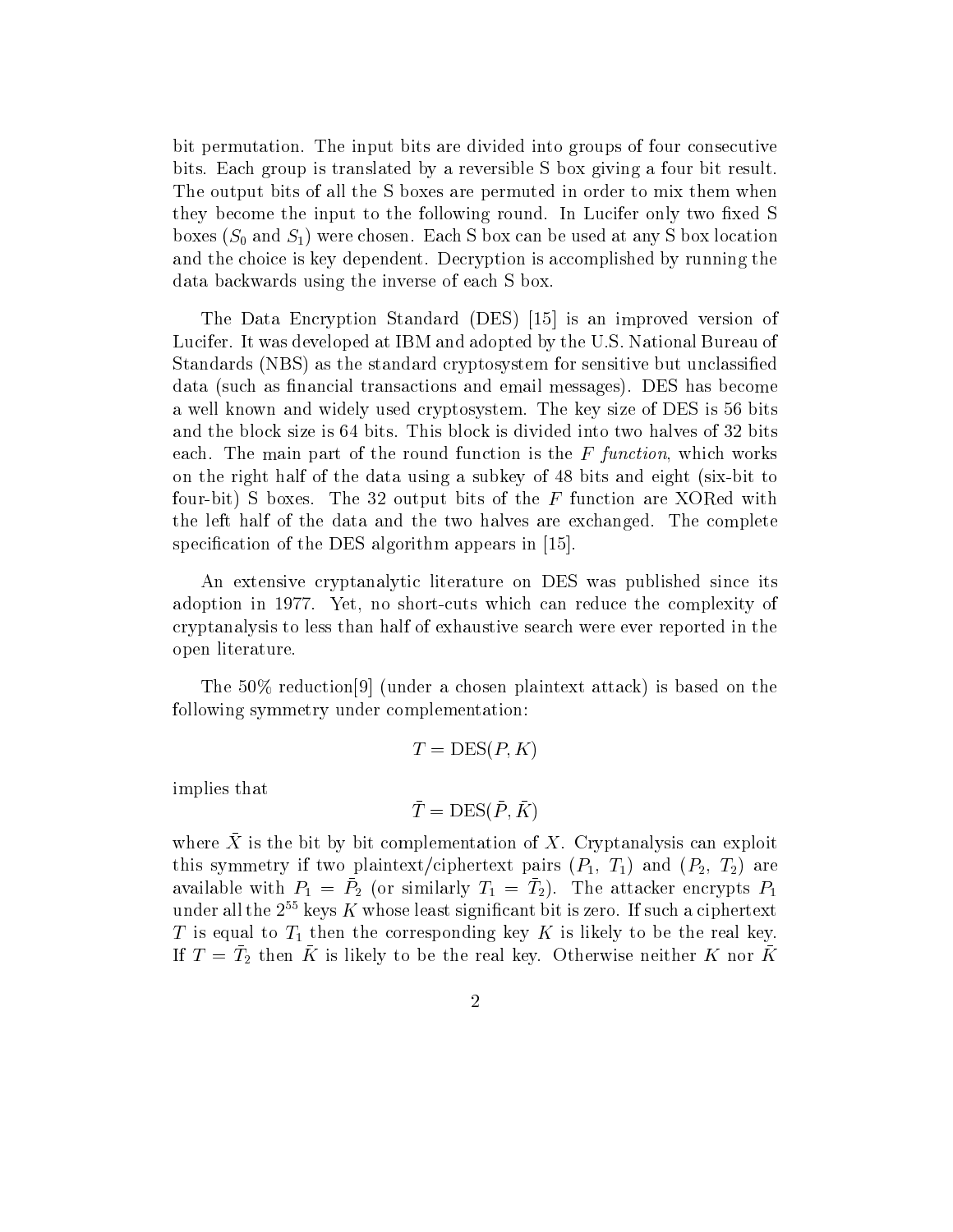can be the real  $\kappa$ y. Since testing whether  $T = T_2$  is much faster than an encryption, the computational saving is very close to 50%.

Diffie and Hellman<sup>[6]</sup> suggested exhaustive search of the entire key space on a parallel machine. They estimate that a VLSI chip may be built which can search one key every microsecond. By building a search machine with a million such chips, all searching in parallel,  $10^{12}$  keys can be searched per second. The entire key space contains about 7  $\cdot$  1016 keys and it can be searched in  $10<sup>5</sup>$  seconds which is about a day. They estimate the cost of this machine to be \$20-million and the cost per solution to be \$5000.

Hellman<sup>[8]</sup> presented a time memory tradeoff method for a chosen plaintext attack which takes  $mu$  words of memory and  $t^2$  operations provided  $mu^2$ equals the number of possible keys (2<sup>56</sup> for DES). A special case ( $m = t$ ) of this method takes about 2<sup>33</sup> time and 2<sup>33</sup> memory, with a 2<sup>33</sup> preprocessing time. Hellman suggests a special purpose machine which produces 100 solutions per day with an average wait of one day. He estimates that the machine costs about \$4-million and the cost per solution is about  $$1-100$ . The preprocessing is estimated to take 2.3 years on the same machine.

The Method of Formal Coding in which the formal expression of each bit in the ciphertext is found as a XOR sum of products of the bits of the plaintext and the key was suggested in [9]. The formal manipulations of these expressions may decrease the key search effort. Schaumuller-Bichl[16, 17] studied this method and concluded that it requires an enormous amount of computer memory which makes the whole approach impractical.

| Number of Rounds | <b>Reduction Factor</b> |
|------------------|-------------------------|
|                  | 219                     |
|                  | 2 <sup>9</sup>          |
|                  | 2 <sup>2</sup>          |
|                  |                         |

In 1987 Chaum and Evertse[2] showed that a meet in the middle attack can reduce the key search for DES reduced to a small number of rounds by the following factors:

They also showed that a slightly modified version of DES reduced to seven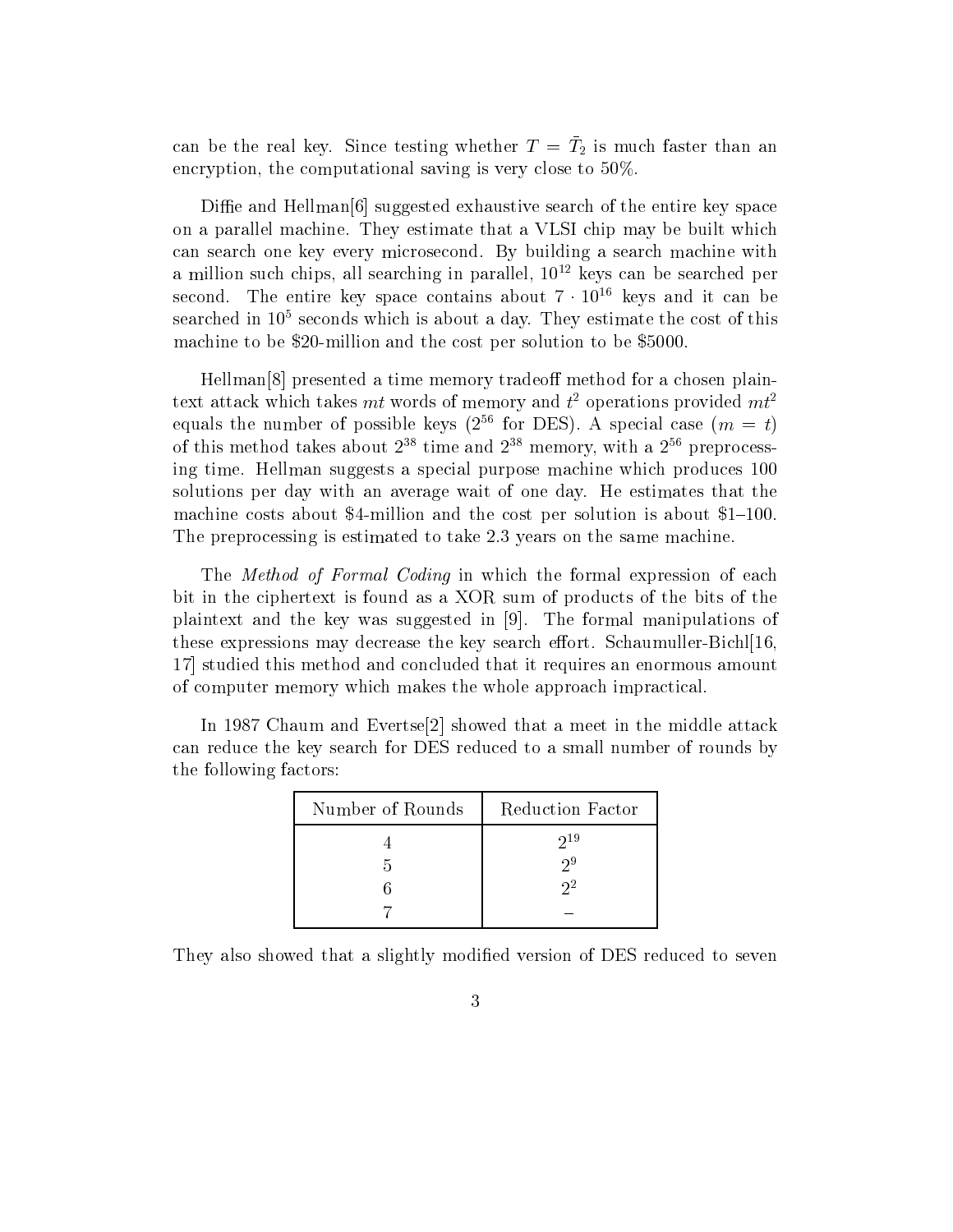rounds can be solved with a reduction factor of 2. However, they proved that a meet in the middle attack of this kind is not applicable to DES reduced to eight or more rounds.

In their method they look for a set of data bits  $(J)$  in a middle round and a set of key bits  $(I)$  for which any change of the values of the I bits cannot change the value of the  $J$  bits in either directions. Knowing those fixed sets and given several plaintext/ciphertext pairs the following algorithm is used:

- 1. Try all the keys in which all the key bits in I are zero. Partially encrypt and decrypt a plaintext/ciphertext pair to get the data in the middle round.
- 2. Discard the keys for which the J bits are not the same under partial encryption/decryption.
- 3. For the remaining keys try all the possible values of the key bits in  $I$ .

This algorithm requires about  $2^{56-|I|} + 2^{|I|}$  encryption/decryption attempts.

In the same year, Donald W. Davies[3] described a known plaintext cryptanalytic attack on DES. Given sufficient data, it could yield 16 linear relationships among key bits, thus reducing the size of a subsequent key search to  $2^{**}$ . It exploited the correlation between the outputs of adjacent  $S$  boxes, due to their inputs being derived from, among other things, a pair of identical bits produced by the bit expansion operation. This correlation could reveal a linear relationship among the four bits of key used to modify these S box input bits. The two 32-bit halves of the DES result (ignoring IP) receive these outputs independently, so each pair of adjacent S boxes could be exploited twice, yielding 16 bits of key information.

The analysis does not require the plaintext  $P$  or ciphertext  $T$  but uses the quantity  $P \oplus T$  and requires a huge number of random inputs. The S box pairs vary in the extent of correlation they produce so that, for example, the pair  $57/58$  needs about 10 – samples but pair  $52/55$  needs about 10 – . With about  $10^{23}$  samples, all but the pair S3/S4 should give results (i.e., a total of 14 bits of key information). To exploit all pairs the cryptanalyst needs about  $10^{26}$  samples. The S boxes do not appear to have been designed to minimize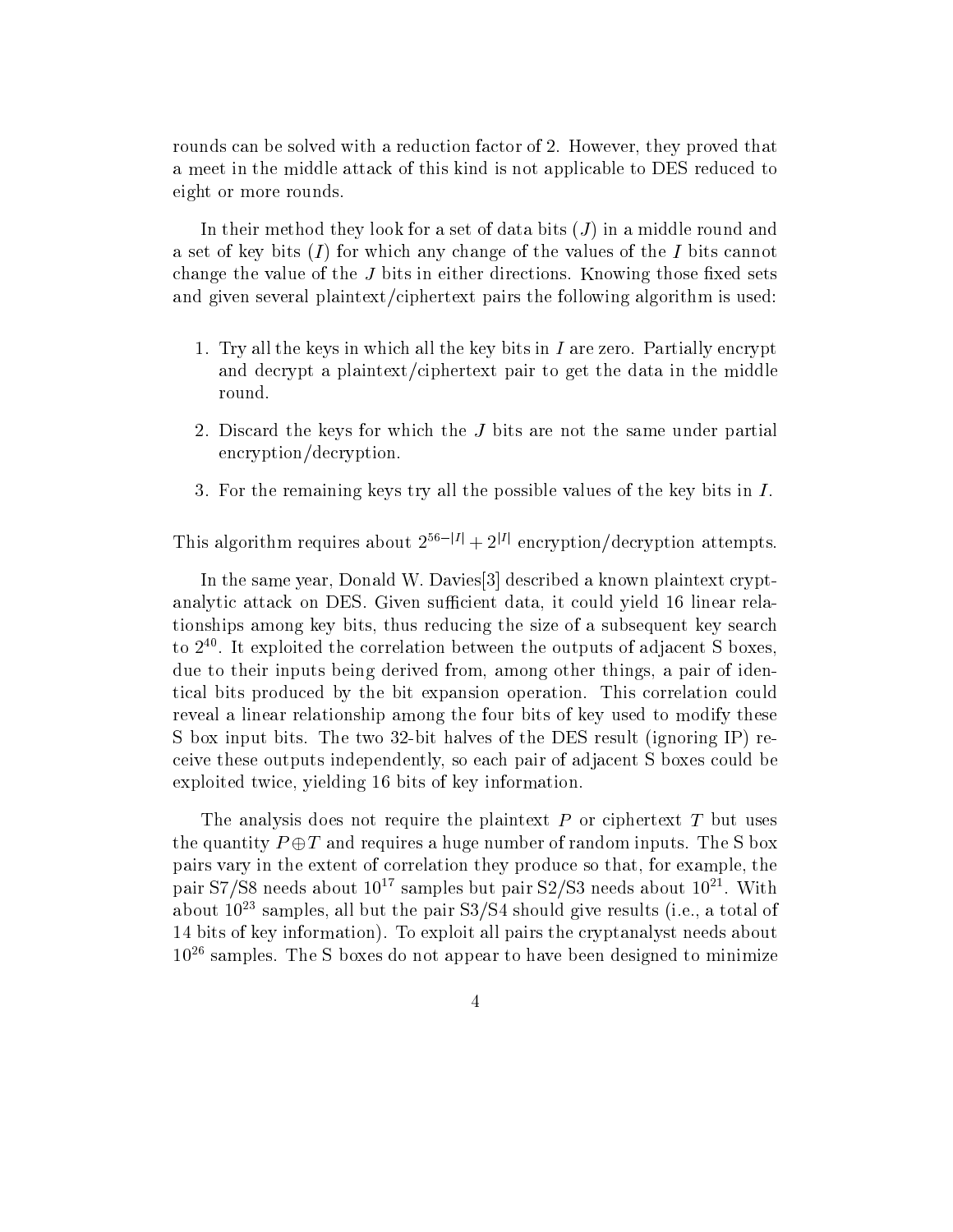the correlation but they are somewhat better than a random choice in this respect. Since the number of samples is larger than the  $2^{64}$  size of the sample space, this attack is purely theoretical, and cannot be carried out. However, for DES reduced to eight rounds the sample size of  $10^{12}$  or  $10^{13}$  (about  $2^{40}$ ) is on the verge of practicality. Therefore, Davies' analysis had penetrated more rounds than previously reported attacks.

During the last decade several cryptosystems which are variants of DES were suggested. Schaumuller-Bichl suggested three such cryptosystems [16, 18]. Two of them (called C80 and C82) are based on the DES structure with the replacement of the  $F$  function by nonreversible functions. The third one, called The Generalized DES Scheme (GDES), is an attempt to speed up DES. GDES has 16 rounds with the original DES  $F$  function but with a larger block size which is divided into more than two parts. She claims that GDES increases the encryption speed of DES without decreasing its security.

Another variant is the Fast Data Encryption Algorithm (Feal). Feal was designed to be efficiently implementable on an eight bit microprocessor. The first version of Feal[20], called Feal-4, has four rounds. Feal-4 was broken by Den-Boer[4] using a chosen plaintext attack with  $100{-}10000$  encryptions. The creators of Feal reacted by introducing a new version, called Feal-8, with eight rounds and additional XORs of the plaintext and the ciphertext with subkeys[19,14]. Both versions were described as cryptographically better than DES in several aspects.

In this paper we describe a new kind of attack that can be applied to many DES-like iterated cryptosystems. This is a chosen plaintext attack which uses only the resultant ciphertexts. The basic tool of the attack is the ciphertext pair which is a pair of ciphertexts whose plaintexts have particular differences. The two plaintexts can be chosen at random, as long as they satisfy the difference condition, and the cryptanalyst does not have to know their values. The attack is statistical in nature and can fail in rare instances.

The main results described in this paper are as follows (note that the complexities we quote are based on the number of encryptions needed to create all the necessary pairs on the target machine, while the attacking algorithm itself uses fewer and simpler operations). DES reduced to six rounds was broken in less than 0.3 seconds on a personal computer using 240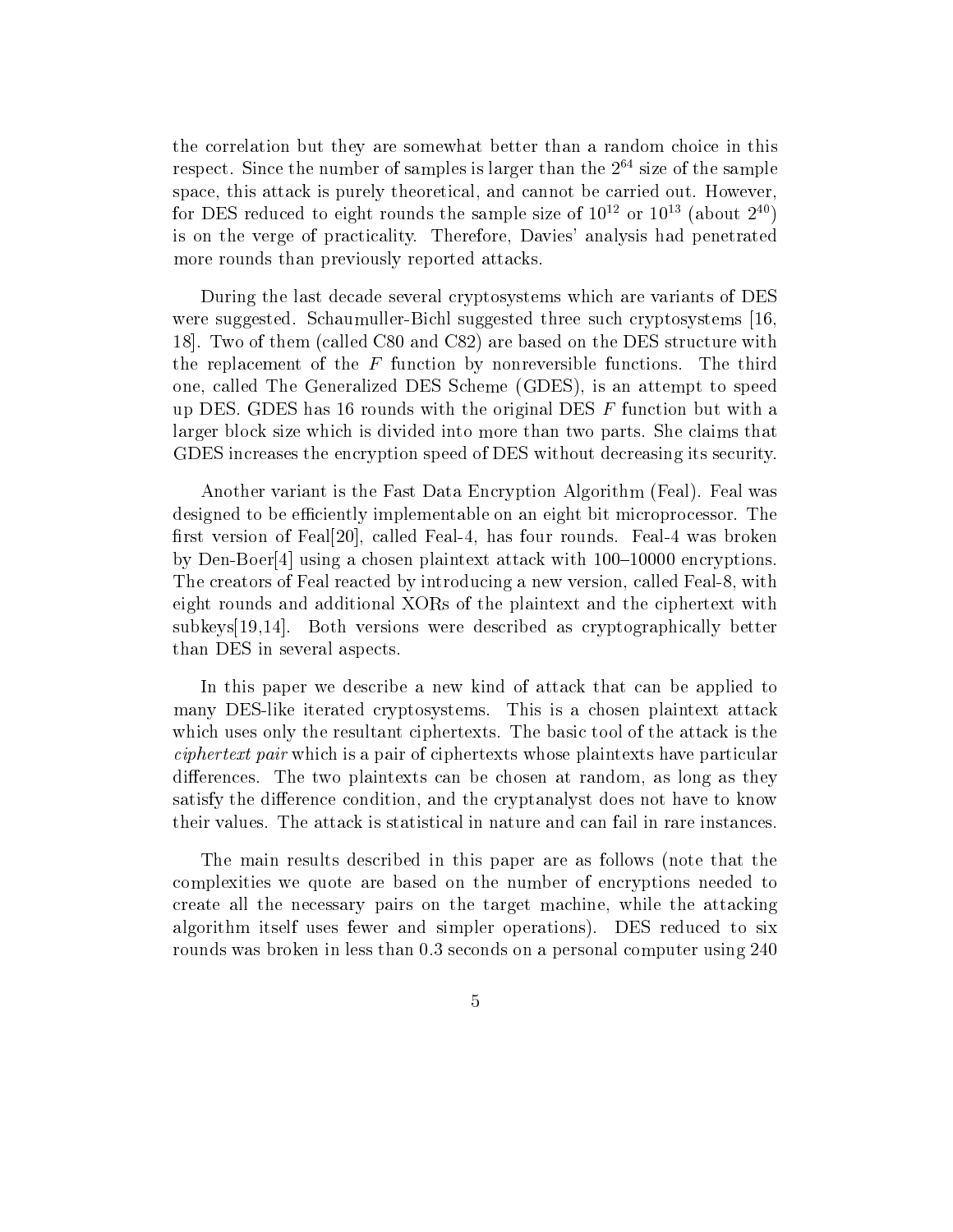| Rounds | Complexity |  |
|--------|------------|--|
| 4      | $2^4$      |  |
| 6      | $2^8$      |  |
| 8      | $2^{16}$   |  |
| 9      | $2^{26}\,$ |  |
| 10     | $2^{35}$   |  |
| 11     | $2^{36}$   |  |
| 12     | $2^{43}$   |  |
| 13     | $2^{44}$   |  |
| 14     | $2^{51}$   |  |
| 15     | $2^{52}$   |  |
| 16     | $2^{58}$   |  |

Table 1. Summary of the cryptanalysis of DES.

ciphertexts. DES reduced to eight rounds was broken in less than two minutes on a computer by analysing 15000 ciphertexts chosen from a pool of 50000 candidate ciphertexts. DES reduced to up to 15 rounds is breakable faster than exhaustive search, but DES with 16 rounds still requires  $2^{58}$  steps (which is slightly higher than the complexity of exhaustive search). A summary of the cryptanalytic results on DES reduced to intermediate number of rounds appears in table 1.

Some researchers have proposed to strengthen DES by making all the subkeys  $Ki$  independent (or at least to derive them in a more complicated way from a longer actual key  $K$ ). Our attack can be carried out even in this case. DES reduced to eight rounds with independent subkeys (i.e., with 8 <sup>48</sup> <sup>=</sup> 384independent key bits which are not compatible with the key scheduling algorithm) was broken in less than two minutes using the same ciphertexts as in the case of dependent subkeys. The full DES with independent subkeys (i.e., with 16 48 = 768 independent key bits) is breakable within  $2^{61}$  steps. As a result, any modification of the key scheduling algorithm cannot make DES much stronger. The attacks on DES reduced to 9-16 rounds are not influenced by the P permutation and the replacement of the P permutation by any other permutation cannot make them less successful. On the other hand, the replacement of the order of the eight DES S boxes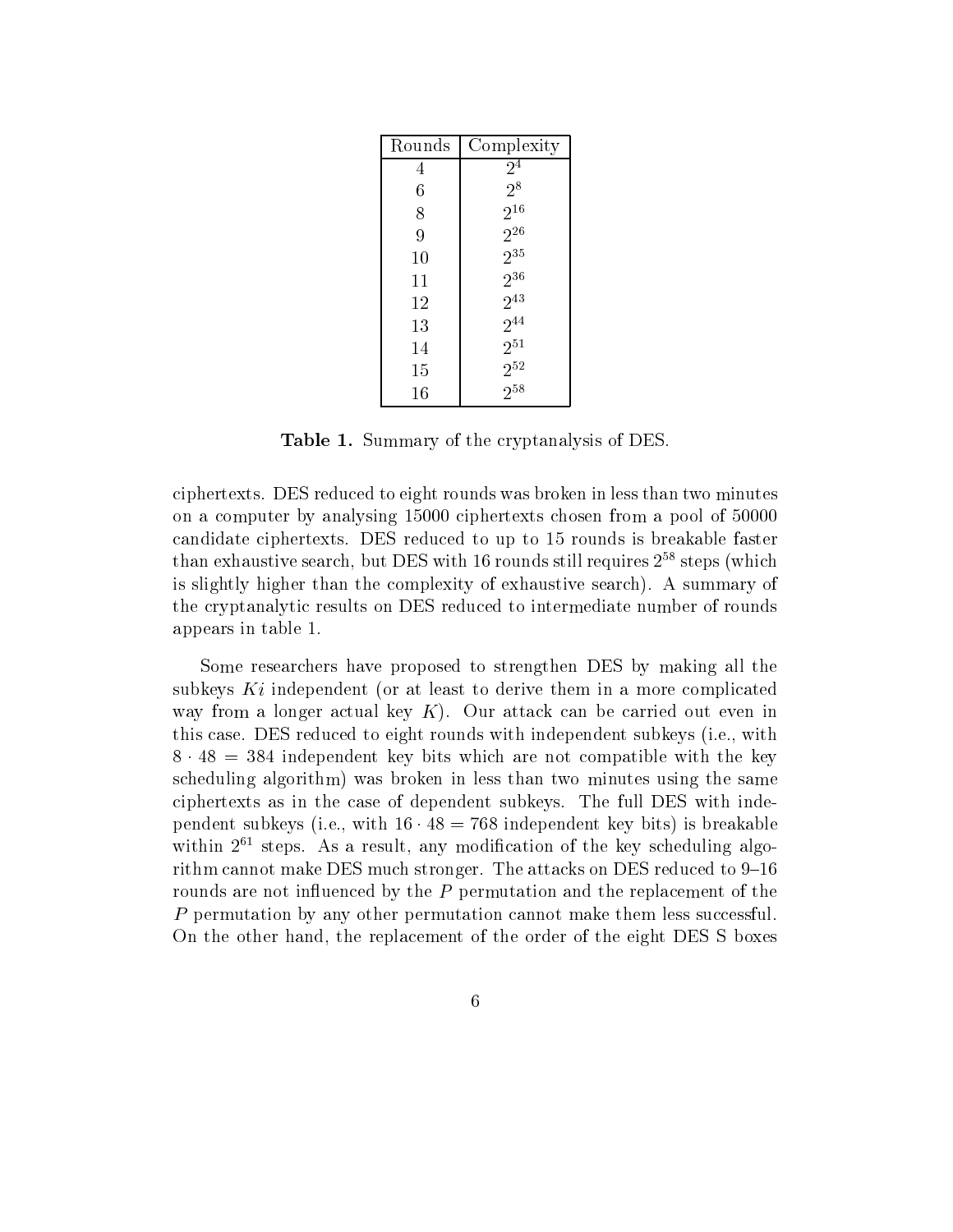(without changing their values) can make DES much weaker: DES with 16 rounds with a particular replaced order is breakable in about  $2^{46}$  steps. The replacement of the XOR operation by the more complex addition operation makes this cryptosystem much weaker. DES with random S boxes is shown to be very easy to break. Even a minimal change of one entry in one of the DES S boxes can make DES easier to break. GDES is shown to be trivially breakable with six encryptions in less than 0.2 seconds, while GDES with independent subkeys is breakable with 16 encryptions in less than 3 seconds.

This attack is applicable also to a wide variety of DES-like cryptosystems. In forthcoming papers we describe several extensions to our new attack. Lucifer reduced to eight rounds can be broken using less than 60 ciphertexts (30 pairs). The Feal-8 cryptosystem can be broken with less than 2000 ciphertexts (1000 pairs) and the Feal-4 cryptosystem can be broken with just eight ciphertexts and one of their plaintexts. As a reaction to our attack on Feal-8, its creators introduced Feal-N[11], with any even number of rounds N. They suggest the use of Feal-N with 16 and 32 rounds. Feal-NX $[12]$  is similar to Feal-N with the extension of the key size to 128 bits. Nevertheless, Feal-N and Feal-NX can be broken for any N  $31$  rounds faster than exhaustive than exhaustive than exhaustive than exhaustive than exhaustive than  $\mathcal{A}$ search.

Differential cryptanalytic techniques are applicable to hash functions, in addition to cryptosystems. For example, the following messages hash to the same value in Merkle's Snefru[10] function with two passes:

| $\bullet$ 00000000 f1301600 13dfc53e 4cc3b093 37461661 ccd8b94d |  |                                                       |  |
|-----------------------------------------------------------------|--|-------------------------------------------------------|--|
|                                                                 |  | 24d9d35f 71471fde 00000000 00000000 00000000 00000000 |  |
| $\bullet$ 00000000 1d197f00 2abd3f6f cf33f3d1 8674966a 816e5d51 |  |                                                       |  |
|                                                                 |  | acd9a905 53c1d180 00000000 00000000 00000000 00000000 |  |
| • 00000000 e98c8300 1e777a47 b5271f34 a04974bb 44cc8b62         |  |                                                       |  |
| be4b0efc 18131756 00000000 00000000 00000000 00000000           |  |                                                       |  |

and the following two messages hash to the same value in a variant of Miyaguchi's N-Hash[13] function with six rounds: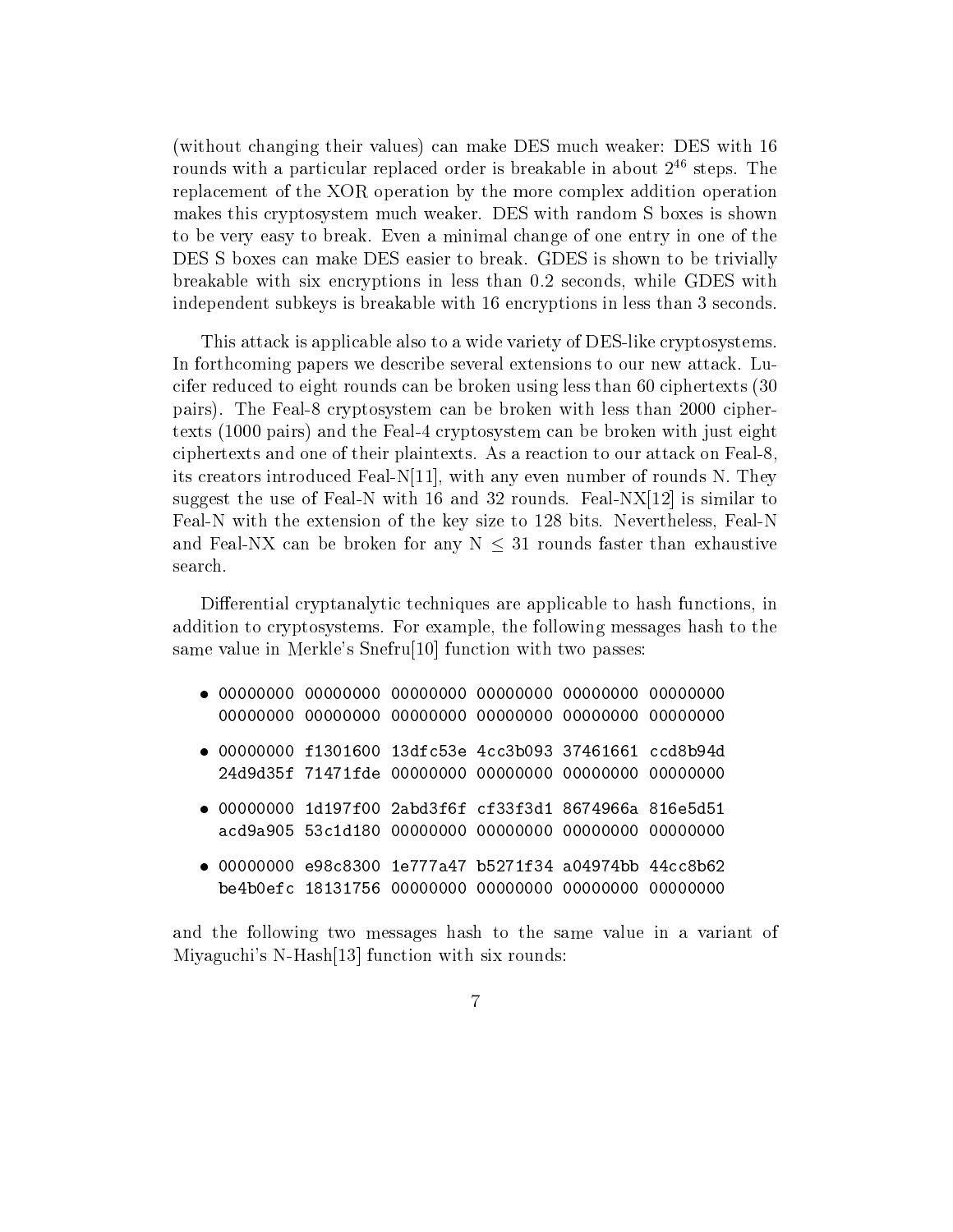- CAECE595 127ABF3C 1ADE09C8 1F9AD8C2
- 4A8C6595 921A3F3C 1ADE09C8 1F9AD8C2.

#### $\overline{2}$ Introduction to differential cryptanalysis

Differential cryptanalysis is a method which analyses the effect of particular differences in plaintext pairs on the differences of the resultant ciphertext pairs. These differences can be used to assign probabilities to the possible keys and to locate the most probable key. This method usually works on many pairs of plaintexts with the same particular difference using only the resultant ciphertext pairs. For DES-like cryptosystems the difference is chosen as a fixed XORed value of the two plaintexts. In this introduction we show how these differences can be analyzed and exploited.

We now introduce the following notation:

- $n_x$ : An hexadecimal number is denoted by a subscript x (i.e.,  $10_x = 16$ ).
- $\Lambda$  ,  $\Lambda$  ; At any intermediate point during the encryption of pairs of messages, X and  $X^*$  are the corresponding intermediate values of the two executions of the algorithm, and  $\Lambda$  is defined to be  $\Lambda \equiv \Lambda \oplus \Lambda$  .
- $P(X)$ : The P permutation is denoted by  $P(X)$ . Note that P as a variable denotes the plaintext.
- $E(X)$ : The E expansion is denoted by  $E(X)$ .
- $IP(X)$ : The initial permutation. In this paper the existence of IP and IP<sup>-1</sup> are ignored, since they have no cryptanalytic signicance in our attack.
- P: The plaintext (after the known initial permutation  $IP$ ) is denoted by P. P is the other plaintext in the pair and  $P = P \oplus P$  is the plaintexts XOR.
- T: The ciphertexts of the corresponding plaintexts  $P, P^*$  (before the inverse initial permutation  $IP^{-1}$  are denoted by T and T  $\ldots$   $T = T \oplus T$  is the ciphertexts XOR.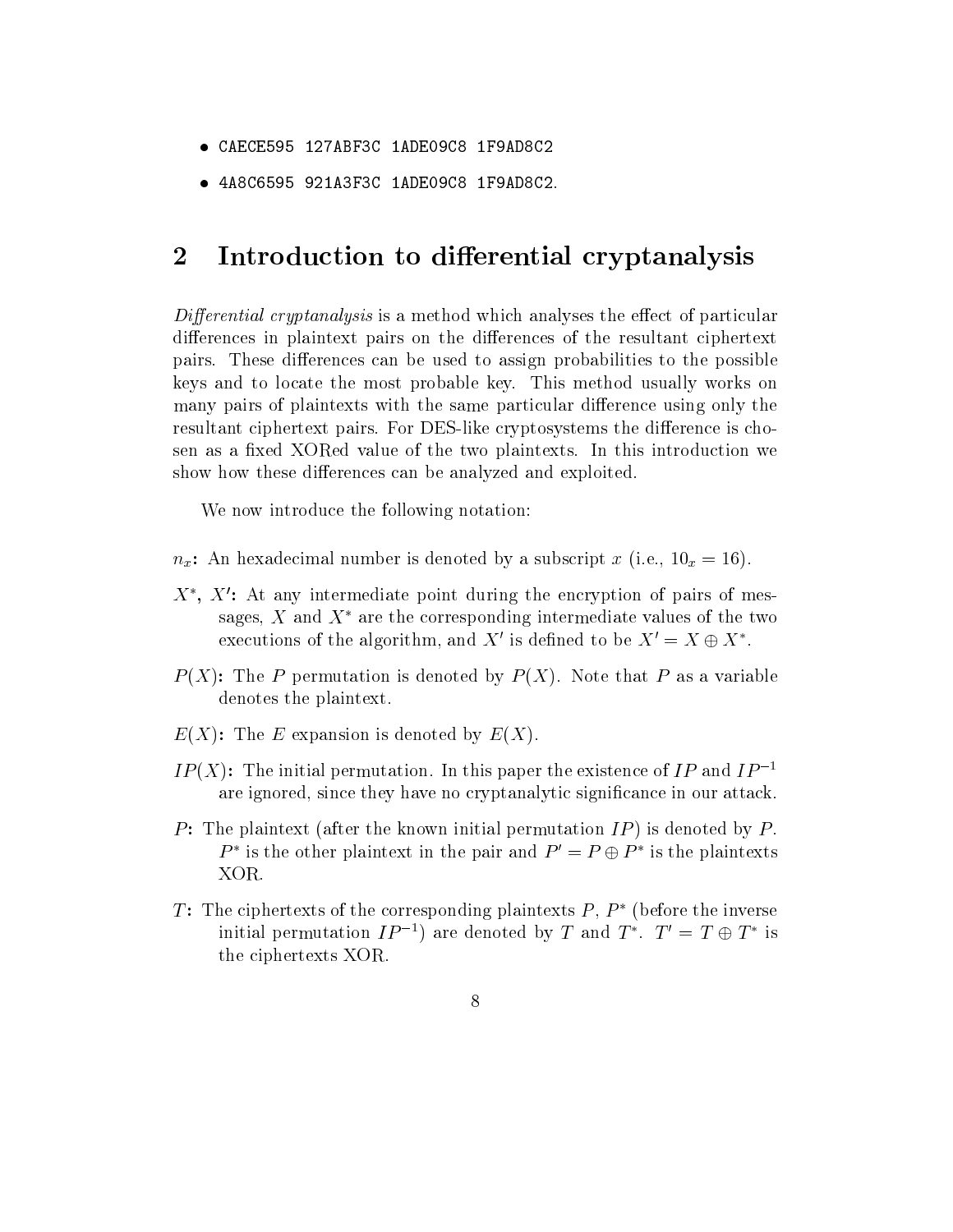- $(L, R)$ : The left and right halves of the plaintext P are denoted by L and R respectively.
- $(l, r)$ : The left and right halves of the ciphertext T are denoted by l and r respectively.
- $a, \ldots, j$ : The 32 bit inputs of the F function in the various rounds. See figure 1. Note that  $a = R$ .
- $A, \ldots, J$ : The 32 bit outputs of the F function in the various rounds. See figure 1.
- Si: The S boxes S1, S2, ..., S8.
- $Si_{EX}$ ,  $Si_{KX}$ ,  $Si_{IX}$ ,  $Si_{OX}$ : The input of Si in round X is denoted by  $Si_{IX}$  for  $X \in \{a, \ldots, j\}$ . The output of Si in round X is denoted by  $Si_{OX}$ . The value of the six subkey bits entering the S box Si is denoted by  $Si_{KX}$  and the value of the six input bits of the expanded data  $(E(X))$  which are XORed with  $Si_{KX}$  to form  $Si_{IX}$  is denoted by  $Si_{EX}$ . The S box number i and the round marker X are optional. For example  $S1_{E_a}$  denotes the first six bits of  $E(a)$ .  $S1_{Ka}$  denotes the first six bits of the subkey K1.  $S1_{Ia}$  denotes the input of the S box S1 which is  $S1_{Ia} = S1_{Ea} \oplus S1_{Ka}$ .  $S1_{Oa}$  denotes the output of S1 which is  $S1_{Oa} = S1(S1_{Ia})$ . See figure 2.

**Definition 1** An *independent key* is a list of n subkeys which is not necessarily derived from the key scheduling algorithm.

**Example 1** DES has  $2^{16\cdot 48} = 2^{768}$  possible independent keys, but only  $2^{56}$ possible keys. Note that every key can be viewed as a special type of an independent key.

Remark To simplify the probabilistic analysis of our attack, we assume that all the subkeys are independent. Attacks on DES with dependent subkeys seem to be just as successful in practice, but their theoretical analysis is much harder.

Let us recall how the DES  $F$  function behaves in these terms. The  $F$ function takes a 32 bit input and a 48 bit key. The input is expanded (by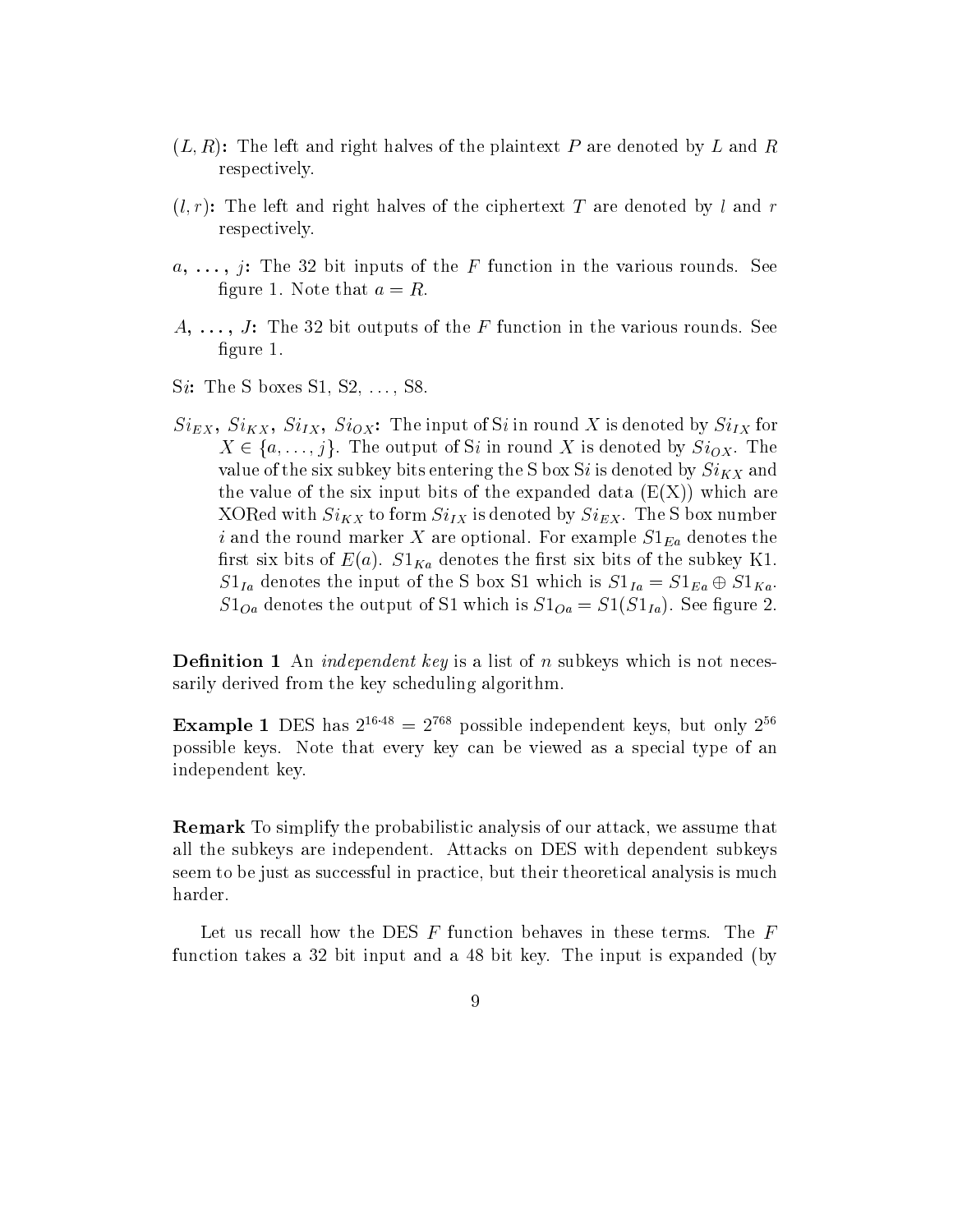

Figure 1. DES reduced to eight rounds.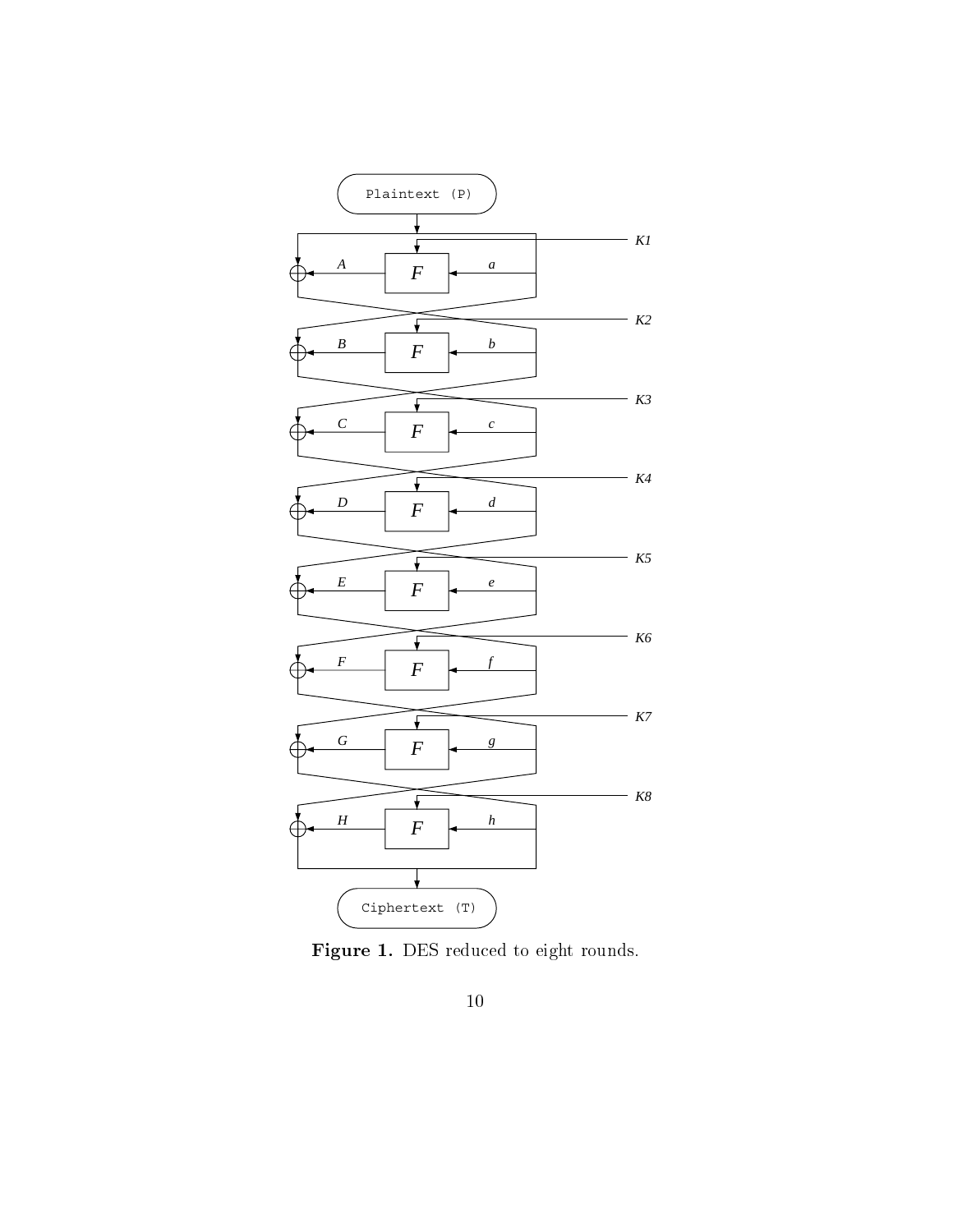

Figure 2. The F function of DES.

the  $E$  expansion) to 48 bits and XORed with the key. The result is fed into the S boxes and the resultant bits are permuted.

Given the XOR value of an input pair to the  $F$  function it is easy to determine its XOR value after the expansion by the formula:

$$
E(X) \oplus E(X^*) = E(X \oplus X^*).
$$

The XOR with the key does not change the XOR value in the pair, i.e., the expanded XOR stays valid even after the XOR with the key, by the formula:

$$
(X \oplus K) \oplus (X^* \oplus K) = X \oplus X^*.
$$

The output of the S boxes is mixed by the P permutation and thus the XOR of the pair after the  $P$  permutation is the permuted value of the  $S$  boxes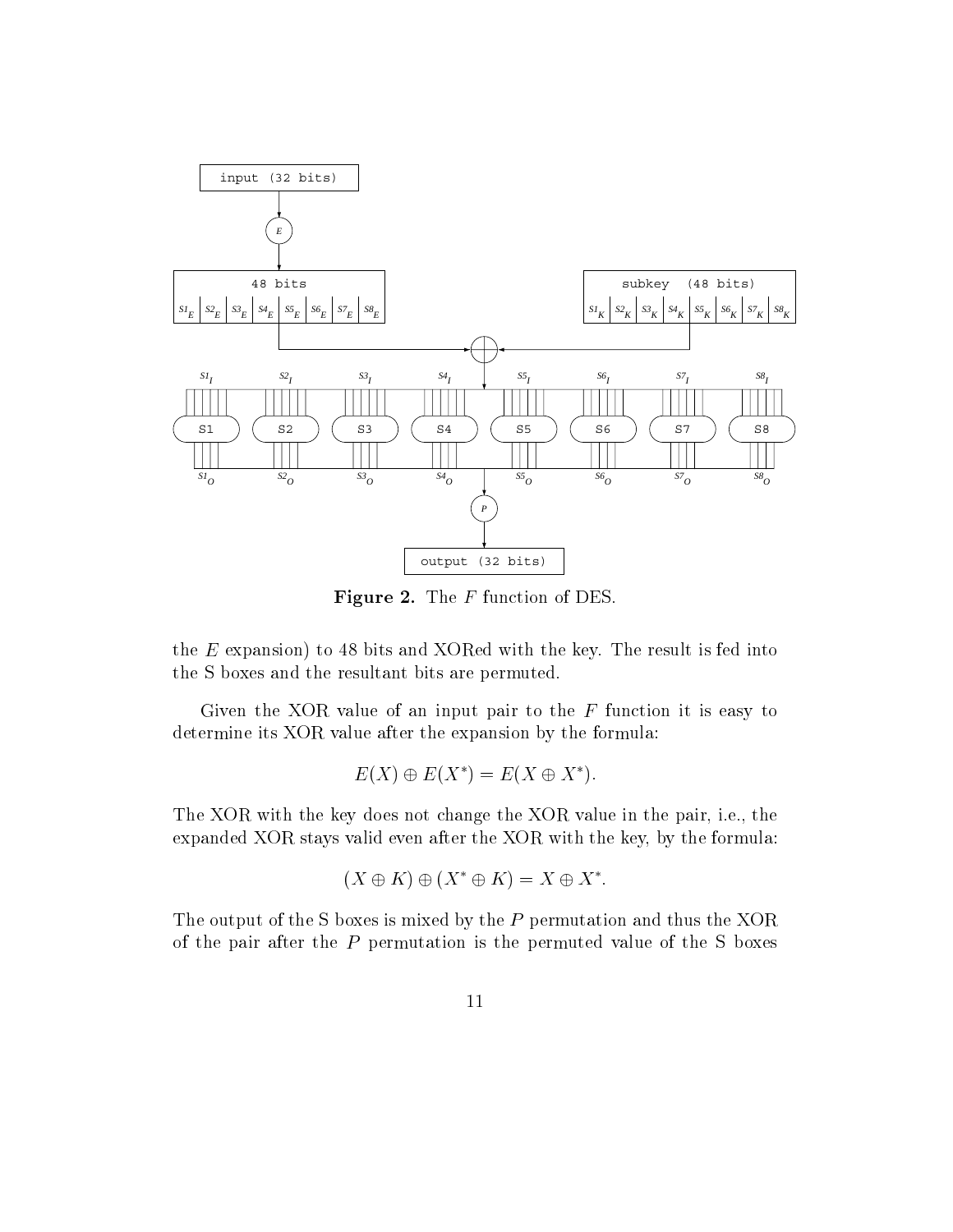output XOR, by the formula:

$$
P(X) \oplus P(X^*) = P(X \oplus X^*).
$$

The output XOR of the  $F$  function is linear in the XOR operation that connects the different rounds:

$$
(X \oplus Y) \oplus (X^* \oplus Y^*) = (X \oplus X^*) \oplus (Y \oplus Y^*).
$$

The XOR of pairs is thus invariant in the key and is linear in the  $E$  expansion, the P permutation and the XOR operation.

The S boxes are known to be non linear. Knowledge of the XOR of the input pairs cannot guarantee knowledge of the XOR of the output pairs. Usually several output XORs are possible. A special case arises when both inputs are equal, in which case both outputs must be equal too. However, a crucial observation is that for any particular input XOR not allthe output XORs are possible, the possible ones do not appear uniformly, and some XORed values appear much more frequently than others.

Before we proceed we want to mention the known design principles of the S boxes[1]:

- 1. No S box is a linear or affine function of its input.
- 2. Changing one input bit to an S box results in changing at least two output bits.
- 3.  $S(X)$  and  $S(X \oplus 001100)$  must differ in at least two bits.
- 4.  $S(X) \neq S(X \oplus 11ef00)$  for any choice of e and f.
- 5. The S boxes were chosen to minimize the differences between the number of 1's and 0's in any S box output when any single bit is held constant.

In DES any S box has 64 64 possible input pairs, and each one of them has an input XOR and an output XOR. There are only  $64 \cdot 16$  possible tuples of input and output XORs. Therefore, each tuple results in average from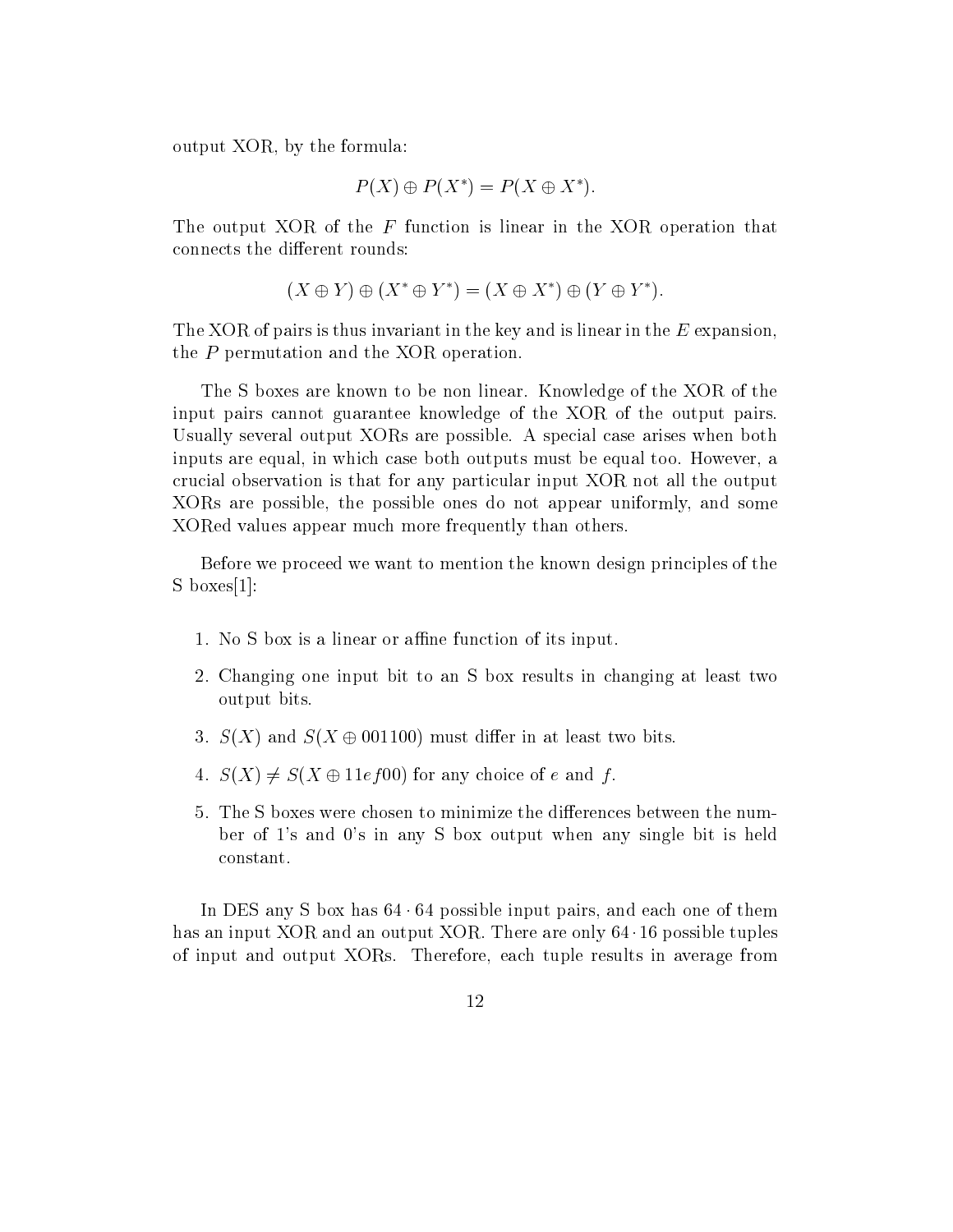four pairs. However, not all the tuples exist as a result of a pair, and the existing ones do not have a uniform distribution. Very important properties of the S boxes are derived from the analysis of the tables that summarize this distribution:

**Definition 2** A table that shows the distribution of the input XORs and output XORs of all the possible pairs of an S box is called the pairs XOR distribution table of the S box. In this table each row corresponds to a particular input XOR, each column corresponds to a particular output XOR and the entries themselves count the number of possible pairs with such an input XOR and an output XOR.

Each line in a pairs XOR distribution table contains 64 possible pairs in 16 different entries. Thus in each line in the table the average of the entries is exactly four.

Example 2 Table 2 is a partial<sup>1</sup> pairs XOR distribution table of S1. S1 itself is described in table 3.

**Example 3** The first line of table 2 shows that for the zero input XOR, the output XOR must be zero too, as we noticed above. Also, the different lines in the table have different output XOR distributions.

The following definition deals with pairs XOR distribution tables:

**Definition 3** Let X be a six bit value and Y be a four bit value. We say that X may cause Y by an S box if there is a pair in which the input XOR of the S box equals  $X$  and the output XOR of the S box equals  $Y$ . If there is such a pair we write X ! <sup>Y</sup> , and if there is no such pair we say that <sup>X</sup> may not cause Y by the S box and write  $X \nrightarrow Y$ .

**Example 4** Consider the input XOR  $S1'_{I} = 34_{x}$ . It has only eight possible output XORs, while the other eight entries are impossible. The possible output XORs  $S1'_{O}$  are  $1_x$ ,  $2_x$ ,  $3_x$ ,  $4_x$ ,  $7_x$ ,  $8_x$ ,  $D_x$  and  $F_x$ . Therefore, the input AOR  $51<sub>I</sub> = 34<sub>x</sub>$  may cause output AOR  $51<sub>O</sub> = 1<sub>x</sub>$  ( $34<sub>x</sub> \rightarrow 1<sub>x</sub>$ ). Also  $34_x \rightarrow 2_x$  and  $34_x \rightarrow F_x$ . On the other hand  $34_x \not\rightarrow 0_x$  and  $34_x \not\rightarrow 9_x$ .

<sup>&</sup>lt;sup>1</sup>The full pairs XOR distribution tables of all the S boxes appear in appendix B.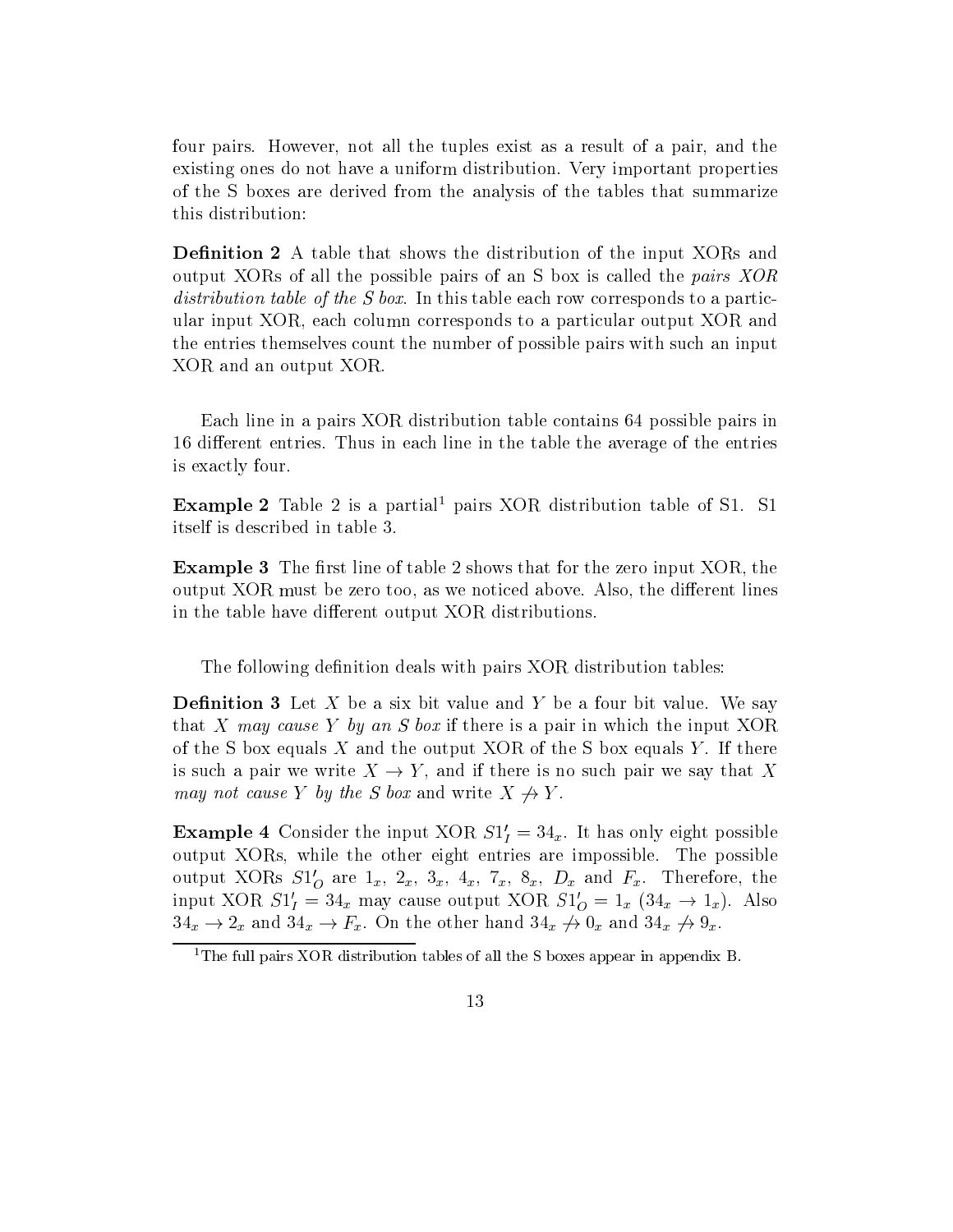| Input                            |                     |                     |                         |                                  |                                  |                                  |                                  |                                    | Output XOR                       |                                  |                                  |                            |                                  |                                  |                     |                     |
|----------------------------------|---------------------|---------------------|-------------------------|----------------------------------|----------------------------------|----------------------------------|----------------------------------|------------------------------------|----------------------------------|----------------------------------|----------------------------------|----------------------------|----------------------------------|----------------------------------|---------------------|---------------------|
| <b>XOR</b>                       | 0 <sub>x</sub>      | $1_x$               | $2\,x$                  | $\mathbf{3}_x$                   | 4x                               | $5_x$                            | $6\,x$                           | $7_x$                              | $8\,x$                           | $9_x$                            | $A_x$                            | $B_x$                      | $C_x$                            | $\mathcal{D}x$                   | $E_x$               | $F_x$               |
| $0_x$                            | 64                  | $\overline{0}$      | $\mathbf{0}$            | $\overline{0}$                   | $\bf{0}$                         | $\mathbf{0}$                     | $\bf{0}$                         | $\overline{0}$                     | $\overline{0}$                   | $\overline{0}$                   | $\theta$                         | $\bf{0}$                   | $\overline{0}$                   | $\bf{0}$                         | $\boldsymbol{0}$    | $\overline{0}$      |
| $1_x$                            | $\bf{0}$            | $\bf{0}$            | $\bf{0}$                | 6                                | $\mathbf{0}$                     | $\overline{2}$                   | $\overline{4}$                   | $\overline{4}$                     | $\bf{0}$                         | 10                               | $12\,$                           | $\overline{4}$             | 10                               | 6                                | $\overline{2}$      | $\overline{4}$      |
| $2_x$                            | $\bf{0}$            | $\bf{0}$            | $\theta$                | 8                                | $\mathbf{0}$                     | $\overline{4}$                   | $\overline{4}$                   | $\overline{4}$                     | $\bf{0}$                         | 6                                | 8                                | 6                          | $12\,$                           | 6                                | $\overline{4}$      | $\overline{2}$      |
| $3_x$                            | 14                  | $\overline{4}$      | $\overline{2}$          | $\overline{2}$                   | 10                               | 6                                | $\overline{4}$                   | $\overline{2}$                     | 6                                | $\overline{4}$                   | $\overline{4}$                   | $\bf{0}$                   | $\overline{2}$                   | $\overline{2}$                   | $\overline{2}$      | $\bf{0}$            |
| $4_x$                            | $\bf{0}$            | $\bf{0}$            | $\bf{0}$                | 6                                | $\bf{0}$                         | 10                               | 10                               | 6                                  | $\bf{0}$                         | $\overline{4}$                   | 6                                | $\overline{4}$             | $\boldsymbol{2}$                 | 8                                | 6                   | $\overline{2}$      |
| $5_x$                            | $\overline{4}$<br>0 | 8<br>$\overline{4}$ | 6<br>$\overline{2}$     | $\overline{2}$<br>$\overline{4}$ | $\overline{2}$<br>8              | $\overline{4}$<br>$\overline{2}$ | $\overline{4}$<br>$\,6$          | $\overline{2}$<br>$\overline{2}$   | $\bf{0}$<br>8                    | $\overline{4}$<br>$\overline{4}$ | $\overline{4}$<br>$\overline{4}$ | $\bf{0}$<br>$\overline{2}$ | 12<br>$\overline{4}$             | $\overline{2}$<br>$\overline{2}$ | 4<br>0              | 6<br>12             |
| $6_x$<br>$7_x$                   | $\overline{2}$      | $\overline{4}$      | 10                      | $\overline{4}$                   | $\bf{0}$                         | $\overline{4}$                   | 8                                | $\overline{4}$                     | $\sqrt{2}$                       | $\overline{4}$                   | 8                                | $\overline{2}$             | $\overline{2}$                   | $\overline{2}$                   | $\overline{4}$      | $\overline{4}$      |
| $8_x$                            | $\overline{0}$      | $\bf{0}$            | $\bf{0}$                | 12                               | $\bf{0}$                         | 8                                | 8                                | $\overline{4}$                     | $\bf{0}$                         | 6                                | $\overline{2}$                   | 8                          | 8                                | $\overline{2}$                   | $\overline{2}$      | $\overline{4}$      |
| $9_x$                            | 10                  | $\overline{2}$      | $\overline{4}$          | $\mathbf{0}$                     | $\overline{2}$                   | 4                                | 6                                | 0                                  | $\overline{2}$                   | $\overline{2}$                   | 8                                | $\bf{0}$                   | 10                               | $\bf{0}$                         | $\,2$               | 12                  |
| $A_x$                            | $\boldsymbol{0}$    | 8                   | 6                       | $\overline{2}$                   | $\overline{2}$                   | 8                                | 6                                | $\bf{0}$                           | 6                                | $\overline{4}$                   | 6                                | 0                          | $\overline{4}$                   | $\bf{0}$                         | $\overline{2}$      | 10                  |
| $B_x$                            | $\overline{2}$      | $\overline{4}$      | $\theta$                | 10                               | $\overline{2}$                   | $\overline{2}$                   | $\overline{4}$                   | $\bf{0}$                           | $\overline{2}$                   | 6                                | $\overline{2}$                   | 6                          | 6                                | 4                                | $\overline{2}$      | 12                  |
| $C_{x}$                          | $\bf{0}$            | $\theta$            | $\bf{0}$                | 8                                | $\bf{0}$                         | 6                                | 6                                | $\bf{0}$                           | $\bf{0}$                         | 6                                | 6                                | $\overline{4}$             | 6                                | 6                                | 14                  | $\overline{2}$      |
| $D_x$                            | 6                   | 6                   | $\overline{4}$          | 8                                | 4                                | 8                                | $\overline{2}$                   | 6                                  | $\bf{0}$                         | 6                                | $\overline{4}$                   | 6                          | $\bf{0}$                         | $\overline{2}$                   | $\bf{0}$            | $\overline{2}$      |
| $E_x$                            | $\bf{0}$            | 4                   | 8                       | 8                                | 6                                | 6                                | $\overline{4}$                   | $\bf{0}$                           | 6                                | 6                                | $\overline{4}$                   | $\bf{0}$                   | $\boldsymbol{0}$                 | $\overline{4}$                   | $\bf{0}$            | 8                   |
| $\mathcal{F}_x$                  | $\overline{2}$      | $\bf{0}$            | $\overline{2}$          | $\overline{4}$                   | $\overline{4}$                   | 6                                | $\overline{4}$                   | $\overline{2}$                     | $\overline{4}$                   | 8                                | $\overline{2}$                   | $\overline{2}$             | $\overline{2}$                   | 6                                | 8                   | 8                   |
|                                  |                     |                     |                         |                                  |                                  |                                  |                                  |                                    |                                  |                                  |                                  |                            |                                  |                                  |                     |                     |
|                                  |                     |                     |                         |                                  |                                  |                                  |                                  |                                    |                                  |                                  |                                  |                            |                                  |                                  |                     |                     |
| $30_x$                           | $\bf{0}$            | $\overline{4}$      | 6                       | $\bf{0}$<br>10                   | 12                               | 6                                | $\boldsymbol{2}$                 | $\boldsymbol{2}$<br>$\overline{2}$ | 8<br>6                           | $\boldsymbol{2}$<br>$\theta$     | 4                                | 4                          | 6                                | $\boldsymbol{2}$                 | $\overline{2}$      | 4                   |
| $3\sqrt{1_x}$<br>32 <sub>x</sub> | 4<br>$\overline{4}$ | 8<br>$\overline{2}$ | $\overline{2}$<br>6     | $\overline{4}$                   | $\overline{2}$<br>$\overline{4}$ | $\overline{2}$<br>$\overline{2}$ | $\,2$<br>$\,2$                   | $\overline{4}$                     | 6                                | 6                                | $\mathbf{0}$<br>$\overline{4}$   | $\overline{2}$<br>8        | $\overline{2}$<br>$\overline{2}$ | $\overline{4}$<br>$\overline{2}$ | 10<br>8             | 8<br>$\mathbf{0}$   |
| 33 <sub>x</sub>                  | 4                   | $\overline{4}$      | 6                       | $\overline{2}$                   | 10                               | 8                                | $\overline{4}$                   | $\overline{2}$                     | $\overline{4}$                   | $\mathbf{0}$                     | $\overline{2}$                   | $\overline{2}$             | $\overline{4}$                   | 6                                | $\overline{2}$      | $\overline{4}$      |
| $3\,4x$                          | $\bf{0}$            | 8                   | 16                      | 6                                | $\overline{2}$                   | $\mathbf{0}$                     | $\bf{0}$                         | $12\,$                             | 6                                | $\Omega$                         | $\overline{0}$                   | $\bf{0}$                   | $\bf{0}$                         | 8                                | $\overline{0}$      | 6                   |
| $35_x$                           | $\,2$               | $\,2$               | $\overline{4}$          | $\bf{0}$                         | 8                                | $\bf{0}$                         | $\bf{0}$                         | $\bf{0}$                           | 14                               | $\overline{4}$                   | 6                                | 8                          | $\bf{0}$                         | $\,2$                            | 14                  | $\mathbf{0}$        |
| $36_x$                           | $\sqrt{2}$          | 6                   | $\overline{2}$          | $\overline{2}$                   | 8                                | $\mathbf{0}$                     | $\overline{2}$                   | $\overline{2}$                     | $\overline{4}$                   | $\sqrt{2}$                       | 6                                | 8                          | 6                                | $\overline{4}$                   | 10                  | $\mathbf{0}$        |
| $37_x$                           | $\overline{2}$      | $\overline{2}$      | 12                      | $\overline{4}$                   | $\overline{2}$                   | 4                                | $\overline{4}$                   | 10                                 | $\overline{4}$                   | $\overline{4}$                   | $\overline{2}$                   | 6                          | $\bf{0}$                         | $\overline{2}$                   | $\overline{2}$      | 4                   |
| 38 <sub>x</sub>                  | $\bf{0}$            | 6                   | $\frac{2}{2}$           | $\overline{2}$                   | $\,2$                            | $\overline{0}$                   | $\,2$                            | $\,2$                              | $\overline{4}$                   | 6                                | $\overline{4}$                   | $\overline{4}$             | $\overline{4}$                   | 6                                | 10 <sup>°</sup>     | 10                  |
| 39 <sub>x</sub>                  | 6                   | $\overline{2}$      |                         | $\overline{4}$                   | 12                               | 6                                | $\overline{4}$                   | $\,8\,$                            | $\overline{4}$                   | $\mathbf{0}$                     | $\overline{2}$                   | $\overline{4}$             | $\sqrt{2}$                       | 4                                | $\overline{4}$      | $\theta$            |
| $3A_x$                           | 6                   | $\overline{4}$      | $6\phantom{.}6$         | $\overline{4}$                   | 6                                | 8                                | $\overline{0}$                   | 6                                  | $\,2$                            | $\overline{2}$                   | 6                                | $\overline{2}$             | $\overline{\mathbf{2}}$          | 6                                | $\overline{4}$      | $\bf{0}$            |
| $3B_x$                           | $\,2$               | 6                   | $\overline{4}$          | $\bf{0}$                         | $\mathbf{0}$                     | $\overline{2}$                   | $\overline{4}$                   | 6                                  | $\overline{4}$                   | 6                                | 8                                | 6                          | $\overline{4}$                   | 4                                | 6                   | $\overline{2}$      |
| $3C_x$                           | $\bf{0}$            | 10                  | 4                       | $\bf{0}$                         | 12                               | $\bf{0}$                         | $\overline{4}$                   | $\overline{2}$                     | 6                                | $\bf{0}$                         | $\overline{4}$                   | 12                         | $\overline{4}$                   | 4                                | $\overline{2}$      | $\bf{0}$            |
| $3D_x$                           | $\bf{0}$            | 8                   | 6                       | $\overline{2}$                   | $\overline{2}$                   | 6                                | $\bf{0}$                         | 8                                  | $\overline{4}$                   | $\overline{4}$                   | $\overline{0}$                   | $\overline{4}$             | $\bf{0}$                         | 12                               | $\overline{4}$      | $\overline{4}$      |
| $3E_x$<br>$3F_x$                 | 4<br>$\overline{4}$ | 8<br>8              | $\,2$<br>$\overline{4}$ | $\sqrt{2}$<br>$\overline{2}$     | $\frac{2}{4}$                    | 4<br>$\overline{0}$              | $\overline{4}$<br>$\overline{2}$ | 14<br>$\overline{4}$               | $\overline{4}$<br>$\overline{4}$ | $\overline{2}$<br>$\overline{2}$ | 0<br>$\overline{4}$              | $\overline{2}$<br>8        | $\bf{0}$<br>8                    | 8<br>6                           | 4<br>$\overline{2}$ | 4<br>$\overline{2}$ |
|                                  |                     |                     |                         |                                  |                                  |                                  |                                  |                                    |                                  |                                  |                                  |                            |                                  |                                  |                     |                     |

Table 2. Partial pairs XOR distribution table of S1.

|  | 0 15 7 4 14 2 13 1 10 6 12 11                             |  |  |  |  |  | 9 5 3 |       |  |
|--|-----------------------------------------------------------|--|--|--|--|--|-------|-------|--|
|  | 4 1 14 8 13 6 2 11 15 12 9 7 3 10                         |  |  |  |  |  |       | $5 -$ |  |
|  | $115 \t12 \t8 \t2 \t4 \t9 \t1 \t7 \t5 \t11 \t3 \t14 \t10$ |  |  |  |  |  |       |       |  |

| <b>Table 3.</b> S1 table |  |  |
|--------------------------|--|--|
|--------------------------|--|--|

Examples 3 and 4 demonstrate that for a fixed input XOR, the possible output XORs do not have a uniform distribution. The following definition extends definition 3 with probabilities.

**Definition 4** We say that X may cause Y with probability p by an S box if for a fraction  $p$  of the pairs in which the input XOR of the S box equals  $X$ , the output XOR equals  $Y$ .

Example 5  $34_x \rightarrow 2_x$  results from 16 out of the 64 pairs of S1, i.e., with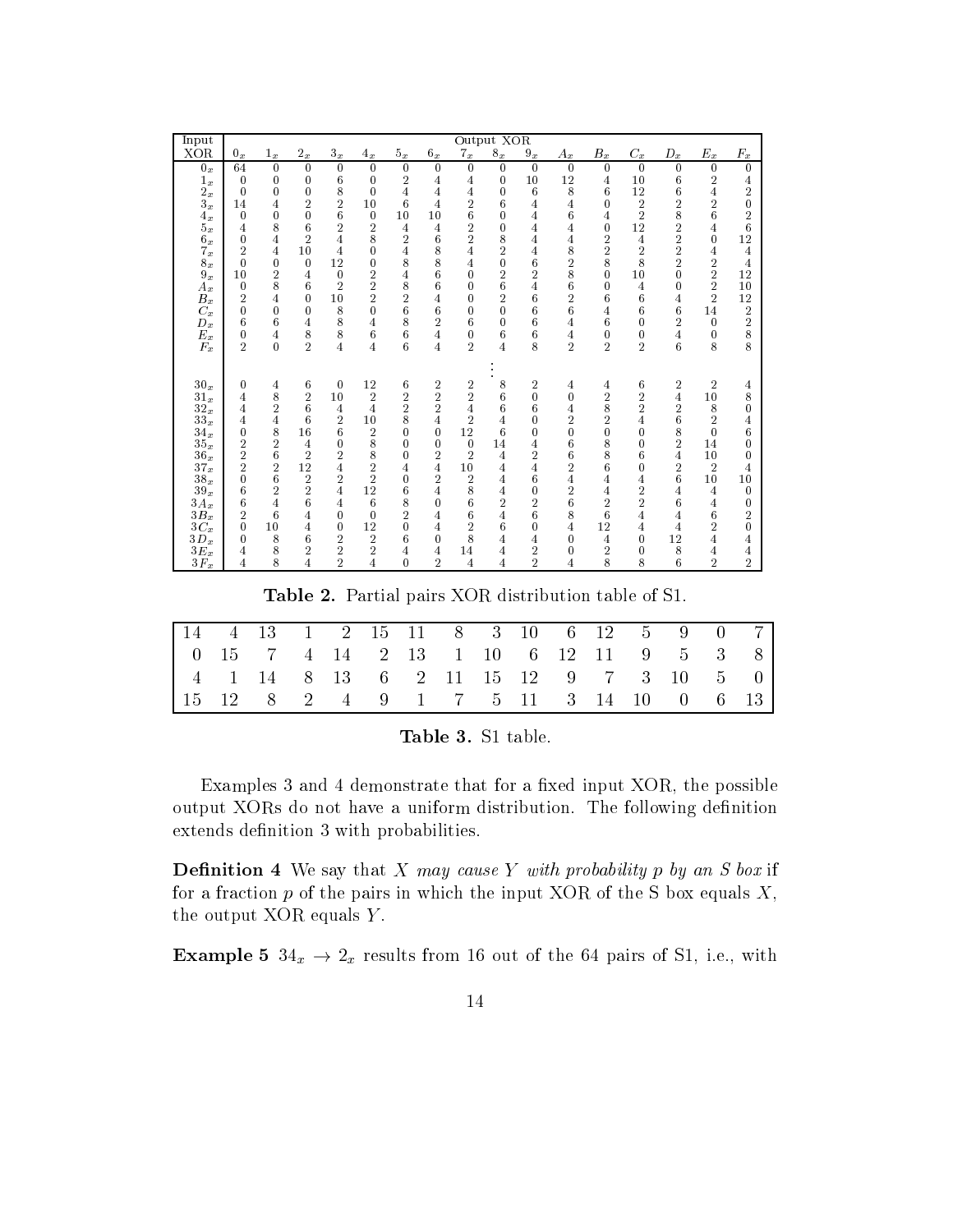| S box          | Percentage |  |
|----------------|------------|--|
| S <sub>1</sub> | 79.4       |  |
| S <sub>2</sub> | 78.6       |  |
| S3             | 79.6       |  |
| S4             | 68.5       |  |
| S <sub>5</sub> | 76.5       |  |
| S <sub>6</sub> | 80.4       |  |
| S7             | 77.2       |  |
| S8             | 77.1       |  |

Table 4. Percentage of the possible entries in the various pairs XOR distribution tables.

probability  $\pm$ . 54 $\pi$  – <sup>4</sup> . 34x ! 4x results only from two out of the 64 pairs of S1, i.e., with probability  $\frac{1}{32}$ .

Different distributions appear in different lines of the table. In total between 70% and 80% of the entries are possible and between 20% and 30% are impossible. The exact percentage for each S box isshown in table 4. In various formulas in this paper we approximate the percentage of the possible entries by 80%.

The pairs XOR distribution tables let us find the possible input and output values of pairs given their input and output XORs. The following example shows a simple case:

**Example 6** Consider the entry  $34_x \rightarrow 4_x$  in the pairs XOR distribution table of S1. Since the entry  $34_x \rightarrow 4_x$  has value 2, only two pairs satisfy these AORs. These pairs are quals. It the first pair is  $51<sub>I</sub>$ ,  $51<sub>I</sub>$  then the other pair is  $51_I$ ,  $51_I$ . By looking at table 5 we see that these inputs must be  $13_x$  and  $27_x$  whose corresponding outputs are  $6_x$  and  $2_x$  respectively.

Next we show how to find the key bits using known input pairs and output  $XOR$  of an S box in the  $F$  function.

**Example 7** Consider S1 and assume that the input pair is  $S1_E = 1_x$ ,  $S1_E^* =$  $35<sub>x</sub>$  and that the value of the corresponding six key bits is  $S1<sub>K</sub> = 23<sub>x</sub>$ . Then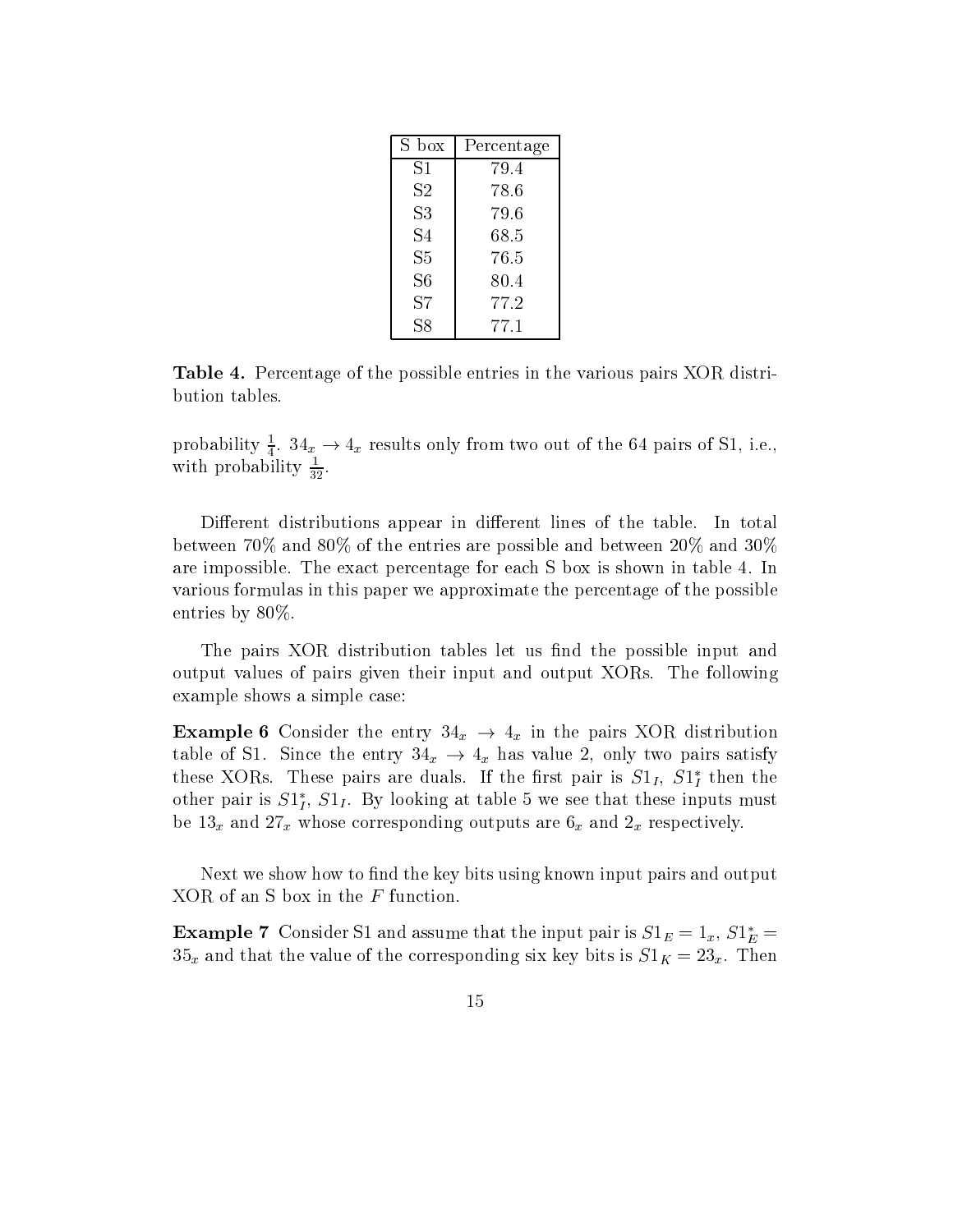| Output         | Possible                                                                            |
|----------------|-------------------------------------------------------------------------------------|
| XOR            | Inputs                                                                              |
| $(S1'_O)$      | $(S1_I)$                                                                            |
|                | 03, 0 <i>F</i> , 1 <i>E</i> , 1 <i>F</i> , 2 <i>A</i> , 2 <i>B</i> , 37, 3 <i>B</i> |
| $\overline{2}$ | 04, 05, 0E, 11, 12, 14, 1A, 1B, 20, 25, 26, 2E, 2F, 30, 31, 3A                      |
| 3              | 01, 02, 15, 21, 35, 36                                                              |
| 4              | 13.27                                                                               |
|                | 00, 08, 0 <i>D</i> , 17, 18, 1 <i>D</i> , 23, 29, 2 <i>C</i> , 34, 39, 3 <i>C</i>   |
| 8              | 09, 0C, 19, 2D, 38, 3D                                                              |
| D              | 06, 10, 16, 1 <i>C</i> , 22, 24, 28, 32                                             |
| $\,F$          | 07, 0A, 0B, 33, 3E, $3F$                                                            |

**Table 5.** Possible input values for the input XOR  $S1'_1 = 34_x$  by the output XOR (in hexadecimal).

| S box input     |     | Possible Keys |    |
|-----------------|-----|---------------|----|
| 06 <sub>1</sub> | 32  |               | 33 |
| 10              | 24  |               | 25 |
| $16\,$          | 22  | 17            | 23 |
| 10              | 28. |               | 29 |

**Table 6.** Possible keys for  $34_x \rightarrow D_x$  by S1 with input  $1_x$ ,  $35_x$  (in hexadecimal).

the actual inputs of S1 (after XORing the input and key bits) are  $S1<sub>I</sub> = 22<sub>x</sub>$ ,  $S1_I = 10_x$  and the outputs are  $S1_O = 1_x$ ,  $S1_O = C_x$  respectively. The output XOR is  $S1'_O = D_x$ .

Assume we know that  $S1_E = 1_x$ ,  $S1_E^* = 35_x$  and  $S1_O = D_x$  and we want to find the key value  $S1_K$ . The input XOR is  $S1'_E = S1'_I = 34_x$  regardless of the actual value of  $S1_K$ . By consulting table 2 we can see that the input to the S box has eight possibilities. These eight possibilities make eight possibilities for the key (by  $S_K = S_E \oplus S_I$ ) as described in table 6. Each line in the table describes two pairs with the same two inputs but with the opposite order. Each pair leads to one key, so each line leads to two keys (which are  $S_E \oplus S_I$  and  $S_E \oplus S_I$ ). The right key value  $S1_K$  must occur in this table.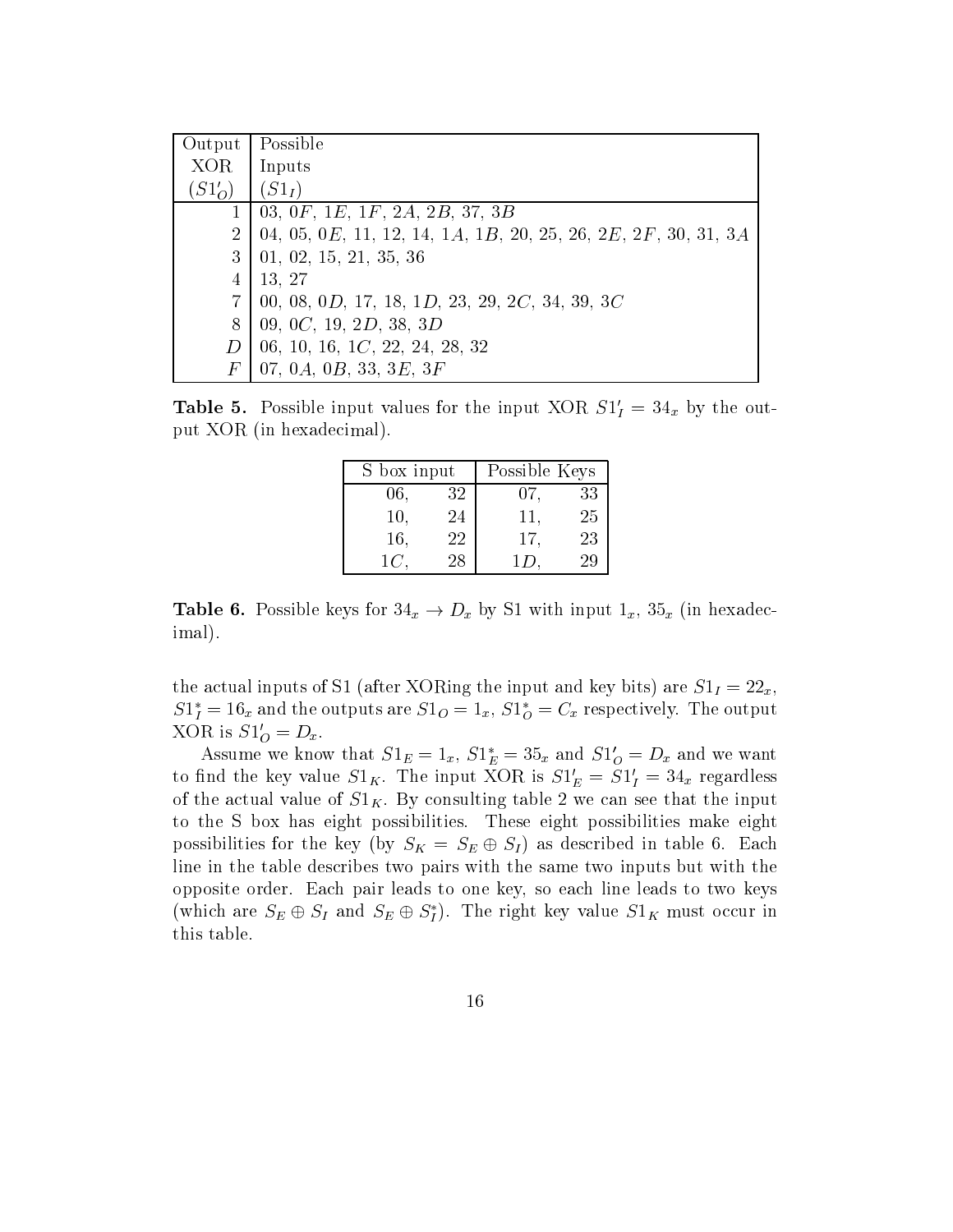| S box input |    | Possible Keys |    |  |  |
|-------------|----|---------------|----|--|--|
|             | 35 | 03.           |    |  |  |
| 02          | 36 | UU            | 34 |  |  |
| 15          |    |               | 23 |  |  |

**Table 7.** Possible keys for  $34_x \rightarrow 3_x$  by S1 with input  $21_x$ ,  $15_x$  (in hexadecimal).

Using additional pairs we can get additional candidates for  $S1_K$ . Lets look at the input pair  $S1_E = 21_x$ ,  $S1_E^* = 15_x$  (with the same  $S1_K = 23_x$ ). The inputs to the S box are  $51<sub>I</sub> = 2<sub>x</sub>$ ,  $51<sub>I</sub> = 30<sub>x</sub>$  and the outputs are  $51<sub>O</sub> = 4<sub>x</sub>$ ,  $S1_{\mathcal{O}}^* = 7_x$ . The output XOR is  $S1_{\mathcal{O}}' = 3_x$ . The possible inputs to the S box where  $34_x \rightarrow 3_x$  and the corresponding possible keys are described in table 7. The right key must occur in both tables. The only common key values in tables 6 and 7 are  $17<sub>x</sub>$  and  $23<sub>x</sub>$ . These two values are indistinguishable with this input XOR since  $17_x \oplus 23_x = 34_x = 51_E$ , but may become distinguishable by using a pair with a different input XOR value  $(S1<sub>E</sub><sup>′</sup> \neq 34<sub>x</sub>)$ .

The following example is an extension of example 7 to a three-round cryptosystem.

Example 8 Assume we have a ciphertext pair whose plaintext XOR is known and the values of the six bits 33, ..., 38 of the plaintext XOR are zero. The input XOR of the first round is zero in all the bits entering S1  $(S1_{Ea} = S1_{Ia} = 0)$  and thus the output AOR of S1 in the first round must be zero  $(S1'_{0a} = 0)$ . The left half of the ciphertext is calculated as the XOR value of the left half of the plaintext, the output of the first round and the output of the third round  $(l = L \oplus A \oplus C)$ . Since the plaintext XOR and the ciphertext XOR are known and the output XOR of S1 in the first round is known as well, the output XOR of S1 in the third round can be calculated. The input pair  $S1_{Ec}$ ,  $S1_{Ec}^{*}$  in the third round is easily extractable from the ciphertext pair.

If the input pair of S1 in the third round is  $\beta 1_{Ec} = 1_x$ ,  $\beta 1_{Ec} = 30_x$  and the output XOR is  $S1'_{Oc} = D_x$  then the value of  $S1_{Kc}$  can be found as in example 7 and it must appear in table 6. Using additional pairs we can discard some of the possible values till we get a unique value of  $S1_{Kc}$ . Since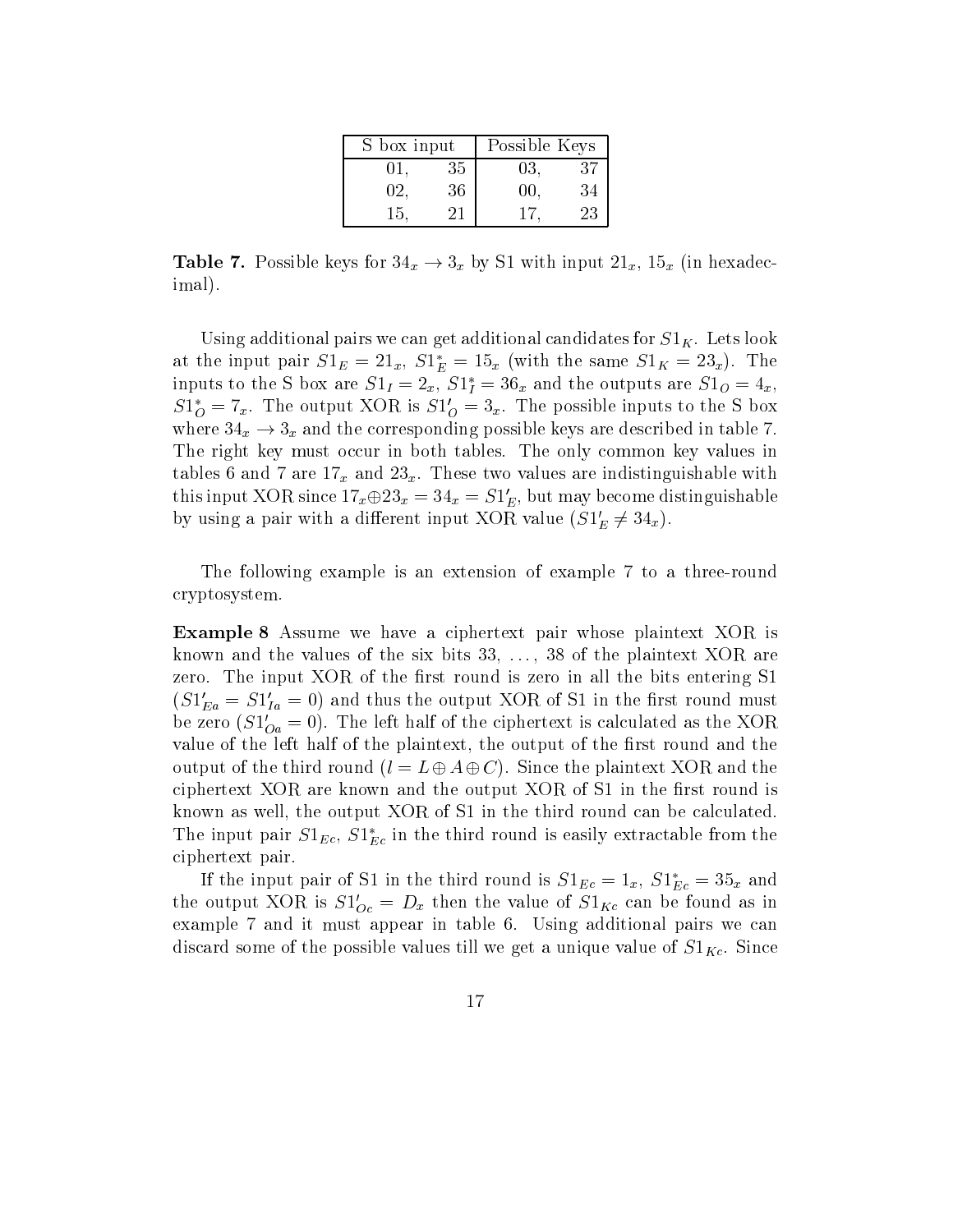$S1'_{Ec}$  is not constant, there should not be any indistinguishable values of the subkey.

The following definition extends definitions 3 and 4 for use with the  $F$ function:

**Definition 5** Let X and Y be 32 bit values. We say that X may cause Y with probability p by the F function if for a fraction p of all the possible input pairs encrypted by all the possible subkey values in which the input XOR of the F function equals X, the output XOR equals Y. If  $p > 0$  we denote this possibility by  $X \to Y$ .

Lemma 1 In Des, if  $\alpha$  is the F function theory probability probability of  $\alpha$  function the  $\alpha$ every fixed input pair  $Z$ ,  $Z$  with  $Z_0 \equiv Z \oplus Z_1 \equiv X$  causes the  $F$  function output XOR to be  $Y$  by the same fraction  $p$  of the possible subkey values.

**Proof** To prove the lemma it suffices to show the property for each of the S boxes. For each input XOR of the data  $S'_E$  there is  $S'_I = S'_E$  regardless of  $S_K$ . If there are k possible input pairs to the S box with this input XOR that may cause a given output XOR, we can choose precisely  $k$  key values  $S_K = S_E \oplus S_I$ , each taking the fixed input pair  $S_E$ ,  $S_E^*$  to one of the possible input pairs  $S_I$ ,  $S_I$  of the S box and thus causing the given output  $\Delta$ OR. Thus, the fraction  $p$  is held constant for all the input pairs, and therefore equals the average over all the input pairs.

In other iterated cryptosystems this lemma does not necessarily hold. However, we assume that the fraction is very close to  $p$ , which is usually the case.

 $\mathcal{M}$  . The probability p of  $\mathcal{M}$  is the probability p of  $\mathcal{M}$  is the probability p of  $\mathcal{M}$ uct of  $p_i$  in which  $X_i \rightarrow Y_i$  by the S boxes  $S_i$   $(i \in \{1,\ldots,8\})$  where  $X_1X_2X_3X_4X_5X_6X_7X_8 = E(X)$  and  $Y_1Y_2Y_3Y_4Y_5Y_6Y_7Y_8 = P^{-1}(Y)$ .

The above discussion about finding the key bits entering S boxes can be extended to find the subkeys entering the  $F$  function. The method is as follows: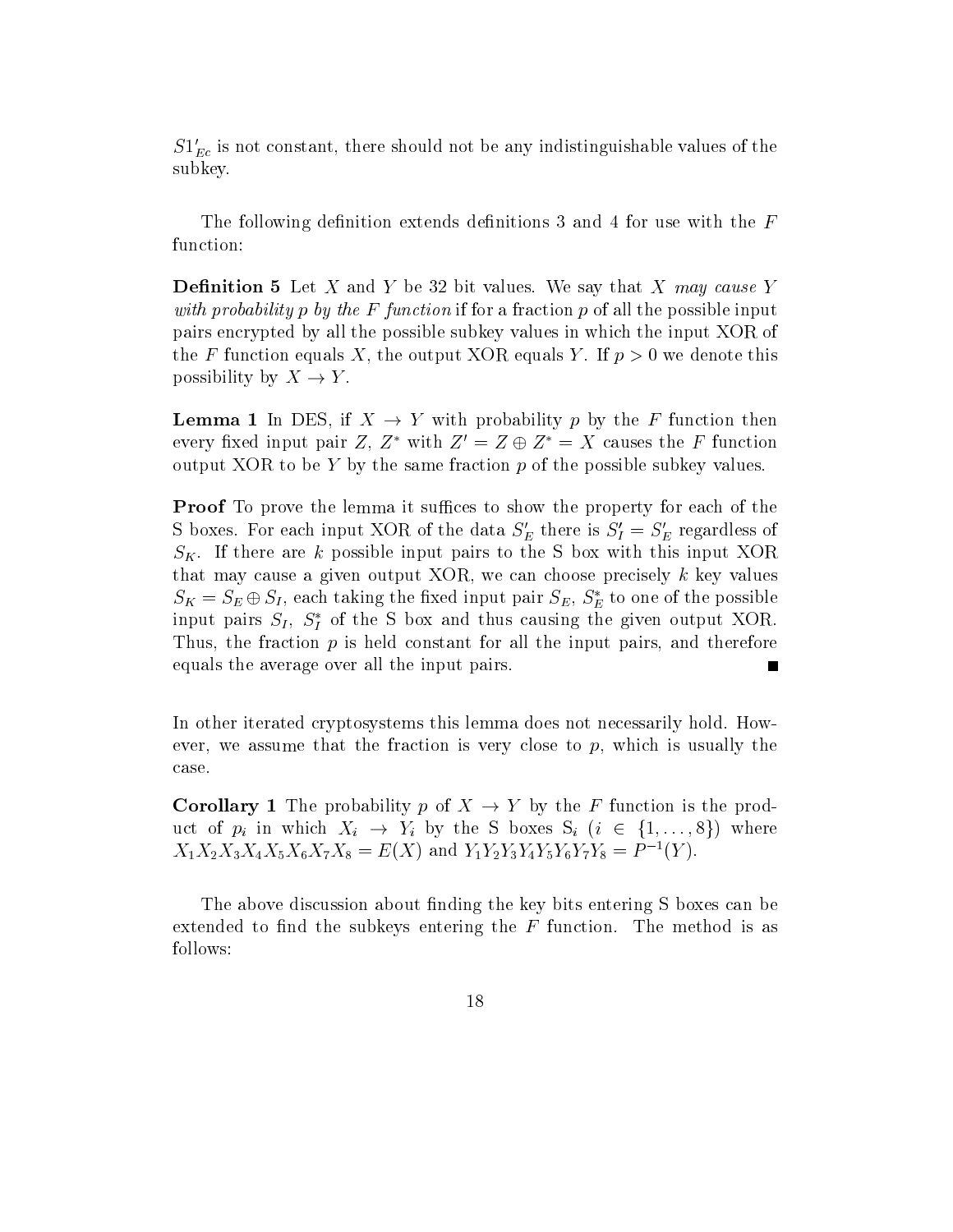- 1. Choose an appropriate plaintext XOR.
- 2. Create an appropriate number of plaintext pairs with the chosen plaintext XOR, encrypt them and keep only the resultant ciphertext pairs.
- 3. For each pair derive the expected output XOR of as many S boxes in the last round as possible from the plaintext XOR and the ciphertext pair. (Note that the input pair of the last round is known since it appears as part of the ciphertext pair).
- 4. For each possible key value, count the number of pairs that result with the expected output XOR using this key value in the last round.
- 5. The right key value is the (hopefully unique) key value suggested by all the pairs.

We are left with the problem of pushing the knowledge of the XORs of the plaintext pairs as many rounds as possible (in step 3) without making them all zeroes. When the XORs of the pairs are zero, i.e., both texts are equal, the outputs are equal too, which makes all the keys equally likely. The pushing mechanism is a statistical characteristic of the cryptosystem which is an extension of the single round analysis. Before we define it formally we give an informal definition and three examples.

**Definition 6 (informal)** Associated with any pair of encryptions are the XOR value of its two plaintexts, the XOR of its ciphertexts, the XORs of the inputs of each round in the two executions and the XORs of the outputs of each round in the two executions. These XOR values form an  $n$ -round characteristic. A characteristic has a probability, which is the probability that a random pair with the chosen plaintext XOR has the round and ciphertext XORs specied in the characteristic. We denote the plaintexts XOR of a characteristic by  $\mathbf{P}$  and its ciphertext  $\mathbf{P}$  and  $\mathbf{P}$  . The contribution of  $\mathbf{P}$ 

The following example describes a one-round characteristic with probability 1. This is the only one-round characteristic with probability greater than  $\frac{1}{6}$ . This characteristic is very useful and is applicable in any DES-like cryptosystem.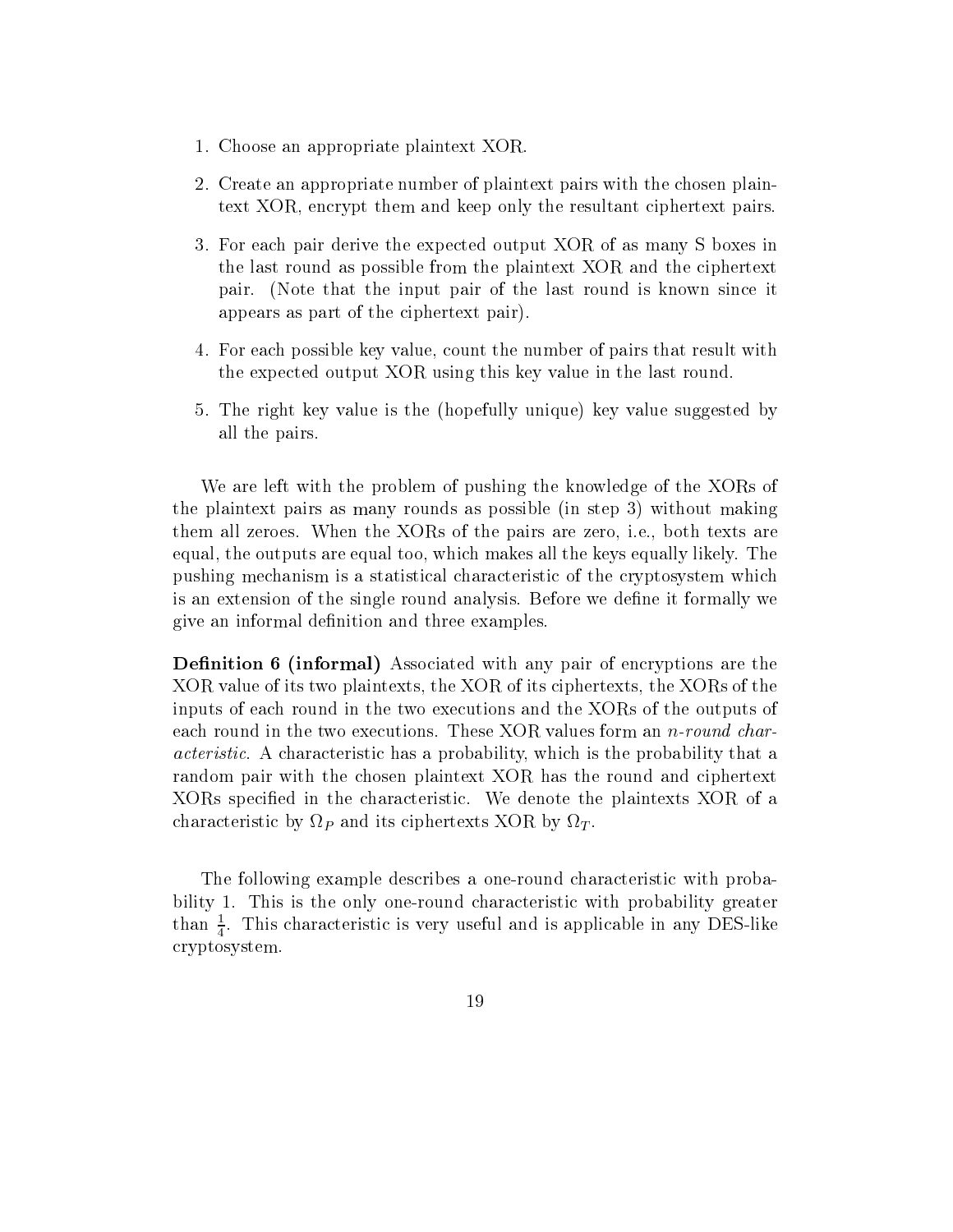

**Example 9** A one-round characteristic with probability 1 is (for any  $L'$ ):

The following example describes a simple one-round characteristic with probability  $\frac{2}{64}$ .

Example 10 In this one-round characteristic all the S box input XORs except one are zero. One S box input XOR is not zero, and ischosen to maximize the probability that the input XOR may cause the output XOR. Since there are several input bits that are going into two neighboring S boxes by the E expansion we have to ensure that the XORs of these bits are zero. There are only two private bits entering each S box. These bits can have non zero  $\Delta$ OR values. The best such probability for S1 is  $\frac{2}{64}$  (i.e., there is an entry that contains 14 pairs that does not cause the input of the neighboring S2 or S8 to be non zero). Thus, it is easy to get a one-round characteristic with probability  $\frac{2}{64}$  which is:

$$
S1: \t0C_x \to E_x \t\t\t with probability  $\frac{14}{64}$   

$$
S2, \ldots, S8: \t00_x \to 0_x \t\t\t always.
$$
$$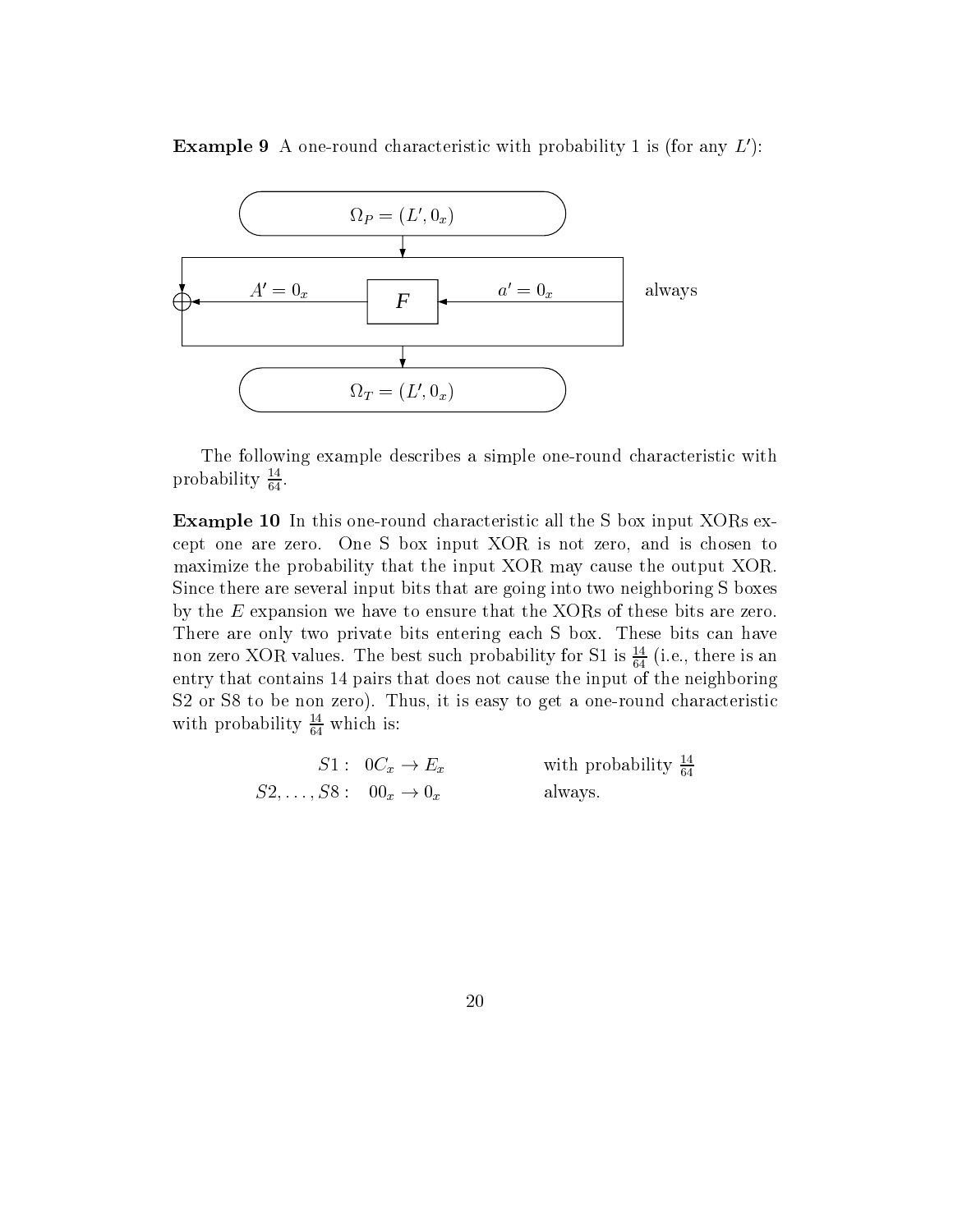This characteristic can also be written (for any  $L'$ ) as:



One-round characteristics with probability  $\frac{1}{4}$  are possible using non zero input XOR in S2 or S6.

The following example describes a two-round characteristic which is easily obtained by concatenating the two one-round characteristics that are described in examples 10 and 9:

**Example 11** A two-round characteristic with probability  $\frac{2}{64}$ :

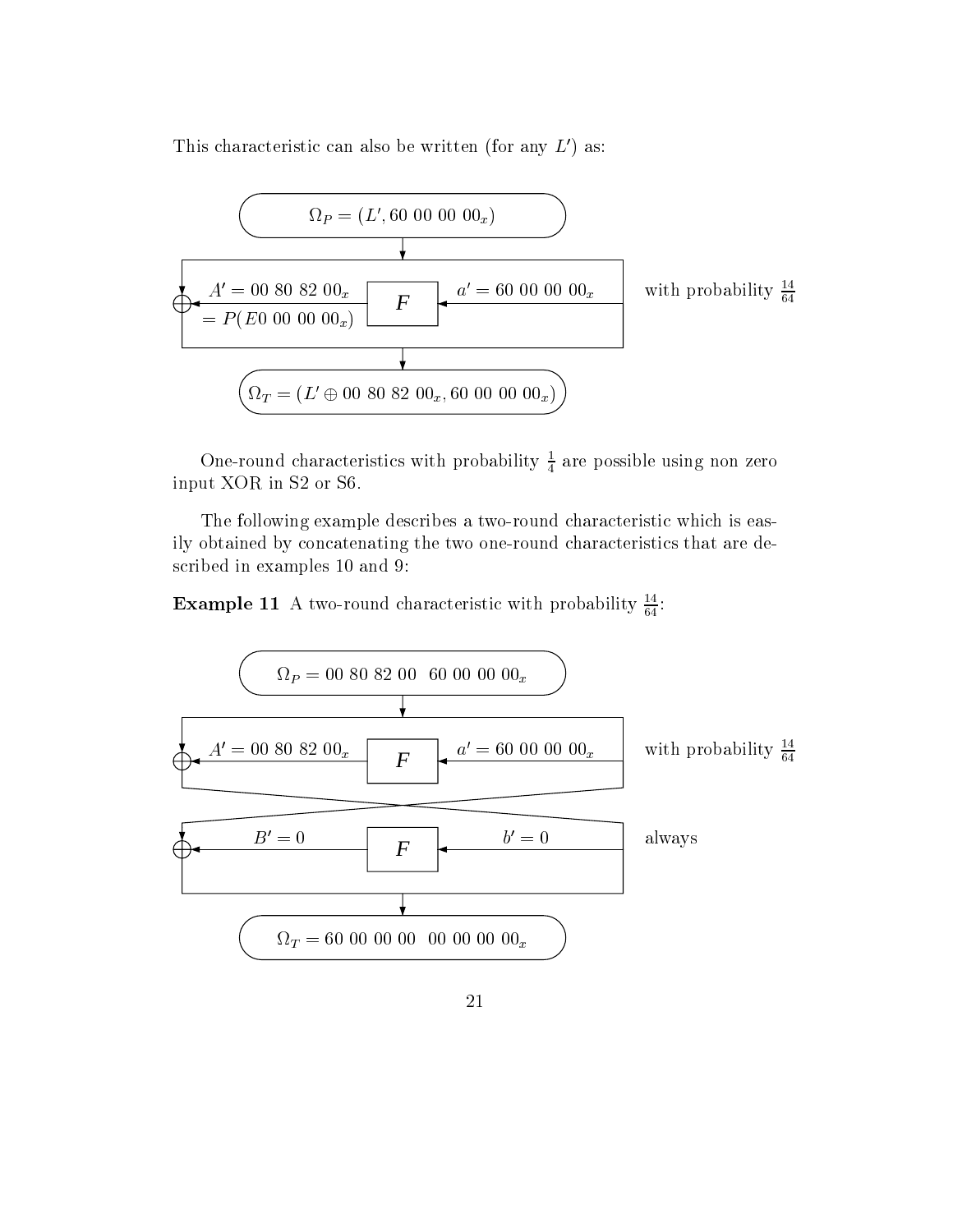We can now formulate the exact definition of a characteristic:

Denition 7 An n-round characteristic is a tuple = ( P ; ; T ) where P and the measurement of the measurement of  $\Lambda$  and the contract of the second of  $\Lambda$  . The  $\Lambda$  is a list of  $\Lambda$  is a list of  $\Lambda$ each of which is a pair of the form  $\Lambda_i \equiv (\lambda_I, \lambda_O)$  where  $\lambda_I$  and  $\lambda_O$  are  $m/Z$ bit numbers and  $m$  is the block size of the cryptosystem. A characteristic satisfies the following requirements:

 $\lambda_I$  = the right half of  $\Omega_P$  $\lambda_I^+$  = the left half of  $\Omega_P \oplus \Lambda_O^ \lambda_I$  = the right half of  $\Omega$  $\lambda_I^+$  = the left half of  $\Lambda_I^+ \oplus \Lambda_O^$ and for every i s.t.  $2 \le i \le n - 1$ :  $\lambda_O = \lambda_I^+ \oplus \lambda_I^+$ .

Denition 8 A right pair with respect to an n-round characteristic =  $\mu_{\mu}(\Omega_{R},\Omega_{R})$  and an independent key  $\Lambda$  is a pair for which  $P = \Omega_{R}$  and for the first  $n$  rounds of the encryption of the pair using the independent key A the input AOR of the  $i^{\text{th}}$  round equals  $\lambda_l$  and the output AOR of the  $r$ function equals  $\lambda_O$ . Every pair which is not a right pair with respect to the characteristic and the independent key is called a wrong pair with respect to the characteristic and the independent key. Throughout this paper we refer them shortly by right pair and wrong pair.

**Definition 9** The *concatenation* of an *n*-round characteristic  $\mathcal{U}^* = (\mathcal{U}_P^*, \mathcal{U}_\Lambda^*, \mathcal{U}_T^*)$ with an *m*-round characteristic  $\Omega^2 = (\Omega^2 \bar{p}, \Omega^2 \bar{\Lambda}, \Omega^2 \bar{T})$  where  $\Omega^2 \bar{T}$  equals the swapped value of the two halves of  $\Omega_P^r$ , is the characteristic  $\Omega = (\Omega_P^r, \Omega_\Lambda, \Omega_T^r)$ where  $\Omega_{\Lambda}$  is the concatenation of the fists  $\Omega_{\Lambda}^{*}$  and  $\Omega_{\Lambda}^{*}$ .

The following definitions, lemma, conclusion and theorem deal with the probability of characteristics:

**Definition 10** Round *i* of a characteristic is has probability  $p_i$ . If  $\lambda_I \to \lambda_O$ with probability  $p_i$  by the  $r$  function.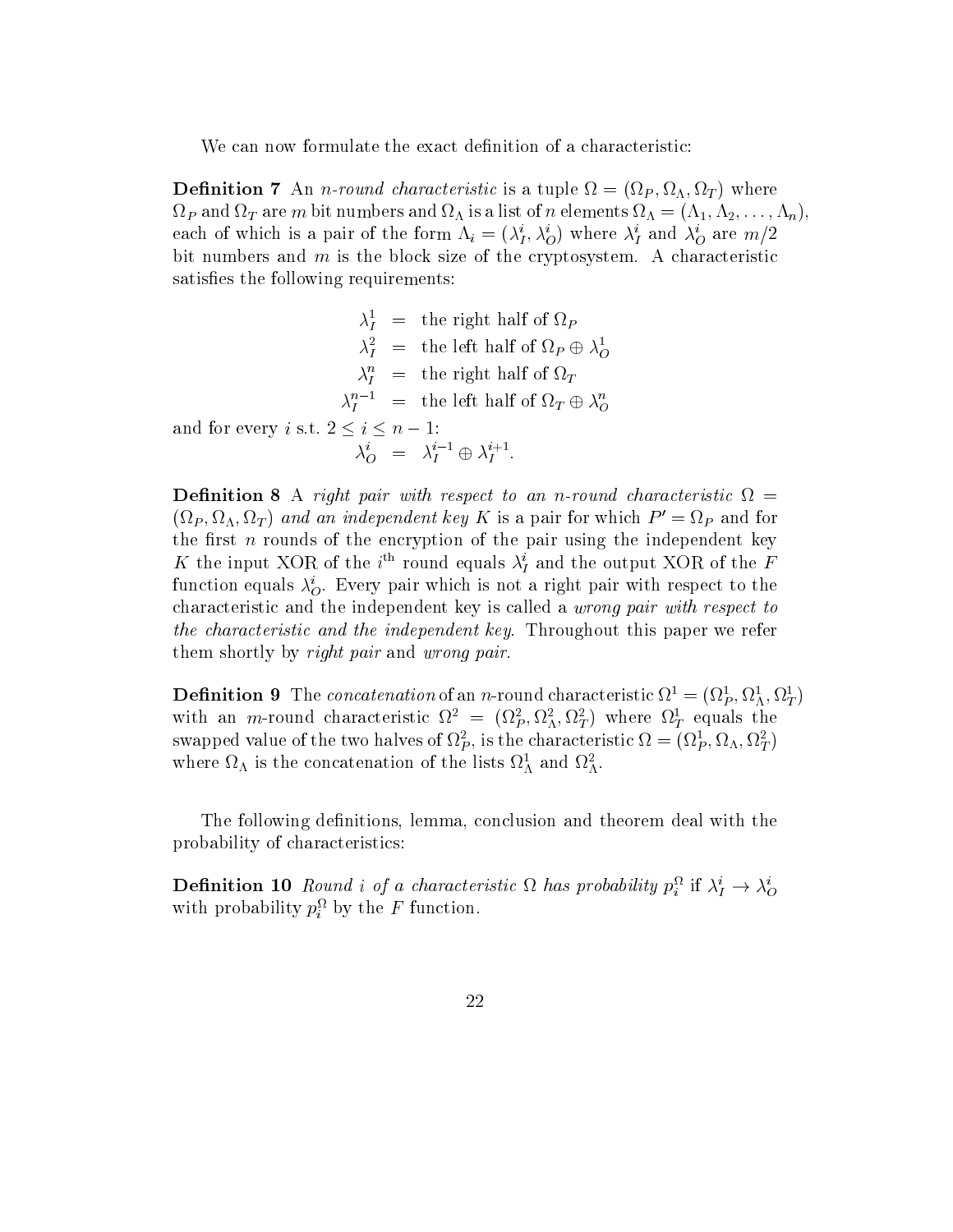**Definition 11** An n-round characteristic st has probability  $p$  in  $p$  is the product of the probabilities of its  $n$  rounds:

$$
p^{\Omega} = \prod_{i=1}^{n} p_i^{\Omega}.
$$

Note that by definitions 9 and 11 the probability of a characteristic  $\Omega$ which is the concatenation of the characteristic  $\Omega^*$  with the characteristic  $\Omega^2$  is the product of their probabilities:  $p^{\mu} = p^{\mu} \cdot p^{\mu}$ . As a result, every n-round characteristic can be described as the concatenation of  $n$  one-round characteristics with probability which is the product of the one-round characteristics probabilities.

The formally definition of the formally decreased probability of a characteristic of the state  $\{1,2,1\}$  or  $\{1,1\}$ is the actual probability that any fixed plaintext pair satisfying  $P = \Omega_P$  is a right pair when random independent keys are used.

**Proof** the probability of any fixed plaintext pair satisfying  $P = \Omega p$  to be a right pair is the probability that at all the rounds  $i: \lambda_I \rightarrow \lambda_O$ . The probability at each round is independent of its exact input (as proved in lemma 1) and independent of the action of the previous rounds (since the independent keys completely randomize the inputs to each S box, leaving only the XOR value fixed). Therefore, the probability of a pair to be a right pair is the product of the probabilities of  $\lambda_I \to \lambda_O$ , which was defined above as the probability of the characteristic.

For practical purposes the significant probability with respect to a characteristic is the probability that a pair whose plaintext XOR equals the characteristic's plaintext XOR is a right pair using a fixed key (the one we try to find). This probability is not constant for all the keys (as we show later in this paper in a special case). However, we assume that the characteristic's probability is a very good approximation of it, which is usually the case.

After this formal discussion we show a three-round characteristic:

Example 12 An extension to three rounds of the characteristic described in example 11 can be achieved by concatenating it with the characteristic of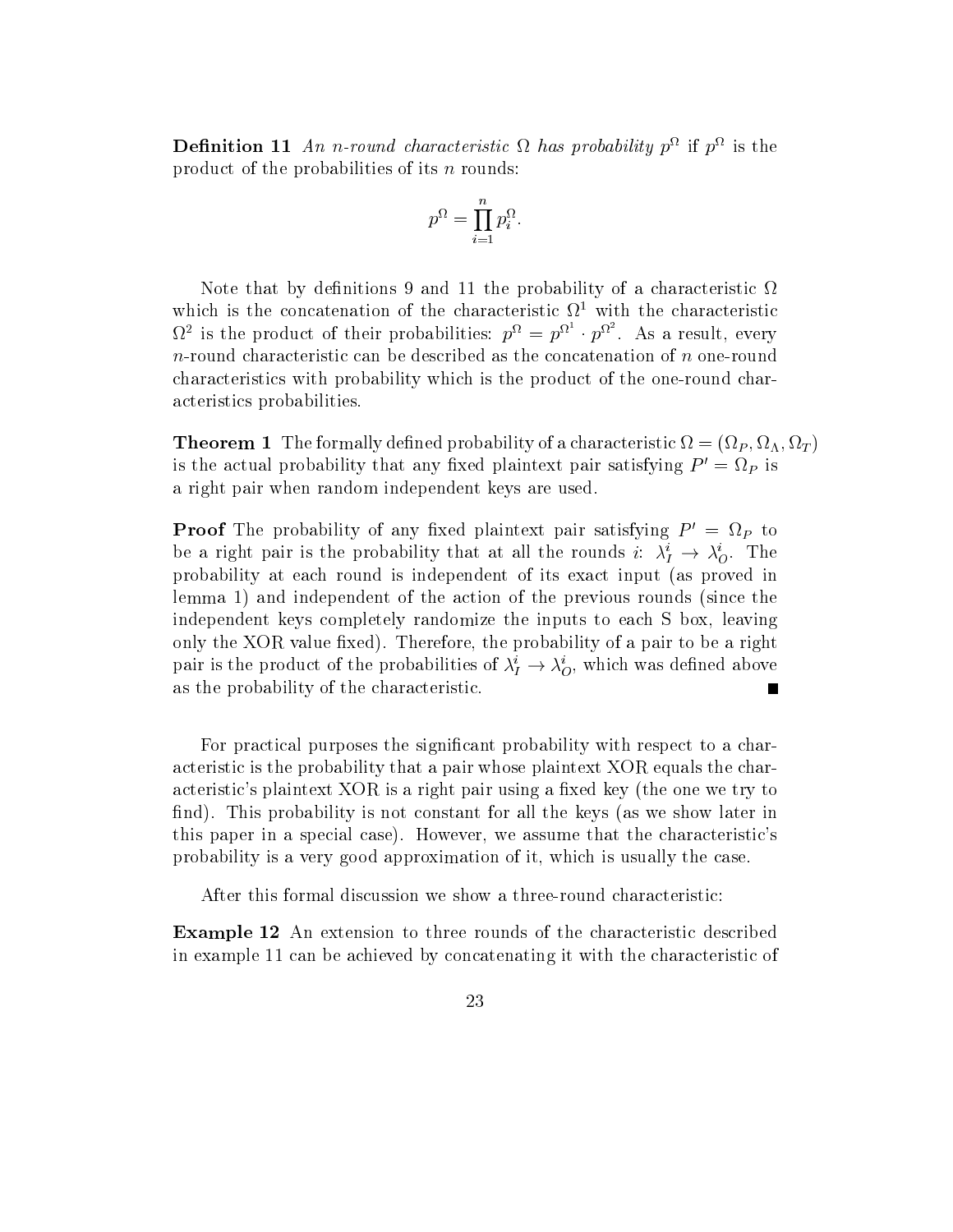example 10. Thus a three-round characteristic with probability  $\left(\frac{14}{64}\right)^2 \approx 0.05$ is:



where in the fourth round  $a_0 = b_0 \oplus b_1 \oplus c_2 = A_1$ . We see that when the plaintexts differ in the five specified bit locations, with probability about 0.05 there is a difference of only three bits at the input of the fourth round. After the bit expansion, five S boxes have non zero input XOR and three have zero input XORs and thus zero output XORs. In this case it is possible to deduce 12 bits of  $e$  by  $e = c \oplus D$ .

This structure of three rounds with a zero input XOR in the middle round is very useful and forms the best possible probability for three-round characteristics<sup>2</sup> . A similar structure can be used in ve-round characteristics. The middle round has zero input and output XORs and there is a symmetry

<sup>2</sup>Since less than two diering <sup>S</sup> boxes are impossible and there are characteristics of this structure with two differing  $S$  boxes, each with the best possible probability  $(\frac{1}{2})$ .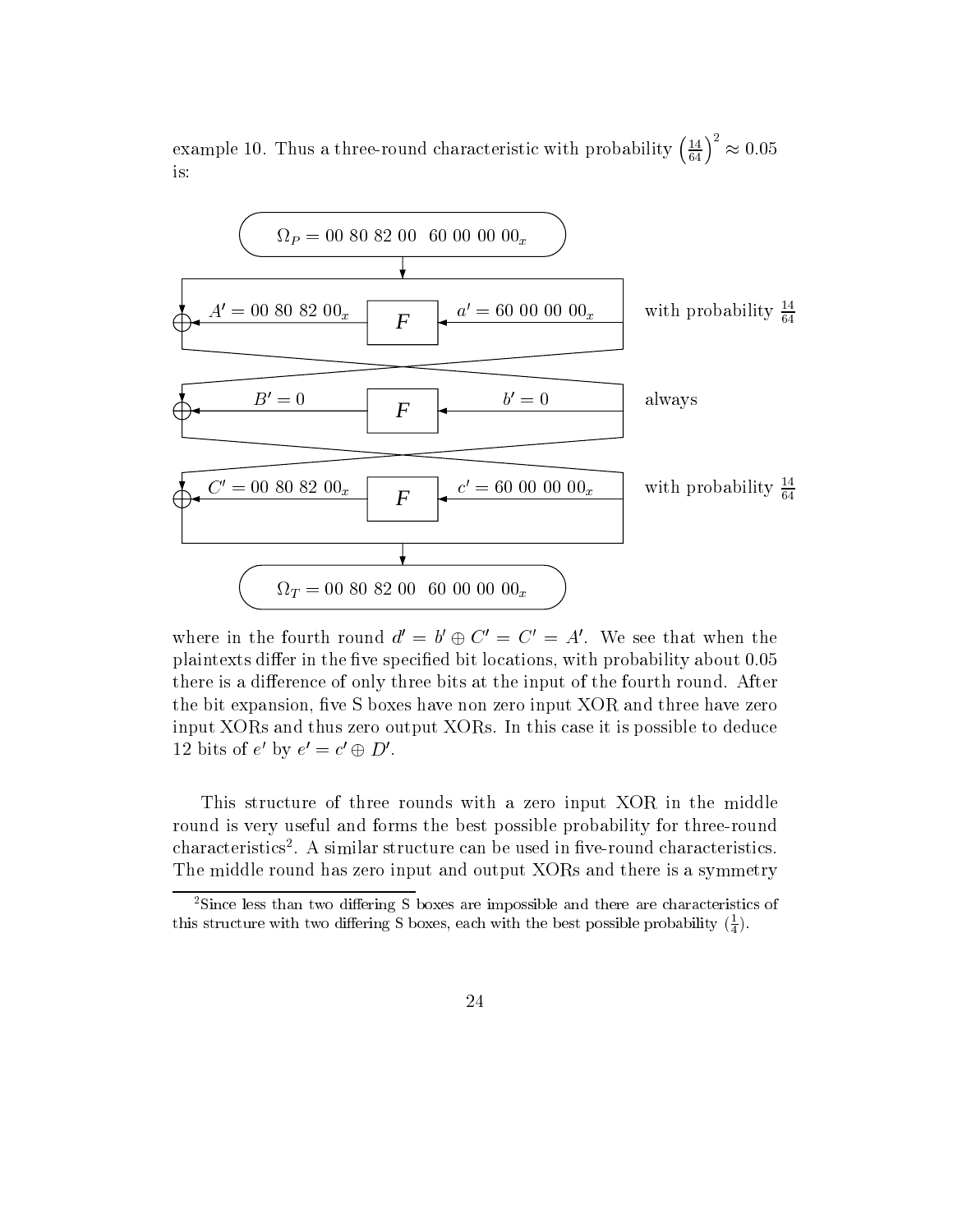around it, i.e.:



Where in the sixth round  $\psi = a_0 \oplus E_1 = 0_0 \oplus A_2 = L$ . The existence of a string  $\theta \rightarrow a \rightarrow A$  ensures the existence of such a five-round characteristic. The characteristic's probability is quite low since three S box inputs must differ in both rounds  $\theta \rightarrow a$  and  $a \rightarrow A$ , and six in the whole five-round characteristic. The best probability for an S box is  $\frac{2}{64} = \frac{1}{4}$ . This limits the five-round characteristic's probability to be lower than or equal to  $\left(\frac{1}{4}\right)^6$  =  $\frac{4096}{1000}$ . In fact, the best known nve-round characteristic has probability about  $\frac{1}{10486}$ .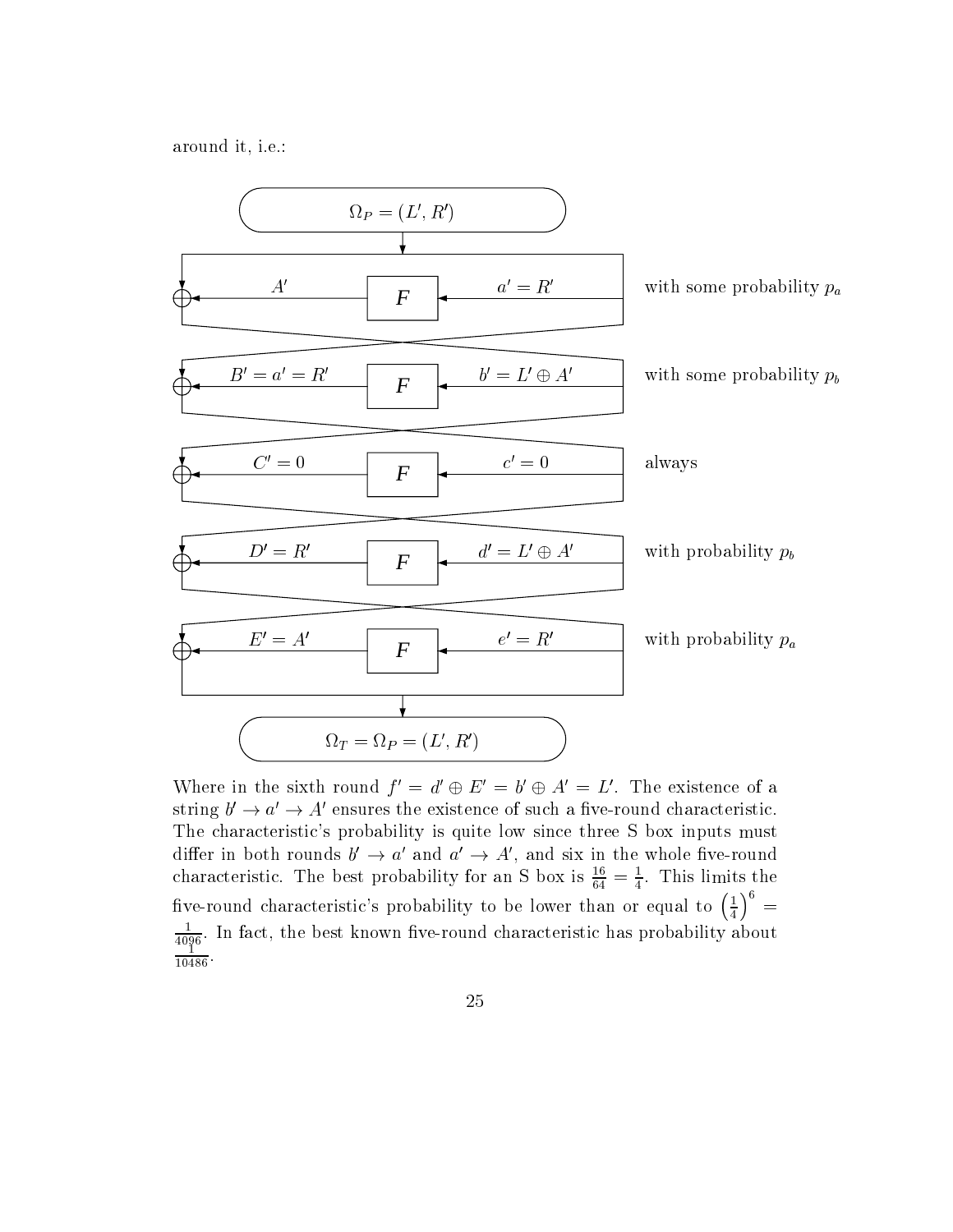Among the most useful characteristics are those that can be iterated.

 $\mathcal{L}$  and  $\mathcal{L}$  and  $\mathcal{L}$  and  $\mathcal{L}$  and  $\mathcal{L}$  and  $\mathcal{L}$  and  $\mathcal{L}$  and  $\mathcal{L}$  are  $\mathcal{L}$  and  $\mathcal{L}$  and  $\mathcal{L}$  and  $\mathcal{L}$  are  $\mathcal{L}$  and  $\mathcal{L}$  and  $\mathcal{L}$  are  $\mathcal{L}$  and  $\mathcal{L}$  and acteristic if the swapped value of the two halves of the two halves of the two halves  $\mathcal{I}_1$  .

We can concatenate an iterative characteristic to itself any number of times and can get characteristics with an arbitrary number of rounds. The advantage of iterative characteristics is that we can build an  $n$ -round characteristic for any large  $n$  with a fixed reduction rate of the probability for each additional round, while in non iterative characteristics the reduction rate of the probability usually increases due to the avalanche effect.

There are several kinds of iterative characteristics but the simplest ones are the most useful. These characteristics are based on a non zero input XOR to the F function that may cause a zero output  $XOR$  (i.e., two different inputs yield the same output). This is possible in DES if at least three neighboring S boxes differ in the pair (this phenomena is also described in  $[5,1]$ ). The structure of these characteristics is described in the following example.

**Example 13** If the input XOR of the F function is marked by  $\psi$ , s.t.  $\psi \to 0$ then we have the following iterative characteristic:



The best such characteristic has probability about  $\frac{1}{234}$ . A live-round characteristic based on this iterative characteristic has probability about  $\frac{25000}{55000}$ .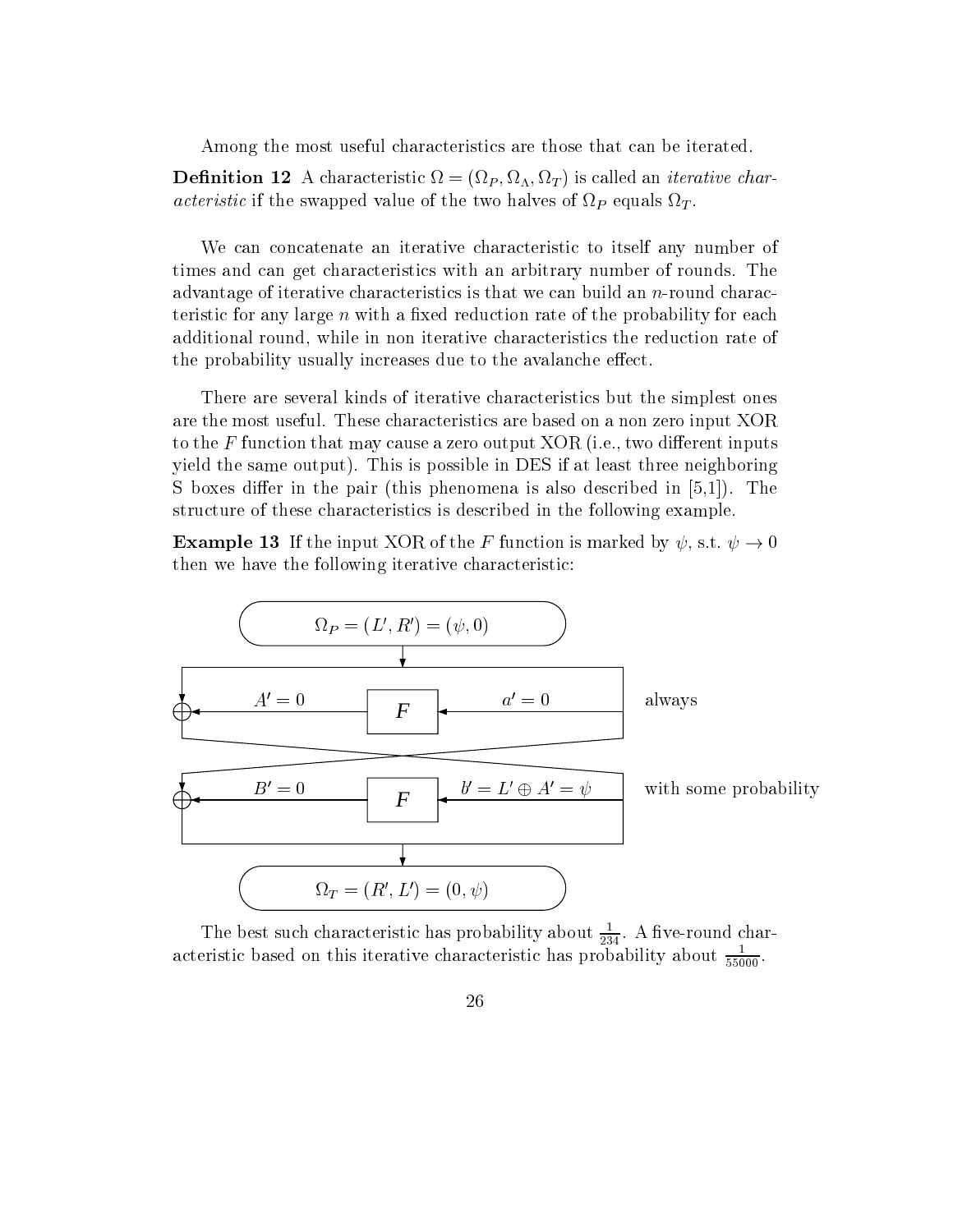The statistical behavior of most characteristics does not allow us to look for the intersection of all the keys suggested by the various pairs as we did in example 7, since the intersection is usually empty: the wrong pairs do not necessarily list the right key as a possible value. However, we know that the right key value should result from all the right pairs which occur (approximately) with the characteristic's probability. All the other possible key values are fairly randomly distributed: the expected XOR value (which is usually not the real value in the pair) with the known ciphertext pair can cause any key value to be possible, and even the wrong key values suggested by the right pairs are quite random. Consequently, the right key appears with the characteristic's probability (from right pairs) plus other random occurrences (from wrong pairs). To find the key we just have to count the number of occurrences of each of the suggested keys. The right key is likely to be the one that occurs most often.

Each characteristic lets us look for a particular number of bits in the subkey of the last round (all the bits that enter some particular S boxes). The most useful characteristics are those which have a maximal probability and a maximal number of subkey bits whose occurrences can be counted. Yet, it is not necessary to count on all the possible subkey bits. The advantages of counting on all the possible subkey bits are the good identification of the right key value and the small amount of data needed. However, counting the number of occurrences of all the possible values of a large number of bits usually demands huge memory which can make the attack impractical. We can count on a smaller number of subkey bits entering a smaller number of S boxes, and use all the other S boxes only to identify and discard those wrong pairs in which the input XORs in such S boxes cannot cause the expected output XORs. Since about 20% of the entries in the pairs XOR distribution tables of the S boxes are impossible, about 20% of the wrong pairs can be discarded by each S box before they are actually counted.

The following definition and lemma give us a tool to evaluate the usability of a counting scheme based on a characteristic:

**Definition 13** The ratio between the number of right pairs and the average count in a counting scheme is called the signal to noise ratio of the counting scheme and is denoted by  $S/N$ .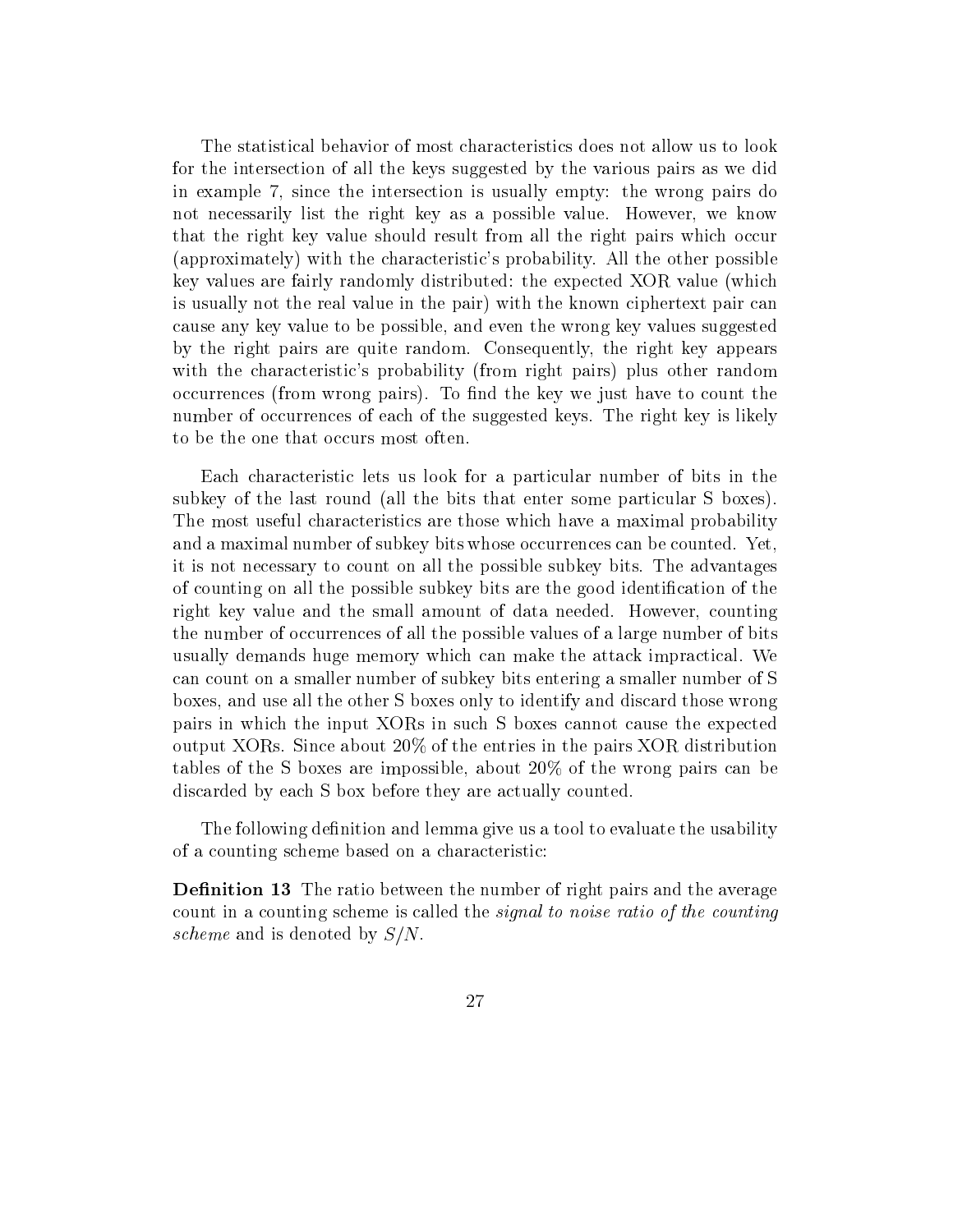To find the right key in a counting scheme we need a high probability characteristic and enough ciphertext pairs to guarantee the existence of several right pairs. This means that for a characteristic with probability  $\frac{1}{10000}$ we need several tens of the pairs of the pairs we need depends of pairs we need depends of pairs we need depend on the probability of the characteristic, the number of key bits that we count on and the level of identification of wrong pairs that can be discarded before the counting. If we are looking for  $k$  key bits then we count the number of occurrences of  $2^{\circ}$  possible key values in  $2^{\circ}$  counters. The counters contain an average count of  $\frac{1}{2k}$  counts where m is the number of pairs,  $\alpha$  is the average count per counted pair and  $\beta$  is the ratio of the counted to all pairs  $\mathbf{I}$ times using the right pairs where  $p$  is the characteristic's probability, plus the random counts estimated above for all the possible keys. The signal to noise ratio of a counting scheme is therefore:

$$
S/N = \frac{m \cdot p}{m \cdot \alpha \cdot \beta/2^k} = \frac{2^k \cdot p}{\alpha \cdot \beta}.
$$

A simple corollary of this formula is that the signal to noise ratio of a counting scheme is independent of the amount of pairs used in the scheme. Another corollary is that different counting schemes based on the same characteristic but with a different number of subkey bits have different  $S/N$ .

Usually we relate the number of pairs needed by a counting scheme to the number of the right pairs needed. The number of right pairs needed is mainly a function of the signal to noise ratio. When the  $S/N$  is high enough, only a few occurrences of right pairs are needed to uniquely identify the right value of the subkey bits. We observed experimentally that when the  $S/N$ is about  $1-2$ , about  $20-40$  occurrences of right pairs are sufficient. When the  $S/N$  is much higher even 3-4 right pairs are usually enough. When the  $S/N$  is much smaller the identification of the right value of the subkey bits requires an unreasonably large number of pairs.

In many attacks we use several simultaneous characteristics. In order to minimize the number of ciphertexts needed, we can pack them into more economical structures.

**Definition 14** A *quartet* is a structure of four ciphertexts that simultaneously contains two ciphertext pairs of one characteristic and two ciphertext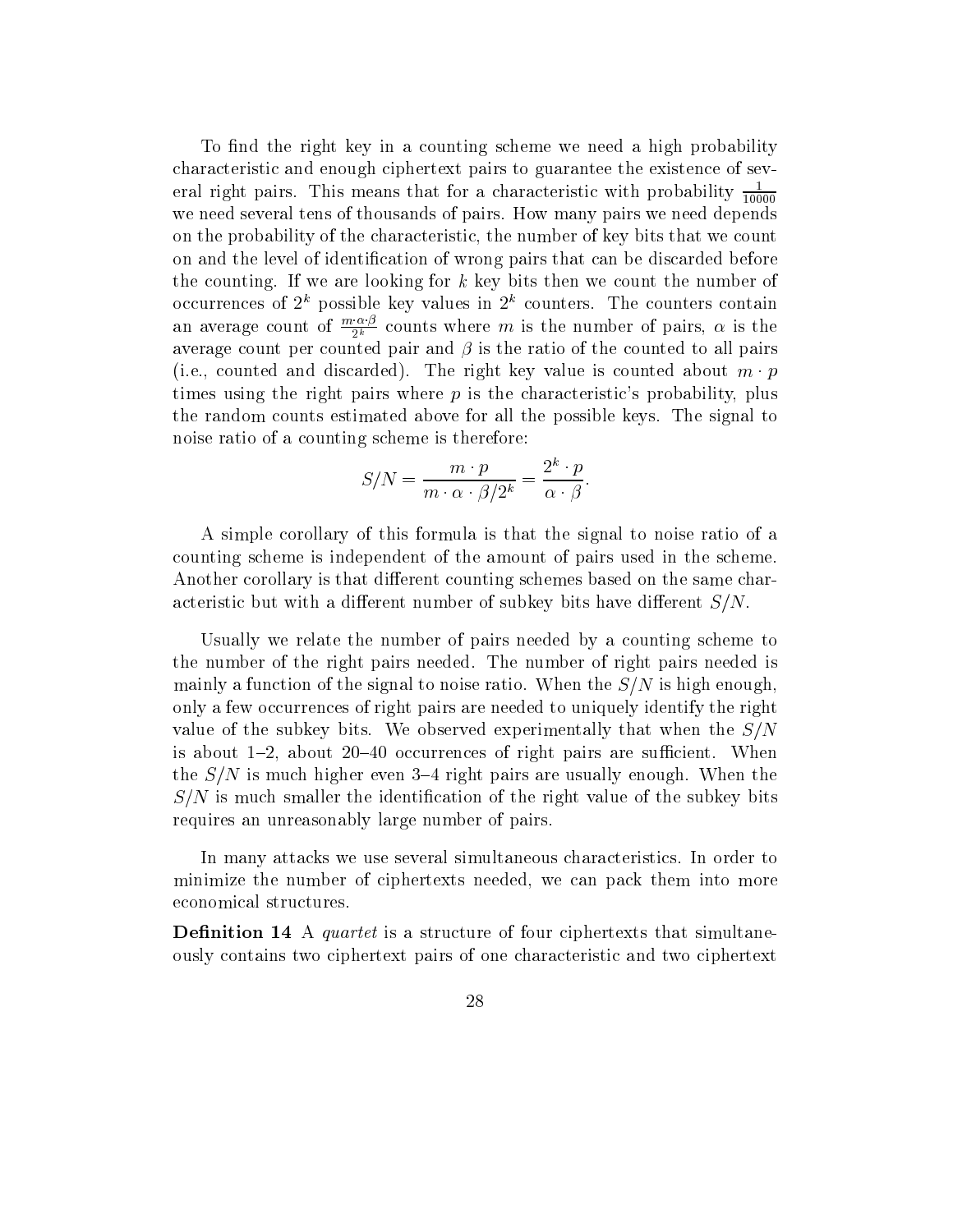pairs of a second characteristic. An octet is a structure of eight ciphertexts that simultaneously contains four ciphertext pairs of each of three characteristics.

**Example 14** The following four plaintexts form a quartet (where  $\psi_1$  and  $\psi_2$ ) are the plaintext XORs of the characteristics):

- 1. A random plaintext  $P$ .
- 2.  $P \oplus \psi_1$ .
- 3.  $P \oplus \psi_2$ .
- 2.4. P 1 2.

The two pairs of the first characteristic are the pairs labeled  $(1, 2)$  and  $(3, 3)$ 4) and the two pairs of the second characteristic are the pairs labeled (1, 3) and (2, 4).

The use of these structures can be done in two ways. When an attack uses n pairs of each one of two characteristics we can use  $n/2$  quartets which contain the same information as each of the n pairs of each characteristic. Thus, we save half the data. Using three characteristics we can save  $2/3$  of the data. The other approach is used when an attack can simultaneously use two characteristics while counting the same bits. Then we can divide the data so that half of the pairs are based on the first characteristic and the other half on the second. When quartets can be used we can save half the data, and when octets can be used we can save  $2/3$  of the data.

#### 3 DES reduced to four rounds

In section 2 we defined the notions of pairs and characteristics. In this section we describe how it can be used to cryptanalyze DES reduced to four rounds. This cryptanalysis is quite simple since it uses a characteristic with probability 1, but it serves as a good introductory example to the method of differential cryptanalysis.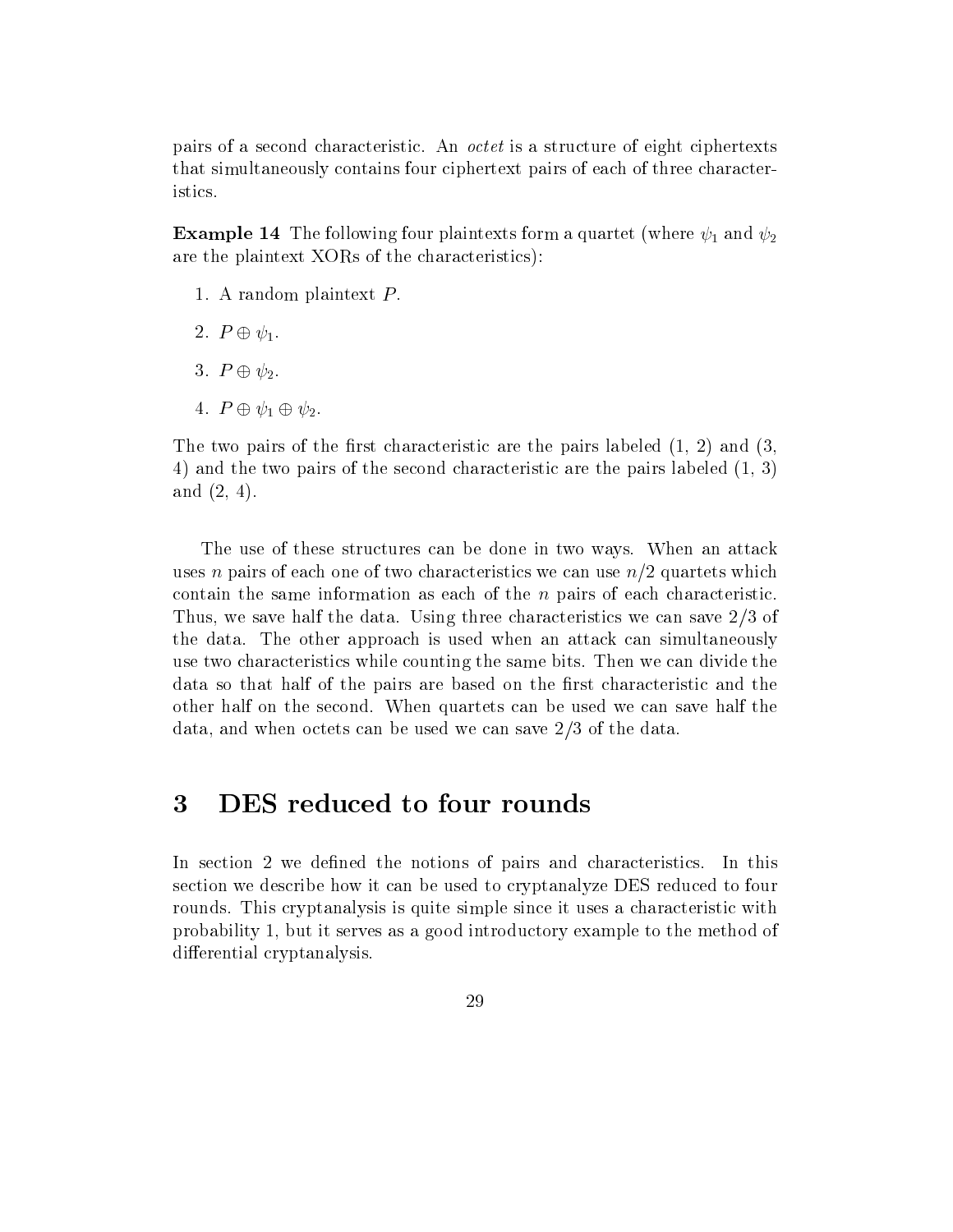In this attack we use the following one-round characteristic  $\Omega$  with probability 1 which is an instance of the characteristic described in example 9:



where in the second round  $\theta = L_0 \oplus A_1 = 20$  00 00 00  $\theta_x$ .

In the first round the characteristic has  $a_0 \equiv 0 \rightarrow A_1 \equiv 0$  with probability 1. The single bit difference between the two plaintexts starts to play a role in the second round in S1. Since the inputs to S1 differ only in one bit, at least two output bits must differ. Typically such two bits enter three S boxes in the third round ( $c = a \oplus D = D$ ), where there is a difference of one bit in each S box input. Thus, about six output bits differ at the third round. These bits are XORed with the known difference of the input of S1 in the second round ( $a\; = o \; \oplus \; \cup \;$  ), making a difference of about seven bits in the input of the fourth round and about 11 bits in the entries of the S boxes (due to the  $E$  expansion). Such an avalanche makes it very likely that the input of all the S boxes differ at the fourth round. Even if an input of an S box does not differ in one pair it can differ in another pair and the exact value of  $d'$  is usually different for every pair.

The 28 output XOR bits of  $S2, \ldots, S8$  in  $B'$  must be equal to zero since their input AORs are zero. Since  $a \oplus D = c = D \oplus i$  (see iigure 3) then

$$
D' = a' \oplus l' \oplus B'.\tag{1}
$$

When the ciphertext pair values T and  $T^*$  are known then d and  $d^*$  are known to be their right halves (by  $a=r$ ). Since  $a$  ,  $\iota$  and the 28 bits of  $D$ are known, the corresponding 28 bits of  $D'$  are known as well by equation 1.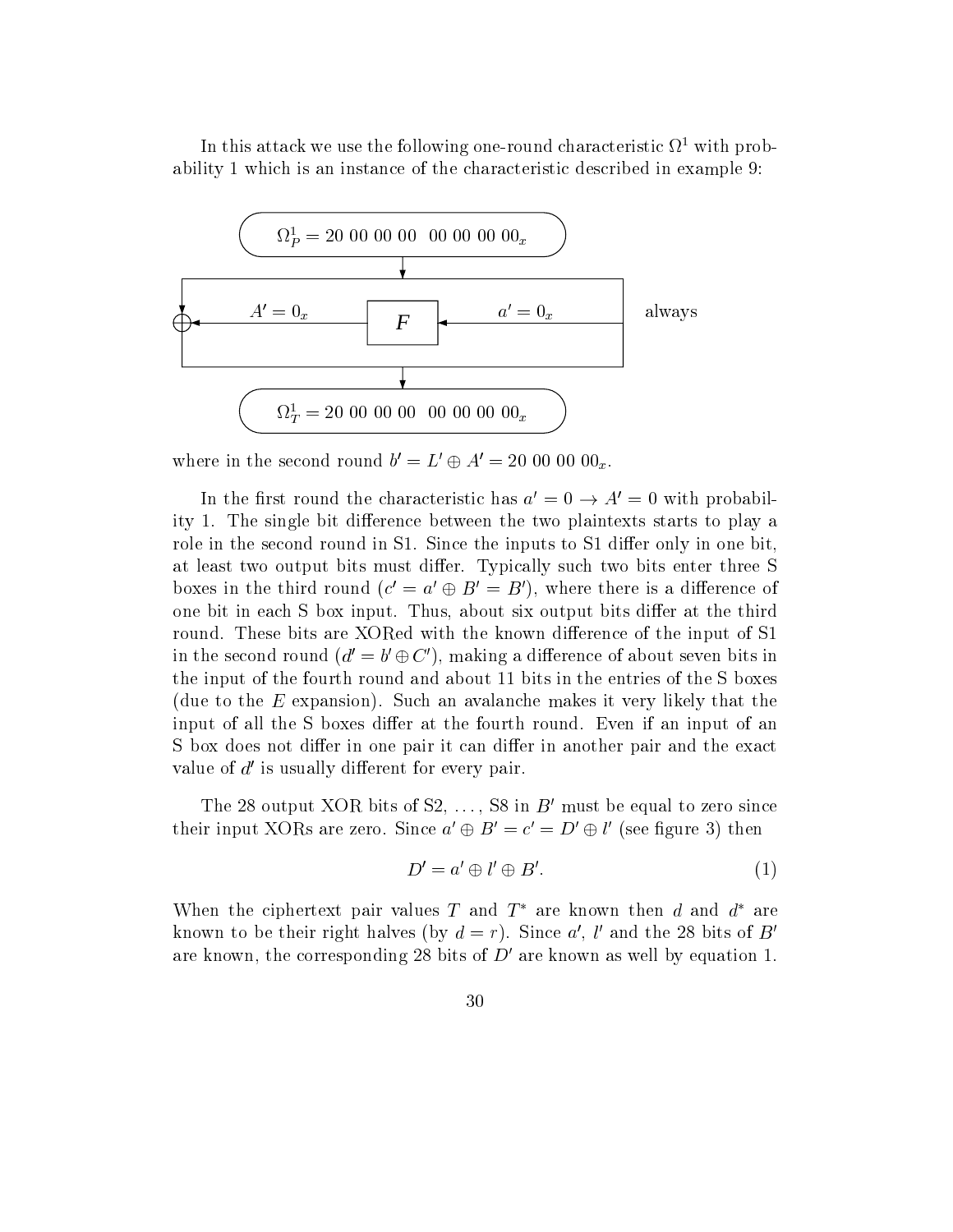

Figure 3. DES reduced to four rounds.

These 28 bits are the output XORs of S boxes S2, ..., S8. Thus, we know the values  $S_{Ed}$ ,  $S_{Ed}^*$  and  $S_{Od}$  of seven S boxes in the fourth round.

Given the encrypted pairs we use a separate counting procedure for each one of the seven S boxes in the fourth round. We try all the 64 possible values of  $S_{Kd}$  and check if  $S_{Id} = S_{Ed} \oplus S_{Kd}$  and  $S_{Id} = S_{Ed} \oplus S_{Kd}$  yield

$$
S_{Od} \oplus S_{Od}^* = S_{Od}'.
$$

For each key we count the number of pairs for which the test succeeds. The right key value is suggested by all the pairs since we use a characteristic with probability 1 which causes all the pairs to be right pairs. The other 63 key values may occur in some of the pairs. It is unlikely that a value occurs in all the pairs for which  $S_I'$  are different and  $S_O'$  are different. In rare cases when more than one key value is suggested by all the pairs a few additional pairs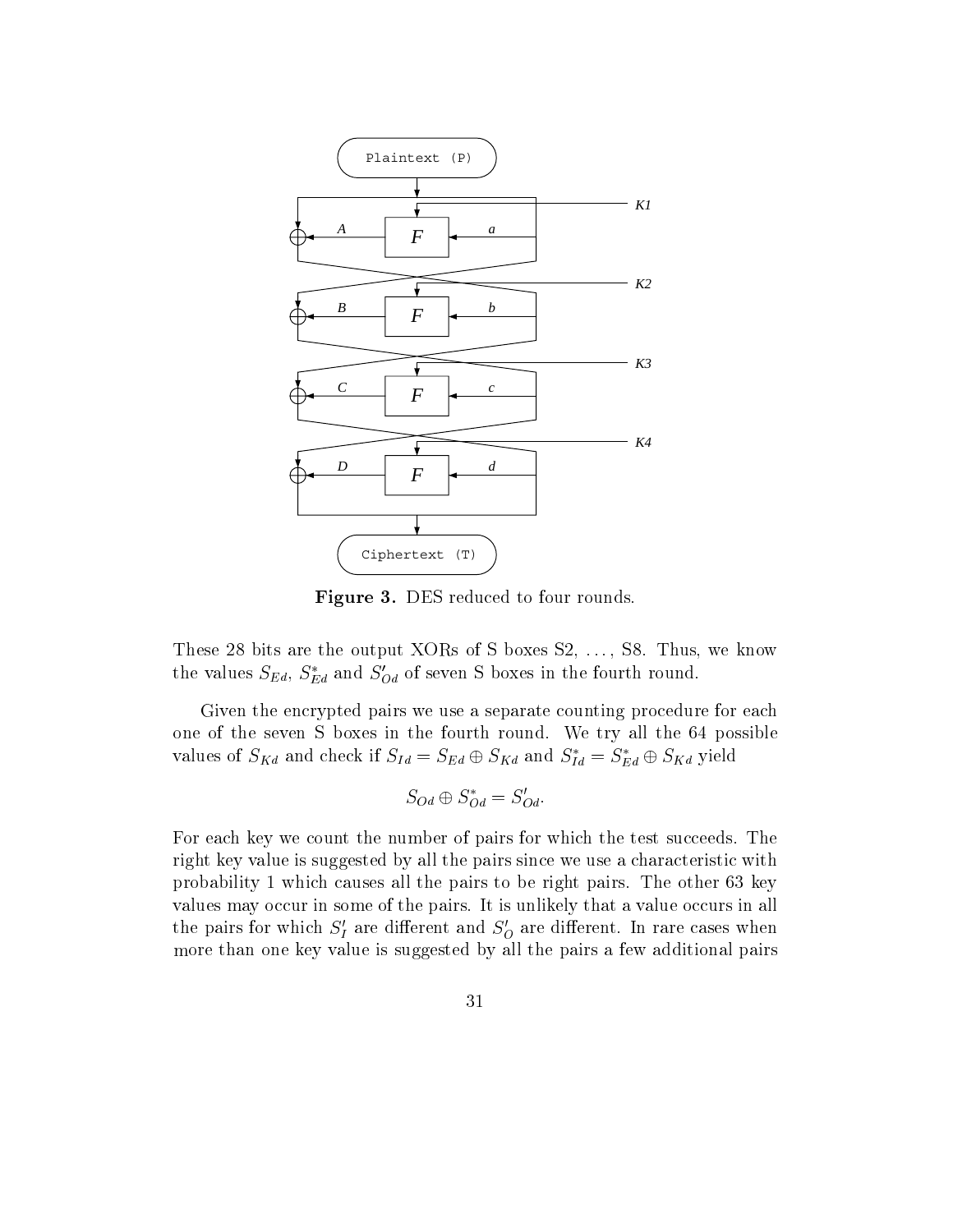can be tried, or the analysis of the other key bits can be done in parallel for all the surviving candidates.

So far we have found  $7 \cdot 6 = 42$  bits of the subkey of the last round (K4). If the subkeys are calculated via the DES key scheduling algorithm these are 42 actual key bits out of the DES 56 key bits, and 14 key bits are still missing. One can now try all the  $2^{14}$  possibilities of the missing bits and decrypt the given ciphertexts using the resulting keys. The right key should satisfy the known plaintext XOR value for all the pairs, but the other  $2^{14} - 1$ values have only probability  $2^{-64}$  to satisfy this condition.

Some researchers have proposed to strengthen DES by making all the subkeys  $Ki$  independent (or at least to derive them in a more complicated way from a longer actual key  $K$ ). Our attack can be carried out even in this case. To find the six missing bits of  $K4$  and to find  $K3$  we use another plaintext XOR value with the following characteristic <sup>2</sup> :



Where in the second round  $\theta = L_0 \oplus A_1 = 02$  22 22 22x.

The value of  $S1_{Eb}$  is zero. Thus,  $S1_{Ob}' = 0$ . As above we find  $S1_{Od}'$  using equation 1 and similarly we can find the corresponding six key bits  $S1_{Kd}$ .

Now we know the complete fourth round subkey K4. Using K4 we partially decrypt all the given ciphertexts by "peeling off" the effect of the last round. As a result we remain with a three-round cryptosystem. In this cryptosystem the second  $P'$  value lets us calculate the third round subkey K3. The inputs to the third round c and c are known as halves of the ciphertexts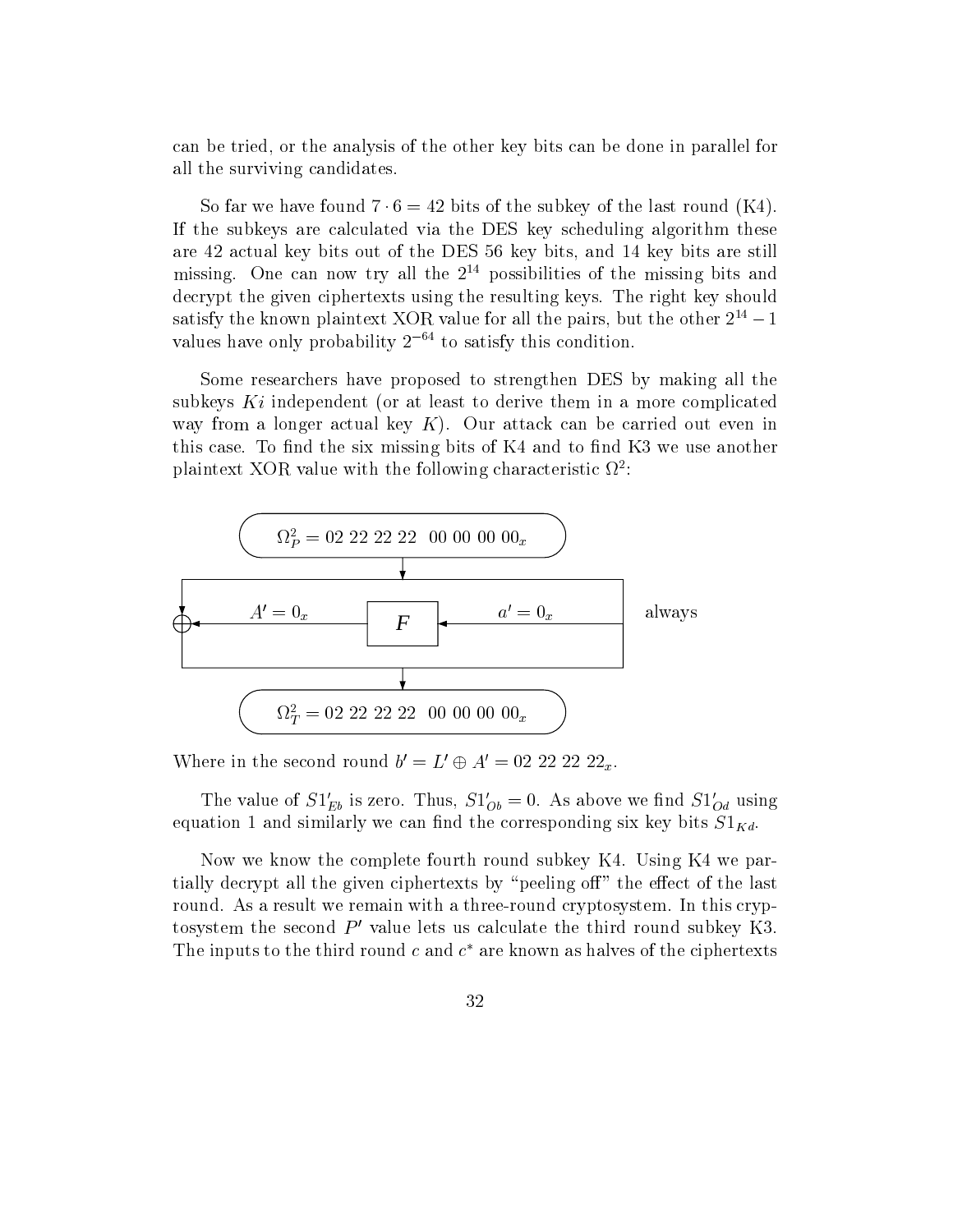of the three-round cryptosystem. The input  $\Delta \cup \bar{\Lambda}$   $c$  is easily calculated. The  $$ output  $\Delta$ OR C is  $C_0 \equiv 0 \Leftrightarrow a$  where b and d are known. The counting method is used again to count the number of occurrences of the possible keys of all the eight S boxes at the third round. The values that are counted for all the pairs are likely to the right key values. As a result the complete K3 is found with high probability.

The  $P'$  values used above are insufficient to find a unique K2 since the  $S'_{Eb}$  are constant for all the pairs, and thus the right key values are indistinguishable from the alternative key values obtained by XORing them with  $S'_{Eb}$ . Although we can find these two possibilities for each S box, i.e.,  $2^8$ possibilities for  $K2$ , we cannot use the above XOR values to find  $K1$  since in both XOR values there is  $R' = 0$  and thus  $a' = 0$  and  $A' = 0$ . Note that  $a' = 0 \rightarrow A' = 0$  happens regardless of the key and thus all the possible values of K1 are equally likely using these XOR values. To solve this problem we have to use an additional characteristic which has a non zero input XOR for all the S boxes of the first round. In addition we want to be able to distinguish the key values of all the S boxes so we choose two characteristics <sup>3</sup> and <sup>4</sup> . These characteristics can be chosen arbitrarily under the following two conditions:

- $S_{Ea} \neq 0$  for all the S boxes using either  $\Omega_P^*$  or  $\Omega_P^*$ .
- For every particular 5 box  $S_{Ea}$  of the characteristic  $\Omega_P$  is different from  $D_{Ea}$  of  $\Delta t_{P}$ .

Then b and b are known by decryption of the third round and B is known by  $D = a \oplus c = h \oplus c$ . The counting method is used to find K2. This time it has to use the appropriate R' value for each pair. Now a,  $a^*$  and  $a'$  are known by decryption of the second round and A is known by  $A^{\dagger} = L^{\dagger} \oplus \theta$ . The counting method finds K1. Using K1, K2, K3 and K4 we can decrypt the original ciphertexts to get the corresponding plaintexts and then verify their plaintext XOR values. If we find only one possibility for all the subkeys the verification must succeed. If several possibilities are found then only one of them is likely to be veried successfully, and thus the right key can be identied.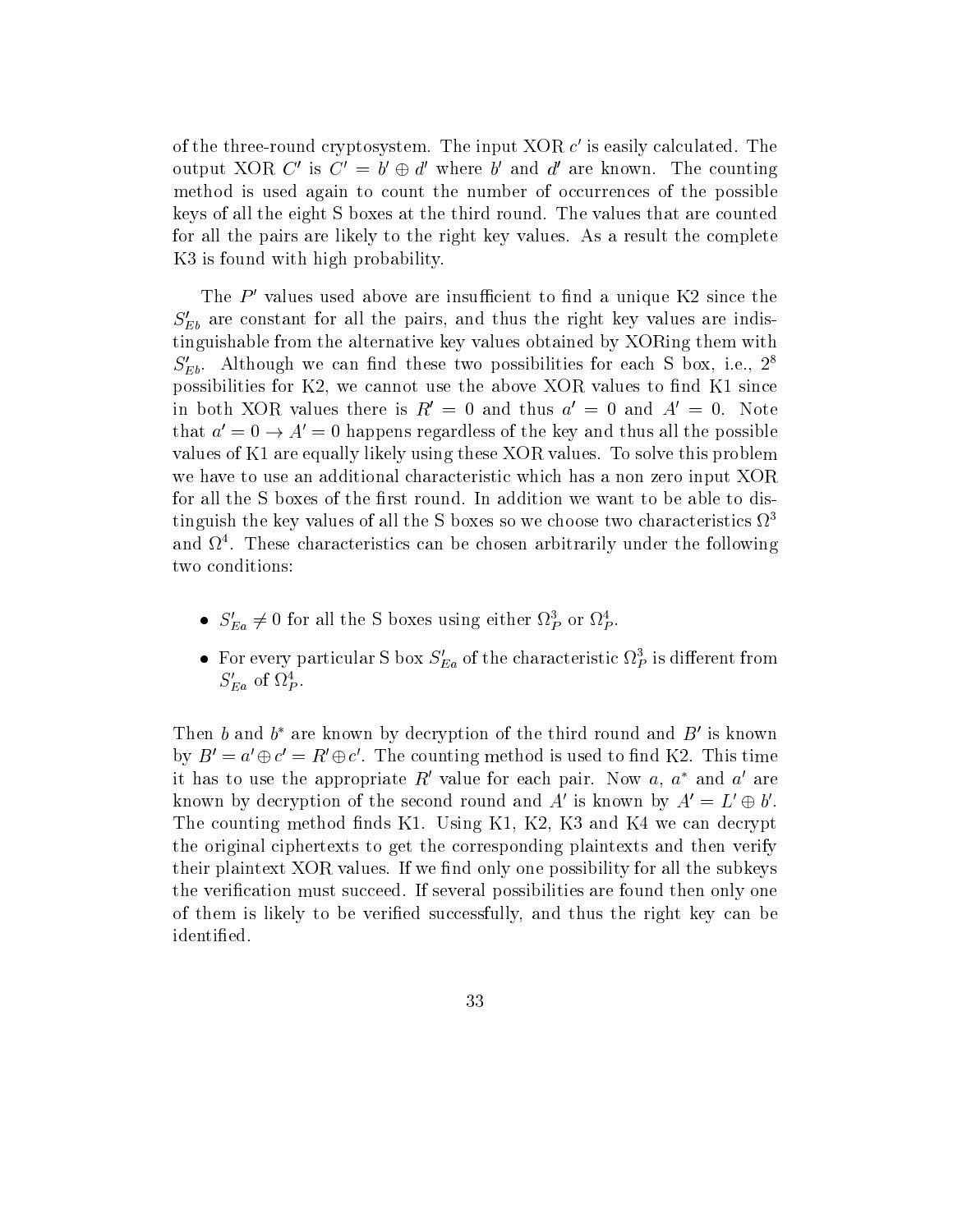Typically, 16 encryptions are sufficient for this attack. These 16 encryptions contain eight pairs of the characteristic <sup>1</sup> , eight pairs of <sup>2</sup> , four pairs of  $\Omega$  and four pairs of  $\Omega$  . In order not to increase the amount of data needed we use two octets that occupy four pairs of each of three plaintext XOR.

### 4 DES reduced to six rounds

The cryptanalysis of DES reduced to six rounds is more complex than the cryptanalysis of the four round version. We use two statistical characteristics with probability  $\frac{1}{16}$ , and choose the key value that is counted most often. Each one of the two characteristics lets us find the 30 key bits of K6 which are used at the input of five S boxes in the sixth round, but three of the S boxes are common so the total number of key bits found by the two characteristics is 42. The other 14 key bits can be found later by means of exhaustive search or by a more careful counting on the key bits entering the eighth S box in the sixth round.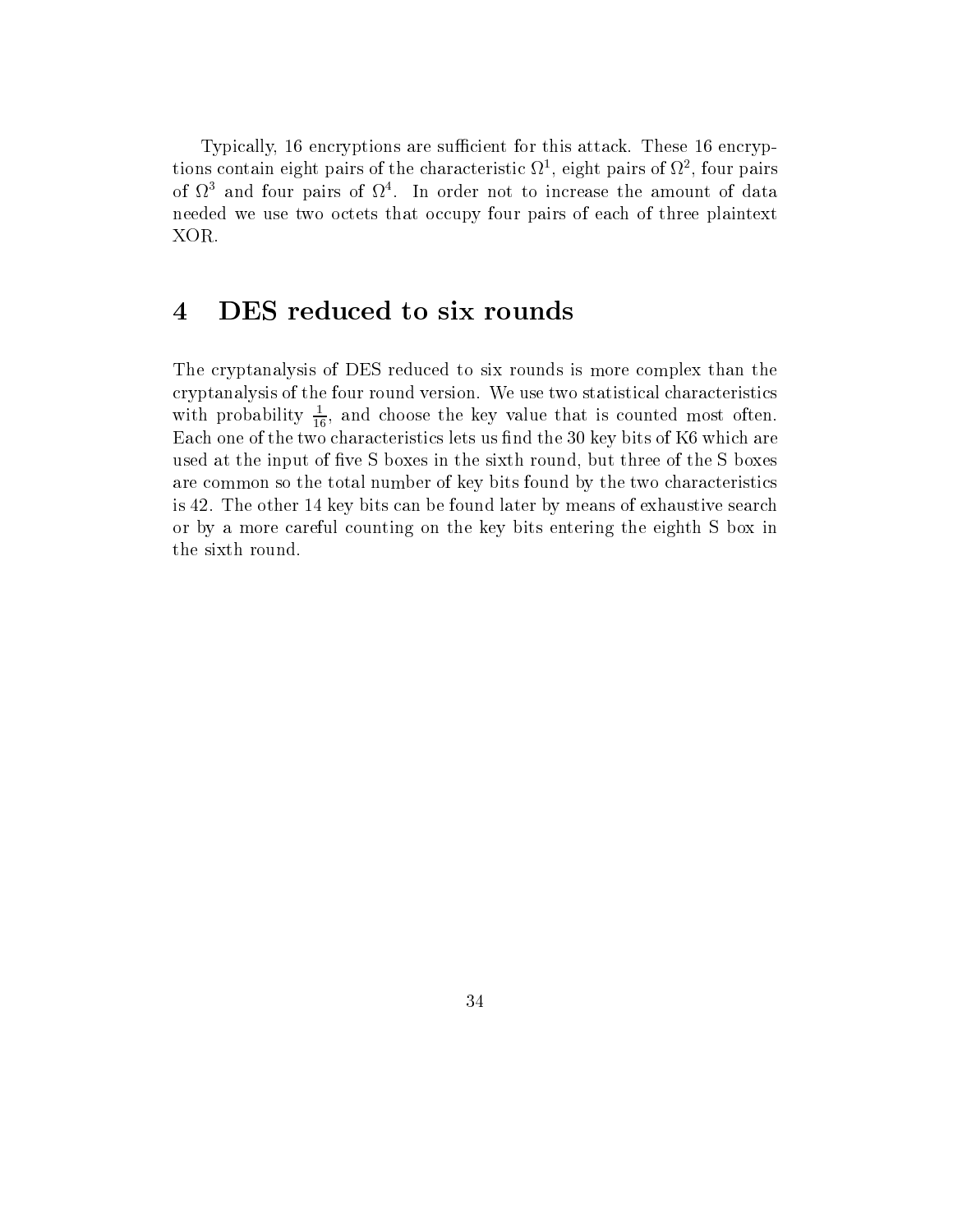I he lifst characteristic M is:



Where in the fourth round  $a = b \oplus C = 40$  to 00 00  $v_x$ .

Five S boxes in the fourth round (S2, S5, ..., S8) have zero input XORs  $(S'_{Ed} = 0)$  and thus their output XORs are zero  $(S'_{Od} = 0)$ . The corresponding output AORs in the sixth round can be found by  $F = c \oplus D \oplus l$ . Since the right key value is not suggested by all the pairs (due to the probabilistic nature of the characteristic), we cannot use a separate counting procedure for the subkey bits entering each S box. In order to increase the  $S/N$  we should simultaneously count on subkey bits entering several S boxes. The best approach is to count on all the 30 countable subkey bits together, which maximizes the probability that the right key value is the one counted most often. A straightforward implementation of this method requires  $2^{30}$  counters. which is impractical on most computers. However, the improved counting procedure described at the end of this section achieves exactly the same result with much smaller memory.

The same efficient algorithm is used to find the 30 key bits of S1, S2, S4,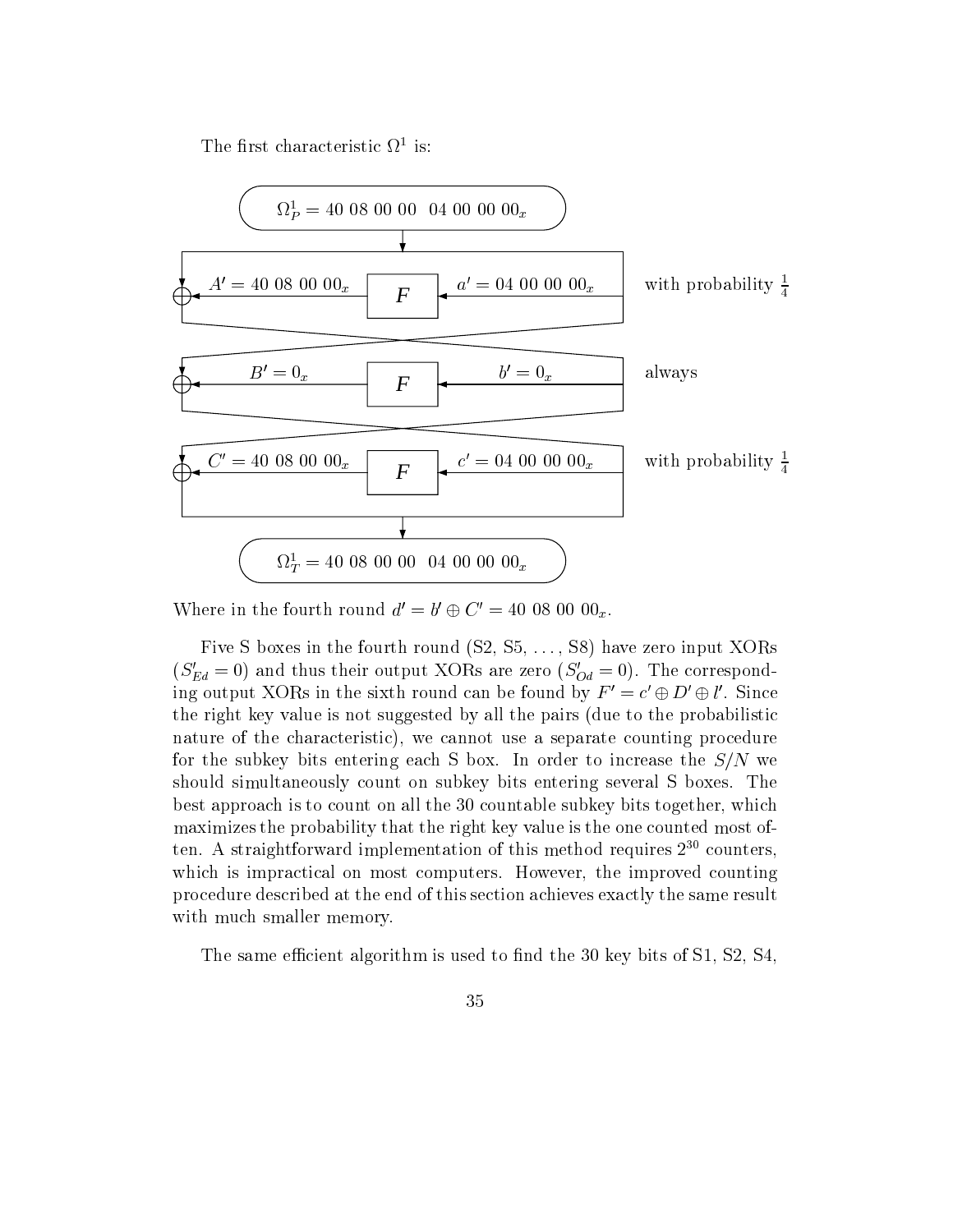S5 and S6 using the second characteristic <sup>2</sup> which is:



Where in the fourth round  $a = b \oplus C = 00$  zo 00  $0\sigma_x$ .

Again, five S boxes in the fourth round  $(S1, S2, S4, S5, S6)$  have zero input XORs. The computed key values of the common S boxes S2, S5 and S6 should be the same in both calculations (otherwise we should analyze more pairs or consider additional candidate keys with almost maximal counts). If this test is successful, we have probably found 42 bits of K6.

DES has 56 key bits. 14 of them are still missing. The simplest way to find them is to search all the  $2^{14}$  possibilities for the expected plaintext XOR value of the decrypted ciphertexts. A faster way is to start looking for the six missing bits of K6 which enter S3 (the other eight key bits occur only in other subkeys). At first we use our partial knowledge of the key to filter the given pairs. For each pair we check if at the five S boxes having  $S'_{Ed} = 0$ by the characteristic, the value of  $S'_{Of}$  obtained by f and  $f^*$  and the known Key bits form the expected value from  $F^- = c \oplus D \oplus \iota$  . If not then this cannot be a right pair. Otherwise it is almost certainly a right pair (since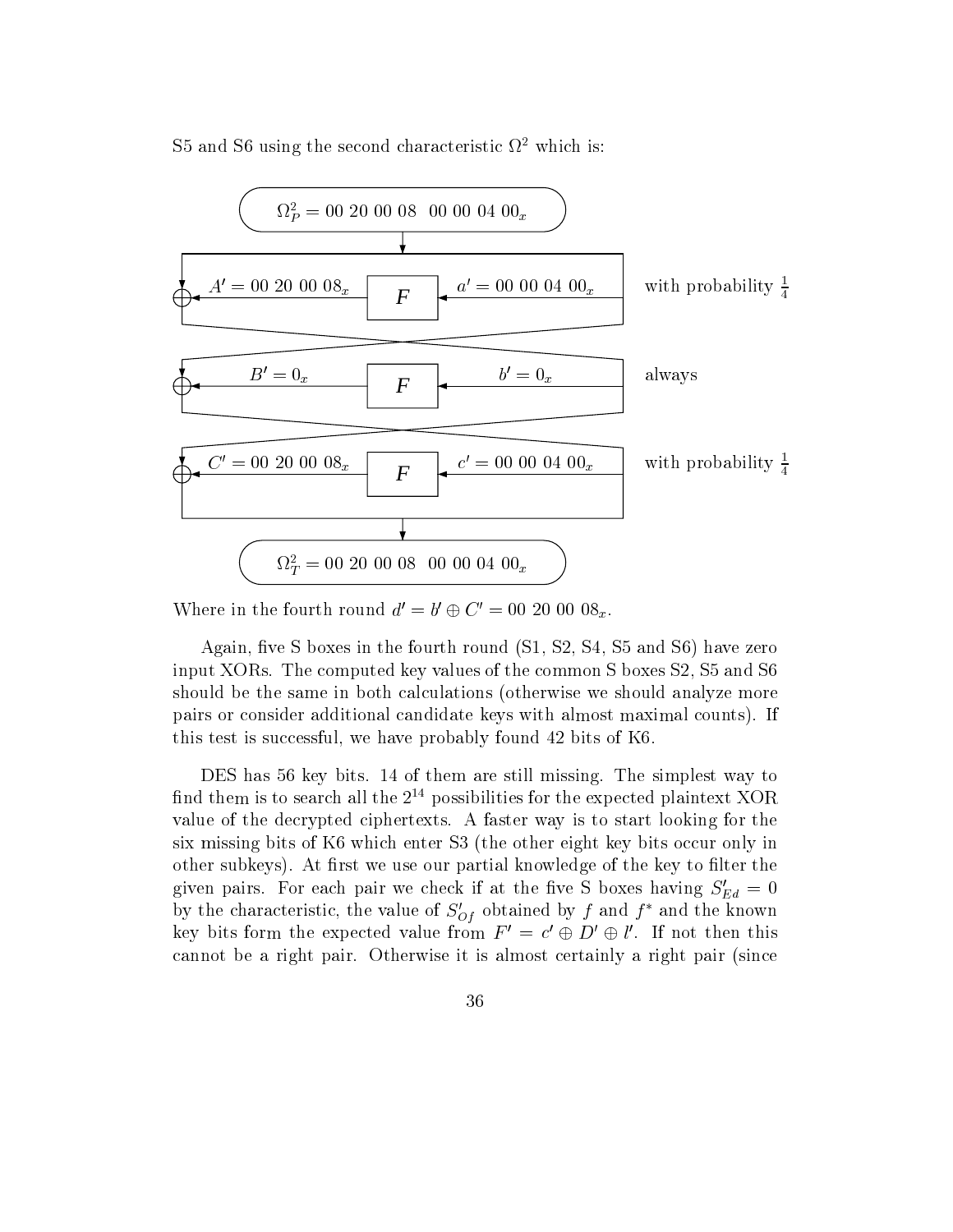| Into S box     | e bits        | Key bits      |  |
|----------------|---------------|---------------|--|
| #              | $S_{E}$       | $S_{Ke}$      |  |
| S1             | ++++++        | $3 + + +$     |  |
| S <sub>2</sub> | $++3++$       | $+3+333$      |  |
| S <sub>3</sub> | $+ + + + + +$ | $+ + + + + +$ |  |
| S4             | $++++3+$      | $++$ $++$     |  |
| S <sub>5</sub> | $3 + + + + +$ | $+++$ , $++$  |  |
| S6             | $++++3+$      | $+ + + +$     |  |
| S7             | $3 + + + + +$ | $+++$ , $++$  |  |
| S8             | $++3+++$      | $+ + + + + +$ |  |

Table 8. Known bits at the fifth round.

the condition can be satisfied accidentally only with probability  $2^{-20}$ ). For the remainder of the cryptanalysis we use only the (roughly)  $\frac{1}{16}$  of the pairs which are believed to be the right pairs. This filtration greatly improves the signal to noise ratio of the following scheme, which otherwise would be impractical.

Table 8 describes the known bits of the key and the input to the F function at the fifth round assuming we know the  $42$  key bits. The digit  $3'$ means that the bit depends on the exact value of the missing key bits that enter S3 in the sixth round.  $\ddot{ }$  means that it depends only on known key bits. Eight key bits are not used at all in the subkey K6, and are marked by `.'. This table shows that by guessing the six missing bits of K6 we can verify its correctness by calculating  $e$  and  $e$  for each right pair by a single round decryption with K6 and by verifying that the values of  $52_{Oe}$ ,  $53_{Oe}$ and  $S_{0e}$  (for which all the input and key bits are known) are as expected by  $E_0 = a_0 \oplus a_1$ . Furthermore, we can verify that there are values of the missing key bits (for each S box separately) such that the other S boxes output XORs are as expected. The verification of most of the 64 possibilities of the six missing bits of K6 should fail, and with high probability only one possibility survives. This value completes K6. Only eight key bits are missing now. They can be found by trying all the 256 possibilities, or by applying a similar analysis to key bits that enter S boxes in the fifth round.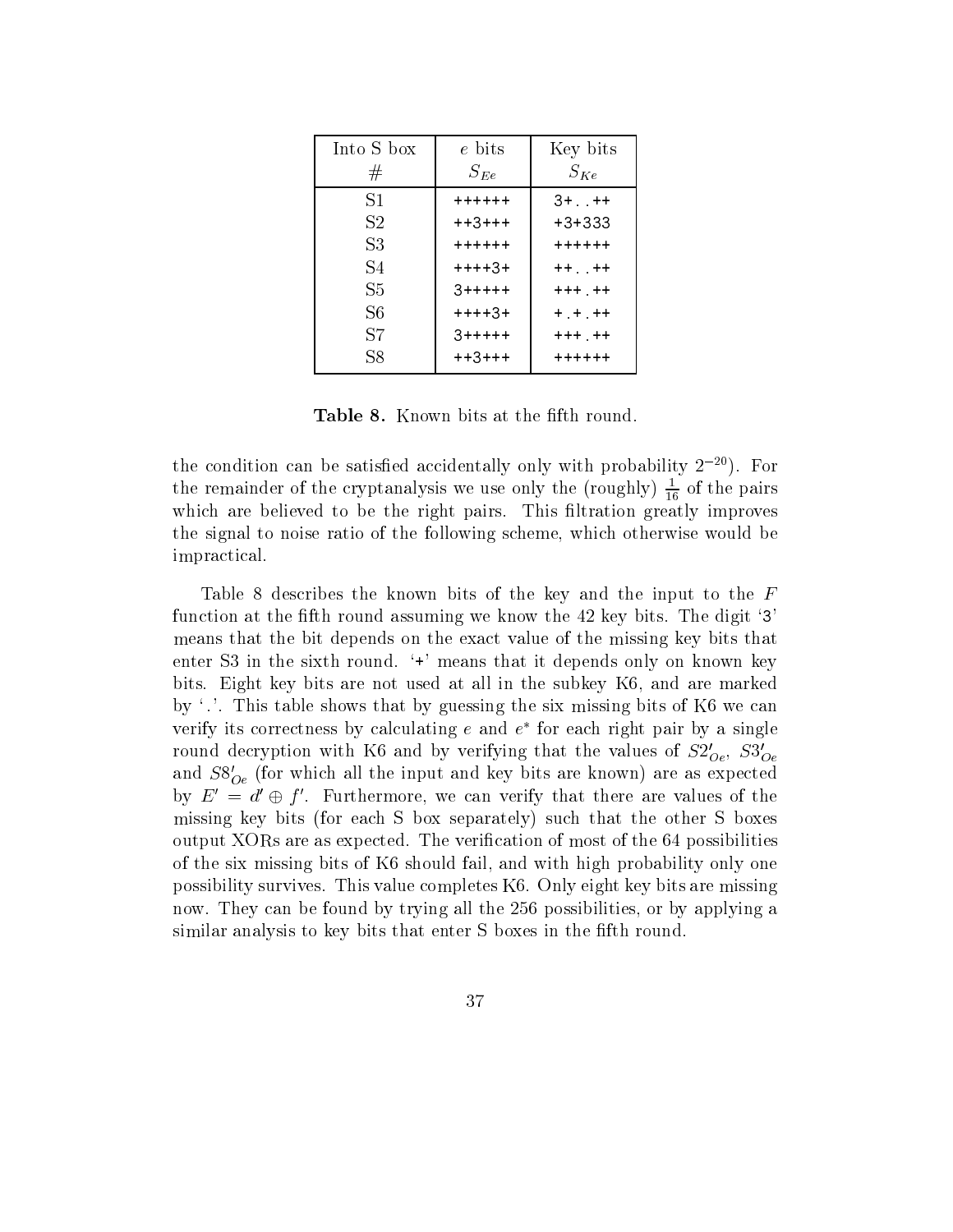How much data is needed? The signal to noise ratio of the first part of the algorithm (which finds 30 key bits) is

$$
S/N = \frac{2^{30} \cdot \frac{1}{16}}{4^5} = 2^{30-4-10} = 2^{16}.
$$

The  $S/N$  is high and thus only 7-8 right pairs of each characteristic are needed. Since the characteristics' probability is  $\frac{1}{16}$ , we need about 120 pairs of each characteristic for the analysis. The  $S/N$  of the later part is

$$
S/N = \frac{2^6 \cdot 1}{4} = 16.
$$

This is lower, but we do not care since we can almost certainly identify and use only the 7-8 right pairs from the first part (while eliminating most of the noise) and intersect the sets of possible key values. To reduce the number of ciphertexts needed we use quartets which combine the two characteristics. As a result only 240 ciphertexts (representing 120 pairs of each characteristic) are needed for the complete cryptanalysis.

In order to decrease the amount of memory needed in the first part of this attack we devised an equivalent but faster counting algorithm that uses negligible memory and can count on all the countable subkey bits simultaneously. This algorithm can be used in any counting scheme that needs a huge memory but analyses a relatively small number of pairs (after filtering out all the identiable wrong pairs). The idea behind this algorithm is to describe the pairs and the possible key values by a graph. In this graph each pair is a vertex and every two pairs which suggest a common key value have a connecting edge labeled by this value. Thus, each key value forms a clique which contains all its suggesting pairs. The largest clique corresponds to the key value which is counted by the largest number of pairs. In our implementation, for each of the five S boxes we keep a bit mask of 64 bits, one bit for each possible key. Given the values of  $S_E$ ,  $S_E^*$  and  $S_O$  we set the bits of the key masks that correspond to possible keys. Each pair has five such key masks, one for every S box. A clique is defined as a set of pairs for which for each of the five key masks there is a common bit set in all the pairs in the set (i.e., the binary "and" operation is non zero for all the five key masks). Finding the largest clique can be done in the following way: first compare the key masks of every pair with all the following pairs in the pairs list. At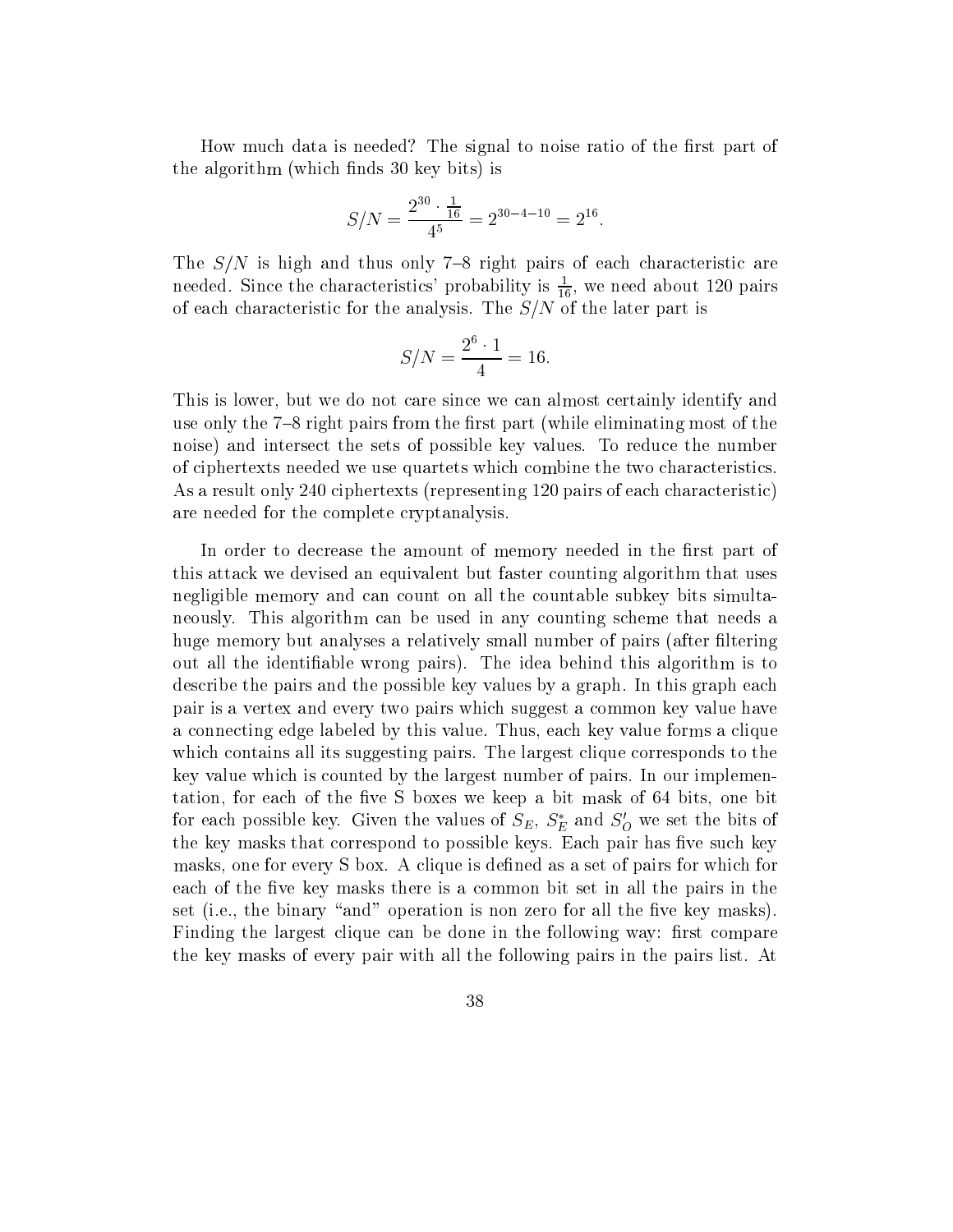each comparison there is usually at least one key mask without any common bit set. For the remaining possibilities we try to "and" the result with third pairs, fourth pairs and so on until no more pairs can be added to the clique. Given the largest clique we can easily compute the corresponding key bits by looking at each key mask for the key value it represents.

Using the clique algorithm with 240 ciphertexts it takes about 0.3 seconds on a COMPAQ personal computer to find the key in 95% of the tests conducted on DES reduced to six rounds. When 320 ciphertexts are used the program succeeds in almost all the cases. The program uses about 100K bytes of memory, most of which is devoted to various preprocessed tables used to speed up the algorithm.

## 5 DES reduced to eight rounds

DES reduced to eight rounds can be broken using about 25000 ciphertext pairs for which the plaintext XOR is  $P' = 40$  5C 00 00 04 00 00 00<sub>x</sub>. The method finds 30 bits of K8. 18 additional key bits can be found using similar manipulations on the pairs. The remaining eight key bits can be found using exhaustive search.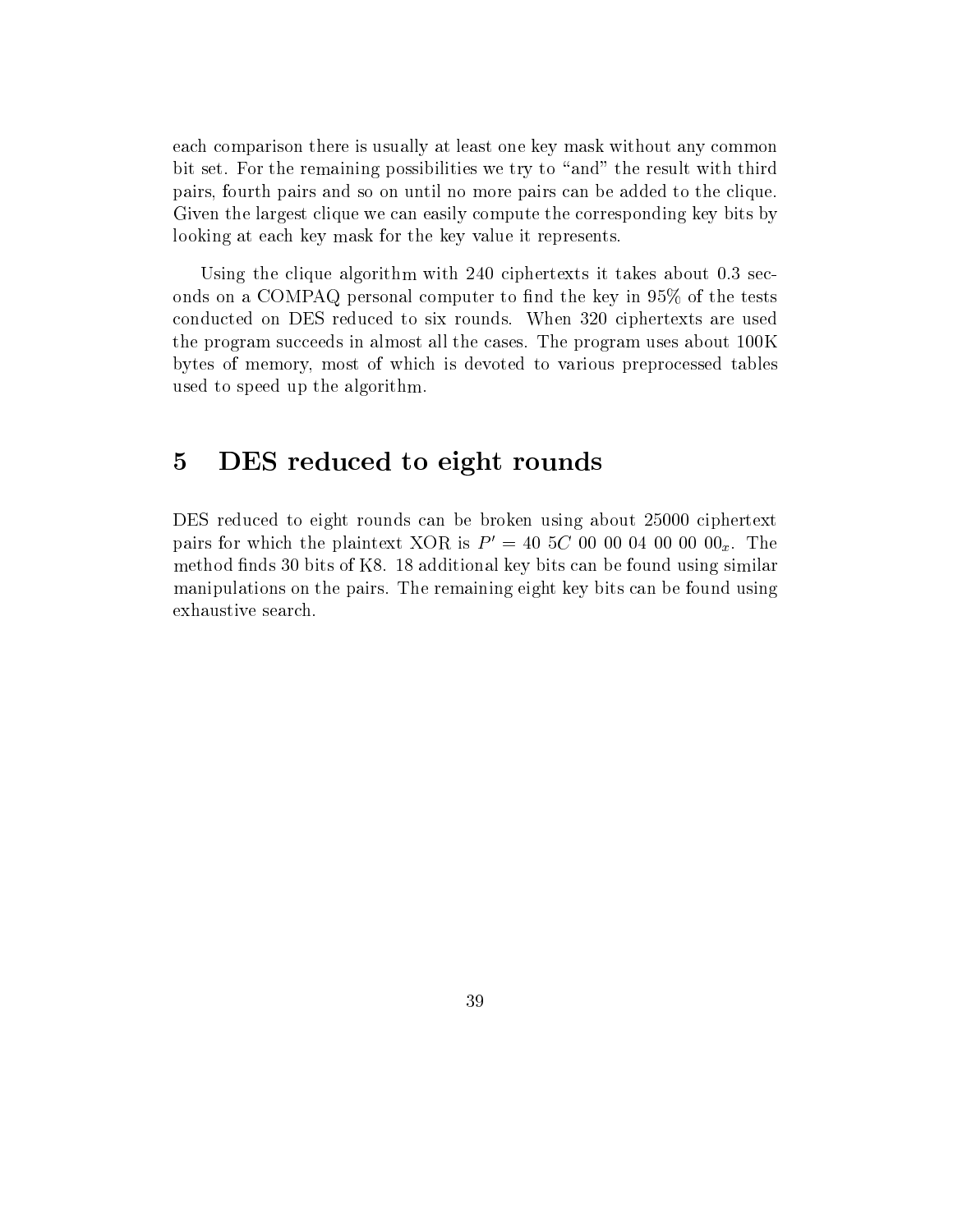The following characteristic is used in this analysis:



This characteristic has probability  $\frac{1}{10485.76}$ . The input XOR in the sixth round of a right pair is

$$
f' = d' \oplus E' = b' \oplus A' = L' = 40 \text{ } 5C \text{ } 00 \text{ } 00_x.
$$

Consequently, for five S boxes  $S'_{Ef} = S'_{If} = 0$  and  $S'_{Of} = 0$ .

Note There is an additional five-round characteristic with probability about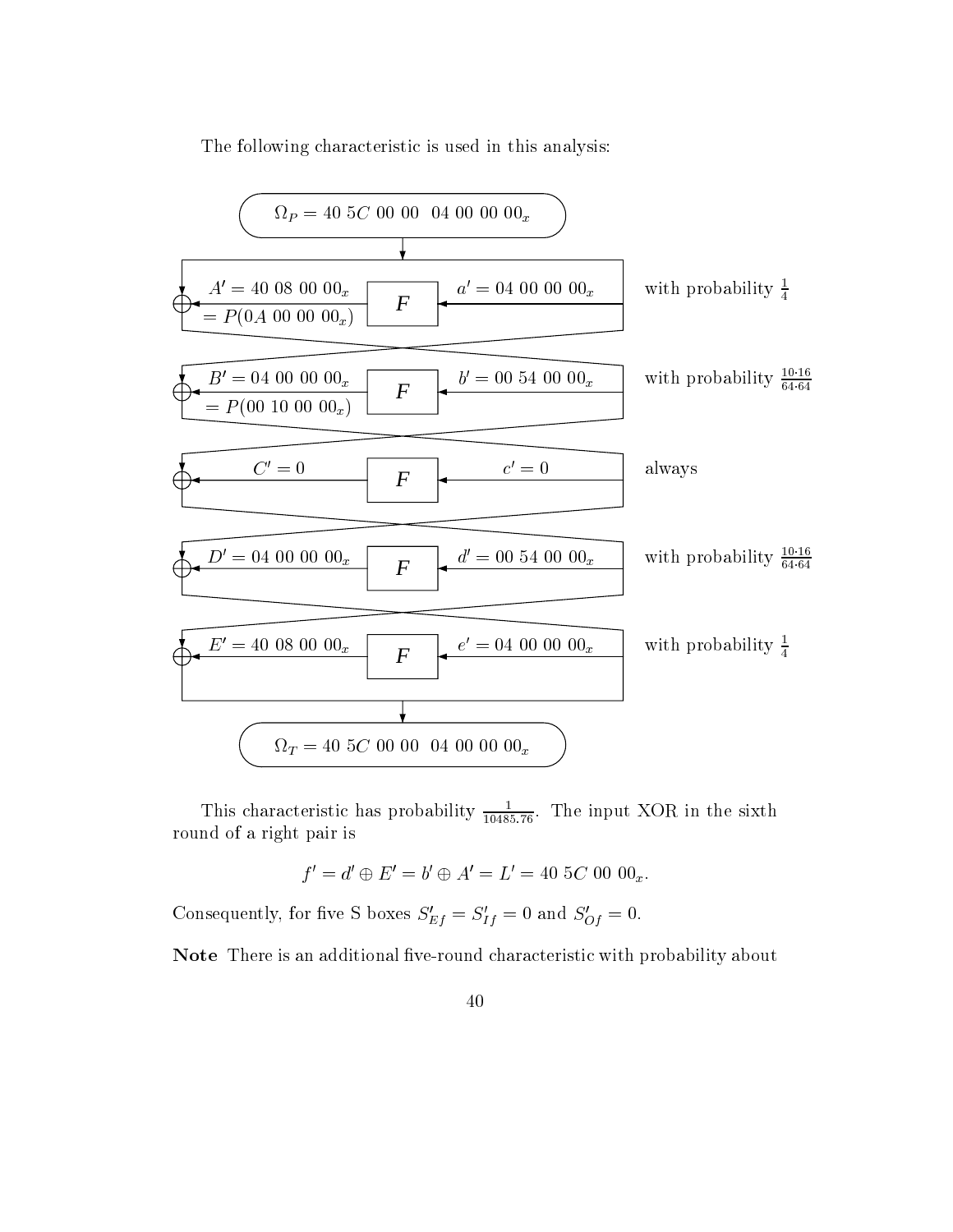$\overline{{\rm 33000}}$ . Its plaintext AOR is

P = 04 04 07 80 00 20 20 00x:

In this characteristic only four S boxes in the sixth round satisfy  $S'_{Ef} = 0$ . There are other characteristics for which either the probability or the number of unchanged S boxes in the sixth round are smaller, and thus their use is less advantageous.

In right pairs the live 5 boxes 52, 55, ..., 58 satisfy  $S_{E f} = S_{If} = 0$ and  $S_{Of}$  = 0. By  $H = \iota \oplus g = \iota \oplus e \oplus r$  we can mud the output XORs of the corresponding S boxes in the eighth round. The input data of the eighth round is known from the ciphertexts. Therefore, we can use the counting method to find the 30 subkey bits entering the five S boxes at the eighth round. The signal to noise ratio of this counting scheme is  $S/N = \frac{23}{45 \cdot 10485.76} = 100.$ 

Counting on 30 subkey bits demands a huge memory of  $2^{30}$  counters. In this case the clique method is not recommended since its computation time grows very fast (more than quadratically) with the number of pairs, while the computation time of the counting method is linear in the number of pairs. Nevertheless, we can reduce the amount of memory by counting on fewer subkey bits entering fewer S boxes. The remaining S boxes can be used for identification of some of the wrong pairs (in which  $S'_{Eh} \nrightarrow S'_{Oh}$ ). About 20% of the entries in the pairs XOR distribution tables are impossible and thus bits thus has  $S/N = \frac{2^{24}}{4^4 \cdot 0.8 \cdot 10485.76} \approx 7.8$  and counting on 18 key bits has  $S/N = \frac{2}{4^3 \cdot 0.8^2 \cdot 10485.76} \approx 0.6$ .

In counting schemes that count on a reduced number of bits we can choose the reduced set of countable S boxes arbitrarily. In this particular case we can choose the reduced set with the advantage of increasing the characteristic's probability and the signal to noise ratio by using a slightly modied characteristic which ignores output bits that are not counted anyway. The slightly modified characteristic is similar to the original one except that in the fifth round only one bit of  $S_{{\rm {\mathcal{L}}_{Oe}}}$  is fixed and all the combinations of the other three are allowed:

$$
e' = 04\ 00\ 00\ 00_x \rightarrow E' = P(0W\ 00\ 00\ 00_x) = X0\ 0Y\ Z0\ 00_x,
$$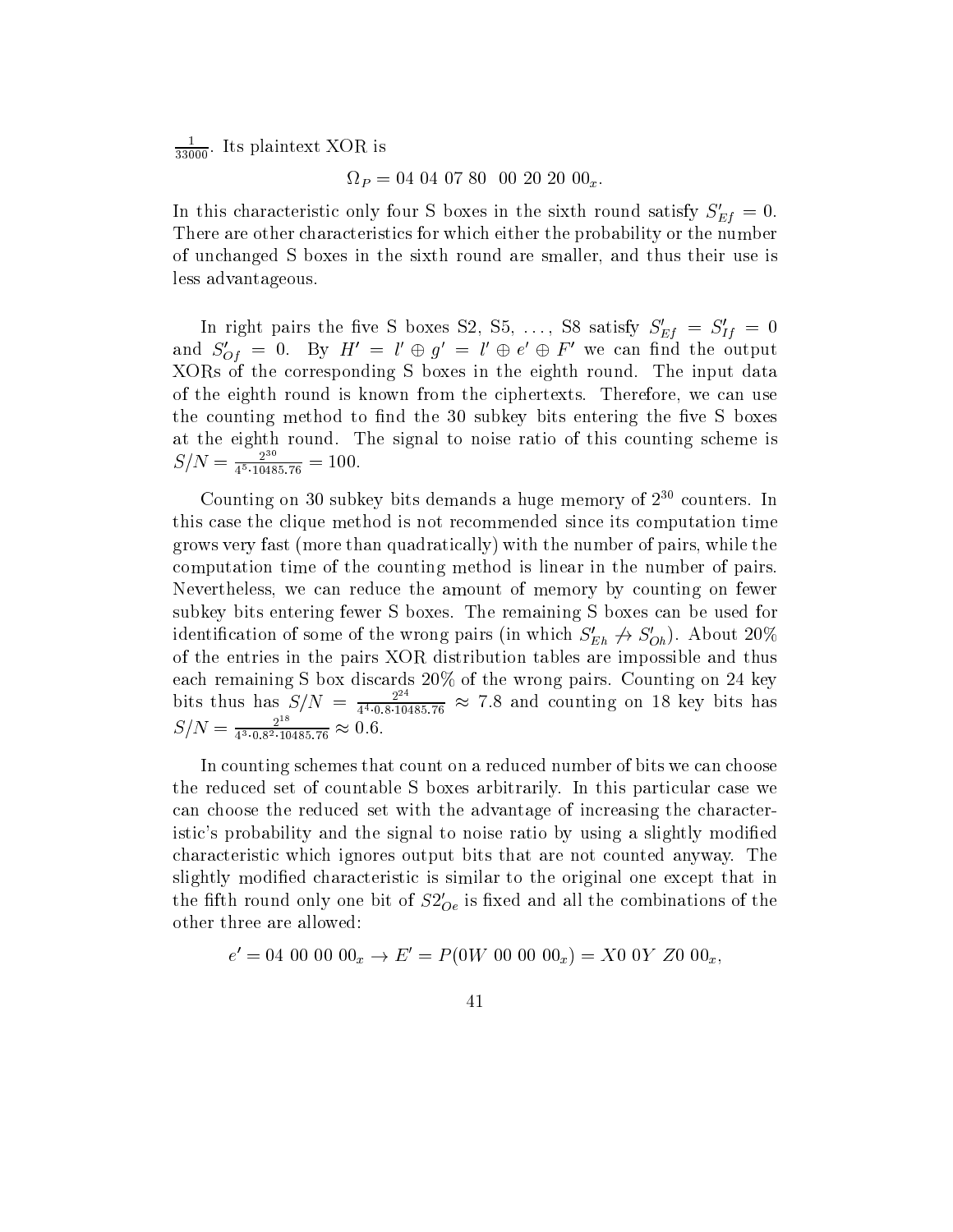where W 2 f0; 1; 2; 3; 8; 9; A; Bg, <sup>X</sup> 2 f0; 4g, <sup>Y</sup> 2 f0; 8g and <sup>Z</sup> 2 f0;4g. Therefore at the sixth round

$$
f' = X0 \ 5V \ Z0 \ 00_x
$$

where  $V$  and  $V$  and  $V$  and  $V$  and  $V$  and  $V$  and  $\mathcal{V}$  = 0 is  $0$  is  $0$  is  $0$  is  $0$  is  $0$  is  $0$  is  $0$  is  $0$  is  $0$  is  $0$  is  $0$  is  $0$  is  $0$  is  $0$  is  $0$  is  $0$  is  $0$  is  $0$  is  $0$  is  $0$  is  $0$  is  $0$  i  $04$  00 00  $00_x \rightarrow 40$  08 00  $00_x$  which has probability  $\frac{2}{64}$ . All the other combinations (in which  $Z = 4$ ) have an overall probability  $\frac{2}{64}$ . We cannot count on the subkey bits  $S5_{Kh}$  but it is still advisable to check the possibility of  $S_{\varepsilon b} \to S_{\varepsilon 0}$  which is satisfied by 80% of the pairs. Therefore, the probability of  $e \rightarrow E$  is  $\frac{1}{64} + 0.8 \frac{1}{64} = \frac{1}{64} = \frac{1}{2}$ . The probability of the five-round modified characteristic is  $\frac{1}{643}$   $\frac{1}{643}$   $\approx$   $\frac{1}{5243}$ . The signal to noise ratio of a counting scheme which countering scheme which countering  $24$  subtention  $24$ S8 is  $S/N = \frac{2}{4^4 \cdot 0.8 \cdot 5243} \approx 15.6$ . This signal to noise ratio allows to use only about five right pairs. Therefore, it uses a total amount of about 25000 pairs. The signal to noise ratio of a counting scheme which counts on 18 subkey bits entering three S boxes out of S2, S6, S7 and S8 is  $S/N = \frac{2}{4^3 \cdot 0.8^2 \cdot 5243} \approx 1.2$ . This counts on  $\mathbf{r}$ average of about 24 counts for any wrong key value and about 53 counts for the right key value (53 = 24 +  $\frac{243}{5243}$  = 24 + 29).

A summary of this cryptanalytic method using 2 <sup>18</sup> memory cells is as follows:

- 1. Set up an array of  $2^{18}$  counters which is initialized by zeroes. The array corresponds to the  $2^{18}$  values of the 18 key bits of K8 entering S6, S7 and S8.
- 2. Preprocess the possible values of  $S_I$  that satisfy each  $S_I' \rightarrow S_O'$  for the eight S boxes into a table. This table is used to speed up the program.
- 3. For each ciphertext pair do:
	- (a) Assume  $n = r$ ,  $n = v$  and  $n = r$ . Calculate  $S_{Eh} = S_{Ih}$  and  $S_{Oh}$ for S2, S5, ..., S8 by h' and H'. Calculate  $S_{Eh}$  for S6, S7 and S8 by  $h$ .
	- (b) For each one of the S boxes S2, S5, S6, S7 and S8 check if  $S^\prime_{Ih}$   $\not\rightarrow$  $S'_{Oh}$ . If  $S'_{lh} \nightharpoonup S'_{Oh}$  for one of the S boxes then discard the pair as a wrong pair.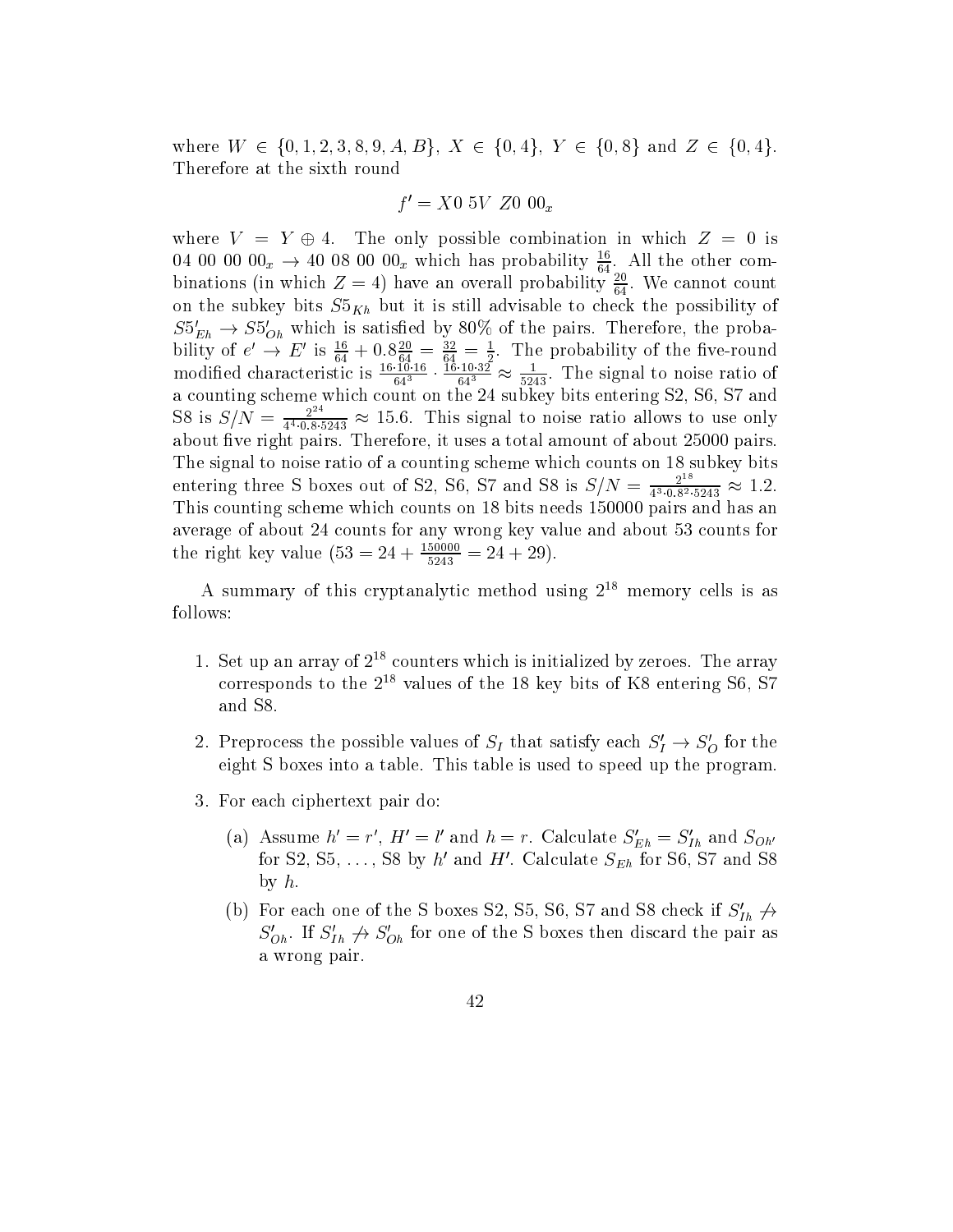- (c) For each one of the S boxes S6, S7 and S8: fetch from the preprocessed table all the values of  $S_{Ih}$  which are possible for  $S_{Ih} \rightarrow S_{Oh}$ . For each possible value calculate  $\mathcal{L}_{\text{H}}$  is set of  $\mathcal{L}_{\text{H}}$  in  $\mathcal{L}_{\text{H}}$  is set of  $\mathcal{L}_{\text{H}}$ one all the counters corresponding to combinations of the possible values of  $S6_{Kh}$ ,  $S7_{Kh}$  and  $S8_{Kh}$ .
- 4. Find the entry in the array that contains the maximal count. The entry index is most likely to be the real value of  $S6_{Kh}$ ,  $S7_{Kh}$  and  $S8_{Kh}$  which is the value of the 18 bits  $31, \ldots, 48$  of K8.

To find the other bits, we filter all the pairs and leave just the pairs with the expected  $S'_{\mathcal{O}}$  value using the known values of h and the known bits of K8 entering S6, S7 and S8. The expected number of the remaining pairs is 53.

The next bits we are looking for are the twelve bits of K8 that correspond to S2 and S5. We use a similar counting method (exploiting the enhanced  $S/N$  created by the higher concentration of right pairs) and then filter more pairs. A wrong pair is not discarded by either this filter or its predecessor with probability  $2^{-20}$  and thus almost all the remaining pairs are right pairs.

Using the known subkey bits of K8 we can calculate the values of 20 bits of each of  $H$  and  $H$  -for each pair and thus 20 bits of each of  $q$  and  $q$  (by  $q = i \oplus n$  ). Table 9 shows the dependence of the g bits and the subkey bits of K7 at the seventh round on the known and unknown subkey bits of K8 at the eighth round. The digits 1, 3 and 4 mean that they depend on the value of the unknown key bits entering the corresponding S box in the eighth round. '+' means that it depend only on the known bits of K8. Eight key bits are not used at all in K8 and are marked by `.'.

The expected value of G is known by the formula  $G = I_0 \oplus I_0$ . We can now look for the 18 missing bits of K8 by exhaustive search of  $2^{18}$  possibilities for every pair. Thus we know  $\pi$ ,  $\pi$  and  $q$ ,  $q$  and  $40$  bits of NT. For each pair we check that the expected value of  $G'$  holds. For the right value of those 18 key bits the expected  $G'$  holds for almost all the filtered pairs. All the other possible values satisfy the expected  $G'$  value only for a few pairs (usually 2-3 pairs while the right value holds for 15 pairs). To save computer time we search primarily for the 12 key kits entering S1 and S4 in the eighth round. They suffice to compute  $S_0^3O_q$  as seen in table 9. By similar methods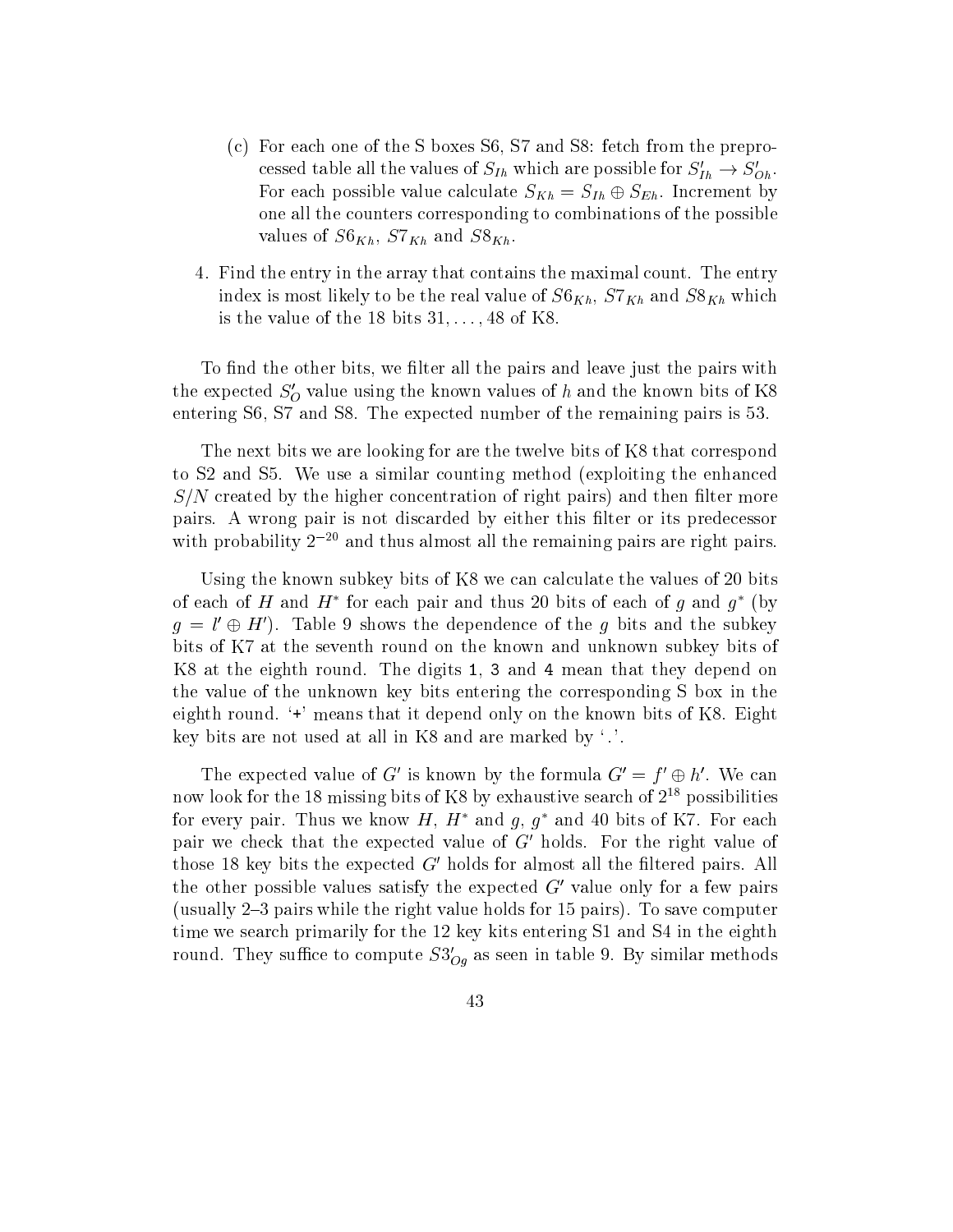| Into S box     | g bits     | Key bits     |  |
|----------------|------------|--------------|--|
| #              | $S_{Eq}$   | $S_{Kq}$     |  |
| S1             | $+4+++$    | $3 +4 +$     |  |
| S <sub>2</sub> | $++3++1$   | 134333       |  |
| S <sub>3</sub> | $+14++$    | $+1+41+$     |  |
| S4             | $***31$    | $111+$       |  |
| S <sub>5</sub> | $31 + 4 +$ | $+++$ , $++$ |  |
| S6             | $4 + 13 +$ | $+ + +$      |  |
| S7             | $3+4++$    | $+++$ , $++$ |  |
| S8             | $++31+4$   | ++++++       |  |

Table 9. Known bits at the seventh round.

we find these 12 bits and then find the other eight bits. This completes the calculation of the 48 bits of K8. Only eight key bits are still missing and they can be found by exhaustive search of 256 cases, using one pair of ciphertexts, and verifying that the plaintext XOR is as expected.

To save disk space we can filter the pairs as soon as they are created and discard all the identifiable wrong pairs (leaving  $0.8^{\circ} \approx \frac{1}{3}$  of all the pairs). Therefore, in the case of counting on 24 bits, the 25000 pairs are reduced to about 7500 pairs. For the case of counting on 18 bits we devised another criterion which discards most of the wrong pairs while leaving almost all the right pairs. This criterion is based on a carefully chosen weighting function and discards any pair whose weight is lower than a particular threshold. This criterion is the extension of the filtering of the identifiable wrong pairs (where the threshold is actually zero) and is based on the idea that a right pair typically suggests more possible key values than a wrong pair. The weighting function is the product of the number of possible keys of each of the five countable S boxes (i.e., the number in the corresponding entry in the pairs XOR distribution tables). The threshold is chosen to maximize the amount of discarded pairs, while leaving as many right pairs as possible. The best threshold value was experimentally found to be 8192 which discards about 97% of the wrong pairs and leaves almost all the right pairs. This reduces the number of pairs we actually analyze from 150000 to about 7500, with a corresponding reduction in the running time of the attack.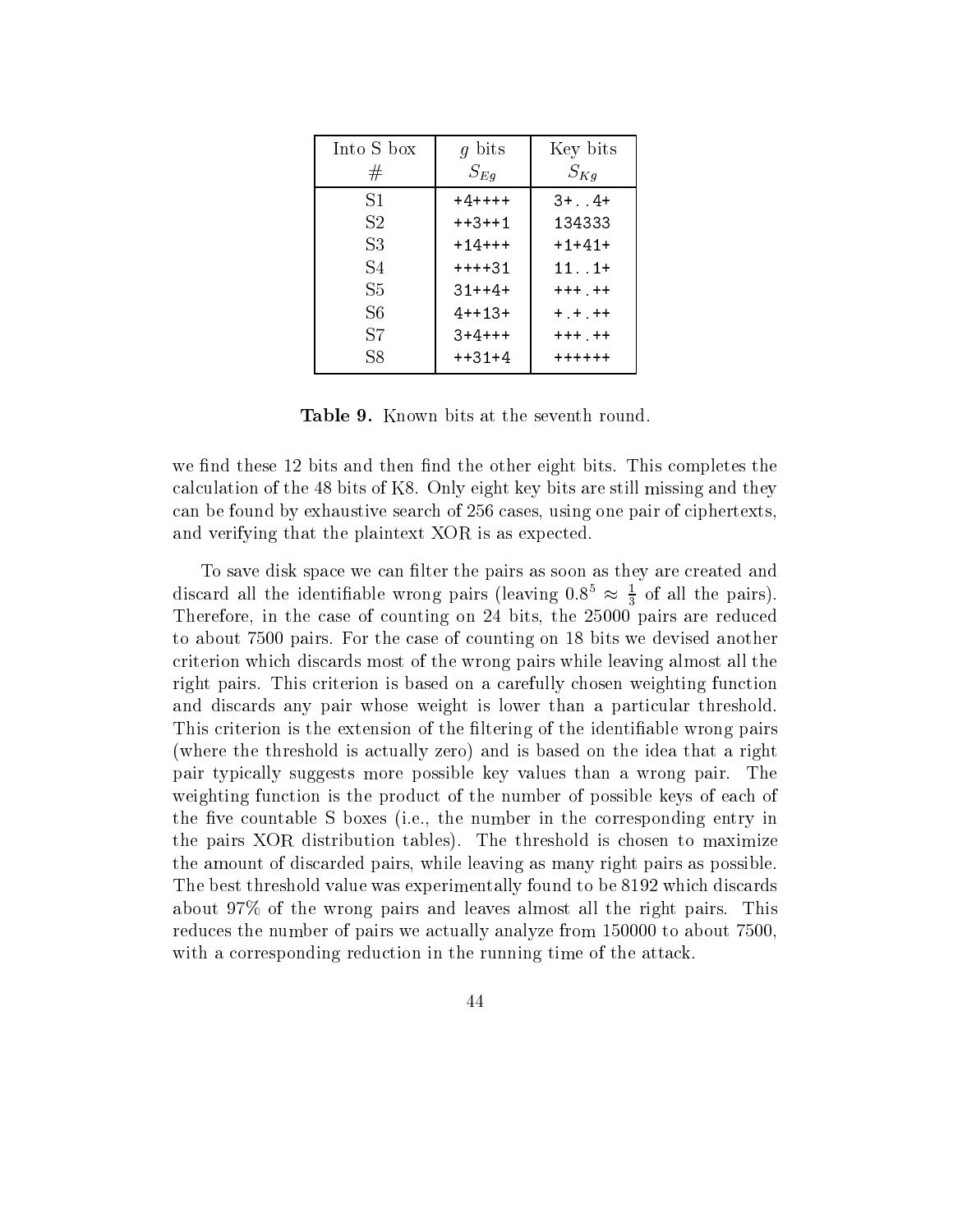| $S2_I$ | $S2^*_I$ | $S2_O$ | $S2_{\Omega}^*$ |
|--------|----------|--------|-----------------|
| 123456 | 123456   | 1234   | 1234            |
| 000010 | 001010   | 0001   | 1011            |
| 000110 | 001110   | 1110   | 0100            |
| 010001 | 011001   | 1100   | 0110            |
| 010101 | 011101   | 0001   | 1011            |
| 100000 | 101000   | 0000   | 1010            |
| 100010 | 101010   | 1110   | 0100            |
| 100100 | 101100   | 0111   | 1101            |
| 100110 | 101110   | 1011   | 0001            |

**Table 10.** The possible instances of  $08_x \rightarrow A_x$  by S2 (in binary).

The attacking program finds the key in less than two minutes on a COM-PAQ personal computer with 95% success rate (using 150000 pairs). Using 250000 pairs the success rate is increased to almost 100%. The program uses 460K bytes of memory, most of it for the counting array (one byte suffices for each counter since the maximum count is about 53, and thus the total array size is  $2^{18}$  bytes), and the preprocessed speed up tables. The program which counts using 2<sup>-4</sup> memory cells linds the key using only 25000 pairs.

#### 5.1Enhanced characteristic's probability

In addition to the statistical behavior of the characteristic we can use the possible values of individual input and output bits of the S boxes. Lets look at the first round of the characteristic. We have  $08_x \rightarrow A_x$  by S2 with probability  $\frac{2}{64}$ . Table 10 describes the possible input and output values.

We can see that the input bits number 2 and 6 are always equal. In addition for  $\frac{2}{16}$  of the input values they are both 0 and for  $\frac{1}{16}$  of them they are both 1. If we know the XOR of the key bits entering these two bits of  $S2$  in the first round (i.e., bits 57 and 42 of the key) we can use only plaintexts whose corresponding bits (i.e., bits 5 and 9) have the same XOR value (causing bits number 2 and 6 to be equal). Other pairs of plaintexts cannot satisfy the characteristic. The statistics and the  $S/N$  ratio are then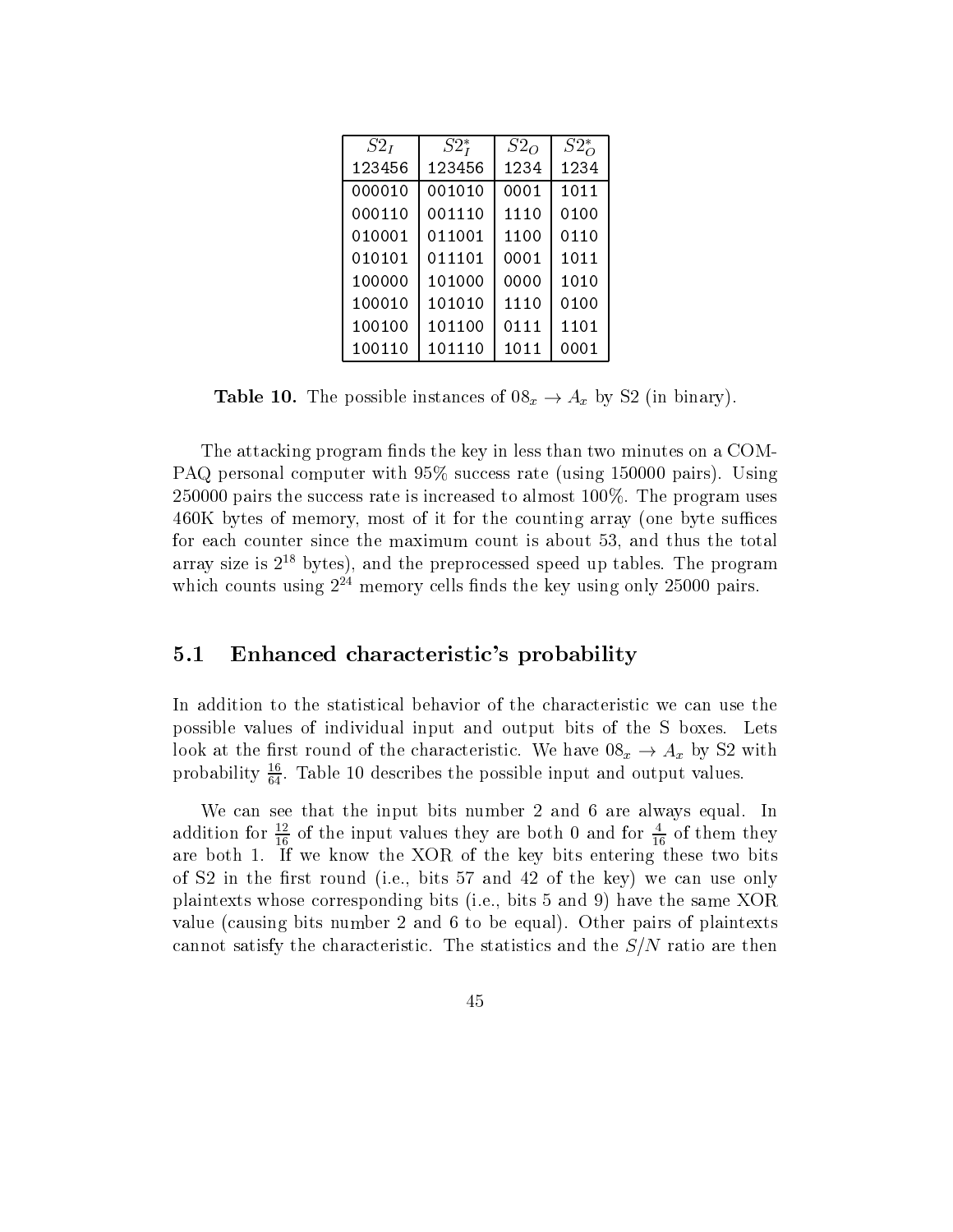twice as good, and let us use less than half the number of pairs.

If we know the values of both bits in a key we can choose the two bits in the plaintexts s.t. the bit values entering S2 are both zero. In this case the statistics for S2 becomes  $\frac{16}{16}$  instead of  $\frac{2}{64}$ . Thus we get a factor of three in the statistics and the  $S/N$ . The higher  $S/N$  lets us use less than  $\frac{1}{3}$  of the pairs needed originally. A factor of four can be easily obtained by a characteristic that holds for all the inputs in which bit number 1 has value 1 and both bits number 2 and 6 have value 0.

#### 5.2Extension to nine rounds

The five-round characteristic can be extended to six rounds by concatenating it to the following characteristic:



This characteristic has probability  $\frac{2}{643} \approx \frac{1}{100}$  and thus the probability of the concatenated six-round characteristic is about  $\frac{1000000}{1000000}$ .

DES reduced to nine rounds can be broken using 30-million pairs by a method based on this six-round characteristic and using an array of size  $2^{30}$ with  $S/N = \frac{2}{4^5 \cdot 1000000} \approx 1$ . The first part of the algorithm that finds the first  $30 \text{ kpc}$  is almost the same as in the eight rounds algorithm except that rounds algorithm except that  $\mu$ it counts on all the 30 bits at once. The second part of the algorithm that uses table 9 is slightly different since the key scheduling at the ninth round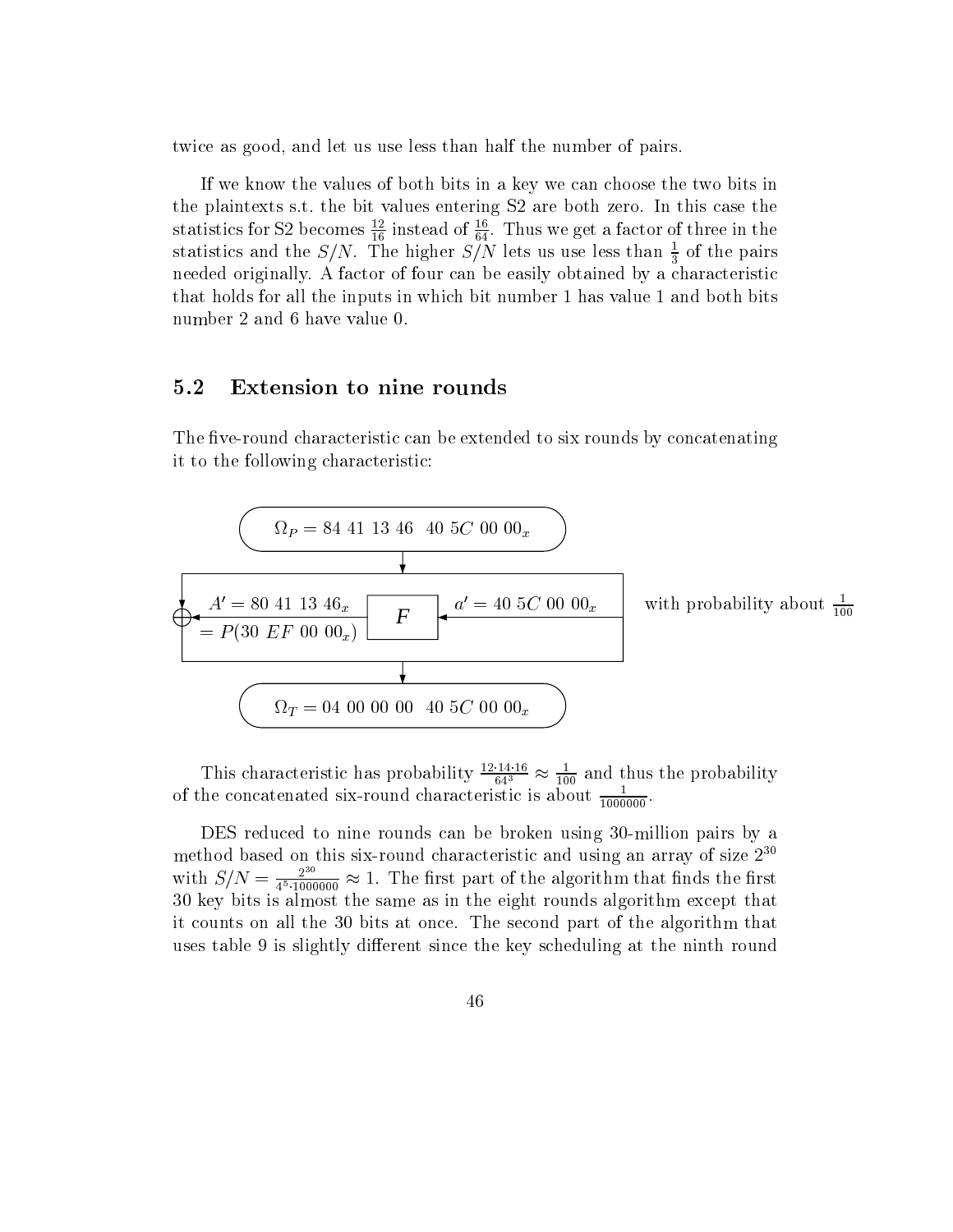is based on a shift of one bit instead of two bits. The input part stays the same.

# 6 DES with an arbitrary number of rounds

The following iterative characteristic can be used to cryptanalyze (at least in principle) variants of DES with an arbitrary number of rounds.

**Notation** The value 19 60 00  $00_x$  is denoted by  $\psi$ .

The iterative characteristic is:



Due to the importance of this iterative characteristic, throughout this paper we refer it as the iterative characteristic.

**Lemma** 2 The iterative characteristic has probability  $\frac{2}{643} \approx \frac{1}{234}$ . **Proof**  $S'_{Eb} \neq 0$  only at three S boxes: S1, S2 and S3, for which:

| $S1'_{Fb} = S1'_{Ib} = 03_x \rightarrow S1'_{Ob} = 0$ |  | with probability $\frac{14}{64}$ |
|-------------------------------------------------------|--|----------------------------------|
| $S2_{Fb}' = S2_{Ib}' = 32_x \rightarrow S2_{Ob}' = 0$ |  | with probability $\frac{8}{64}$  |
| $S3'_{Fb} = S3'_{Ib} = 2C_x \rightarrow S3'_{Ob} = 0$ |  | with probability $\frac{10}{64}$ |

and for the other S boxes  $(S4, \ldots, S8)$ :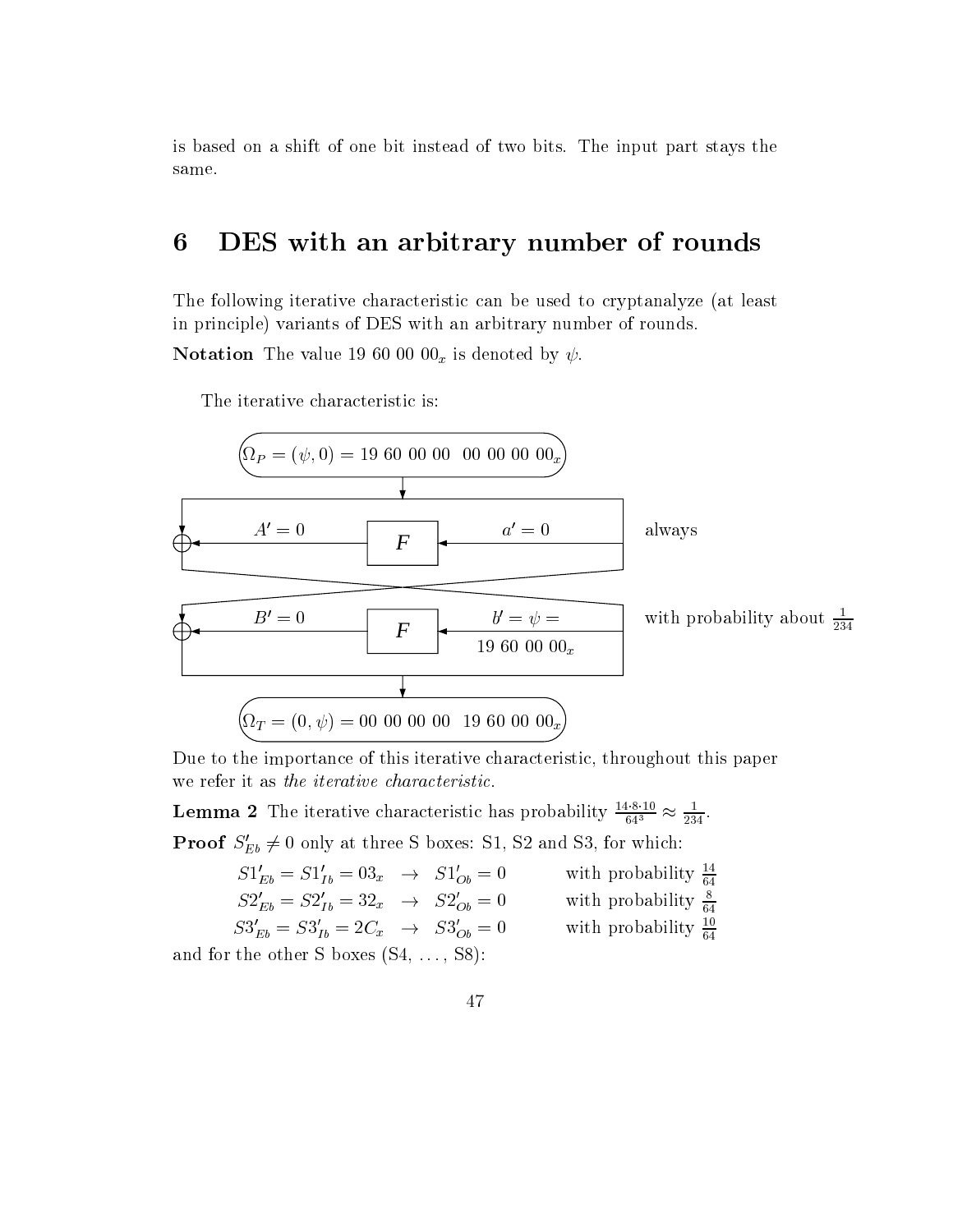| Number of rounds | Probability       |
|------------------|-------------------|
| 3                | $\frac{1}{234}$   |
| 5                | 55000             |
|                  | $\approx 2^{-24}$ |
| 9                | $\approx 2^{-32}$ |
| 11               | $\approx 2^{-40}$ |
| 13               | $\approx 2^{-48}$ |
| 15               | $\approx 2^{-56}$ |

Table 11. The probability of the iterative characteristic versus number of rounds.

$$
S'_{Eb} = S'_{Ib} = 0 \rightarrow S'_{Ob} = 0
$$
 always.

Thus  $B_0 = 0$  with probability  $\frac{2}{64^3} \approx \frac{1}{234}$ .

Theorem 2 By an iterative concatenation of the iterative characteristic with itself and with the one-round characteristic with probability 1 (described in example 9) we get characteristics with probabilities as summarized in table 11. In addition the plaintext XORs and the ciphertext XORs of these characteristics are equal:

П

$$
\Omega_P = \Omega_T = 19\ 60\ 00\ 00\ 00\ 00\ 00\ 00_x = (\psi, 0)
$$

and for the next round  $(w.l.g. a five-round characteristic)$ 

 $\Gamma = \psi$ 

and five of its S boxes satisfy  $S'_{Ef} = 0$ .

**Proof** The results of this theorem are derived from definition 11 and lemma 2. The XOR data during the intermediate rounds looks like:

$$
\begin{array}{rcl}\n\Omega_P & = & (\psi, 0) \\
a' = 0 & \rightarrow & A' = 0\n\end{array}\n\qquad \text{always}
$$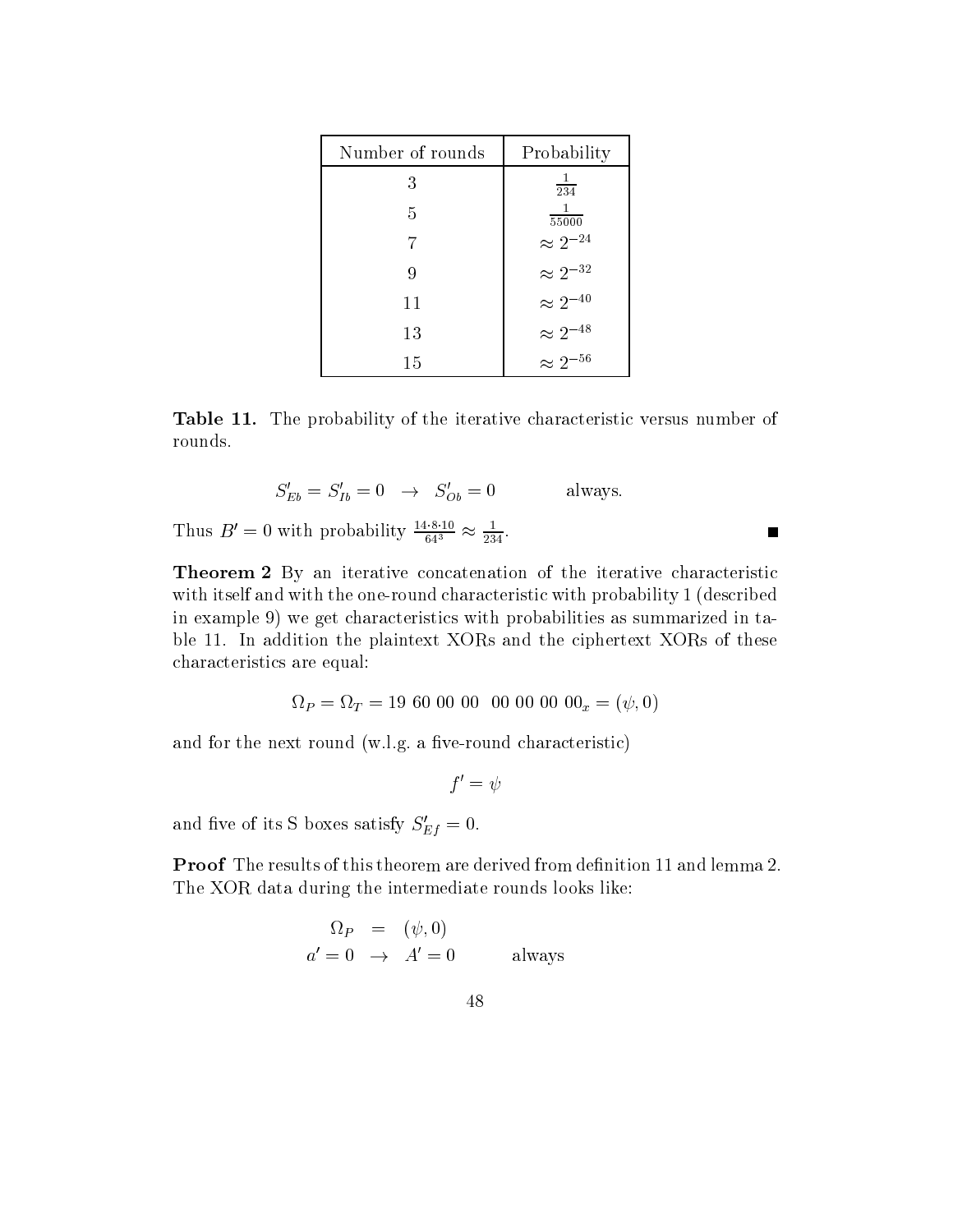$$
b' = \psi \rightarrow B' = 0 \qquad \text{with probability about } \frac{1}{234}
$$
  

$$
c' = a' \oplus B' = 0 \rightarrow C' = 0 \qquad \text{always}
$$
  

$$
d' = \psi \rightarrow D' = 0 \qquad \text{with probability about } \frac{1}{234}
$$
  

$$
e' = c' \oplus D' = 0 \rightarrow E' = 0 \qquad \text{always}
$$
  

$$
\vdots
$$

and so forth for any number of rounds.

Note There is another value for which lemma 2 and theorem 2 hold with the same probabilities. This value is  $\psi^{\dagger} = 1B$  60 00 00<sub>x</sub>. There are several additional values for which the probabilities are smaller. The best of them is  $\psi^* = 00$  19 60  $00_x$  for which the probability is exactly  $\frac{1}{256}$ . The extension of this iterative characteristic to 15 rounds has probability  $2^{-56}$ .

There are several possible types of attacks, depending on the number of additional rounds in the cryptosystem that are not covered by the characteristic itself. The attack on DES reduced to eight rounds in section 5 uses a five-round characteristic and there were three additional rounds. This kind of attack is called a 3R-attack. The other kinds of attacks are a 2R-attack with two additional rounds and a 1R-attack with one additional round (where the characteristic causes r to be fixed). A 0R-attack is also possible but it can be reduced to a 1R-attack with a better statistics and the same  $S/N$ . A 0R-attack has the advantage that the right pairs can be recognized almost without mistakes (the probability of a wrong pair to survive is  $2^{-64}$ ) and thus the memory requirements can become negligible using the clique method. For a fixed cryptosystem it is advisable to use the shortest possible characteristic due to its better statistics. Thus, a 3R-attack is advisable over a 2R-attack and both are advisable over a 1R-attack.

In the following sections the actual attacks on DES reduced to  $8-16$ rounds are described. All these attacks find some bits of the subkey of the last round. The other bits of the subkey of the last round can be calculated using these known bits and a reduction of the cryptosystem to a smaller number of rounds can be done. Only eight bits do not appear in the subkey of the last round and they can be found by trying all the 256 possible keys.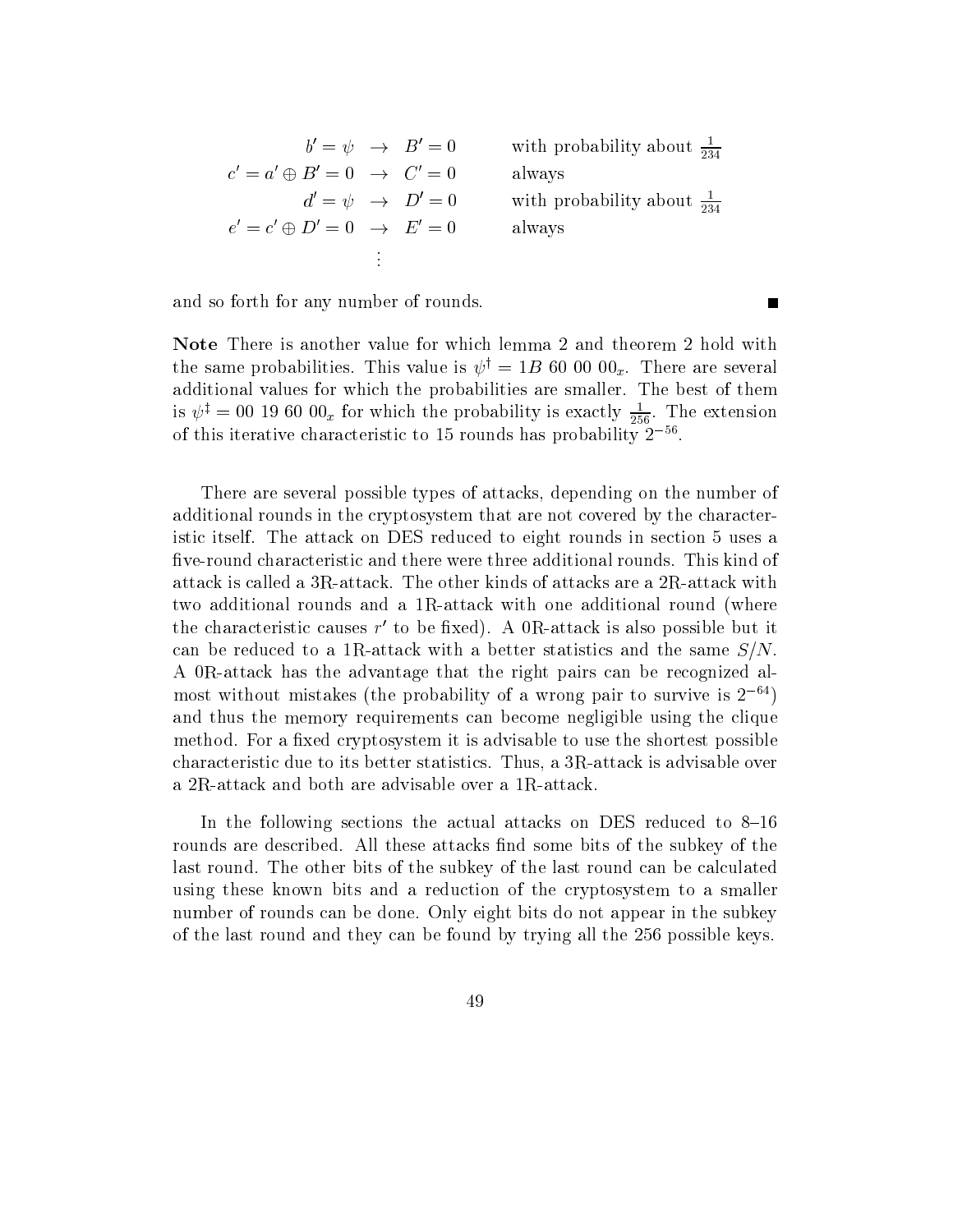#### 6.13R-attacks

In 3R-attacks counting can be done on all the bits of the subkey of the last round entering the S boxes that have zero input XORs at the round that follows the last round of the characteristic. The four, six, eight and nineround attacks described in the previous sections are of this type.

In DES reduced to eight rounds the first 30 subkey bits can be found using the iterative characteristic with five rounds (whose probability is about  $\frac{1}{55000}$ ) <sup>55000</sup> ) of size  $2^{24}$  we have  $S/N = \frac{2^{24}}{4^4 \cdot 0.8 \cdot 55000} = 1.5$ . We need about  $2^{20}$  pairs. Using an array of size  $2^{30}$  we have  $S/N = \frac{2^{30} \text{ m}}{4^5 \cdot 55000} \approx 19$ . About 67\%  $(1 - 0.8^{\circ})$  of the pairs can be identied in advance as wrong pairs.

#### 6.22R-attacks

In 2R-attacks, counting can be done on all the bits of the subkey of the last round. Possibility checks can be done for all the previous round S boxes. An S box whose input XOR is zero should also have an output XOR of zero, i.e., the success rate of this check is  $\frac{1}{16}$ . For the other S boxes the success rate is about 0:8.

In DES reduced to nine rounds the 48 bits of K9 can be found using  $2^{26}$ pairs using the seven-round characteristic. We know that:

| $\Omega_P = (\psi, 0)$         |                                                          |                                        |
|--------------------------------|----------------------------------------------------------|----------------------------------------|
| $a'=0 \rightarrow A'=0$        |                                                          | always                                 |
| $b' = \psi \rightarrow B' = 0$ |                                                          | with probability about $\frac{1}{234}$ |
| $c'=0 \rightarrow C'=0$        |                                                          | always                                 |
|                                |                                                          |                                        |
| $q' = 0 \rightarrow G' = 0$    |                                                          | always                                 |
|                                | $h' = \psi \rightarrow H' = i' \oplus g' = r'$           |                                        |
|                                | $i' = r' \rightarrow I' = h' \oplus l' = l' \oplus \psi$ |                                        |
| $\Omega_T = (l', r')$          |                                                          |                                        |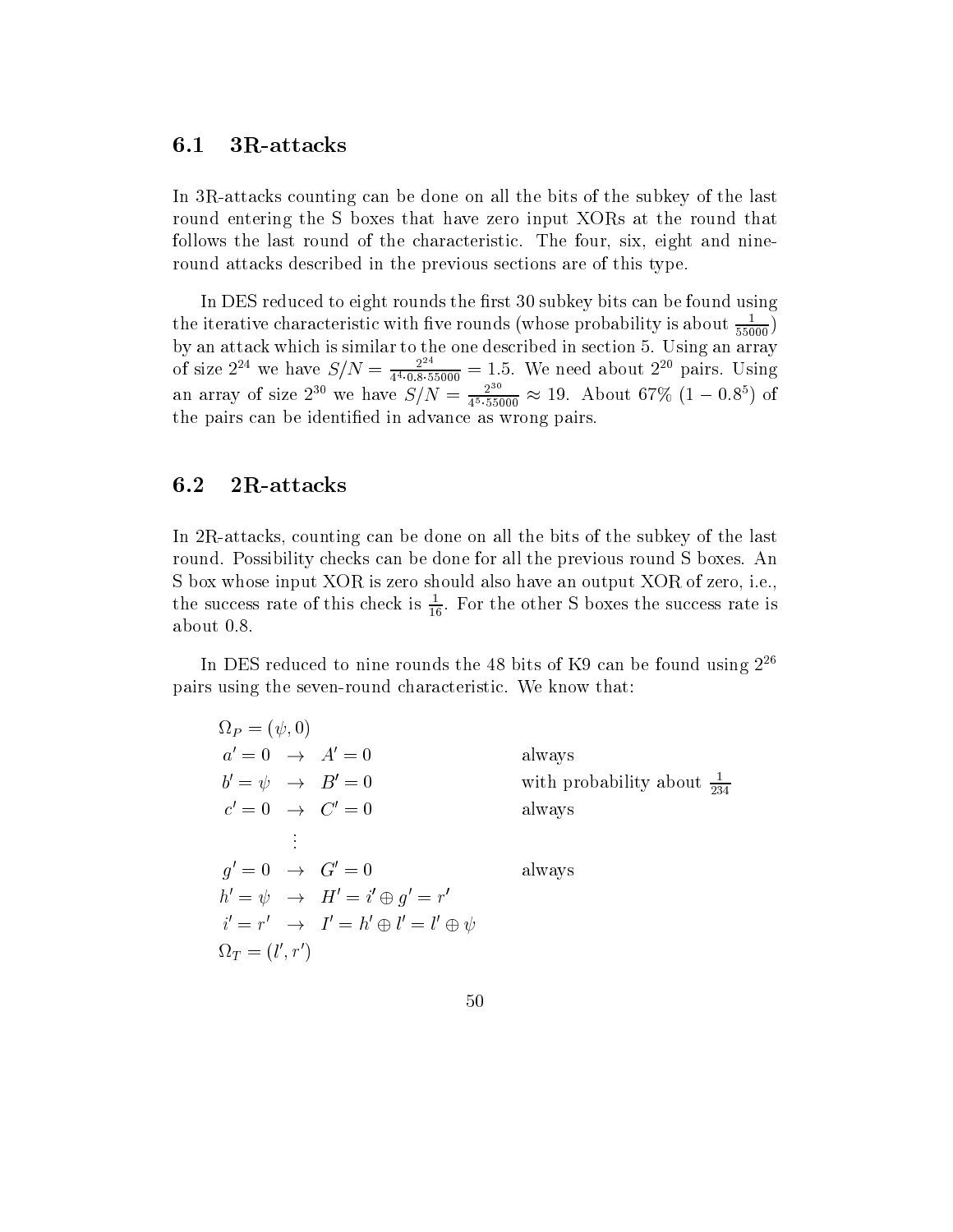We can check that  $h\rightarrow I$  and  $i\rightarrow I$  and count the possible occurrences of the key bits. At  $h' \to H'$  five S boxes satisfy  $S'_{Eh} = S'_{Ih} = 0$  and thus  $S'_{Oh}$ must be zero (which happens for wrong pairs with probability  $\frac{1}{16}$ ), while  $16$  ), which the theoretical contract of  $\sim$ other three S boxes satisfy  $S_{Ih} \rightarrow S_{Oh}$  (which happens for wrong pairs with  $p^{248.2-24}$   $p^{28.2-24}$   $p^{28.2-24}$   $p^{28.2-24}$   $p^{28.2-24}$   $p^{28.2-24}$   $p^{28.2-24}$   $p^{28.2-24}$   $p^{28.2-24}$   $p^{28.2-24}$   $p^{28.2-24}$   $p^{28.2-24}$   $p^{28.2-24}$   $p^{28.2-24}$   $p^{28.2-24}$   $p^{28.2-24}$   $p^{28.2-24}$  $\frac{4^{2} \cdot 2}{4^{8} \cdot 0.8^{3} \cdot (\frac{1}{16})^{5}} \approx 2^{29}$  and counting on 18 bits has  $S/N = \frac{2}{4^{3} \cdot 0.8^{5} \cdot 0.8^{3} \cdot (\frac{1}{16})^{5}}$  $4^3 \cdot 0.8^5 \cdot 0.8^3 \cdot (\frac{1}{16})^5 \approx 2^{-7}$ . with  $S/N = \frac{2^6 2^{-24} \text{ g}}{2^6 2^{-24} \text{ g}} \approx 10$ . The identification of the wrong pairs leaves 40:8<sup>7</sup> 0:83 ( <sup>1</sup> <sup>16</sup> )5 10. The identication of the wrong pairs leaves only  $0.8^3 \cdot \left(\frac{1}{16}\right)^5 \cdot 0.8^8 \approx 2^{-24}$  of the wrong pairs and thus only about one wrong pair is left per each right pair. The characteristic's probability is  $2^{-24}$ and thus we need about  $2^{26}$  pairs for the cryptanalysis. This attack needs more data than the previous 3R-attack on DES reduced to nine rounds but needs much less memory. Due to the very good identification of wrong pairs (only about eight pairs are not discarded, four right pairs and four wrong pairs) it is possible to use the clique method on all the 48 bits.

an array of size  $2^{18}$  and  $S/N = \frac{2^{18} \cdot 2^{-32}}{2^{18} \cdot 2^{-32} \cdot 2^{11} \cdot 2^{18}} \approx 6$  using  $2^{35}$  pairs. The clique  $\frac{4^3 \cdot 0.8^5 \cdot 0.8^3 \cdot (\frac{1}{16})^5}{\frac{1}{16}^5} \approx 0$  using 2<sup>25</sup> pairs. The clique method can still be used on 48 subkey bits with  $S/N = \frac{25}{18.0 \text{ s}} \frac{24}{\lambda} \approx$  $4^8 \cdot 0.8^3 \cdot (\frac{1}{16})^5 \approx 2^{-4}$  with an identification that leaves  $2^{2} \cdot 2^{-1} = 2^{2}$  wrong pairs per each right pair.

 $13$  rounds can be broken using the electron characteristic with an analysis  $\mathcal{L}$ array of size  $2^{30}$  and  $S/N = \frac{2^{30} \times 2^{30}}{2^{30} \times 2^{30}}$  $4^5 \cdot 0.8^3 \cdot 0.8^3 \cdot (\frac{1}{16})^5$   $\approx$  4 using 2<sup>2</sup> pairs. The clique method is not possible since  $2^{2} \cdot 2^{-1} = 2^{2}$  pairs are not discarded. Counting schemes on 18 and 24 bits are not advisable due to the low  $S/N$ .

of size  $2^{42}$  and  $S/N = \frac{2^{42} \cdot 2^{-48}}{7} \approx 2.5$  using  $2^{51}$  pairs. This is still  $4^{7} \cdot 0.8 \cdot 0.8^{3} \cdot (\frac{1}{16})^{5}$   $\approx$  2.5 using 2 pairs. This is still faster than exhaustive search, but requires unrealistic amounts of space and ciphertexts.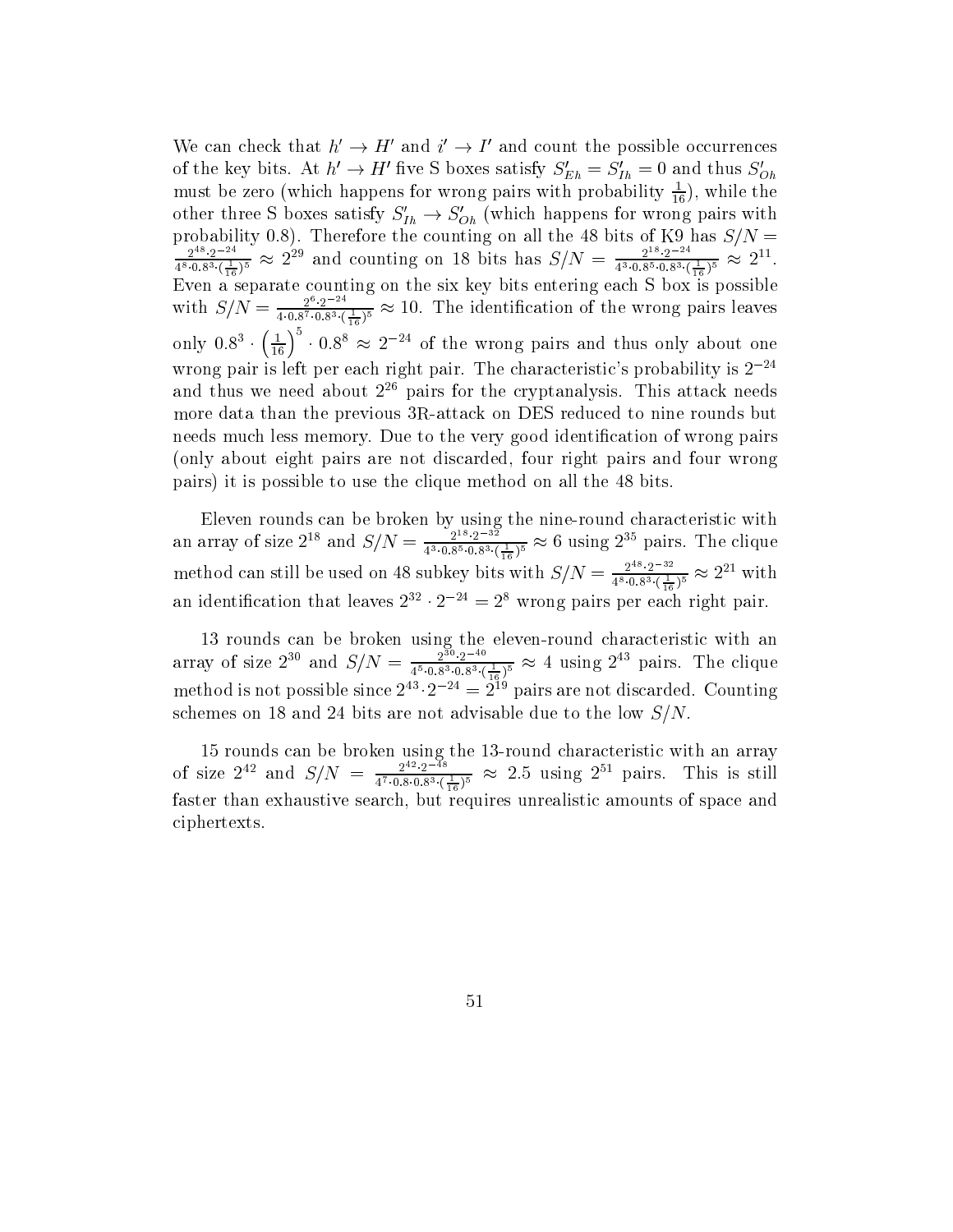#### 6.31R-attacks

In 1R-attacks counting can be done on all the bits of the subkey of the last round entering the S boxes with non zero input XORs. Verification of the values of  $r$  -fitself and possibility checks on all the other  $S$  boxes in the last round can be done. For those S boxes with a zero input XOR the output XOR should be zero too, i.e., the check success rate is  $\frac{1}{16}$ . Since the input XOR is constant we cannot distinguish between several subkey values. However, the number of such values is small (eight in all the 1R-attacks described here) and each can be checked later in parallel by the next part of the algorithm (either via exhaustive search or by a differential cryptanalysis attack).

Ten rounds can be broken using the nine-round characteristic where

$$
h' = \psi \rightarrow H' = 0 \qquad \text{with probability } \frac{1}{234}
$$
  
\n
$$
i' = 0 \rightarrow I' = 0 \qquad \text{always}
$$
  
\n
$$
j' = \psi = r' \rightarrow J' = l' \oplus i' = l'.
$$

We can identify the right pairs easily. Those pairs satisfy  $r = \psi$  and the 20 bits in  $\iota$  going out of  $54, \ldots$ , so are zero. This also holds for  $2\pm01$ their 18 key bits with  $S/N = \frac{2^{18} \cdot 2^{-32}}{43 \cdot 2^{-52}} = 2^{32}$ . Thus we need  $2^{34}$  pairs.  $\frac{43.2-52}{4}$  = 2. I flus we need 2 pairs.

 $S/N = \frac{2^{18} \cdot 2^{-40}}{3.85 \cdot 5^{\circ}} = 2^{24}$  and with  $2^{42}$  pairs.  $\frac{4^3 \cdot 2^{-52}}{4^3 \cdot 2^{-52}}$  =  $2^{-1}$  and with  $2^{-1}$  pairs.

 $S/N = \frac{2^{18} \cdot 2^{-48}}{3 \cdot 2^{-52}} = 2^{16}$  and with  $2^{50}$  pairs.  $\frac{4^3 \cdot 2^{-52}}{4^3 \cdot 2^{-52}}$  = 2<sup>-1</sup> and with 2<sup>-1</sup> pairs.

For sixteen rounds we get  $S/N = \frac{218.8}{18.855} = 2^8$ .  $\frac{4^3 \cdot 2^{-52}}{4^3 \cdot 2^{-52}}$  = 2 using the 15-round characteristic. This can be broken using 2 <sup>57</sup> pairs. Note that the creation of  $2^{57}$  pairs is more time consuming than exhaustive search for the  $2^{56}$  possible keys.

#### 6.4Summary of the cryptanalysis

A summary of the cryptanalytic results appears in table 12. The description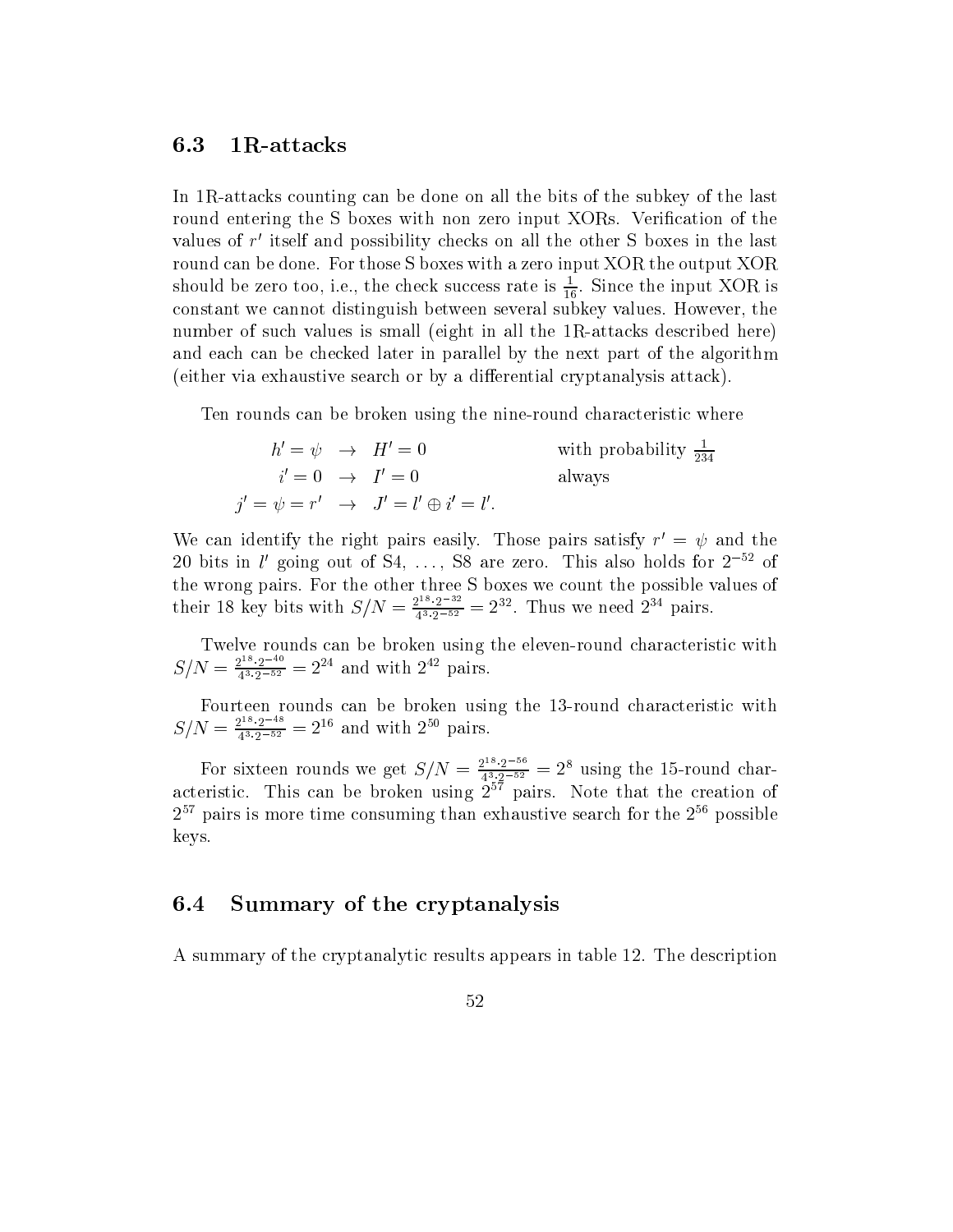|                 |                              |                |        | # of#pairs #pairs #bits Characte-   | S/N                                  | Comments                               |
|-----------------|------------------------------|----------------|--------|-------------------------------------|--------------------------------------|----------------------------------------|
|                 | rndsneeded used foundristics |                |        |                                     |                                      |                                        |
| $\overline{4}$  | $2^3$                        | $2^3$          | 42     | $\mathbf{1}$<br>$\mathbf{1}$        | $\lceil 6 \rceil$<br>16 <sup>1</sup> |                                        |
| $6\phantom{.}6$ | $2^7$                        | $2^7$          | 30     | 3<br>$\frac{1}{16}$                 | $2^{16}$<br>$\ast$                   |                                        |
| 8               | $2^{15}$                     | $2^{13}$       | 30     | $\frac{1}{10486}$<br>$\bf 5$        | 15.6[24]                             |                                        |
| 8               | $2^{17}$                     | $2^{13}$       | $30\,$ | $\frac{1}{10486}$<br>$\overline{5}$ | $1.2 \; [18]$                        |                                        |
| 8               | $2^{20}$                     | $2^{19}$       | 30     | $\frac{1}{55000}$<br>5              |                                      | 1.5 [24] The iterative characteristic. |
| 9               | $2^{25}$                     | $2^{24}$       | 30     | $\frac{1}{1000000}$<br>6            |                                      | 1.0 [30] Extension to six rounds.      |
| 9               | $2^{26}$                     | 8              | 48     | $2^{-24}$<br>$\overline{7}$         | $2^{29}$<br>$\ast$                   |                                        |
| 10              | $2^{34}$                     | $\overline{4}$ | 18     | $2^{-32}$<br>9                      | $2^{32}$<br>$\ast$                   |                                        |
| 11              | $2^{35}$                     | $2^{11}$       | 48     | $2^{-32}$<br>9                      | $2^{21}$<br>$\ast$                   |                                        |
| 12              | $2^{42}$                     | $\overline{4}$ | 18     | $2^{-40}$<br>11                     | $2^{24}$<br>$\ast$                   |                                        |
| 13              | $2^{43}$                     | $2^{19}$       | 48     | $2^{-40}$<br>11                     | $4 \t[30]$                           |                                        |
| 14              | $2^{50}$                     | $\overline{4}$ | 18     | $2^{-48}$<br>13                     | $2^{16}$<br>$\ast$                   |                                        |
| 15              | $2^{51}$                     | $2^{27}$       | 48     | $2^{-48}$<br>13                     |                                      | 2.5 [42] Needs a huge memory. With     |
|                 |                              |                |        |                                     |                                      | less memory needs $2^{57}$ pairs.      |
| 16              | $2^{57}$                     | 2 <sup>5</sup> | 18     | $2^{-56}$<br>15                     | $2^8$<br>$\ast$                      | Slower than exhaustive                 |
|                 |                              |                |        |                                     |                                      | search.                                |

Table 12. Summary of the cryptanalysis of DES.

of each field is as follows:

- $#$  of rnds: The number of rounds in the cryptosystem.
- #pairs needed: The number of pairs needed to cryptanalyze the cryptosystem. The number of ciphertexts needed is twice the number of pairs.
- $#pairs$  used: The number of pairs that are actually used in the attack, excluding the identiable wrong pairs that can be easily discarded during the collection phase.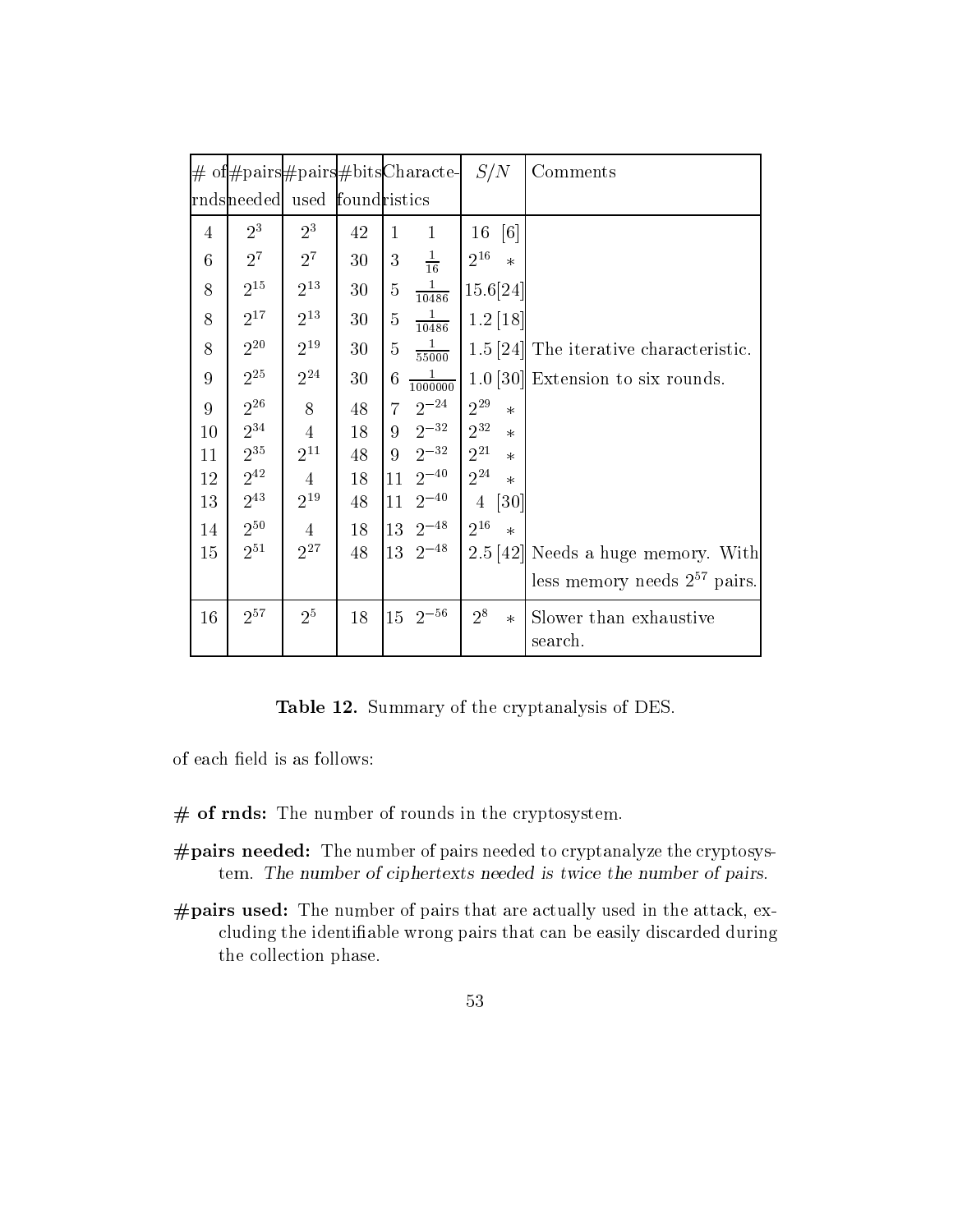| $S2_I$<br>123456 | $S2^*_I$<br>123456 | $S2_O = S2_O^*$<br>1234 |
|------------------|--------------------|-------------------------|
| 000111           | 110101             | 0111                    |
| 001111           | 111101             | 1110                    |
| 010101           | 100111             | 0001                    |
| 010111           | 100101             | 1010                    |
|                  |                    |                         |

**Table 13.** Possible inputs and outputs for  $32_x \rightarrow 0$  by S2 (in binary).

- $#bits$  found: The number of key bits found in the initial attack (using a single characteristic). The other key bits can be found by auxiliary techniques.
- Characteristic: The number of rounds and the probability of the characteristic used in the attack.
- $S/N$ : The signal to noise ratio of the attack. The number in brackets (if any) denotes the number of initial bits found with that  $S/N$ . An asterisk denotes that the clique method is preferable over the counting method and then the  $S/N$  is on the number of bits found. The other key bits are found either in parallel or at a second pass.

Comments: Real comments.

#### 6.5Enhanced characteristic's probability

In addition to the statistical behavior of the iterative characteristic we can use the individual values of the input and output bits of the S boxes.

In the iterative characteristic we have the following behavior. When  $32_x \rightarrow 0$  by S2 the values of the input bits number 4 and 6 are always both 1 (see table 13). It does not happen in the first round and thus it cannot be used as in section 5.1. Also we have  $2C_x \rightarrow 0$  by S3 where in  $\frac{2}{10}$  of the cases bit number 2 equals 0 and  $\frac{1}{10}$  of the cases bit number 2 equals 1 (see table 14).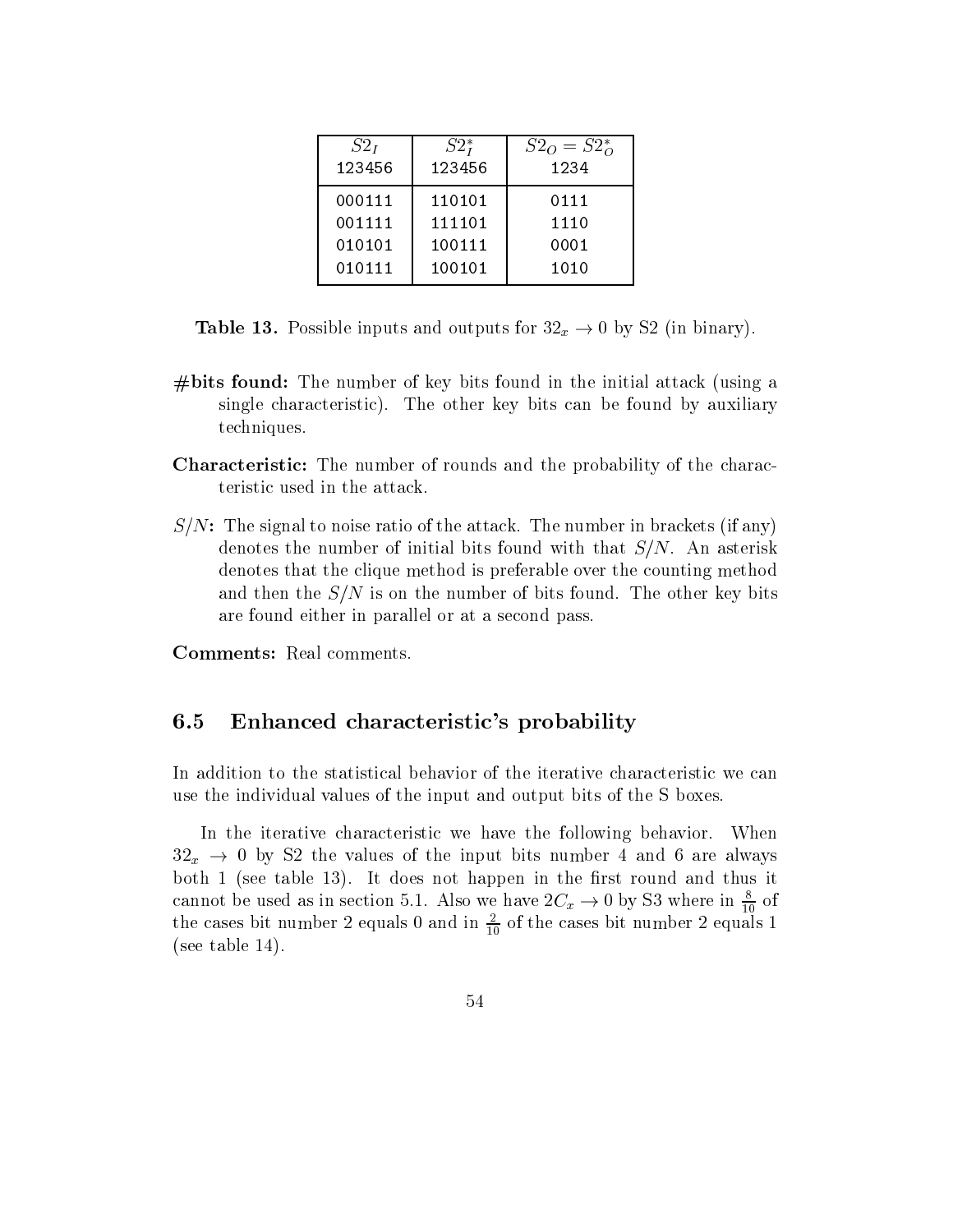| $S3_I$ | $S3^*_I$ | $S3_O = S3_O^*$ |
|--------|----------|-----------------|
| 123456 | 123456   | 1234            |
| 000010 | 101110   | 0000            |
| 000011 | 101111   | 0111            |
| 000111 | 101011   | 1001            |
| 001111 | 100011   | 1010            |
| 010001 | 111101   | 0010            |
|        |          |                 |

**Table 14.** Possible inputs and outputs for  $2C_x \rightarrow 0$  by S3 (in binary).

The XOR value bit 6 of  $S2<sub>I</sub>$  and bit 2 of  $S3<sub>I</sub>$  equals the XOR value of the corresponding key bits in  $S2_K$  and  $S3_K$  since the corresponding bits in  $S2<sub>E</sub>$  and  $S3<sub>E</sub>$  are the same bit due to the bit expansion. If their XOR value is known to be 1 then the probability of the iterative characteristic becomes  $\frac{64^2 \cdot 32}{64^2 \cdot 32} = \frac{1}{2^{10}} \approx \frac{1}{146}$ . If their AOR value is known to be 0 then the probability becomes  $\frac{2}{64^2 \cdot 32} = \frac{1}{2^{12}} \approx \frac{1}{595}$ .

The other characteristic described with the same probability has the opposite direction. When  $36_x \rightarrow 0$  by S2 the value of bit number 6 is always 0 and thus the probabilities are exchanged. If the XOR of the key bits is 0 then the probability is  $\frac{146}{146}$  and if 1 it is  $\frac{595}{595}$ .

The attack on DES with 16 rounds is now as follows. There are seven rounds in which the input XOR is assumed to be  $\psi$ . Suppose that, out of these seven rounds (0  $\sim$  7) whose key bit number 6  $\sim$  7) whose key bit number 6  $\sim$  7) whose key bit number 6  $\sim$ of  $S2_K$  equals key bit number 2 of  $S3_K$ . In this case, the probability of the 15-round characteristic is

$$
\left(\frac{7}{2^{12}}\right)^n \left(\frac{7}{2^{10}}\right)^{7-n} = 4^n \left(\frac{7}{2^{12}}\right)^7 \approx 1.6 \frac{4^n}{2^{65}}.
$$

For the other characteristic it is  $1.6\frac{4}{265}$ . Table 15 describes the probabilities for each number of equalities among the key bits and the relative frequency of such keys.

To increase the probability (especially in the worse cases) we use quartets based on both characteristics. Since both characteristics allow counting on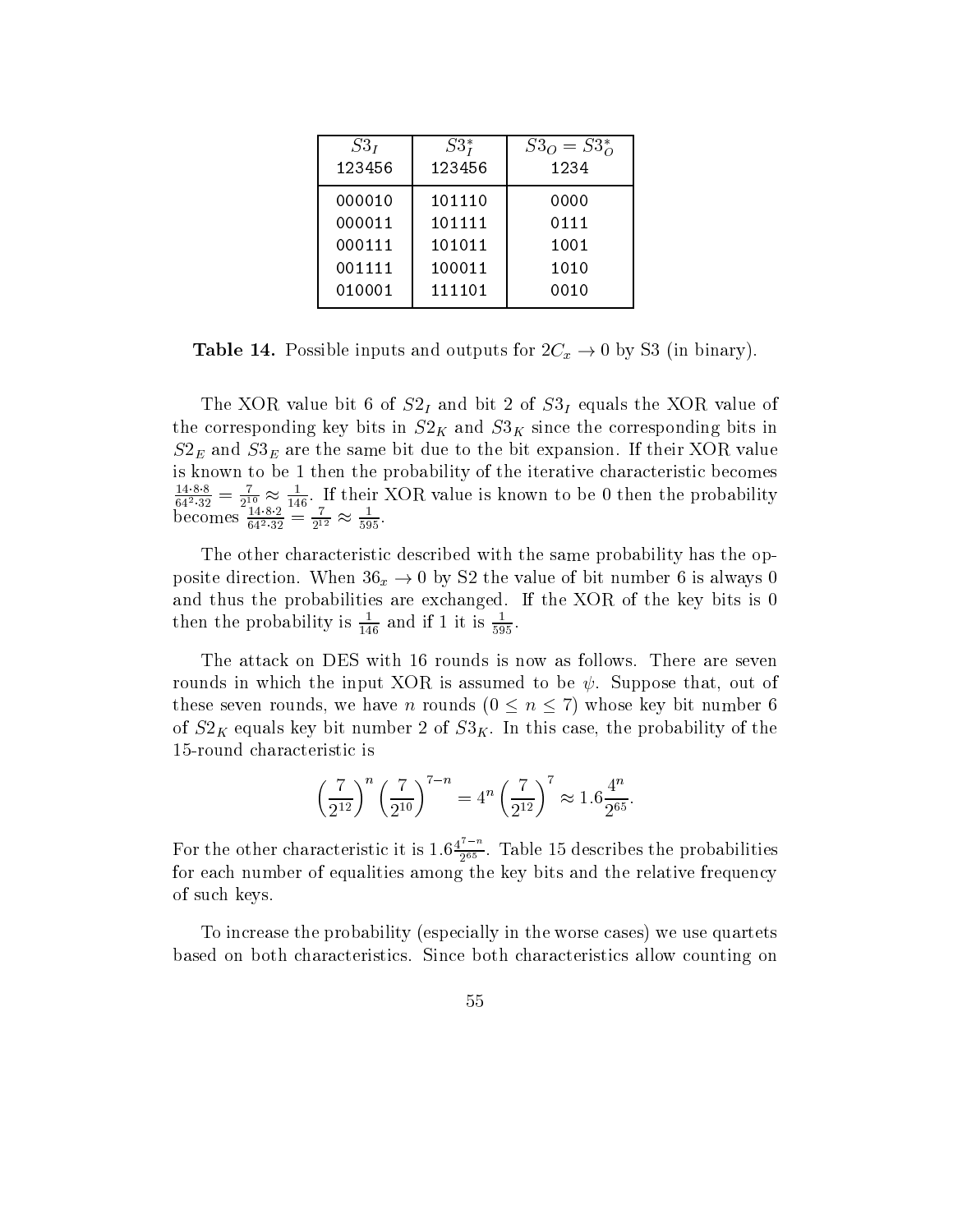| # of             | keys             | probability         | probability         | sum of                | $#$ needed          |
|------------------|------------------|---------------------|---------------------|-----------------------|---------------------|
| equals           | ratio            | first char          | other char          | probabilities         | ciphertexts         |
| $\boldsymbol{0}$ | $\frac{1}{128}$  | $1.6 \cdot 2^{-65}$ | $1.6 \cdot 2^{-51}$ | $1.6 \cdot 2^{-51}$   | $1.25 \cdot 2^{52}$ |
| $\mathbf{1}$     | $\frac{7}{128}$  | $1.6 \cdot 2^{-63}$ | $1.6 \cdot 2^{-53}$ | $1.6 \cdot 2^{-53}$   | $1.25\cdot2^{54}$   |
| $\overline{2}$   | $\frac{21}{128}$ | $1.6 \cdot 2^{-61}$ | $1.6 \cdot 2^{-55}$ | $1.625 \cdot 2^{-55}$ | $1.23 \cdot 2^{56}$ |
| $\mathbf{3}$     | $\frac{35}{128}$ | $1.6 \cdot 2^{-59}$ | $1.6 \cdot 2^{-57}$ | $2^{-56}$             | $2^{58}$            |
| $\overline{4}$   | $\frac{35}{128}$ | $1.6 \cdot 2^{-57}$ | $1.6 \cdot 2^{-59}$ | $2^{-56}$             | $2^{58}$            |
| $\overline{5}$   | $\frac{21}{128}$ | $1.6 \cdot 2^{-55}$ | $1.6 \cdot 2^{-61}$ | $1.625 \cdot 2^{-55}$ | $1.23 \cdot 2^{56}$ |
| $6\phantom{.}6$  | $\frac{7}{128}$  | $1.6 \cdot 2^{-53}$ | $1.6 \cdot 2^{-63}$ | $1.6 \cdot 2^{-53}$   | $1.25\cdot2^{54}$   |
| $\overline{7}$   | $\frac{1}{128}$  | $1.6 \cdot 2^{-51}$ | $1.6 \cdot 2^{-65}$ | $1.6 \cdot 2^{-51}$   | $1.25\cdot2^{52}$   |

Table 15. Probabilities by number of key bits equalities.

the same S boxes we can use them simultaneously. We can see from the table that even though we can now break 16 rounds with less than  $2^{56}$  encryptions, it does not work for all the keys but only for a small fraction of them. For this fraction exhaustive search is still faster. Table 15 shows that although the knowledge of the specic bit values during the rounds of the characteristics enhances the attack and decreases the number of pairs needed, the improvement is relatively small and does not affect the overall complexity.

# Variants of DES

This section describes several variants of DES and how the attack works on them.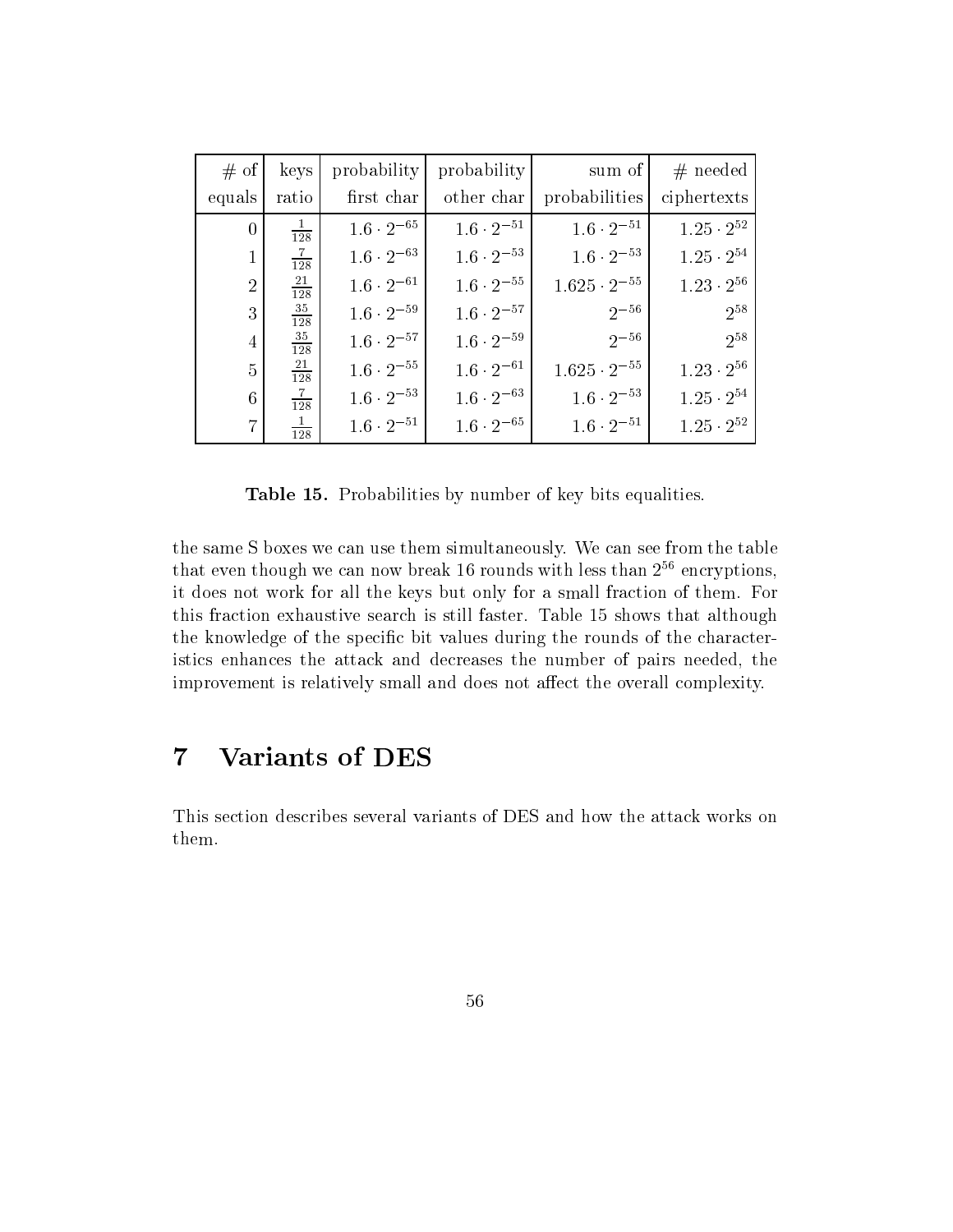#### 7.1Modifying the <sup>P</sup> permutation

All the attacks based on the iterative characteristic are independent of the choice of the  $P$  permutation. Thus any modification of the  $P$  permutation by any other permutation cannot make the attack less successful.

#### 7.2Modifying the order of the <sup>S</sup> boxes

The DES cryptosystem specifies a certain order of the eight S boxes. A modification of the order of the S boxes can make the cryptosystem much weaker. Consider for example the case in which S1, S7 and S4 are brought together in this order  $(w.l.g.$  in the first three places) and the other S boxes are set in any order. Then there is a similar iterative characteristic. This characteristic is denoted by  $\psi^{\bullet} = 1D\;40\;00\;00_{x}$  where

| S1: $03_x \rightarrow 0$ with probability $\frac{14}{64}$ |
|-----------------------------------------------------------|
| S7: $3A_x \rightarrow 0$ with probability $\frac{16}{64}$ |
| S4: $28_x \rightarrow 0$ with probability $\frac{16}{64}$ |

and  $\psi \to 0$  with probability  $\frac{1}{64^3} \approx \frac{1}{73}$ .

The 15-round characteristic has probability  $\frac{237}{737} \approx 2$   $\frac{237}{7}$  and thus the 16round cryptosystem can be attacked using  $2^{45}$  pairs with  $S/N = \frac{243-52}{43-52}$  $4^3 \cdot 2^{-32}$  $2^{21}$ .

The 17-round characteristic has probability  $\frac{1}{73^8} \approx 2^{-50}$  and thus the 18round cryptosystem can be attacked using  $2^{52}$  pairs with  $S/N = \frac{2^{13} \times 18^{19}}{18 \times 18^{19}}$  $4^3$   $2^{-32}$  $2^{14}$ .

In these attacks the clique method can be used due to the excellent identification of wrong pairs (only  $2^{-53}$  of them remain). As in the attack based on the iterative characteristic this attack is independent of the choice of the P permutation.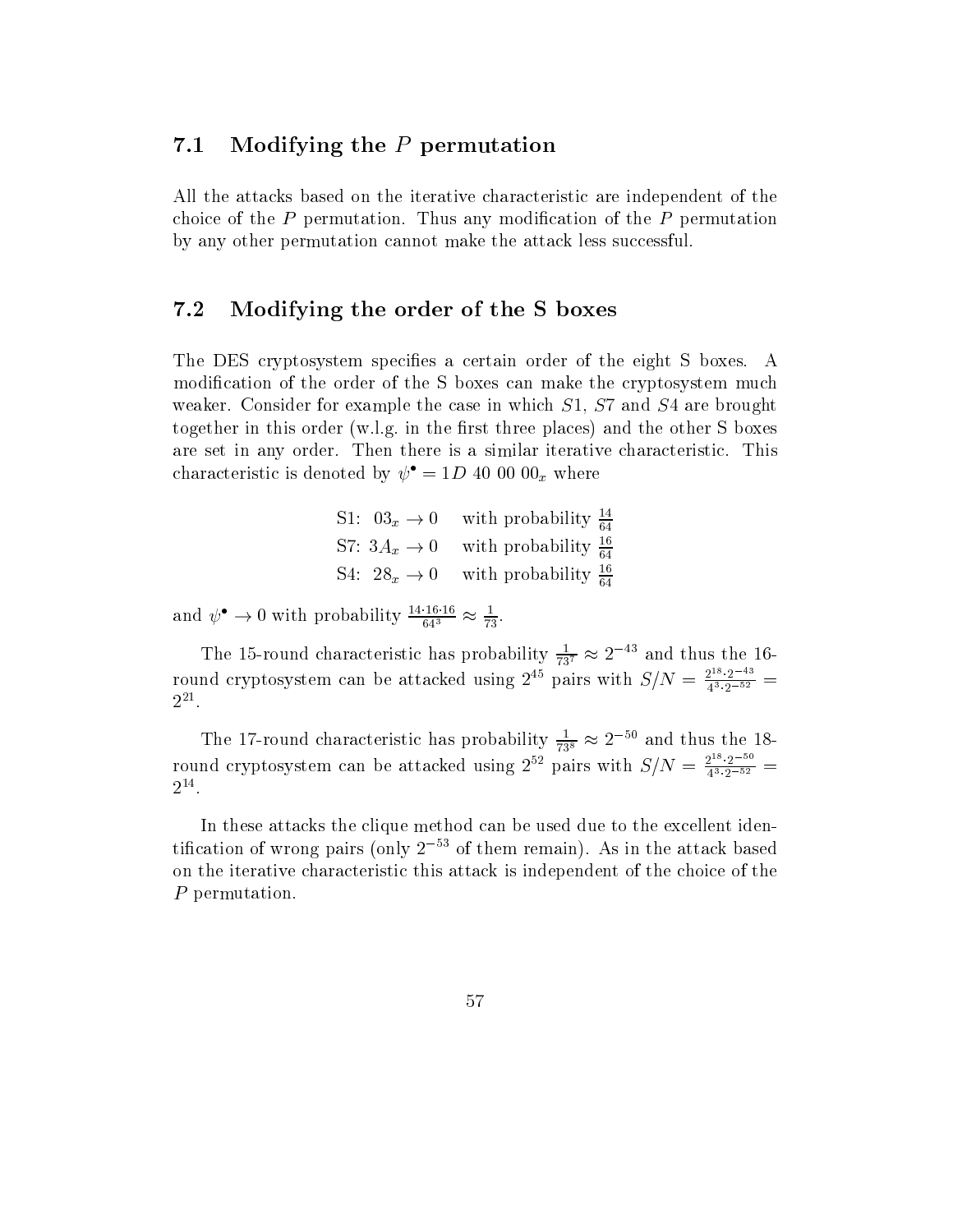#### 7.3Modifying XORs by additions

In DES there are two XOR operations in each round. The first XORs the expanded input with the subkey within the  $F$  function while the other  $XORs$ the output of the  $F$  function with the other half of the input data. The following subsections describe three possible modifications which replace some of the XOR operations by addition operations. The same analysis holds for modification by subtraction operations.

## 7.3.1 Modifying the XORs within the  $F$  function

If we replace the occurrences of the XORs within the  $F$  function by addition operations we get a much weaker cryptosystem. The attack uses the following iterative characteristic:



The 00 0C 00  $00_x \rightarrow 0$  should be explained: 00 0C 00  $00_x$  is the input XOR of the F function. The expansion to 48 bits is  $000058000000_x$ . The addition of the key causes the input XOR to become  $000028000000_x$  with probability  $\frac{1}{16}$ . Thus the input AORS of all the S boxes except S4 is zero, while  $S4<sub>I</sub> = 28<sub>x</sub>$ . However,  $2\delta_x \rightarrow 0$  by S4 with probability  $\frac{1}{4}$ .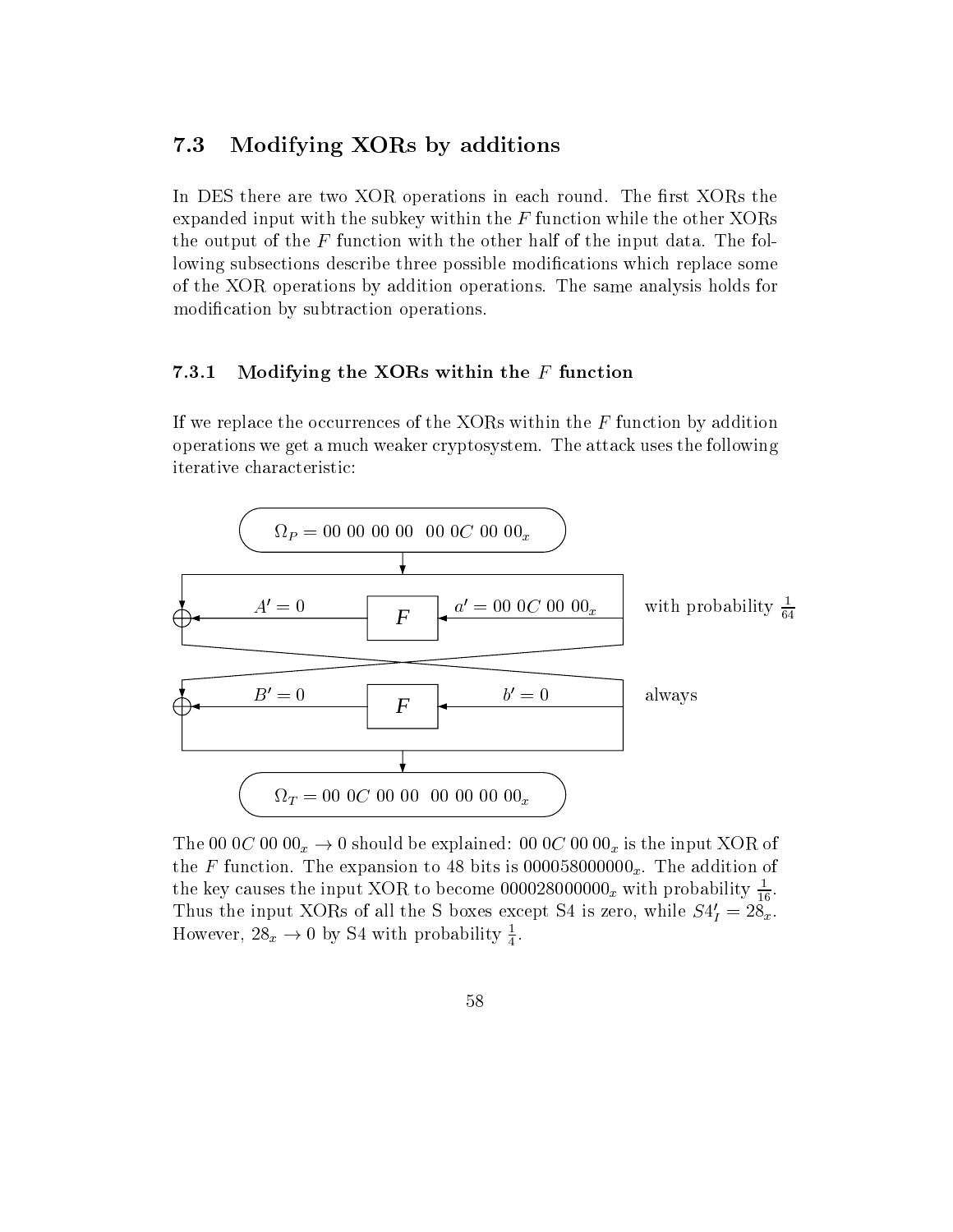The 15-round characteristic has probability  $\left(\frac{24}{64}\right)^2 = 2$ . The IR-attack round has  $S/N = \frac{2^6}{2^{42} \cdot 2^{-32} \cdot 2^{-24} \cdot 4} = 2^{18}$ . Thus the attack needs about  $2^{44}$  pairs of encryptions. The six key bits entering  $\mathcal{L}$  is entering then be found using the found using the found using the found using the found using the found using the found using the found using the found using the found same encryptions with even higher signal to noise ratio. Exhaustive search of the  $2^{44}$  possible keys (with 12 fixed bits) recovers the right key. The total complexity of this attack is thus  $2^{45}$ .

### 7.3.2 Modifying all the XORs

Modifying all the XORs by additions change the probability of this characteristic from  $2-10.2$  . This happens because the additional addition operation  $\overline{a}$ (for example  $c = a + B$ ) does not change the input  $\Delta$ OR ( $c = a$  for  $B = 0$ ) with probability  $\overline{\tau}$ . Thus the 16-round characteristic has probability  $2^{++}$ , the 15-round characteristic has probability  $2^{-58}$ , the 14-round characteristic has probability  $2\degree$  and the 13-round characteristic has probability  $2\degree$ .

The analysis of this attack shows that  $2^{52}$  pairs are needed to cryptanalize the 14-round cryptosystem. The attacks on the 15-round and 16-round cryptosystems are slower than exhaustive search.

### 7.3.3 Modifying all the XORs in an equivalent DES description

DES has an equivalent description in which the expansion is moved to the end of the F function and all the calculations are done using 48 bits instead of 32. The cryptosystem which is the result of modifying all the XORs in this description by additions is not equivalent to the modified standard cryptosystem as described in the previous subsection. In this subsection we show that this cryptosystem is much weaker than the modified standard cryptosystem. We can save the repeated cancellation of non zero input XORs entering S3 in the previous characteristic by doing it in the first addition, since during the various rounds the data bits entering each S box are kept expanded. We get a two-round iterated characteristic with probability  $\frac{1}{16}$ <sup>16</sup> which is concerted to a single occurrence of a one-round characteristic characteristic characteristic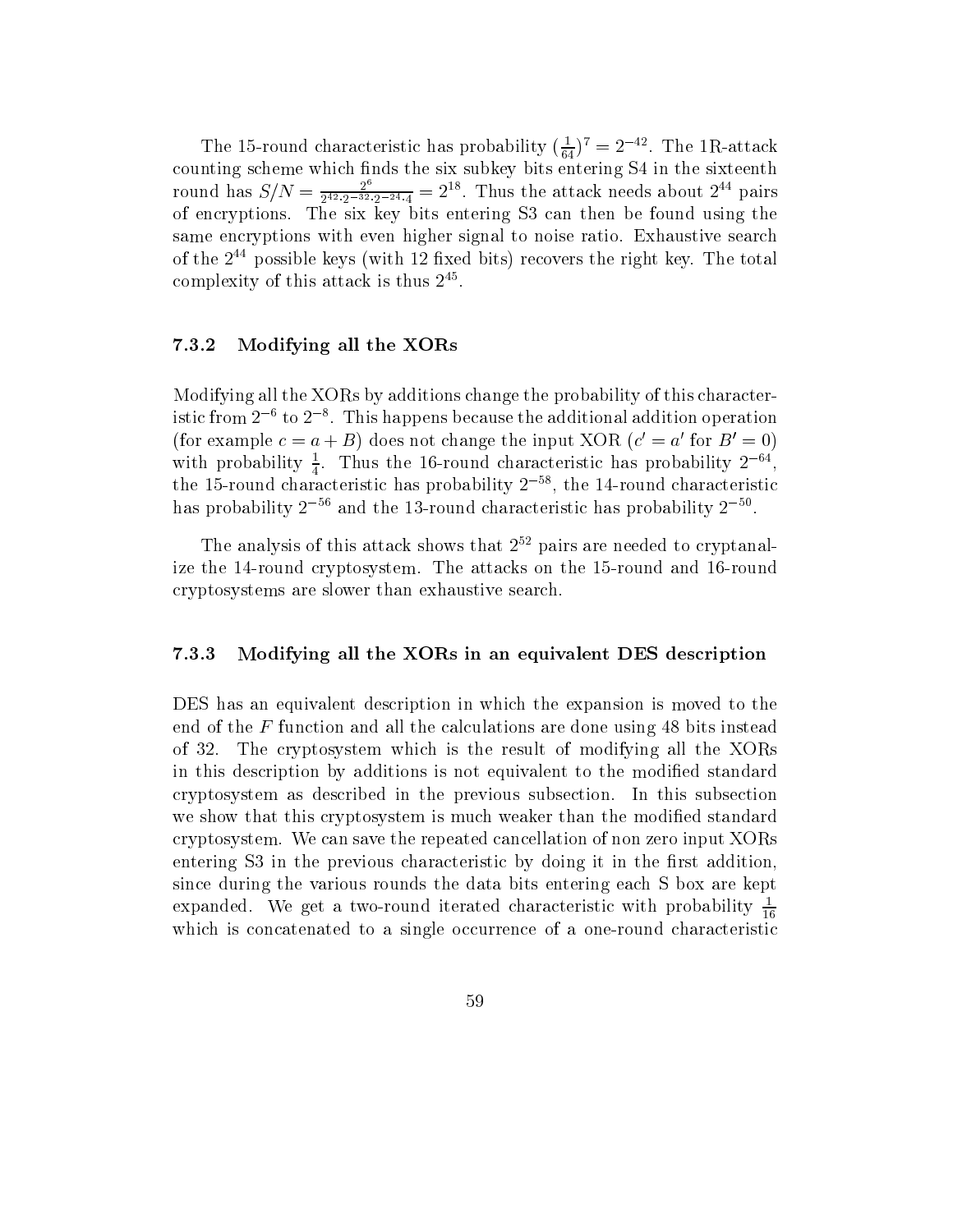with probability  $\frac{16}{16}$  at the first round. Thus an *n*-round characteristic with an odd *n* has probability  $\frac{1}{16} \cdot (\frac{1}{16})^{-\frac{1}{2}} = 2^{-2-2n}$ .

The 15-round characteristic has probability  $Z \sim A$  IR-attack on the 16-round cryptosystem while counting the six key bits entering S4 in the last round has  $S/N = \frac{2}{2^{32} \cdot 2^{-48} \cdot 2^{-42} \cdot 1} = 2^{64}$ . Thus only about  $2^{54}$  pairs are needed. The other key bits entering the last round can be found using similar characteristics. The best three characteristics have probabilities between  $2^{-32}$ and  $2^{-35}$ , and the attacks based on them can find 18 key bits. Therefore,  $2^{37}$ pairs are needed to find the first 18 key bits. The remaining  $2^{38}$  key bits can be found by exhaustive search. The total complexity of this attack is thus 2<sup>39</sup>

#### 7.4Random and modied <sup>S</sup> boxes

In a random S box there is a very high probability (about 0.998) that there are two different inputs that differ in the two middle input bits of an S box (which do not affect the neighboring S boxes) which have the same output. In this case there is an iterative characteristic which is  $(w.l.g.$  the S box is  $\text{S1}$  and  $\text{S1}_I = \text{C}_x$ ):

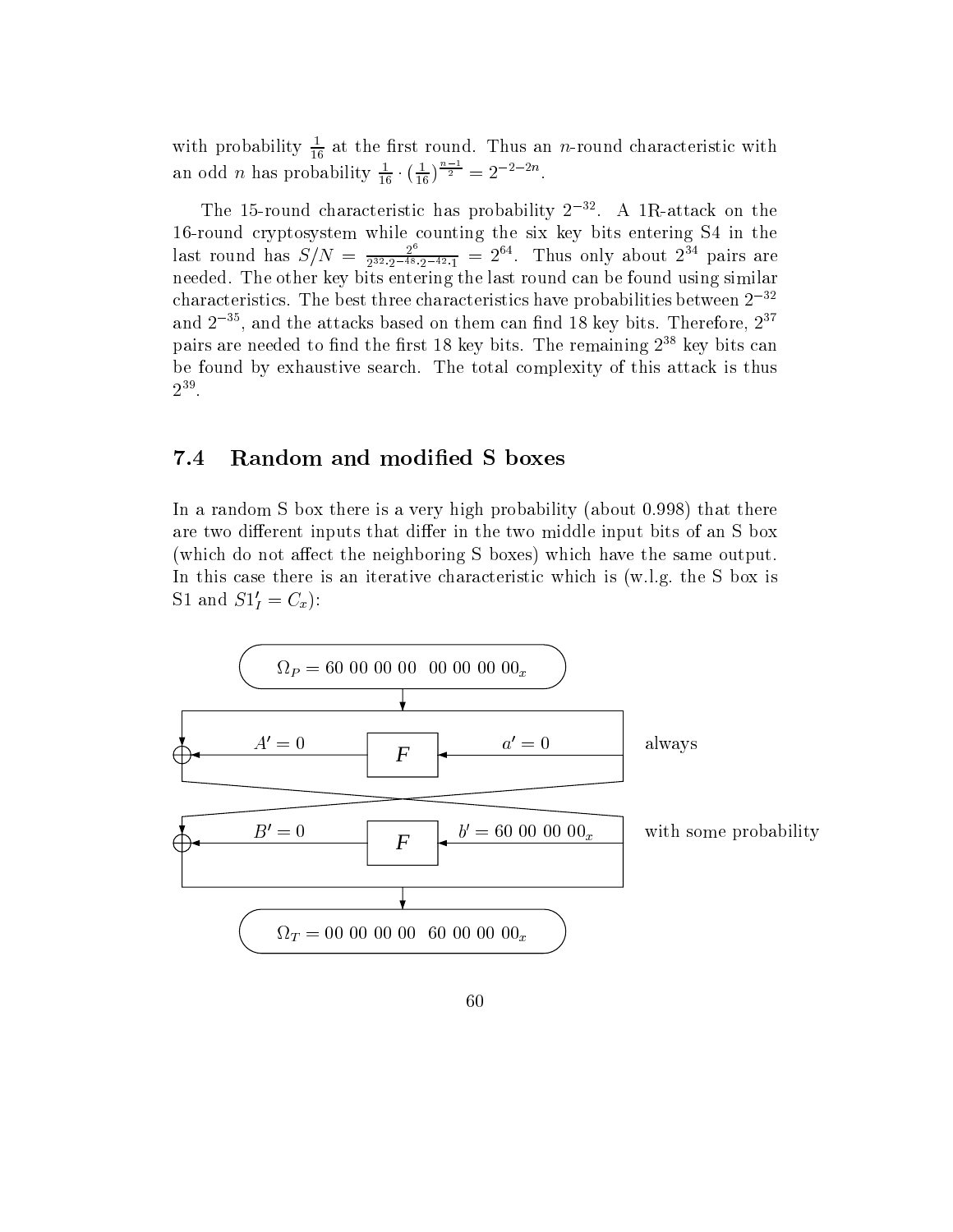| Char                                                                                                                                                                   | Prob 8  | 13 rnds     | 13 rnds        | Needed   |
|------------------------------------------------------------------------------------------------------------------------------------------------------------------------|---------|-------------|----------------|----------|
| Prob                                                                                                                                                                   | S boxes | char prob   | S/N            | Pairs    |
|                                                                                                                                                                        | 1.00000 | $2^{-30}$   | $2^{-2}$       |          |
|                                                                                                                                                                        | 1.00000 | $2^{-24}$   | 2 <sup>4</sup> | $2^{27}$ |
|                                                                                                                                                                        | 0.99991 | $2^{-20.5}$ | $2^{7.5}$      | $2^{23}$ |
|                                                                                                                                                                        | 0.97079 | $2^{-18}$   | $2^{10}$       | $2^{20}$ |
|                                                                                                                                                                        | 0.68375 | $2^{-16.1}$ | $2^{11.9}$     | $2^{18}$ |
|                                                                                                                                                                        | 0.27330 | $2^{-14.5}$ | $2^{13.5}$     | $2^{17}$ |
|                                                                                                                                                                        | 0.07240 | $2^{-13.2}$ | $2^{14.8}$     | $2^{15}$ |
|                                                                                                                                                                        | 0.01499 | $2^{-12}$   | $2^{16}$       | $2^{14}$ |
|                                                                                                                                                                        | 0.00260 | $2^{-11.0}$ | $2^{17.0}$     | $2^{13}$ |
| $\frac{1}{32}$ $\frac{1}{32}$ $\frac{3}{32}$ $\frac{3}{32}$ $\frac{4}{32}$ $\frac{5}{32}$ $\frac{6}{32}$ $\frac{27}{32}$ $\frac{1}{32}$ $\frac{10}{32}$ $\frac{1}{32}$ | 0.00039 | $2^{-10.1}$ | $2^{17.9}$     | $2^{12}$ |

Table 16. Characteristic probabilities with random S boxes.

97% of the sets of eight S boxes have such iterative characteristic with probability  $\frac{1}{8}$  or more. The corresponding 13-round characteristics have probability 2  $\pm$  101 which the 3R-attack on 42 subkey bits needs 2  $\pm$  pairs with  $S/N = 2<sup>2</sup>$ . Table 16 describes the relationship between the probability of the characteristics, the number of pairs needed, and the probability that a set of random S boxes has such a characteristic.

In S boxes chosen as four random permutations (as in the original DES S boxes) two different inputs that differ in the private bits of one S box must have different outputs. But there is a high probability that there are two different inputs differing in the input bits of two S boxes which have the same output. In this case there is an iterative characteristic which is (w.l.g. the difference is in S1 and S2 and the differing bits of the data are by bit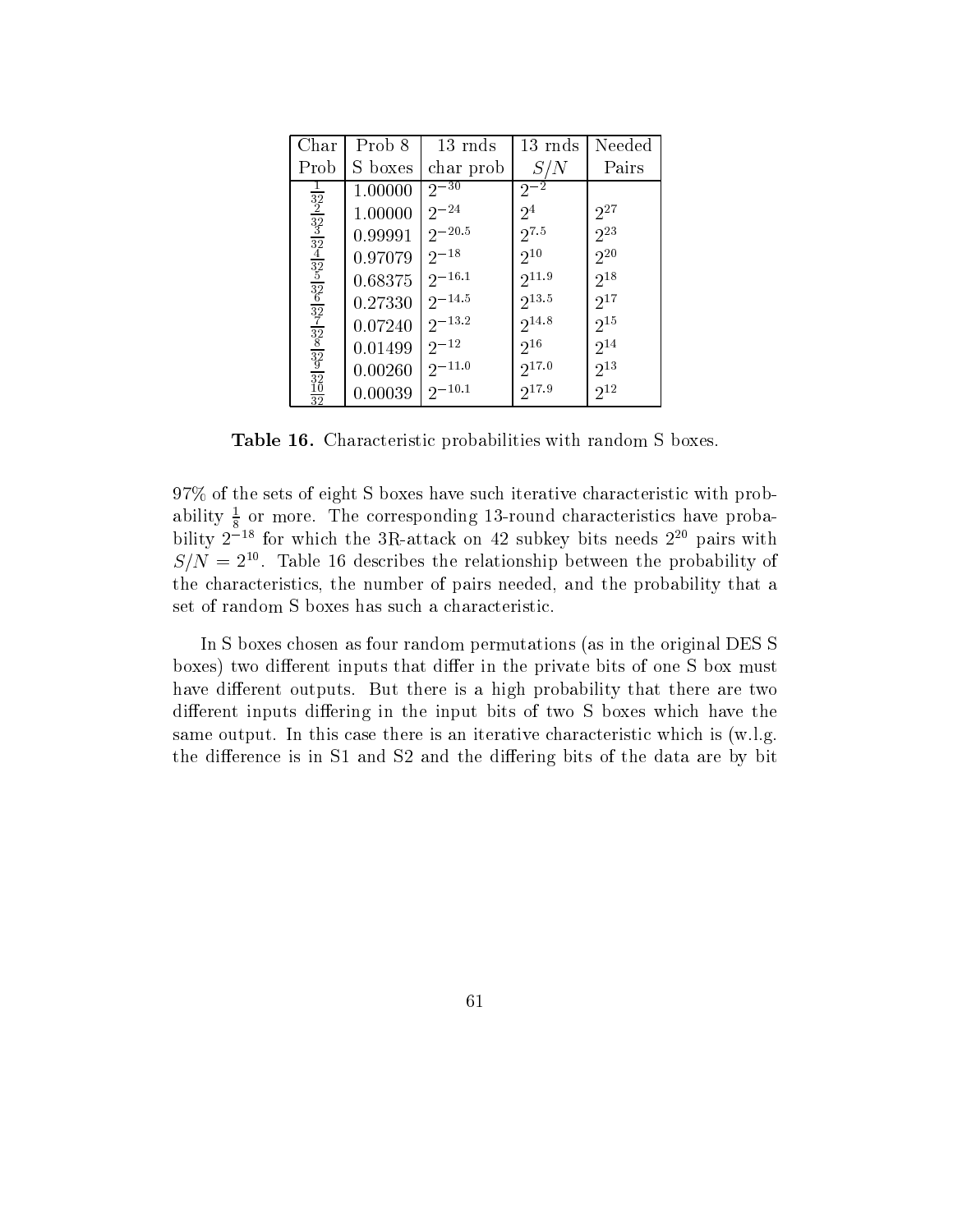mask  $7D\ 00\ 00\ 00_x$ ):



In random tests we found several attacks that use  $2^{43}$  to  $2^{47}$  pairs. We estimate that attacks that use this number of pairs can be found for more than 90% of the 16-round cryptosystems which use S boxes chosen as four random permutations.

With a single modification in one entry of one of the original DES S boxes we can force this S box to have two different inputs with the same output. For example, such a modification may set the value of  $S(4)$  to be equal to  $S(0)$  (i.e., the third value in the first line to be equal to the first value in the first line). Therefore there are two different inputs  $(0 \text{ and } 4)$  with the same output (the input XOR is 4 and the output XOR is 0). The probability of  $4 \rightarrow 0$  by this 5 box is  $\frac{32}{32}$ . An iterative characteristic based on this property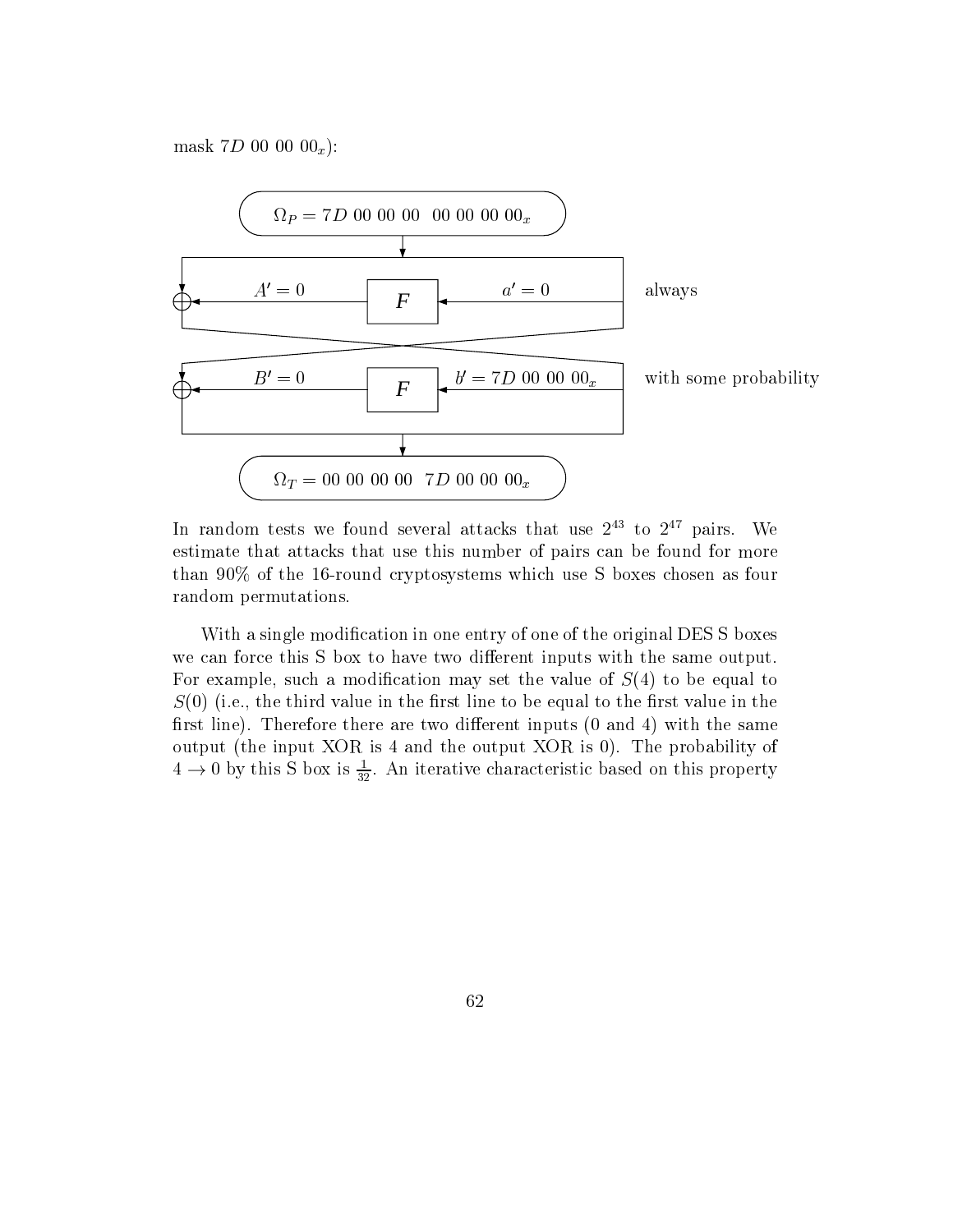has probability  $\frac{1}{32}$  and is (w.l.g. the difference is in S1):



Therefore the probability of the 15-round characteristic is  $\frac{327}{327} = 2$  . Using a in-attack  $2^{\circ}$  pairs are needed to attack the 10-round modified DES with  $S/N = \frac{2^{12}-1}{4\cdot 2^{-60}} = 2^{29}$  in order to find two indistinguishable values of the first six key bits.

#### 7.5Four bits to four bits <sup>S</sup> boxes

A cryptosystem similar to DES in which the E expansion is eliminated and the S boxes map four bits to four bits is quite weak. Even the cryptosystems that use permutations derived from the original S boxes are easily attacked. For example, using the first lines of the original S boxes we can find the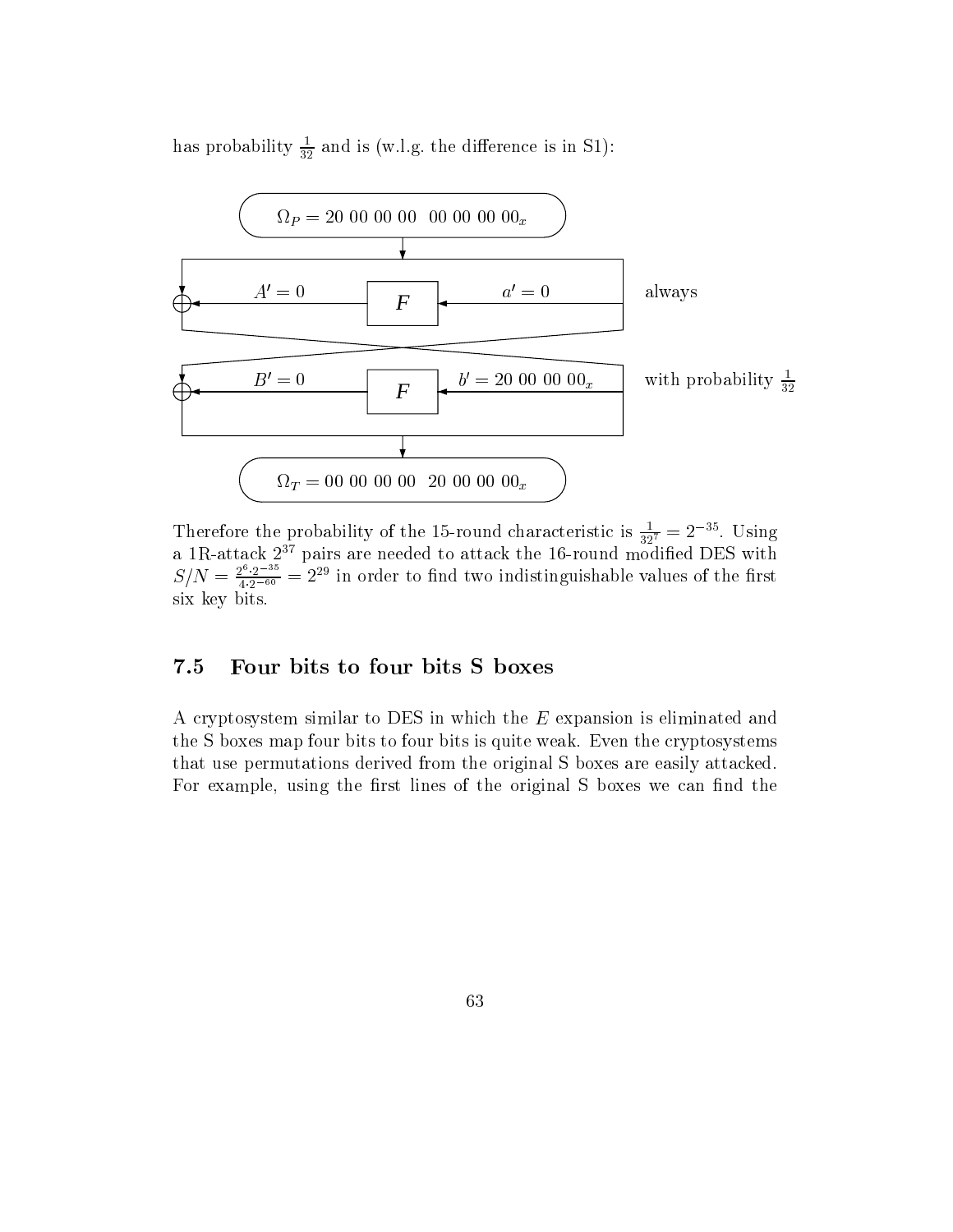

following four-round iterative characteristic with probability  $\frac{1}{256}$ :

Using a 2R-attack only  $2^{28}$  pairs are needed to break the 16-round cryptosystem. There are several additional characteristics that can be used to attack the cryptosystem with a similar amount of pairs.

# 8 DES with independent keys

In this section we describe an attack on DES reduced to eight rounds with independent keys and its application to DES with 16 rounds with independent keys.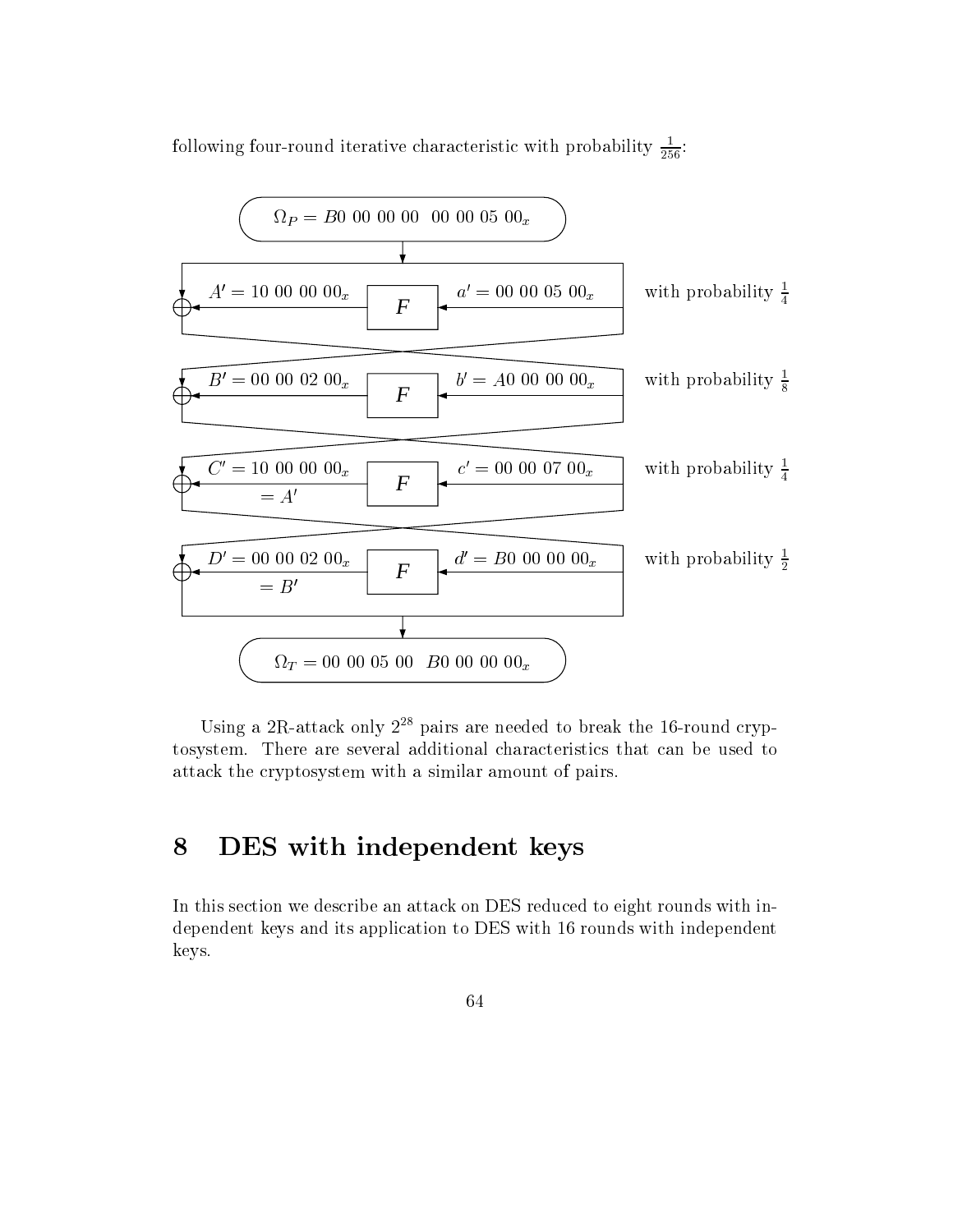#### 8.1Eight rounds

The attack on DES reduced to eight rounds with independent keys is basically similar to the attack on DES reduced to eight rounds described in section 5. We start by using the same algorithm to find the first 30 bits of K8 and then proceed to find the remaining bits of K8 and the bits of all the other subkeys by variants of this algorithm. The attack uses the same characteristic as in the attack described in section 5 plus 100 pairs with additional two characteristics.

After finding the first 30 bits of K8, we filter the pairs, identify the right pairs and discard all the wrong pairs (with relatively few errors). The other 18 bits of K8 cannot be found yet since we cannot assume that the subkeys are related to each other by the key scheduling algorithm. To avoid this problem we first look for bits of K7. Table 9 shows the bits in  $q$  that can be calculated for any given ciphertext (the known key bits there are irrelevant to our case). For each of the eight S boxes of the seventh round and for each of its 64 possible key values we count the number of pairs for which this key value is possible. A key value is possible for an S box in a pair if there is an input pair to the S box whose computable bits have the calculated value, the other bits have any value and the output XOR is as expected by the characteristic and the ciphertexts (by  $G = f \oplus n = f \oplus r$ ). The most frequent key value is likely to be the right key value. Since there is not enough data to make this key value unique we look for the set of key values with maximal counts and choose the bits that have the same value in all the set. Those bits are likely to have the right values. The other bits stay unknown. Experience has shown that the known bits of  $S1_{Kh}$ ,  $S3_{Kh}$  and  $S4_{Kh}$  are at the locations denoted by '1' bits in  $2F_x$ ,  $27_x$  and  $3C_x$  respectively. If some of these bits are unknown it is almost certainly due to a mistaken value of the known bits of K8.

By the knowledge of the subkey bits of the eighth round we can calculate several input bits of the seventh round for any ciphertext. The input to the seventh round q has missing bits that enter all the S boxes. There is one S box whose input depends just on one missing bit while the inputs of all the other S boxes depend on two missing bits at least. This S box is S1 whose input bit could be calculated if an output of S4 of the eighth round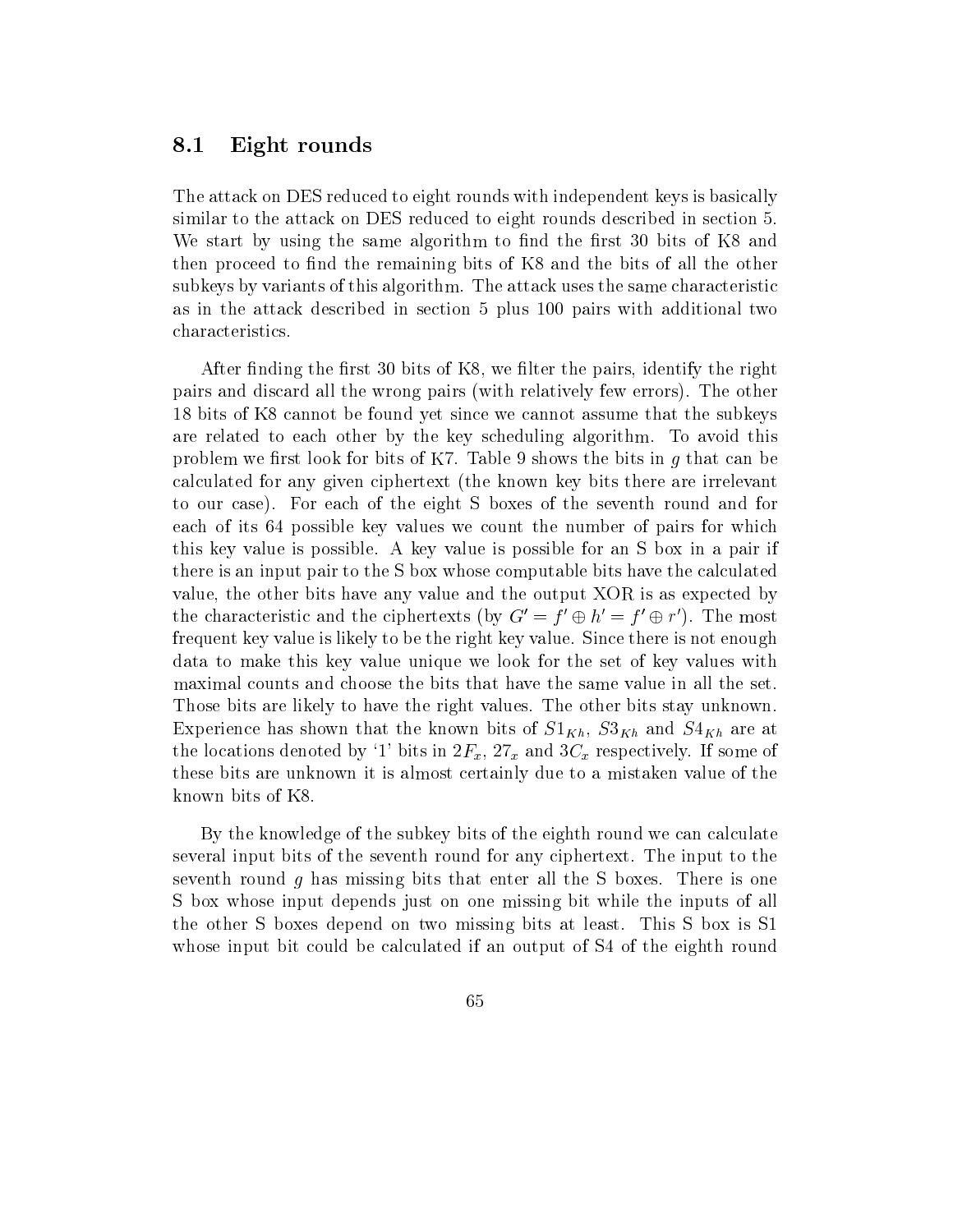was known. To find the key bits of  $S4_{Kh}$  we try all the 64 possibilities of its value for each pair, and find the key bits value by the counting method. Now each of the inputs of  $S3_{Eg}$  and  $S4_{Eg}$  have one missing bit:  $S3_{Eg}$  could be calculated if  $S1_{Oh}$  was known and  $S4_{Eq}$  could be calculated if  $S3_{Oh}$  was known. To find these subkey bits we try all the 128 possibilities of  $S1_{Kh}$ and the missing bit of  $S3_{Kq}$  and then the 128 possibilities of  $S3_{Kh}$  and the missing bit of  $S4_{Kq}$ . Now K8 is completely known. To find K7 we repeat the algorithm of finding K7 described above with the difference that now we know all K8. Only one bit of K7 remains indistinguishable. This bit is bit number 2 of  $S1_{Kq}$ .

So far we used the filtered pairs. These pairs are assumed to be right pairs whose  $f'$  is as expected. They cannot help finding K6 since the input XORs of five of the S boxes are zero so this part of K6 can not be found at all. The other three S boxes have constant input XORs so there are two indistinguishable values for the subkey bits entering each S box. In order to find K6 we have to use wrong pairs for which the characteristic holds in the first three of the five rounds. From now on we use all the pairs and filter them by a different criterion in each phase of the cryptanalysis.

K6: To find K6 we decrypt two rounds of the ciphertexts and get the values of f and f  $\,$  , we assume that the first three rounds of the characteristic hold in the chosen pairs so  $d'$  is as expected with zero input XORs entering six S boxes. Thus we can calculate the output XORs of these S boxes in the sixth round by  $F = c \oplus D \oplus g$ . Since  $c = 0$  and  $S_{Ed}$  is zero in the six S boxes, we get that  $F = q$  in the output bits of these S boxes. The intering chooses all the pairs for which f' and F' satisfy  $S'_{Ef} \rightarrow S'_{Of}$  for S1, S2, S5, . . . , S8. Using the resultant pairs we count on the 12 subkey bits entering S1 and S2 and the missing bit of K7 (needed for the decryption of the seventh round).

To find the other bits of K6 we filter the pairs again by using the known bits of K6 to check the output XOR of S1 and S2, and count on  $S5_{Kf}$ , ...,  $S8_{Kf}$ , a separate counting for each S box (we have a very good filtering so the  $S/N$  is high enough). In parallel we count on  $S3<sub>Kf</sub>$  and on  $S4<sub>Kf</sub>$  using the assumption that  $e$  is as expected by the characteristic (four rounds hold) and the filter that discards any pair for which  $S'_{0e} \neq 0$  for S1, S3, ..., S8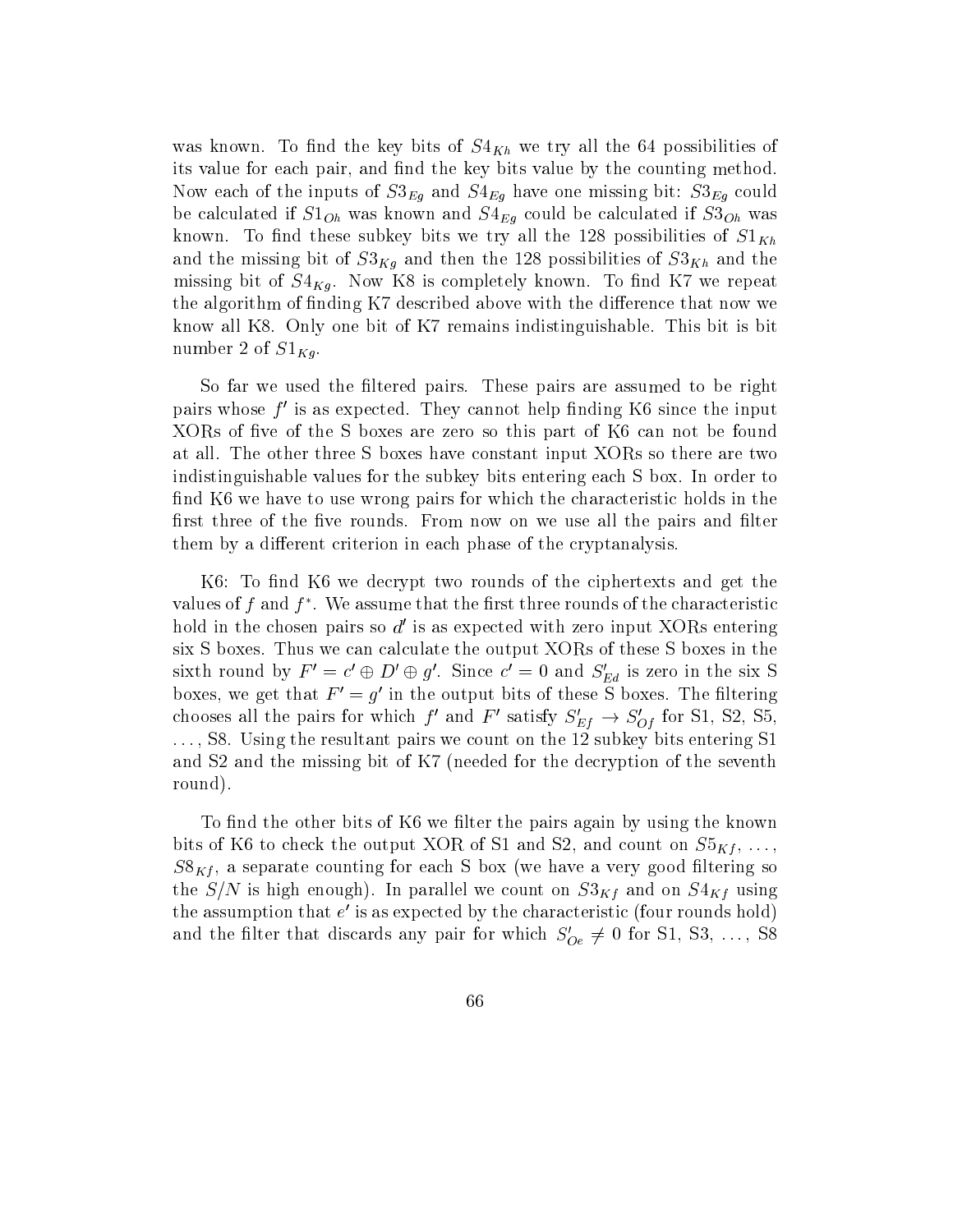(since only  $S2_{E}^{\prime} \neq 0$ ). Several possibilities are found for some of the S boxes' key bits, and the following phases are run on each one of them in parallel.

No: we assume  $c = 0$  and  $a = b$ . Then  $D = e$  where e and e are calculated by a partial decryption.  $S'_{Od}$  must be zero in the six S boxes in which  $S'_{Ed} = 0$ . We filter the pairs and leave only those that have  $S'_{Od} = 0$ . Then we count on each of the eight S boxes of the fifth round. Several possibilities can be found for some of the  $S_{Ke}$ 's. A list of all the possibilities of K5 is created and used to try each one of them in parallel in the following phases.

K4: At the second round there must be  $S2_{Fb} = S6_{Fb} = 0$  for any pair (these S box inputs do not depend on the differing bits of the plaintexts).  $d$ and  $a$  -are found by a partial decryption. In addition  $D^{\vphantom{1}}=a\oplus B\oplus e$  so  $5z_{Od}$ and  $S^{0}{}_{0d}$  are known and there must be  $S^{2}{}_{Ed} \rightarrow S^{2}{}_{Od}$  and  $S^{0}{}_{Ed} \rightarrow S^{0}{}_{Od}$ . If it does not hold for even one pair it is not a filtering problem. It must be a wrong value of the subkeys  $K5, \ldots, K8$ . A separate counting is done for each of the six S boxes S1, S2, S5, . . . , S8. The counting on the other S boxes S3 and S4 is done only for pairs whose  $d'$  is as expected by the characteristic since otherwise we cannot know the value of  $\mathcal{S}^{\mathcal{O}}_{0d}$  and  $\mathcal{S}^{\mathcal{O}}_{0d}$  because  $\mathcal{S}^{\mathcal{O}}_{0b}$ and  $S4'_{Ob}$  are unknown. Since  $S3'_{Ed}$  and  $S4'_{Ed}$  are constants there are two indistinguishable values for each of their keys. As usual we create a list of the possible K4 values and try them in parallel.

 $K3$ :  $c$  and  $c$  -can be found by a partial decryption of the following rounds using K4, ..., K8.  $S'_{Ea} = 0$  in all the S boxes except S2. Thus  $S'_{Oc}$  can be found for S1, S3,  $\dots$ , S8 by  $C_0 = L_0 \oplus A_0 \oplus a_1$ . For every pair there must be  $S_{E_c} \rightarrow S_{O_c}$ . Therefore, even if only one S box (S1 or S3, ..., S8) of one pair does not match  $S_{Ec} \rightarrow S_{Oc}'$  it must be that the values of K4, ..., K8 are wrong. If this does not happen, the counting is done in parallel for all the S boxes except S2 using all the pairs.  $S2_{E_a}^{\prime} \neq 0$ , thus the calculation of  $S_{\mathcal{O}_c}^{0}$  is impossible without further assumptions. Therefore we assume that the values of  $A$  and  $\theta$  are as expected by the characteristic. The filtering discards any pair that does not have  $S'_{Ob} = 0$  for S1, S2 and S5, ..., S8 using  $D = a \oplus c = R \oplus c$  (since we assume  $D_{Eb} = 0$  in these S boxes). The counting of  $S2_{Kc}$  is done using the filtered pairs.

K2 and K1: The plaintext XOR used above is useless to find K2 and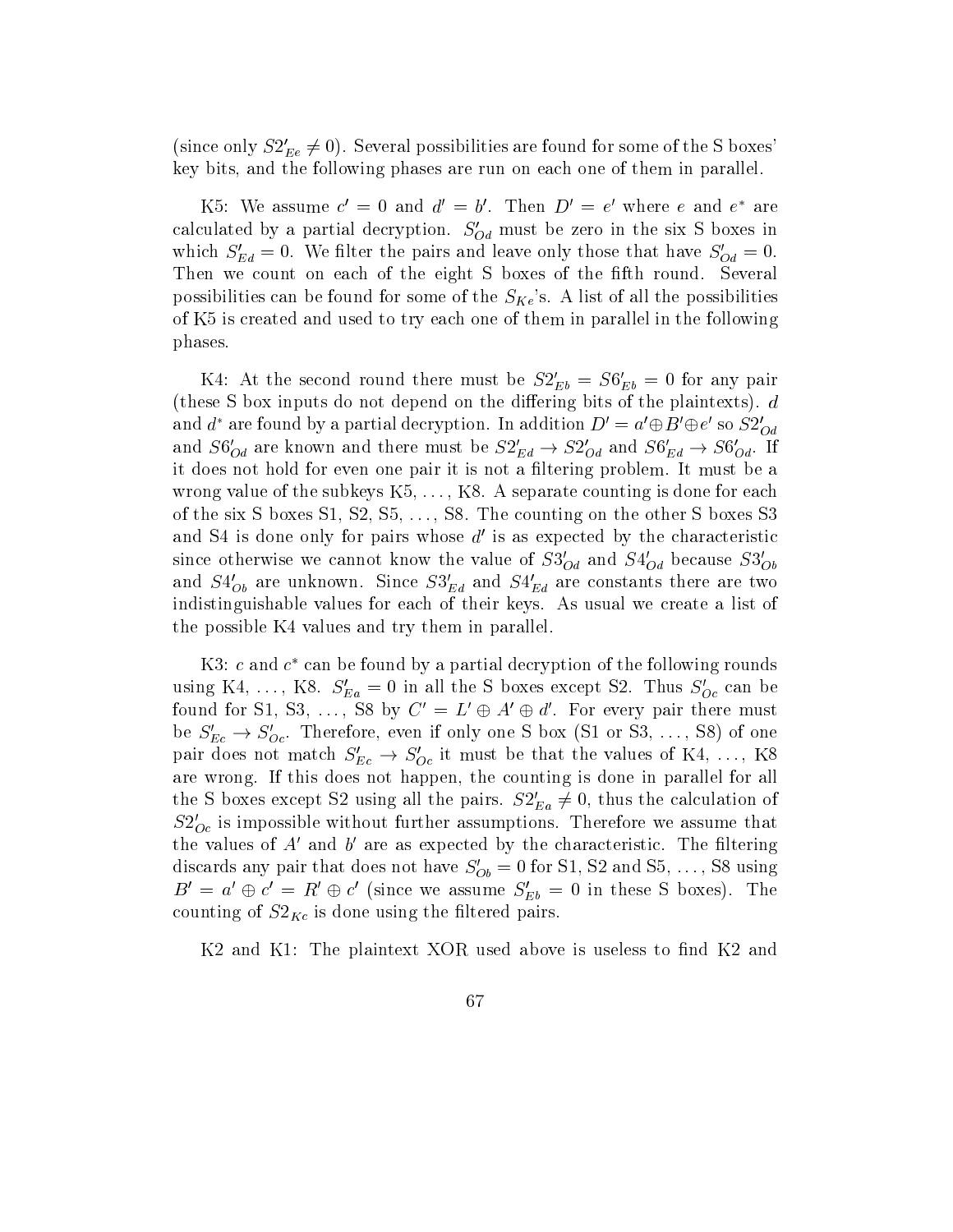K1 since all the pairs have  $S2_{Eb} = S6_{Eb} = 0$  and for all the S boxes of the first round except S2 there is  $S_{Ea} = 0$ . The key bits cannot be found at all for these S boxes. For K1 and K2 we must use another plaintext XOR. We need only 100 such pairs, which can be obtained without adding new ciphertexts by arranging some of the original ciphertexts in quartets. This plaintext XOR and the algorithm of finding  $K1$  and  $K2$  are very similar to the case of K1 and K2 in the four round version. See at the end of section 3 for more details.

This attack was implemented in C on a COMPAQ personal computer. It finds the key in less than two minutes with  $95\%$  success rate using 150000 pairs. Using 250000 pairs the success rate is almost 100%. The program uses  $460K$  bytes of memory, most of it for the counting array (of size  $2^{18}$  bytes) and the preprocessed optimization tables. The program which counts using  $2^{24}$  memory cells finds the key using only 25000 pairs. As demonstrated by these figures, DES reduced to eight rounds with independent subkeys is almost as easy to solve as the case of dependent subkeys.

#### 8.2sixteen rounds

DES with independent keys with any number of rounds is vulnerable to similar attacks. Lets concentrate on DES with 16 rounds with independent keys. As we noticed in section 6 we can find eight possibilities for 18 bits of K16 using  $2^{57}$  pairs. Three characteristics can be used to cover the subkey bits entering all the S boxes in the 16<sup>th</sup> round. The three characteristics are the iterative characteristic itself, a similar iterative characteristic which is non zero in the input XORs of S3, S4 and S5 whose 15 round probability is  $2^{-56}$ and a similar characteristic with non zero input XORs to S6, S7 and S8 whose 15 round probability is about 257 . Altogether, about 259 pairs are needed to find two possibilities for the six bits entering each of the S boxes, except S2 whose bits are completely determined by two characteristics. Therefore  $2<sup>7</sup>$  possibilities for K16 are found. We try in parallel all the 128 possibilities of the value of K16 and reduce the cryptanalytic problem to a DES reduced to 15 rounds. Since we know how to attack DES reduced to 15 rounds with less data in a complexity that is smaller by a factor of  $2<sup>6</sup>$  then trying the 128 possibilities takes up to twice the time of nding the possibilities of K16.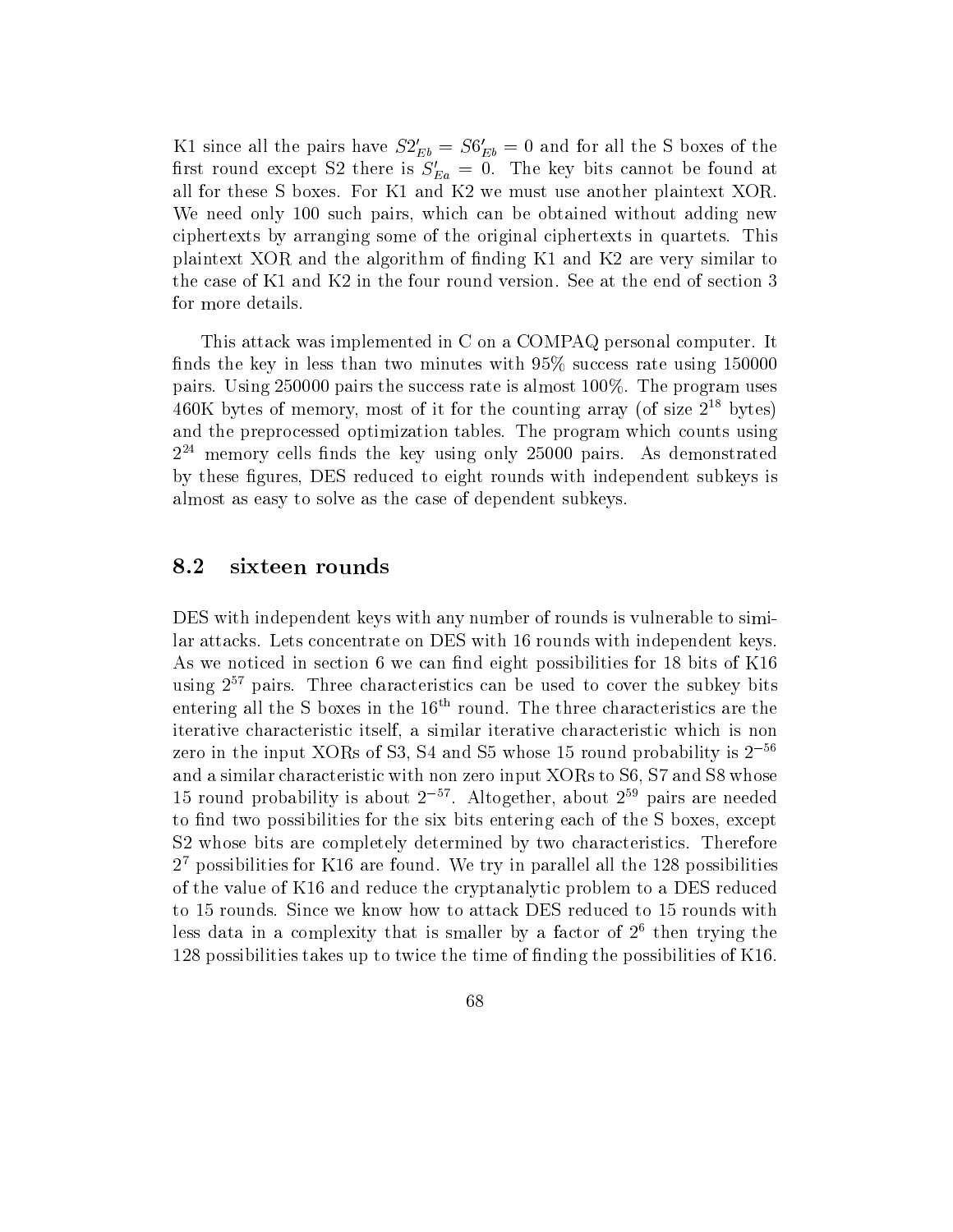Most of the possibilities are discarded during this reduction and reductions to fewer rounds are possible with even smaller complexity. Therefore the cryptanalysis of all the DES with 16 rounds with independent keys takes about  $2^{61}$  steps and use  $2^{59}$  pairs. Even though this is an impractical complexity bound, it is much faster than the  $2^{768}$  complexity of exhaustive search.

# 9 The Generalized DES Scheme (GDES)

The Generalized DES Scheme (GDES) is an attempt to speed up DES which was suggested by Schaumuller-Bichl[16,18]. The speed up is obtained by increasing the ratio between the block size and the number of calculations of the F function.

The GDES blocks are divided into q parts of 32 bits each. The F function is calculated once per round on the rightmost part, and the result is XORed into all the other parts, which are then cyclically rotated to the right. After the last round the order of the parts is exchanged to make the encryption and decryption differ only in the order of the subkeys. The scheme is shown in figure 4, where  $n$  is the number of rounds of the GDES cryptosystem,

$$
B_i^{(j)} = B_{i-1}^{(j-1)} \oplus F(B_{i-1}^{(q)}, K_i) \qquad j \in \{2, ..., q\}, i \in \{1, ..., n\}
$$
  

$$
B_i^{(1)} = B_{i-1}^{(q)} \qquad i \in \{1, ..., n\},
$$

 $B_0=(B_0^{-1},\ldots,B_0^{-n})$  is the plaintext and  $B_n^{n}=(B_n^{(q)},\ldots,B_n^{(1)})$  is the ciphertext.

#### 9.1GDES properties

This section describes several properties of GDES.

1. In GDES with  $n < q$ ,

$$
B_0^{(i)} \oplus \varphi = B_n^{(n+i)} \qquad \qquad \forall i \in \{1, \ldots, q-n\}
$$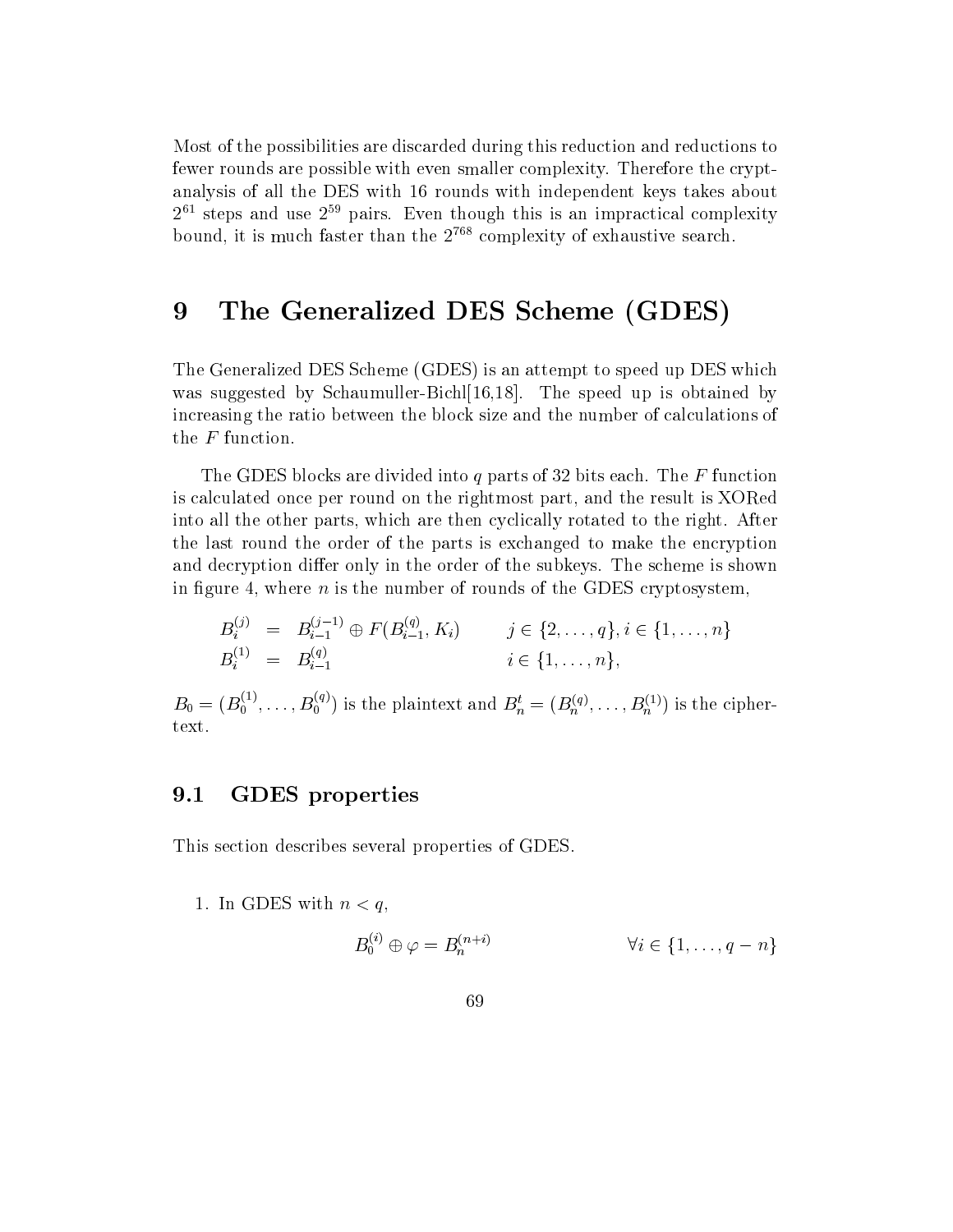

Figure 4. The Generalized DES Scheme.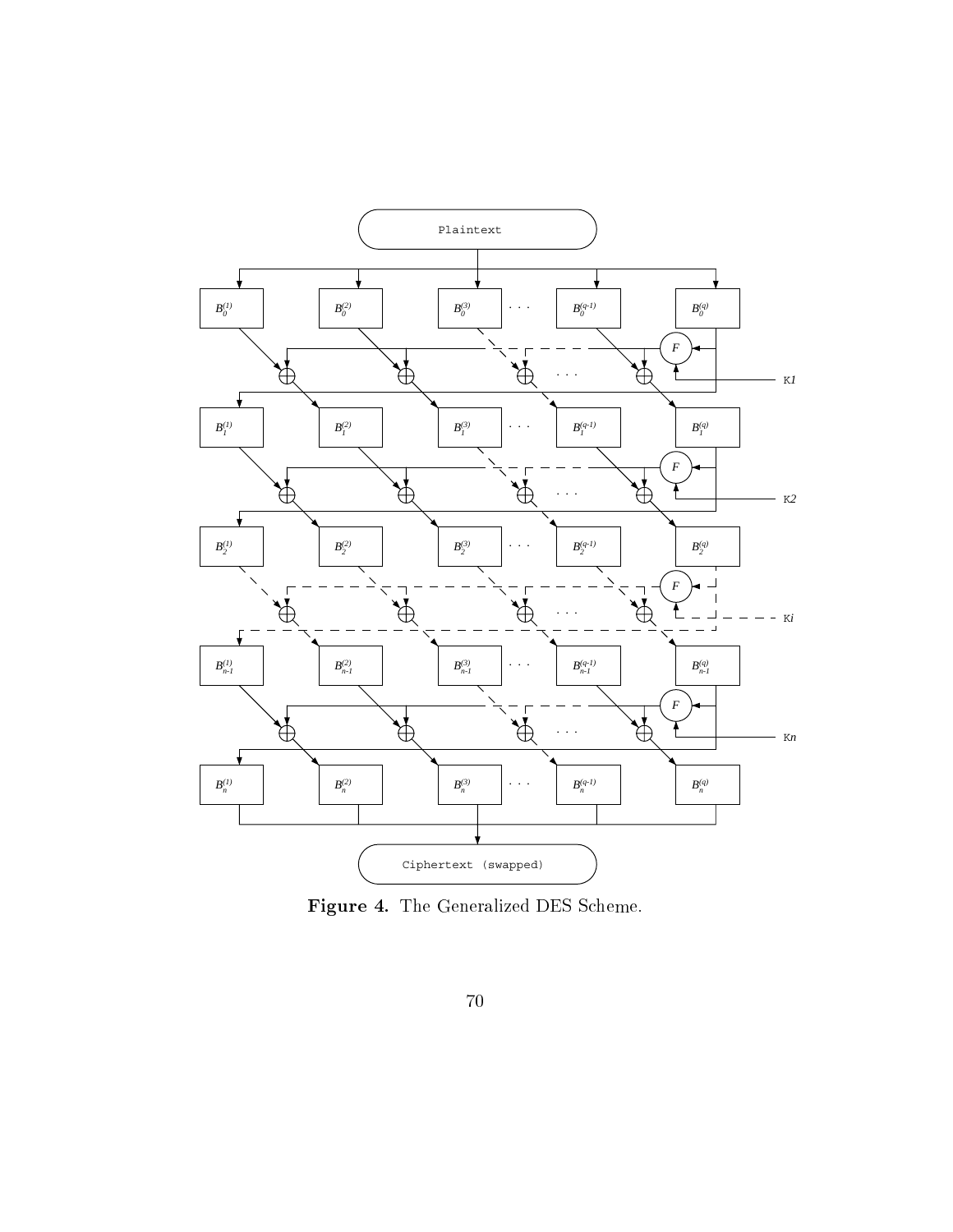where  $\varphi = \bigoplus_{j=1}^{\infty} F(B_{j-1}^{(q)}, I)$  $F(B_{i-1}^{\mathcal{P}}, K_i).$ 

Thus, the following formulae are satisfied for any  $i, j \in \{1, \ldots, q - n\}$ :

$$
B_0^{(i)} \oplus B_0^{(j)} = B_n^{(n+i)} \oplus B_n^{(n+j)}
$$
  

$$
B_0^{(i)} = B_0^{(j)} \iff B_n^{(n+i)} = B_n^{(n+j)}
$$

and for pairs of plaintexts for which  $B_0^{\alpha_1+\cdots+\alpha_k}, \ldots, B_0^{\alpha_k}$  are kept constant (i.e.,  $B_0^{(4)}$   $\cdots$   $\cdots$  =  $\cdots$  =  $B_0^{(4)}$  = 0):

$$
B_0^{(i)} = B_m^{(m+i)} = B_n^{(n+i)} \qquad \forall i \in \{1, \ldots, q-n\}, \forall m \in \{0, \ldots, n\}.
$$

2. In GDES with  $n \leq q$ , any pair of encryptions in which  $B_0^*$ ,  $\ldots$ ,  $B_0^{\scriptscriptstyle{(1)}}$  are kept constant satisfies:

$$
B_0^{\prime(q-n+1)} = B_{n-1}^{\prime(q)} = B_n^{\prime(1)}.
$$

3. For any odd  $q$  and any  $n$  the following equation is satisfied:

$$
\bigoplus_{j=1}^q B_0^{(j)} = \bigoplus_{j=1}^q B_m^{(j)} = \bigoplus_{j=1}^q B_n^{(j)} \qquad \forall m \in \{0, \dots, n\}.
$$

4. In GDES with 
$$
n = q - 1
$$
,  $\qquad \qquad (i)$ 

$$
B_0^{\prime(j)} = 0 \qquad \qquad \forall j \in \{2, \ldots, q\}
$$

implies that

$$
B_n^{\prime(j)} = 0 \qquad \qquad \forall j \in \{1, \ldots, q-1\}
$$

and

$$
B_n^{\prime(q)} = B_0^{\prime(1)}.
$$

- 5. In GDES with  $n = 2q 2$ ,
- $B_0^{(1)} = \eta_1$  $B_0^{\gamma}{}' = \eta_2$  $B_0^{\prime (j)}=0$  $\forall j \in \{3,\ldots,q\}$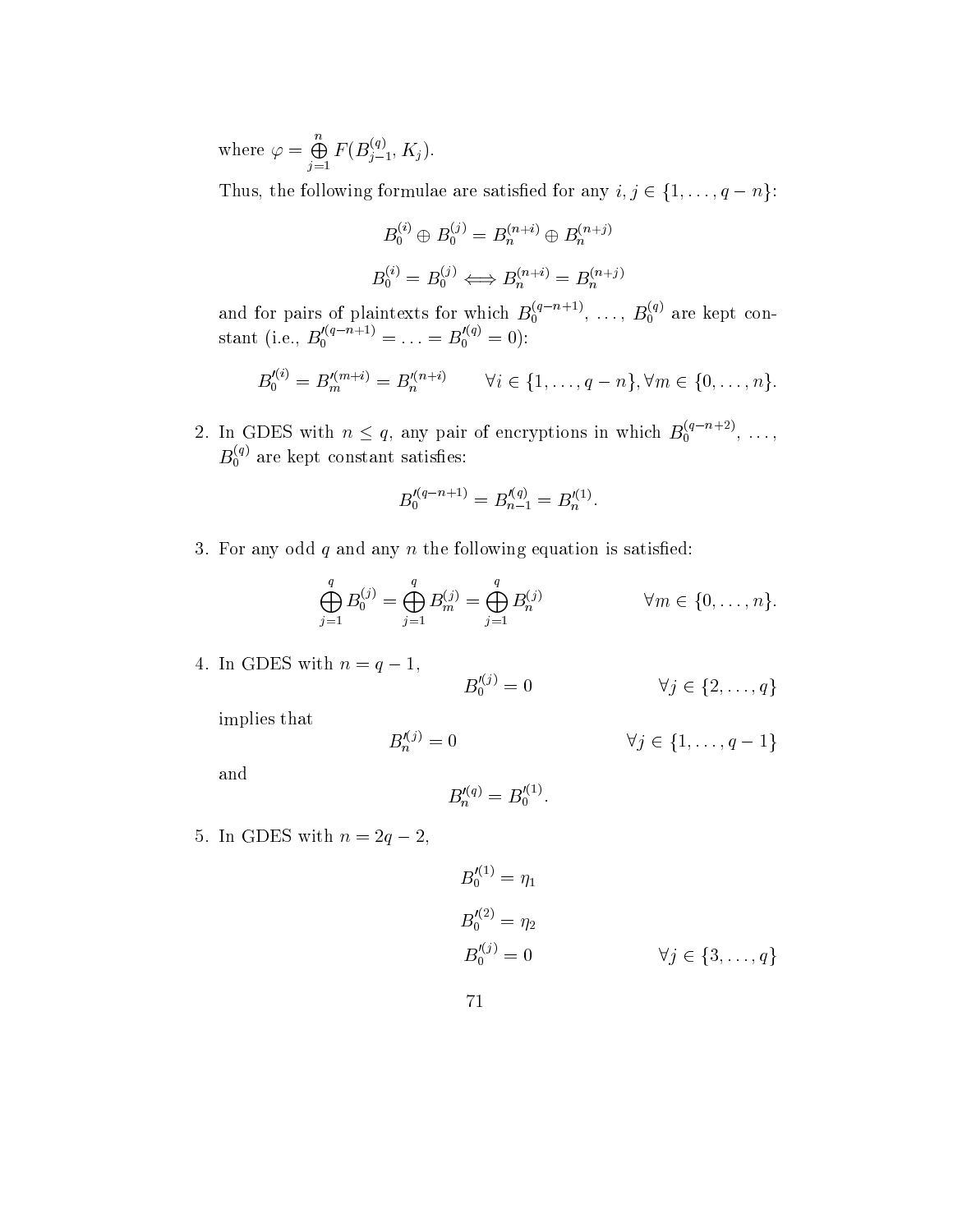where  $\eta_1 = 44 08 00 00_x$  and  $\eta_2 = 04 00 00 00_x$  or  $\eta_1 = 00 20 04 08_x$ and  $\eta_2 = 00000400_x$  implies that

$$
B_n^{\prime(j)} = 0 \qquad \qquad \forall j \in \{1, \dots, q-2\}
$$

$$
B_n^{\prime(q-1)} = \eta_2
$$

$$
B_n^{\prime(q)} = \eta_1
$$

with probability  $\frac{1}{16}$  since  $\eta_2 \to \eta_1 \oplus \eta_2$  with probability  $\frac{1}{4}$ . There are additional values for  $\eta_1$  and  $\eta_2$  with smaller probabilities.

6. In GDES with  $n = 2q - 1$ ,

$$
B_0^{\prime(1)}=\psi
$$

and

$$
B_0^{(j)} = 0 \qquad \qquad \forall j \in \{2, \ldots, q\}
$$

(where  $\psi$  is the value used in section 6:  $\psi = 1960000v_x$ ) implies that

$$
B_n^{\prime(j)} = 0 \qquad \qquad \forall j \in \{1, \ldots, q-1\}
$$

and

$$
B'^{(q)}_{n}=\psi
$$

with probability about  $\frac{1}{234}$ . GDES with  $n = iq - 1$  satisfies it for any  $l \geq 2$  with probability about  $\left(\frac{1}{234}\right)^{l-1}$ .

#### 9.2Cryptanalysis of GDES

This section describes how to cryptanalyze GDES for various values of  $n$  and q. We assume that q is even (as suggested in [16,18]), but note that odd q can be attacked by variants of our technique. All the attacks find the subkeys and are independent of the key scheduling algorithm. The special case of  $q = 8$  and  $n = 16$  which is suggested in [16,18] as a faster and more secure alternative to DES is breakable with just six ciphertexts in a fraction of a second on a personal computer.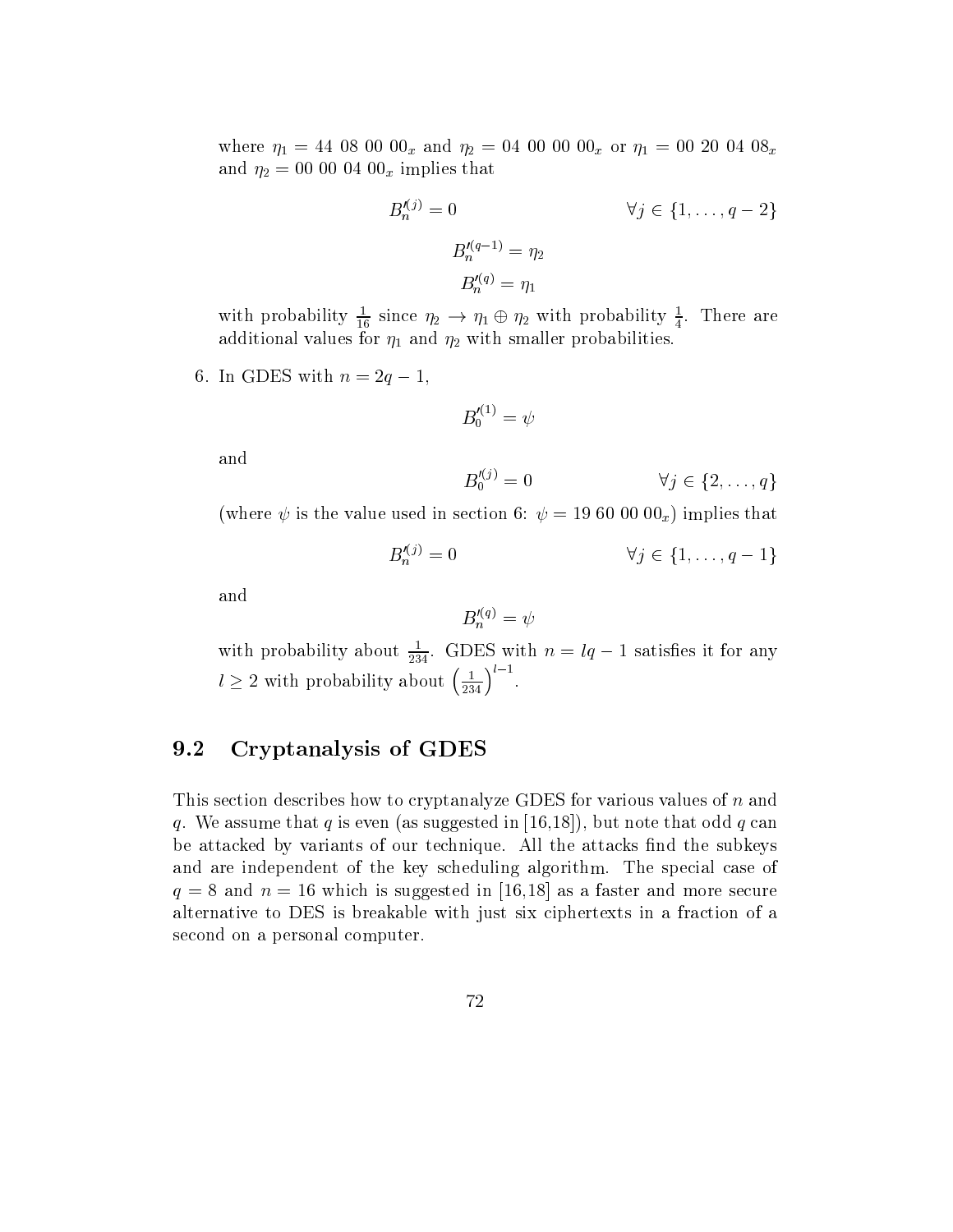#### 9.2.1 A known plaintext attack for  $n = q$

Using a known plaintext attack we are given several plaintexts (each one of the form  $B_0 = (B_0^{(1)}, \ldots, B_0^{(n)})$  and the corresponding ciphertexts (each one of the form  $D_n = (D_n^{(1)}, \ldots, D_n^{(n)})$ . Then

$$
\bigoplus_{j=1}^{n} F(B_{j-1}^{(q)}, K_j) = \bigoplus_{j=1}^{q} \left( B_0^{(j)} \oplus B_n^{(j)} \right)
$$

and for any  $i \in \{1,\ldots,n\}$ 

$$
\bigoplus_{\substack{j=1\\j\neq i}}^{n} F(B^{(q)}_{j-1},K_j)=B^{(q+1-i)}_0\oplus B^{(q+1-i)}_n.
$$

Thus the output of the  $F$  functions is

$$
F(B_{i-1}^{(q)}, K_i) = B_0^{(q+1-i)} \oplus B_n^{(q+1-i)} \oplus \bigoplus_{j=1}^q \left( B_0^{(j)} \oplus B_n^{(j)} \right)
$$

and the input of the  $F$  functions is

$$
B_{i-1}^{(q)}=B_0^{(q+1-i)}\oplus \bigoplus_{j=1}^{i-1}F(B_{j-1}^{(q)},K_j).
$$

We thus have  $S_E$  and  $S_O$  of each one of the 8n S boxes. As a result we get only four choices for the six subkey bits of each S box. Using two or three encryptions the choices can be ltered by leaving only the ones that appear in all the encryptions, and thus all the subkey bits can be found.

### 9.2.2 A chosen plaintext attack for  $n = q$

Using a chosen plaintext attack with pairs whose plaintext XORs are known we can compute the input and output XORs of the  $F$  functions by the same method used in the known plaintext attack. We can thus find all the subkeys (starting with the subkey of the last round and working backwards towards the first round) using three pairs of ciphertexts with different plaintext XORs.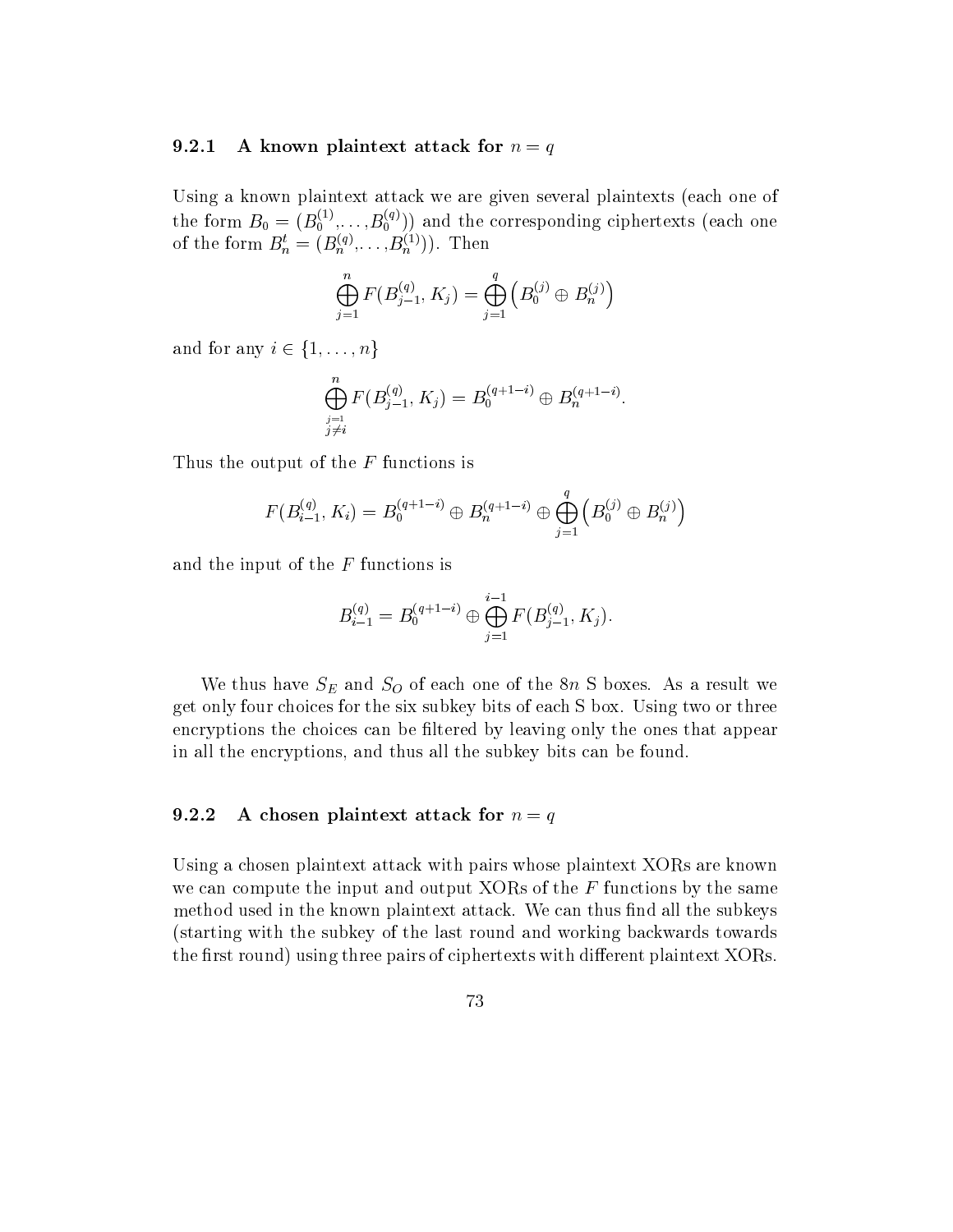## 9.2.3 A chosen plaintext attack for  $n = 2q - 1$

Using a chosen plaintext attack with pairs satisfying

$$
B_0^{\prime(j)} = 0 \qquad \qquad \forall j \in \{2, \ldots, q\}
$$

and any  $B_0^{\gamma} \neq 0$ , we get

$$
B_{q-1}^{\prime(j)} = 0 \qquad \qquad \forall j \in \{1, \ldots, q-1\}
$$

and

$$
B_{q-1}^{\prime (q)} = B_0^{\prime (1)}.
$$

The rest of the encryption is based on  $q$  rounds and thus a chosen plaintext attack similar to the one for  $n = q$  can be used to find q subkeys by analyzing three ciphertext pairs.

The other q <sup>1</sup> subkeys can be found using the above chosen plaintext attack with two additional ciphertexts.

## 9.2.4 A chosen plaintext attack for  $n = 3q - 2$

This attack is similar to the previous one, and uses ciphertext pairs satisfying:

$$
B_0^{\prime(1)} = \eta_1 \n B_0^{\prime(2)} = \eta_2 \n B_0^{\prime(j)} = 0 \qquad \forall j \in \{3, ..., q\}.
$$

where  $\eta_1$  and  $\eta_2$  are defined in section 9.1. The right pairs are about  $\frac{1}{16}$  of all the pairs. We can identify most of the wrong pairs by checking that the input XOR cannot cause the output XOR. This happens with probability about 0.8 for each S box. Thus only  $0.8^{8q} = 0.16^q$  of the wrong pairs remain. When  $q \geq 3$  this is less than  $0.8^{\circ} = \frac{1}{250}$  of the pairs. This excellent identification makes it possible to consider only 48 pairs, and identify the three expected occurrences of right pairs among them. We can further decrease this amount to 24 pairs by using quartets of two XOR values.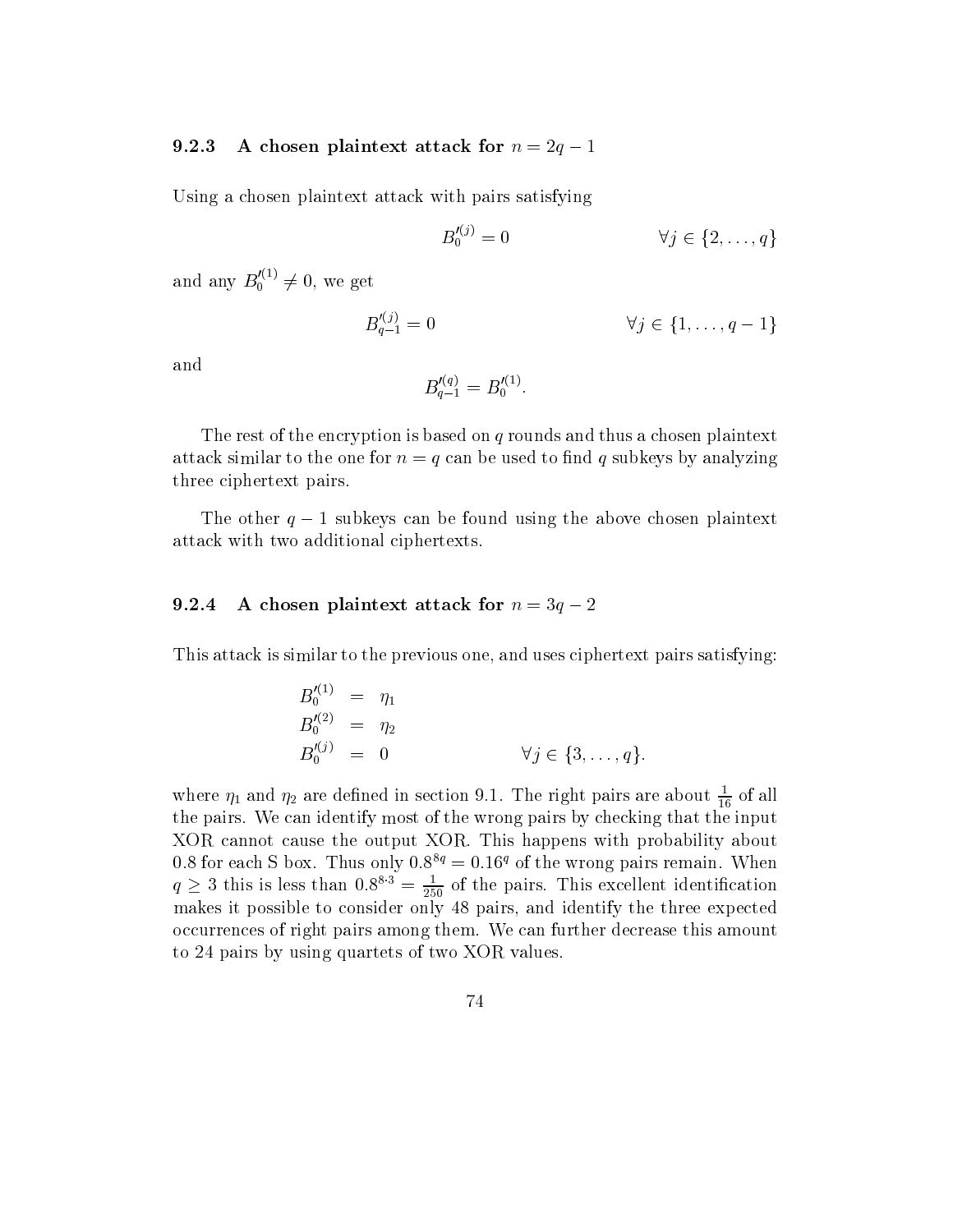#### 9.2.5 A chosen plaintext attack for n = lq <sup>1</sup>

This attack works for  $n = lq-1$  rounds for  $l \geq 3$ . It is similar to the previous ones using

$$
B_0^{\prime(1)} = \psi B_0^{\prime(j)} = 0 \qquad \forall j \in \{2, ..., q\}.
$$

The characteristic holds with probability  $\left(\frac{1}{234}\right)^{1/2}$ . The identification leaves  $0.8^{8q-5} \cdot \left(\frac{1}{16}\right)^5$  of the wrong pairs. Thus if  $0.8^{8q-5} \cdot 2^{-20} \ll \left(\frac{1}{234}\right)^{1/2}$  (i.e.,  $l \leq \frac{2}{3}+4\ldots$  then the identification is excellent and only three right pairs are  $n_{\rm H}$  reeded (among the  $3 \cdot 234$  pairs considered) for counting the occurrences for each S box separately. Otherwise we can count on several S boxes simultaneously using more memory and a better  $S/N$ . Counting on the 48 bits of the subkey of the last round has

$$
S/N = \frac{2^{48} \cdot 2^{-8l}}{4^8 \cdot 0.8^{8q-13} \cdot 2^{-20}} \approx 2^{48 - 8l + 2.5q}.
$$

This attack shows that any GDES which is faster than DES is also less secure than DES. GDES with  $n = 8q$  rounds is just as fast as DES. Consider  $\mathcal{L}$  with n  $\mathcal{L}$  with is slightly faster than DES. Then the usable usable usable usable usable usable usable usable usable usable usable usable usable usable usable usable usable usable usable usable usable usable characteristic has 7q 1 rounds and six repetitions of the iterative characteristic characteristic teristic. Thus its probability is about  $\left(\frac{1}{234}\right)^6 \approx 2^{-48}$ . Counting on all the 48 bits of the subkey of the last round has

$$
S/N = \frac{2^{48} \cdot 2^{-48}}{4^8 \cdot 0.8^{8q-13} \cdot 2^{-20}} \approx 2^{2.5q}.
$$

Thus about 4 $\infty$  right pairs are needed, giving a total of  $8 \cdot 2^{18} = 2^{18}$  pairs. This complexity decreases rapidly when we try to make GDES even faster by making *n* substantially smaller than  $8q$ .

## 9.2.6 The actual breaking algorithm for  $n=2q$

The breaking algorithm for the recommended case of  $n = 2q$  needs six ciphertexts with particular plaintext XOR values. In this section we describe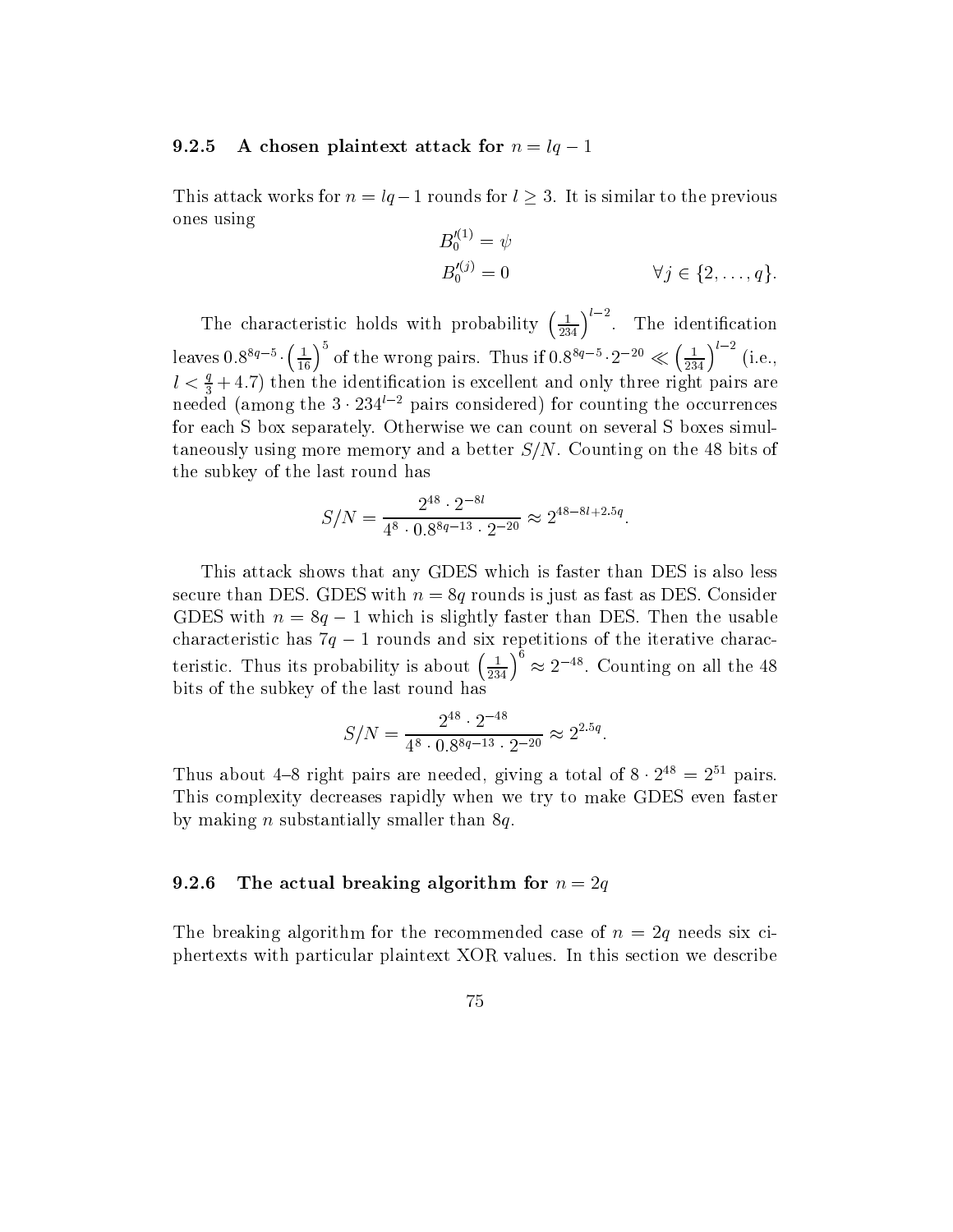an attack on the extension of GDES which uses independent subkeys, which needs 16 encryptions. Note that for  $n = 16$  and  $q = 8$  the extended attack uses only  $16 \cdot 64 = 1024$  ciphertext bits in order to find the  $16 \cdot 48 = 768$  key bits, giving an almost optimal ratio of 1.33 ciphertext bits per key bit.

The attacker chooses a random plaintext  $P$ , encrypts the following 16 plaintexts, and uses only the resultant ciphertexts.

- The plaintext  $P$  itself.
- The nine plaintexts obtained from P by XORing 66 00 00  $00_x$ , 60 60 00  $00_x$ , 60 00 60  $00_x$ , 60 00 00  $60_x$ , 60 00 00  $06_x$ , 9E 5F AC 7D<sub>x</sub>,  $F^{\gamma}$  A5 35  $C^{\gamma}$ ,  $\gamma$   $A$   $F A$   $\gamma$ 8  $D_{\vartheta}$  and 21 22 E3 2 $C_x$  into  $B_0^{\gamma\gamma}$  (the first 32 bits of  $P$ ).
- $F4$  F<sub>3</sub> 82 3 $C_x$ ,  $4F$  5 $C$  37 51<sub>x</sub>, 2B 76 7A  $DB_x$ , 5A 19 F 9 68<sub>x</sub> and 33 EE DD FF $_x$  into all the  $B_0^{\gamma\gamma}$  blocks.

These XOR values are chosen by the following criteria:

- 1. The first plaintext is the randomly chosen basis for the differential attack.
- 2. Five plaintexts have the maximal number of unchanged inputs to S boxes in the  $q$  -found compared to  $P$  and to each other. For the  $\blacksquare$ values chosen at least five of the inputs to each S box are unchanged, which makes it possible to find the subkey of the last round.
- 3. Four other plaintexts have a maximal difference in the S boxes of the  $q^{\mu\nu}$  round. This is used to find the subkeys of the  $q^{\mu}+1^{\mu\nu}$  and all the subsequent rounds (There is not enough variability in the previous values to find all those subkeys).
- 4. Six plaintexts have a maximal difference in the S boxes of the first  $q$ rounds. This makes it possible to find the first  $q$  subkeys.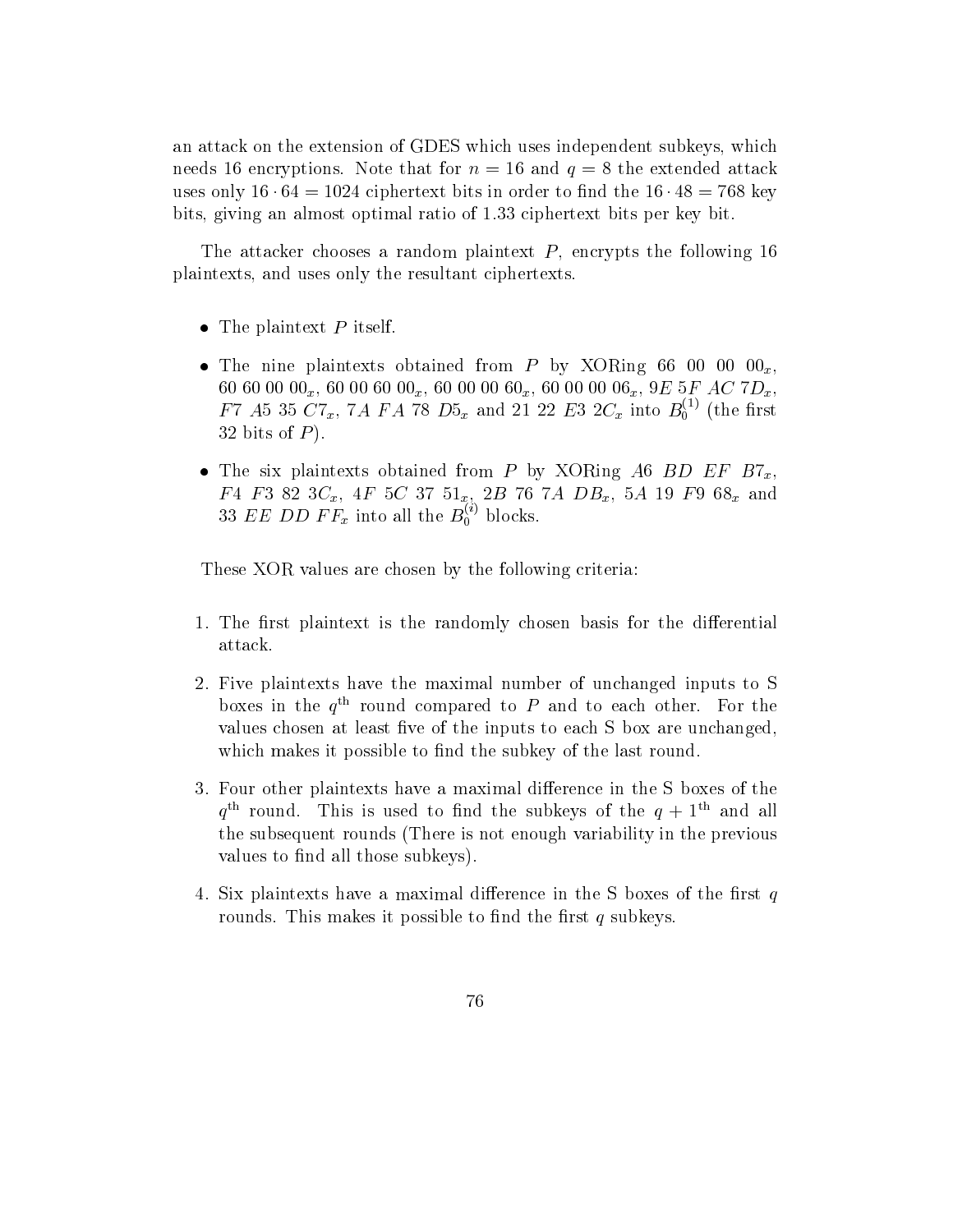The cryptanalytic algorithm is as follows. At first the attacker tries to find the subkey of the last round. Each one of the 15 pairs consisting of  $P$ and the rst ve plaintexts has a dierent set of six S boxes whose input XORs in  $B_0^{(1)}$  are zero. All the other  $B_0^{(2)}$ ,  $i \in \{2,\ldots,q\}$  have input XORs which are trivially first  $\alpha$  is the order of the the series  $\eta$  . In the series functions  $\alpha$ the same input and output values in all the pairs. In each pair the  $q^{\perp\perp}$   $F$ function has zero input and output XORs in six of the eight S boxes. Using this knowledge we get the output  $\Delta$ OR of these six  $S$  boxes in the last ( $2q^{\alpha\beta}$ ) round by the formula:

$$
F'(B_{n-1}^{(q)}, K_n) = \bigoplus_{j=2}^{q} B_n'^{(j)}.
$$

The input XOR is easily computed as  $B_{n-1}^{(n)} = B_n^{(n)}$  and the input itself is  $D_n^{\gamma}$ . Now we try all the possible key bits for each S box separately and check that for the given input XOR we get the given output XOR value. For each S box there are at least five pairs which can distinguish values of the key bits. The (almost certainly unique) value suggested by all the pairs is the key of the corresponding S box. Therefore, the whole subkey of the last round is found. Now a decryption of the last round can be done reducing the cryptosystem to  $2q - 1$  rounds.

Note that if the subkeys are derived by the DES key scheduling algorithm then 48 bits out of the 56 key bits are known atthis point. The others can be easily found by trying all the 256 possibilities of the missing eight key bits. We thus proceed to analyze the case of independent subkeys.

In the following  $q-1$  rounds we get the input and the input XOR of the  $F$  function from the (partially decrypted) ciphertexts. The input XOR is calculated by the formula:

$$
F'(B_{r-1}^{(q)},K_r) = B_0'^{(1)} \oplus \bigoplus_{j=2}^q B_r'^{(j)}
$$

where r is the round number  $(r \in \{q+1,\ldots,2q-1\})$ . In this case the first ten ciphertexts are used. The additional four ciphertexts are needed primarily to find  $K(q + 1)$  since in the first six encryptions there are too many zero XOR bits and more variety is needed. These added ciphertexts do not help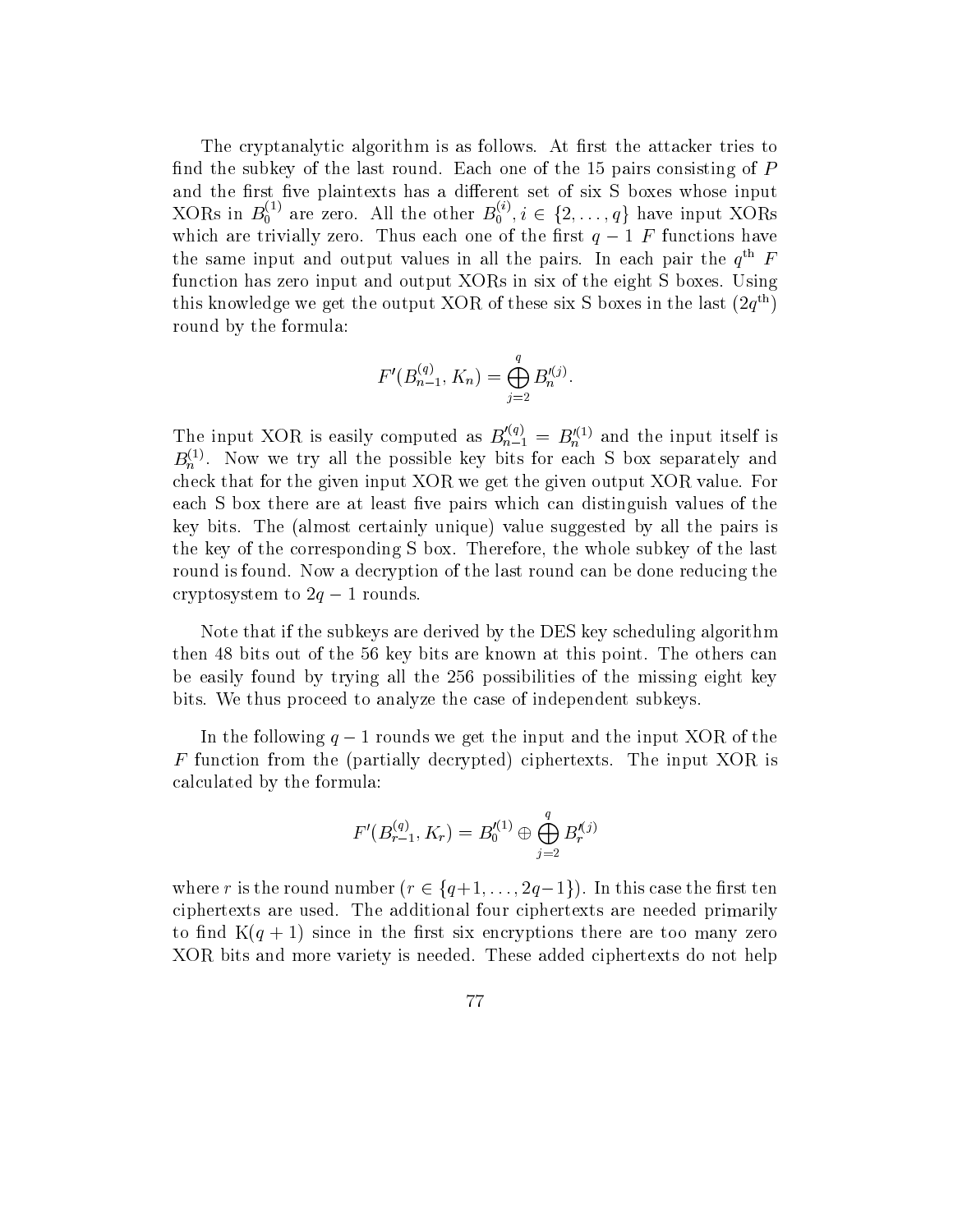in the  $n<sup>th</sup>$  round since there we want the output XORs of the S boxes in the q th round to be zero.

In the remaining q rounds we use all the 16 ciphertexts. The additional ciphertexts have non zero differences in all the S boxes in all the rounds, whereas the first ten had a constant value during the first  $q-1$  rounds. The input XOR is calculated by the formula:

$$
F'(B_{r-1}^{(q)}, K_r) = \varphi \oplus \bigoplus_{j=2}^q B'^{(j)}_r
$$

where r is the round number  $(r \in \{1,\ldots,q\})$  and  $\varphi$  is

$$
\varphi = \begin{cases} B_0^{\prime(1)}, & \text{if } r < q; \\ B_0^{\prime(2)}, & \text{if } r = q. \end{cases}
$$

#### 9.2.7 Conclusions

GDES with  $n = q = 8$  is breakable using a known plaintext attack with three ciphertexts. With a key scheduling similar to DES, GDES is vulnerable to a known plaintext attack when  $n = q + 1$  as well.

GDES with  $q = 8$  and  $n = 16$  was suggested in [16,18]. The 15-round variant is easily breakable using the  $n = 2q - 1$  attack with three ciphertexts. The 16-round version is breakable using the extension to  $n = 2q$  with six ciphertexts in 0.2 seconds on a COMPAQ personal computer. If independent keys are used then it is breakable with 16 ciphertexts in three seconds on the same computer.

GDES with  $q = 8$  and  $n = 22$  is breakable using the  $n = 3q - 2$  attack using the  $n = 4q - 1$  attack with 250000 pairs and  $S/N = \frac{2^{18}}{234^2 \cdot 0.8^{13}} \approx 2^7$  with memory of size  $2^{2}$ . Even GDES with  $q = 8$  and  $n = 0$ 3 is weaker than DES and is breakable using  $2^{52}$  ciphertexts. In general, any GDES which is faster than DES is also less secure than DES.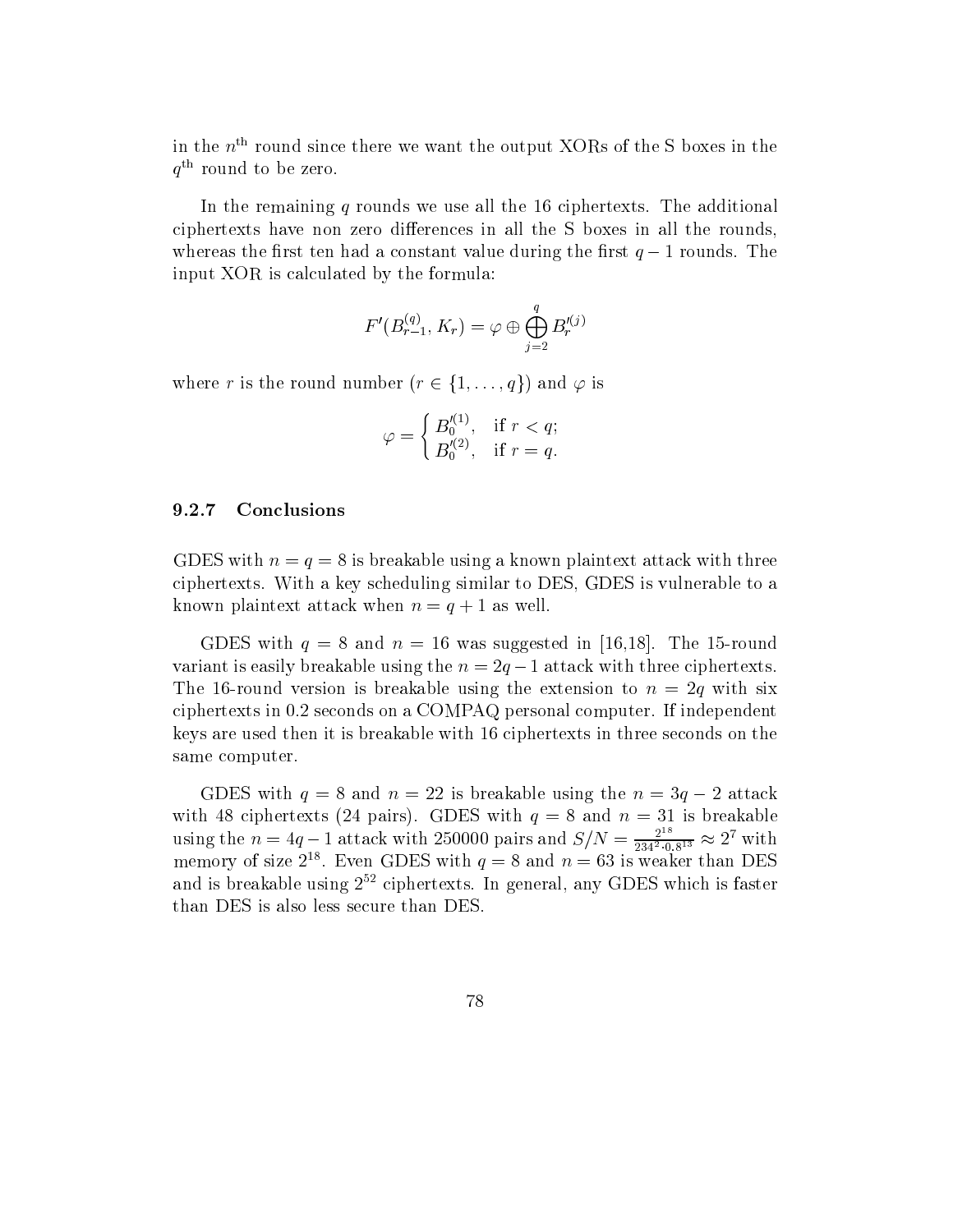### Non-differential attacks on DES reduced 10 to few rounds

In this section we describe several novel attacks on DES reduced to 3–6 rounds which are not based on the ciphertext pair paradigm. These attacks are of three kinds: ciphertext only attacks, known plaintext attacks and statistical known plaintext attacks.

#### 10.1Ciphertext only attacks

#### $10.1.1$ A three-round attack

This attack assumes that the eight plaintext bytes are ASCII characters whose most significant bits are zeroes. The Initial Permutation  $(IP)$  moves the most signicant bits of all these bytes into a single byte. This byte is the fifth byte of the permuted plaintext which is the first byte of the right half. Given a ciphertext  $T = (l, r)$  we can easily calculate eight bits of the output of the second round by  $B = a \oplus c = R \oplus r$ . From table 26 we see that these eight bits are the output of seven S boxes in the second round (where two of them come from S5). The attack is as follows:

- 1. We try all the possibilities of the key bits entering S5 in the second round and all the key bits entering the six S boxes S1, S2, S3, S4, S6 and S8 in the third round. Their output bits are XORed with the data bits entering S5 in the second round. Three bits are counted in both rounds and thus 39 bits are exhaustively tried.
- 2. Using the tried key bits and any ciphertext we find the output of the six S boxes in the third round and the input and output of S5 in the second round.
- 3. We compare the two computed output bits of S5 in the second round to their expected value. If they are different then the 39 key bits are wrong. A quarter of the tried keys have the expected value. By trying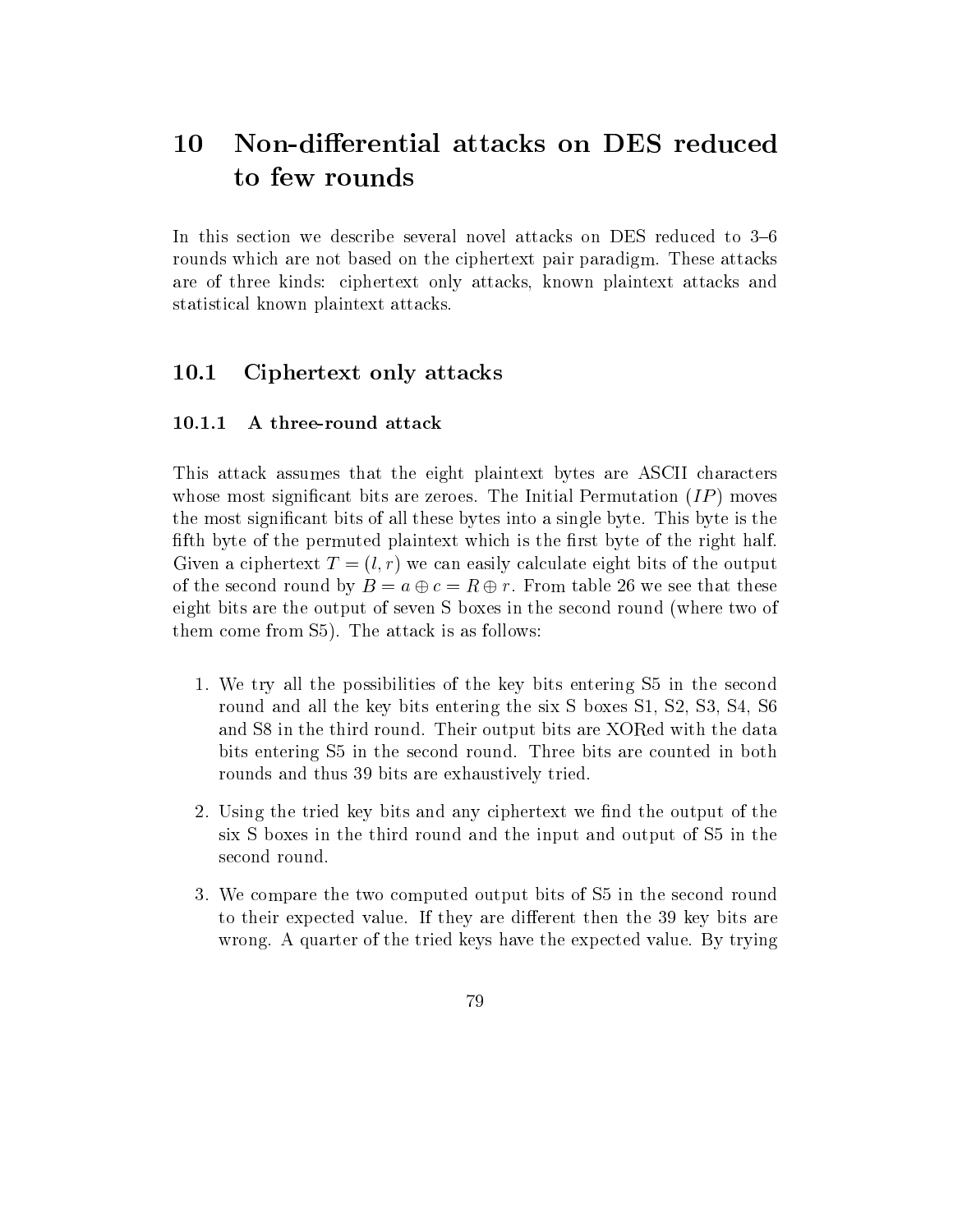additional ciphertexts we can discard more key values. We stop when one candidate remains.

Since we start with  $2^{\infty}$  possible keys and only  $\frac{1}{4}$  of them survive each test, we need about  $log_4 2^{12} = 19.5$  ciphertexts. When the correct 39 key bits are determined, we can exhaustively try all the possible values of the remaining 17 bits by checking whether the decoded plaintexts are ASCII characters. The attack thus needs a total of  $2^{39}$  steps and 20 ciphertexts to break DES reduced to three rounds.

#### 10.1.2 Another three-round attack

In this attack we assume that the plaintext bytes belong to a smaller set in which the three most significant bits are constant. Such sets are the ASCII capital letters, the ASCII lower case letters and the ASCII digits. The three most signicant bits of all the eight plaintext bytes are moved to three bytes by the initial permutation. These three bytes are the first byte of the left half and the first and second bytes of the right half. Since the first and second bytes of the right half are constant in all the plaintext blocks, the inputs of S2 and S3 in the first round are constant and thus their outputs are constant as well. We can calculate the output bits of the third round by the equation:

$$
C = L \oplus A \oplus l. \tag{2}
$$

Two bits of the eight constant bits in  $L$  have corresponding constant bits in A: one of them is an output of S2 and the other is an output of S3 (see table 26). Since l is known, the two bits in C are known up to a XOR with a constant. These bits are outputs of S2 and S3. Trying all the 64 possibilities of the key bits entering S2 in the third round, we can check that in any pair of ciphertexts the output bit of S2 satisfies  $C_1 \oplus l_1 = C_2 \oplus l_2$ . Since half the keys satisfy this condition, we need about  $1 + \log_2 64 = 7$  ciphertexts to find the six key bits entering S2 in the third round. The same ciphertexts can be used to find the six key bits entering S3 in the third round. This leaves 44 unknown key bits, which can be found in  $2^{44}$  steps with seven ciphertexts.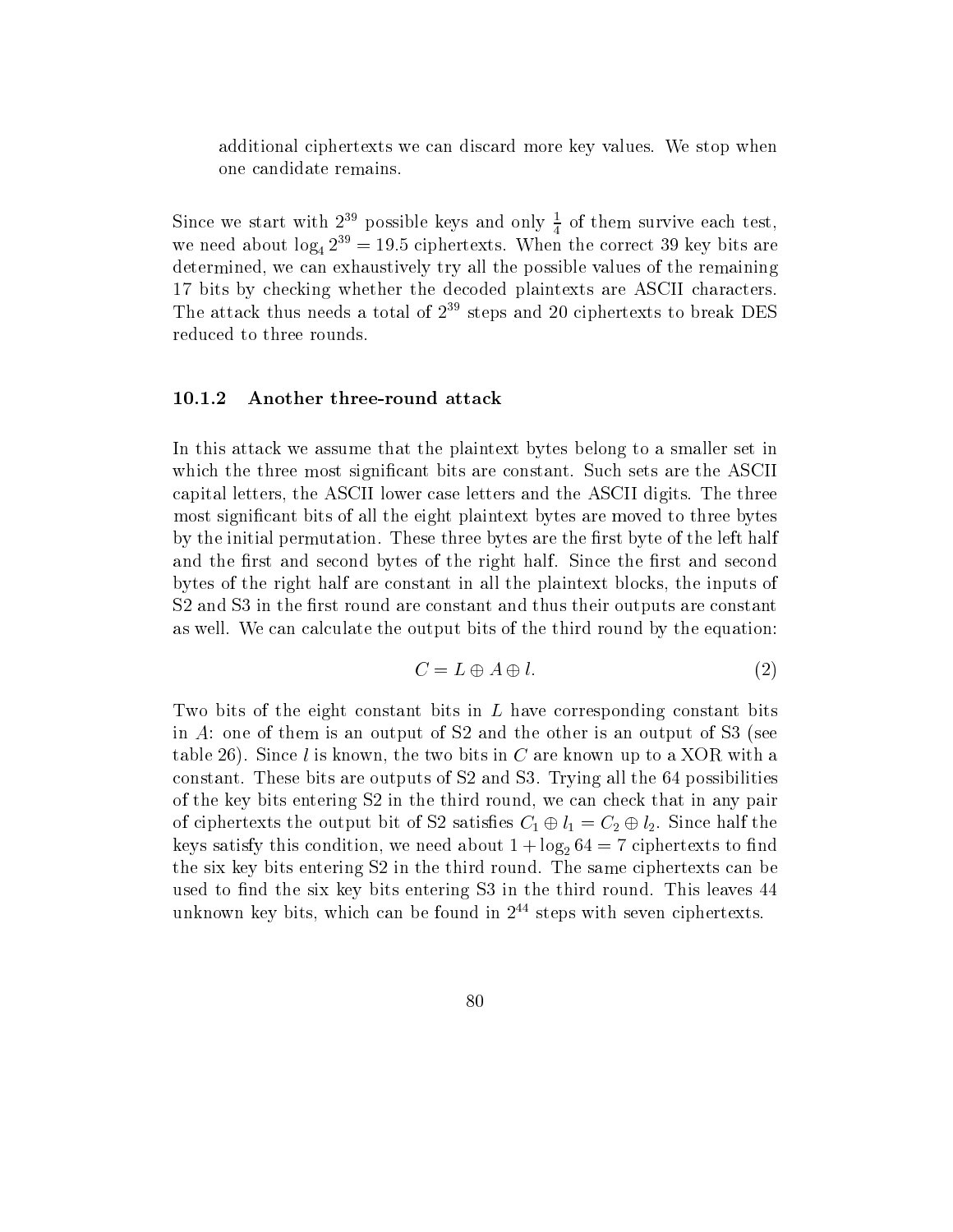#### 10.1.3 A four-round attack

This attack is an extension of the previous three-round attack and assumes (as there) that the three most signicant bits of each plaintext byte are constant. In this attack two bits of  $C$  are found by the equation:

$$
C = L \oplus A \oplus d = L \oplus A \oplus r
$$

which is similar to equation 2. Then two output bits (one in S2 and one in S3 in the third round) are known up to a constant. We try all the possible key values of the six key bits of S2 (or similarly S3) in the third round and all the possible key values of the six S boxes in the fourth round whose output bits are XORed with the data bits entering S2 (or S3) in the third round. We try a total of 36 key bits entering the fourth round and six key bits entering the third round, but five bits are common (six when using S3) and thus we have to try  $2^{37}$  possible key values. We need about  $1 + \log_2 2^{37} = 1 + 37 = 38$ ciphertexts to make the computed key unique.

#### $10.2\,$ Known plaintext attacks

#### 10.2.1 A three-round attack

The DES key scheduling algorithm divides the 56 key bits into two halves. Each half has 28 bits, and supplies the key bits to four S boxes.

Consider DES reduced to three rounds with a single known plaintext/ciphertext pair. The exclusive-or value of the output of the first round and the third round is known by the equation:

$$
A \oplus C = L \oplus l.
$$

We first try all the  $2^{28}$  possibilities of one half of the key. Each candidate makes it possible to compute the output of four S boxes in the first round and the output of the same S boxes in the third round. We know their expected exclusive-or value. Since the value has 16 bits, only about  $2^{-16}$  of the candidates survive this test. Thus we get about  $2^{12}$  possibilities for the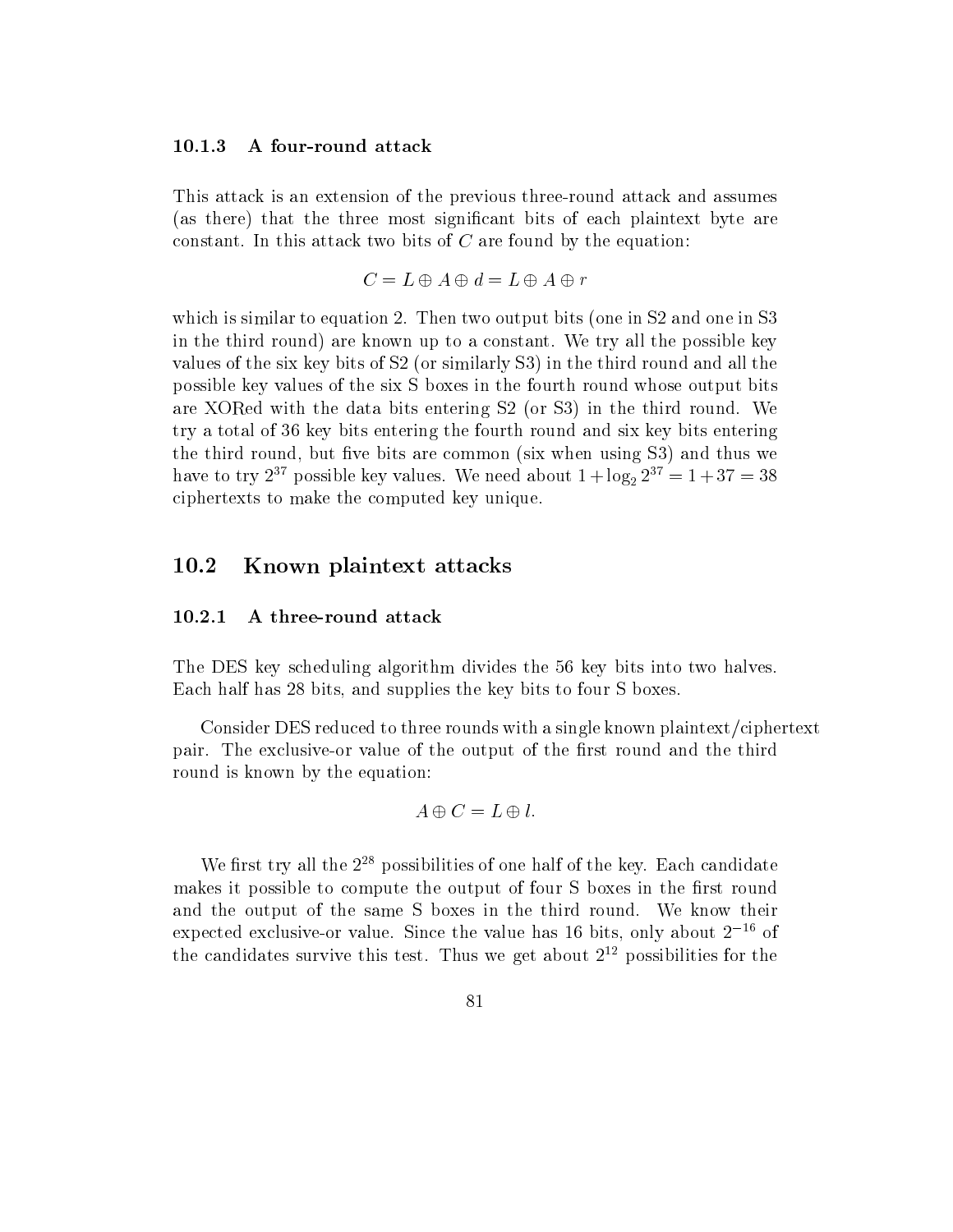first 28 bits of the key. In a similar way we get about  $2^{12}$  possibilities for the other zo bits of the key. Therefore we find about  $2^{2} \cdot 2^{2} = 2^{2}$  possibilities for the full key, which can be exhaustively searched. The complexity of this algorithm is about  $2^{29}$ , and can be reduced to about  $2^{21}$  by choosing the key bits entering each S box sequentially rather than in parallel, and discarding partial keys as soon as they lead to a contradiction.

#### 10.3Statistical known plaintext attacks

#### 10.3.1 A three-round attack

In this attack we use the fact that in a pairs XOR distribution table, if we know that the output XOR is zero then the input XOR is zero with probability  $\tau$ . Given the plaintext and the ciphertext of an encryption we can easily calculate A  $\sim$  L  $\sim$  L  $\sim$  L  $\sim$  L  $\sim$  L  $\sim$  L  $\sim$  L  $\sim$  L  $\sim$  L  $\sim$  L  $\sim$  L  $\sim$  L  $\sim$  L  $\sim$  L  $\sim$  L  $\sim$  L  $\sim$  L  $\sim$  L  $\sim$  L  $\sim$  L  $\sim$  L  $\sim$  L  $\sim$  L  $\sim$  L  $\sim$  L  $\sim$  L  $\sim$  L  $\sim$  L  $\$ for each S box. Choose only the encryptions whose output XOR from this S box is zero  $\left(\frac{16}{16}$  of the encryptions):  $S_{Oa} \oplus S_{Oc} = 0$ . If  $S_{Ia} \oplus S_{Ic} = 0$  then the corresponding bits of  $a \oplus c = R \oplus r$  equal  $S_{Ka} \oplus S_{Kc}$ . We count the number of occurrences of each such XOR value. The right value is suggested by about  $\frac{1}{4}$  or the encryptions. Each other value is suggested by about  $\frac{1}{4} \cdot \frac{1}{63}$  or the encryptions. The value that appears most frequently is likely to be the value of  $S_{Ka} \oplus S_{Kc}$ . This algorithm is used for each S box and thus we find  $8.6 = 48$ bits that are XORs of the actual key bits. Then trying  $2<sup>8</sup>$  possibilities we can find the full 56 bit key. We need about four occurrences of the right value of the key forms for each s box, i.e., total of about 4  $\sim$  256  $$ plaintext/ciphertext pairs.

#### 10.3.2 A four-round attack

In this attack we use the fact that for all the S boxes there is a weak correlation between the value of the XOR of the four output bits and the value of bit number 2 of the input. In particular, for every two inputs of an S box, if the XOR of the four output bits of the first input equals the corresponding value of the second input then both bits 2 of the input are equal with a certain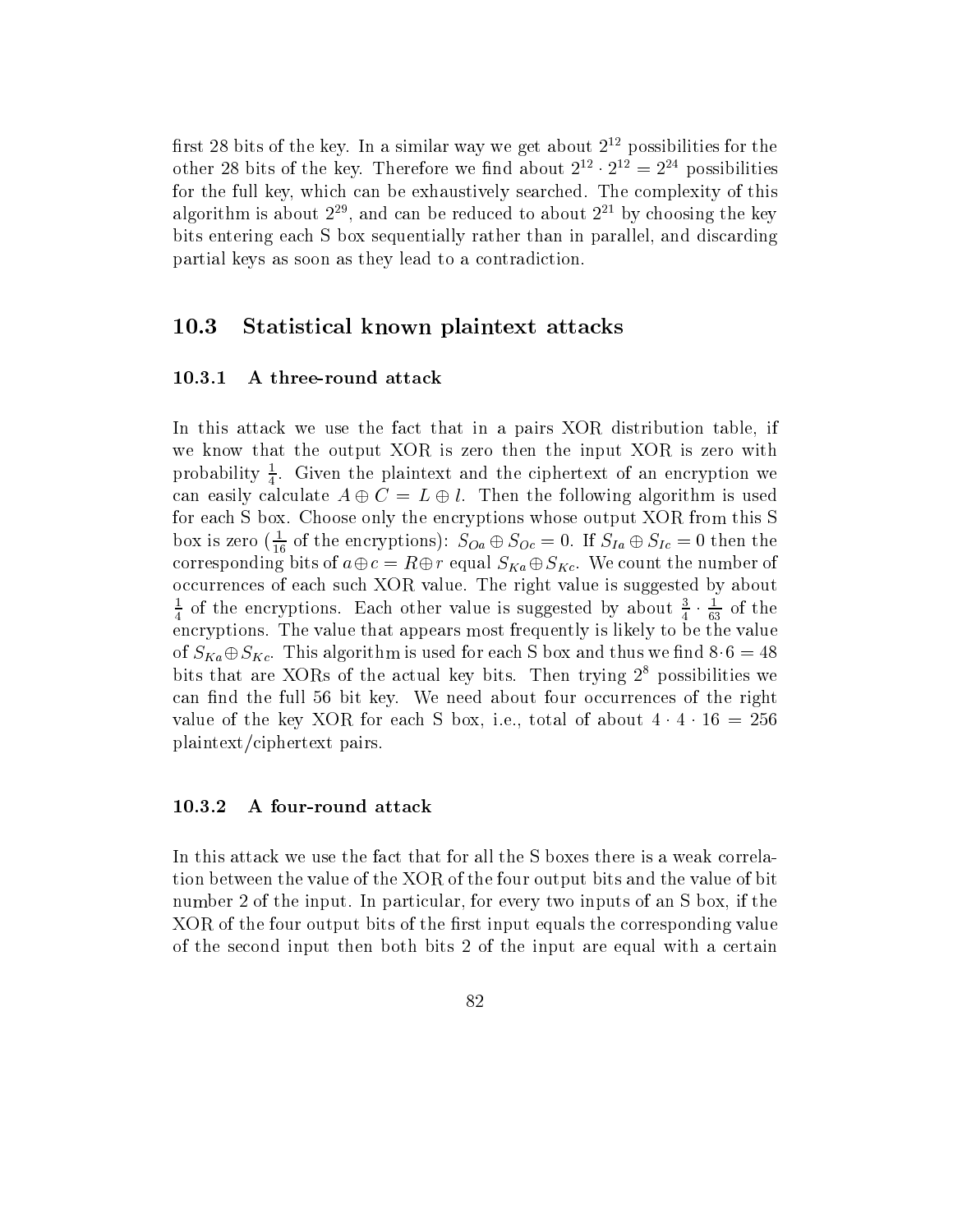probability. This probability isdierent for each S box and varies between 0.56 and 0.70.

Given the plaintext and the ciphertext of an encryption we can easily calculate  $S_{Oa} \oplus S_{Oc}$  by

$$
A \oplus C = L \oplus l.
$$

Then the following algorithm is used separately for each S box. For every encryption calculate the (single bit) XOR of the four output bits of the first round and the four output bits of the third round by the above equation. This value is likely to be equal to the XOR of bit number 2 of the inputs of the S box in these two rounds.  $S_{Ia}$  is known up to a XOR with the key (by the plaintext) and thus bit number 2 of the input in the third round is known up to a XOR with a constant with a high probability. This constant is the XOR of the corresponding bit number 2 in  $S_{Ka} \oplus S_{Kc}$ . Thus by  $\Box$  and  $\Box$  is the corresponding output bit in the fourth round up to the fourth  $\Box$  in the fourth round up to the fourth round up to the fourth round up to the fourth round up to the fourth round of the fourth round i that constant with a high probability. We try all the 64 possibilities of the key bits entering the corresponding S box in the fourth round and the two possibilities of the constant and verify that the specic output bit of the S box equals its expected value. The right key value is counted in about  $56\%$ 70% of the encryptions, depending on the exact S box. Any wrong key value is counted in about half of the encryptions. The key value which is counted most frequently is likely to be the right value. This attack finds a total of seven bits: six of them are actual key bits and the seventh is a XOR of two key bits.

The attack obtains the best results when the probability is as high as possible. To increase the probability we use only encryptions with specific values of  $S_{Oa} \oplus S_{Oc}$  which maximize this probability. For instance, when  $S5_{Oa} \oplus S5_{Oc} = 0$  this probability is about 0.81. There is a tradeoff between the number of allowed values and the corresponding probability. As the number of allowed values increases, the probability decreases so we need more data to carry out the attack. However, as the number of allowed values decreases we need more data to make the occurrence of these values suf ficiently probable. Table 17 describes the best tradeoff achievable by this attack. To make the best use of this attack it is advisable to use about  $200$  plaintext/ciphertext pairs, for which we can find almost 28 key bit, and search exhaustively for the (about  $2^{28}$ ) remaining possibilities of the key. Us-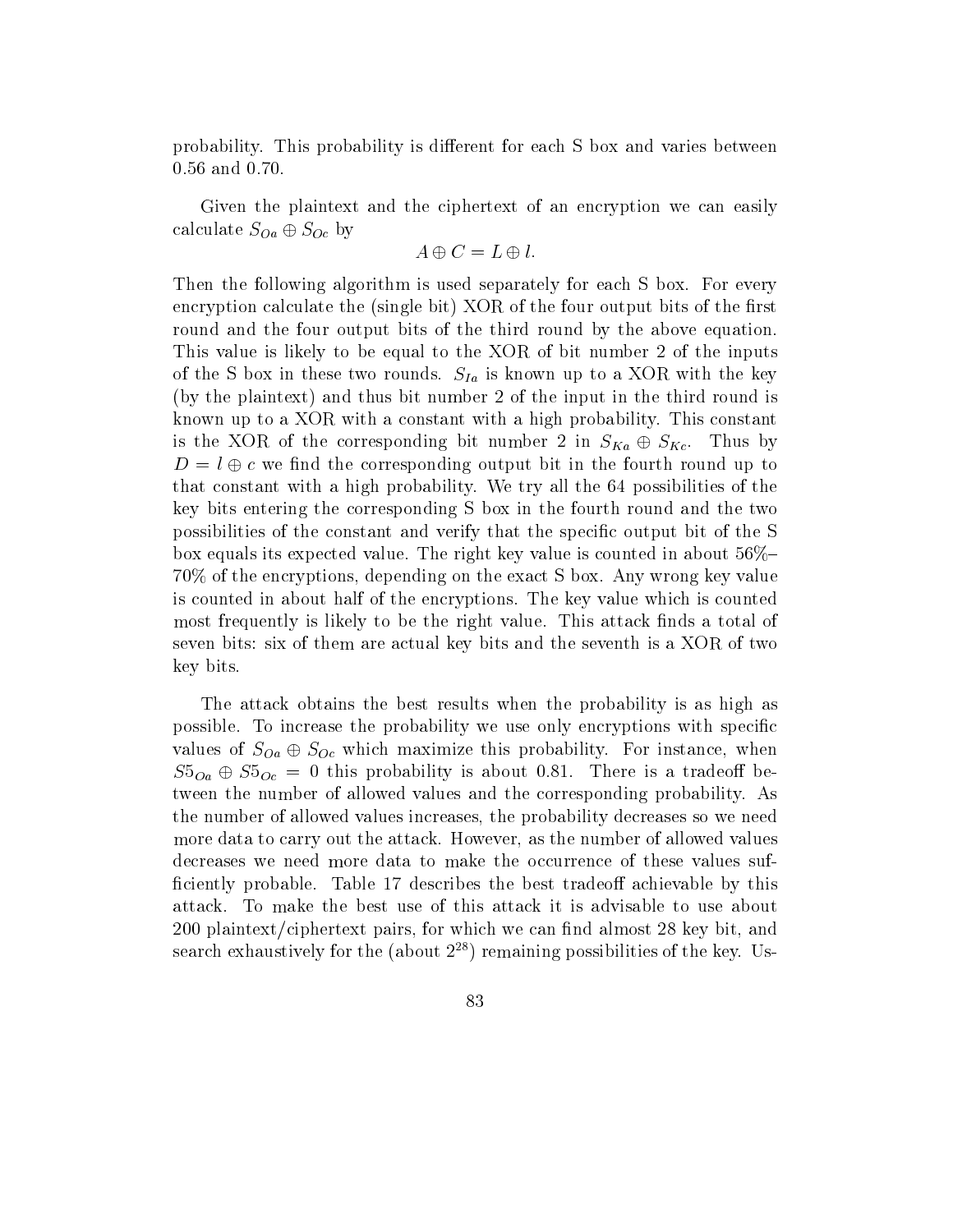| $\mathbf{B}$ y | Finding        | Average     |        | Best tradeoff |
|----------------|----------------|-------------|--------|---------------|
| S box          | Bits of        | Probability | Values | Encryptions   |
| S <sub>1</sub> | S4             | 66\%        | 16     | 75            |
| S <sub>2</sub> | S8             | 57%         | 8      | 195           |
| S <sub>3</sub> | S <sub>1</sub> | 58%         |        | 240           |
| S <sub>4</sub> | S <sub>2</sub> | $56\%$      | 9      | 370           |
| S5             | S <sub>1</sub> | 70%         | 16     | 50            |
| S <sub>6</sub> | S8             | 61%         | 8      | 135           |
| S7             | S <sub>5</sub> | 60%         | 14     | 210           |
| S <sub>8</sub> | S <sub>6</sub> | 63%         | 12     | 120           |

**Table 17.** Number of encryptions needed to find  $S_{Kd}$  for each S box.

ing about 370 plaintext/ciphertext pairs we can find almost 42 key bits and search exhaustively for the (about  $2^{14}$ ) remaining possibilities of the key.

#### 10.3.3 A five-round attack

This five-round attack is similar to the previous algorithm. We can calculate B <sup>D</sup> <sup>=</sup> <sup>R</sup> r. Then an input XOR bit of the <sup>S</sup> box in the second and fourth round is known with probability between 0.56 and 0.70. As a result, an output bit of  $A \oplus E$  is known up to a XOR with a constant by  $L \oplus A = b$ and d  $\alpha$  is an order that the contract of the contract of  $\alpha$ 

$$
A \oplus E = b \oplus d \oplus L \oplus l.
$$

Using a counting method that counts on the key bits entering the same S box in the first round, the key bits entering the corresponding S box in the fifth round, and the constant, we can find  $13$  bits of the key: six of them are actual key bits from the first round, six are actual key bits from the fifth round, and the thirteenth is a XOR of two key bits. The amount of data needed to find these 13 key bits is about the same as in the previous attack.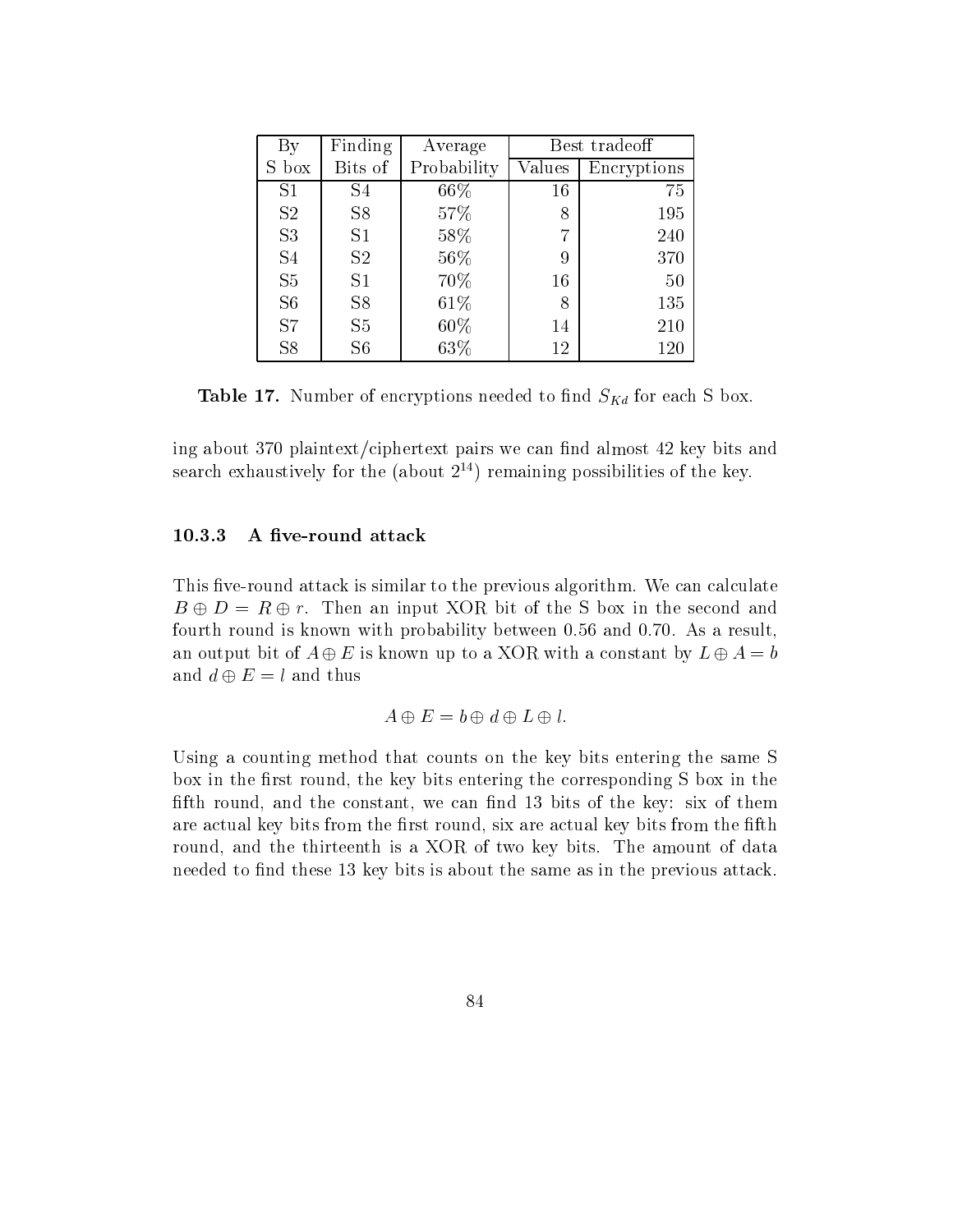### 10.3.4 A six-round attack

This attack is again similar to the attack on five rounds, but we also have to count all the possibilities of the 36 subkey bits of the sixth round which enter S boxes whose output bits enter the counted S box in the fth round by the  $P$  permutation. In total we count on 49 bits. The total complexity of this attack is about  $2^{55}-2^{56}$  but the basic operation (which is similar to a single application of the  $F$  function) is much simpler than an encryption, and thus the time needed is marginally faster than exhaustive search.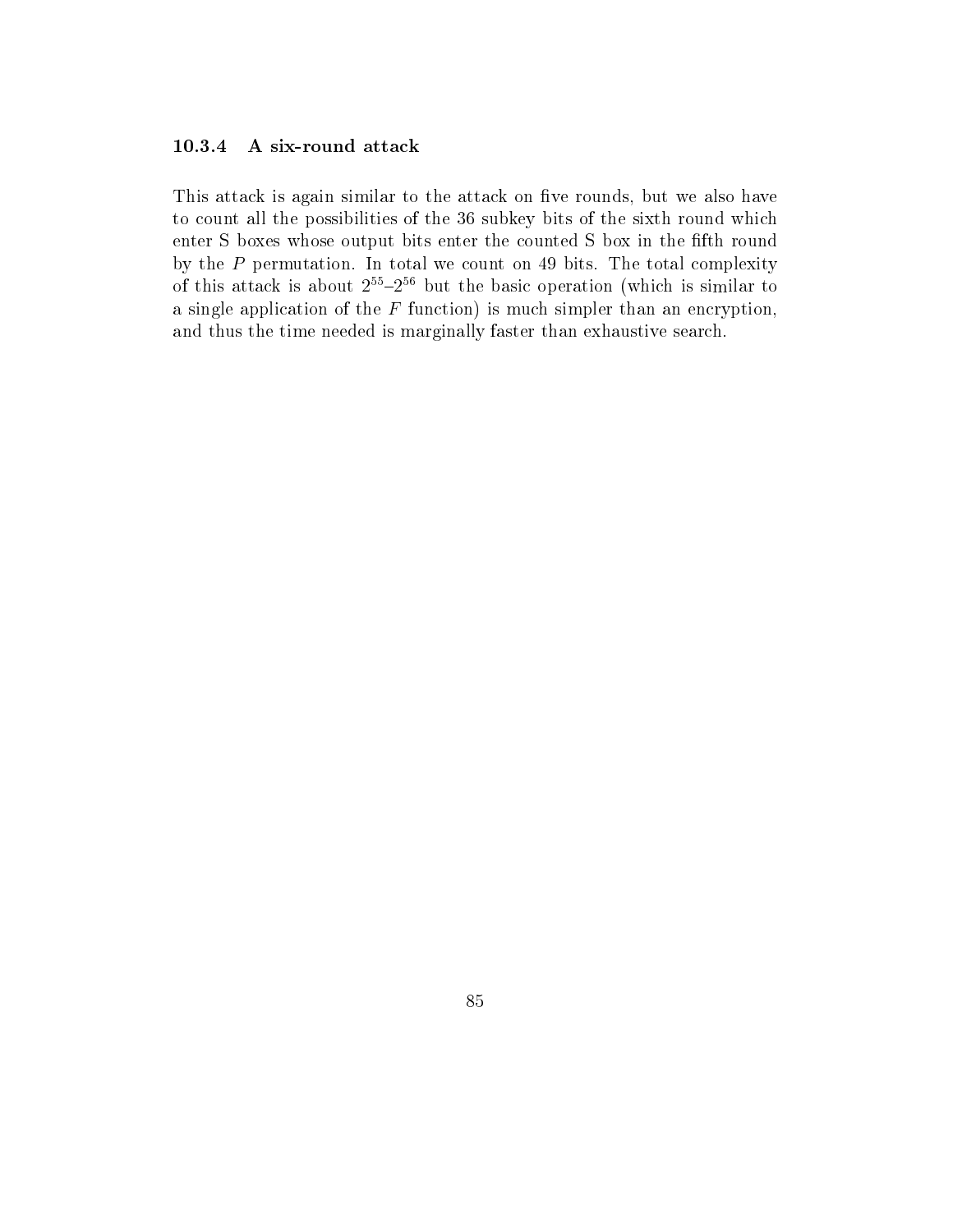# A DES tables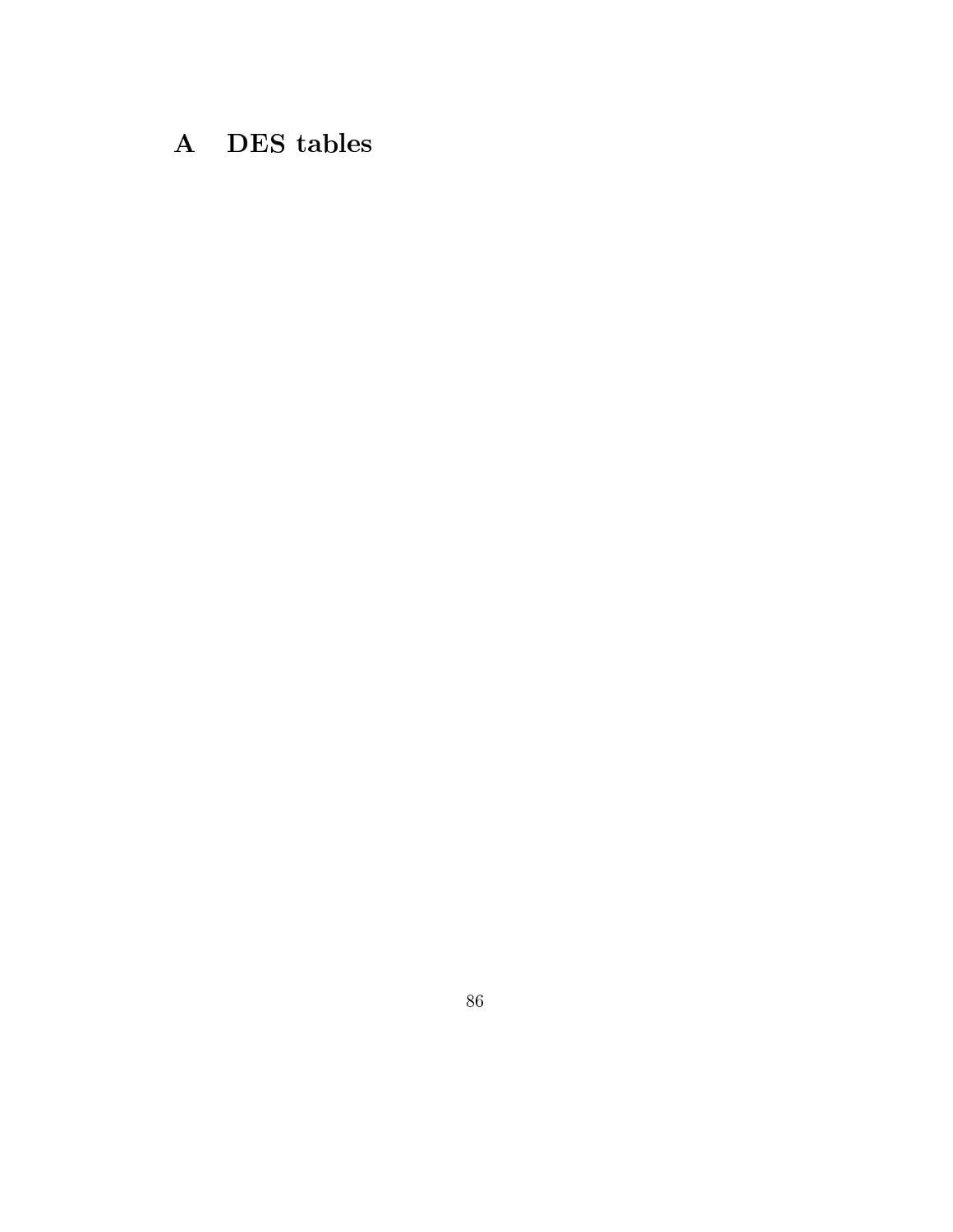|  | $\begin{array}{ccccccccc}\n14 & 4 & 13 & 1 & 2 & 15 & 11 & 8 & 3 & 10 & 6 & 12 & 5 & 9\n\end{array}$ |  |  |  |  |        |       |       |  |
|--|------------------------------------------------------------------------------------------------------|--|--|--|--|--------|-------|-------|--|
|  |                                                                                                      |  |  |  |  |        |       |       |  |
|  | 4 1 14 8 13 6 2 11 15 12 9 7 3                                                                       |  |  |  |  |        | -10 - | - 5 - |  |
|  | 15 12 8 2 4 9 1 7 5 11 3 14                                                                          |  |  |  |  | - 10 - |       |       |  |

Table 18. S1 table.

|         |  |  |  | 3 13 4 7 15 2 8 14 12 0 1 |  | -10 - | 69                          |                | -11- |  |
|---------|--|--|--|---------------------------|--|-------|-----------------------------|----------------|------|--|
|         |  |  |  |                           |  |       |                             | 3 <sup>3</sup> | 2 15 |  |
| 13 8 10 |  |  |  |                           |  |       | 1 3 15 4 2 11 6 7 12 0 5 14 |                |      |  |

| ${\bf Table \ 19. \ \ S2 \ table.}$ |  |
|-------------------------------------|--|
|-------------------------------------|--|

|  | 13  6  4  9  8  15  3  0  11  1  2  12  5  10  14 |  |  |  |  |  |  |
|--|---------------------------------------------------|--|--|--|--|--|--|
|  | 1 10 13 0 6 9 8 7 4 15 14 3 11 5 2                |  |  |  |  |  |  |

Table 20. S3 table.

|  | 13 8 11 5 6 15 0 3 4 7 2 12 1 10 14 |  |  |  |  |  |  |  |
|--|-------------------------------------|--|--|--|--|--|--|--|
|  | 10 6 9 0 12 11 7 13 15 1 3 14 5 2 8 |  |  |  |  |  |  |  |
|  | 3 15 0 6 10 1 13 8 9 4 5 11 12 7 2  |  |  |  |  |  |  |  |

Table 21. S4 table.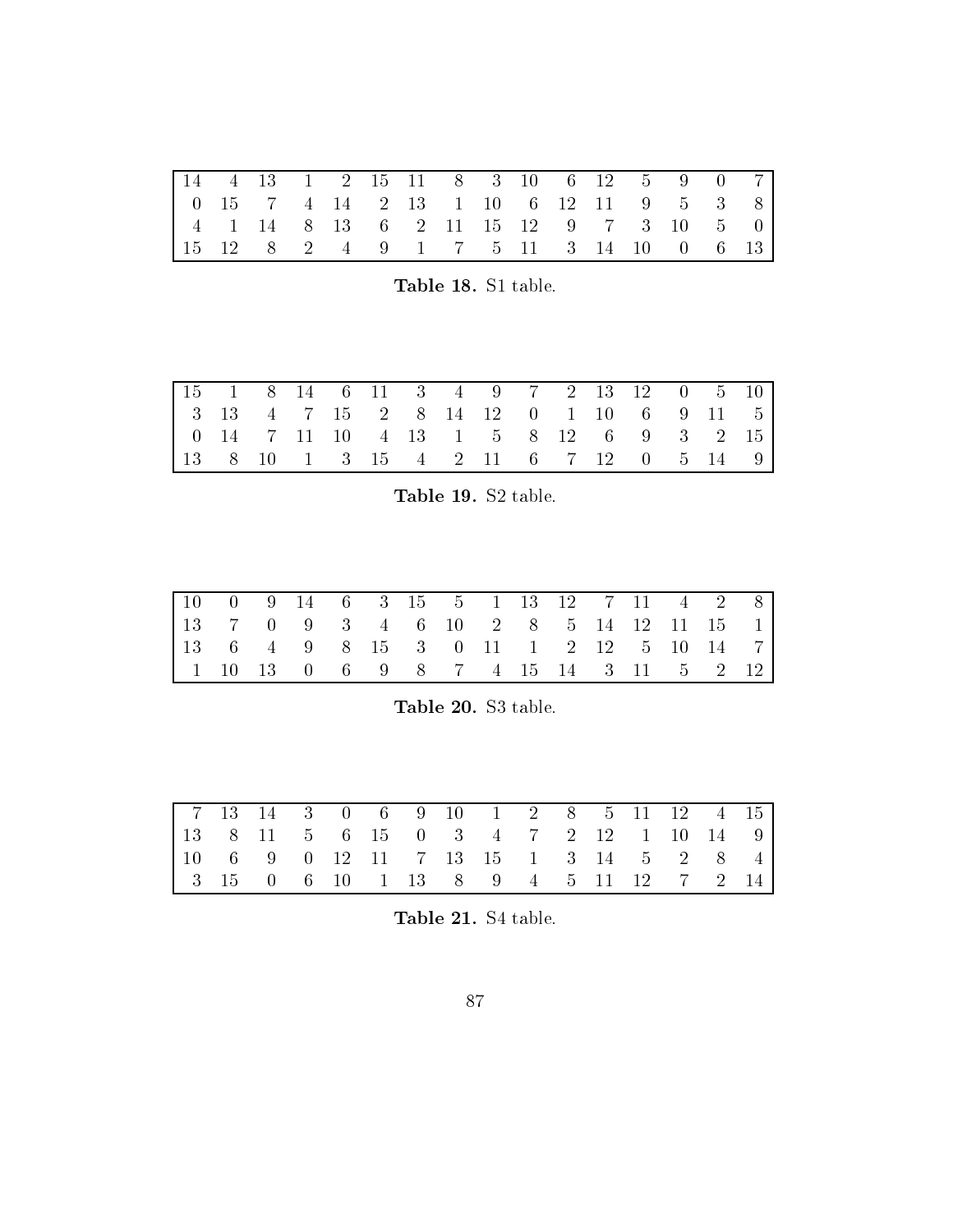|                                      |  |  |  |  |  |                                  | $\bigcirc$ 14 |  |
|--------------------------------------|--|--|--|--|--|----------------------------------|---------------|--|
| $114$ 11 2 12 4 7 13 1 5 0 15 10 3 9 |  |  |  |  |  |                                  |               |  |
|                                      |  |  |  |  |  | 4 2 1 11 10 13 7 8 15 9 12 5 6 3 | - 0 -         |  |
| 11 8 12 7 1 14 2 13 6 15 0 9 10      |  |  |  |  |  |                                  | 4 5 3         |  |

Table 22. S5 table.

|  | $\begin{array}{ccccccccc}\n10 & 15 & 4 & 2 & 7 & 12 & 9 & 5 & 6 & 1 & 13 & 14 & 0 & 11\n\end{array}$ |  |  |  |  |  | 3 <sup>3</sup> |  |
|--|------------------------------------------------------------------------------------------------------|--|--|--|--|--|----------------|--|
|  | 9 14 15 5 2 8 12 3 7 0 4 10 1 13 11                                                                  |  |  |  |  |  |                |  |
|  | 4    3    2    12    9    5    15    10    11    14    1    7    6    0    8                         |  |  |  |  |  |                |  |

| ${\bf Table \,\, 23.} \,\,\, {\rm S6 \,\, table.}$ |  |  |  |
|----------------------------------------------------|--|--|--|
|----------------------------------------------------|--|--|--|

|  |  | 4 11 2 14 15 0 8 13 3 12 9 7 5 10 6 1 |  |  |  |  |  |  |
|--|--|---------------------------------------|--|--|--|--|--|--|
|  |  | 13 0 11 7 4 9 1 10 14 3 5 12 2 15 8   |  |  |  |  |  |  |
|  |  | 1 4 11 13 12 3 7 14 10 15 6 8 0 5 9   |  |  |  |  |  |  |
|  |  | 6 11 13 8 1 4 10 7 9 5 0 15 14 2 3    |  |  |  |  |  |  |

Table 24. S7 table.

|  | 13   2   8   4   6   15   11   1   10   9   3   14   5   0   12 |  |  |  |  |  |  |  |
|--|-----------------------------------------------------------------|--|--|--|--|--|--|--|
|  | 1 15 13 8 10 3 7 4 12 5 6 11 0 14                               |  |  |  |  |  |  |  |
|  | 7 11 4 1 9 12 14 2 0 6 10 13 15 3 5                             |  |  |  |  |  |  |  |
|  | 2 1 14 7 4 10 8 13 15 12 9 0 3 5 6 11                           |  |  |  |  |  |  |  |

Table 25. S8 table.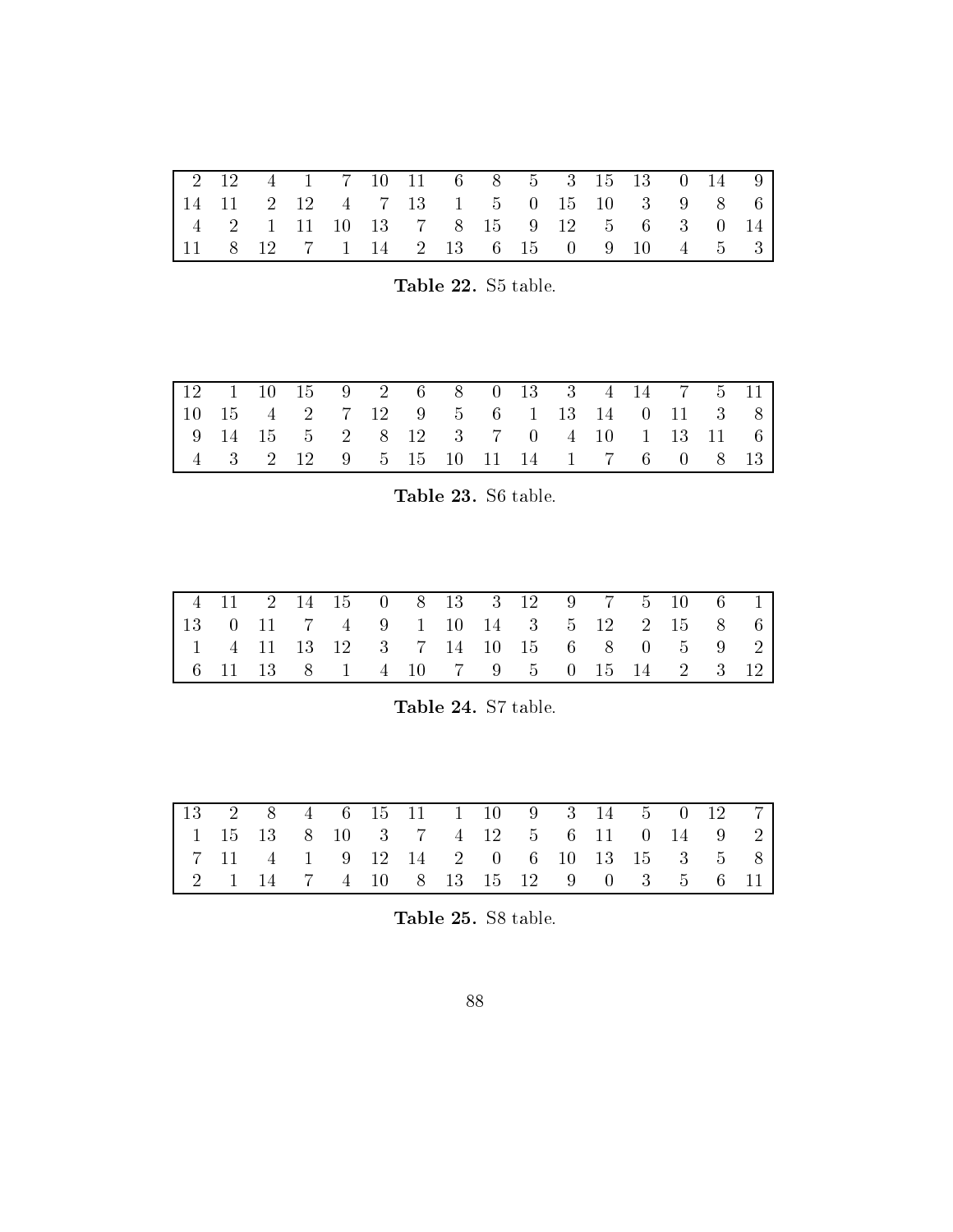|                |                        |                | From             |                 |                  | To               |                        |
|----------------|------------------------|----------------|------------------|-----------------|------------------|------------------|------------------------|
| Bit            | S box                  |                | Bit Mask         | Bit             | $S$ box          | Bit Mask         | Missing                |
| no.            | $&\mathrm{bit}$        |                | (hex)            | no.             | $&\mathrm{bit}$  | (hex)            | $\mathbf S$ box        |
| $\mathbf{1}$   | $\overline{S1}$        | $\mathbf{1}$   | 80 00 00 00      | $\overline{9}$  | S2.6 S3.2        | 00 80 00 00      | $\overline{S7}$        |
| $\overline{2}$ |                        | $\overline{2}$ | 40 00 00 00      | 17              | S4.6 S5.2        | 00 00 80 00      |                        |
| $\overline{3}$ |                        | 3              | 20 00 00 00      | 23              | S6.4             | $00\ 00\ 02\ 00$ |                        |
| $\overline{4}$ |                        | $\overline{4}$ | 10 00 00 00      | 31              | S8.4             | 00000002         |                        |
| $\overline{5}$ | S <sub>2</sub>         | $\mathbf{1}$   | 08 00 00 00      | 13              | S3.6 S4.2        | 00 08 00 00      | $\overline{\text{S6}}$ |
| $\,6$          |                        | $\overline{2}$ | 04 00 00 00      | 28              | S7.5 S8.1        | 00 00 00 10      |                        |
| $\overline{7}$ |                        | 3              | 02 00 00 00      | $\overline{2}$  | S1.3             | 40 00 00 00      |                        |
| 8              |                        | $\overline{4}$ | 01 00 00 00      | 18              | S5.3             | 00 00 40 00      |                        |
| $\overline{9}$ | $\overline{S3}$        | $\mathbf{1}$   | 00 80 00 00      | 24              | S6.5 S7.1        | 00 00 01 00      | $\overline{S1}$        |
| $10\,$         |                        | $\overline{2}$ | 00 40 00 00      | $16\,$          | S4.5 S5.1        | 00 01 00 00      |                        |
| 11             |                        | 3              | 00 20 00 00      | $30\,$          | S8.3             | 00 00 00 04      |                        |
| 12             |                        | $\overline{4}$ | 00 10 00 00      | $6\phantom{.}6$ | S <sub>2.3</sub> | 04 00 00 00      |                        |
| 13             | S <sub>4</sub>         | $\mathbf{1}$   | 00 08 00 00      | 26              | S7.3             | 00 00 00 40      | $\overline{S2}$        |
| 14             |                        | $\overline{2}$ | 00 04 00 00      | $20\,$          | S5.5 S6.1        | 00 00 10 00      |                        |
| $15\,$         |                        | 3              | 00 02 00 00      | 10              | S3.3             | 00 40 00 00      |                        |
| $16\,$         |                        | $\overline{4}$ | 00 01 00 00      | $\mathbf{1}$    | S8.6 S1.2        | 80 00 00 00      |                        |
| $17\,$         | $\overline{\text{S5}}$ | $\mathbf{1}$   | 00 00 80 00      | 8               | S2.5 S3.1        | 01 00 00 00      | S <sub>8</sub>         |
| $18\,$         |                        | $\overline{2}$ | 00 00 40 00      | 14              | S <sub>4.3</sub> | 00 04 00 00      |                        |
| $19\,$         |                        | 3              | 00 00 20 00      | 25              | S6.6 S7.2        | 00 00 00 80      |                        |
| $20\,$         |                        | $\overline{4}$ | 00001000         | 3               | S1.4             | 20 00 00 00      |                        |
| $21\,$         | S <sub>6</sub>         | 1              | 00 00 08 00      | $\overline{4}$  | S1.5 S2.1        | 10 00 00 00      | S <sub>4</sub>         |
| 22             |                        | $\overline{2}$ | 00 00 04 00      | 29              | S7.6 S8.2        | 00 00 00 08      |                        |
| 23             |                        | 3              | 00000200         | 11              | S3.4             | 00 20 00 00      |                        |
| $24\,$         |                        | $\overline{4}$ | 00 00 01 00      | $19\,$          | S5.4             | 00 00 20 00      |                        |
| $25\,$         | S <sub>7</sub>         | $\mathbf{1}$   | 00 00 00 80      | 32              | S8.5 S1.1        | 00 00 00 01      | $\overline{\text{S5}}$ |
| $26\,$         |                        | $\overline{2}$ | 00 00 00 40      | $12\,$          | S3.5 S4.1        | 00 10 00 00      |                        |
| $27\,$         |                        | 3              | 00 00 00 20      | 22              | S6.3             | 00 00 04 00      |                        |
| 28             |                        | 4              | $00\ 00\ 00\ 10$ | $\overline{7}$  | S <sub>2.4</sub> | 02 00 00 00      |                        |
| <b>29</b>      | $\overline{S8}$        | 1              | 00 00 00 08      | $\overline{5}$  | S1.6 S2.2        | 08 00 00 00      | S3                     |
| $30\,$         |                        | $\overline{2}$ | 00 00 00 04      | 27              | S7.4             | 00 00 00 20      |                        |
| $31\,$         |                        | 3              | $00\ 00\ 00\ 02$ | 15              | S4.4             | 00 02 00 00      |                        |
| 32             |                        | $\overline{4}$ | 00 00 00 01      | 21              | S5.6 S6.2        | 00 00 08 00      |                        |

Table 26. The  $P$  permutation table.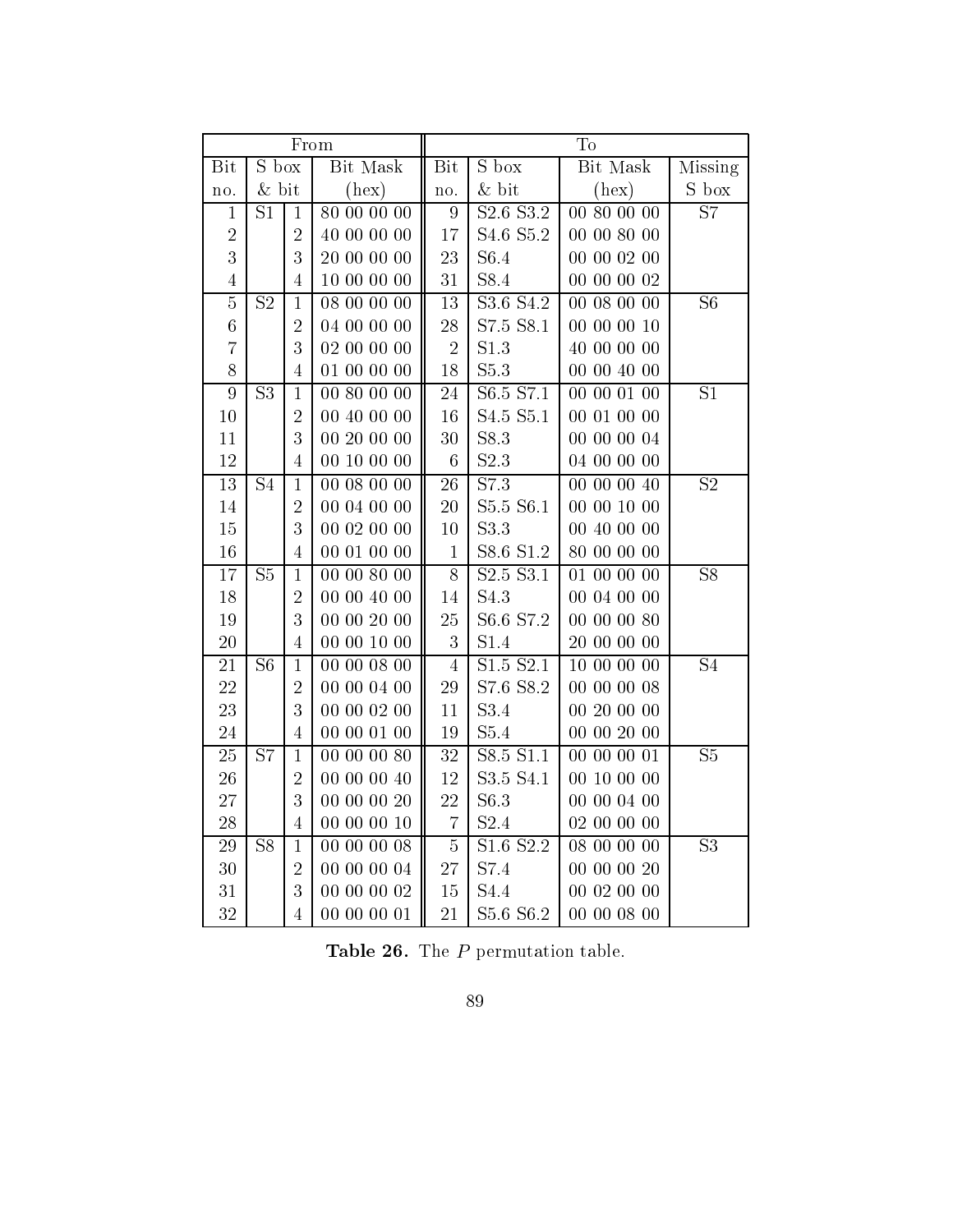B The pairs XOR distribution tables of the S boxes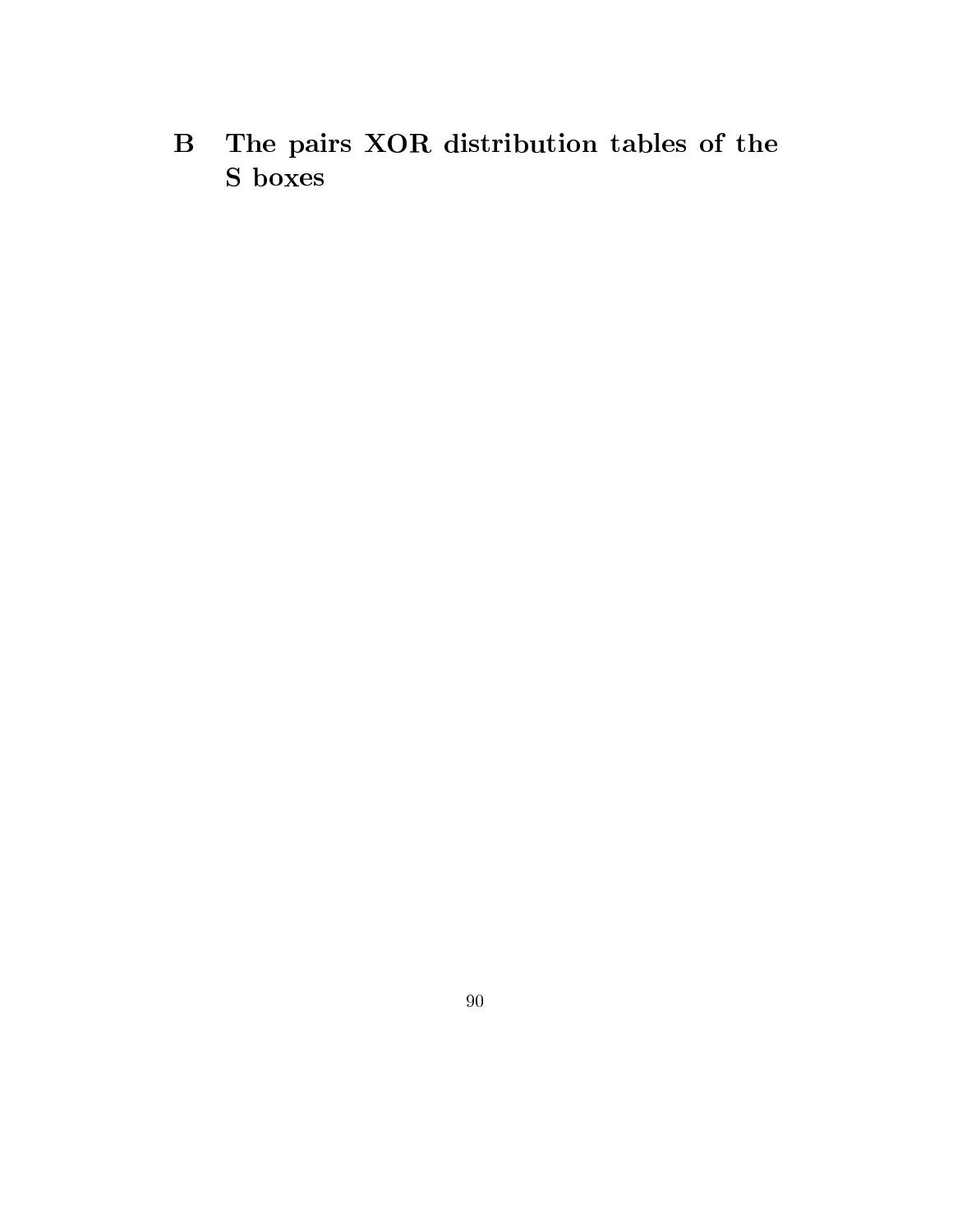| Input                                                   |                                    |                                  |                                    |                                    |                                                    |                                           |                                    |                               | Output XOR                       |                                    |                                       |                                    |                     |                                           |                                           |                                              |  |
|---------------------------------------------------------|------------------------------------|----------------------------------|------------------------------------|------------------------------------|----------------------------------------------------|-------------------------------------------|------------------------------------|-------------------------------|----------------------------------|------------------------------------|---------------------------------------|------------------------------------|---------------------|-------------------------------------------|-------------------------------------------|----------------------------------------------|--|
| XOR                                                     | $0_x$                              | $1_{x}$                          | $2_{\underline{x}}$                | $\mathbf{3}_x$                     | $4_x\,$                                            | $5_x$                                     | $6_x\,$                            | $7_x\,$                       | $\mathbf{8}_x$                   | $9_x$                              | $A_x$                                 | $B_x$                              | $C_x$               | $D_x$                                     | $E_{\underline{x}}$                       | $F_x$                                        |  |
| $0_x$                                                   | 64                                 | $\overline{0}$                   | $\overline{0}$                     | $\overline{0}$                     | $\overline{0}$                                     | $\overline{0}$                            | $\overline{0}$                     | $\overline{0}$                | $\overline{0}$                   | $\overline{0}$                     | $\overline{0}$                        | $\overline{0}$                     | $\overline{0}$      | $\overline{0}$                            | $\overline{0}$                            | $\overline{0}$                               |  |
| $1_x$                                                   | $\boldsymbol{0}$                   | $\boldsymbol{0}$                 | $\bf{0}$                           | $\,6$                              | $\bf{0}$                                           | $\sqrt{2}$                                | $\overline{4}$                     | $\overline{4}$                | $\boldsymbol{0}$                 | 10                                 | 12                                    | $\overline{4}$                     | 10                  | $\,6\,$                                   | $\frac{2}{4}$                             | $\overline{4}$                               |  |
| $\bar{2}_x$                                             | $\boldsymbol{0}$                   | 0                                | $\bf{0}$                           | $\frac{8}{2}$                      | $\bf{0}$                                           | $\overline{4}$                            | $\overline{\mathbf{4}}$            | 4                             | $\boldsymbol{0}$                 | $\,6\,$                            | 8                                     | $\,$ 6 $\,$                        | $\frac{12}{2}$      | $\boldsymbol{6}$                          |                                           | $\overline{2}$                               |  |
| $3_x$                                                   | 14<br>$\bf{0}$                     | 4<br>0                           | $\overline{2}$<br>$\theta$         | $\,$ 6 $\,$                        | 10<br>$\boldsymbol{0}$                             | $\,6\,$<br>10                             | $\overline{4}$<br>10               | $\overline{2}$<br>$\,$ 6 $\,$ | 6<br>0                           | $\overline{4}$<br>4                | $\overline{4}$<br>6                   | $\boldsymbol{0}$<br>$\overline{4}$ | $\overline{2}$      | $\sqrt{2}$<br>8                           | $\overline{2}$<br>6                       | $\boldsymbol{0}$<br>$\overline{\mathbf{2}}$  |  |
| $\mathfrak{4}_x$<br>$5\hspace{1.5pt}x$                  | $\overline{4}$                     | 8                                | 6                                  | $\overline{2}$                     | $\overline{2}$                                     | $\overline{4}$                            | $\overline{4}$                     | $\overline{2}$                | 0                                | $\overline{4}$                     | $\overline{4}$                        | $\bf{0}$                           | 12                  | $\sqrt{2}$                                | $\overline{4}$                            | $\,6\,$                                      |  |
| $6_x$                                                   | $\bf{0}$                           | 4                                | $\overline{2}$                     | $\overline{4}$                     | $\bf 8$                                            | $\overline{2}$                            | $\boldsymbol{6}$                   | $\sqrt{2}$                    | $\bf 8$                          | 4                                  | $\overline{4}$                        | $\overline{2}$                     | $\overline{4}$      | $\overline{\mathbf{2}}$                   | $\overline{0}$                            | 12                                           |  |
| $7_x$                                                   | $\overline{2}$                     | 4                                | 10                                 | $\overline{4}$                     | $\mathbf{0}$                                       | $\overline{4}$                            | 8                                  | 4                             | $\sqrt{2}$                       | $\overline{4}$                     | 8                                     | $\overline{2}$                     | $\overline{2}$      | $\overline{\mathbf{2}}$                   | 4                                         | $\overline{4}$                               |  |
| $8_x\,$                                                 | $\boldsymbol{0}$                   | 0                                | $\bf{0}$                           | 12                                 | 0                                                  | 8                                         | 8                                  | 4                             | $\boldsymbol{0}$                 | 6                                  | $\sqrt{2}$                            | 8                                  | 8                   | $\sqrt{2}$                                | $\overline{2}$                            | $\overline{4}$                               |  |
| $9_x$                                                   | 10                                 | $\overline{2}$                   | $\overline{4}$                     | $\boldsymbol{0}$                   | $\overline{\mathbf{c}}$                            | 4                                         | 6                                  | $\bf{0}$                      | $\sqrt{2}$                       | $\,2$                              | 8                                     | $\bf{0}$                           | 10                  | $\bf{0}$                                  | $\frac{2}{2}$                             | 12                                           |  |
| $\mathcal{A}_x$<br>$_{Bx}$                              | $\bf{0}$<br>$\sqrt{2}$             | 8<br>4                           | 6<br>$\bf{0}$                      | $\,2$<br>10                        | $\overline{\mathbf{2}}$<br>$\overline{\mathbf{2}}$ | 8<br>$\sqrt{2}$                           | 6<br>$\overline{4}$                | 0<br>$\bf{0}$                 | $\,6\,$<br>$\overline{2}$        | $\overline{4}$<br>6                | $\,6\,$<br>$\sqrt{2}$                 | $\bf{0}$<br>$\,6\,$                | 4<br>6              | 0<br>$\overline{4}$                       | $\overline{2}$                            | 10<br>12                                     |  |
| $C_x$                                                   | $\boldsymbol{0}$                   | 0                                | 0                                  | 8                                  | $\boldsymbol{0}$                                   | $\,6\,$                                   | 6                                  | 0                             | $\boldsymbol{0}$                 | 6                                  | $\,6$                                 | $\overline{4}$                     | 6                   | 6                                         | 14                                        | $\,2$                                        |  |
| $D_x$                                                   | 6                                  | 6                                | $\overline{4}$                     | 8                                  | $\overline{4}$                                     | 8                                         | $\overline{2}$                     | 6                             | $\bf{0}$                         | 6                                  | $\overline{4}$                        | 6                                  | $\bf{0}$            | $\boldsymbol{2}$                          | 0                                         | $\begin{smallmatrix} 2\\8 \end{smallmatrix}$ |  |
| $E_x$                                                   | $\bf{0}$                           | 4                                | 8                                  | 8                                  | 6                                                  | 6                                         | $\overline{4}$                     | 0                             | 6                                | 6                                  | $\overline{4}$                        | $\bf{0}$                           | 0                   | $\overline{4}$                            | $\boldsymbol{0}$                          |                                              |  |
| $F_x$                                                   | $\sqrt{2}$                         | $\bf{0}$                         | $\overline{c}$                     | $\overline{4}$                     | 4                                                  | 6                                         | $\overline{\mathbf{4}}$            | $\overline{2}$                | 4                                | 8                                  | $\begin{array}{c} 2 \\ 6 \end{array}$ | $\overline{2}$                     | $\overline{2}$      | $\,6$                                     | 8                                         | 8                                            |  |
| $10_x$<br>$11_x$                                        | $\boldsymbol{0}$<br>6              | 0<br>8                           | $\bf{0}$<br>$\overline{2}$         | $\boldsymbol{0}$<br>$\overline{4}$ | $\bf{0}$<br>6                                      | 0<br>4                                    | $\sqrt{2}$<br>8                    | 14<br>6                       | 0<br>4                           | 6<br>$\bf{0}$                      | 6                                     | 12<br>6                            | $\overline{4}$<br>0 | 6<br>4                                    | 8<br>$\overline{0}$                       | $\,6\,$<br>0                                 |  |
| $12\mspace{3mu}x$                                       | $\bf{0}$                           | 8                                | $\overline{4}$                     | $\,2$                              | 6                                                  | 6                                         | $\overline{4}$                     | 6                             | 6                                | $\overline{4}$                     | $\,2$                                 | 6                                  | 6                   | 0                                         | 4                                         | $\boldsymbol{0}$                             |  |
| $13_x$                                                  | $\overline{2}$                     | $\overline{4}$                   | $\overline{4}$                     | 6                                  | $\overline{2}$                                     | $\bf{0}$                                  | $\overline{4}$                     | 6                             | $\overline{2}$                   | $\bf{0}$                           | 6                                     | 8                                  | 4                   | 6                                         | $\overline{4}$                            | 6                                            |  |
| $14_x$                                                  | $\bf{0}$                           | 8                                | 8                                  | $\boldsymbol{0}$                   | 10                                                 | $\boldsymbol{0}$                          | $\overline{4}$                     | $\overline{2}$                | 8                                | $\,2$                              | $\overline{2}$                        | $\overline{4}$                     | 4                   | 8                                         | $\overline{\mathbf{4}}$                   | 0                                            |  |
| $15_x$                                                  | $\bf{0}$                           | $\overline{4}$<br>8              | 6<br>10                            | $\overline{4}$<br>8                | $\sqrt{2}$<br>$\bf{0}$                             | $\sqrt{2}$<br>$\overline{2}$              | $\overline{4}$<br>$\overline{2}$   | 10                            | 6                                | $\,2$<br>$\,2$                     | $\bf{0}$<br>$\bf{0}$                  | 10<br>$\overline{2}$               | $\bf{0}$<br>0       | $\overline{4}$                            | 6                                         | $\overline{4}$                               |  |
| $16_x$<br>$17_x$                                        | $\bf{0}$<br>$\overline{4}$         | 4                                | 6                                  | $\boldsymbol{0}$                   | 10                                                 | $\,6$                                     | $\boldsymbol{0}$                   | 6<br>$\sqrt{2}$               | 10<br>$\overline{4}$             | $\overline{4}$                     | 4                                     | 6                                  | 6                   | 6<br>6                                    | $\overline{\mathbf{c}}$<br>$\overline{2}$ | 6<br>0                                       |  |
| $18\,x$                                                 | $\bf{0}$                           | 6                                | $\boldsymbol{6}$                   | $\bf{0}$                           | 8                                                  | 4                                         | $\overline{2}$                     | $\,2$                         | $\overline{2}$                   | $\overline{4}$                     | 6                                     | 8                                  | 6                   | 6                                         | $\overline{\mathbf{2}}$                   | $\overline{2}$                               |  |
| 19 <sub>x</sub>                                         | $\,2$                              | 6                                | $\overline{2}$                     | $\overline{4}$                     | $\bf{0}$                                           | 8                                         | $\overline{4}$                     | $\,6$                         | 10                               | $\overline{4}$                     | $\mathbf{0}$                          | 4                                  | $\overline{2}$      | 8                                         | $\overline{\mathbf{4}}$                   | $\boldsymbol{0}$                             |  |
| $1A_x$                                                  | $\bf{0}$                           | 6                                | $\overline{4}$                     | $\bf{0}$                           | $\overline{4}$                                     | 6                                         | 6                                  | 6                             | 6                                | $\frac{2}{2}$                      | $\overline{2}$                        | $\bf{0}$                           | $\overline{4}$      | $\overline{4}$                            | 6                                         | 8                                            |  |
| $1B_x$                                                  | $\overline{4}$<br>$\bf{0}$         | $\overline{4}$                   | $\overline{2}$<br>10               | $\overline{4}$<br>6                | 10                                                 | 6<br>$\bf{0}$                             | 6<br>$\bf{0}$                      | $\overline{4}$                | 6                                | $\overline{4}$                     | $\overline{2}$<br>$\bf{0}$            | 4<br>$\bf{0}$                      | $\overline{2}$      | $\boldsymbol{2}$<br>$\overline{4}$        | 4<br>$\overline{4}$                       | $\overline{2}$<br>$\bf{0}$                   |  |
| $1\boldsymbol{C}_x$<br>$1\boldsymbol{D}_{x}$            | $\overline{4}$                     | 10<br>$\overline{2}$             | $\overline{4}$                     | 0                                  | 6<br>8                                             | $\bf{0}$                                  | $\bf{0}$                           | 12<br>$\overline{2}$          | 6<br>10                          | $\boldsymbol{0}$                   | $\overline{2}$                        | 6                                  | $\frac{2}{6}$       | 6                                         | 14                                        | $\bf{0}$                                     |  |
| $1E_x$                                                  | $\bf{0}$                           | $\overline{2}$                   | 6                                  | $\bf{0}$                           | 14                                                 | $\overline{2}$                            | $\bf{0}$                           | $\bf{0}$                      | 6                                | $\overline{4}$                     | 10                                    | 8                                  | $\overline{2}$      | $\overline{2}$                            | 6                                         | $\overline{2}$                               |  |
| $1F_x$                                                  | $\sqrt{2}$                         | 4                                | 10                                 | 6                                  | $\boldsymbol{2}$                                   | $\overline{2}$                            | $\overline{2}$                     | 8                             | 6                                | 8                                  | $\bf{0}$                              | $\bf{0}$                           | $\bf{0}$            | $\overline{4}$                            | 6                                         | $\overline{4}$                               |  |
| 20 <sub>x</sub>                                         | $\bf{0}$                           | $\bf{0}$                         | $\mathbf{0}$                       | 10                                 | $\bf{0}$                                           | 12                                        | 8                                  | $^2_{\rm 0}$                  | $\bf{0}$                         | 6                                  | $\overline{4}$                        | $\overline{4}$                     | $\overline{4}$      | $\overline{2}$                            | $\overline{0}$                            | 12                                           |  |
| $21_x$                                                  | $\bf{0}$<br>10                     | 4<br>4                           | $\overline{2}$<br>6                | $\overline{4}$<br>$\overline{2}$   | $\overline{4}$<br>$\overline{2}$                   | 8<br>8                                    | 10<br>$\overline{2}$               | $\overline{2}$                | $\overline{4}$<br>$\overline{2}$ | $\overline{4}$<br>$\sqrt{2}$       | 10<br>6                               | $\bf{0}$<br>$\bf{0}$               | 4<br>4              | 0<br>$\bf{0}$                             | $\overline{2}$<br>$\overline{4}$          | 8<br>10                                      |  |
| $\begin{smallmatrix} 2\,2\,x\\2\,3\,x\end{smallmatrix}$ | $\bf{0}$                           | 4                                | 4                                  | $\overline{8}$                     | $\bf{0}$                                           | $\overline{2}$                            | $\overline{6}$                     | $\bf{0}$                      | $\,6$                            | $\,6\,$                            |                                       | $10\,$                             |                     | 4                                         | $\bf{0}$                                  | $10\,$                                       |  |
| $24_x$                                                  | 12                                 | 0                                | $\bf{0}$                           | $\overline{2}$                     | $\overline{2}$                                     | $\overline{2}$                            | $\overline{2}$                     | $\bf{0}$                      | 14                               | 14                                 | $\frac{2}{2}$                         | $\mathbf{0}$                       | $\frac{2}{2}$       | 6                                         | $\boldsymbol{2}$                          | $\overline{4}$                               |  |
| $25_x$                                                  | 6                                  | 4                                | $\overline{4}$                     | $1\sqrt{2}$                        | $\overline{4}$                                     | $\overline{4}$                            | $\overline{4}$                     | $10\,$                        | $\sqrt{2}$                       | $\boldsymbol{2}$                   | $\overline{2}$                        | $\bf{0}$                           | $\overline{4}$      | $\overline{2}$                            | $\overline{2}$                            | $\overline{2}$                               |  |
| $26_x$                                                  | $\mathbf{0}$                       | 0                                | $\overline{4}$                     | 10                                 | 10                                                 | 10                                        | $\,2$                              | 4                             | $\boldsymbol{0}$                 | $\overline{4}$                     | 6                                     | $\overline{4}$                     | 4                   | $\overline{4}$                            | $\overline{\mathbf{c}}$                   | $\boldsymbol{0}$                             |  |
| $27_x$<br>$2\,8\,x$                                     | 10<br>12                           | $\overline{4}$                   | $\frac{2}{2}$                      | $\boldsymbol{0}$<br>8              | $\,2$<br>$\overline{2}$                            | $\overline{4}$<br>$\,6\,$                 | $\overline{2}$<br>12               | $\bf{0}$<br>$\bf{0}$          | $\overline{4}$<br>0              | 8<br>$\sqrt{2}$                    | $\mathbf{0}$<br>6                     | $\overline{4}$<br>$\bf{0}$         | 8<br>$\overline{4}$ | 8<br>0                                    | $\overline{4}$<br>6                       | $\overline{4}$<br>$\overline{\mathbf{2}}$    |  |
| $29^\circ_x$                                            | $\overline{4}$                     | $\frac{2}{2}$                    |                                    | 10                                 | $\boldsymbol{0}$                                   | $\,2$                                     | $\overline{4}$                     | 0                             | 0                                | 14                                 | 10                                    | $\,2$                              | 4                   | 6                                         | 0                                         | $\overline{4}$                               |  |
| $2A_x$                                                  | $\overline{4}$                     | $\overline{2}$                   | $\overline{4}$                     | 6                                  | $\bf{0}$                                           | $\overline{\mathbf{2}}$                   | 8                                  | $\boldsymbol{2}$              | $\sqrt{2}$                       | 14                                 | $\,2$                                 | 6                                  | $\boldsymbol{2}$    | 6                                         | $\overline{\mathbf{c}}$                   | $\,2$                                        |  |
| $\frac{2B_x}{2C_x}$                                     | 12                                 | $\frac{2}{2}$                    | $\frac{2}{2}$                      | $\sqrt{2}$                         | $\overline{4}$                                     | $\,6\,$                                   | $\boldsymbol{6}$                   | $\overline{2}$                | $\boldsymbol{0}$                 | $\,2$                              | $\,6\,$                               | $\overline{2}$                     | 6                   | 0                                         | 8                                         | $\overline{4}$                               |  |
|                                                         | $\overline{4}$                     |                                  |                                    | $\overline{4}$                     | $\bf{0}$                                           | $\overline{\mathbf{2}}$                   | 10                                 | $\bar{4}$                     | $\overline{\mathbf{2}}$          | $\overline{2}$                     | 4                                     | 8                                  | 8                   | 4                                         | $\overline{2}$                            | 6                                            |  |
| $2D_x$<br>$2\boldsymbol{E}_{x}$                         | $\,6\,$<br>6                       | $\overline{2}$<br>$\,$ 6 $\,$    | $\boldsymbol{6}$<br>$\overline{2}$ | $\sqrt{2}$<br>$\overline{2}$       | 8<br>$\boldsymbol{0}$                              | $\overline{4}$<br>$\overline{\mathbf{2}}$ | $\overline{4}$<br>4                | $\overline{4}$<br>6           | $\sqrt{2}$<br>$\overline{4}$     | $\overline{4}$<br>$\boldsymbol{0}$ | $\,6\,$<br>6                          | $\bf{0}$<br>$\sqrt{2}$             | 8<br>12             | $\overline{2}$<br>$\overline{\mathbf{2}}$ | $\overline{0}$<br>6                       | $\,6\,$<br>4                                 |  |
| $2F_x$                                                  | $\overline{2}$                     | $\overline{2}$                   | $\overline{2}$                     | $\overline{2}$                     | $\overline{2}$                                     | $\,6\,$                                   | 8                                  | 8                             | $\overline{2}$                   | $\overline{4}$                     | $\overline{4}$                        | $\,6\,$                            | 8                   | $\sqrt{2}$                                | $\overline{4}$                            | $\,2$                                        |  |
| $30_x\,$                                                | $\boldsymbol{0}$                   | $\overline{4}$                   | $\overline{6}$                     | $\bf{0}$                           | 12                                                 | 6                                         |                                    |                               | $\bar{8}$                        | $\overline{2}$                     | 4                                     | $\overline{4}$                     | 6                   | $\overline{2}$                            | $\overline{2}$                            | $\overline{4}$                               |  |
| $31_x$                                                  | $\overline{4}$                     | 8                                | $\overline{2}$                     | 10                                 | $\,2$                                              | $\,2$                                     | $\frac{2}{2}$                      | $\frac{2}{2}$                 | $\,6\,$                          | $\bf{0}$                           | $\boldsymbol{0}$                      | $\,2$                              | $\overline{2}$      | $\overline{4}$                            | 10                                        | 8                                            |  |
| $32_x$                                                  | $\overline{4}$                     | $\overline{2}$                   | $\boldsymbol{6}$                   | $\overline{4}$                     | $\overline{4}$                                     | $\overline{2}$                            | $\overline{2}$                     | $\overline{4}$                | 6                                | 6                                  | $\overline{4}$                        | $\,$ 8 $\,$                        | $\overline{2}$      | $\overline{2}$                            | 8                                         | $\boldsymbol{0}$                             |  |
| $3\sqrt{3}x$                                            | $\overline{4}$<br>$\boldsymbol{0}$ | 4<br>8                           | $\boldsymbol{6}$<br>16             | $\,2$<br>$\,6\,$                   | 10<br>$\boldsymbol{2}$                             | 8<br>0                                    | $\overline{4}$<br>$\boldsymbol{0}$ | $\overline{2}$<br>12          | $\overline{4}$<br>$\,6\,$        | $\bf{0}$<br>$\boldsymbol{0}$       | $\,2$<br>$\bf{0}$                     | $\,2$<br>$\boldsymbol{0}$          | 4<br>$\bf{0}$       | $\,6\,$<br>8                              | $\overline{2}$<br>$\overline{0}$          | $\overline{4}$<br>6                          |  |
| $34_x$<br>$35_x$                                        |                                    | $\overline{2}$                   | $\overline{4}$                     | $\boldsymbol{0}$                   | 8                                                  | $\bf{0}$                                  | $\bf{0}$                           | $\mathbf{0}$                  | 14                               | $\overline{4}$                     | 6                                     | 8                                  | 0                   | $\overline{\mathbf{2}}$                   | 14                                        | $\bf{0}$                                     |  |
| $36_x$                                                  | $\frac{2}{2}$                      | 6                                | $\overline{2}$                     | $\,2$                              | 8                                                  | 0                                         | $\,2$                              | $\overline{2}$                | $\overline{4}$                   | $\overline{2}$                     | 6                                     | 8                                  | 6                   | $\overline{4}$                            | 10                                        | $\bf{0}$                                     |  |
| $3\,7_x$                                                | $\overline{2}$                     | $\overline{2}$                   | 12                                 | $\overline{4}$                     | $\boldsymbol{2}$                                   | 4                                         | $\overline{4}$                     | 10                            | $\overline{4}$                   | $\overline{4}$                     | $\overline{2}$                        | 6                                  | $\bf{0}$            | $\overline{2}$                            | $\overline{2}$                            | 4                                            |  |
| 38 <sub>x</sub>                                         | $\boldsymbol{0}$                   | $\,6$                            | $\overline{2}$                     | $\sqrt{2}$                         | $\sqrt{2}$                                         | $\bf{0}$                                  | $\,2$                              | $\,2$                         | $\overline{4}$                   | 6                                  | $\overline{4}$                        | $\overline{4}$                     | 4                   | $\,6$                                     | 10                                        | 10                                           |  |
| $39_x$<br>$3A_x$                                        | 6<br>6                             | $\overline{2}$<br>$\overline{4}$ | $\overline{2}$<br>$\boldsymbol{6}$ | $\overline{4}$<br>$\overline{4}$   | 12<br>6                                            | 6<br>8                                    | $\overline{4}$<br>0                | $\,$ 8 $\,$<br>$\,6\,$        | $\overline{4}$<br>$\overline{2}$ | $\bf{0}$<br>$\overline{2}$         | $^2_6$                                | $\overline{4}$<br>$\,2$            | $\frac{2}{2}$       | 4<br>6                                    | $\overline{4}$<br>$\overline{\mathbf{4}}$ | $\bf{0}$<br>$\boldsymbol{0}$                 |  |
| $3B_x$                                                  | $\overline{2}$                     | 6                                | $\overline{4}$                     | $\bf{0}$                           | $\bf{0}$                                           | $\overline{2}$                            | $\overline{4}$                     | 6                             | $\overline{4}$                   | 6                                  | $\bf 8$                               | 6                                  | $\overline{4}$      | $\overline{4}$                            | 6                                         | $\overline{2}$                               |  |
| $3C_x$                                                  | $\boldsymbol{0}$                   | $10\,$                           | $\overline{4}$                     | $\boldsymbol{0}$                   | 12                                                 | $\boldsymbol{0}$                          | $\overline{4}$                     | $\sqrt{2}$                    | 6                                | $\boldsymbol{0}$                   | 4                                     | 12                                 | 4                   | $\overline{4}$                            | $\overline{2}$                            | 0                                            |  |
| $3D_x$                                                  | $\bf{0}$                           | 8                                | 6                                  | $\sqrt{2}$                         | $\sqrt{2}$                                         | $\,6$                                     | $\bf{0}$                           | $\,8\,$                       | $\overline{4}$                   | 4                                  | $\bf{0}$                              | $\overline{4}$                     | $\bf{0}$            | 12                                        | $\overline{4}$                            | 4                                            |  |
| $3E_x$                                                  | 4                                  | 8                                | $\overline{2}$                     | $\overline{2}$                     | $\overline{2}$                                     | $\overline{4}$                            | $\overline{4}$                     | 14                            | $\overline{4}$                   | $\sqrt{2}$                         | $\bf{0}$                              | $\overline{2}$                     | $\bf{0}$            | 8                                         | 4                                         | $\overline{4}$                               |  |
| $3F_x$                                                  | 4                                  | 8                                | 4                                  | $\overline{2}$                     | $\overline{4}$                                     | 0                                         | $\overline{2}$                     | 4                             | 4                                | $\overline{2}$                     | 4                                     | 8                                  | 8                   | $\,6$                                     | $\overline{2}$                            | $\overline{2}$                               |  |

|  |  |  | <b>Table 27.</b> The pairs XOR distribution table of S1. |  |  |  |
|--|--|--|----------------------------------------------------------|--|--|--|
|--|--|--|----------------------------------------------------------|--|--|--|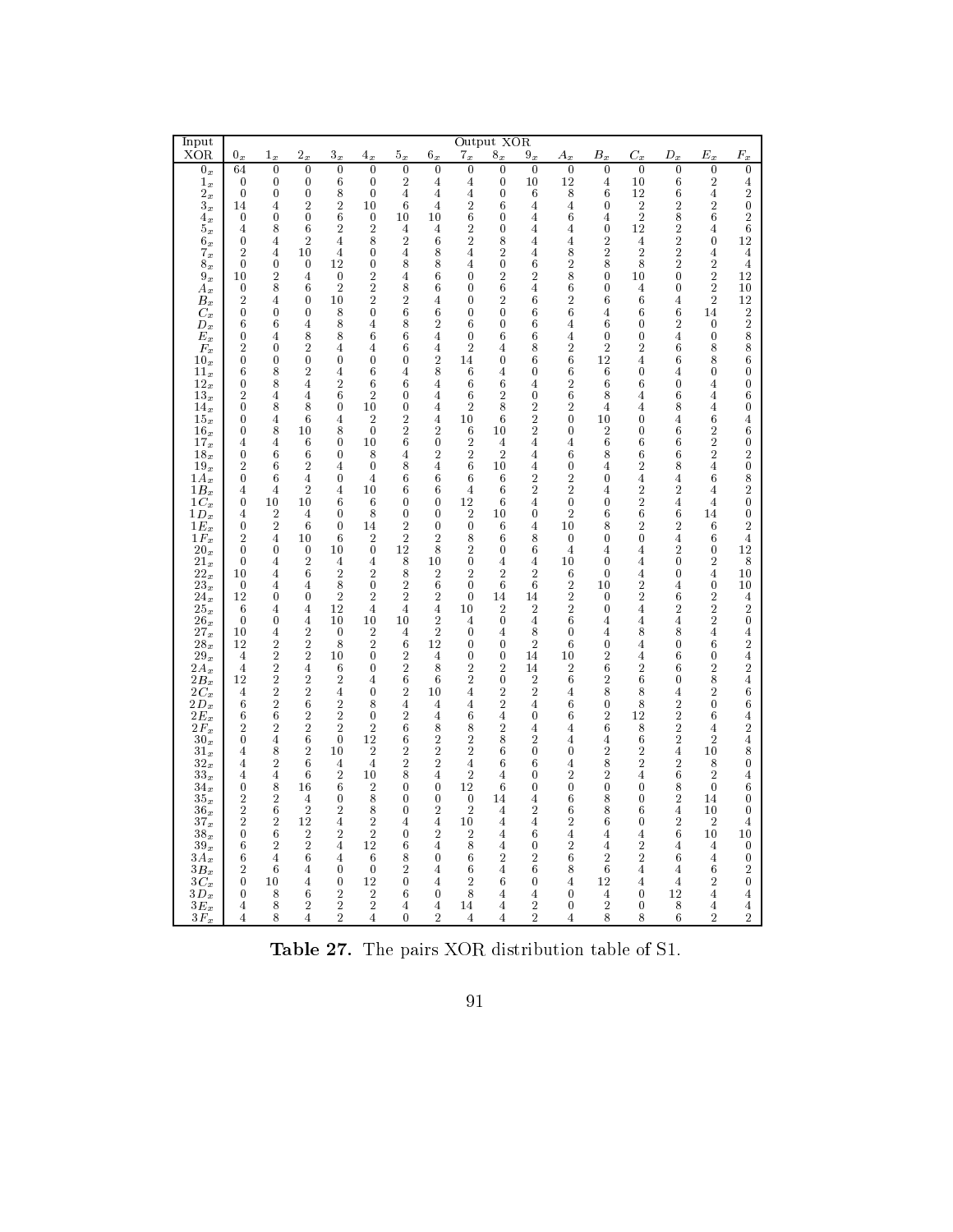| Input                             |                                             |                                    |                                    |                                               |                                            |                                             |                                    |                                           | Output XOR                         |                                           |                                            |                                           |                                  |                                    |                                           |                                  |  |
|-----------------------------------|---------------------------------------------|------------------------------------|------------------------------------|-----------------------------------------------|--------------------------------------------|---------------------------------------------|------------------------------------|-------------------------------------------|------------------------------------|-------------------------------------------|--------------------------------------------|-------------------------------------------|----------------------------------|------------------------------------|-------------------------------------------|----------------------------------|--|
| XOR                               | $0_x$                                       | $\frac{1}{x}$                      | $_{2x}$                            | $3_x$                                         | $4_{\rm \mathit{x}}$                       | $5_x$                                       | $6_x\,$                            | $7_{x}$                                   | $\mathbf{8}_x$                     | $9_x$                                     | $A_x$                                      | $B_x$                                     | $C_x$                            | $D_x$                              | $E_{\underline{x}}$                       | $F_x$                            |  |
| $0_x$                             | 64                                          | $\overline{0}$                     | $\overline{0}$                     | $\overline{0}$                                | $\overline{0}$                             | $\overline{0}$                              | $\overline{0}$                     | $\overline{0}$                            | $\overline{0}$                     | $\overline{0}$                            | $\overline{0}$                             | $\overline{0}$                            | $\overline{0}$                   | $\overline{0}$                     | $\overline{0}$                            | $\overline{0}$                   |  |
| $1_x$                             | $\boldsymbol{0}$                            | $\boldsymbol{0}$                   | $\boldsymbol{0}$<br>$\overline{0}$ | $\overline{4}$                                | $\bf{0}$<br>$\bf{0}$                       | $\begin{smallmatrix}2\2\4\end{smallmatrix}$ | $\,6\,$                            | $\overline{4}$                            | $\boldsymbol{0}$<br>$\bf{0}$       | 14                                        | 8                                          | $\,6\,$                                   | 8                                | $\overline{4}$                     | $\,6$                                     | $\,2$<br>$\bar{6}$               |  |
| $2_x^{\degree}$<br>$\mathbf{3}_x$ | $\boldsymbol{0}$<br>$\overline{\mathbf{4}}$ | $\bf{0}$<br>8                      | 4                                  | $\frac{2}{8}$                                 | 4                                          | 6                                           | $\,$ 6 $\,$<br>$\overline{4}$      | $\bf{4}$<br>$\boldsymbol{2}$              | 4                                  | $\boldsymbol{0}$<br>$\overline{2}$        | $\overline{4}$<br>$\overline{2}$           | $\,$ 6 $\,$<br>$\overline{4}$             | 10<br>$\,6$                      | 10<br>$\overline{2}$               | $12\,$<br>$\boldsymbol{0}$                | $\overline{4}$                   |  |
| $\mathfrak{4}_x$                  | 0                                           | $\theta$                           | $\overline{0}$                     | $\overline{0}$                                | 0                                          | 6                                           | $\bf{0}$                           | 14                                        | 0                                  | $\,6\,$                                   | $10\,$                                     | $\overline{4}$                            | 10                               | $\,$ 6 $\,$                        | $\overline{4}$                            | $\overline{4}$                   |  |
| $5_x$                             | $\overline{2}$                              | $\bf{0}$                           | 4                                  | 8                                             | $\overline{2}$                             | 4                                           | 6                                  | 6                                         | $\overline{2}$                     | $\bf{0}$                                  | 8                                          | $\overline{4}$                            | $\overline{2}$                   | 4                                  | 10                                        | $\,2$                            |  |
| $_{6x}$                           | $\mathbf{0}$                                | 12                                 | 6                                  | $\overline{4}$                                | 6                                          | $\overline{4}$                              | 6                                  | $\frac{2}{2}$                             | $\overline{2}$                     | 10                                        | $\overline{2}$                             | 8                                         | $\overline{2}$                   | $\bf{0}$                           | 0                                         | $\mathbf{0}$                     |  |
| $7_x$<br>$\mathbf{8}_x$           | $\overline{4}$<br>$\boldsymbol{0}$          | 6<br>$\bf{0}$                      | 6<br>$\boldsymbol{0}$              | $\overline{4}$<br>$\overline{4}$              | $\sqrt{2}$<br>$\bf{0}$                     | 4<br>4                                      | $\overline{4}$<br>$\bf{0}$         | $\,$ 8 $\,$                               | 6<br>$\bf{0}$                      | 4<br>10                                   | $\overline{2}$<br>16                       | 4<br>6                                    | $\overline{4}$<br>6              | 6<br>$\bf{0}$                      | $\boldsymbol{0}$<br>6                     | 6<br>$\overline{4}$              |  |
| $9_x$                             | 14                                          | $\overline{2}$                     | 4                                  | 10                                            | $\,2$                                      | 8                                           | $\sqrt{2}$                         | $\,6\,$                                   | $\overline{2}$                     | $\overline{4}$                            | $\bf{0}$                                   | 0                                         | $\overline{2}$                   | $\overline{2}$                     | $\overline{2}$                            | $\overline{4}$                   |  |
| $A_x$                             | $\boldsymbol{0}$                            | $\,6$                              | 6                                  | $\sqrt{2}$                                    | 10                                         | $\overline{4}$                              | 10                                 | $\,2$                                     | $\,6\,$                            | $\sqrt{2}$                                | $\overline{2}$                             | 4                                         | $\overline{2}$                   | $\overline{2}$                     | $\overline{4}$                            | $\,2$                            |  |
| $B_x$                             | $\,6\,$                                     | $\sqrt{2}$                         | $\overline{2}$                     | $\boldsymbol{0}$                              | $\,2$                                      | $\overline{4}$                              | $\,6\,$                            | $\sqrt{2}$                                | 10                                 | $\overline{2}$                            | $\bf{0}$                                   | $\boldsymbol{6}$                          | $\boldsymbol{6}$                 | 4                                  | 4                                         | $\,$ 8 $\,$                      |  |
| $C_{x}$                           | 0<br>6                                      | $\boldsymbol{0}$<br>$\overline{2}$ | $\bf{0}$<br>$\,6\,$                | $\overline{4}$<br>$\overline{\mathbf{2}}$     | $\boldsymbol{0}$<br>10                     | 14<br>$\sqrt{2}$                            | $\bf{0}$<br>$\bf{0}$               | 10<br>$\overline{4}$                      | $\bf{0}$<br>$\boldsymbol{0}$       | 6<br>10                                   | $\overline{2}$<br>$\overline{4}$           | $\overline{4}$<br>$\overline{2}$          | $\overline{4}$<br>8              | 8<br>$\overline{\mathbf{2}}$       | 6<br>$\overline{2}$                       | 6<br>$\overline{4}$              |  |
| $D_x$<br>$E_x$                    | 0                                           | $\,6$                              | 12                                 | 8                                             | 0                                          | $\overline{4}$                              | $\sqrt{2}$                         | 0                                         | 8                                  | $\sqrt{2}$                                | 4                                          | $\overline{4}$                            | $\boldsymbol{6}$                 | $\overline{2}$                     | $\overline{0}$                            | $\,$ 6 $\,$                      |  |
| $F_x$                             | $\bf{0}$                                    | 8                                  | $\overline{\mathbf{c}}$            | $\bf{0}$                                      | 6                                          | 6                                           | 8                                  | $\frac{2}{2}$                             | $\overline{4}$                     | $\overline{4}$                            | 4                                          | 6                                         | 8                                | $\boldsymbol{0}$                   | 4                                         | $\,2$                            |  |
| $10_x$                            | 0                                           | $\bf{0}$                           | $\boldsymbol{0}$                   | 8                                             | 0                                          | 4                                           | $10\,$                             |                                           | 0                                  | $\,2$                                     | 8                                          | $10\,$                                    | 0                                | 10                                 | 6                                         | $\overline{4}$                   |  |
| $11_x$<br>12 <sub>x</sub>         | 6<br>0                                      | 6<br>6                             | 4<br>$\,2$                         | 6<br>6                                        | $\overline{4}$<br>$\,2$                    | $\bf{0}$<br>$\overline{4}$                  | 6<br>12                            | $\overline{4}$<br>$\overline{4}$          | 8<br>6                             | $\overline{\mathbf{2}}$<br>$\overline{4}$ | 10<br>0                                    | $\sqrt{2}$<br>$\overline{4}$              | $\overline{2}$<br>4              | 4<br>6                             | $\bf{0}$<br>$\overline{2}$                | $\bf{0}$<br>$\,2$                |  |
| $13_x$                            | 4                                           | $\bf{0}$                           | $\overline{4}$                     | $\bf{0}$                                      | $\bf 8$                                    | 6                                           | $\,6\,$                            | $\bf{0}$                                  | $\boldsymbol{0}$                   |                                           | $\bf{0}$                                   | 6                                         | 4                                | 8                                  |                                           | 14                               |  |
| $14_x$                            | 0                                           | 6                                  | 6                                  | 4                                             | 10                                         | 0                                           | $\frac{1}{2}$                      | 12                                        | $\,6$                              | $\frac{2}{2}$                             | $\boldsymbol{2}$                           | $\overline{2}$                            | 4                                | $\overline{\mathbf{4}}$            | $\frac{2}{2}$                             | $\,2$                            |  |
| $15_x\,$                          | 6                                           | 8<br>8                             | $\overline{2}$<br>$\overline{6}$   | $\boldsymbol{0}$<br>4                         | 8<br>$\overline{2}$                        | $\overline{2}$<br>$\bar{2}$                 | $\boldsymbol{0}$                   | $\frac{2}{2}$                             | $\overline{2}$<br>$\,$ 6 $\,$      | $\overline{2}$<br>$\overline{4}$          | $\overline{2}$<br>6                        | $\overline{2}$<br>$\overline{2}$          | $\overline{2}$<br>$\overline{6}$ | 14<br>$\bf{0}$                     | 10                                        | $\,2$<br>$\overline{6}$          |  |
| $16_x$<br>$17_x$                  | 0<br>$\,6$                                  | $\overline{4}$                     | 8                                  | $\,6$                                         | $\overline{4}$                             | $\overline{4}$                              | 4<br>$\bf{0}$                      | $\overline{4}$                            | $\,6$                              | $\overline{2}$                            | 4                                          | $\overline{4}$                            | $\overline{4}$                   | $\overline{2}$                     | 6<br>$\overline{4}$                       | $\sqrt{2}$                       |  |
| 18 <sub>x</sub>                   | 0                                           | 6                                  | 4                                  | $\,6\,$                                       | 10                                         | 4                                           | 0                                  | $\frac{2}{2}$                             | 4                                  | $\overline{8}$                            | 0                                          | $\bf{0}$                                  | 4                                | 8                                  | $\overline{2}$                            | $\bar{6}$                        |  |
| $19\mspace{3mu}x$                 | $\overline{2}$                              | 4                                  | 6                                  | $\overline{4}$                                | $\overline{4}$                             | $\,2$                                       | $\overline{4}$                     |                                           | 6                                  | $\overline{4}$                            | 6                                          | 8                                         | 0                                | 6                                  | $\overline{4}$                            | $\,2$                            |  |
| $1A_x$<br>$1B_x$                  | $\bf{0}$<br>$\bf{0}$                        | 6<br>6                             | 8<br>$\overline{4}$                | 4<br>$\overline{4}$                           | $\sqrt{2}$<br>$\bf{0}$                     | $\overline{4}$<br>12                        | $\overline{\mathbf{2}}$<br>$\,6\,$ | $\overline{\mathbf{2}}$<br>$\overline{4}$ | 8<br>$\boldsymbol{2}$              | $\frac{2}{2}$                             | $\frac{2}{2}$                              | 6<br>$\overline{4}$                       | $\overline{2}$<br>4              | 4<br>$\overline{2}$                | 4<br>10                                   | 8<br>$\sqrt{2}$                  |  |
| $1C_x$                            | $\bf{0}$                                    | $\overline{4}$                     | 6                                  | $\,6$                                         | 12                                         | $\boldsymbol{0}$                            | $\overline{4}$                     | $\bf{0}$                                  | 10                                 | $\overline{2}$                            | 6                                          | $\overline{2}$                            | $\bf{0}$                         | $\boldsymbol{0}$                   | 10                                        | $\overline{\mathbf{2}}$          |  |
| $1D_x$                            | 0                                           | 6                                  | $\overline{2}$                     | $\sqrt{2}$                                    | $\,6\,$                                    | $\boldsymbol{0}$                            | $\overline{4}$                     | 16                                        | $\overline{4}$                     | $\overline{4}$                            | $\overline{2}$                             | $\boldsymbol{0}$                          | $\bf{0}$                         | 4                                  | $\,6$                                     | 8                                |  |
| $1E_x$                            | 0                                           | $\overline{4}$                     | 8                                  | $\begin{array}{c} 2 \\ 6 \end{array}$         | 10                                         | 6                                           | 6                                  | $\bf{0}$                                  | 8                                  | $\overline{4}$                            | $\bf{0}$                                   | $\sqrt{2}$                                | $\overline{4}$                   | 4                                  | $\boldsymbol{0}$                          | $\,6$<br>$\overline{2}$          |  |
| $1F_x$<br>$20\,x$                 | $\overline{4}$<br>$\bf{0}$                  | $\overline{2}$<br>$\boldsymbol{0}$ | 6<br>$\boldsymbol{0}$              |                                               | $\,2$<br>$\boldsymbol{0}$                  | $\overline{2}$<br>12                        | $\overline{2}$<br>10               | $\overline{4}$<br>$\overline{4}$          | 8<br>$\boldsymbol{0}$              | 6<br>$\bf{0}$                             | 10<br>$\bf{0}$                             | $\boldsymbol{6}$<br>$\overline{2}$        | $\overline{4}$<br>14             | 0<br>$\overline{2}$                | $\boldsymbol{0}$<br>8                     | 10                               |  |
| $21_x$                            | $\boldsymbol{0}$                            | $\overline{4}$                     | 6                                  | $\begin{smallmatrix} 2\\8 \end{smallmatrix}$  | $\boldsymbol{2}$                           | 10                                          | $\overline{4}$                     | $\,2$                                     | $\,2$                              | 6                                         | 4                                          | $\boldsymbol{2}$                          | 6                                | $\boldsymbol{2}$                   | $\boldsymbol{0}$                          | $\,6$                            |  |
| $\overline{2}2_{x}$               | $\overline{4}$                              | 12                                 | 8                                  | $\overline{4}$                                | $\overline{2}$                             | $\,2$                                       | $\boldsymbol{0}$                   | $\boldsymbol{0}$                          | $\sqrt{2}$                         | 8                                         | 8                                          | $\boldsymbol{6}$                          | 0                                | $\,6\,$                            | 0                                         | $\,2$                            |  |
| $23_x$<br>$24_x$                  | 8<br>10                                     | $\overline{2}$<br>$\overline{4}$   | $\bf{0}$<br>$\boldsymbol{0}$       | $\begin{smallmatrix} 2 \ 0 \end{smallmatrix}$ | 8<br>$\boldsymbol{0}$                      | $\overline{4}$<br>$\overline{4}$            | $\sqrt{2}$<br>$\boldsymbol{0}$     | 6<br>$\,2$                                | $\overline{4}$<br>6                | 8<br>8                                    | $^2_6$                                     | $\overline{2}$<br>10                      | 6<br>8                           | 4<br>0                             | $\frac{2}{2}$                             | $\overline{4}$<br>$\overline{4}$ |  |
| $25_x$                            | $\,6$                                       | $\bf{0}$                           | 12                                 | $\overline{\mathbf{2}}$                       |                                            | $\,6$                                       | $10\,$                             | $\bf{0}$                                  | $\boldsymbol{0}$                   | 8                                         | $\overline{2}$                             | $\,6\,$                                   | $\bf{0}$                         | $\bf{0}$                           | $\overline{2}$                            | $\,2$                            |  |
| $26_x$                            | $\,2$                                       | $\overline{2}$                     | 4                                  | $\overline{4}$                                | $\begin{smallmatrix}8\\2\end{smallmatrix}$ | $\overline{2}$                              | 10                                 | 14                                        | $\,2$                              | $\boldsymbol{0}$                          | $\overline{\mathbf{4}}$                    | $\,2$                                     | $\overline{2}$                   | 4                                  | 6                                         | $\overline{4}$                   |  |
| $27_x$                            | $\,$ 6 $\,$                                 | $\bf{0}$                           | $\bf{0}$                           | $\frac{2}{2}$                                 | $\,6$                                      | $\overline{4}$                              | $\frac{2}{2}$                      | $\overline{4}$                            | $\overline{4}$                     | 4                                         | $\begin{smallmatrix}8\\2\end{smallmatrix}$ | $\overline{4}$                            | 8                                | 0                                  | 6                                         | 6                                |  |
| $2\,8\,x$<br>$29_x$               | 8<br>$\boldsymbol{0}$                       | $\bf{0}$<br>$\overline{2}$         | 8<br>$\overline{4}$                | 10                                            | 4<br>$\overline{2}$                        | 12<br>8                                     | $\,6$                              | $\boldsymbol{0}$<br>$\overline{4}$        | $\overline{2}$<br>$\boldsymbol{0}$ | 6<br>10                                   | $\overline{0}$                             | $\bf{0}$<br>$\overline{2}$                | 6<br>10                          | $\overline{2}$<br>$\boldsymbol{0}$ | 0<br>$\overline{2}$                       | 10<br>$\overline{4}$             |  |
| $2A_x$                            | $\overline{4}$                              | $\boldsymbol{0}$                   | 4                                  | 8                                             | $\,6$                                      | $\overline{2}$                              | $\overline{4}$                     | $\overline{4}$                            | $\,6$                              | 6                                         | $\overline{2}$                             | $\boldsymbol{6}$                          | $\overline{2}$                   | $\overline{2}$                     | $\overline{\mathbf{4}}$                   | $\overline{4}$                   |  |
| $2B_x$                            | $\overline{2}$                              | $\overline{2}$                     | 6                                  | $\overline{4}$                                | $\bf{0}$                                   | $\sqrt{2}$                                  | $\boldsymbol{2}$                   | 6                                         | $\sqrt{2}$                         | 8                                         | 8                                          | 4                                         | 4                                | $\overline{4}$                     | 8                                         | $\,2$                            |  |
| $2C_x$                            | 10                                          | $\,6\,$<br>$\overline{2}$          | 8                                  | 6                                             | $\bf{0}$                                   | 6                                           | $\overline{4}$<br>$\mathbf{0}$     | $\overline{4}$<br>$\overline{2}$          | $\overline{4}$                     | $\bar{2}$                                 | 4                                          | $\overline{4}$                            | 0                                | 0                                  | $\check{2}$                               | $\overline{4}$                   |  |
| $2D_x$<br>$2E_x$                  | $\overline{2}$<br>$\overline{2}$            | $\overline{4}$                     | $\sqrt{2}$<br>$\boldsymbol{0}$     | $\overline{4}$<br>$\overline{2}$              | $\bf{0}$<br>10                             | $\bf{0}$<br>4                               | $\,2$                              | $\bf{0}$                                  | 8<br>$\overline{2}$                | $\overline{4}$<br>$\overline{2}$          | $\overline{4}$<br>6                        | 6<br>$\sqrt{2}$                           | 10<br>8                          | $\overline{2}$<br>8                | 14<br>10                                  | $\overline{4}$<br>$\,2$          |  |
| $2F_x$                            | $1\sqrt{2}$                                 | $\overline{4}$                     | $\boldsymbol{6}$                   | 8                                             | $\overline{2}$                             | 6                                           | $\overline{2}$                     | $\bf 8$                                   | $\boldsymbol{0}$                   | $\overline{4}$                            | $\boldsymbol{0}$                           | $\sqrt{2}$                                | 0                                | 8                                  | $\sqrt{2}$                                | $\bf{0}$                         |  |
| $30_x$                            | $\bf{0}$                                    | $\overline{4}$                     | $\bf{0}$                           | $\overline{2}$                                | $\overline{4}$                             | 4                                           | $\bf 8$                            | $\,6$                                     | 10                                 | 6                                         | $\frac{2}{2}$                              | 12                                        | 0                                | $\bf{0}$                           | $\bf{0}$                                  | 6                                |  |
| $31_x$<br>$32_{x}^{2}$            | $\boldsymbol{0}$<br>8                       | 10<br>$\overline{4}$               | $\sqrt{2}$<br>$\,6$                | $\mathbf{0}$<br>$\bf{0}$                      | $\,6$<br>$\,6\,$                           | $\sqrt{2}$<br>$\overline{4}$                | 10<br>4                            | $\boldsymbol{2}$<br>8                     | 6<br>$\overline{4}$                | $\bf{0}$<br>6                             | 8                                          | $\mathbf{0}$<br>$\boldsymbol{0}$          | 6<br>$\overline{2}$              | $\,6$<br>$\overline{2}$            | $\overline{4}$<br>$\overline{2}$          | 8<br>$\boldsymbol{0}$            |  |
| $33_x$                            | $\sqrt{2}$                                  | $\boldsymbol{2}$                   | 6                                  | 10                                            | $\overline{2}$                             | 0                                           | $\bf{0}$                           | $\,6\,$                                   | 4                                  | $\overline{4}$                            | 12                                         | 8                                         | $\overline{4}$                   | $\overline{2}$                     | $\overline{\mathbf{c}}$                   | 0                                |  |
| $34_x$                            | $\bf{0}$                                    | $\frac{1}{12}$                     | 6                                  | 4                                             | 6                                          | 0                                           | 4                                  | $\overline{4}$                            | 4                                  | $\bf{0}$                                  | $\overline{4}$                             | 6                                         | 4                                | $\overline{2}$                     | $\overline{4}$                            | 4                                |  |
| $35_x$                            | $\bf{0}$                                    |                                    | $\overline{4}$                     | 6                                             | $\overline{2}$                             | 4                                           | $\overline{4}$                     | $\boldsymbol{0}$                          | 10                                 | $\overline{0}$                            | $\bf{0}$                                   | 8                                         | $\bf{0}$                         | 8                                  | $\bf{0}$                                  | 6                                |  |
| $36_x$<br>$37_x$                  | 8<br>6                                      | $\overline{2}$<br>$\overline{2}$   | $\overline{4}$<br>$\overline{2}$   | $\mathbf{0}$<br>$\sqrt{2}$                    | $\overline{4}$<br>6                        | 0<br>6                                      | $\overline{4}$<br>4                | $\overline{2}$<br>$\bf 8$                 | $\bf{0}$<br>$\overline{2}$         | 8<br>$\overline{2}$                       | 4<br>6                                     | $\overline{2}$<br>$\overline{\mathbf{2}}$ | 6<br>$\overline{2}$              | 16<br>$\overline{2}$               | $\overline{2}$<br>$\overline{\mathbf{4}}$ | $\overline{2}$<br>$\,8\,$        |  |
| 38 <sub>x</sub>                   | $\boldsymbol{0}$                            | 8                                  | 8                                  | 10                                            | $\,6\,$                                    | $\overline{2}$                              | $\overline{2}$                     | $\boldsymbol{0}$                          | $\overline{4}$                     | $\boldsymbol{0}$                          | $\overline{4}$                             | $\overline{2}$                            | $\overline{4}$                   | $\boldsymbol{0}$                   | $\overline{4}$                            | 10                               |  |
| $39_x$                            | $\bf{0}$                                    | $\overline{2}$                     | $\overline{0}$                     | $\mathbf{0}$                                  | 8                                          | $\bf{0}$                                    | 10                                 | $\overline{4}$                            | 10                                 | $\bf{0}$                                  | 8                                          | $\overline{4}$                            | 4                                | $\overline{4}$                     | $\overline{\mathbf{4}}$                   | $\,6$                            |  |
| $3A_x$                            | $\overline{4}$                              | $\bf{0}$                           | $\overline{2}$                     | 8                                             | 4                                          | $\overline{2}$                              | $\,2$                              | $\overline{2}$                            | $\overline{4}$                     | 8                                         | $\overline{2}$                             | 0                                         | 4                                | 10                                 | 10                                        | $\,2$<br>$\overline{2}$          |  |
| $3B_x$<br>$3C_x$                  | $16\,$<br>0                                 | $\overline{4}$<br>$\,2$            | $\overline{4}$<br>$\,6$            | $\frac{2}{2}$                                 | 8<br>8                                     | $\overline{\mathbf{2}}$<br>$\overline{4}$   | $\overline{\mathbf{2}}$<br>$\,6$   | 6<br>$\bf{0}$                             | $\overline{4}$<br>10               | $\overline{4}$<br>$\,2$                   | $\overline{4}$<br>$\overline{2}$           | $\sqrt{2}$<br>$\overline{4}$              | 0<br>4                           | $\overline{2}$<br>10               | $\boldsymbol{2}$<br>$\overline{4}$        | $\boldsymbol{0}$                 |  |
| $3D_x$                            | $\bf{0}$                                    | 16                                 | 10                                 | $\,2$                                         | 4                                          | $\overline{\mathbf{2}}$                     | 4                                  | $\,2$                                     | 8                                  | $\bf{0}$                                  | $\bf{0}$                                   | 8                                         | 0                                | 6                                  | $\overline{\mathbf{c}}$                   | 0                                |  |
| $3\,E\,x$                         | $\overline{4}$                              | $\overline{4}$                     | $\boldsymbol{0}$                   | 10                                            | $\overline{2}$                             | $\overline{4}$                              | $\overline{2}$                     | 14                                        | $\overline{4}$                     | $\overline{2}$                            | 6                                          | 6                                         | $\bf{0}$                         | $\bf{0}$                           | $\,6$                                     | $\boldsymbol{0}$                 |  |
| $3F_x$                            | 4                                           | $\bf{0}$                           | $\boldsymbol{0}$                   | $\overline{2}$                                | 0                                          | 8                                           | $\overline{2}$                     | 4                                         | 0                                  | $\overline{2}$                            | 4                                          | 4                                         | 4                                | 14                                 | 10                                        | 6                                |  |

| <b>Table 28.</b> The pairs XOR distribution table of S2. |  |
|----------------------------------------------------------|--|
|----------------------------------------------------------|--|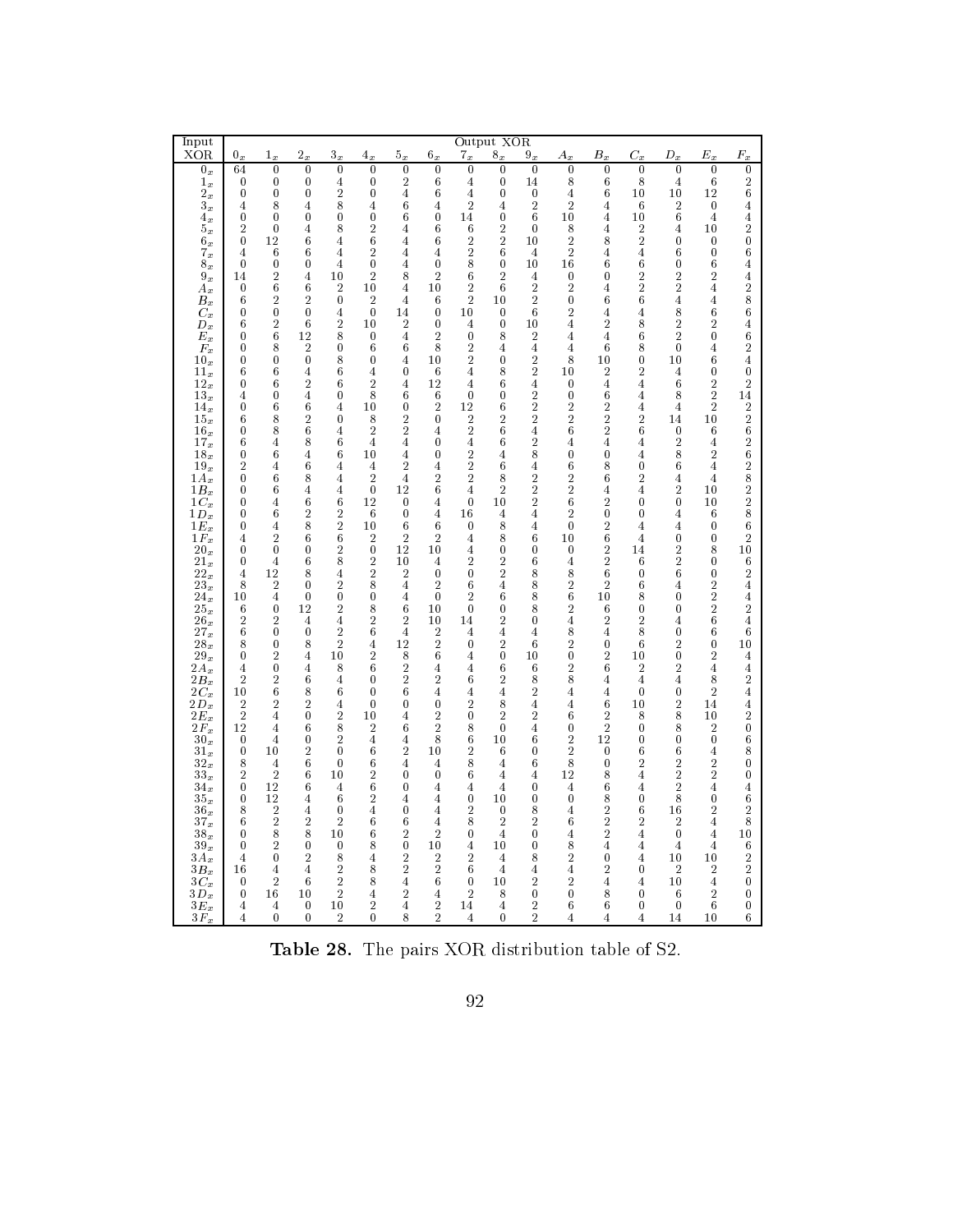| XOR<br>$6_x\,$<br>$\mathbf{8}_x$<br>$9_x$<br>$B_x$<br>$C_x$<br>$D_x$<br>$F_x$<br>$0_x$<br>$1_{x}$<br>$_{2x}$<br>$3_{x}$<br>$_{4x}$<br>$5_x$<br>$7_x$<br>$\frac{A_x}{A_x}$<br>$E_{\underline{x}}$<br>$\overline{0}$<br>$\overline{0}$<br>$\overline{0}$<br>$\overline{0}$<br>$\overline{0}$<br>$0_x$<br>64<br>$\overline{0}$<br>$\overline{0}$<br>$\overline{0}$<br>$\overline{0}$<br>$\overline{0}$<br>$\overline{0}$<br>$\overline{0}$<br>$\overline{0}$<br>$\overline{0}$<br>$\overline{0}$<br>$\frac{2}{2}$<br>$\boldsymbol{0}$<br>$\overline{2}$<br>$\,2$<br>6<br>$10\,$<br>$\boldsymbol{0}$<br>$\boldsymbol{0}$<br>$\bf{0}$<br>$\overline{4}$<br>12<br>$\boldsymbol{0}$<br>14<br>$\boldsymbol{0}$<br>$\overline{4}$<br>8<br>$1_x$<br>$\frac{2}{6}$<br>$\bar{0}$<br>$\frac{8}{2}$<br>$\frac{8}{2}$<br>$\bar{2}_x$<br>$10\,$<br>$\,$ 6 $\,$<br>$\boldsymbol{0}$<br>$\bf{0}$<br>$\bf{0}$<br>$\bf{0}$<br>$\,$ 8 $\,$<br>0<br>$\overline{4}$<br>12<br>4<br>$\mathbf{3}_x$<br>8<br>10<br>$\overline{4}$<br>8<br>$\bf{0}$<br>$\boldsymbol{6}$<br>$\boldsymbol{0}$<br>$\bf{0}$<br>$\bf{0}$<br>$\overline{4}$<br>6<br>$\overline{4}$<br>$\overline{4}$<br>$\overline{2}$<br>$\frac{2}{2}$<br>$\overline{4}$<br>$\boldsymbol{0}$<br>$\bf{0}$<br>$\overline{4}$<br>$\bf{0}$<br>$\bf{0}$<br>$\begin{smallmatrix}8\\2\end{smallmatrix}$<br>6<br>8<br>10<br>0<br>12<br>$4_x$<br>4<br>4<br>$\overline{2}$<br>8<br>10<br>6<br>$\overline{2}$<br>8<br>$\overline{2}$<br>$\bf{0}$<br>$\overline{4}$<br>$\,2$<br>$5_x$<br>6<br>$\overline{4}$<br>6<br>$\theta$<br>12<br>$\overline{2}$<br>$\boldsymbol{0}$<br>$\bf{0}$<br>$\boldsymbol{0}$<br>6<br>$\,6$<br>$\overline{4}$<br>6<br>$\boldsymbol{0}$<br>$6_x$<br>10<br>10<br>$\bf{0}$<br>$\overline{4}$<br>0<br>$\overline{4}$<br>$\sqrt{2}$<br>$^2_6$<br>$\bf{0}$<br>8<br>$\,6$<br>$7_x$<br>0<br>$\overline{4}$<br>$\overline{4}$<br>$\overline{4}$<br>$\overline{4}$<br>10<br>$\overline{4}$<br>4<br>4<br>$\overline{4}$<br>4<br>$\boldsymbol{0}$<br>6<br>8<br>$8_x\,$<br>0<br>0<br>10<br>$\bf{0}$<br>$\overline{4}$<br>4<br>$\bf{0}$<br>6<br>6<br>6<br>0<br>8<br>$\overline{\mathbf{c}}$<br>$9_{\textit{\textbf{x}}}$<br>10<br>$\overline{2}$<br>$\bf{0}$<br>$_0^2$<br>6<br>$\bf{0}$<br>$\overline{2}$<br>$\,6$<br>10<br>$\overline{4}$<br>$\bf{0}$<br>6<br>4<br>6<br>4<br>10<br>$\bf{0}$<br>$\boldsymbol{0}$<br>$\boldsymbol{2}$<br>$\,2$<br>$A_x$<br>$\bf{0}$<br>6<br>14<br>6<br>$\overline{4}$<br>$\overline{4}$<br>6<br>6<br>0<br>4<br>$\overline{\mathbf{2}}$<br>$\overline{2}$<br>$\,2$<br>$\frac{2}{2}$<br>$\bf{0}$<br>10<br>$\sqrt{2}$<br>$\sqrt{2}$<br>14<br>6<br>$\bf{0}$<br>6<br>$\bf{0}$<br>8<br>$_{Bx}$<br>4<br>4<br>$\boldsymbol{0}$<br>12<br>$C_x$<br>$\boldsymbol{0}$<br>$\boldsymbol{0}$<br>8<br>$\boldsymbol{0}$<br>8<br>10<br>$\overline{2}$<br>$\,2$<br>12<br>4<br>$\bf{0}$<br>$\bf{0}$<br>$\overline{4}$<br>$\overline{4}$<br>$\overline{\mathbf{2}}$<br>$\overline{2}$<br>$\overline{2}$<br>$\overline{2}$<br>$\,2$<br>$\overline{6}$<br>8<br>$\boldsymbol{0}$<br>$\overline{4}$<br>$\,8\,$<br>$\sqrt{2}$<br>8<br>0<br>0<br>$D_{\it x}$<br>14<br>$\overline{2}$<br>8<br>$E_x$<br>$F_x$<br>$\boldsymbol{0}$<br>$\overline{4}$<br>$\overline{2}$<br>$\,2$<br>$\overline{4}$<br>$\overline{4}$<br>10<br>$\overline{4}$<br>$\overline{4}$<br>$\overline{4}$<br>$\overline{4}$<br>$\overline{4}$<br>$\overline{4}$<br>4<br>$\overline{2}$<br>$\,$ 6 $\,$<br>$\overline{2}$<br>$\overline{2}$<br>$\sqrt{2}$<br>$\overline{2}$<br>8<br>$\bf{0}$<br>$\,6\,$<br>6<br>$\overline{4}$<br>$\overline{4}$<br>6<br>$\overline{4}$<br>4<br>6<br>12<br>$\overline{0}$<br>$10_x$<br>$\boldsymbol{0}$<br>$\bf{0}$<br>$\bf{0}$<br>$\overline{4}$<br>$\boldsymbol{0}$<br>8<br>$\boldsymbol{0}$<br>$\overline{4}$<br>$\sqrt{2}$<br>$\,6\,$<br>$\overline{2}$<br>8<br>$\overline{4}$<br>14<br>$\overline{2}$<br>$\overline{2}$<br>$\overline{2}$<br>$\boldsymbol{2}$<br>$12\,$<br>$\overline{2}$<br>$\overline{2}$<br>6<br>$\boldsymbol{0}$<br>$\bf{0}$<br>8<br>10<br>$\boldsymbol{0}$<br>$11_x$<br>8<br>$\overline{4}$<br>4<br>$\overline{2}$<br>$\bf{0}$<br>$\overline{2}$<br>$\boldsymbol{0}$<br>12 <sub>x</sub><br>$\bf{0}$<br>8<br>$\,2$<br>8<br>8<br>$\,2$<br>$\overline{2}$<br>14<br>$\overline{4}$<br>8<br>$\bf{0}$<br>4<br>$\sqrt{2}$<br>$\bf{0}$<br>$\overline{2}$<br>$\overline{2}$<br>$\overline{2}$<br>$13_x\,$<br>$\overline{4}$<br>12<br>$\overline{2}$<br>$\overline{2}$<br>$\sqrt{2}$<br>$\overline{4}$<br>$\overline{4}$<br>8<br>4<br>$10\,$<br>4<br>$\,$ 6 $\,$<br>$\,6\,$<br>$\overline{\mathbf{2}}$<br>$\boldsymbol{6}$<br>$\frac{2}{2}$<br>$\overline{0}$<br>8<br>$\overline{4}$<br>$\overline{4}$<br>$\overline{2}$<br>8<br>$\,6\,$<br>$14_x$<br>$\bf{0}$<br>6<br>$\overline{4}$<br>$\bf{0}$<br>$\overline{2}$<br>$\overline{2}$<br>8<br>$\overline{2}$<br>8<br>$\,2$<br>8<br>$\boldsymbol{0}$<br>$\overline{4}$<br>$\,2$<br>$\,2$<br>8<br>$15_x$<br>$\overline{4}$<br>$\overline{4}$<br>6<br>$\overline{2}$<br>$\frac{2}{2}$<br>$\frac{2}{2}$<br>$\overline{4}$<br>10<br>$\overline{2}$<br>8<br>$\overline{2}$<br>8<br>$\overline{4}$<br>$\overline{4}$<br>$\bf{0}$<br>6<br>$\overline{4}$<br>$\bf{0}$<br>6<br>$16_x$<br>$\boldsymbol{0}$<br>6<br>6<br>$\boldsymbol{0}$<br>$\,6$<br>$\,2$<br>$\overline{4}$<br>$\,6$<br>10<br>$\boldsymbol{6}$<br>8<br>$\overline{2}$<br>$\boldsymbol{0}$<br>$17_x$<br>4<br>6<br>$\bf{0}$<br>$\overline{2}$<br>$\bf{0}$<br>$\overline{4}$<br>$\begin{array}{c} 10 \\ 2 \end{array}$<br>6<br>18 <sub>x</sub><br>$\bf{0}$<br>8<br>6<br>6<br>$\overline{2}$<br>$\bf{0}$<br>6<br>$\overline{4}$<br>$\overline{4}$<br>$\overline{2}$<br>$\overline{2}$<br>$\overline{2}$<br>$\overline{2}$<br>$\sqrt{2}$<br>8<br>$\overline{2}$<br>8<br>0<br>19 <sub>x</sub><br>$\overline{4}$<br>$\overline{4}$<br>$\overline{4}$<br>10<br>6<br>6<br>$\overline{2}$<br>8<br>$\bf{0}$<br>$\overline{4}$<br>8<br>$\overline{2}$<br>$\frac{2}{8}$<br>$1A_x$<br>$\bf{0}$<br>6<br>$\overline{4}$<br>$\overline{4}$<br>$\overline{4}$<br>$\bf{0}$<br>10<br>$\overline{4}$<br>6<br>$\overline{2}$<br>$\sqrt{2}$<br>$\overline{\mathbf{2}}$<br>$\overline{2}$<br>$\overline{2}$<br>$\overline{2}$<br>$\overline{2}$<br>10<br>8<br>$\overline{4}$<br>$1B_x$<br>$\overline{4}$<br>$\bf{0}$<br>$\overline{4}$<br>4<br>8<br>$\overline{2}$<br>$1C_x$<br>$\boldsymbol{6}$<br>8<br>8<br>$\overline{2}$<br>8<br>$\bf{0}$<br>$1\sqrt{2}$<br>$\boldsymbol{0}$<br>$10\,$<br>$\boldsymbol{0}$<br>0<br>$\overline{4}$<br>$\mathbf{0}$<br>4<br>$\boldsymbol{0}$<br>$\,$ 6 $\,$<br>$\overline{2}$<br>$\overline{0}$<br>$\overline{2}$<br>8<br>$\boldsymbol{2}$<br>10<br>$\bf{0}$<br>$1D_x$<br>$\bf{0}$<br>$\overline{4}$<br>6<br>$\overline{2}$<br>$\bf{0}$<br>$\overline{4}$<br>$\overline{4}$<br>14<br>$\overline{2}$<br>$\begin{smallmatrix}2\\2\\2\end{smallmatrix}$<br>$\frac{2}{2}$<br>$1E_x$<br>$\boldsymbol{0}$<br>$\overline{4}$<br>8<br>$\overline{4}$<br>$\,6$<br>$\bf{0}$<br>$\overline{4}$<br>10<br>$\boldsymbol{0}$<br>$\,6\,$<br>8<br>$\overline{4}$<br>$\overline{4}$<br>$1\overline{F_x}$<br>$\,2$<br>$\overline{0}$<br>8<br>$\bf{0}$<br>10<br>$\boldsymbol{0}$<br>$\bf{0}$<br>6<br>6<br>$\overline{4}$<br>6<br>10<br>$\overline{4}$<br>4<br>$\overline{2}$<br>$\bf{0}$<br>$\,2$<br>$20_x$<br>$\boldsymbol{0}$<br>$\boldsymbol{0}$<br>$\bf{0}$<br>$\overline{4}$<br>$\overline{4}$<br>8<br>$\boldsymbol{0}$<br>10<br>16<br>12<br>$\bf{0}$<br>$\overline{4}$<br>$\overline{0}$<br>8<br>$\overline{2}$<br>$21_x$<br>10<br>8<br>8<br>$\bf{0}$<br>$\,6\,$<br>$\,6\,$<br>6<br>$\boldsymbol{0}$<br>$\boldsymbol{2}$<br>$\overline{4}$<br>4<br>$\bf{0}$<br>0<br>$\sqrt{2}$<br>$\overline{0}$<br>$\frac{22}{23}x$<br>12<br>6<br>10<br>$\overline{2}$<br>$\,2$<br>$\,2$<br>$\overline{4}$<br>$\overline{4}$<br>$\overline{4}$<br>0<br>$\overline{4}$<br>4<br>$\overline{4}$<br>$\overline{4}$<br>$\frac{2}{4}$<br>$\overline{2}$<br>$\overline{0}$<br>$\bf{0}$<br>$\overline{2}$<br>$\bf{0}$<br>$\overline{2}$<br>8<br>$\frac{12}{2}$<br>8<br>6<br>4<br>6<br>4<br>4<br>4<br>$\overline{2}$<br>$\overline{2}$<br>8<br>$\overline{2}$<br>$\overline{2}$<br>$\overline{2}$<br>$24_x$<br>$\boldsymbol{0}$<br>12<br>6<br>$\overline{4}$<br>$10\,$<br>$\overline{4}$<br>$\bf{0}$<br>4<br>$\bf{0}$<br>$\overline{2}$<br>$\sqrt{2}$<br>$\overline{0}$<br>8<br>$\bf8$<br>$\overline{2}$<br>$\overline{2}$<br>10<br>6<br>$25\mspace{3mu}x$<br>6<br>$\bf{0}$<br>8<br>$\overline{2}$<br>$\overline{4}$<br>$\overline{4}$<br>$\bar{2}$<br>$\boldsymbol{2}$<br>$\bf{0}$<br>$\boldsymbol{0}$<br>$\boldsymbol{0}$<br>$\bf{0}$<br>8<br>$26_x$<br>6<br>$\overline{4}$<br>$\overline{4}$<br>$\overline{4}$<br>$\overline{4}$<br>14<br>$10\,$<br>0<br>6<br>$\begin{smallmatrix}2\2\2\end{smallmatrix}$<br>$\,2$<br>$\sqrt{2}$<br>$\overline{2}$<br>$\frac{2}{2}$<br>$27_x$<br>$\boldsymbol{0}$<br>8<br>$\,6$<br>6<br>6<br>$\boldsymbol{0}$<br>$\overline{4}$<br>$\boldsymbol{0}$<br>4<br>16<br>4<br>$\overline{2}$<br>$\overline{\mathbf{2}}$<br>8<br>$28_x$<br>$\overline{2}$<br>6<br>$\bf{0}$<br>8<br>6<br>10<br>0<br>4<br>$\overline{4}$<br>4<br>4<br>$29_{x}$<br>$\bf{0}$<br>$\overline{4}$<br>$\boldsymbol{0}$<br>$\overline{4}$<br>$\bf{0}$<br>6<br>$\overline{4}$<br>10<br>8<br>$\overline{4}$<br>$\overline{4}$<br>$\overline{4}$<br>8<br>$\overline{4}$<br>$\overline{2}$<br>$\boldsymbol{6}$<br>$\overline{2}$<br>$\sqrt{2}$<br>$\,6$<br>$2\overline{A_x}$<br>$\bf{0}$<br>$\overline{4}$<br>$\overline{4}$<br>$\overline{4}$<br>$\overline{4}$<br>$\overline{4}$<br>6<br>$\overline{4}$<br>8<br>$\overline{4}$<br>$\overline{4}$<br>$\frac{2B_x}{2C_x}$<br>$\overline{2}$<br>$\,2$<br>$\overline{2}$<br>$\,6$<br>10<br>6<br>6<br>$\overline{4}$<br>$\overline{4}$<br>8<br>0<br>$\overline{4}$<br>$\boldsymbol{2}$<br>$\bf{0}$<br>$\overline{4}$<br>4<br>$\overline{4}$<br>$\overline{2}$<br>$\overline{2}$<br>$\overline{2}$<br>$\overline{2}$<br>10<br>$\overline{0}$<br>$\overline{2}$<br>$\sqrt{2}$<br>10<br>$\overline{4}$<br>6<br>6<br>$\overline{4}$<br>$\overline{4}$<br>4<br>$2D_x$<br>$\overline{2}$<br>$\overline{4}$<br>$\,2$<br>$\overline{2}$<br>$\,2$<br>6<br>$\,6\,$<br>$\overline{\mathbf{4}}$<br>$\overline{4}$<br>$\overline{4}$<br>$\overline{4}$<br>16<br>$\boldsymbol{0}$<br>0<br>$\overline{4}$<br>4<br>$\overline{2}$<br>10<br>6<br>$\overline{2}$<br>$\overline{2}$<br>$\overline{2}$<br>$\overline{2}$<br>$\bf{0}$<br>$\bf{0}$<br>10<br>6<br>$\bf{0}$<br>8<br>$2E_x$<br>$\overline{4}$<br>$\overline{4}$<br>6<br>$2\overline{F_x}$<br>8<br>$\overline{2}$<br>$\boldsymbol{0}$<br>$\boldsymbol{0}$<br>$\frac{2}{2}$<br>$\,6\,$<br>$\,6\,$<br>$\overline{2}$<br>$\overline{4}$<br>8<br>$\,6$<br>$\overline{4}$<br>$\overline{4}$<br>$\overline{4}$<br>$\overline{4}$<br>4<br>$\frac{2}{2}$<br>$\boldsymbol{0}$<br>10<br>8<br>$\overline{2}$<br>$\bf{0}$<br>$\bf{0}$<br>6<br>$\frac{4}{2}$<br>6<br>$\bf{0}$<br>6<br>$30_x$<br>$\overline{4}$<br>10<br>$\overline{4}$<br>$\frac{5}{2}$<br>$\frac{1}{2}$<br>$\overline{2}$<br>$\,2$<br>$\bf{0}$<br>$\bf{0}$<br>12<br>6<br>$31_x$<br>6<br>$\overline{4}$<br>8<br>$\overline{2}$<br>6<br>$\overline{2}$<br>$\overline{4}$<br>$\overline{2}$<br>8<br>$\overline{2}$<br>$\,6$<br>$\overline{2}$<br>$32_x$<br>$\bf{0}$<br>8<br>$\overline{4}$<br>$\overline{4}$<br>8<br>$\overline{4}$<br>8<br>$\overline{2}$<br>$\bf{0}$<br>$\bar{2}$<br>$\frac{2}{2}$<br>$\overline{2}$<br>$\,2$<br>33 <sub>x</sub><br>$\boldsymbol{6}$<br>8<br>$\,6$<br>$\,6$<br>$\bf{0}$<br>$\,6$<br>12<br>$\boldsymbol{0}$<br>$\bf{0}$<br>$\overline{4}$<br>4<br>$\overline{4}$<br>$\overline{2}$<br>$\sqrt{2}$<br>$\sqrt{2}$<br>$1\sqrt{2}$<br>$\,2$<br>8<br>$34_x$<br>$\bf{0}$<br>6<br>16<br>$\overline{2}$<br>$\bf{0}$<br>$\overline{4}$<br>$\,2$<br>$\bf{0}$<br>4<br>$\overline{2}$<br>$\bf{0}$<br>10<br>$\bf{0}$<br>$\bf{0}$<br>$\sqrt{2}$<br>10<br>$\frac{2}{2}$<br>$\,6$<br>8<br>$\bf{0}$<br>$35_x$<br>4<br>6<br>6<br>6<br>$\overline{4}$<br>$36_x$<br>$\overline{4}$<br>$\bf{0}$<br>6<br>6<br>$\overline{4}$<br>$\boldsymbol{0}$<br>6<br>8<br>4<br>4<br>$\overline{4}$<br>$\overline{4}$<br>4<br>4<br>$\sqrt{2}$<br>$\overline{2}$<br>$\overline{2}$<br>$\overline{2}$<br>6<br>$\bf{0}$<br>$\,2$<br>8<br>10<br>$\boldsymbol{0}$<br>6<br>$3\,7_x$<br>4<br>8<br>$\overline{4}$<br>$\overline{4}$<br>$\overline{4}$<br>$\overline{2}$<br>$\overline{\mathbf{2}}$<br>$\sqrt{2}$<br>12<br>$\sqrt{2}$<br>$\sqrt{2}$<br>$\overline{0}$<br>38 <sub>x</sub><br>$\boldsymbol{0}$<br>8<br>0<br>6<br>6<br>$10\,$<br>$\boldsymbol{0}$<br>8<br>$\overline{4}$<br>$\sqrt{2}$<br>8<br>$\overline{2}$<br>$\frac{2}{2}$<br>39 <sub>x</sub><br>$\overline{4}$<br>$\bf{0}$<br>$\,6\,$<br>$\overline{4}$<br>6<br>$\boldsymbol{0}$<br>$\overline{4}$<br>$\overline{4}$<br>8<br>6<br>4<br>$\overline{4}$<br>$\bar{6}$<br>$\overline{2}$<br>$\overline{2}$<br>$1\overline{2}$<br>$\overline{2}$<br>$\,2$<br>6<br>$\sqrt{2}$<br>0<br>6<br>4<br>6<br>$3A_x$<br>4<br>4<br>4<br>$\sqrt{2}$<br>$\boldsymbol{6}$<br>$\boldsymbol{0}$<br>$\,2$<br>$\overline{4}$<br>$\,6$<br>$3B_x$<br>$\overline{2}$<br>$\boldsymbol{0}$<br>10<br>$\overline{4}$<br>8<br>$\overline{4}$<br>8<br>$\overline{4}$<br>$\overline{4}$<br>0<br>$\overline{2}$<br>$\boldsymbol{0}$<br>$\overline{2}$<br>$1\overline{2}$<br>$\overline{2}$<br>$\boldsymbol{0}$<br>$\sqrt{2}$<br>$\,2$<br>$\bf{0}$<br>8<br>$3C_x$<br>$\overline{4}$<br>6<br>6<br>$\overline{\mathbf{4}}$<br>$10\,$<br>4<br>$\,6$<br>$\overline{2}$<br>$\overline{2}$<br>$\,2$<br>$3D_x$<br>$\overline{4}$<br>$\,6$<br>8<br>$\overline{2}$<br>10<br>6<br>$\,6$<br>$\,2$<br>$\overline{2}$<br>$\boldsymbol{0}$<br>$\overline{4}$ | Input |  |  |               |           | Output XOR |                |  |  |  |  |
|-------------------------------------------------------------------------------------------------------------------------------------------------------------------------------------------------------------------------------------------------------------------------------------------------------------------------------------------------------------------------------------------------------------------------------------------------------------------------------------------------------------------------------------------------------------------------------------------------------------------------------------------------------------------------------------------------------------------------------------------------------------------------------------------------------------------------------------------------------------------------------------------------------------------------------------------------------------------------------------------------------------------------------------------------------------------------------------------------------------------------------------------------------------------------------------------------------------------------------------------------------------------------------------------------------------------------------------------------------------------------------------------------------------------------------------------------------------------------------------------------------------------------------------------------------------------------------------------------------------------------------------------------------------------------------------------------------------------------------------------------------------------------------------------------------------------------------------------------------------------------------------------------------------------------------------------------------------------------------------------------------------------------------------------------------------------------------------------------------------------------------------------------------------------------------------------------------------------------------------------------------------------------------------------------------------------------------------------------------------------------------------------------------------------------------------------------------------------------------------------------------------------------------------------------------------------------------------------------------------------------------------------------------------------------------------------------------------------------------------------------------------------------------------------------------------------------------------------------------------------------------------------------------------------------------------------------------------------------------------------------------------------------------------------------------------------------------------------------------------------------------------------------------------------------------------------------------------------------------------------------------------------------------------------------------------------------------------------------------------------------------------------------------------------------------------------------------------------------------------------------------------------------------------------------------------------------------------------------------------------------------------------------------------------------------------------------------------------------------------------------------------------------------------------------------------------------------------------------------------------------------------------------------------------------------------------------------------------------------------------------------------------------------------------------------------------------------------------------------------------------------------------------------------------------------------------------------------------------------------------------------------------------------------------------------------------------------------------------------------------------------------------------------------------------------------------------------------------------------------------------------------------------------------------------------------------------------------------------------------------------------------------------------------------------------------------------------------------------------------------------------------------------------------------------------------------------------------------------------------------------------------------------------------------------------------------------------------------------------------------------------------------------------------------------------------------------------------------------------------------------------------------------------------------------------------------------------------------------------------------------------------------------------------------------------------------------------------------------------------------------------------------------------------------------------------------------------------------------------------------------------------------------------------------------------------------------------------------------------------------------------------------------------------------------------------------------------------------------------------------------------------------------------------------------------------------------------------------------------------------------------------------------------------------------------------------------------------------------------------------------------------------------------------------------------------------------------------------------------------------------------------------------------------------------------------------------------------------------------------------------------------------------------------------------------------------------------------------------------------------------------------------------------------------------------------------------------------------------------------------------------------------------------------------------------------------------------------------------------------------------------------------------------------------------------------------------------------------------------------------------------------------------------------------------------------------------------------------------------------------------------------------------------------------------------------------------------------------------------------------------------------------------------------------------------------------------------------------------------------------------------------------------------------------------------------------------------------------------------------------------------------------------------------------------------------------------------------------------------------------------------------------------------------------------------------------------------------------------------------------------------------------------------------------------------------------------------------------------------------------------------------------------------------------------------------------------------------------------------------------------------------------------------------------------------------------------------------------------------------------------------------------------------------------------------------------------------------------------------------------------------------------------------------------------------------------------------------------------------------------------------------------------------------------------------------------------------------------------------------------------------------------------------------------------------------------------------------------------------------------------------------------------------------------------------------------------------------------------------------------------------------------------------------------------------------------------------------------------------------------------------------------------------------------------------------------------------------------------------------------------------------------------------------------------------------------------------------------------------------------------------------------------------------------------------------------------------------------------------------------------------------------------------------------------------------------------------------------------------------------------------------------------------------------------------------------------------------------------------------------------------------------------------------------------------------------------------------------------------------------------------------------------------------------------------------------------------------------------------------------------------------------------------------------------------------------------------------------------------------------------------------------------------------------------------------------------------------------------------------------------------------------------------------------------------------------------------------------------------------------------------------------------------------------------------------------------------------------------------------------------------------------------------------------------------------------------------------------------------------------------------------------------------------------------------------------------------------------------------------------------------------------------------------------------------------------------------------------------------------------------------------------------------------------------------------------------------------------------------------------------------------------------------------------------------------------------------------------------------------------------------------------------------------------------------------------------------------------------------------------------------------------------------------------------------------------------------------------------------------------------------------------------------------------------------------------------------------------------------------------------------------------------------------------------------------------------------------------------------------------------------------------------------------------------------------------------------------------------------------------------------------------------------------------------------------------------------------------------------------------------------------------------------------------------------------------------------------------------------------------------------------------------------------------------------------------------------------------------------------------------------------------------------------------------------------------------------------------------------------------------------------------------------------------------------------------------------------------------------------------------------------------------------------------------------------------------------------------------------------------------------------------------------------------------------------------------------------------------------------------------------------------------------------------------------------------------------------------------------------------------------------------------------------------------------------------------------------------------------------------------------------------------------------------------------------------------------------------------------------------------------------------------------------------------------------------------------------------------------------------------------------------------------------------------------------------------------------------------------------------------------------------------------------------------------------------------------------------------------------------------------------------------------------------------------------------------------------------------------------------------------------------------------------------------------------------------------------------------------------------------------------------------------------------------------------------------------------------------------------------------------------------------------------------------------------------------------------------------------------------------------------------------------------------------------------------------------------------------------------------------------------------------------------------------------------------------------------------------------------------------------------|-------|--|--|---------------|-----------|------------|----------------|--|--|--|--|
|                                                                                                                                                                                                                                                                                                                                                                                                                                                                                                                                                                                                                                                                                                                                                                                                                                                                                                                                                                                                                                                                                                                                                                                                                                                                                                                                                                                                                                                                                                                                                                                                                                                                                                                                                                                                                                                                                                                                                                                                                                                                                                                                                                                                                                                                                                                                                                                                                                                                                                                                                                                                                                                                                                                                                                                                                                                                                                                                                                                                                                                                                                                                                                                                                                                                                                                                                                                                                                                                                                                                                                                                                                                                                                                                                                                                                                                                                                                                                                                                                                                                                                                                                                                                                                                                                                                                                                                                                                                                                                                                                                                                                                                                                                                                                                                                                                                                                                                                                                                                                                                                                                                                                                                                                                                                                                                                                                                                                                                                                                                                                                                                                                                                                                                                                                                                                                                                                                                                                                                                                                                                                                                                                                                                                                                                                                                                                                                                                                                                                                                                                                                                                                                                                                                                                                                                                                                                                                                                                                                                                                                                                                                                                                                                                                                                                                                                                                                                                                                                                                                                                                                                                                                                                                                                                                                                                                                                                                                                                                                                                                                                                                                                                                                                                                                                                                                                                                                                                                                                                                                                                                                                                                                                                                                                                                                                                                                                                                                                                                                                                                                                                                                                                                                                                                                                                                                                                                                                                                                                                                                                                                                                                                                                                                                                                                                                                                                                                                                                                                                                                                                                                                                                                                                                                                                                                                                                                                                                                                                                                                                                                                                                                                                                                                                                                                                                                                                                                                                                                                                                                                                                                                                                                                                                                                                                                                                                                                                                                                                                                                                                                                                                                                                                                                                                                                                                                                                                                                                                                                                                                                                                                                                                                                                                                                                                                                                                                                                                                                                                                                                                                                                                                                                                                                                                                                                                                                                                                                                                                                                                                                                                                                                                                                                                                                                                                                                                                                                                                                                                                                                                                                                                                                     |       |  |  |               |           |            |                |  |  |  |  |
|                                                                                                                                                                                                                                                                                                                                                                                                                                                                                                                                                                                                                                                                                                                                                                                                                                                                                                                                                                                                                                                                                                                                                                                                                                                                                                                                                                                                                                                                                                                                                                                                                                                                                                                                                                                                                                                                                                                                                                                                                                                                                                                                                                                                                                                                                                                                                                                                                                                                                                                                                                                                                                                                                                                                                                                                                                                                                                                                                                                                                                                                                                                                                                                                                                                                                                                                                                                                                                                                                                                                                                                                                                                                                                                                                                                                                                                                                                                                                                                                                                                                                                                                                                                                                                                                                                                                                                                                                                                                                                                                                                                                                                                                                                                                                                                                                                                                                                                                                                                                                                                                                                                                                                                                                                                                                                                                                                                                                                                                                                                                                                                                                                                                                                                                                                                                                                                                                                                                                                                                                                                                                                                                                                                                                                                                                                                                                                                                                                                                                                                                                                                                                                                                                                                                                                                                                                                                                                                                                                                                                                                                                                                                                                                                                                                                                                                                                                                                                                                                                                                                                                                                                                                                                                                                                                                                                                                                                                                                                                                                                                                                                                                                                                                                                                                                                                                                                                                                                                                                                                                                                                                                                                                                                                                                                                                                                                                                                                                                                                                                                                                                                                                                                                                                                                                                                                                                                                                                                                                                                                                                                                                                                                                                                                                                                                                                                                                                                                                                                                                                                                                                                                                                                                                                                                                                                                                                                                                                                                                                                                                                                                                                                                                                                                                                                                                                                                                                                                                                                                                                                                                                                                                                                                                                                                                                                                                                                                                                                                                                                                                                                                                                                                                                                                                                                                                                                                                                                                                                                                                                                                                                                                                                                                                                                                                                                                                                                                                                                                                                                                                                                                                                                                                                                                                                                                                                                                                                                                                                                                                                                                                                                                                                                                                                                                                                                                                                                                                                                                                                                                                                                                                                                                     |       |  |  |               |           |            |                |  |  |  |  |
|                                                                                                                                                                                                                                                                                                                                                                                                                                                                                                                                                                                                                                                                                                                                                                                                                                                                                                                                                                                                                                                                                                                                                                                                                                                                                                                                                                                                                                                                                                                                                                                                                                                                                                                                                                                                                                                                                                                                                                                                                                                                                                                                                                                                                                                                                                                                                                                                                                                                                                                                                                                                                                                                                                                                                                                                                                                                                                                                                                                                                                                                                                                                                                                                                                                                                                                                                                                                                                                                                                                                                                                                                                                                                                                                                                                                                                                                                                                                                                                                                                                                                                                                                                                                                                                                                                                                                                                                                                                                                                                                                                                                                                                                                                                                                                                                                                                                                                                                                                                                                                                                                                                                                                                                                                                                                                                                                                                                                                                                                                                                                                                                                                                                                                                                                                                                                                                                                                                                                                                                                                                                                                                                                                                                                                                                                                                                                                                                                                                                                                                                                                                                                                                                                                                                                                                                                                                                                                                                                                                                                                                                                                                                                                                                                                                                                                                                                                                                                                                                                                                                                                                                                                                                                                                                                                                                                                                                                                                                                                                                                                                                                                                                                                                                                                                                                                                                                                                                                                                                                                                                                                                                                                                                                                                                                                                                                                                                                                                                                                                                                                                                                                                                                                                                                                                                                                                                                                                                                                                                                                                                                                                                                                                                                                                                                                                                                                                                                                                                                                                                                                                                                                                                                                                                                                                                                                                                                                                                                                                                                                                                                                                                                                                                                                                                                                                                                                                                                                                                                                                                                                                                                                                                                                                                                                                                                                                                                                                                                                                                                                                                                                                                                                                                                                                                                                                                                                                                                                                                                                                                                                                                                                                                                                                                                                                                                                                                                                                                                                                                                                                                                                                                                                                                                                                                                                                                                                                                                                                                                                                                                                                                                                                                                                                                                                                                                                                                                                                                                                                                                                                                                                                                                                     |       |  |  |               |           |            |                |  |  |  |  |
|                                                                                                                                                                                                                                                                                                                                                                                                                                                                                                                                                                                                                                                                                                                                                                                                                                                                                                                                                                                                                                                                                                                                                                                                                                                                                                                                                                                                                                                                                                                                                                                                                                                                                                                                                                                                                                                                                                                                                                                                                                                                                                                                                                                                                                                                                                                                                                                                                                                                                                                                                                                                                                                                                                                                                                                                                                                                                                                                                                                                                                                                                                                                                                                                                                                                                                                                                                                                                                                                                                                                                                                                                                                                                                                                                                                                                                                                                                                                                                                                                                                                                                                                                                                                                                                                                                                                                                                                                                                                                                                                                                                                                                                                                                                                                                                                                                                                                                                                                                                                                                                                                                                                                                                                                                                                                                                                                                                                                                                                                                                                                                                                                                                                                                                                                                                                                                                                                                                                                                                                                                                                                                                                                                                                                                                                                                                                                                                                                                                                                                                                                                                                                                                                                                                                                                                                                                                                                                                                                                                                                                                                                                                                                                                                                                                                                                                                                                                                                                                                                                                                                                                                                                                                                                                                                                                                                                                                                                                                                                                                                                                                                                                                                                                                                                                                                                                                                                                                                                                                                                                                                                                                                                                                                                                                                                                                                                                                                                                                                                                                                                                                                                                                                                                                                                                                                                                                                                                                                                                                                                                                                                                                                                                                                                                                                                                                                                                                                                                                                                                                                                                                                                                                                                                                                                                                                                                                                                                                                                                                                                                                                                                                                                                                                                                                                                                                                                                                                                                                                                                                                                                                                                                                                                                                                                                                                                                                                                                                                                                                                                                                                                                                                                                                                                                                                                                                                                                                                                                                                                                                                                                                                                                                                                                                                                                                                                                                                                                                                                                                                                                                                                                                                                                                                                                                                                                                                                                                                                                                                                                                                                                                                                                                                                                                                                                                                                                                                                                                                                                                                                                                                                                                                                     |       |  |  |               |           |            |                |  |  |  |  |
|                                                                                                                                                                                                                                                                                                                                                                                                                                                                                                                                                                                                                                                                                                                                                                                                                                                                                                                                                                                                                                                                                                                                                                                                                                                                                                                                                                                                                                                                                                                                                                                                                                                                                                                                                                                                                                                                                                                                                                                                                                                                                                                                                                                                                                                                                                                                                                                                                                                                                                                                                                                                                                                                                                                                                                                                                                                                                                                                                                                                                                                                                                                                                                                                                                                                                                                                                                                                                                                                                                                                                                                                                                                                                                                                                                                                                                                                                                                                                                                                                                                                                                                                                                                                                                                                                                                                                                                                                                                                                                                                                                                                                                                                                                                                                                                                                                                                                                                                                                                                                                                                                                                                                                                                                                                                                                                                                                                                                                                                                                                                                                                                                                                                                                                                                                                                                                                                                                                                                                                                                                                                                                                                                                                                                                                                                                                                                                                                                                                                                                                                                                                                                                                                                                                                                                                                                                                                                                                                                                                                                                                                                                                                                                                                                                                                                                                                                                                                                                                                                                                                                                                                                                                                                                                                                                                                                                                                                                                                                                                                                                                                                                                                                                                                                                                                                                                                                                                                                                                                                                                                                                                                                                                                                                                                                                                                                                                                                                                                                                                                                                                                                                                                                                                                                                                                                                                                                                                                                                                                                                                                                                                                                                                                                                                                                                                                                                                                                                                                                                                                                                                                                                                                                                                                                                                                                                                                                                                                                                                                                                                                                                                                                                                                                                                                                                                                                                                                                                                                                                                                                                                                                                                                                                                                                                                                                                                                                                                                                                                                                                                                                                                                                                                                                                                                                                                                                                                                                                                                                                                                                                                                                                                                                                                                                                                                                                                                                                                                                                                                                                                                                                                                                                                                                                                                                                                                                                                                                                                                                                                                                                                                                                                                                                                                                                                                                                                                                                                                                                                                                                                                                                                                                                     |       |  |  |               |           |            |                |  |  |  |  |
|                                                                                                                                                                                                                                                                                                                                                                                                                                                                                                                                                                                                                                                                                                                                                                                                                                                                                                                                                                                                                                                                                                                                                                                                                                                                                                                                                                                                                                                                                                                                                                                                                                                                                                                                                                                                                                                                                                                                                                                                                                                                                                                                                                                                                                                                                                                                                                                                                                                                                                                                                                                                                                                                                                                                                                                                                                                                                                                                                                                                                                                                                                                                                                                                                                                                                                                                                                                                                                                                                                                                                                                                                                                                                                                                                                                                                                                                                                                                                                                                                                                                                                                                                                                                                                                                                                                                                                                                                                                                                                                                                                                                                                                                                                                                                                                                                                                                                                                                                                                                                                                                                                                                                                                                                                                                                                                                                                                                                                                                                                                                                                                                                                                                                                                                                                                                                                                                                                                                                                                                                                                                                                                                                                                                                                                                                                                                                                                                                                                                                                                                                                                                                                                                                                                                                                                                                                                                                                                                                                                                                                                                                                                                                                                                                                                                                                                                                                                                                                                                                                                                                                                                                                                                                                                                                                                                                                                                                                                                                                                                                                                                                                                                                                                                                                                                                                                                                                                                                                                                                                                                                                                                                                                                                                                                                                                                                                                                                                                                                                                                                                                                                                                                                                                                                                                                                                                                                                                                                                                                                                                                                                                                                                                                                                                                                                                                                                                                                                                                                                                                                                                                                                                                                                                                                                                                                                                                                                                                                                                                                                                                                                                                                                                                                                                                                                                                                                                                                                                                                                                                                                                                                                                                                                                                                                                                                                                                                                                                                                                                                                                                                                                                                                                                                                                                                                                                                                                                                                                                                                                                                                                                                                                                                                                                                                                                                                                                                                                                                                                                                                                                                                                                                                                                                                                                                                                                                                                                                                                                                                                                                                                                                                                                                                                                                                                                                                                                                                                                                                                                                                                                                                                                                                     |       |  |  |               |           |            |                |  |  |  |  |
|                                                                                                                                                                                                                                                                                                                                                                                                                                                                                                                                                                                                                                                                                                                                                                                                                                                                                                                                                                                                                                                                                                                                                                                                                                                                                                                                                                                                                                                                                                                                                                                                                                                                                                                                                                                                                                                                                                                                                                                                                                                                                                                                                                                                                                                                                                                                                                                                                                                                                                                                                                                                                                                                                                                                                                                                                                                                                                                                                                                                                                                                                                                                                                                                                                                                                                                                                                                                                                                                                                                                                                                                                                                                                                                                                                                                                                                                                                                                                                                                                                                                                                                                                                                                                                                                                                                                                                                                                                                                                                                                                                                                                                                                                                                                                                                                                                                                                                                                                                                                                                                                                                                                                                                                                                                                                                                                                                                                                                                                                                                                                                                                                                                                                                                                                                                                                                                                                                                                                                                                                                                                                                                                                                                                                                                                                                                                                                                                                                                                                                                                                                                                                                                                                                                                                                                                                                                                                                                                                                                                                                                                                                                                                                                                                                                                                                                                                                                                                                                                                                                                                                                                                                                                                                                                                                                                                                                                                                                                                                                                                                                                                                                                                                                                                                                                                                                                                                                                                                                                                                                                                                                                                                                                                                                                                                                                                                                                                                                                                                                                                                                                                                                                                                                                                                                                                                                                                                                                                                                                                                                                                                                                                                                                                                                                                                                                                                                                                                                                                                                                                                                                                                                                                                                                                                                                                                                                                                                                                                                                                                                                                                                                                                                                                                                                                                                                                                                                                                                                                                                                                                                                                                                                                                                                                                                                                                                                                                                                                                                                                                                                                                                                                                                                                                                                                                                                                                                                                                                                                                                                                                                                                                                                                                                                                                                                                                                                                                                                                                                                                                                                                                                                                                                                                                                                                                                                                                                                                                                                                                                                                                                                                                                                                                                                                                                                                                                                                                                                                                                                                                                                                                                                                                     |       |  |  |               |           |            |                |  |  |  |  |
|                                                                                                                                                                                                                                                                                                                                                                                                                                                                                                                                                                                                                                                                                                                                                                                                                                                                                                                                                                                                                                                                                                                                                                                                                                                                                                                                                                                                                                                                                                                                                                                                                                                                                                                                                                                                                                                                                                                                                                                                                                                                                                                                                                                                                                                                                                                                                                                                                                                                                                                                                                                                                                                                                                                                                                                                                                                                                                                                                                                                                                                                                                                                                                                                                                                                                                                                                                                                                                                                                                                                                                                                                                                                                                                                                                                                                                                                                                                                                                                                                                                                                                                                                                                                                                                                                                                                                                                                                                                                                                                                                                                                                                                                                                                                                                                                                                                                                                                                                                                                                                                                                                                                                                                                                                                                                                                                                                                                                                                                                                                                                                                                                                                                                                                                                                                                                                                                                                                                                                                                                                                                                                                                                                                                                                                                                                                                                                                                                                                                                                                                                                                                                                                                                                                                                                                                                                                                                                                                                                                                                                                                                                                                                                                                                                                                                                                                                                                                                                                                                                                                                                                                                                                                                                                                                                                                                                                                                                                                                                                                                                                                                                                                                                                                                                                                                                                                                                                                                                                                                                                                                                                                                                                                                                                                                                                                                                                                                                                                                                                                                                                                                                                                                                                                                                                                                                                                                                                                                                                                                                                                                                                                                                                                                                                                                                                                                                                                                                                                                                                                                                                                                                                                                                                                                                                                                                                                                                                                                                                                                                                                                                                                                                                                                                                                                                                                                                                                                                                                                                                                                                                                                                                                                                                                                                                                                                                                                                                                                                                                                                                                                                                                                                                                                                                                                                                                                                                                                                                                                                                                                                                                                                                                                                                                                                                                                                                                                                                                                                                                                                                                                                                                                                                                                                                                                                                                                                                                                                                                                                                                                                                                                                                                                                                                                                                                                                                                                                                                                                                                                                                                                                                                                                     |       |  |  |               |           |            |                |  |  |  |  |
|                                                                                                                                                                                                                                                                                                                                                                                                                                                                                                                                                                                                                                                                                                                                                                                                                                                                                                                                                                                                                                                                                                                                                                                                                                                                                                                                                                                                                                                                                                                                                                                                                                                                                                                                                                                                                                                                                                                                                                                                                                                                                                                                                                                                                                                                                                                                                                                                                                                                                                                                                                                                                                                                                                                                                                                                                                                                                                                                                                                                                                                                                                                                                                                                                                                                                                                                                                                                                                                                                                                                                                                                                                                                                                                                                                                                                                                                                                                                                                                                                                                                                                                                                                                                                                                                                                                                                                                                                                                                                                                                                                                                                                                                                                                                                                                                                                                                                                                                                                                                                                                                                                                                                                                                                                                                                                                                                                                                                                                                                                                                                                                                                                                                                                                                                                                                                                                                                                                                                                                                                                                                                                                                                                                                                                                                                                                                                                                                                                                                                                                                                                                                                                                                                                                                                                                                                                                                                                                                                                                                                                                                                                                                                                                                                                                                                                                                                                                                                                                                                                                                                                                                                                                                                                                                                                                                                                                                                                                                                                                                                                                                                                                                                                                                                                                                                                                                                                                                                                                                                                                                                                                                                                                                                                                                                                                                                                                                                                                                                                                                                                                                                                                                                                                                                                                                                                                                                                                                                                                                                                                                                                                                                                                                                                                                                                                                                                                                                                                                                                                                                                                                                                                                                                                                                                                                                                                                                                                                                                                                                                                                                                                                                                                                                                                                                                                                                                                                                                                                                                                                                                                                                                                                                                                                                                                                                                                                                                                                                                                                                                                                                                                                                                                                                                                                                                                                                                                                                                                                                                                                                                                                                                                                                                                                                                                                                                                                                                                                                                                                                                                                                                                                                                                                                                                                                                                                                                                                                                                                                                                                                                                                                                                                                                                                                                                                                                                                                                                                                                                                                                                                                                                                                                     |       |  |  |               |           |            |                |  |  |  |  |
|                                                                                                                                                                                                                                                                                                                                                                                                                                                                                                                                                                                                                                                                                                                                                                                                                                                                                                                                                                                                                                                                                                                                                                                                                                                                                                                                                                                                                                                                                                                                                                                                                                                                                                                                                                                                                                                                                                                                                                                                                                                                                                                                                                                                                                                                                                                                                                                                                                                                                                                                                                                                                                                                                                                                                                                                                                                                                                                                                                                                                                                                                                                                                                                                                                                                                                                                                                                                                                                                                                                                                                                                                                                                                                                                                                                                                                                                                                                                                                                                                                                                                                                                                                                                                                                                                                                                                                                                                                                                                                                                                                                                                                                                                                                                                                                                                                                                                                                                                                                                                                                                                                                                                                                                                                                                                                                                                                                                                                                                                                                                                                                                                                                                                                                                                                                                                                                                                                                                                                                                                                                                                                                                                                                                                                                                                                                                                                                                                                                                                                                                                                                                                                                                                                                                                                                                                                                                                                                                                                                                                                                                                                                                                                                                                                                                                                                                                                                                                                                                                                                                                                                                                                                                                                                                                                                                                                                                                                                                                                                                                                                                                                                                                                                                                                                                                                                                                                                                                                                                                                                                                                                                                                                                                                                                                                                                                                                                                                                                                                                                                                                                                                                                                                                                                                                                                                                                                                                                                                                                                                                                                                                                                                                                                                                                                                                                                                                                                                                                                                                                                                                                                                                                                                                                                                                                                                                                                                                                                                                                                                                                                                                                                                                                                                                                                                                                                                                                                                                                                                                                                                                                                                                                                                                                                                                                                                                                                                                                                                                                                                                                                                                                                                                                                                                                                                                                                                                                                                                                                                                                                                                                                                                                                                                                                                                                                                                                                                                                                                                                                                                                                                                                                                                                                                                                                                                                                                                                                                                                                                                                                                                                                                                                                                                                                                                                                                                                                                                                                                                                                                                                                                                                                                     |       |  |  |               |           |            |                |  |  |  |  |
|                                                                                                                                                                                                                                                                                                                                                                                                                                                                                                                                                                                                                                                                                                                                                                                                                                                                                                                                                                                                                                                                                                                                                                                                                                                                                                                                                                                                                                                                                                                                                                                                                                                                                                                                                                                                                                                                                                                                                                                                                                                                                                                                                                                                                                                                                                                                                                                                                                                                                                                                                                                                                                                                                                                                                                                                                                                                                                                                                                                                                                                                                                                                                                                                                                                                                                                                                                                                                                                                                                                                                                                                                                                                                                                                                                                                                                                                                                                                                                                                                                                                                                                                                                                                                                                                                                                                                                                                                                                                                                                                                                                                                                                                                                                                                                                                                                                                                                                                                                                                                                                                                                                                                                                                                                                                                                                                                                                                                                                                                                                                                                                                                                                                                                                                                                                                                                                                                                                                                                                                                                                                                                                                                                                                                                                                                                                                                                                                                                                                                                                                                                                                                                                                                                                                                                                                                                                                                                                                                                                                                                                                                                                                                                                                                                                                                                                                                                                                                                                                                                                                                                                                                                                                                                                                                                                                                                                                                                                                                                                                                                                                                                                                                                                                                                                                                                                                                                                                                                                                                                                                                                                                                                                                                                                                                                                                                                                                                                                                                                                                                                                                                                                                                                                                                                                                                                                                                                                                                                                                                                                                                                                                                                                                                                                                                                                                                                                                                                                                                                                                                                                                                                                                                                                                                                                                                                                                                                                                                                                                                                                                                                                                                                                                                                                                                                                                                                                                                                                                                                                                                                                                                                                                                                                                                                                                                                                                                                                                                                                                                                                                                                                                                                                                                                                                                                                                                                                                                                                                                                                                                                                                                                                                                                                                                                                                                                                                                                                                                                                                                                                                                                                                                                                                                                                                                                                                                                                                                                                                                                                                                                                                                                                                                                                                                                                                                                                                                                                                                                                                                                                                                                                                                                     |       |  |  |               |           |            |                |  |  |  |  |
|                                                                                                                                                                                                                                                                                                                                                                                                                                                                                                                                                                                                                                                                                                                                                                                                                                                                                                                                                                                                                                                                                                                                                                                                                                                                                                                                                                                                                                                                                                                                                                                                                                                                                                                                                                                                                                                                                                                                                                                                                                                                                                                                                                                                                                                                                                                                                                                                                                                                                                                                                                                                                                                                                                                                                                                                                                                                                                                                                                                                                                                                                                                                                                                                                                                                                                                                                                                                                                                                                                                                                                                                                                                                                                                                                                                                                                                                                                                                                                                                                                                                                                                                                                                                                                                                                                                                                                                                                                                                                                                                                                                                                                                                                                                                                                                                                                                                                                                                                                                                                                                                                                                                                                                                                                                                                                                                                                                                                                                                                                                                                                                                                                                                                                                                                                                                                                                                                                                                                                                                                                                                                                                                                                                                                                                                                                                                                                                                                                                                                                                                                                                                                                                                                                                                                                                                                                                                                                                                                                                                                                                                                                                                                                                                                                                                                                                                                                                                                                                                                                                                                                                                                                                                                                                                                                                                                                                                                                                                                                                                                                                                                                                                                                                                                                                                                                                                                                                                                                                                                                                                                                                                                                                                                                                                                                                                                                                                                                                                                                                                                                                                                                                                                                                                                                                                                                                                                                                                                                                                                                                                                                                                                                                                                                                                                                                                                                                                                                                                                                                                                                                                                                                                                                                                                                                                                                                                                                                                                                                                                                                                                                                                                                                                                                                                                                                                                                                                                                                                                                                                                                                                                                                                                                                                                                                                                                                                                                                                                                                                                                                                                                                                                                                                                                                                                                                                                                                                                                                                                                                                                                                                                                                                                                                                                                                                                                                                                                                                                                                                                                                                                                                                                                                                                                                                                                                                                                                                                                                                                                                                                                                                                                                                                                                                                                                                                                                                                                                                                                                                                                                                                                                                                                     |       |  |  |               |           |            |                |  |  |  |  |
|                                                                                                                                                                                                                                                                                                                                                                                                                                                                                                                                                                                                                                                                                                                                                                                                                                                                                                                                                                                                                                                                                                                                                                                                                                                                                                                                                                                                                                                                                                                                                                                                                                                                                                                                                                                                                                                                                                                                                                                                                                                                                                                                                                                                                                                                                                                                                                                                                                                                                                                                                                                                                                                                                                                                                                                                                                                                                                                                                                                                                                                                                                                                                                                                                                                                                                                                                                                                                                                                                                                                                                                                                                                                                                                                                                                                                                                                                                                                                                                                                                                                                                                                                                                                                                                                                                                                                                                                                                                                                                                                                                                                                                                                                                                                                                                                                                                                                                                                                                                                                                                                                                                                                                                                                                                                                                                                                                                                                                                                                                                                                                                                                                                                                                                                                                                                                                                                                                                                                                                                                                                                                                                                                                                                                                                                                                                                                                                                                                                                                                                                                                                                                                                                                                                                                                                                                                                                                                                                                                                                                                                                                                                                                                                                                                                                                                                                                                                                                                                                                                                                                                                                                                                                                                                                                                                                                                                                                                                                                                                                                                                                                                                                                                                                                                                                                                                                                                                                                                                                                                                                                                                                                                                                                                                                                                                                                                                                                                                                                                                                                                                                                                                                                                                                                                                                                                                                                                                                                                                                                                                                                                                                                                                                                                                                                                                                                                                                                                                                                                                                                                                                                                                                                                                                                                                                                                                                                                                                                                                                                                                                                                                                                                                                                                                                                                                                                                                                                                                                                                                                                                                                                                                                                                                                                                                                                                                                                                                                                                                                                                                                                                                                                                                                                                                                                                                                                                                                                                                                                                                                                                                                                                                                                                                                                                                                                                                                                                                                                                                                                                                                                                                                                                                                                                                                                                                                                                                                                                                                                                                                                                                                                                                                                                                                                                                                                                                                                                                                                                                                                                                                                                                                                                     |       |  |  |               |           |            |                |  |  |  |  |
|                                                                                                                                                                                                                                                                                                                                                                                                                                                                                                                                                                                                                                                                                                                                                                                                                                                                                                                                                                                                                                                                                                                                                                                                                                                                                                                                                                                                                                                                                                                                                                                                                                                                                                                                                                                                                                                                                                                                                                                                                                                                                                                                                                                                                                                                                                                                                                                                                                                                                                                                                                                                                                                                                                                                                                                                                                                                                                                                                                                                                                                                                                                                                                                                                                                                                                                                                                                                                                                                                                                                                                                                                                                                                                                                                                                                                                                                                                                                                                                                                                                                                                                                                                                                                                                                                                                                                                                                                                                                                                                                                                                                                                                                                                                                                                                                                                                                                                                                                                                                                                                                                                                                                                                                                                                                                                                                                                                                                                                                                                                                                                                                                                                                                                                                                                                                                                                                                                                                                                                                                                                                                                                                                                                                                                                                                                                                                                                                                                                                                                                                                                                                                                                                                                                                                                                                                                                                                                                                                                                                                                                                                                                                                                                                                                                                                                                                                                                                                                                                                                                                                                                                                                                                                                                                                                                                                                                                                                                                                                                                                                                                                                                                                                                                                                                                                                                                                                                                                                                                                                                                                                                                                                                                                                                                                                                                                                                                                                                                                                                                                                                                                                                                                                                                                                                                                                                                                                                                                                                                                                                                                                                                                                                                                                                                                                                                                                                                                                                                                                                                                                                                                                                                                                                                                                                                                                                                                                                                                                                                                                                                                                                                                                                                                                                                                                                                                                                                                                                                                                                                                                                                                                                                                                                                                                                                                                                                                                                                                                                                                                                                                                                                                                                                                                                                                                                                                                                                                                                                                                                                                                                                                                                                                                                                                                                                                                                                                                                                                                                                                                                                                                                                                                                                                                                                                                                                                                                                                                                                                                                                                                                                                                                                                                                                                                                                                                                                                                                                                                                                                                                                                                                                                                     |       |  |  |               |           |            |                |  |  |  |  |
|                                                                                                                                                                                                                                                                                                                                                                                                                                                                                                                                                                                                                                                                                                                                                                                                                                                                                                                                                                                                                                                                                                                                                                                                                                                                                                                                                                                                                                                                                                                                                                                                                                                                                                                                                                                                                                                                                                                                                                                                                                                                                                                                                                                                                                                                                                                                                                                                                                                                                                                                                                                                                                                                                                                                                                                                                                                                                                                                                                                                                                                                                                                                                                                                                                                                                                                                                                                                                                                                                                                                                                                                                                                                                                                                                                                                                                                                                                                                                                                                                                                                                                                                                                                                                                                                                                                                                                                                                                                                                                                                                                                                                                                                                                                                                                                                                                                                                                                                                                                                                                                                                                                                                                                                                                                                                                                                                                                                                                                                                                                                                                                                                                                                                                                                                                                                                                                                                                                                                                                                                                                                                                                                                                                                                                                                                                                                                                                                                                                                                                                                                                                                                                                                                                                                                                                                                                                                                                                                                                                                                                                                                                                                                                                                                                                                                                                                                                                                                                                                                                                                                                                                                                                                                                                                                                                                                                                                                                                                                                                                                                                                                                                                                                                                                                                                                                                                                                                                                                                                                                                                                                                                                                                                                                                                                                                                                                                                                                                                                                                                                                                                                                                                                                                                                                                                                                                                                                                                                                                                                                                                                                                                                                                                                                                                                                                                                                                                                                                                                                                                                                                                                                                                                                                                                                                                                                                                                                                                                                                                                                                                                                                                                                                                                                                                                                                                                                                                                                                                                                                                                                                                                                                                                                                                                                                                                                                                                                                                                                                                                                                                                                                                                                                                                                                                                                                                                                                                                                                                                                                                                                                                                                                                                                                                                                                                                                                                                                                                                                                                                                                                                                                                                                                                                                                                                                                                                                                                                                                                                                                                                                                                                                                                                                                                                                                                                                                                                                                                                                                                                                                                                                                                                                     |       |  |  |               |           |            |                |  |  |  |  |
|                                                                                                                                                                                                                                                                                                                                                                                                                                                                                                                                                                                                                                                                                                                                                                                                                                                                                                                                                                                                                                                                                                                                                                                                                                                                                                                                                                                                                                                                                                                                                                                                                                                                                                                                                                                                                                                                                                                                                                                                                                                                                                                                                                                                                                                                                                                                                                                                                                                                                                                                                                                                                                                                                                                                                                                                                                                                                                                                                                                                                                                                                                                                                                                                                                                                                                                                                                                                                                                                                                                                                                                                                                                                                                                                                                                                                                                                                                                                                                                                                                                                                                                                                                                                                                                                                                                                                                                                                                                                                                                                                                                                                                                                                                                                                                                                                                                                                                                                                                                                                                                                                                                                                                                                                                                                                                                                                                                                                                                                                                                                                                                                                                                                                                                                                                                                                                                                                                                                                                                                                                                                                                                                                                                                                                                                                                                                                                                                                                                                                                                                                                                                                                                                                                                                                                                                                                                                                                                                                                                                                                                                                                                                                                                                                                                                                                                                                                                                                                                                                                                                                                                                                                                                                                                                                                                                                                                                                                                                                                                                                                                                                                                                                                                                                                                                                                                                                                                                                                                                                                                                                                                                                                                                                                                                                                                                                                                                                                                                                                                                                                                                                                                                                                                                                                                                                                                                                                                                                                                                                                                                                                                                                                                                                                                                                                                                                                                                                                                                                                                                                                                                                                                                                                                                                                                                                                                                                                                                                                                                                                                                                                                                                                                                                                                                                                                                                                                                                                                                                                                                                                                                                                                                                                                                                                                                                                                                                                                                                                                                                                                                                                                                                                                                                                                                                                                                                                                                                                                                                                                                                                                                                                                                                                                                                                                                                                                                                                                                                                                                                                                                                                                                                                                                                                                                                                                                                                                                                                                                                                                                                                                                                                                                                                                                                                                                                                                                                                                                                                                                                                                                                                                                                                     |       |  |  |               |           |            |                |  |  |  |  |
|                                                                                                                                                                                                                                                                                                                                                                                                                                                                                                                                                                                                                                                                                                                                                                                                                                                                                                                                                                                                                                                                                                                                                                                                                                                                                                                                                                                                                                                                                                                                                                                                                                                                                                                                                                                                                                                                                                                                                                                                                                                                                                                                                                                                                                                                                                                                                                                                                                                                                                                                                                                                                                                                                                                                                                                                                                                                                                                                                                                                                                                                                                                                                                                                                                                                                                                                                                                                                                                                                                                                                                                                                                                                                                                                                                                                                                                                                                                                                                                                                                                                                                                                                                                                                                                                                                                                                                                                                                                                                                                                                                                                                                                                                                                                                                                                                                                                                                                                                                                                                                                                                                                                                                                                                                                                                                                                                                                                                                                                                                                                                                                                                                                                                                                                                                                                                                                                                                                                                                                                                                                                                                                                                                                                                                                                                                                                                                                                                                                                                                                                                                                                                                                                                                                                                                                                                                                                                                                                                                                                                                                                                                                                                                                                                                                                                                                                                                                                                                                                                                                                                                                                                                                                                                                                                                                                                                                                                                                                                                                                                                                                                                                                                                                                                                                                                                                                                                                                                                                                                                                                                                                                                                                                                                                                                                                                                                                                                                                                                                                                                                                                                                                                                                                                                                                                                                                                                                                                                                                                                                                                                                                                                                                                                                                                                                                                                                                                                                                                                                                                                                                                                                                                                                                                                                                                                                                                                                                                                                                                                                                                                                                                                                                                                                                                                                                                                                                                                                                                                                                                                                                                                                                                                                                                                                                                                                                                                                                                                                                                                                                                                                                                                                                                                                                                                                                                                                                                                                                                                                                                                                                                                                                                                                                                                                                                                                                                                                                                                                                                                                                                                                                                                                                                                                                                                                                                                                                                                                                                                                                                                                                                                                                                                                                                                                                                                                                                                                                                                                                                                                                                                                                                                                     |       |  |  |               |           |            |                |  |  |  |  |
|                                                                                                                                                                                                                                                                                                                                                                                                                                                                                                                                                                                                                                                                                                                                                                                                                                                                                                                                                                                                                                                                                                                                                                                                                                                                                                                                                                                                                                                                                                                                                                                                                                                                                                                                                                                                                                                                                                                                                                                                                                                                                                                                                                                                                                                                                                                                                                                                                                                                                                                                                                                                                                                                                                                                                                                                                                                                                                                                                                                                                                                                                                                                                                                                                                                                                                                                                                                                                                                                                                                                                                                                                                                                                                                                                                                                                                                                                                                                                                                                                                                                                                                                                                                                                                                                                                                                                                                                                                                                                                                                                                                                                                                                                                                                                                                                                                                                                                                                                                                                                                                                                                                                                                                                                                                                                                                                                                                                                                                                                                                                                                                                                                                                                                                                                                                                                                                                                                                                                                                                                                                                                                                                                                                                                                                                                                                                                                                                                                                                                                                                                                                                                                                                                                                                                                                                                                                                                                                                                                                                                                                                                                                                                                                                                                                                                                                                                                                                                                                                                                                                                                                                                                                                                                                                                                                                                                                                                                                                                                                                                                                                                                                                                                                                                                                                                                                                                                                                                                                                                                                                                                                                                                                                                                                                                                                                                                                                                                                                                                                                                                                                                                                                                                                                                                                                                                                                                                                                                                                                                                                                                                                                                                                                                                                                                                                                                                                                                                                                                                                                                                                                                                                                                                                                                                                                                                                                                                                                                                                                                                                                                                                                                                                                                                                                                                                                                                                                                                                                                                                                                                                                                                                                                                                                                                                                                                                                                                                                                                                                                                                                                                                                                                                                                                                                                                                                                                                                                                                                                                                                                                                                                                                                                                                                                                                                                                                                                                                                                                                                                                                                                                                                                                                                                                                                                                                                                                                                                                                                                                                                                                                                                                                                                                                                                                                                                                                                                                                                                                                                                                                                                                                                                                     |       |  |  |               |           |            |                |  |  |  |  |
|                                                                                                                                                                                                                                                                                                                                                                                                                                                                                                                                                                                                                                                                                                                                                                                                                                                                                                                                                                                                                                                                                                                                                                                                                                                                                                                                                                                                                                                                                                                                                                                                                                                                                                                                                                                                                                                                                                                                                                                                                                                                                                                                                                                                                                                                                                                                                                                                                                                                                                                                                                                                                                                                                                                                                                                                                                                                                                                                                                                                                                                                                                                                                                                                                                                                                                                                                                                                                                                                                                                                                                                                                                                                                                                                                                                                                                                                                                                                                                                                                                                                                                                                                                                                                                                                                                                                                                                                                                                                                                                                                                                                                                                                                                                                                                                                                                                                                                                                                                                                                                                                                                                                                                                                                                                                                                                                                                                                                                                                                                                                                                                                                                                                                                                                                                                                                                                                                                                                                                                                                                                                                                                                                                                                                                                                                                                                                                                                                                                                                                                                                                                                                                                                                                                                                                                                                                                                                                                                                                                                                                                                                                                                                                                                                                                                                                                                                                                                                                                                                                                                                                                                                                                                                                                                                                                                                                                                                                                                                                                                                                                                                                                                                                                                                                                                                                                                                                                                                                                                                                                                                                                                                                                                                                                                                                                                                                                                                                                                                                                                                                                                                                                                                                                                                                                                                                                                                                                                                                                                                                                                                                                                                                                                                                                                                                                                                                                                                                                                                                                                                                                                                                                                                                                                                                                                                                                                                                                                                                                                                                                                                                                                                                                                                                                                                                                                                                                                                                                                                                                                                                                                                                                                                                                                                                                                                                                                                                                                                                                                                                                                                                                                                                                                                                                                                                                                                                                                                                                                                                                                                                                                                                                                                                                                                                                                                                                                                                                                                                                                                                                                                                                                                                                                                                                                                                                                                                                                                                                                                                                                                                                                                                                                                                                                                                                                                                                                                                                                                                                                                                                                                                                                                                     |       |  |  |               |           |            |                |  |  |  |  |
|                                                                                                                                                                                                                                                                                                                                                                                                                                                                                                                                                                                                                                                                                                                                                                                                                                                                                                                                                                                                                                                                                                                                                                                                                                                                                                                                                                                                                                                                                                                                                                                                                                                                                                                                                                                                                                                                                                                                                                                                                                                                                                                                                                                                                                                                                                                                                                                                                                                                                                                                                                                                                                                                                                                                                                                                                                                                                                                                                                                                                                                                                                                                                                                                                                                                                                                                                                                                                                                                                                                                                                                                                                                                                                                                                                                                                                                                                                                                                                                                                                                                                                                                                                                                                                                                                                                                                                                                                                                                                                                                                                                                                                                                                                                                                                                                                                                                                                                                                                                                                                                                                                                                                                                                                                                                                                                                                                                                                                                                                                                                                                                                                                                                                                                                                                                                                                                                                                                                                                                                                                                                                                                                                                                                                                                                                                                                                                                                                                                                                                                                                                                                                                                                                                                                                                                                                                                                                                                                                                                                                                                                                                                                                                                                                                                                                                                                                                                                                                                                                                                                                                                                                                                                                                                                                                                                                                                                                                                                                                                                                                                                                                                                                                                                                                                                                                                                                                                                                                                                                                                                                                                                                                                                                                                                                                                                                                                                                                                                                                                                                                                                                                                                                                                                                                                                                                                                                                                                                                                                                                                                                                                                                                                                                                                                                                                                                                                                                                                                                                                                                                                                                                                                                                                                                                                                                                                                                                                                                                                                                                                                                                                                                                                                                                                                                                                                                                                                                                                                                                                                                                                                                                                                                                                                                                                                                                                                                                                                                                                                                                                                                                                                                                                                                                                                                                                                                                                                                                                                                                                                                                                                                                                                                                                                                                                                                                                                                                                                                                                                                                                                                                                                                                                                                                                                                                                                                                                                                                                                                                                                                                                                                                                                                                                                                                                                                                                                                                                                                                                                                                                                                                                                                                     |       |  |  |               |           |            |                |  |  |  |  |
|                                                                                                                                                                                                                                                                                                                                                                                                                                                                                                                                                                                                                                                                                                                                                                                                                                                                                                                                                                                                                                                                                                                                                                                                                                                                                                                                                                                                                                                                                                                                                                                                                                                                                                                                                                                                                                                                                                                                                                                                                                                                                                                                                                                                                                                                                                                                                                                                                                                                                                                                                                                                                                                                                                                                                                                                                                                                                                                                                                                                                                                                                                                                                                                                                                                                                                                                                                                                                                                                                                                                                                                                                                                                                                                                                                                                                                                                                                                                                                                                                                                                                                                                                                                                                                                                                                                                                                                                                                                                                                                                                                                                                                                                                                                                                                                                                                                                                                                                                                                                                                                                                                                                                                                                                                                                                                                                                                                                                                                                                                                                                                                                                                                                                                                                                                                                                                                                                                                                                                                                                                                                                                                                                                                                                                                                                                                                                                                                                                                                                                                                                                                                                                                                                                                                                                                                                                                                                                                                                                                                                                                                                                                                                                                                                                                                                                                                                                                                                                                                                                                                                                                                                                                                                                                                                                                                                                                                                                                                                                                                                                                                                                                                                                                                                                                                                                                                                                                                                                                                                                                                                                                                                                                                                                                                                                                                                                                                                                                                                                                                                                                                                                                                                                                                                                                                                                                                                                                                                                                                                                                                                                                                                                                                                                                                                                                                                                                                                                                                                                                                                                                                                                                                                                                                                                                                                                                                                                                                                                                                                                                                                                                                                                                                                                                                                                                                                                                                                                                                                                                                                                                                                                                                                                                                                                                                                                                                                                                                                                                                                                                                                                                                                                                                                                                                                                                                                                                                                                                                                                                                                                                                                                                                                                                                                                                                                                                                                                                                                                                                                                                                                                                                                                                                                                                                                                                                                                                                                                                                                                                                                                                                                                                                                                                                                                                                                                                                                                                                                                                                                                                                                                                                                                     |       |  |  |               |           |            |                |  |  |  |  |
|                                                                                                                                                                                                                                                                                                                                                                                                                                                                                                                                                                                                                                                                                                                                                                                                                                                                                                                                                                                                                                                                                                                                                                                                                                                                                                                                                                                                                                                                                                                                                                                                                                                                                                                                                                                                                                                                                                                                                                                                                                                                                                                                                                                                                                                                                                                                                                                                                                                                                                                                                                                                                                                                                                                                                                                                                                                                                                                                                                                                                                                                                                                                                                                                                                                                                                                                                                                                                                                                                                                                                                                                                                                                                                                                                                                                                                                                                                                                                                                                                                                                                                                                                                                                                                                                                                                                                                                                                                                                                                                                                                                                                                                                                                                                                                                                                                                                                                                                                                                                                                                                                                                                                                                                                                                                                                                                                                                                                                                                                                                                                                                                                                                                                                                                                                                                                                                                                                                                                                                                                                                                                                                                                                                                                                                                                                                                                                                                                                                                                                                                                                                                                                                                                                                                                                                                                                                                                                                                                                                                                                                                                                                                                                                                                                                                                                                                                                                                                                                                                                                                                                                                                                                                                                                                                                                                                                                                                                                                                                                                                                                                                                                                                                                                                                                                                                                                                                                                                                                                                                                                                                                                                                                                                                                                                                                                                                                                                                                                                                                                                                                                                                                                                                                                                                                                                                                                                                                                                                                                                                                                                                                                                                                                                                                                                                                                                                                                                                                                                                                                                                                                                                                                                                                                                                                                                                                                                                                                                                                                                                                                                                                                                                                                                                                                                                                                                                                                                                                                                                                                                                                                                                                                                                                                                                                                                                                                                                                                                                                                                                                                                                                                                                                                                                                                                                                                                                                                                                                                                                                                                                                                                                                                                                                                                                                                                                                                                                                                                                                                                                                                                                                                                                                                                                                                                                                                                                                                                                                                                                                                                                                                                                                                                                                                                                                                                                                                                                                                                                                                                                                                                                                                                                     |       |  |  |               |           |            |                |  |  |  |  |
|                                                                                                                                                                                                                                                                                                                                                                                                                                                                                                                                                                                                                                                                                                                                                                                                                                                                                                                                                                                                                                                                                                                                                                                                                                                                                                                                                                                                                                                                                                                                                                                                                                                                                                                                                                                                                                                                                                                                                                                                                                                                                                                                                                                                                                                                                                                                                                                                                                                                                                                                                                                                                                                                                                                                                                                                                                                                                                                                                                                                                                                                                                                                                                                                                                                                                                                                                                                                                                                                                                                                                                                                                                                                                                                                                                                                                                                                                                                                                                                                                                                                                                                                                                                                                                                                                                                                                                                                                                                                                                                                                                                                                                                                                                                                                                                                                                                                                                                                                                                                                                                                                                                                                                                                                                                                                                                                                                                                                                                                                                                                                                                                                                                                                                                                                                                                                                                                                                                                                                                                                                                                                                                                                                                                                                                                                                                                                                                                                                                                                                                                                                                                                                                                                                                                                                                                                                                                                                                                                                                                                                                                                                                                                                                                                                                                                                                                                                                                                                                                                                                                                                                                                                                                                                                                                                                                                                                                                                                                                                                                                                                                                                                                                                                                                                                                                                                                                                                                                                                                                                                                                                                                                                                                                                                                                                                                                                                                                                                                                                                                                                                                                                                                                                                                                                                                                                                                                                                                                                                                                                                                                                                                                                                                                                                                                                                                                                                                                                                                                                                                                                                                                                                                                                                                                                                                                                                                                                                                                                                                                                                                                                                                                                                                                                                                                                                                                                                                                                                                                                                                                                                                                                                                                                                                                                                                                                                                                                                                                                                                                                                                                                                                                                                                                                                                                                                                                                                                                                                                                                                                                                                                                                                                                                                                                                                                                                                                                                                                                                                                                                                                                                                                                                                                                                                                                                                                                                                                                                                                                                                                                                                                                                                                                                                                                                                                                                                                                                                                                                                                                                                                                                                                                                     |       |  |  |               |           |            |                |  |  |  |  |
|                                                                                                                                                                                                                                                                                                                                                                                                                                                                                                                                                                                                                                                                                                                                                                                                                                                                                                                                                                                                                                                                                                                                                                                                                                                                                                                                                                                                                                                                                                                                                                                                                                                                                                                                                                                                                                                                                                                                                                                                                                                                                                                                                                                                                                                                                                                                                                                                                                                                                                                                                                                                                                                                                                                                                                                                                                                                                                                                                                                                                                                                                                                                                                                                                                                                                                                                                                                                                                                                                                                                                                                                                                                                                                                                                                                                                                                                                                                                                                                                                                                                                                                                                                                                                                                                                                                                                                                                                                                                                                                                                                                                                                                                                                                                                                                                                                                                                                                                                                                                                                                                                                                                                                                                                                                                                                                                                                                                                                                                                                                                                                                                                                                                                                                                                                                                                                                                                                                                                                                                                                                                                                                                                                                                                                                                                                                                                                                                                                                                                                                                                                                                                                                                                                                                                                                                                                                                                                                                                                                                                                                                                                                                                                                                                                                                                                                                                                                                                                                                                                                                                                                                                                                                                                                                                                                                                                                                                                                                                                                                                                                                                                                                                                                                                                                                                                                                                                                                                                                                                                                                                                                                                                                                                                                                                                                                                                                                                                                                                                                                                                                                                                                                                                                                                                                                                                                                                                                                                                                                                                                                                                                                                                                                                                                                                                                                                                                                                                                                                                                                                                                                                                                                                                                                                                                                                                                                                                                                                                                                                                                                                                                                                                                                                                                                                                                                                                                                                                                                                                                                                                                                                                                                                                                                                                                                                                                                                                                                                                                                                                                                                                                                                                                                                                                                                                                                                                                                                                                                                                                                                                                                                                                                                                                                                                                                                                                                                                                                                                                                                                                                                                                                                                                                                                                                                                                                                                                                                                                                                                                                                                                                                                                                                                                                                                                                                                                                                                                                                                                                                                                                                                                                                                     |       |  |  |               |           |            |                |  |  |  |  |
|                                                                                                                                                                                                                                                                                                                                                                                                                                                                                                                                                                                                                                                                                                                                                                                                                                                                                                                                                                                                                                                                                                                                                                                                                                                                                                                                                                                                                                                                                                                                                                                                                                                                                                                                                                                                                                                                                                                                                                                                                                                                                                                                                                                                                                                                                                                                                                                                                                                                                                                                                                                                                                                                                                                                                                                                                                                                                                                                                                                                                                                                                                                                                                                                                                                                                                                                                                                                                                                                                                                                                                                                                                                                                                                                                                                                                                                                                                                                                                                                                                                                                                                                                                                                                                                                                                                                                                                                                                                                                                                                                                                                                                                                                                                                                                                                                                                                                                                                                                                                                                                                                                                                                                                                                                                                                                                                                                                                                                                                                                                                                                                                                                                                                                                                                                                                                                                                                                                                                                                                                                                                                                                                                                                                                                                                                                                                                                                                                                                                                                                                                                                                                                                                                                                                                                                                                                                                                                                                                                                                                                                                                                                                                                                                                                                                                                                                                                                                                                                                                                                                                                                                                                                                                                                                                                                                                                                                                                                                                                                                                                                                                                                                                                                                                                                                                                                                                                                                                                                                                                                                                                                                                                                                                                                                                                                                                                                                                                                                                                                                                                                                                                                                                                                                                                                                                                                                                                                                                                                                                                                                                                                                                                                                                                                                                                                                                                                                                                                                                                                                                                                                                                                                                                                                                                                                                                                                                                                                                                                                                                                                                                                                                                                                                                                                                                                                                                                                                                                                                                                                                                                                                                                                                                                                                                                                                                                                                                                                                                                                                                                                                                                                                                                                                                                                                                                                                                                                                                                                                                                                                                                                                                                                                                                                                                                                                                                                                                                                                                                                                                                                                                                                                                                                                                                                                                                                                                                                                                                                                                                                                                                                                                                                                                                                                                                                                                                                                                                                                                                                                                                                                                                                                                     |       |  |  |               |           |            |                |  |  |  |  |
|                                                                                                                                                                                                                                                                                                                                                                                                                                                                                                                                                                                                                                                                                                                                                                                                                                                                                                                                                                                                                                                                                                                                                                                                                                                                                                                                                                                                                                                                                                                                                                                                                                                                                                                                                                                                                                                                                                                                                                                                                                                                                                                                                                                                                                                                                                                                                                                                                                                                                                                                                                                                                                                                                                                                                                                                                                                                                                                                                                                                                                                                                                                                                                                                                                                                                                                                                                                                                                                                                                                                                                                                                                                                                                                                                                                                                                                                                                                                                                                                                                                                                                                                                                                                                                                                                                                                                                                                                                                                                                                                                                                                                                                                                                                                                                                                                                                                                                                                                                                                                                                                                                                                                                                                                                                                                                                                                                                                                                                                                                                                                                                                                                                                                                                                                                                                                                                                                                                                                                                                                                                                                                                                                                                                                                                                                                                                                                                                                                                                                                                                                                                                                                                                                                                                                                                                                                                                                                                                                                                                                                                                                                                                                                                                                                                                                                                                                                                                                                                                                                                                                                                                                                                                                                                                                                                                                                                                                                                                                                                                                                                                                                                                                                                                                                                                                                                                                                                                                                                                                                                                                                                                                                                                                                                                                                                                                                                                                                                                                                                                                                                                                                                                                                                                                                                                                                                                                                                                                                                                                                                                                                                                                                                                                                                                                                                                                                                                                                                                                                                                                                                                                                                                                                                                                                                                                                                                                                                                                                                                                                                                                                                                                                                                                                                                                                                                                                                                                                                                                                                                                                                                                                                                                                                                                                                                                                                                                                                                                                                                                                                                                                                                                                                                                                                                                                                                                                                                                                                                                                                                                                                                                                                                                                                                                                                                                                                                                                                                                                                                                                                                                                                                                                                                                                                                                                                                                                                                                                                                                                                                                                                                                                                                                                                                                                                                                                                                                                                                                                                                                                                                                                                                                                     |       |  |  |               |           |            |                |  |  |  |  |
|                                                                                                                                                                                                                                                                                                                                                                                                                                                                                                                                                                                                                                                                                                                                                                                                                                                                                                                                                                                                                                                                                                                                                                                                                                                                                                                                                                                                                                                                                                                                                                                                                                                                                                                                                                                                                                                                                                                                                                                                                                                                                                                                                                                                                                                                                                                                                                                                                                                                                                                                                                                                                                                                                                                                                                                                                                                                                                                                                                                                                                                                                                                                                                                                                                                                                                                                                                                                                                                                                                                                                                                                                                                                                                                                                                                                                                                                                                                                                                                                                                                                                                                                                                                                                                                                                                                                                                                                                                                                                                                                                                                                                                                                                                                                                                                                                                                                                                                                                                                                                                                                                                                                                                                                                                                                                                                                                                                                                                                                                                                                                                                                                                                                                                                                                                                                                                                                                                                                                                                                                                                                                                                                                                                                                                                                                                                                                                                                                                                                                                                                                                                                                                                                                                                                                                                                                                                                                                                                                                                                                                                                                                                                                                                                                                                                                                                                                                                                                                                                                                                                                                                                                                                                                                                                                                                                                                                                                                                                                                                                                                                                                                                                                                                                                                                                                                                                                                                                                                                                                                                                                                                                                                                                                                                                                                                                                                                                                                                                                                                                                                                                                                                                                                                                                                                                                                                                                                                                                                                                                                                                                                                                                                                                                                                                                                                                                                                                                                                                                                                                                                                                                                                                                                                                                                                                                                                                                                                                                                                                                                                                                                                                                                                                                                                                                                                                                                                                                                                                                                                                                                                                                                                                                                                                                                                                                                                                                                                                                                                                                                                                                                                                                                                                                                                                                                                                                                                                                                                                                                                                                                                                                                                                                                                                                                                                                                                                                                                                                                                                                                                                                                                                                                                                                                                                                                                                                                                                                                                                                                                                                                                                                                                                                                                                                                                                                                                                                                                                                                                                                                                                                                                                                                     |       |  |  |               |           |            |                |  |  |  |  |
|                                                                                                                                                                                                                                                                                                                                                                                                                                                                                                                                                                                                                                                                                                                                                                                                                                                                                                                                                                                                                                                                                                                                                                                                                                                                                                                                                                                                                                                                                                                                                                                                                                                                                                                                                                                                                                                                                                                                                                                                                                                                                                                                                                                                                                                                                                                                                                                                                                                                                                                                                                                                                                                                                                                                                                                                                                                                                                                                                                                                                                                                                                                                                                                                                                                                                                                                                                                                                                                                                                                                                                                                                                                                                                                                                                                                                                                                                                                                                                                                                                                                                                                                                                                                                                                                                                                                                                                                                                                                                                                                                                                                                                                                                                                                                                                                                                                                                                                                                                                                                                                                                                                                                                                                                                                                                                                                                                                                                                                                                                                                                                                                                                                                                                                                                                                                                                                                                                                                                                                                                                                                                                                                                                                                                                                                                                                                                                                                                                                                                                                                                                                                                                                                                                                                                                                                                                                                                                                                                                                                                                                                                                                                                                                                                                                                                                                                                                                                                                                                                                                                                                                                                                                                                                                                                                                                                                                                                                                                                                                                                                                                                                                                                                                                                                                                                                                                                                                                                                                                                                                                                                                                                                                                                                                                                                                                                                                                                                                                                                                                                                                                                                                                                                                                                                                                                                                                                                                                                                                                                                                                                                                                                                                                                                                                                                                                                                                                                                                                                                                                                                                                                                                                                                                                                                                                                                                                                                                                                                                                                                                                                                                                                                                                                                                                                                                                                                                                                                                                                                                                                                                                                                                                                                                                                                                                                                                                                                                                                                                                                                                                                                                                                                                                                                                                                                                                                                                                                                                                                                                                                                                                                                                                                                                                                                                                                                                                                                                                                                                                                                                                                                                                                                                                                                                                                                                                                                                                                                                                                                                                                                                                                                                                                                                                                                                                                                                                                                                                                                                                                                                                                                                                                                     |       |  |  |               |           |            |                |  |  |  |  |
|                                                                                                                                                                                                                                                                                                                                                                                                                                                                                                                                                                                                                                                                                                                                                                                                                                                                                                                                                                                                                                                                                                                                                                                                                                                                                                                                                                                                                                                                                                                                                                                                                                                                                                                                                                                                                                                                                                                                                                                                                                                                                                                                                                                                                                                                                                                                                                                                                                                                                                                                                                                                                                                                                                                                                                                                                                                                                                                                                                                                                                                                                                                                                                                                                                                                                                                                                                                                                                                                                                                                                                                                                                                                                                                                                                                                                                                                                                                                                                                                                                                                                                                                                                                                                                                                                                                                                                                                                                                                                                                                                                                                                                                                                                                                                                                                                                                                                                                                                                                                                                                                                                                                                                                                                                                                                                                                                                                                                                                                                                                                                                                                                                                                                                                                                                                                                                                                                                                                                                                                                                                                                                                                                                                                                                                                                                                                                                                                                                                                                                                                                                                                                                                                                                                                                                                                                                                                                                                                                                                                                                                                                                                                                                                                                                                                                                                                                                                                                                                                                                                                                                                                                                                                                                                                                                                                                                                                                                                                                                                                                                                                                                                                                                                                                                                                                                                                                                                                                                                                                                                                                                                                                                                                                                                                                                                                                                                                                                                                                                                                                                                                                                                                                                                                                                                                                                                                                                                                                                                                                                                                                                                                                                                                                                                                                                                                                                                                                                                                                                                                                                                                                                                                                                                                                                                                                                                                                                                                                                                                                                                                                                                                                                                                                                                                                                                                                                                                                                                                                                                                                                                                                                                                                                                                                                                                                                                                                                                                                                                                                                                                                                                                                                                                                                                                                                                                                                                                                                                                                                                                                                                                                                                                                                                                                                                                                                                                                                                                                                                                                                                                                                                                                                                                                                                                                                                                                                                                                                                                                                                                                                                                                                                                                                                                                                                                                                                                                                                                                                                                                                                                                                                                                                     |       |  |  |               |           |            |                |  |  |  |  |
|                                                                                                                                                                                                                                                                                                                                                                                                                                                                                                                                                                                                                                                                                                                                                                                                                                                                                                                                                                                                                                                                                                                                                                                                                                                                                                                                                                                                                                                                                                                                                                                                                                                                                                                                                                                                                                                                                                                                                                                                                                                                                                                                                                                                                                                                                                                                                                                                                                                                                                                                                                                                                                                                                                                                                                                                                                                                                                                                                                                                                                                                                                                                                                                                                                                                                                                                                                                                                                                                                                                                                                                                                                                                                                                                                                                                                                                                                                                                                                                                                                                                                                                                                                                                                                                                                                                                                                                                                                                                                                                                                                                                                                                                                                                                                                                                                                                                                                                                                                                                                                                                                                                                                                                                                                                                                                                                                                                                                                                                                                                                                                                                                                                                                                                                                                                                                                                                                                                                                                                                                                                                                                                                                                                                                                                                                                                                                                                                                                                                                                                                                                                                                                                                                                                                                                                                                                                                                                                                                                                                                                                                                                                                                                                                                                                                                                                                                                                                                                                                                                                                                                                                                                                                                                                                                                                                                                                                                                                                                                                                                                                                                                                                                                                                                                                                                                                                                                                                                                                                                                                                                                                                                                                                                                                                                                                                                                                                                                                                                                                                                                                                                                                                                                                                                                                                                                                                                                                                                                                                                                                                                                                                                                                                                                                                                                                                                                                                                                                                                                                                                                                                                                                                                                                                                                                                                                                                                                                                                                                                                                                                                                                                                                                                                                                                                                                                                                                                                                                                                                                                                                                                                                                                                                                                                                                                                                                                                                                                                                                                                                                                                                                                                                                                                                                                                                                                                                                                                                                                                                                                                                                                                                                                                                                                                                                                                                                                                                                                                                                                                                                                                                                                                                                                                                                                                                                                                                                                                                                                                                                                                                                                                                                                                                                                                                                                                                                                                                                                                                                                                                                                                                                                                                     |       |  |  |               |           |            |                |  |  |  |  |
|                                                                                                                                                                                                                                                                                                                                                                                                                                                                                                                                                                                                                                                                                                                                                                                                                                                                                                                                                                                                                                                                                                                                                                                                                                                                                                                                                                                                                                                                                                                                                                                                                                                                                                                                                                                                                                                                                                                                                                                                                                                                                                                                                                                                                                                                                                                                                                                                                                                                                                                                                                                                                                                                                                                                                                                                                                                                                                                                                                                                                                                                                                                                                                                                                                                                                                                                                                                                                                                                                                                                                                                                                                                                                                                                                                                                                                                                                                                                                                                                                                                                                                                                                                                                                                                                                                                                                                                                                                                                                                                                                                                                                                                                                                                                                                                                                                                                                                                                                                                                                                                                                                                                                                                                                                                                                                                                                                                                                                                                                                                                                                                                                                                                                                                                                                                                                                                                                                                                                                                                                                                                                                                                                                                                                                                                                                                                                                                                                                                                                                                                                                                                                                                                                                                                                                                                                                                                                                                                                                                                                                                                                                                                                                                                                                                                                                                                                                                                                                                                                                                                                                                                                                                                                                                                                                                                                                                                                                                                                                                                                                                                                                                                                                                                                                                                                                                                                                                                                                                                                                                                                                                                                                                                                                                                                                                                                                                                                                                                                                                                                                                                                                                                                                                                                                                                                                                                                                                                                                                                                                                                                                                                                                                                                                                                                                                                                                                                                                                                                                                                                                                                                                                                                                                                                                                                                                                                                                                                                                                                                                                                                                                                                                                                                                                                                                                                                                                                                                                                                                                                                                                                                                                                                                                                                                                                                                                                                                                                                                                                                                                                                                                                                                                                                                                                                                                                                                                                                                                                                                                                                                                                                                                                                                                                                                                                                                                                                                                                                                                                                                                                                                                                                                                                                                                                                                                                                                                                                                                                                                                                                                                                                                                                                                                                                                                                                                                                                                                                                                                                                                                                                                                                                                     |       |  |  |               |           |            |                |  |  |  |  |
|                                                                                                                                                                                                                                                                                                                                                                                                                                                                                                                                                                                                                                                                                                                                                                                                                                                                                                                                                                                                                                                                                                                                                                                                                                                                                                                                                                                                                                                                                                                                                                                                                                                                                                                                                                                                                                                                                                                                                                                                                                                                                                                                                                                                                                                                                                                                                                                                                                                                                                                                                                                                                                                                                                                                                                                                                                                                                                                                                                                                                                                                                                                                                                                                                                                                                                                                                                                                                                                                                                                                                                                                                                                                                                                                                                                                                                                                                                                                                                                                                                                                                                                                                                                                                                                                                                                                                                                                                                                                                                                                                                                                                                                                                                                                                                                                                                                                                                                                                                                                                                                                                                                                                                                                                                                                                                                                                                                                                                                                                                                                                                                                                                                                                                                                                                                                                                                                                                                                                                                                                                                                                                                                                                                                                                                                                                                                                                                                                                                                                                                                                                                                                                                                                                                                                                                                                                                                                                                                                                                                                                                                                                                                                                                                                                                                                                                                                                                                                                                                                                                                                                                                                                                                                                                                                                                                                                                                                                                                                                                                                                                                                                                                                                                                                                                                                                                                                                                                                                                                                                                                                                                                                                                                                                                                                                                                                                                                                                                                                                                                                                                                                                                                                                                                                                                                                                                                                                                                                                                                                                                                                                                                                                                                                                                                                                                                                                                                                                                                                                                                                                                                                                                                                                                                                                                                                                                                                                                                                                                                                                                                                                                                                                                                                                                                                                                                                                                                                                                                                                                                                                                                                                                                                                                                                                                                                                                                                                                                                                                                                                                                                                                                                                                                                                                                                                                                                                                                                                                                                                                                                                                                                                                                                                                                                                                                                                                                                                                                                                                                                                                                                                                                                                                                                                                                                                                                                                                                                                                                                                                                                                                                                                                                                                                                                                                                                                                                                                                                                                                                                                                                                                                                                                     |       |  |  |               |           |            |                |  |  |  |  |
|                                                                                                                                                                                                                                                                                                                                                                                                                                                                                                                                                                                                                                                                                                                                                                                                                                                                                                                                                                                                                                                                                                                                                                                                                                                                                                                                                                                                                                                                                                                                                                                                                                                                                                                                                                                                                                                                                                                                                                                                                                                                                                                                                                                                                                                                                                                                                                                                                                                                                                                                                                                                                                                                                                                                                                                                                                                                                                                                                                                                                                                                                                                                                                                                                                                                                                                                                                                                                                                                                                                                                                                                                                                                                                                                                                                                                                                                                                                                                                                                                                                                                                                                                                                                                                                                                                                                                                                                                                                                                                                                                                                                                                                                                                                                                                                                                                                                                                                                                                                                                                                                                                                                                                                                                                                                                                                                                                                                                                                                                                                                                                                                                                                                                                                                                                                                                                                                                                                                                                                                                                                                                                                                                                                                                                                                                                                                                                                                                                                                                                                                                                                                                                                                                                                                                                                                                                                                                                                                                                                                                                                                                                                                                                                                                                                                                                                                                                                                                                                                                                                                                                                                                                                                                                                                                                                                                                                                                                                                                                                                                                                                                                                                                                                                                                                                                                                                                                                                                                                                                                                                                                                                                                                                                                                                                                                                                                                                                                                                                                                                                                                                                                                                                                                                                                                                                                                                                                                                                                                                                                                                                                                                                                                                                                                                                                                                                                                                                                                                                                                                                                                                                                                                                                                                                                                                                                                                                                                                                                                                                                                                                                                                                                                                                                                                                                                                                                                                                                                                                                                                                                                                                                                                                                                                                                                                                                                                                                                                                                                                                                                                                                                                                                                                                                                                                                                                                                                                                                                                                                                                                                                                                                                                                                                                                                                                                                                                                                                                                                                                                                                                                                                                                                                                                                                                                                                                                                                                                                                                                                                                                                                                                                                                                                                                                                                                                                                                                                                                                                                                                                                                                                                                                                     |       |  |  |               |           |            |                |  |  |  |  |
|                                                                                                                                                                                                                                                                                                                                                                                                                                                                                                                                                                                                                                                                                                                                                                                                                                                                                                                                                                                                                                                                                                                                                                                                                                                                                                                                                                                                                                                                                                                                                                                                                                                                                                                                                                                                                                                                                                                                                                                                                                                                                                                                                                                                                                                                                                                                                                                                                                                                                                                                                                                                                                                                                                                                                                                                                                                                                                                                                                                                                                                                                                                                                                                                                                                                                                                                                                                                                                                                                                                                                                                                                                                                                                                                                                                                                                                                                                                                                                                                                                                                                                                                                                                                                                                                                                                                                                                                                                                                                                                                                                                                                                                                                                                                                                                                                                                                                                                                                                                                                                                                                                                                                                                                                                                                                                                                                                                                                                                                                                                                                                                                                                                                                                                                                                                                                                                                                                                                                                                                                                                                                                                                                                                                                                                                                                                                                                                                                                                                                                                                                                                                                                                                                                                                                                                                                                                                                                                                                                                                                                                                                                                                                                                                                                                                                                                                                                                                                                                                                                                                                                                                                                                                                                                                                                                                                                                                                                                                                                                                                                                                                                                                                                                                                                                                                                                                                                                                                                                                                                                                                                                                                                                                                                                                                                                                                                                                                                                                                                                                                                                                                                                                                                                                                                                                                                                                                                                                                                                                                                                                                                                                                                                                                                                                                                                                                                                                                                                                                                                                                                                                                                                                                                                                                                                                                                                                                                                                                                                                                                                                                                                                                                                                                                                                                                                                                                                                                                                                                                                                                                                                                                                                                                                                                                                                                                                                                                                                                                                                                                                                                                                                                                                                                                                                                                                                                                                                                                                                                                                                                                                                                                                                                                                                                                                                                                                                                                                                                                                                                                                                                                                                                                                                                                                                                                                                                                                                                                                                                                                                                                                                                                                                                                                                                                                                                                                                                                                                                                                                                                                                                                                                                                     |       |  |  |               |           |            |                |  |  |  |  |
|                                                                                                                                                                                                                                                                                                                                                                                                                                                                                                                                                                                                                                                                                                                                                                                                                                                                                                                                                                                                                                                                                                                                                                                                                                                                                                                                                                                                                                                                                                                                                                                                                                                                                                                                                                                                                                                                                                                                                                                                                                                                                                                                                                                                                                                                                                                                                                                                                                                                                                                                                                                                                                                                                                                                                                                                                                                                                                                                                                                                                                                                                                                                                                                                                                                                                                                                                                                                                                                                                                                                                                                                                                                                                                                                                                                                                                                                                                                                                                                                                                                                                                                                                                                                                                                                                                                                                                                                                                                                                                                                                                                                                                                                                                                                                                                                                                                                                                                                                                                                                                                                                                                                                                                                                                                                                                                                                                                                                                                                                                                                                                                                                                                                                                                                                                                                                                                                                                                                                                                                                                                                                                                                                                                                                                                                                                                                                                                                                                                                                                                                                                                                                                                                                                                                                                                                                                                                                                                                                                                                                                                                                                                                                                                                                                                                                                                                                                                                                                                                                                                                                                                                                                                                                                                                                                                                                                                                                                                                                                                                                                                                                                                                                                                                                                                                                                                                                                                                                                                                                                                                                                                                                                                                                                                                                                                                                                                                                                                                                                                                                                                                                                                                                                                                                                                                                                                                                                                                                                                                                                                                                                                                                                                                                                                                                                                                                                                                                                                                                                                                                                                                                                                                                                                                                                                                                                                                                                                                                                                                                                                                                                                                                                                                                                                                                                                                                                                                                                                                                                                                                                                                                                                                                                                                                                                                                                                                                                                                                                                                                                                                                                                                                                                                                                                                                                                                                                                                                                                                                                                                                                                                                                                                                                                                                                                                                                                                                                                                                                                                                                                                                                                                                                                                                                                                                                                                                                                                                                                                                                                                                                                                                                                                                                                                                                                                                                                                                                                                                                                                                                                                                                                                                                     |       |  |  |               |           |            |                |  |  |  |  |
|                                                                                                                                                                                                                                                                                                                                                                                                                                                                                                                                                                                                                                                                                                                                                                                                                                                                                                                                                                                                                                                                                                                                                                                                                                                                                                                                                                                                                                                                                                                                                                                                                                                                                                                                                                                                                                                                                                                                                                                                                                                                                                                                                                                                                                                                                                                                                                                                                                                                                                                                                                                                                                                                                                                                                                                                                                                                                                                                                                                                                                                                                                                                                                                                                                                                                                                                                                                                                                                                                                                                                                                                                                                                                                                                                                                                                                                                                                                                                                                                                                                                                                                                                                                                                                                                                                                                                                                                                                                                                                                                                                                                                                                                                                                                                                                                                                                                                                                                                                                                                                                                                                                                                                                                                                                                                                                                                                                                                                                                                                                                                                                                                                                                                                                                                                                                                                                                                                                                                                                                                                                                                                                                                                                                                                                                                                                                                                                                                                                                                                                                                                                                                                                                                                                                                                                                                                                                                                                                                                                                                                                                                                                                                                                                                                                                                                                                                                                                                                                                                                                                                                                                                                                                                                                                                                                                                                                                                                                                                                                                                                                                                                                                                                                                                                                                                                                                                                                                                                                                                                                                                                                                                                                                                                                                                                                                                                                                                                                                                                                                                                                                                                                                                                                                                                                                                                                                                                                                                                                                                                                                                                                                                                                                                                                                                                                                                                                                                                                                                                                                                                                                                                                                                                                                                                                                                                                                                                                                                                                                                                                                                                                                                                                                                                                                                                                                                                                                                                                                                                                                                                                                                                                                                                                                                                                                                                                                                                                                                                                                                                                                                                                                                                                                                                                                                                                                                                                                                                                                                                                                                                                                                                                                                                                                                                                                                                                                                                                                                                                                                                                                                                                                                                                                                                                                                                                                                                                                                                                                                                                                                                                                                                                                                                                                                                                                                                                                                                                                                                                                                                                                                                                                                                     |       |  |  |               |           |            |                |  |  |  |  |
|                                                                                                                                                                                                                                                                                                                                                                                                                                                                                                                                                                                                                                                                                                                                                                                                                                                                                                                                                                                                                                                                                                                                                                                                                                                                                                                                                                                                                                                                                                                                                                                                                                                                                                                                                                                                                                                                                                                                                                                                                                                                                                                                                                                                                                                                                                                                                                                                                                                                                                                                                                                                                                                                                                                                                                                                                                                                                                                                                                                                                                                                                                                                                                                                                                                                                                                                                                                                                                                                                                                                                                                                                                                                                                                                                                                                                                                                                                                                                                                                                                                                                                                                                                                                                                                                                                                                                                                                                                                                                                                                                                                                                                                                                                                                                                                                                                                                                                                                                                                                                                                                                                                                                                                                                                                                                                                                                                                                                                                                                                                                                                                                                                                                                                                                                                                                                                                                                                                                                                                                                                                                                                                                                                                                                                                                                                                                                                                                                                                                                                                                                                                                                                                                                                                                                                                                                                                                                                                                                                                                                                                                                                                                                                                                                                                                                                                                                                                                                                                                                                                                                                                                                                                                                                                                                                                                                                                                                                                                                                                                                                                                                                                                                                                                                                                                                                                                                                                                                                                                                                                                                                                                                                                                                                                                                                                                                                                                                                                                                                                                                                                                                                                                                                                                                                                                                                                                                                                                                                                                                                                                                                                                                                                                                                                                                                                                                                                                                                                                                                                                                                                                                                                                                                                                                                                                                                                                                                                                                                                                                                                                                                                                                                                                                                                                                                                                                                                                                                                                                                                                                                                                                                                                                                                                                                                                                                                                                                                                                                                                                                                                                                                                                                                                                                                                                                                                                                                                                                                                                                                                                                                                                                                                                                                                                                                                                                                                                                                                                                                                                                                                                                                                                                                                                                                                                                                                                                                                                                                                                                                                                                                                                                                                                                                                                                                                                                                                                                                                                                                                                                                                                                                                                                     |       |  |  |               |           |            |                |  |  |  |  |
|                                                                                                                                                                                                                                                                                                                                                                                                                                                                                                                                                                                                                                                                                                                                                                                                                                                                                                                                                                                                                                                                                                                                                                                                                                                                                                                                                                                                                                                                                                                                                                                                                                                                                                                                                                                                                                                                                                                                                                                                                                                                                                                                                                                                                                                                                                                                                                                                                                                                                                                                                                                                                                                                                                                                                                                                                                                                                                                                                                                                                                                                                                                                                                                                                                                                                                                                                                                                                                                                                                                                                                                                                                                                                                                                                                                                                                                                                                                                                                                                                                                                                                                                                                                                                                                                                                                                                                                                                                                                                                                                                                                                                                                                                                                                                                                                                                                                                                                                                                                                                                                                                                                                                                                                                                                                                                                                                                                                                                                                                                                                                                                                                                                                                                                                                                                                                                                                                                                                                                                                                                                                                                                                                                                                                                                                                                                                                                                                                                                                                                                                                                                                                                                                                                                                                                                                                                                                                                                                                                                                                                                                                                                                                                                                                                                                                                                                                                                                                                                                                                                                                                                                                                                                                                                                                                                                                                                                                                                                                                                                                                                                                                                                                                                                                                                                                                                                                                                                                                                                                                                                                                                                                                                                                                                                                                                                                                                                                                                                                                                                                                                                                                                                                                                                                                                                                                                                                                                                                                                                                                                                                                                                                                                                                                                                                                                                                                                                                                                                                                                                                                                                                                                                                                                                                                                                                                                                                                                                                                                                                                                                                                                                                                                                                                                                                                                                                                                                                                                                                                                                                                                                                                                                                                                                                                                                                                                                                                                                                                                                                                                                                                                                                                                                                                                                                                                                                                                                                                                                                                                                                                                                                                                                                                                                                                                                                                                                                                                                                                                                                                                                                                                                                                                                                                                                                                                                                                                                                                                                                                                                                                                                                                                                                                                                                                                                                                                                                                                                                                                                                                                                                                                                                                     |       |  |  |               |           |            |                |  |  |  |  |
|                                                                                                                                                                                                                                                                                                                                                                                                                                                                                                                                                                                                                                                                                                                                                                                                                                                                                                                                                                                                                                                                                                                                                                                                                                                                                                                                                                                                                                                                                                                                                                                                                                                                                                                                                                                                                                                                                                                                                                                                                                                                                                                                                                                                                                                                                                                                                                                                                                                                                                                                                                                                                                                                                                                                                                                                                                                                                                                                                                                                                                                                                                                                                                                                                                                                                                                                                                                                                                                                                                                                                                                                                                                                                                                                                                                                                                                                                                                                                                                                                                                                                                                                                                                                                                                                                                                                                                                                                                                                                                                                                                                                                                                                                                                                                                                                                                                                                                                                                                                                                                                                                                                                                                                                                                                                                                                                                                                                                                                                                                                                                                                                                                                                                                                                                                                                                                                                                                                                                                                                                                                                                                                                                                                                                                                                                                                                                                                                                                                                                                                                                                                                                                                                                                                                                                                                                                                                                                                                                                                                                                                                                                                                                                                                                                                                                                                                                                                                                                                                                                                                                                                                                                                                                                                                                                                                                                                                                                                                                                                                                                                                                                                                                                                                                                                                                                                                                                                                                                                                                                                                                                                                                                                                                                                                                                                                                                                                                                                                                                                                                                                                                                                                                                                                                                                                                                                                                                                                                                                                                                                                                                                                                                                                                                                                                                                                                                                                                                                                                                                                                                                                                                                                                                                                                                                                                                                                                                                                                                                                                                                                                                                                                                                                                                                                                                                                                                                                                                                                                                                                                                                                                                                                                                                                                                                                                                                                                                                                                                                                                                                                                                                                                                                                                                                                                                                                                                                                                                                                                                                                                                                                                                                                                                                                                                                                                                                                                                                                                                                                                                                                                                                                                                                                                                                                                                                                                                                                                                                                                                                                                                                                                                                                                                                                                                                                                                                                                                                                                                                                                                                                                                                                                                     |       |  |  |               |           |            |                |  |  |  |  |
|                                                                                                                                                                                                                                                                                                                                                                                                                                                                                                                                                                                                                                                                                                                                                                                                                                                                                                                                                                                                                                                                                                                                                                                                                                                                                                                                                                                                                                                                                                                                                                                                                                                                                                                                                                                                                                                                                                                                                                                                                                                                                                                                                                                                                                                                                                                                                                                                                                                                                                                                                                                                                                                                                                                                                                                                                                                                                                                                                                                                                                                                                                                                                                                                                                                                                                                                                                                                                                                                                                                                                                                                                                                                                                                                                                                                                                                                                                                                                                                                                                                                                                                                                                                                                                                                                                                                                                                                                                                                                                                                                                                                                                                                                                                                                                                                                                                                                                                                                                                                                                                                                                                                                                                                                                                                                                                                                                                                                                                                                                                                                                                                                                                                                                                                                                                                                                                                                                                                                                                                                                                                                                                                                                                                                                                                                                                                                                                                                                                                                                                                                                                                                                                                                                                                                                                                                                                                                                                                                                                                                                                                                                                                                                                                                                                                                                                                                                                                                                                                                                                                                                                                                                                                                                                                                                                                                                                                                                                                                                                                                                                                                                                                                                                                                                                                                                                                                                                                                                                                                                                                                                                                                                                                                                                                                                                                                                                                                                                                                                                                                                                                                                                                                                                                                                                                                                                                                                                                                                                                                                                                                                                                                                                                                                                                                                                                                                                                                                                                                                                                                                                                                                                                                                                                                                                                                                                                                                                                                                                                                                                                                                                                                                                                                                                                                                                                                                                                                                                                                                                                                                                                                                                                                                                                                                                                                                                                                                                                                                                                                                                                                                                                                                                                                                                                                                                                                                                                                                                                                                                                                                                                                                                                                                                                                                                                                                                                                                                                                                                                                                                                                                                                                                                                                                                                                                                                                                                                                                                                                                                                                                                                                                                                                                                                                                                                                                                                                                                                                                                                                                                                                                                                                                     |       |  |  |               |           |            |                |  |  |  |  |
|                                                                                                                                                                                                                                                                                                                                                                                                                                                                                                                                                                                                                                                                                                                                                                                                                                                                                                                                                                                                                                                                                                                                                                                                                                                                                                                                                                                                                                                                                                                                                                                                                                                                                                                                                                                                                                                                                                                                                                                                                                                                                                                                                                                                                                                                                                                                                                                                                                                                                                                                                                                                                                                                                                                                                                                                                                                                                                                                                                                                                                                                                                                                                                                                                                                                                                                                                                                                                                                                                                                                                                                                                                                                                                                                                                                                                                                                                                                                                                                                                                                                                                                                                                                                                                                                                                                                                                                                                                                                                                                                                                                                                                                                                                                                                                                                                                                                                                                                                                                                                                                                                                                                                                                                                                                                                                                                                                                                                                                                                                                                                                                                                                                                                                                                                                                                                                                                                                                                                                                                                                                                                                                                                                                                                                                                                                                                                                                                                                                                                                                                                                                                                                                                                                                                                                                                                                                                                                                                                                                                                                                                                                                                                                                                                                                                                                                                                                                                                                                                                                                                                                                                                                                                                                                                                                                                                                                                                                                                                                                                                                                                                                                                                                                                                                                                                                                                                                                                                                                                                                                                                                                                                                                                                                                                                                                                                                                                                                                                                                                                                                                                                                                                                                                                                                                                                                                                                                                                                                                                                                                                                                                                                                                                                                                                                                                                                                                                                                                                                                                                                                                                                                                                                                                                                                                                                                                                                                                                                                                                                                                                                                                                                                                                                                                                                                                                                                                                                                                                                                                                                                                                                                                                                                                                                                                                                                                                                                                                                                                                                                                                                                                                                                                                                                                                                                                                                                                                                                                                                                                                                                                                                                                                                                                                                                                                                                                                                                                                                                                                                                                                                                                                                                                                                                                                                                                                                                                                                                                                                                                                                                                                                                                                                                                                                                                                                                                                                                                                                                                                                                                                                                                                                                     |       |  |  |               |           |            |                |  |  |  |  |
|                                                                                                                                                                                                                                                                                                                                                                                                                                                                                                                                                                                                                                                                                                                                                                                                                                                                                                                                                                                                                                                                                                                                                                                                                                                                                                                                                                                                                                                                                                                                                                                                                                                                                                                                                                                                                                                                                                                                                                                                                                                                                                                                                                                                                                                                                                                                                                                                                                                                                                                                                                                                                                                                                                                                                                                                                                                                                                                                                                                                                                                                                                                                                                                                                                                                                                                                                                                                                                                                                                                                                                                                                                                                                                                                                                                                                                                                                                                                                                                                                                                                                                                                                                                                                                                                                                                                                                                                                                                                                                                                                                                                                                                                                                                                                                                                                                                                                                                                                                                                                                                                                                                                                                                                                                                                                                                                                                                                                                                                                                                                                                                                                                                                                                                                                                                                                                                                                                                                                                                                                                                                                                                                                                                                                                                                                                                                                                                                                                                                                                                                                                                                                                                                                                                                                                                                                                                                                                                                                                                                                                                                                                                                                                                                                                                                                                                                                                                                                                                                                                                                                                                                                                                                                                                                                                                                                                                                                                                                                                                                                                                                                                                                                                                                                                                                                                                                                                                                                                                                                                                                                                                                                                                                                                                                                                                                                                                                                                                                                                                                                                                                                                                                                                                                                                                                                                                                                                                                                                                                                                                                                                                                                                                                                                                                                                                                                                                                                                                                                                                                                                                                                                                                                                                                                                                                                                                                                                                                                                                                                                                                                                                                                                                                                                                                                                                                                                                                                                                                                                                                                                                                                                                                                                                                                                                                                                                                                                                                                                                                                                                                                                                                                                                                                                                                                                                                                                                                                                                                                                                                                                                                                                                                                                                                                                                                                                                                                                                                                                                                                                                                                                                                                                                                                                                                                                                                                                                                                                                                                                                                                                                                                                                                                                                                                                                                                                                                                                                                                                                                                                                                                                                                                                     |       |  |  |               |           |            |                |  |  |  |  |
|                                                                                                                                                                                                                                                                                                                                                                                                                                                                                                                                                                                                                                                                                                                                                                                                                                                                                                                                                                                                                                                                                                                                                                                                                                                                                                                                                                                                                                                                                                                                                                                                                                                                                                                                                                                                                                                                                                                                                                                                                                                                                                                                                                                                                                                                                                                                                                                                                                                                                                                                                                                                                                                                                                                                                                                                                                                                                                                                                                                                                                                                                                                                                                                                                                                                                                                                                                                                                                                                                                                                                                                                                                                                                                                                                                                                                                                                                                                                                                                                                                                                                                                                                                                                                                                                                                                                                                                                                                                                                                                                                                                                                                                                                                                                                                                                                                                                                                                                                                                                                                                                                                                                                                                                                                                                                                                                                                                                                                                                                                                                                                                                                                                                                                                                                                                                                                                                                                                                                                                                                                                                                                                                                                                                                                                                                                                                                                                                                                                                                                                                                                                                                                                                                                                                                                                                                                                                                                                                                                                                                                                                                                                                                                                                                                                                                                                                                                                                                                                                                                                                                                                                                                                                                                                                                                                                                                                                                                                                                                                                                                                                                                                                                                                                                                                                                                                                                                                                                                                                                                                                                                                                                                                                                                                                                                                                                                                                                                                                                                                                                                                                                                                                                                                                                                                                                                                                                                                                                                                                                                                                                                                                                                                                                                                                                                                                                                                                                                                                                                                                                                                                                                                                                                                                                                                                                                                                                                                                                                                                                                                                                                                                                                                                                                                                                                                                                                                                                                                                                                                                                                                                                                                                                                                                                                                                                                                                                                                                                                                                                                                                                                                                                                                                                                                                                                                                                                                                                                                                                                                                                                                                                                                                                                                                                                                                                                                                                                                                                                                                                                                                                                                                                                                                                                                                                                                                                                                                                                                                                                                                                                                                                                                                                                                                                                                                                                                                                                                                                                                                                                                                                                                                                                     |       |  |  |               |           |            |                |  |  |  |  |
|                                                                                                                                                                                                                                                                                                                                                                                                                                                                                                                                                                                                                                                                                                                                                                                                                                                                                                                                                                                                                                                                                                                                                                                                                                                                                                                                                                                                                                                                                                                                                                                                                                                                                                                                                                                                                                                                                                                                                                                                                                                                                                                                                                                                                                                                                                                                                                                                                                                                                                                                                                                                                                                                                                                                                                                                                                                                                                                                                                                                                                                                                                                                                                                                                                                                                                                                                                                                                                                                                                                                                                                                                                                                                                                                                                                                                                                                                                                                                                                                                                                                                                                                                                                                                                                                                                                                                                                                                                                                                                                                                                                                                                                                                                                                                                                                                                                                                                                                                                                                                                                                                                                                                                                                                                                                                                                                                                                                                                                                                                                                                                                                                                                                                                                                                                                                                                                                                                                                                                                                                                                                                                                                                                                                                                                                                                                                                                                                                                                                                                                                                                                                                                                                                                                                                                                                                                                                                                                                                                                                                                                                                                                                                                                                                                                                                                                                                                                                                                                                                                                                                                                                                                                                                                                                                                                                                                                                                                                                                                                                                                                                                                                                                                                                                                                                                                                                                                                                                                                                                                                                                                                                                                                                                                                                                                                                                                                                                                                                                                                                                                                                                                                                                                                                                                                                                                                                                                                                                                                                                                                                                                                                                                                                                                                                                                                                                                                                                                                                                                                                                                                                                                                                                                                                                                                                                                                                                                                                                                                                                                                                                                                                                                                                                                                                                                                                                                                                                                                                                                                                                                                                                                                                                                                                                                                                                                                                                                                                                                                                                                                                                                                                                                                                                                                                                                                                                                                                                                                                                                                                                                                                                                                                                                                                                                                                                                                                                                                                                                                                                                                                                                                                                                                                                                                                                                                                                                                                                                                                                                                                                                                                                                                                                                                                                                                                                                                                                                                                                                                                                                                                                                                                                                     |       |  |  |               |           |            |                |  |  |  |  |
|                                                                                                                                                                                                                                                                                                                                                                                                                                                                                                                                                                                                                                                                                                                                                                                                                                                                                                                                                                                                                                                                                                                                                                                                                                                                                                                                                                                                                                                                                                                                                                                                                                                                                                                                                                                                                                                                                                                                                                                                                                                                                                                                                                                                                                                                                                                                                                                                                                                                                                                                                                                                                                                                                                                                                                                                                                                                                                                                                                                                                                                                                                                                                                                                                                                                                                                                                                                                                                                                                                                                                                                                                                                                                                                                                                                                                                                                                                                                                                                                                                                                                                                                                                                                                                                                                                                                                                                                                                                                                                                                                                                                                                                                                                                                                                                                                                                                                                                                                                                                                                                                                                                                                                                                                                                                                                                                                                                                                                                                                                                                                                                                                                                                                                                                                                                                                                                                                                                                                                                                                                                                                                                                                                                                                                                                                                                                                                                                                                                                                                                                                                                                                                                                                                                                                                                                                                                                                                                                                                                                                                                                                                                                                                                                                                                                                                                                                                                                                                                                                                                                                                                                                                                                                                                                                                                                                                                                                                                                                                                                                                                                                                                                                                                                                                                                                                                                                                                                                                                                                                                                                                                                                                                                                                                                                                                                                                                                                                                                                                                                                                                                                                                                                                                                                                                                                                                                                                                                                                                                                                                                                                                                                                                                                                                                                                                                                                                                                                                                                                                                                                                                                                                                                                                                                                                                                                                                                                                                                                                                                                                                                                                                                                                                                                                                                                                                                                                                                                                                                                                                                                                                                                                                                                                                                                                                                                                                                                                                                                                                                                                                                                                                                                                                                                                                                                                                                                                                                                                                                                                                                                                                                                                                                                                                                                                                                                                                                                                                                                                                                                                                                                                                                                                                                                                                                                                                                                                                                                                                                                                                                                                                                                                                                                                                                                                                                                                                                                                                                                                                                                                                                                                                                                     |       |  |  |               |           |            |                |  |  |  |  |
|                                                                                                                                                                                                                                                                                                                                                                                                                                                                                                                                                                                                                                                                                                                                                                                                                                                                                                                                                                                                                                                                                                                                                                                                                                                                                                                                                                                                                                                                                                                                                                                                                                                                                                                                                                                                                                                                                                                                                                                                                                                                                                                                                                                                                                                                                                                                                                                                                                                                                                                                                                                                                                                                                                                                                                                                                                                                                                                                                                                                                                                                                                                                                                                                                                                                                                                                                                                                                                                                                                                                                                                                                                                                                                                                                                                                                                                                                                                                                                                                                                                                                                                                                                                                                                                                                                                                                                                                                                                                                                                                                                                                                                                                                                                                                                                                                                                                                                                                                                                                                                                                                                                                                                                                                                                                                                                                                                                                                                                                                                                                                                                                                                                                                                                                                                                                                                                                                                                                                                                                                                                                                                                                                                                                                                                                                                                                                                                                                                                                                                                                                                                                                                                                                                                                                                                                                                                                                                                                                                                                                                                                                                                                                                                                                                                                                                                                                                                                                                                                                                                                                                                                                                                                                                                                                                                                                                                                                                                                                                                                                                                                                                                                                                                                                                                                                                                                                                                                                                                                                                                                                                                                                                                                                                                                                                                                                                                                                                                                                                                                                                                                                                                                                                                                                                                                                                                                                                                                                                                                                                                                                                                                                                                                                                                                                                                                                                                                                                                                                                                                                                                                                                                                                                                                                                                                                                                                                                                                                                                                                                                                                                                                                                                                                                                                                                                                                                                                                                                                                                                                                                                                                                                                                                                                                                                                                                                                                                                                                                                                                                                                                                                                                                                                                                                                                                                                                                                                                                                                                                                                                                                                                                                                                                                                                                                                                                                                                                                                                                                                                                                                                                                                                                                                                                                                                                                                                                                                                                                                                                                                                                                                                                                                                                                                                                                                                                                                                                                                                                                                                                                                                                                                                                     |       |  |  |               |           |            |                |  |  |  |  |
|                                                                                                                                                                                                                                                                                                                                                                                                                                                                                                                                                                                                                                                                                                                                                                                                                                                                                                                                                                                                                                                                                                                                                                                                                                                                                                                                                                                                                                                                                                                                                                                                                                                                                                                                                                                                                                                                                                                                                                                                                                                                                                                                                                                                                                                                                                                                                                                                                                                                                                                                                                                                                                                                                                                                                                                                                                                                                                                                                                                                                                                                                                                                                                                                                                                                                                                                                                                                                                                                                                                                                                                                                                                                                                                                                                                                                                                                                                                                                                                                                                                                                                                                                                                                                                                                                                                                                                                                                                                                                                                                                                                                                                                                                                                                                                                                                                                                                                                                                                                                                                                                                                                                                                                                                                                                                                                                                                                                                                                                                                                                                                                                                                                                                                                                                                                                                                                                                                                                                                                                                                                                                                                                                                                                                                                                                                                                                                                                                                                                                                                                                                                                                                                                                                                                                                                                                                                                                                                                                                                                                                                                                                                                                                                                                                                                                                                                                                                                                                                                                                                                                                                                                                                                                                                                                                                                                                                                                                                                                                                                                                                                                                                                                                                                                                                                                                                                                                                                                                                                                                                                                                                                                                                                                                                                                                                                                                                                                                                                                                                                                                                                                                                                                                                                                                                                                                                                                                                                                                                                                                                                                                                                                                                                                                                                                                                                                                                                                                                                                                                                                                                                                                                                                                                                                                                                                                                                                                                                                                                                                                                                                                                                                                                                                                                                                                                                                                                                                                                                                                                                                                                                                                                                                                                                                                                                                                                                                                                                                                                                                                                                                                                                                                                                                                                                                                                                                                                                                                                                                                                                                                                                                                                                                                                                                                                                                                                                                                                                                                                                                                                                                                                                                                                                                                                                                                                                                                                                                                                                                                                                                                                                                                                                                                                                                                                                                                                                                                                                                                                                                                                                                                                                                                     |       |  |  |               |           |            |                |  |  |  |  |
|                                                                                                                                                                                                                                                                                                                                                                                                                                                                                                                                                                                                                                                                                                                                                                                                                                                                                                                                                                                                                                                                                                                                                                                                                                                                                                                                                                                                                                                                                                                                                                                                                                                                                                                                                                                                                                                                                                                                                                                                                                                                                                                                                                                                                                                                                                                                                                                                                                                                                                                                                                                                                                                                                                                                                                                                                                                                                                                                                                                                                                                                                                                                                                                                                                                                                                                                                                                                                                                                                                                                                                                                                                                                                                                                                                                                                                                                                                                                                                                                                                                                                                                                                                                                                                                                                                                                                                                                                                                                                                                                                                                                                                                                                                                                                                                                                                                                                                                                                                                                                                                                                                                                                                                                                                                                                                                                                                                                                                                                                                                                                                                                                                                                                                                                                                                                                                                                                                                                                                                                                                                                                                                                                                                                                                                                                                                                                                                                                                                                                                                                                                                                                                                                                                                                                                                                                                                                                                                                                                                                                                                                                                                                                                                                                                                                                                                                                                                                                                                                                                                                                                                                                                                                                                                                                                                                                                                                                                                                                                                                                                                                                                                                                                                                                                                                                                                                                                                                                                                                                                                                                                                                                                                                                                                                                                                                                                                                                                                                                                                                                                                                                                                                                                                                                                                                                                                                                                                                                                                                                                                                                                                                                                                                                                                                                                                                                                                                                                                                                                                                                                                                                                                                                                                                                                                                                                                                                                                                                                                                                                                                                                                                                                                                                                                                                                                                                                                                                                                                                                                                                                                                                                                                                                                                                                                                                                                                                                                                                                                                                                                                                                                                                                                                                                                                                                                                                                                                                                                                                                                                                                                                                                                                                                                                                                                                                                                                                                                                                                                                                                                                                                                                                                                                                                                                                                                                                                                                                                                                                                                                                                                                                                                                                                                                                                                                                                                                                                                                                                                                                                                                                                                                                                     |       |  |  |               |           |            |                |  |  |  |  |
|                                                                                                                                                                                                                                                                                                                                                                                                                                                                                                                                                                                                                                                                                                                                                                                                                                                                                                                                                                                                                                                                                                                                                                                                                                                                                                                                                                                                                                                                                                                                                                                                                                                                                                                                                                                                                                                                                                                                                                                                                                                                                                                                                                                                                                                                                                                                                                                                                                                                                                                                                                                                                                                                                                                                                                                                                                                                                                                                                                                                                                                                                                                                                                                                                                                                                                                                                                                                                                                                                                                                                                                                                                                                                                                                                                                                                                                                                                                                                                                                                                                                                                                                                                                                                                                                                                                                                                                                                                                                                                                                                                                                                                                                                                                                                                                                                                                                                                                                                                                                                                                                                                                                                                                                                                                                                                                                                                                                                                                                                                                                                                                                                                                                                                                                                                                                                                                                                                                                                                                                                                                                                                                                                                                                                                                                                                                                                                                                                                                                                                                                                                                                                                                                                                                                                                                                                                                                                                                                                                                                                                                                                                                                                                                                                                                                                                                                                                                                                                                                                                                                                                                                                                                                                                                                                                                                                                                                                                                                                                                                                                                                                                                                                                                                                                                                                                                                                                                                                                                                                                                                                                                                                                                                                                                                                                                                                                                                                                                                                                                                                                                                                                                                                                                                                                                                                                                                                                                                                                                                                                                                                                                                                                                                                                                                                                                                                                                                                                                                                                                                                                                                                                                                                                                                                                                                                                                                                                                                                                                                                                                                                                                                                                                                                                                                                                                                                                                                                                                                                                                                                                                                                                                                                                                                                                                                                                                                                                                                                                                                                                                                                                                                                                                                                                                                                                                                                                                                                                                                                                                                                                                                                                                                                                                                                                                                                                                                                                                                                                                                                                                                                                                                                                                                                                                                                                                                                                                                                                                                                                                                                                                                                                                                                                                                                                                                                                                                                                                                                                                                                                                                                                                                                                     |       |  |  |               |           |            |                |  |  |  |  |
|                                                                                                                                                                                                                                                                                                                                                                                                                                                                                                                                                                                                                                                                                                                                                                                                                                                                                                                                                                                                                                                                                                                                                                                                                                                                                                                                                                                                                                                                                                                                                                                                                                                                                                                                                                                                                                                                                                                                                                                                                                                                                                                                                                                                                                                                                                                                                                                                                                                                                                                                                                                                                                                                                                                                                                                                                                                                                                                                                                                                                                                                                                                                                                                                                                                                                                                                                                                                                                                                                                                                                                                                                                                                                                                                                                                                                                                                                                                                                                                                                                                                                                                                                                                                                                                                                                                                                                                                                                                                                                                                                                                                                                                                                                                                                                                                                                                                                                                                                                                                                                                                                                                                                                                                                                                                                                                                                                                                                                                                                                                                                                                                                                                                                                                                                                                                                                                                                                                                                                                                                                                                                                                                                                                                                                                                                                                                                                                                                                                                                                                                                                                                                                                                                                                                                                                                                                                                                                                                                                                                                                                                                                                                                                                                                                                                                                                                                                                                                                                                                                                                                                                                                                                                                                                                                                                                                                                                                                                                                                                                                                                                                                                                                                                                                                                                                                                                                                                                                                                                                                                                                                                                                                                                                                                                                                                                                                                                                                                                                                                                                                                                                                                                                                                                                                                                                                                                                                                                                                                                                                                                                                                                                                                                                                                                                                                                                                                                                                                                                                                                                                                                                                                                                                                                                                                                                                                                                                                                                                                                                                                                                                                                                                                                                                                                                                                                                                                                                                                                                                                                                                                                                                                                                                                                                                                                                                                                                                                                                                                                                                                                                                                                                                                                                                                                                                                                                                                                                                                                                                                                                                                                                                                                                                                                                                                                                                                                                                                                                                                                                                                                                                                                                                                                                                                                                                                                                                                                                                                                                                                                                                                                                                                                                                                                                                                                                                                                                                                                                                                                                                                                                                                                                                     |       |  |  |               |           |            |                |  |  |  |  |
|                                                                                                                                                                                                                                                                                                                                                                                                                                                                                                                                                                                                                                                                                                                                                                                                                                                                                                                                                                                                                                                                                                                                                                                                                                                                                                                                                                                                                                                                                                                                                                                                                                                                                                                                                                                                                                                                                                                                                                                                                                                                                                                                                                                                                                                                                                                                                                                                                                                                                                                                                                                                                                                                                                                                                                                                                                                                                                                                                                                                                                                                                                                                                                                                                                                                                                                                                                                                                                                                                                                                                                                                                                                                                                                                                                                                                                                                                                                                                                                                                                                                                                                                                                                                                                                                                                                                                                                                                                                                                                                                                                                                                                                                                                                                                                                                                                                                                                                                                                                                                                                                                                                                                                                                                                                                                                                                                                                                                                                                                                                                                                                                                                                                                                                                                                                                                                                                                                                                                                                                                                                                                                                                                                                                                                                                                                                                                                                                                                                                                                                                                                                                                                                                                                                                                                                                                                                                                                                                                                                                                                                                                                                                                                                                                                                                                                                                                                                                                                                                                                                                                                                                                                                                                                                                                                                                                                                                                                                                                                                                                                                                                                                                                                                                                                                                                                                                                                                                                                                                                                                                                                                                                                                                                                                                                                                                                                                                                                                                                                                                                                                                                                                                                                                                                                                                                                                                                                                                                                                                                                                                                                                                                                                                                                                                                                                                                                                                                                                                                                                                                                                                                                                                                                                                                                                                                                                                                                                                                                                                                                                                                                                                                                                                                                                                                                                                                                                                                                                                                                                                                                                                                                                                                                                                                                                                                                                                                                                                                                                                                                                                                                                                                                                                                                                                                                                                                                                                                                                                                                                                                                                                                                                                                                                                                                                                                                                                                                                                                                                                                                                                                                                                                                                                                                                                                                                                                                                                                                                                                                                                                                                                                                                                                                                                                                                                                                                                                                                                                                                                                                                                                                                                                                     |       |  |  |               |           |            |                |  |  |  |  |
|                                                                                                                                                                                                                                                                                                                                                                                                                                                                                                                                                                                                                                                                                                                                                                                                                                                                                                                                                                                                                                                                                                                                                                                                                                                                                                                                                                                                                                                                                                                                                                                                                                                                                                                                                                                                                                                                                                                                                                                                                                                                                                                                                                                                                                                                                                                                                                                                                                                                                                                                                                                                                                                                                                                                                                                                                                                                                                                                                                                                                                                                                                                                                                                                                                                                                                                                                                                                                                                                                                                                                                                                                                                                                                                                                                                                                                                                                                                                                                                                                                                                                                                                                                                                                                                                                                                                                                                                                                                                                                                                                                                                                                                                                                                                                                                                                                                                                                                                                                                                                                                                                                                                                                                                                                                                                                                                                                                                                                                                                                                                                                                                                                                                                                                                                                                                                                                                                                                                                                                                                                                                                                                                                                                                                                                                                                                                                                                                                                                                                                                                                                                                                                                                                                                                                                                                                                                                                                                                                                                                                                                                                                                                                                                                                                                                                                                                                                                                                                                                                                                                                                                                                                                                                                                                                                                                                                                                                                                                                                                                                                                                                                                                                                                                                                                                                                                                                                                                                                                                                                                                                                                                                                                                                                                                                                                                                                                                                                                                                                                                                                                                                                                                                                                                                                                                                                                                                                                                                                                                                                                                                                                                                                                                                                                                                                                                                                                                                                                                                                                                                                                                                                                                                                                                                                                                                                                                                                                                                                                                                                                                                                                                                                                                                                                                                                                                                                                                                                                                                                                                                                                                                                                                                                                                                                                                                                                                                                                                                                                                                                                                                                                                                                                                                                                                                                                                                                                                                                                                                                                                                                                                                                                                                                                                                                                                                                                                                                                                                                                                                                                                                                                                                                                                                                                                                                                                                                                                                                                                                                                                                                                                                                                                                                                                                                                                                                                                                                                                                                                                                                                                                                                                                                     |       |  |  |               |           |            |                |  |  |  |  |
|                                                                                                                                                                                                                                                                                                                                                                                                                                                                                                                                                                                                                                                                                                                                                                                                                                                                                                                                                                                                                                                                                                                                                                                                                                                                                                                                                                                                                                                                                                                                                                                                                                                                                                                                                                                                                                                                                                                                                                                                                                                                                                                                                                                                                                                                                                                                                                                                                                                                                                                                                                                                                                                                                                                                                                                                                                                                                                                                                                                                                                                                                                                                                                                                                                                                                                                                                                                                                                                                                                                                                                                                                                                                                                                                                                                                                                                                                                                                                                                                                                                                                                                                                                                                                                                                                                                                                                                                                                                                                                                                                                                                                                                                                                                                                                                                                                                                                                                                                                                                                                                                                                                                                                                                                                                                                                                                                                                                                                                                                                                                                                                                                                                                                                                                                                                                                                                                                                                                                                                                                                                                                                                                                                                                                                                                                                                                                                                                                                                                                                                                                                                                                                                                                                                                                                                                                                                                                                                                                                                                                                                                                                                                                                                                                                                                                                                                                                                                                                                                                                                                                                                                                                                                                                                                                                                                                                                                                                                                                                                                                                                                                                                                                                                                                                                                                                                                                                                                                                                                                                                                                                                                                                                                                                                                                                                                                                                                                                                                                                                                                                                                                                                                                                                                                                                                                                                                                                                                                                                                                                                                                                                                                                                                                                                                                                                                                                                                                                                                                                                                                                                                                                                                                                                                                                                                                                                                                                                                                                                                                                                                                                                                                                                                                                                                                                                                                                                                                                                                                                                                                                                                                                                                                                                                                                                                                                                                                                                                                                                                                                                                                                                                                                                                                                                                                                                                                                                                                                                                                                                                                                                                                                                                                                                                                                                                                                                                                                                                                                                                                                                                                                                                                                                                                                                                                                                                                                                                                                                                                                                                                                                                                                                                                                                                                                                                                                                                                                                                                                                                                                                                                                                                                                     |       |  |  |               |           |            |                |  |  |  |  |
| $\bf{0}$<br>$\overline{2}$<br>10<br>$\sqrt{2}$<br>$\overline{2}$<br>$\overline{4}$<br>$\overline{2}$<br>10<br>$3E_x$<br>8<br>6<br>$\overline{4}$<br>$\overline{4}$<br>4                                                                                                                                                                                                                                                                                                                                                                                                                                                                                                                                                                                                                                                                                                                                                                                                                                                                                                                                                                                                                                                                                                                                                                                                                                                                                                                                                                                                                                                                                                                                                                                                                                                                                                                                                                                                                                                                                                                                                                                                                                                                                                                                                                                                                                                                                                                                                                                                                                                                                                                                                                                                                                                                                                                                                                                                                                                                                                                                                                                                                                                                                                                                                                                                                                                                                                                                                                                                                                                                                                                                                                                                                                                                                                                                                                                                                                                                                                                                                                                                                                                                                                                                                                                                                                                                                                                                                                                                                                                                                                                                                                                                                                                                                                                                                                                                                                                                                                                                                                                                                                                                                                                                                                                                                                                                                                                                                                                                                                                                                                                                                                                                                                                                                                                                                                                                                                                                                                                                                                                                                                                                                                                                                                                                                                                                                                                                                                                                                                                                                                                                                                                                                                                                                                                                                                                                                                                                                                                                                                                                                                                                                                                                                                                                                                                                                                                                                                                                                                                                                                                                                                                                                                                                                                                                                                                                                                                                                                                                                                                                                                                                                                                                                                                                                                                                                                                                                                                                                                                                                                                                                                                                                                                                                                                                                                                                                                                                                                                                                                                                                                                                                                                                                                                                                                                                                                                                                                                                                                                                                                                                                                                                                                                                                                                                                                                                                                                                                                                                                                                                                                                                                                                                                                                                                                                                                                                                                                                                                                                                                                                                                                                                                                                                                                                                                                                                                                                                                                                                                                                                                                                                                                                                                                                                                                                                                                                                                                                                                                                                                                                                                                                                                                                                                                                                                                                                                                                                                                                                                                                                                                                                                                                                                                                                                                                                                                                                                                                                                                                                                                                                                                                                                                                                                                                                                                                                                                                                                                                                                                                                                                                                                                                                                                                                                                                                                                                                                                                                                                                             |       |  |  | $\frac{2}{2}$ | $\bar{2}$ |            | $\overline{2}$ |  |  |  |  |
| $3F_x$<br>$\overline{2}$<br>$\mathbf{0}$<br>$\overline{2}$<br>$\overline{4}$<br>$\bf{0}$<br>8<br>$\overline{2}$<br>8<br>$\overline{4}$<br>$\,6\,$<br>$\,2$<br>$\overline{\mathbf{4}}$<br>6<br>10<br>6<br>0                                                                                                                                                                                                                                                                                                                                                                                                                                                                                                                                                                                                                                                                                                                                                                                                                                                                                                                                                                                                                                                                                                                                                                                                                                                                                                                                                                                                                                                                                                                                                                                                                                                                                                                                                                                                                                                                                                                                                                                                                                                                                                                                                                                                                                                                                                                                                                                                                                                                                                                                                                                                                                                                                                                                                                                                                                                                                                                                                                                                                                                                                                                                                                                                                                                                                                                                                                                                                                                                                                                                                                                                                                                                                                                                                                                                                                                                                                                                                                                                                                                                                                                                                                                                                                                                                                                                                                                                                                                                                                                                                                                                                                                                                                                                                                                                                                                                                                                                                                                                                                                                                                                                                                                                                                                                                                                                                                                                                                                                                                                                                                                                                                                                                                                                                                                                                                                                                                                                                                                                                                                                                                                                                                                                                                                                                                                                                                                                                                                                                                                                                                                                                                                                                                                                                                                                                                                                                                                                                                                                                                                                                                                                                                                                                                                                                                                                                                                                                                                                                                                                                                                                                                                                                                                                                                                                                                                                                                                                                                                                                                                                                                                                                                                                                                                                                                                                                                                                                                                                                                                                                                                                                                                                                                                                                                                                                                                                                                                                                                                                                                                                                                                                                                                                                                                                                                                                                                                                                                                                                                                                                                                                                                                                                                                                                                                                                                                                                                                                                                                                                                                                                                                                                                                                                                                                                                                                                                                                                                                                                                                                                                                                                                                                                                                                                                                                                                                                                                                                                                                                                                                                                                                                                                                                                                                                                                                                                                                                                                                                                                                                                                                                                                                                                                                                                                                                                                                                                                                                                                                                                                                                                                                                                                                                                                                                                                                                                                                                                                                                                                                                                                                                                                                                                                                                                                                                                                                                                                                                                                                                                                                                                                                                                                                                                                                                                                                                                                                                                          |       |  |  |               |           |            |                |  |  |  |  |

| <b>Table 29.</b> The pairs XOR distribution table of S3. |  |
|----------------------------------------------------------|--|
|----------------------------------------------------------|--|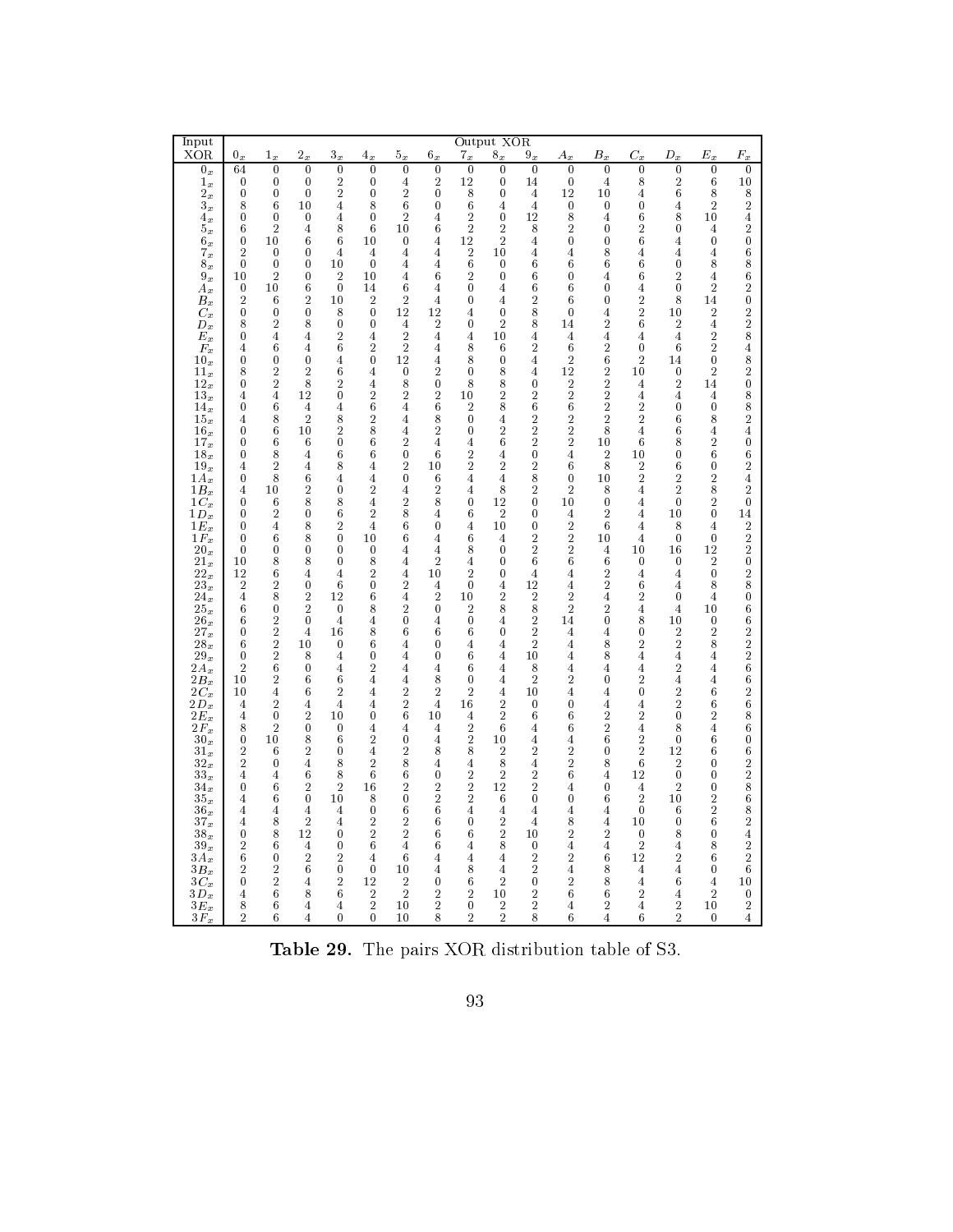| Input                                |                                 |                              |                                  |                       |                                  |                            |                                    |                                             | Output XOR                                 |                                   |                                   |                                  |                                  |                                    |                                       |                                      |  |
|--------------------------------------|---------------------------------|------------------------------|----------------------------------|-----------------------|----------------------------------|----------------------------|------------------------------------|---------------------------------------------|--------------------------------------------|-----------------------------------|-----------------------------------|----------------------------------|----------------------------------|------------------------------------|---------------------------------------|--------------------------------------|--|
| XOR                                  | $0_{x}$                         | $_{1x}$                      | $_{2x}$                          | $_{3x}$               | $_{4x}$                          | $5_x$                      | $_{^6x}$                           | $7_x$                                       | $\mathbf{8}_x$                             | $9_x$                             | $A_x$                             | $B_x$                            | $C_x$                            | $D_{\bm{x}}$                       | $E_x$                                 | $F_x$                                |  |
| $0_x$                                | 64                              | $\overline{0}$               | $\overline{0}$                   | $\overline{0}$        | $\overline{0}$                   | $\overline{0}$             | $\overline{0}$                     | $\overline{0}$                              | $\overline{0}$                             | $\overline{0}$                    | $\overline{0}$                    | $\overline{0}$                   | $\overline{0}$                   | $\overline{0}$                     | $\overline{0}$                        | $\overline{0}$                       |  |
| $1_x\,$<br>$2\hspace{0.5pt}x$        | $\boldsymbol{0}$<br>$\check{0}$ | $\bf{0}$<br>$\boldsymbol{0}$ | $\boldsymbol{0}$<br>$\bf{0}$     | $\bf{0}$<br>$\bar{8}$ | $\boldsymbol{0}$<br>$\bar{0}$    | 16<br>$\overline{4}$       | $16\,$<br>$\overline{4}$           | $\boldsymbol{0}$<br>$\,$ 8 $\,$             | $\boldsymbol{0}$<br>$\boldsymbol{0}$       | $16\,$<br>$\overline{\mathbf{4}}$ | $16\,$<br>$\overline{\mathbf{4}}$ | $\bf{0}$<br>8                    | $\bf{0}$<br>$\bar{8}$            | $\boldsymbol{0}$<br>$\bar{8}$      | $\begin{array}{c} 0 \\ 8 \end{array}$ | $\boldsymbol{0}$<br>$\boldsymbol{0}$ |  |
| $\mathbf{3}_x$                       | 8                               | 6                            | $\overline{2}$                   | $\overline{0}$        | $\overline{2}$                   | $\overline{4}$             | 8                                  |                                             | 6                                          | $\bf{0}$                          | $\overline{4}$                    | 6                                | $\bf{0}$                         | $\,6\,$                            | $\overline{\mathbf{c}}$               | 8                                    |  |
| $4_x$                                | $\boldsymbol{0}$                | 0                            | $\overline{0}$                   | 8                     | $\bf{0}$                         | $\mathbf{0}$               | 12                                 | $\begin{smallmatrix}2\2\4\end{smallmatrix}$ | $\boldsymbol{0}$                           | 12                                | $\bf{0}$                          | 4                                | 8                                | 4                                  | $\overline{4}$                        | $\bf 8$                              |  |
| $5\hspace{-4.5pt}$ $x$               | 4<br>$\bf{0}$                   | $\overline{2}$<br>8          | $\overline{2}$<br>8              | 8<br>$\overline{4}$   | $\sqrt{2}$<br>8                  | 12<br>8                    | $\bf{0}$<br>$\bf{0}$               | $\sqrt{2}$<br>$\boldsymbol{0}$              | $\sqrt{2}$                                 | $\bf{0}$<br>$\bf{0}$              | 12<br>8                           | $\overline{2}$<br>$\bf{0}$       | 8<br>4                           | $\overline{2}$<br>$\boldsymbol{0}$ | $\overline{2}$<br>$\overline{0}$      | $\overline{4}$<br>8                  |  |
| $6_x$<br>$7_x$                       | 4                               | $\overline{2}$               | 6                                | 4                     | 6                                | $\mathbf{0}$               | 16                                 | $\,6$                                       | $\begin{smallmatrix}8\\2\end{smallmatrix}$ | $\bf{0}$                          | $\mathbf{0}$                      | $\overline{2}$                   | 4                                | $\overline{2}$                     | 6                                     | $\overline{4}$                       |  |
| $\mathbf{8}_x$                       | $\boldsymbol{0}$                | $\boldsymbol{0}$             | 0                                | 4                     | 0                                | 8                          | $\overline{4}$                     | 8                                           | $\boldsymbol{0}$                           | 4                                 | 8                                 | 8                                | 4                                | 8                                  | 8                                     | $\boldsymbol{0}$                     |  |
| $9_x$                                | 8<br>$\boldsymbol{0}$           | 4<br>6                       | 4                                | 4<br>$\overline{0}$   | 4<br>$\,6\,$                     | $\bf{0}$                   | 8                                  | $\overline{4}$<br>$\,6\,$                   | 4                                          | $\mathbf{0}$                      | 0                                 | 4<br>6                           | 4<br>$\bf{0}$                    | 4                                  | $\overline{\mathbf{4}}$<br>6          | 8<br>$\boldsymbol{0}$                |  |
| $\mathcal{A}_x$<br>$B_x$             | 0                               | 12                           | 6<br>0                           | 8                     | 0                                | 4<br>$\bf{0}$              | $\overline{4}$<br>$\boldsymbol{0}$ | $\boldsymbol{0}$                            | 6<br>$12\,$                                | $\overline{4}$<br>0               | 4<br>$\boldsymbol{0}$             | 12                               | 8                                | 6<br>12                            | 0                                     | $\boldsymbol{0}$                     |  |
| $C_{x}$                              | $\boldsymbol{0}$                | $\bf{0}$                     | $\bf{0}$                         | $\overline{4}$        | $\boldsymbol{0}$                 | 8                          | $\overline{4}$                     | 8                                           | $\boldsymbol{0}$                           | $\overline{4}$                    | 8                                 | 8                                | $\overline{4}$                   | 8                                  | 8                                     | $\boldsymbol{0}$                     |  |
| $\boldsymbol{D}_{x}$                 | 8                               | 4                            | 4                                | 4                     | 4                                | $\bf{0}$                   | $\bf{0}$                           | $\overline{4}$                              | $\overline{4}$                             | 8                                 | $\bf{0}$                          | $\overline{4}$                   | $\overline{4}$                   | 4                                  | $\overline{\mathbf{4}}$               | 8                                    |  |
| $E_x$<br>$F_x$                       | $\boldsymbol{0}$<br>0           | 6<br>6                       | 6<br>6                           | $\overline{4}$<br>4   | $\,6$<br>6                       | $\bf{0}$<br>4              | $\overline{4}$<br>$\bf{0}$         | $\,6$<br>6                                  | 6<br>6                                     | $\overline{4}$<br>$\bf{0}$        | $\bf{0}$<br>4                     | 6<br>6                           | $\overline{4}$<br>$\overline{4}$ | 6<br>6                             | 6<br>6                                | $\bf{0}$<br>0                        |  |
| $10_x$                               | 0                               | 0                            | 0                                | 0                     | 0                                | 8                          | 12                                 | $\overline{4}$                              | 0                                          | 12                                | 8                                 | 4                                | 0                                | $\overline{\mathbf{4}}$            | $\overline{\mathbf{4}}$               | 8                                    |  |
| $11_x$                               | $\overline{4}$                  | $\overline{2}$               | $\overline{2}$                   | 16                    | $\,2$                            | 4                          | $\mathbf{0}$                       | $\frac{2}{8}$                               | $\overline{2}$                             | $\bf{0}$                          | 4                                 | $\overline{2}$                   | 16                               | $\overline{2}$                     | $\overline{\mathbf{c}}$               | $\overline{4}$                       |  |
| 12 <sub>x</sub>                      | 0<br>8                          | 0<br>$\overline{2}$          | 0<br>6                           | 8<br>$\overline{0}$   | $\boldsymbol{0}$<br>$\,6\,$      | 4<br>4                     | $\overline{4}$<br>$\bf{0}$         | 6                                           | $\boldsymbol{0}$<br>$\overline{2}$         | $\overline{4}$<br>8               | 4<br>4                            | 8<br>$\overline{2}$              | 8<br>$\bf{0}$                    | 8<br>$\overline{2}$                | 8<br>6                                | $\boldsymbol{0}$<br>8                |  |
| $13_x$<br>$1\,4_x$                   | 0                               | 8                            | 8                                | 0                     | 8                                | $\bf{0}$                   | 8                                  | $\bf{0}$                                    | 8                                          | 8                                 | 0                                 | 0                                | 0                                | 0                                  | 0                                     | 16                                   |  |
| $15_x\,$                             | 8                               | $\overline{4}$               | $\overline{4}$                   | $\bf{0}$              | $\overline{4}$                   | 8                          | $\bf{0}$                           | $\overline{4}$                              | $\overline{4}$                             | $\bf{0}$                          | 8                                 | 4                                | $\bf{0}$                         | 4                                  | $\overline{4}$                        | 8                                    |  |
| $16_x$                               | 0<br>$\overline{4}$             | 8<br>6                       | 8                                | 4<br>$\overline{4}$   | 8<br>$\overline{2}$              | 8<br>$\overline{0}$        | 0<br>$\mathbf{0}$                  | $\boldsymbol{0}$                            | 8<br>6                                     | $\bf{0}$<br>16                    | 8<br>$\bf{0}$                     | 0<br>6                           | 4<br>$\overline{4}$              | 0<br>6                             | 0<br>$\overline{2}$                   | $\,$ 8 $\,$<br>$\overline{4}$        |  |
| $17_x$<br>$18_x$                     | 0                               | 8                            | $\overline{c}$<br>$\bar{8}$      | 8                     | $\bar{8}$                        | $\overline{4}$             | $\bf{0}$                           | $\boldsymbol{2}$<br>$\mathbf 0$             | 8                                          | $\bf{0}$                          | 4                                 | $\bf{0}$                         | 8                                | 0                                  | $\overline{0}$                        | 8                                    |  |
| 19 <sub>x</sub>                      | $\overline{4}$                  | 4                            | 4                                | $\overline{0}$        | $\overline{4}$                   | 4                          | 16                                 | $\overline{4}$                              | $\overline{4}$                             | $\bf{0}$                          | 4                                 | $\overline{4}$                   | $\bf{0}$                         | 4                                  | $\overline{4}$                        | $\overline{4}$                       |  |
| $1A_x$                               | $\bf{0}$                        | 6                            | 6                                | 4                     | $\,6$                            | $\bf{0}$                   | $\overline{4}$                     | 6                                           | 6                                          | 4                                 | $\overline{0}$                    | 6                                | 4                                | 6                                  | 6                                     | $\bf{0}$                             |  |
| $1B_x$<br>$1C_x$                     | $\bf{0}$<br>$\bf{0}$            | 6<br>8                       | 6<br>8                           | $\overline{4}$<br>8   | 6<br>8                           | 4<br>4                     | $\mathbf{0}$<br>$\bf{0}$           | 6<br>$\bf{0}$                               | 6<br>8                                     | $\bf{0}$<br>$\bf{0}$              | 4<br>4                            | 6<br>$\overline{0}$              | 4<br>8                           | 6<br>$\bf{0}$                      | 6<br>$\overline{0}$                   | $\bf{0}$<br>8                        |  |
| $1D_x$                               | 4                               | $\overline{\mathbf{4}}$      | 4                                | $\bf{0}$              | $\overline{4}$                   | 4                          | $\bf{0}$                           | $\overline{4}$                              | 4                                          | 16                                | $\overline{\mathbf{4}}$           | 4                                | 0                                | 4                                  | $\overline{\mathbf{4}}$               | $\overline{4}$                       |  |
| $1E_x$                               | $\bf{0}$                        | 6                            | 6                                | $\bf{0}$              | 6                                | 4                          | $\overline{4}$                     | 6                                           | 6                                          | $\overline{4}$                    | $\overline{4}$                    | 6                                | $\bf{0}$                         | 6                                  | 6                                     | $\bf{0}$                             |  |
| $1F_x$<br>$20\,x$                    | 0<br>$\bf{0}$                   | 0<br>$\mathbf{0}$            | 12<br>$\bf{0}$                   | 8<br>8                | 12<br>$\bf{0}$                   | 0<br>$\bf{0}$              | 0<br>$\mathbf{0}$                  | 12<br>12                                    | 0<br>$\bf{0}$                              | $\bf{0}$<br>$\bf{0}$              | 0<br>$\bf{0}$                     | $\bf{0}$<br>12                   | 8<br>8                           | 0<br>12                            | 12<br>12                              | 0<br>$\bf{0}$                        |  |
| $21_x$                               | 0                               | 4                            | 8                                | $\bf{0}$              | 8                                | 4                          | 8                                  | 8                                           | 4                                          | 0                                 | 4                                 | 4                                | 0                                | $\overline{\mathbf{4}}$            | 8                                     | 0                                    |  |
| $22_x$                               | 8                               | $\overline{2}$               | $\frac{2}{2}$                    | $\overline{0}$        | $\sqrt{2}$                       | $\overline{4}$             | 8                                  | $\,6\,$                                     | $\overline{2}$                             | 8                                 | 4                                 | 6                                | $\bf{0}$                         | 6                                  | 6                                     | $\boldsymbol{0}$                     |  |
| $23_x$<br>$24_x$                     | 4<br>$\bf{0}$                   | 6<br>6                       | 6                                | 8<br>$\overline{4}$   | $\overline{\mathbf{2}}$<br>6     | 4<br>4                     | $\bf{0}$<br>$\bf{0}$               | $\begin{array}{c} 2 \\ 6 \end{array}$       | $\boldsymbol{6}$<br>6                      | $\bf{0}$<br>$\bf{0}$              | 4<br>4                            | 6<br>6                           | 8<br>4                           | 6<br>6                             | $\overline{\mathbf{c}}$<br>6          | 4<br>$\bf{0}$                        |  |
| $25_x$                               | $\bf{0}$                        | 8                            | $\overline{4}$                   | $\overline{4}$        | 4                                | $\bf{0}$                   | $\bf{0}$                           | $\overline{4}$                              | 8                                          | 8                                 | $\bf{0}$                          | 8                                | 4                                | 8                                  | $\overline{4}$                        | $\bf{0}$                             |  |
| $26_x$                               | $\bf{0}$                        | 6                            | 6                                | 0                     | 6                                | 4                          | 8                                  | $\boldsymbol{2}$                            | 6                                          | 8                                 | $\overline{\mathbf{4}}$           | $\overline{2}$                   | 0                                | 2                                  | $\boldsymbol{2}$                      | 8                                    |  |
| $27_x$<br>$2\,8\,x$                  | $\overline{4}$<br>16            | 6<br>4                       | $\frac{2}{4}$                    | 8<br>$\overline{0}$   | $\overline{2}$<br>$\overline{4}$ | 4<br>4                     | $\bf{0}$<br>4                      | $\begin{smallmatrix}2\2\4\end{smallmatrix}$ | 6<br>4                                     | $\boldsymbol{0}$<br>4             | $\overline{4}$<br>4               | 6<br>4                           | 8<br>$\mathbf{0}$                | 6<br>4                             | $\frac{2}{4}$                         | $\overline{4}$<br>0                  |  |
| $29_x\,$                             | 0                               | 6                            | $\overline{2}$                   | 8                     | $\,2$                            | $\overline{4}$             | $\boldsymbol{0}$                   | $\,2$                                       | 6                                          | 8                                 | 4                                 | 6                                | 8                                | 6                                  | $\overline{2}$                        | 0                                    |  |
| $2A_x$                               | $\boldsymbol{0}$                | $\overline{2}$               | $\overline{2}$                   | 16                    | $\overline{2}$                   | $\overline{4}$             | 4                                  | $\overline{\mathbf{2}}$                     | $\overline{2}$                             | 4                                 | 4                                 | $\overline{2}$                   | 16                               | $\overline{2}$                     | $\overline{2}$                        | 0                                    |  |
| $2B_x$<br>$2\ensuremath{C_x}\xspace$ | 8<br>8                          | $\bf{0}$<br>4                | $\overline{4}$<br>4              | $\bf{0}$<br>4         | $\overline{4}$<br>4              | 8<br>$\bf{0}$              | 16<br>8                            | $\overline{4}$<br>$\overline{4}$            | $\boldsymbol{0}$<br>4                      | $\bf{0}$<br>8                     | 8<br>$\bf{0}$                     | $\overline{0}$<br>4              | $\bf{0}$<br>4                    | $\boldsymbol{0}$<br>4              | $\overline{4}$<br>4                   | 8<br>$\bf{0}$                        |  |
| $2D_x$                               | $\overline{4}$                  | $\overline{2}$               | 6                                | $\overline{4}$        | $\,6$                            | 8                          | $\mathbf{0}$                       | $\,6$                                       | $\,2$                                      | $\bf{0}$                          | 8                                 | $\overline{2}$                   | $\overline{4}$                   | $\overline{2}$                     | 6                                     | $\overline{4}$                       |  |
| $2E_x$                               | 16                              | 0                            | 0                                | 0                     | $\boldsymbol{0}$                 | 16                         | $\bf{0}$                           | $\boldsymbol{0}$                            | $\boldsymbol{0}$                           | $\bf{0}$                          | 16                                | $\bf{0}$                         | $\bf{0}$                         | 0                                  | 0                                     | 16                                   |  |
| $2F_x$                               | 16<br>$\mathbf{0}$              | $\boldsymbol{0}$<br>6        | $\bf{0}$<br>6                    | $\bf{0}$<br>4         | $\boldsymbol{0}$<br>6            | $\bf{0}$<br>$\overline{4}$ | 16<br>$\mathbf{0}$                 | $\boldsymbol{0}$<br>6                       | $\boldsymbol{0}$<br>6                      | 16<br>$\bf{0}$                    | $\bf{0}$<br>4                     | 0<br>6                           | $\bf{0}$<br>$\overline{4}$       | 0<br>6                             | $\overline{0}$<br>6                   | 16<br>$\bf{0}$                       |  |
| $30_x$<br>$31_x$                     | $\boldsymbol{0}$                | 8                            | 4                                | 4                     | 4                                | $\bf{0}$                   | $\bf{0}$                           | $\overline{4}$                              | 8                                          | 8                                 | 0                                 | 8                                | $\overline{4}$                   | 8                                  | $\overline{\mathbf{4}}$               | $\bf{0}$                             |  |
| $32_{x}$                             | 16                              | 6                            | 6                                | $\overline{4}$        | $\,6\,$                          | 0                          | $\overline{4}$                     | $\overline{2}$                              | $\boldsymbol{6}$                           | $\overline{4}$                    | 0                                 | $\overline{2}$                   | $\overline{4}$                   | $\overline{2}$                     | $\overline{2}$                        | $\boldsymbol{0}$                     |  |
| $33_x$                               | $\boldsymbol{0}$<br>$\bf{0}$    | $\overline{2}$               | 6<br>12                          | 4<br>8                | 6<br>12                          | 8<br>$\overline{0}$        | 8<br>$\bf{0}$                      | $\,6\,$<br>$\boldsymbol{0}$                 | $\overline{2}$<br>12                       | 0<br>0                            | 8<br>$\bf{0}$                     | $\overline{2}$<br>$\overline{0}$ | $\overline{4}$<br>8              | $\overline{2}$<br>$\boldsymbol{0}$ | 6<br>0                                | $\bf{0}$<br>$\bf{0}$                 |  |
| $34_x$<br>$3\,5_x$                   | 0                               | 12<br>$\overline{4}$         |                                  | $\bf{0}$              | $\overline{8}$                   | 4                          | 8                                  | 8                                           | $\overline{4}$                             | 0                                 | 4                                 | 4                                | 0                                | 4                                  | 8                                     | $\bf{0}$                             |  |
| $36_x$                               | $\bf{0}$                        | $\overline{2}$               | $^8_2$                           | 4                     | $\overline{2}$                   | 0                          | $\overline{4}$                     | $\,6\,$                                     | $\overline{2}$                             | $\overline{4}$                    | $\bf{0}$                          | 6                                | 4                                | 6                                  | 6                                     | 16                                   |  |
| $37_x$                               | $\boldsymbol{0}$                | $\overline{2}$               | 6                                | 4                     | $\,6\,$                          | 8                          | 8                                  | $\,6\,$                                     | $\overline{2}$                             | 0                                 | 8                                 | $\overline{2}$                   | 4                                | $\overline{2}$                     | 6                                     | $\bf{0}$                             |  |
| 38 <sub>x</sub><br>$3\,9\,x$         | $\bf{0}$<br>$\bf{0}$            | $\overline{4}$<br>6          | $\overline{4}$<br>$\overline{2}$ | $\bf{0}$<br>8         | $\overline{4}$<br>$\overline{2}$ | $\overline{4}$<br>4        | $\overline{4}$<br>$\bf{0}$         | $\overline{4}$<br>$\,2$                     | $\overline{4}$<br>6                        | 4<br>8                            | $\overline{4}$<br>4               | $\overline{4}$<br>6              | $\boldsymbol{0}$<br>8            | $\overline{4}$<br>6                | $\overline{4}$<br>$\overline{2}$      | 16<br>$\bf{0}$                       |  |
| $3A_x$                               | $\bf{0}$                        | 4                            | $\overline{4}$                   | $\overline{0}$        | $\overline{4}$                   | 8                          | 8                                  | $\overline{4}$                              | 4                                          | 8                                 | 8                                 | 4                                | $\bf{0}$                         | 4                                  | $\overline{4}$                        | $\bf{0}$                             |  |
| $3B_x$                               | 16                              | $\overline{4}$               | $\overline{4}$                   | $\bf{0}$              | $\overline{4}$                   | $\overline{0}$             | $\bf{0}$                           | $\overline{4}$                              | $\overline{4}$                             | $\boldsymbol{0}$                  | $\bf{0}$                          | 4                                | $\bf{0}$                         | $\overline{4}$                     | $\overline{4}$                        | 16                                   |  |
| $3C_x$<br>$3D_x$                     | 0<br>$\overline{4}$             | 4<br>$\overline{2}$          | 4<br>6                           | 4<br>4                | 4<br>$\,6\,$                     | $\bf{0}$<br>8              | 8<br>$\boldsymbol{0}$              | $\overline{4}$<br>$\,6$                     | 4<br>$\,2$                                 | 8<br>$\boldsymbol{0}$             | 0<br>8                            | 4<br>$\overline{2}$              | 4<br>$\overline{4}$              | 4<br>$\overline{2}$                | 4<br>6                                | 8<br>$\overline{4}$                  |  |
| $3E_x$                               | $\bf{0}$                        | $\overline{2}$               | $\overline{2}$                   | 8                     | $\sqrt{2}$                       | 12                         | $\overline{4}$                     | $\,2$                                       | $\bar{2}$                                  | $\overline{4}$                    | 12                                | $\overline{2}$                   | 8                                | $\overline{2}$                     | $\overline{2}$                        | $\boldsymbol{0}$                     |  |
| $3F_x$                               | 8                               | $\overline{4}$               | $\bf{0}$                         | 8                     | $\bf{0}$                         | 0                          | 0                                  | $\mathbf{0}$                                | $\overline{4}$                             | 16                                | 0                                 | $\overline{4}$                   | 8                                | $\overline{4}$                     | $\overline{0}$                        | 8                                    |  |

Table 30. The pairs XOR distribution table of S4.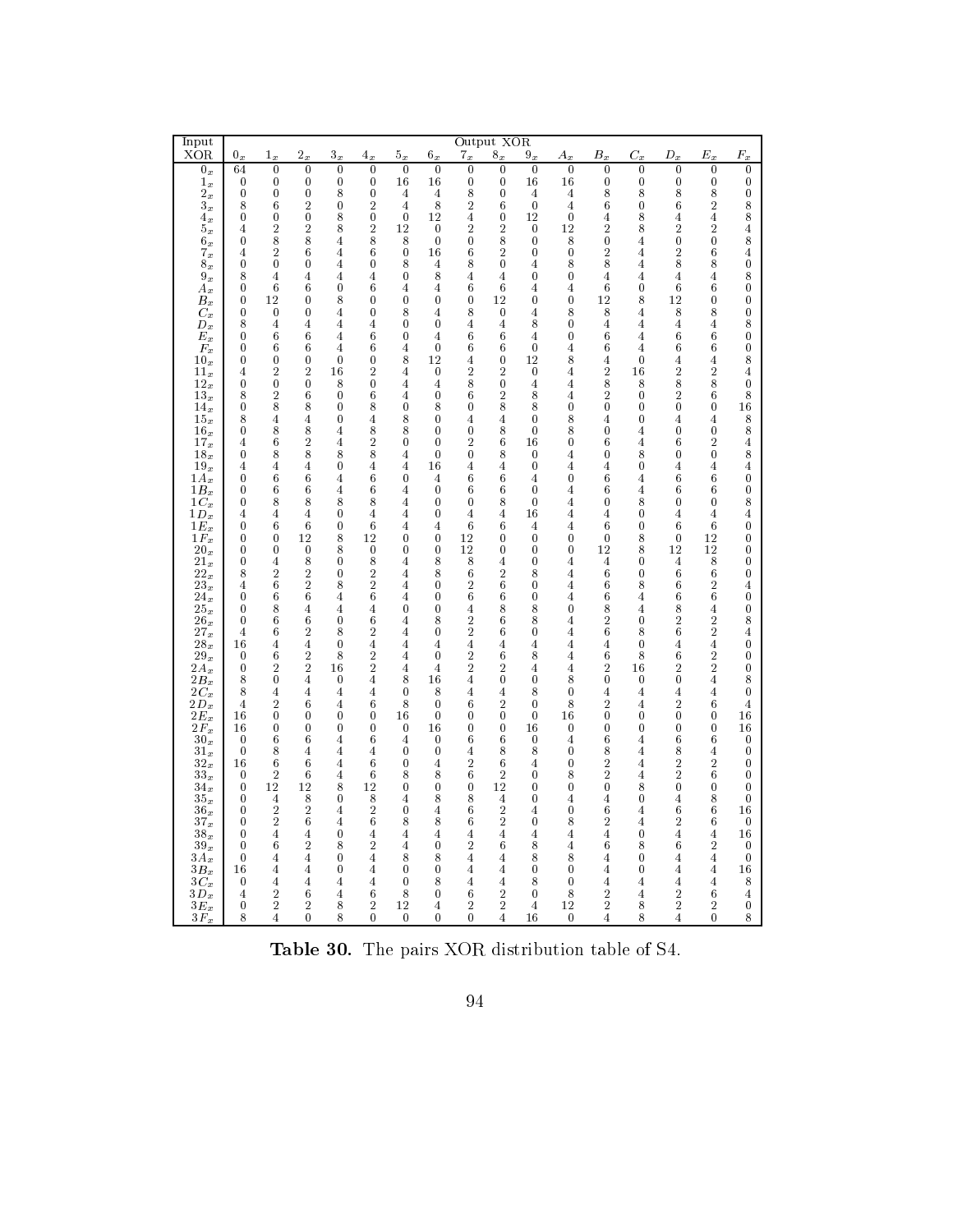| XOR<br>$2\,x$<br>$6_x\,$<br>$8_x$<br>$9_x$<br>$B_x$<br>$C_x$<br>$D_x$<br>$F_x$<br>$0_x$<br>$1_x$<br>$3_x$<br>$\frac{4}{x}$<br>$5_x$<br>$A_x$<br>$E_x$<br>$7_x$<br>$\overline{0}$<br>$\overline{0}$<br>$\overline{0}$<br>$\overline{0}$<br>$\overline{0}$<br>$\overline{0}$<br>$0_x$<br>64<br>$\overline{0}$<br>$\overline{0}$<br>$\overline{0}$<br>$\overline{0}$<br>$\overline{0}$<br>$\overline{0}$<br>$\overline{0}$<br>$\overline{0}$<br>$\overline{0}$<br>$\boldsymbol{0}$<br>$\,2$<br>$\frac{2}{2}$<br>12<br>$\begin{array}{c} 10 \\ 8 \end{array}$<br>$\,2$<br>$\boldsymbol{0}$<br>$\boldsymbol{0}$<br>$\bf{0}$<br>$\overline{4}$<br>10<br>8<br>$\,6$<br>$\boldsymbol{0}$<br>$\overline{4}$<br>$\overline{4}$<br>$1_x$<br>$\overline{4}$<br>$1\bar{0}$<br>$\bar{2}_x$<br>$10\,$<br>$\boldsymbol{6}$<br>$\boldsymbol{6}$<br>$\bf{0}$<br>$\bf{0}$<br>$\boldsymbol{0}$<br>$\,6\,$<br>$\bf{0}$<br>0<br>$\overline{\mathbf{4}}$<br>4<br>$\overline{4}$<br>$\overline{2}$<br>$\boldsymbol{0}$<br>$\overline{2}$<br>$\overline{3}_x$<br>8<br>$\overline{2}$<br>$\,6$<br>$\overline{4}$<br>$\overline{2}$<br>8<br>$\,6\,$<br>$\overline{4}$<br>$\overline{4}$<br>$\overline{2}$<br>4<br>4<br>6<br>$\boldsymbol{0}$<br>$\overline{0}$<br>8<br>$\,$ 6 $\,$<br>$\overline{0}$<br>$\,6\,$<br>$\bf{0}$<br>$\bf{0}$<br>$\overline{4}$<br>6<br>$\,6\,$<br>$\overline{4}$<br>8<br>$\,6$<br>10<br>0<br>4 <sub>x</sub><br>$\overline{0}$<br>12<br>$\overline{2}$<br>$\overline{0}$<br>$\overline{4}$<br>$\overline{4}$<br>$\frac{2}{2}$<br>$\overline{2}$<br>$\bf{0}$<br>$\,2$<br>8<br>$5_x$<br>$\bf{0}$<br>8<br>$\overline{4}$<br>$\bf{0}$<br>16<br>$\overline{2}$<br>$\overline{\mathbf{2}}$<br>$\bf{0}$<br>8<br>6<br>$\,6\,$<br>$\overline{4}$<br>$\boldsymbol{0}$<br>6<br>$\boldsymbol{0}$<br>10<br>$6_x$<br>$\overline{4}$<br>$\overline{4}$<br>$\overline{4}$<br>6<br>$\overline{\mathbf{c}}$<br>8<br>$\overline{\mathbf{c}}$<br>$\overline{2}$<br>$\frac{2}{8}$<br>6<br>$\bf{0}$<br>6<br>$\,6$<br>$\,2$<br>6<br>$7_x$<br>$\overline{4}$<br>$\overline{4}$<br>8<br>$\bf{0}$<br>6<br>$\bf{0}$<br>$\overline{\mathbf{2}}$<br>8<br>$\overline{4}$<br>$\boldsymbol{0}$<br>$\overline{4}$<br>$8_x\,$<br>0<br>0<br>0<br>10<br>$\overline{4}$<br>10<br>$\overline{4}$<br>4<br>6<br>$\begin{smallmatrix} 2 \ 0 \end{smallmatrix}$<br>$\frac{2}{8}$<br>$\overline{\mathbf{c}}$<br>$\bf{0}$<br>$\overline{4}$<br>10<br>$\,2$<br>8<br>6<br>$\overline{2}$<br>$\bf{0}$<br>$9_x$<br>8<br>6<br>0<br>6<br>6<br>$\boldsymbol{0}$<br>$\,6\,$<br>8<br>$\overline{4}$<br>$\,2$<br>$\boldsymbol{0}$<br>0<br>$\overline{4}$<br>$A_x$<br>6<br>8<br>0<br>$\bf{0}$<br>10<br>8<br>$\overline{c}$<br>$\overline{\mathbf{2}}$<br>$\begin{array}{c} 2 \\ 6 \end{array}$<br>$\,2$<br>$\overline{2}$<br>8<br>$10\,$<br>$\overline{2}$<br>$\overline{\mathbf{c}}$<br>6<br>$\overline{\mathbf{4}}$<br>6<br>6<br>$\overline{2}$<br>$_{Bx}$<br>4<br>4<br>$\bf{0}$<br>$\overline{2}$<br>$C_x$<br>$\bf{0}$<br>$\boldsymbol{0}$<br>$\boldsymbol{0}$<br>$\,2$<br>$\overline{2}$<br>$\boldsymbol{0}$<br>$\,6\,$<br>10<br>6<br>$\,6\,$<br>$\overline{4}$<br>10<br>10<br>$\overline{2}$<br>$\,$ 6 $\,$<br>$\bf{0}$<br>$\,2$<br>$\frac{2}{2}$<br>$\overline{2}$<br>$\overline{0}$<br>$\overline{2}$<br>10<br>10<br>$\mathbf{0}$<br>16<br>0<br>$\overline{4}$<br>$D_{\it x}$<br>4<br>4<br>8<br>$E_x$<br>$F_x$<br>$\overline{4}$<br>$\,6\,$<br>10<br>$\overline{2}$<br>$\overline{4}$<br>$\overline{4}$<br>$\overline{2}$<br>$\bf{0}$<br>6<br>$\overline{4}$<br>$\overline{4}$<br>$\overline{4}$<br>0<br>$\overline{4}$<br>$\overline{2}$<br>8<br>$\overline{2}$<br>$\sqrt{2}$<br>$\overline{2}$<br>8<br>$\overline{4}$<br>$\bf{0}$<br>8<br>12<br>0<br>$\bf{0}$<br>$\overline{4}$<br>$\overline{4}$<br>4<br>4<br>$\,2$<br>$10_x$<br>$\boldsymbol{0}$<br>$\bf{0}$<br>$\bf{0}$<br>$\boldsymbol{0}$<br>$\overline{4}$<br>12<br>$\boldsymbol{0}$<br>8<br>10<br>12<br>$\,2$<br>0<br>$\overline{4}$<br>4<br>6<br>$\overline{2}$<br>$\boldsymbol{2}$<br>$\overline{2}$<br>$^2_6$<br>10<br>10<br>$\boldsymbol{0}$<br>$\overline{4}$<br>$\boldsymbol{0}$<br>$11_x$<br>6<br>6<br>6<br>$\bf{0}$<br>6<br>4<br>4<br>12 <sub>x</sub><br>$\overline{2}$<br>$\sqrt{2}$<br>10<br>$\bf{0}$<br>10<br>8<br>$\bf{0}$<br>$\boldsymbol{0}$<br>$\bf{0}$<br>$\bf{0}$<br>$\overline{4}$<br>4<br>6<br>6<br>6<br>$\bar{2}$<br>$13_x\,$<br>$\boldsymbol{0}$<br>$\bf{0}$<br>$\overline{4}$<br>$\,6\,$<br>$\overline{2}$<br>8<br>$\overline{2}$<br>8<br>10<br>$\boldsymbol{0}$<br>6<br>8<br>0<br>$\overline{4}$<br>$\overline{4}$<br>$\boldsymbol{6}$<br>$\overline{2}$<br>$\sqrt{2}$<br>$\bf{0}$<br>12<br>8<br>6<br>$\bf{0}$<br>$14_x$<br>$\overline{4}$<br>$\bf{0}$<br>$\overline{4}$<br>$\overline{4}$<br>$\overline{4}$<br>$\overline{4}$<br>$\overline{4}$<br>$\overline{\mathbf{4}}$<br>$\frac{2}{2}$<br>$\overline{2}$<br>8<br>$\boldsymbol{0}$<br>8<br>$\overline{2}$<br>$\,2$<br>$\overline{2}$<br>8<br>8<br>$15_x$<br>$\overline{4}$<br>0<br>4<br>4<br>$\overline{4}$<br>6<br>$\overline{2}$<br>10<br>$\frac{2}{2}$<br>$\overline{4}$<br>$\overline{4}$<br>$6\phantom{.}6$<br>6<br>6<br>$\bf{0}$<br>$\mathbf{0}$<br>$\bf{0}$<br>14<br>$\bf{0}$<br>$\overline{4}$<br>$\overline{4}$<br>$16_x$<br>$\bf{0}$<br>$\sqrt{2}$<br>$\boldsymbol{0}$<br>8<br>$\overline{4}$<br>$\boldsymbol{0}$<br>$\,2$<br>$\overline{2}$<br>8<br>6<br>$17_x$<br>6<br>8<br>$\overline{4}$<br>8<br>$\overline{4}$<br>$\bf{0}$<br>$\overline{4}$<br>$\overline{4}$<br>$\overline{4}$<br>6<br>$\bf{0}$<br>10<br>8<br>6<br>$\overline{4}$<br>$\bf{0}$<br>6<br>$\overline{4}$<br>$\bf{0}$<br>18 <sub>x</sub><br>$\overline{4}$<br>$\overline{4}$<br>$\overline{2}$<br>$\overline{2}$<br>$\,2$<br>$\,2$<br>12<br>$\,2$<br>19 <sub>x</sub><br>$\bf{0}$<br>4<br>6<br>$\overline{4}$<br>$\overline{4}$<br>6<br>$\overline{4}$<br>4<br>10<br>0<br>$\overline{2}$<br>$^2_{\rm 0}$<br>$\sqrt{2}$<br>$\overline{0}$<br>$\bf{0}$<br>$\mathbf{0}$<br>$1A_x$<br>$\bf{0}$<br>16<br>12<br>6<br>$\bf{0}$<br>$\overline{4}$<br>$\overline{4}$<br>8<br>4<br>4<br>$\overline{2}$<br>$\overline{2}$<br>$\overline{2}$<br>8<br>12<br>8<br>$1B_x$<br>0<br>6<br>8<br>$\overline{4}$<br>0<br>6<br>0<br>0<br>6<br>$\overline{2}$<br>$\overline{2}$<br>$\boldsymbol{0}$<br>$\,6$<br>$\,6$<br>$\boldsymbol{6}$<br>$\bf 8$<br>$\,2$<br>$\boldsymbol{0}$<br>$1C_x$<br>$10\,$<br>6<br>4<br>0<br>4<br>4<br>$\overline{4}$<br>$\overline{2}$<br>$\sqrt{2}$<br>$\overline{2}$<br>$\overline{2}$<br>$\bf{0}$<br>8<br>$\,6\,$<br>$\boldsymbol{0}$<br>$\,$ 8 $\,$<br>$1D_x$<br>$\overline{4}$<br>6<br>$\overline{4}$<br>6<br>6<br>$\overline{4}$<br>$\overline{4}$<br>$\overline{2}$<br>$\overline{2}$<br>$\sqrt{2}$<br>$\overline{2}$<br>$\overline{2}$<br>$1E_x$<br>$\overline{2}$<br>6<br>$\boldsymbol{0}$<br>$\bf{0}$<br>12<br>10<br>10<br>$\bf{0}$<br>$\overline{4}$<br>6<br>$\overline{4}$<br>$1F_x$<br>$\sqrt{2}$<br>$\overline{\mathbf{2}}$<br>6<br>$\bf{0}$<br>6<br>8<br>$\overline{4}$<br>8<br>8<br>$\bf{0}$<br>$\bf{0}$<br>$\boldsymbol{2}$<br>$\bf{0}$<br>6<br>6<br>6<br>8<br>8<br>$20_x$<br>$\boldsymbol{0}$<br>$\bf{0}$<br>$\bf{0}$<br>8<br>$\boldsymbol{0}$<br>$\,$ 8 $\,$<br>$\overline{2}$<br>6<br>$\boldsymbol{0}$<br>$\overline{4}$<br>$\overline{4}$<br>6<br>$\,6\,$<br>$\overline{4}$<br>$\frac{2}{2}$<br>$\frac{2}{2}$<br>10<br>$21_x$<br>$\bf{0}$<br>$\bf{0}$<br>$\,6\,$<br>$\,6\,$<br>6<br>6<br>$\overline{4}$<br>$\bf{0}$<br>$\overline{\mathbf{4}}$<br>14<br>$\overline{4}$<br>0<br>$\bf{0}$<br>$\frac{22}{23}x$<br>$\overline{2}$<br>$\,2$<br>$\,2$<br>$\,2$<br>$\overline{2}$<br>14<br>4<br>0<br>$10\,$<br>0<br>12<br>10<br>0<br>0<br>$\overline{2}$<br>$\overline{4}$<br>$\overline{2}$<br>$\overline{0}$<br>$\begin{smallmatrix}8\\2\end{smallmatrix}$<br>$^2_{\rm 6}$<br>$\overline{2}$<br>10<br>$\bf{0}$<br>8<br>0<br>$\mathbf{0}$<br>4<br>8<br>6<br>8<br>$\overline{2}$<br>$\bar{2}$<br>$\sqrt{2}$<br>$\overline{2}$<br>$24_x$<br>$\overline{2}$<br>$\overline{2}$<br>$\,6\,$<br>$\overline{4}$<br>$\overline{4}$<br>$\overline{4}$<br>6<br>6<br>6<br>8<br>6<br>$\bf{0}$<br>8<br>$\overline{2}$<br>$\overline{2}$<br>6<br>$\,2$<br>$\sqrt{2}$<br>$\overline{\mathbf{c}}$<br>6<br>6<br>$25_x$<br>$\bf{0}$<br>8<br>6<br>$\overline{4}$<br>4<br>$\bf{0}$<br>12<br>$\boldsymbol{0}$<br>$\overline{4}$<br>$\boldsymbol{0}$<br>12<br>8<br>0<br>$26_x$<br>0<br>$\overline{4}$<br>$\overline{\mathbf{4}}$<br>$\overline{\mathbf{4}}$<br>$\bf{0}$<br>8<br>$\overline{4}$<br>$\overline{4}$<br>$\begin{array}{c} 12 \\ 2 \\ 6 \end{array}$<br>$\overline{2}$<br>$\sqrt{2}$<br>$\boldsymbol{0}$<br>$\sqrt{2}$<br>$\overline{2}$<br>$\sqrt{2}$<br>$\frac{2}{2}$<br>$27_x$<br>$\bf{0}$<br>12<br>$\overline{4}$<br>8<br>8<br>$\bf{0}$<br>4<br>4<br>$\,$ 6 $\,$<br>$\bf{0}$<br>$\overline{2}$<br>$\overline{2}$<br>$28_x$<br>8<br>$\overline{2}$<br>$\boldsymbol{6}$<br>$\overline{4}$<br>$\overline{4}$<br>$\bf{0}$<br>6<br>6<br>$10\,$<br>4<br>8<br>$\boldsymbol{2}$<br>$\,2$<br>$29_{x}$<br>$\overline{4}$<br>6<br>8<br>$\overline{4}$<br>6<br>$\,2$<br>10<br>$\boldsymbol{0}$<br>0<br>$\mathbf{0}$<br>$\overline{4}$<br>$\overline{2}$<br>$\overline{\mathbf{2}}$<br>$\overline{0}$<br>$\overline{2}$<br>12<br>$2\overline{A_x}$<br>6<br>$\bf{0}$<br>$\,6\,$<br>$\overline{4}$<br>10<br>$\overline{4}$<br>$\overline{4}$<br>4<br>$\overline{4}$<br>0<br>$\overline{4}$<br>$\overline{2}$<br>$\,6$<br>$\boldsymbol{0}$<br>$\sqrt{2}$<br>$\sqrt{2}$<br>$\frac{2B_x}{2C_x}$<br>$\overline{4}$<br>$\bf{0}$<br>12<br>0<br>$\overline{4}$<br>12<br>6<br>$\overline{4}$<br>0<br>$\overline{4}$<br>6<br>$\overline{2}$<br>$\overline{0}$<br>$\overline{2}$<br>6<br>$\bf{0}$<br>$\overline{2}$<br>8<br>6<br>6<br>6<br>8<br>$\overline{4}$<br>6<br>0<br>4<br>4<br>$2D_x$<br>$\bf{0}$<br>$\overline{4}$<br>$\overline{2}$<br>$\,6\,$<br>4<br>4<br>0<br>6<br>$\overline{4}$<br>$\overline{4}$<br>12<br>$\bf{0}$<br>$\overline{4}$<br>4<br>6<br>4<br>$\overline{4}$<br>$\overline{2}$<br>10<br>$\overline{4}$<br>$\bf{0}$<br>$\,6\,$<br>$\overline{2}$<br>10<br>$\,6\,$<br>$\overline{2}$<br>$\bf{0}$<br>$\bf{0}$<br>$2E_x$<br>6<br>$\bf{0}$<br>6<br>6<br>$2\bar{F_x}$<br>$\bf{0}$<br>$\,2$<br>$\overline{2}$<br>$\,6\,$<br>$\,2$<br>$\,2$<br>$\,2$<br>6<br>$\overline{2}$<br>$\overline{2}$<br>10<br>4<br>10<br>$\bf{0}$<br>$\overline{4}$<br>10<br>6<br>$^2_{\rm 0}$<br>$\overline{4}$<br>$\overline{4}$<br>$\overline{2}$<br>6<br>$\overline{4}$<br>8<br>6<br>$\mathbf{0}$<br>$\bf{0}$<br>$3\,\mathrm{0}_x$<br>$\bf{0}$<br>4<br>4<br>10<br>$\overline{4}$<br>$\overline{2}$<br>$\overline{4}$<br>$\mathbf{0}$<br>$\bf{0}$<br>$\overline{4}$<br>$31_x$<br>$\bf{0}$<br>6<br>6<br>10<br>$\overline{4}$<br>$\bf{0}$<br>6<br>12<br>6<br>4<br>$\overline{2}$<br>$32_x$<br>6<br>$\bf{0}$<br>$\overline{4}$<br>6<br>$\bf{0}$<br>$\,6$<br>$\overline{4}$<br>$\overline{4}$<br>10<br>6<br>$\bf{0}$<br>$\overline{4}$<br>6<br>$\bf{0}$<br>6<br>$\,2$<br>33 <sub>x</sub><br>10<br>$\bf{0}$<br>14<br>8<br>$\boldsymbol{0}$<br>8<br>$\,2$<br>8<br>0<br>$\bf{0}$<br>$\overline{4}$<br>0<br>$\overline{4}$<br>$\overline{\mathbf{4}}$<br>0<br>$\overline{\mathbf{2}}$<br>$34_x$<br>$\bf{0}$<br>$\overline{4}$<br>$\,2$<br>$\overline{4}$<br>$\bf{0}$<br>8<br>$\,6$<br>8<br>$\overline{2}$<br>$\overline{4}$<br>6<br>$\bf{0}$<br>4<br>14<br>0<br>$\bf{0}$<br>$\bf{0}$<br>16<br>8<br>$35_x$<br>$\bf{0}$<br>4<br>8<br>$\overline{4}$<br>0<br>$\overline{4}$<br>$\overline{4}$<br>0<br>4<br>4<br>4<br>4<br>$\overline{2}$<br>$36_x$<br>$\overline{4}$<br>6<br>$\overline{2}$<br>$\overline{2}$<br>12<br>$\,2$<br>$\overline{4}$<br>8<br>$\overline{2}$<br>$\overline{4}$<br>$\bf{0}$<br>4<br>4<br>$\overline{4}$<br>$\overline{4}$<br>$\overline{2}$<br>$\overline{2}$<br>$\overline{2}$<br>$\overline{2}$<br>$\overline{2}$<br>$\overline{2}$<br>$\overline{4}$<br>$\bf{0}$<br>8<br>$\sqrt{2}$<br>12<br>6<br>$\overline{2}$<br>8<br>$\,6\,$<br>$3\,7_x$<br>$\overline{4}$<br>$\overline{2}$<br>$\begin{smallmatrix}8\\2\end{smallmatrix}$<br>$\,2$<br>12<br>$\boldsymbol{0}$<br>$\boldsymbol{0}$<br>$38_x$<br>$\bf{0}$<br>$\overline{4}$<br>8<br>$\overline{\mathbf{4}}$<br>0<br>$10\,$<br>$\boldsymbol{0}$<br>0<br>$\overline{4}$<br>10<br>$\overline{2}$<br>$39_x$<br>$\boldsymbol{0}$<br>8<br>12<br>$\bf{0}$<br>$\,2$<br>$\overline{2}$<br>12<br>$\overline{4}$<br>$\bf{0}$<br>8<br>$\bf{0}$<br>$\overline{4}$<br>$\overline{4}$<br>$\overline{4}$<br>$\overline{0}$<br>$\overline{2}$<br>$\overline{0}$<br>$\,6$<br>$\overline{4}$<br>$\boldsymbol{0}$<br>14<br>0<br>$\overline{4}$<br>6<br>$10\,$<br>8<br>0<br>0<br>6<br>$3A_x$<br>4<br>$\overline{2}$<br>$\sqrt{2}$<br>$\frac{2}{2}$<br>$\overline{2}$<br>$3B_x$<br>$\boldsymbol{0}$<br>$\overline{2}$<br>$\overline{4}$<br>$\overline{4}$<br>8<br>6<br>8<br>$\boldsymbol{2}$<br>$\overline{2}$<br>6<br>14<br>$\bf{0}$<br>$\overline{2}$<br>$\overline{2}$<br>$\bf{0}$<br>$1\bar{0}$<br>$\overline{\mathbf{2}}$<br>$10\,$<br>$\overline{2}$<br>$\bf{0}$<br>$\,6$<br>10<br>$3C_x$<br>$\boldsymbol{0}$<br>6<br>$\bf{0}$<br>8<br>4<br>$\boldsymbol{2}$<br>8<br>$\,2$<br>$\overline{2}$<br>$\boldsymbol{2}$<br>$3D_x$<br>$\boldsymbol{0}$<br>6<br>12<br>8<br>$\bf{0}$<br>8<br>$\overline{2}$<br>$\overline{4}$<br>$\overline{4}$<br>$\bf{0}$<br>$\overline{4}$<br>$\bar{0}$<br>$\overline{2}$<br>$\overline{6}$<br>$\overline{2}$<br>$\overline{0}$<br>10<br>$\overline{2}$<br>8<br>$\,2$<br>$3E_x$<br>8<br>$\overline{4}$<br>4<br>4<br>8<br>4<br>0<br>$\overline{2}$<br>$\overline{2}$<br>$\bf{0}$<br>$\overline{4}$<br>$\overline{4}$<br>$\overline{4}$<br>8<br>$\bf{0}$ | Input  |   |   |   |  |                |  | Output XOR |  |         |                         |                |   |  |
|---------------------------------------------------------------------------------------------------------------------------------------------------------------------------------------------------------------------------------------------------------------------------------------------------------------------------------------------------------------------------------------------------------------------------------------------------------------------------------------------------------------------------------------------------------------------------------------------------------------------------------------------------------------------------------------------------------------------------------------------------------------------------------------------------------------------------------------------------------------------------------------------------------------------------------------------------------------------------------------------------------------------------------------------------------------------------------------------------------------------------------------------------------------------------------------------------------------------------------------------------------------------------------------------------------------------------------------------------------------------------------------------------------------------------------------------------------------------------------------------------------------------------------------------------------------------------------------------------------------------------------------------------------------------------------------------------------------------------------------------------------------------------------------------------------------------------------------------------------------------------------------------------------------------------------------------------------------------------------------------------------------------------------------------------------------------------------------------------------------------------------------------------------------------------------------------------------------------------------------------------------------------------------------------------------------------------------------------------------------------------------------------------------------------------------------------------------------------------------------------------------------------------------------------------------------------------------------------------------------------------------------------------------------------------------------------------------------------------------------------------------------------------------------------------------------------------------------------------------------------------------------------------------------------------------------------------------------------------------------------------------------------------------------------------------------------------------------------------------------------------------------------------------------------------------------------------------------------------------------------------------------------------------------------------------------------------------------------------------------------------------------------------------------------------------------------------------------------------------------------------------------------------------------------------------------------------------------------------------------------------------------------------------------------------------------------------------------------------------------------------------------------------------------------------------------------------------------------------------------------------------------------------------------------------------------------------------------------------------------------------------------------------------------------------------------------------------------------------------------------------------------------------------------------------------------------------------------------------------------------------------------------------------------------------------------------------------------------------------------------------------------------------------------------------------------------------------------------------------------------------------------------------------------------------------------------------------------------------------------------------------------------------------------------------------------------------------------------------------------------------------------------------------------------------------------------------------------------------------------------------------------------------------------------------------------------------------------------------------------------------------------------------------------------------------------------------------------------------------------------------------------------------------------------------------------------------------------------------------------------------------------------------------------------------------------------------------------------------------------------------------------------------------------------------------------------------------------------------------------------------------------------------------------------------------------------------------------------------------------------------------------------------------------------------------------------------------------------------------------------------------------------------------------------------------------------------------------------------------------------------------------------------------------------------------------------------------------------------------------------------------------------------------------------------------------------------------------------------------------------------------------------------------------------------------------------------------------------------------------------------------------------------------------------------------------------------------------------------------------------------------------------------------------------------------------------------------------------------------------------------------------------------------------------------------------------------------------------------------------------------------------------------------------------------------------------------------------------------------------------------------------------------------------------------------------------------------------------------------------------------------------------------------------------------------------------------------------------------------------------------------------------------------------------------------------------------------------------------------------------------------------------------------------------------------------------------------------------------------------------------------------------------------------------------------------------------------------------------------------------------------------------------------------------------------------------------------------------------------------------------------------------------------------------------------------------------------------------------------------------------------------------------------------------------------------------------------------------------------------------------------------------------------------------------------------------------------------------------------------------------------------------------------------------------------------------------------------------------------------------------------------------------------------------------------------------------------------------------------------------------------------------------------------------------------------------------------------------------------------------------------------------------------------------------------------------------------------------------------------------------------------------------------------------------------------------------------------------------------------------------------------------------------------------------------------------------------------------------------------------------------------------------------------------------------------------------------------------------------------------------------------------------------------------------------------------------------------------------------------------------------------------------------------------------------------------------------------------------------------------------------------------------------------------------------------------------------------------------------------------------------------------------------------------------------------------------------------------------------------------------------------------------------------------------------------------------------------------------------------------------------------------------------------------------------------------------------------------------------------------------------------------------------------------------------------------------------------------------------------------------------------------------------------------------------------------------------------------------------------------------------------------------------------------------------------------------------------------------------------------------------------------------------------------------------------------------------------------------------------------------------------------------------------------------------------------------------------------------------------------------------------------------------------------------------------------------------------------------------------------------------------------------------------------------------------------------------------------------------------------------------------------------------------------------------------------------------------------------------------------------------------------------------------------------------------------------------------------------------------------------------------------------------------------------------------------------------------------------------------------------------------------------------------------------------------------------------------------------------------------------------------------------------------------------------------------------------------------------------------------------------------------------------------------------------------------------------------------------------------------------------------------------------------------------------------------------------------------------------------------------------------------------------------------------------------------------------------------------------------------------------------------------------------------------------------------------------------------------------------------------------------------------------------------------------------------------------------------------------------------------------------------------------------------------------------------------------------------------------------------------------------------------------------------------------------------------------------------------------------------------------------------------------------------------------------------------------------------------------------------------------------------------------------------------------------------------------------------------------------------------------------------------------------------------------------------------------------------------------------------------------------------------------------------------------------------------------------------------------------------------------------------------------------------------------------------------------------------------------------------------------------------------------------------------------------------------------------------------------------------------------------------------------------------------------------------------------------------------------------------------------------------------------------------------------------------------------------------------------------------------------------------------------------------------------------------------------------------------------------------------------------------------------------------------------------------------------------------------------------------------------------------------------------------------------------------------------------------------------------------------------------------------------------------------------------------------------------------------------------------------------------------------------------------------------------------------------------------------------------------------------------------------------------------------------------------------------|--------|---|---|---|--|----------------|--|------------|--|---------|-------------------------|----------------|---|--|
|                                                                                                                                                                                                                                                                                                                                                                                                                                                                                                                                                                                                                                                                                                                                                                                                                                                                                                                                                                                                                                                                                                                                                                                                                                                                                                                                                                                                                                                                                                                                                                                                                                                                                                                                                                                                                                                                                                                                                                                                                                                                                                                                                                                                                                                                                                                                                                                                                                                                                                                                                                                                                                                                                                                                                                                                                                                                                                                                                                                                                                                                                                                                                                                                                                                                                                                                                                                                                                                                                                                                                                                                                                                                                                                                                                                                                                                                                                                                                                                                                                                                                                                                                                                                                                                                                                                                                                                                                                                                                                                                                                                                                                                                                                                                                                                                                                                                                                                                                                                                                                                                                                                                                                                                                                                                                                                                                                                                                                                                                                                                                                                                                                                                                                                                                                                                                                                                                                                                                                                                                                                                                                                                                                                                                                                                                                                                                                                                                                                                                                                                                                                                                                                                                                                                                                                                                                                                                                                                                                                                                                                                                                                                                                                                                                                                                                                                                                                                                                                                                                                                                                                                                                                                                                                                                                                                                                                                                                                                                                                                                                                                                                                                                                                                                                                                                                                                                                                                                                                                                                                                                                                                                                                                                                                                                                                                                                                                                                                                                                                                                                                                                                                                                                                                                                                                                                                                                                                                                                                                                                                                                                                                                                                                                                                                                                                                                                                                                                                                                                                                                                                                                                                                                                                                                                                                                                                                                                                                                                                                                                                                                                                                                                                                                                                                                                                                                                                                                                                                                                                                                                                                                                                                                                                                                                                                                                                                                                                                                                                                                                                                                                                                                                                                                                                                                                                                                                                                                                                                                                                                                                                                                                                                                                                                                                                                                                                                                                                                                                                                                                                                                                                                                                                                                                                                                                                                                                                                                                                                                                                                                                                                                                                                                                                                                                                                                                                                                                                                                                                                                                                                                                                 |        |   |   |   |  |                |  |            |  |         |                         |                |   |  |
|                                                                                                                                                                                                                                                                                                                                                                                                                                                                                                                                                                                                                                                                                                                                                                                                                                                                                                                                                                                                                                                                                                                                                                                                                                                                                                                                                                                                                                                                                                                                                                                                                                                                                                                                                                                                                                                                                                                                                                                                                                                                                                                                                                                                                                                                                                                                                                                                                                                                                                                                                                                                                                                                                                                                                                                                                                                                                                                                                                                                                                                                                                                                                                                                                                                                                                                                                                                                                                                                                                                                                                                                                                                                                                                                                                                                                                                                                                                                                                                                                                                                                                                                                                                                                                                                                                                                                                                                                                                                                                                                                                                                                                                                                                                                                                                                                                                                                                                                                                                                                                                                                                                                                                                                                                                                                                                                                                                                                                                                                                                                                                                                                                                                                                                                                                                                                                                                                                                                                                                                                                                                                                                                                                                                                                                                                                                                                                                                                                                                                                                                                                                                                                                                                                                                                                                                                                                                                                                                                                                                                                                                                                                                                                                                                                                                                                                                                                                                                                                                                                                                                                                                                                                                                                                                                                                                                                                                                                                                                                                                                                                                                                                                                                                                                                                                                                                                                                                                                                                                                                                                                                                                                                                                                                                                                                                                                                                                                                                                                                                                                                                                                                                                                                                                                                                                                                                                                                                                                                                                                                                                                                                                                                                                                                                                                                                                                                                                                                                                                                                                                                                                                                                                                                                                                                                                                                                                                                                                                                                                                                                                                                                                                                                                                                                                                                                                                                                                                                                                                                                                                                                                                                                                                                                                                                                                                                                                                                                                                                                                                                                                                                                                                                                                                                                                                                                                                                                                                                                                                                                                                                                                                                                                                                                                                                                                                                                                                                                                                                                                                                                                                                                                                                                                                                                                                                                                                                                                                                                                                                                                                                                                                                                                                                                                                                                                                                                                                                                                                                                                                                                                                                                 |        |   |   |   |  |                |  |            |  |         |                         |                |   |  |
|                                                                                                                                                                                                                                                                                                                                                                                                                                                                                                                                                                                                                                                                                                                                                                                                                                                                                                                                                                                                                                                                                                                                                                                                                                                                                                                                                                                                                                                                                                                                                                                                                                                                                                                                                                                                                                                                                                                                                                                                                                                                                                                                                                                                                                                                                                                                                                                                                                                                                                                                                                                                                                                                                                                                                                                                                                                                                                                                                                                                                                                                                                                                                                                                                                                                                                                                                                                                                                                                                                                                                                                                                                                                                                                                                                                                                                                                                                                                                                                                                                                                                                                                                                                                                                                                                                                                                                                                                                                                                                                                                                                                                                                                                                                                                                                                                                                                                                                                                                                                                                                                                                                                                                                                                                                                                                                                                                                                                                                                                                                                                                                                                                                                                                                                                                                                                                                                                                                                                                                                                                                                                                                                                                                                                                                                                                                                                                                                                                                                                                                                                                                                                                                                                                                                                                                                                                                                                                                                                                                                                                                                                                                                                                                                                                                                                                                                                                                                                                                                                                                                                                                                                                                                                                                                                                                                                                                                                                                                                                                                                                                                                                                                                                                                                                                                                                                                                                                                                                                                                                                                                                                                                                                                                                                                                                                                                                                                                                                                                                                                                                                                                                                                                                                                                                                                                                                                                                                                                                                                                                                                                                                                                                                                                                                                                                                                                                                                                                                                                                                                                                                                                                                                                                                                                                                                                                                                                                                                                                                                                                                                                                                                                                                                                                                                                                                                                                                                                                                                                                                                                                                                                                                                                                                                                                                                                                                                                                                                                                                                                                                                                                                                                                                                                                                                                                                                                                                                                                                                                                                                                                                                                                                                                                                                                                                                                                                                                                                                                                                                                                                                                                                                                                                                                                                                                                                                                                                                                                                                                                                                                                                                                                                                                                                                                                                                                                                                                                                                                                                                                                                                                                                 |        |   |   |   |  |                |  |            |  |         |                         |                |   |  |
|                                                                                                                                                                                                                                                                                                                                                                                                                                                                                                                                                                                                                                                                                                                                                                                                                                                                                                                                                                                                                                                                                                                                                                                                                                                                                                                                                                                                                                                                                                                                                                                                                                                                                                                                                                                                                                                                                                                                                                                                                                                                                                                                                                                                                                                                                                                                                                                                                                                                                                                                                                                                                                                                                                                                                                                                                                                                                                                                                                                                                                                                                                                                                                                                                                                                                                                                                                                                                                                                                                                                                                                                                                                                                                                                                                                                                                                                                                                                                                                                                                                                                                                                                                                                                                                                                                                                                                                                                                                                                                                                                                                                                                                                                                                                                                                                                                                                                                                                                                                                                                                                                                                                                                                                                                                                                                                                                                                                                                                                                                                                                                                                                                                                                                                                                                                                                                                                                                                                                                                                                                                                                                                                                                                                                                                                                                                                                                                                                                                                                                                                                                                                                                                                                                                                                                                                                                                                                                                                                                                                                                                                                                                                                                                                                                                                                                                                                                                                                                                                                                                                                                                                                                                                                                                                                                                                                                                                                                                                                                                                                                                                                                                                                                                                                                                                                                                                                                                                                                                                                                                                                                                                                                                                                                                                                                                                                                                                                                                                                                                                                                                                                                                                                                                                                                                                                                                                                                                                                                                                                                                                                                                                                                                                                                                                                                                                                                                                                                                                                                                                                                                                                                                                                                                                                                                                                                                                                                                                                                                                                                                                                                                                                                                                                                                                                                                                                                                                                                                                                                                                                                                                                                                                                                                                                                                                                                                                                                                                                                                                                                                                                                                                                                                                                                                                                                                                                                                                                                                                                                                                                                                                                                                                                                                                                                                                                                                                                                                                                                                                                                                                                                                                                                                                                                                                                                                                                                                                                                                                                                                                                                                                                                                                                                                                                                                                                                                                                                                                                                                                                                                                                                                 |        |   |   |   |  |                |  |            |  |         |                         |                |   |  |
|                                                                                                                                                                                                                                                                                                                                                                                                                                                                                                                                                                                                                                                                                                                                                                                                                                                                                                                                                                                                                                                                                                                                                                                                                                                                                                                                                                                                                                                                                                                                                                                                                                                                                                                                                                                                                                                                                                                                                                                                                                                                                                                                                                                                                                                                                                                                                                                                                                                                                                                                                                                                                                                                                                                                                                                                                                                                                                                                                                                                                                                                                                                                                                                                                                                                                                                                                                                                                                                                                                                                                                                                                                                                                                                                                                                                                                                                                                                                                                                                                                                                                                                                                                                                                                                                                                                                                                                                                                                                                                                                                                                                                                                                                                                                                                                                                                                                                                                                                                                                                                                                                                                                                                                                                                                                                                                                                                                                                                                                                                                                                                                                                                                                                                                                                                                                                                                                                                                                                                                                                                                                                                                                                                                                                                                                                                                                                                                                                                                                                                                                                                                                                                                                                                                                                                                                                                                                                                                                                                                                                                                                                                                                                                                                                                                                                                                                                                                                                                                                                                                                                                                                                                                                                                                                                                                                                                                                                                                                                                                                                                                                                                                                                                                                                                                                                                                                                                                                                                                                                                                                                                                                                                                                                                                                                                                                                                                                                                                                                                                                                                                                                                                                                                                                                                                                                                                                                                                                                                                                                                                                                                                                                                                                                                                                                                                                                                                                                                                                                                                                                                                                                                                                                                                                                                                                                                                                                                                                                                                                                                                                                                                                                                                                                                                                                                                                                                                                                                                                                                                                                                                                                                                                                                                                                                                                                                                                                                                                                                                                                                                                                                                                                                                                                                                                                                                                                                                                                                                                                                                                                                                                                                                                                                                                                                                                                                                                                                                                                                                                                                                                                                                                                                                                                                                                                                                                                                                                                                                                                                                                                                                                                                                                                                                                                                                                                                                                                                                                                                                                                                                                                                                 |        |   |   |   |  |                |  |            |  |         |                         |                |   |  |
|                                                                                                                                                                                                                                                                                                                                                                                                                                                                                                                                                                                                                                                                                                                                                                                                                                                                                                                                                                                                                                                                                                                                                                                                                                                                                                                                                                                                                                                                                                                                                                                                                                                                                                                                                                                                                                                                                                                                                                                                                                                                                                                                                                                                                                                                                                                                                                                                                                                                                                                                                                                                                                                                                                                                                                                                                                                                                                                                                                                                                                                                                                                                                                                                                                                                                                                                                                                                                                                                                                                                                                                                                                                                                                                                                                                                                                                                                                                                                                                                                                                                                                                                                                                                                                                                                                                                                                                                                                                                                                                                                                                                                                                                                                                                                                                                                                                                                                                                                                                                                                                                                                                                                                                                                                                                                                                                                                                                                                                                                                                                                                                                                                                                                                                                                                                                                                                                                                                                                                                                                                                                                                                                                                                                                                                                                                                                                                                                                                                                                                                                                                                                                                                                                                                                                                                                                                                                                                                                                                                                                                                                                                                                                                                                                                                                                                                                                                                                                                                                                                                                                                                                                                                                                                                                                                                                                                                                                                                                                                                                                                                                                                                                                                                                                                                                                                                                                                                                                                                                                                                                                                                                                                                                                                                                                                                                                                                                                                                                                                                                                                                                                                                                                                                                                                                                                                                                                                                                                                                                                                                                                                                                                                                                                                                                                                                                                                                                                                                                                                                                                                                                                                                                                                                                                                                                                                                                                                                                                                                                                                                                                                                                                                                                                                                                                                                                                                                                                                                                                                                                                                                                                                                                                                                                                                                                                                                                                                                                                                                                                                                                                                                                                                                                                                                                                                                                                                                                                                                                                                                                                                                                                                                                                                                                                                                                                                                                                                                                                                                                                                                                                                                                                                                                                                                                                                                                                                                                                                                                                                                                                                                                                                                                                                                                                                                                                                                                                                                                                                                                                                                                                                                 |        |   |   |   |  |                |  |            |  |         |                         |                |   |  |
|                                                                                                                                                                                                                                                                                                                                                                                                                                                                                                                                                                                                                                                                                                                                                                                                                                                                                                                                                                                                                                                                                                                                                                                                                                                                                                                                                                                                                                                                                                                                                                                                                                                                                                                                                                                                                                                                                                                                                                                                                                                                                                                                                                                                                                                                                                                                                                                                                                                                                                                                                                                                                                                                                                                                                                                                                                                                                                                                                                                                                                                                                                                                                                                                                                                                                                                                                                                                                                                                                                                                                                                                                                                                                                                                                                                                                                                                                                                                                                                                                                                                                                                                                                                                                                                                                                                                                                                                                                                                                                                                                                                                                                                                                                                                                                                                                                                                                                                                                                                                                                                                                                                                                                                                                                                                                                                                                                                                                                                                                                                                                                                                                                                                                                                                                                                                                                                                                                                                                                                                                                                                                                                                                                                                                                                                                                                                                                                                                                                                                                                                                                                                                                                                                                                                                                                                                                                                                                                                                                                                                                                                                                                                                                                                                                                                                                                                                                                                                                                                                                                                                                                                                                                                                                                                                                                                                                                                                                                                                                                                                                                                                                                                                                                                                                                                                                                                                                                                                                                                                                                                                                                                                                                                                                                                                                                                                                                                                                                                                                                                                                                                                                                                                                                                                                                                                                                                                                                                                                                                                                                                                                                                                                                                                                                                                                                                                                                                                                                                                                                                                                                                                                                                                                                                                                                                                                                                                                                                                                                                                                                                                                                                                                                                                                                                                                                                                                                                                                                                                                                                                                                                                                                                                                                                                                                                                                                                                                                                                                                                                                                                                                                                                                                                                                                                                                                                                                                                                                                                                                                                                                                                                                                                                                                                                                                                                                                                                                                                                                                                                                                                                                                                                                                                                                                                                                                                                                                                                                                                                                                                                                                                                                                                                                                                                                                                                                                                                                                                                                                                                                                                                                                 |        |   |   |   |  |                |  |            |  |         |                         |                |   |  |
|                                                                                                                                                                                                                                                                                                                                                                                                                                                                                                                                                                                                                                                                                                                                                                                                                                                                                                                                                                                                                                                                                                                                                                                                                                                                                                                                                                                                                                                                                                                                                                                                                                                                                                                                                                                                                                                                                                                                                                                                                                                                                                                                                                                                                                                                                                                                                                                                                                                                                                                                                                                                                                                                                                                                                                                                                                                                                                                                                                                                                                                                                                                                                                                                                                                                                                                                                                                                                                                                                                                                                                                                                                                                                                                                                                                                                                                                                                                                                                                                                                                                                                                                                                                                                                                                                                                                                                                                                                                                                                                                                                                                                                                                                                                                                                                                                                                                                                                                                                                                                                                                                                                                                                                                                                                                                                                                                                                                                                                                                                                                                                                                                                                                                                                                                                                                                                                                                                                                                                                                                                                                                                                                                                                                                                                                                                                                                                                                                                                                                                                                                                                                                                                                                                                                                                                                                                                                                                                                                                                                                                                                                                                                                                                                                                                                                                                                                                                                                                                                                                                                                                                                                                                                                                                                                                                                                                                                                                                                                                                                                                                                                                                                                                                                                                                                                                                                                                                                                                                                                                                                                                                                                                                                                                                                                                                                                                                                                                                                                                                                                                                                                                                                                                                                                                                                                                                                                                                                                                                                                                                                                                                                                                                                                                                                                                                                                                                                                                                                                                                                                                                                                                                                                                                                                                                                                                                                                                                                                                                                                                                                                                                                                                                                                                                                                                                                                                                                                                                                                                                                                                                                                                                                                                                                                                                                                                                                                                                                                                                                                                                                                                                                                                                                                                                                                                                                                                                                                                                                                                                                                                                                                                                                                                                                                                                                                                                                                                                                                                                                                                                                                                                                                                                                                                                                                                                                                                                                                                                                                                                                                                                                                                                                                                                                                                                                                                                                                                                                                                                                                                                                                                                 |        |   |   |   |  |                |  |            |  |         |                         |                |   |  |
|                                                                                                                                                                                                                                                                                                                                                                                                                                                                                                                                                                                                                                                                                                                                                                                                                                                                                                                                                                                                                                                                                                                                                                                                                                                                                                                                                                                                                                                                                                                                                                                                                                                                                                                                                                                                                                                                                                                                                                                                                                                                                                                                                                                                                                                                                                                                                                                                                                                                                                                                                                                                                                                                                                                                                                                                                                                                                                                                                                                                                                                                                                                                                                                                                                                                                                                                                                                                                                                                                                                                                                                                                                                                                                                                                                                                                                                                                                                                                                                                                                                                                                                                                                                                                                                                                                                                                                                                                                                                                                                                                                                                                                                                                                                                                                                                                                                                                                                                                                                                                                                                                                                                                                                                                                                                                                                                                                                                                                                                                                                                                                                                                                                                                                                                                                                                                                                                                                                                                                                                                                                                                                                                                                                                                                                                                                                                                                                                                                                                                                                                                                                                                                                                                                                                                                                                                                                                                                                                                                                                                                                                                                                                                                                                                                                                                                                                                                                                                                                                                                                                                                                                                                                                                                                                                                                                                                                                                                                                                                                                                                                                                                                                                                                                                                                                                                                                                                                                                                                                                                                                                                                                                                                                                                                                                                                                                                                                                                                                                                                                                                                                                                                                                                                                                                                                                                                                                                                                                                                                                                                                                                                                                                                                                                                                                                                                                                                                                                                                                                                                                                                                                                                                                                                                                                                                                                                                                                                                                                                                                                                                                                                                                                                                                                                                                                                                                                                                                                                                                                                                                                                                                                                                                                                                                                                                                                                                                                                                                                                                                                                                                                                                                                                                                                                                                                                                                                                                                                                                                                                                                                                                                                                                                                                                                                                                                                                                                                                                                                                                                                                                                                                                                                                                                                                                                                                                                                                                                                                                                                                                                                                                                                                                                                                                                                                                                                                                                                                                                                                                                                                                                                                 |        |   |   |   |  |                |  |            |  |         |                         |                |   |  |
|                                                                                                                                                                                                                                                                                                                                                                                                                                                                                                                                                                                                                                                                                                                                                                                                                                                                                                                                                                                                                                                                                                                                                                                                                                                                                                                                                                                                                                                                                                                                                                                                                                                                                                                                                                                                                                                                                                                                                                                                                                                                                                                                                                                                                                                                                                                                                                                                                                                                                                                                                                                                                                                                                                                                                                                                                                                                                                                                                                                                                                                                                                                                                                                                                                                                                                                                                                                                                                                                                                                                                                                                                                                                                                                                                                                                                                                                                                                                                                                                                                                                                                                                                                                                                                                                                                                                                                                                                                                                                                                                                                                                                                                                                                                                                                                                                                                                                                                                                                                                                                                                                                                                                                                                                                                                                                                                                                                                                                                                                                                                                                                                                                                                                                                                                                                                                                                                                                                                                                                                                                                                                                                                                                                                                                                                                                                                                                                                                                                                                                                                                                                                                                                                                                                                                                                                                                                                                                                                                                                                                                                                                                                                                                                                                                                                                                                                                                                                                                                                                                                                                                                                                                                                                                                                                                                                                                                                                                                                                                                                                                                                                                                                                                                                                                                                                                                                                                                                                                                                                                                                                                                                                                                                                                                                                                                                                                                                                                                                                                                                                                                                                                                                                                                                                                                                                                                                                                                                                                                                                                                                                                                                                                                                                                                                                                                                                                                                                                                                                                                                                                                                                                                                                                                                                                                                                                                                                                                                                                                                                                                                                                                                                                                                                                                                                                                                                                                                                                                                                                                                                                                                                                                                                                                                                                                                                                                                                                                                                                                                                                                                                                                                                                                                                                                                                                                                                                                                                                                                                                                                                                                                                                                                                                                                                                                                                                                                                                                                                                                                                                                                                                                                                                                                                                                                                                                                                                                                                                                                                                                                                                                                                                                                                                                                                                                                                                                                                                                                                                                                                                                                                                                 |        |   |   |   |  |                |  |            |  |         |                         |                |   |  |
|                                                                                                                                                                                                                                                                                                                                                                                                                                                                                                                                                                                                                                                                                                                                                                                                                                                                                                                                                                                                                                                                                                                                                                                                                                                                                                                                                                                                                                                                                                                                                                                                                                                                                                                                                                                                                                                                                                                                                                                                                                                                                                                                                                                                                                                                                                                                                                                                                                                                                                                                                                                                                                                                                                                                                                                                                                                                                                                                                                                                                                                                                                                                                                                                                                                                                                                                                                                                                                                                                                                                                                                                                                                                                                                                                                                                                                                                                                                                                                                                                                                                                                                                                                                                                                                                                                                                                                                                                                                                                                                                                                                                                                                                                                                                                                                                                                                                                                                                                                                                                                                                                                                                                                                                                                                                                                                                                                                                                                                                                                                                                                                                                                                                                                                                                                                                                                                                                                                                                                                                                                                                                                                                                                                                                                                                                                                                                                                                                                                                                                                                                                                                                                                                                                                                                                                                                                                                                                                                                                                                                                                                                                                                                                                                                                                                                                                                                                                                                                                                                                                                                                                                                                                                                                                                                                                                                                                                                                                                                                                                                                                                                                                                                                                                                                                                                                                                                                                                                                                                                                                                                                                                                                                                                                                                                                                                                                                                                                                                                                                                                                                                                                                                                                                                                                                                                                                                                                                                                                                                                                                                                                                                                                                                                                                                                                                                                                                                                                                                                                                                                                                                                                                                                                                                                                                                                                                                                                                                                                                                                                                                                                                                                                                                                                                                                                                                                                                                                                                                                                                                                                                                                                                                                                                                                                                                                                                                                                                                                                                                                                                                                                                                                                                                                                                                                                                                                                                                                                                                                                                                                                                                                                                                                                                                                                                                                                                                                                                                                                                                                                                                                                                                                                                                                                                                                                                                                                                                                                                                                                                                                                                                                                                                                                                                                                                                                                                                                                                                                                                                                                                                                                                 |        |   |   |   |  |                |  |            |  |         |                         |                |   |  |
|                                                                                                                                                                                                                                                                                                                                                                                                                                                                                                                                                                                                                                                                                                                                                                                                                                                                                                                                                                                                                                                                                                                                                                                                                                                                                                                                                                                                                                                                                                                                                                                                                                                                                                                                                                                                                                                                                                                                                                                                                                                                                                                                                                                                                                                                                                                                                                                                                                                                                                                                                                                                                                                                                                                                                                                                                                                                                                                                                                                                                                                                                                                                                                                                                                                                                                                                                                                                                                                                                                                                                                                                                                                                                                                                                                                                                                                                                                                                                                                                                                                                                                                                                                                                                                                                                                                                                                                                                                                                                                                                                                                                                                                                                                                                                                                                                                                                                                                                                                                                                                                                                                                                                                                                                                                                                                                                                                                                                                                                                                                                                                                                                                                                                                                                                                                                                                                                                                                                                                                                                                                                                                                                                                                                                                                                                                                                                                                                                                                                                                                                                                                                                                                                                                                                                                                                                                                                                                                                                                                                                                                                                                                                                                                                                                                                                                                                                                                                                                                                                                                                                                                                                                                                                                                                                                                                                                                                                                                                                                                                                                                                                                                                                                                                                                                                                                                                                                                                                                                                                                                                                                                                                                                                                                                                                                                                                                                                                                                                                                                                                                                                                                                                                                                                                                                                                                                                                                                                                                                                                                                                                                                                                                                                                                                                                                                                                                                                                                                                                                                                                                                                                                                                                                                                                                                                                                                                                                                                                                                                                                                                                                                                                                                                                                                                                                                                                                                                                                                                                                                                                                                                                                                                                                                                                                                                                                                                                                                                                                                                                                                                                                                                                                                                                                                                                                                                                                                                                                                                                                                                                                                                                                                                                                                                                                                                                                                                                                                                                                                                                                                                                                                                                                                                                                                                                                                                                                                                                                                                                                                                                                                                                                                                                                                                                                                                                                                                                                                                                                                                                                                                                                                 |        |   |   |   |  |                |  |            |  |         |                         |                |   |  |
|                                                                                                                                                                                                                                                                                                                                                                                                                                                                                                                                                                                                                                                                                                                                                                                                                                                                                                                                                                                                                                                                                                                                                                                                                                                                                                                                                                                                                                                                                                                                                                                                                                                                                                                                                                                                                                                                                                                                                                                                                                                                                                                                                                                                                                                                                                                                                                                                                                                                                                                                                                                                                                                                                                                                                                                                                                                                                                                                                                                                                                                                                                                                                                                                                                                                                                                                                                                                                                                                                                                                                                                                                                                                                                                                                                                                                                                                                                                                                                                                                                                                                                                                                                                                                                                                                                                                                                                                                                                                                                                                                                                                                                                                                                                                                                                                                                                                                                                                                                                                                                                                                                                                                                                                                                                                                                                                                                                                                                                                                                                                                                                                                                                                                                                                                                                                                                                                                                                                                                                                                                                                                                                                                                                                                                                                                                                                                                                                                                                                                                                                                                                                                                                                                                                                                                                                                                                                                                                                                                                                                                                                                                                                                                                                                                                                                                                                                                                                                                                                                                                                                                                                                                                                                                                                                                                                                                                                                                                                                                                                                                                                                                                                                                                                                                                                                                                                                                                                                                                                                                                                                                                                                                                                                                                                                                                                                                                                                                                                                                                                                                                                                                                                                                                                                                                                                                                                                                                                                                                                                                                                                                                                                                                                                                                                                                                                                                                                                                                                                                                                                                                                                                                                                                                                                                                                                                                                                                                                                                                                                                                                                                                                                                                                                                                                                                                                                                                                                                                                                                                                                                                                                                                                                                                                                                                                                                                                                                                                                                                                                                                                                                                                                                                                                                                                                                                                                                                                                                                                                                                                                                                                                                                                                                                                                                                                                                                                                                                                                                                                                                                                                                                                                                                                                                                                                                                                                                                                                                                                                                                                                                                                                                                                                                                                                                                                                                                                                                                                                                                                                                                                                                                 |        |   |   |   |  |                |  |            |  |         |                         |                |   |  |
|                                                                                                                                                                                                                                                                                                                                                                                                                                                                                                                                                                                                                                                                                                                                                                                                                                                                                                                                                                                                                                                                                                                                                                                                                                                                                                                                                                                                                                                                                                                                                                                                                                                                                                                                                                                                                                                                                                                                                                                                                                                                                                                                                                                                                                                                                                                                                                                                                                                                                                                                                                                                                                                                                                                                                                                                                                                                                                                                                                                                                                                                                                                                                                                                                                                                                                                                                                                                                                                                                                                                                                                                                                                                                                                                                                                                                                                                                                                                                                                                                                                                                                                                                                                                                                                                                                                                                                                                                                                                                                                                                                                                                                                                                                                                                                                                                                                                                                                                                                                                                                                                                                                                                                                                                                                                                                                                                                                                                                                                                                                                                                                                                                                                                                                                                                                                                                                                                                                                                                                                                                                                                                                                                                                                                                                                                                                                                                                                                                                                                                                                                                                                                                                                                                                                                                                                                                                                                                                                                                                                                                                                                                                                                                                                                                                                                                                                                                                                                                                                                                                                                                                                                                                                                                                                                                                                                                                                                                                                                                                                                                                                                                                                                                                                                                                                                                                                                                                                                                                                                                                                                                                                                                                                                                                                                                                                                                                                                                                                                                                                                                                                                                                                                                                                                                                                                                                                                                                                                                                                                                                                                                                                                                                                                                                                                                                                                                                                                                                                                                                                                                                                                                                                                                                                                                                                                                                                                                                                                                                                                                                                                                                                                                                                                                                                                                                                                                                                                                                                                                                                                                                                                                                                                                                                                                                                                                                                                                                                                                                                                                                                                                                                                                                                                                                                                                                                                                                                                                                                                                                                                                                                                                                                                                                                                                                                                                                                                                                                                                                                                                                                                                                                                                                                                                                                                                                                                                                                                                                                                                                                                                                                                                                                                                                                                                                                                                                                                                                                                                                                                                                                                                                 |        |   |   |   |  |                |  |            |  |         |                         |                |   |  |
|                                                                                                                                                                                                                                                                                                                                                                                                                                                                                                                                                                                                                                                                                                                                                                                                                                                                                                                                                                                                                                                                                                                                                                                                                                                                                                                                                                                                                                                                                                                                                                                                                                                                                                                                                                                                                                                                                                                                                                                                                                                                                                                                                                                                                                                                                                                                                                                                                                                                                                                                                                                                                                                                                                                                                                                                                                                                                                                                                                                                                                                                                                                                                                                                                                                                                                                                                                                                                                                                                                                                                                                                                                                                                                                                                                                                                                                                                                                                                                                                                                                                                                                                                                                                                                                                                                                                                                                                                                                                                                                                                                                                                                                                                                                                                                                                                                                                                                                                                                                                                                                                                                                                                                                                                                                                                                                                                                                                                                                                                                                                                                                                                                                                                                                                                                                                                                                                                                                                                                                                                                                                                                                                                                                                                                                                                                                                                                                                                                                                                                                                                                                                                                                                                                                                                                                                                                                                                                                                                                                                                                                                                                                                                                                                                                                                                                                                                                                                                                                                                                                                                                                                                                                                                                                                                                                                                                                                                                                                                                                                                                                                                                                                                                                                                                                                                                                                                                                                                                                                                                                                                                                                                                                                                                                                                                                                                                                                                                                                                                                                                                                                                                                                                                                                                                                                                                                                                                                                                                                                                                                                                                                                                                                                                                                                                                                                                                                                                                                                                                                                                                                                                                                                                                                                                                                                                                                                                                                                                                                                                                                                                                                                                                                                                                                                                                                                                                                                                                                                                                                                                                                                                                                                                                                                                                                                                                                                                                                                                                                                                                                                                                                                                                                                                                                                                                                                                                                                                                                                                                                                                                                                                                                                                                                                                                                                                                                                                                                                                                                                                                                                                                                                                                                                                                                                                                                                                                                                                                                                                                                                                                                                                                                                                                                                                                                                                                                                                                                                                                                                                                                                                                                 |        |   |   |   |  |                |  |            |  |         |                         |                |   |  |
|                                                                                                                                                                                                                                                                                                                                                                                                                                                                                                                                                                                                                                                                                                                                                                                                                                                                                                                                                                                                                                                                                                                                                                                                                                                                                                                                                                                                                                                                                                                                                                                                                                                                                                                                                                                                                                                                                                                                                                                                                                                                                                                                                                                                                                                                                                                                                                                                                                                                                                                                                                                                                                                                                                                                                                                                                                                                                                                                                                                                                                                                                                                                                                                                                                                                                                                                                                                                                                                                                                                                                                                                                                                                                                                                                                                                                                                                                                                                                                                                                                                                                                                                                                                                                                                                                                                                                                                                                                                                                                                                                                                                                                                                                                                                                                                                                                                                                                                                                                                                                                                                                                                                                                                                                                                                                                                                                                                                                                                                                                                                                                                                                                                                                                                                                                                                                                                                                                                                                                                                                                                                                                                                                                                                                                                                                                                                                                                                                                                                                                                                                                                                                                                                                                                                                                                                                                                                                                                                                                                                                                                                                                                                                                                                                                                                                                                                                                                                                                                                                                                                                                                                                                                                                                                                                                                                                                                                                                                                                                                                                                                                                                                                                                                                                                                                                                                                                                                                                                                                                                                                                                                                                                                                                                                                                                                                                                                                                                                                                                                                                                                                                                                                                                                                                                                                                                                                                                                                                                                                                                                                                                                                                                                                                                                                                                                                                                                                                                                                                                                                                                                                                                                                                                                                                                                                                                                                                                                                                                                                                                                                                                                                                                                                                                                                                                                                                                                                                                                                                                                                                                                                                                                                                                                                                                                                                                                                                                                                                                                                                                                                                                                                                                                                                                                                                                                                                                                                                                                                                                                                                                                                                                                                                                                                                                                                                                                                                                                                                                                                                                                                                                                                                                                                                                                                                                                                                                                                                                                                                                                                                                                                                                                                                                                                                                                                                                                                                                                                                                                                                                                                                                                 |        |   |   |   |  |                |  |            |  |         |                         |                |   |  |
|                                                                                                                                                                                                                                                                                                                                                                                                                                                                                                                                                                                                                                                                                                                                                                                                                                                                                                                                                                                                                                                                                                                                                                                                                                                                                                                                                                                                                                                                                                                                                                                                                                                                                                                                                                                                                                                                                                                                                                                                                                                                                                                                                                                                                                                                                                                                                                                                                                                                                                                                                                                                                                                                                                                                                                                                                                                                                                                                                                                                                                                                                                                                                                                                                                                                                                                                                                                                                                                                                                                                                                                                                                                                                                                                                                                                                                                                                                                                                                                                                                                                                                                                                                                                                                                                                                                                                                                                                                                                                                                                                                                                                                                                                                                                                                                                                                                                                                                                                                                                                                                                                                                                                                                                                                                                                                                                                                                                                                                                                                                                                                                                                                                                                                                                                                                                                                                                                                                                                                                                                                                                                                                                                                                                                                                                                                                                                                                                                                                                                                                                                                                                                                                                                                                                                                                                                                                                                                                                                                                                                                                                                                                                                                                                                                                                                                                                                                                                                                                                                                                                                                                                                                                                                                                                                                                                                                                                                                                                                                                                                                                                                                                                                                                                                                                                                                                                                                                                                                                                                                                                                                                                                                                                                                                                                                                                                                                                                                                                                                                                                                                                                                                                                                                                                                                                                                                                                                                                                                                                                                                                                                                                                                                                                                                                                                                                                                                                                                                                                                                                                                                                                                                                                                                                                                                                                                                                                                                                                                                                                                                                                                                                                                                                                                                                                                                                                                                                                                                                                                                                                                                                                                                                                                                                                                                                                                                                                                                                                                                                                                                                                                                                                                                                                                                                                                                                                                                                                                                                                                                                                                                                                                                                                                                                                                                                                                                                                                                                                                                                                                                                                                                                                                                                                                                                                                                                                                                                                                                                                                                                                                                                                                                                                                                                                                                                                                                                                                                                                                                                                                                                                                                 |        |   |   |   |  |                |  |            |  |         |                         |                |   |  |
|                                                                                                                                                                                                                                                                                                                                                                                                                                                                                                                                                                                                                                                                                                                                                                                                                                                                                                                                                                                                                                                                                                                                                                                                                                                                                                                                                                                                                                                                                                                                                                                                                                                                                                                                                                                                                                                                                                                                                                                                                                                                                                                                                                                                                                                                                                                                                                                                                                                                                                                                                                                                                                                                                                                                                                                                                                                                                                                                                                                                                                                                                                                                                                                                                                                                                                                                                                                                                                                                                                                                                                                                                                                                                                                                                                                                                                                                                                                                                                                                                                                                                                                                                                                                                                                                                                                                                                                                                                                                                                                                                                                                                                                                                                                                                                                                                                                                                                                                                                                                                                                                                                                                                                                                                                                                                                                                                                                                                                                                                                                                                                                                                                                                                                                                                                                                                                                                                                                                                                                                                                                                                                                                                                                                                                                                                                                                                                                                                                                                                                                                                                                                                                                                                                                                                                                                                                                                                                                                                                                                                                                                                                                                                                                                                                                                                                                                                                                                                                                                                                                                                                                                                                                                                                                                                                                                                                                                                                                                                                                                                                                                                                                                                                                                                                                                                                                                                                                                                                                                                                                                                                                                                                                                                                                                                                                                                                                                                                                                                                                                                                                                                                                                                                                                                                                                                                                                                                                                                                                                                                                                                                                                                                                                                                                                                                                                                                                                                                                                                                                                                                                                                                                                                                                                                                                                                                                                                                                                                                                                                                                                                                                                                                                                                                                                                                                                                                                                                                                                                                                                                                                                                                                                                                                                                                                                                                                                                                                                                                                                                                                                                                                                                                                                                                                                                                                                                                                                                                                                                                                                                                                                                                                                                                                                                                                                                                                                                                                                                                                                                                                                                                                                                                                                                                                                                                                                                                                                                                                                                                                                                                                                                                                                                                                                                                                                                                                                                                                                                                                                                                                                                                                 |        |   |   |   |  |                |  |            |  |         |                         |                |   |  |
|                                                                                                                                                                                                                                                                                                                                                                                                                                                                                                                                                                                                                                                                                                                                                                                                                                                                                                                                                                                                                                                                                                                                                                                                                                                                                                                                                                                                                                                                                                                                                                                                                                                                                                                                                                                                                                                                                                                                                                                                                                                                                                                                                                                                                                                                                                                                                                                                                                                                                                                                                                                                                                                                                                                                                                                                                                                                                                                                                                                                                                                                                                                                                                                                                                                                                                                                                                                                                                                                                                                                                                                                                                                                                                                                                                                                                                                                                                                                                                                                                                                                                                                                                                                                                                                                                                                                                                                                                                                                                                                                                                                                                                                                                                                                                                                                                                                                                                                                                                                                                                                                                                                                                                                                                                                                                                                                                                                                                                                                                                                                                                                                                                                                                                                                                                                                                                                                                                                                                                                                                                                                                                                                                                                                                                                                                                                                                                                                                                                                                                                                                                                                                                                                                                                                                                                                                                                                                                                                                                                                                                                                                                                                                                                                                                                                                                                                                                                                                                                                                                                                                                                                                                                                                                                                                                                                                                                                                                                                                                                                                                                                                                                                                                                                                                                                                                                                                                                                                                                                                                                                                                                                                                                                                                                                                                                                                                                                                                                                                                                                                                                                                                                                                                                                                                                                                                                                                                                                                                                                                                                                                                                                                                                                                                                                                                                                                                                                                                                                                                                                                                                                                                                                                                                                                                                                                                                                                                                                                                                                                                                                                                                                                                                                                                                                                                                                                                                                                                                                                                                                                                                                                                                                                                                                                                                                                                                                                                                                                                                                                                                                                                                                                                                                                                                                                                                                                                                                                                                                                                                                                                                                                                                                                                                                                                                                                                                                                                                                                                                                                                                                                                                                                                                                                                                                                                                                                                                                                                                                                                                                                                                                                                                                                                                                                                                                                                                                                                                                                                                                                                                                                                                 |        |   |   |   |  |                |  |            |  |         |                         |                |   |  |
|                                                                                                                                                                                                                                                                                                                                                                                                                                                                                                                                                                                                                                                                                                                                                                                                                                                                                                                                                                                                                                                                                                                                                                                                                                                                                                                                                                                                                                                                                                                                                                                                                                                                                                                                                                                                                                                                                                                                                                                                                                                                                                                                                                                                                                                                                                                                                                                                                                                                                                                                                                                                                                                                                                                                                                                                                                                                                                                                                                                                                                                                                                                                                                                                                                                                                                                                                                                                                                                                                                                                                                                                                                                                                                                                                                                                                                                                                                                                                                                                                                                                                                                                                                                                                                                                                                                                                                                                                                                                                                                                                                                                                                                                                                                                                                                                                                                                                                                                                                                                                                                                                                                                                                                                                                                                                                                                                                                                                                                                                                                                                                                                                                                                                                                                                                                                                                                                                                                                                                                                                                                                                                                                                                                                                                                                                                                                                                                                                                                                                                                                                                                                                                                                                                                                                                                                                                                                                                                                                                                                                                                                                                                                                                                                                                                                                                                                                                                                                                                                                                                                                                                                                                                                                                                                                                                                                                                                                                                                                                                                                                                                                                                                                                                                                                                                                                                                                                                                                                                                                                                                                                                                                                                                                                                                                                                                                                                                                                                                                                                                                                                                                                                                                                                                                                                                                                                                                                                                                                                                                                                                                                                                                                                                                                                                                                                                                                                                                                                                                                                                                                                                                                                                                                                                                                                                                                                                                                                                                                                                                                                                                                                                                                                                                                                                                                                                                                                                                                                                                                                                                                                                                                                                                                                                                                                                                                                                                                                                                                                                                                                                                                                                                                                                                                                                                                                                                                                                                                                                                                                                                                                                                                                                                                                                                                                                                                                                                                                                                                                                                                                                                                                                                                                                                                                                                                                                                                                                                                                                                                                                                                                                                                                                                                                                                                                                                                                                                                                                                                                                                                                                                                                 |        |   |   |   |  |                |  |            |  |         |                         |                |   |  |
|                                                                                                                                                                                                                                                                                                                                                                                                                                                                                                                                                                                                                                                                                                                                                                                                                                                                                                                                                                                                                                                                                                                                                                                                                                                                                                                                                                                                                                                                                                                                                                                                                                                                                                                                                                                                                                                                                                                                                                                                                                                                                                                                                                                                                                                                                                                                                                                                                                                                                                                                                                                                                                                                                                                                                                                                                                                                                                                                                                                                                                                                                                                                                                                                                                                                                                                                                                                                                                                                                                                                                                                                                                                                                                                                                                                                                                                                                                                                                                                                                                                                                                                                                                                                                                                                                                                                                                                                                                                                                                                                                                                                                                                                                                                                                                                                                                                                                                                                                                                                                                                                                                                                                                                                                                                                                                                                                                                                                                                                                                                                                                                                                                                                                                                                                                                                                                                                                                                                                                                                                                                                                                                                                                                                                                                                                                                                                                                                                                                                                                                                                                                                                                                                                                                                                                                                                                                                                                                                                                                                                                                                                                                                                                                                                                                                                                                                                                                                                                                                                                                                                                                                                                                                                                                                                                                                                                                                                                                                                                                                                                                                                                                                                                                                                                                                                                                                                                                                                                                                                                                                                                                                                                                                                                                                                                                                                                                                                                                                                                                                                                                                                                                                                                                                                                                                                                                                                                                                                                                                                                                                                                                                                                                                                                                                                                                                                                                                                                                                                                                                                                                                                                                                                                                                                                                                                                                                                                                                                                                                                                                                                                                                                                                                                                                                                                                                                                                                                                                                                                                                                                                                                                                                                                                                                                                                                                                                                                                                                                                                                                                                                                                                                                                                                                                                                                                                                                                                                                                                                                                                                                                                                                                                                                                                                                                                                                                                                                                                                                                                                                                                                                                                                                                                                                                                                                                                                                                                                                                                                                                                                                                                                                                                                                                                                                                                                                                                                                                                                                                                                                                                                                                 |        |   |   |   |  |                |  |            |  |         |                         |                |   |  |
|                                                                                                                                                                                                                                                                                                                                                                                                                                                                                                                                                                                                                                                                                                                                                                                                                                                                                                                                                                                                                                                                                                                                                                                                                                                                                                                                                                                                                                                                                                                                                                                                                                                                                                                                                                                                                                                                                                                                                                                                                                                                                                                                                                                                                                                                                                                                                                                                                                                                                                                                                                                                                                                                                                                                                                                                                                                                                                                                                                                                                                                                                                                                                                                                                                                                                                                                                                                                                                                                                                                                                                                                                                                                                                                                                                                                                                                                                                                                                                                                                                                                                                                                                                                                                                                                                                                                                                                                                                                                                                                                                                                                                                                                                                                                                                                                                                                                                                                                                                                                                                                                                                                                                                                                                                                                                                                                                                                                                                                                                                                                                                                                                                                                                                                                                                                                                                                                                                                                                                                                                                                                                                                                                                                                                                                                                                                                                                                                                                                                                                                                                                                                                                                                                                                                                                                                                                                                                                                                                                                                                                                                                                                                                                                                                                                                                                                                                                                                                                                                                                                                                                                                                                                                                                                                                                                                                                                                                                                                                                                                                                                                                                                                                                                                                                                                                                                                                                                                                                                                                                                                                                                                                                                                                                                                                                                                                                                                                                                                                                                                                                                                                                                                                                                                                                                                                                                                                                                                                                                                                                                                                                                                                                                                                                                                                                                                                                                                                                                                                                                                                                                                                                                                                                                                                                                                                                                                                                                                                                                                                                                                                                                                                                                                                                                                                                                                                                                                                                                                                                                                                                                                                                                                                                                                                                                                                                                                                                                                                                                                                                                                                                                                                                                                                                                                                                                                                                                                                                                                                                                                                                                                                                                                                                                                                                                                                                                                                                                                                                                                                                                                                                                                                                                                                                                                                                                                                                                                                                                                                                                                                                                                                                                                                                                                                                                                                                                                                                                                                                                                                                                                                                                 |        |   |   |   |  |                |  |            |  |         |                         |                |   |  |
|                                                                                                                                                                                                                                                                                                                                                                                                                                                                                                                                                                                                                                                                                                                                                                                                                                                                                                                                                                                                                                                                                                                                                                                                                                                                                                                                                                                                                                                                                                                                                                                                                                                                                                                                                                                                                                                                                                                                                                                                                                                                                                                                                                                                                                                                                                                                                                                                                                                                                                                                                                                                                                                                                                                                                                                                                                                                                                                                                                                                                                                                                                                                                                                                                                                                                                                                                                                                                                                                                                                                                                                                                                                                                                                                                                                                                                                                                                                                                                                                                                                                                                                                                                                                                                                                                                                                                                                                                                                                                                                                                                                                                                                                                                                                                                                                                                                                                                                                                                                                                                                                                                                                                                                                                                                                                                                                                                                                                                                                                                                                                                                                                                                                                                                                                                                                                                                                                                                                                                                                                                                                                                                                                                                                                                                                                                                                                                                                                                                                                                                                                                                                                                                                                                                                                                                                                                                                                                                                                                                                                                                                                                                                                                                                                                                                                                                                                                                                                                                                                                                                                                                                                                                                                                                                                                                                                                                                                                                                                                                                                                                                                                                                                                                                                                                                                                                                                                                                                                                                                                                                                                                                                                                                                                                                                                                                                                                                                                                                                                                                                                                                                                                                                                                                                                                                                                                                                                                                                                                                                                                                                                                                                                                                                                                                                                                                                                                                                                                                                                                                                                                                                                                                                                                                                                                                                                                                                                                                                                                                                                                                                                                                                                                                                                                                                                                                                                                                                                                                                                                                                                                                                                                                                                                                                                                                                                                                                                                                                                                                                                                                                                                                                                                                                                                                                                                                                                                                                                                                                                                                                                                                                                                                                                                                                                                                                                                                                                                                                                                                                                                                                                                                                                                                                                                                                                                                                                                                                                                                                                                                                                                                                                                                                                                                                                                                                                                                                                                                                                                                                                                                                                                 |        |   |   |   |  |                |  |            |  |         |                         |                |   |  |
|                                                                                                                                                                                                                                                                                                                                                                                                                                                                                                                                                                                                                                                                                                                                                                                                                                                                                                                                                                                                                                                                                                                                                                                                                                                                                                                                                                                                                                                                                                                                                                                                                                                                                                                                                                                                                                                                                                                                                                                                                                                                                                                                                                                                                                                                                                                                                                                                                                                                                                                                                                                                                                                                                                                                                                                                                                                                                                                                                                                                                                                                                                                                                                                                                                                                                                                                                                                                                                                                                                                                                                                                                                                                                                                                                                                                                                                                                                                                                                                                                                                                                                                                                                                                                                                                                                                                                                                                                                                                                                                                                                                                                                                                                                                                                                                                                                                                                                                                                                                                                                                                                                                                                                                                                                                                                                                                                                                                                                                                                                                                                                                                                                                                                                                                                                                                                                                                                                                                                                                                                                                                                                                                                                                                                                                                                                                                                                                                                                                                                                                                                                                                                                                                                                                                                                                                                                                                                                                                                                                                                                                                                                                                                                                                                                                                                                                                                                                                                                                                                                                                                                                                                                                                                                                                                                                                                                                                                                                                                                                                                                                                                                                                                                                                                                                                                                                                                                                                                                                                                                                                                                                                                                                                                                                                                                                                                                                                                                                                                                                                                                                                                                                                                                                                                                                                                                                                                                                                                                                                                                                                                                                                                                                                                                                                                                                                                                                                                                                                                                                                                                                                                                                                                                                                                                                                                                                                                                                                                                                                                                                                                                                                                                                                                                                                                                                                                                                                                                                                                                                                                                                                                                                                                                                                                                                                                                                                                                                                                                                                                                                                                                                                                                                                                                                                                                                                                                                                                                                                                                                                                                                                                                                                                                                                                                                                                                                                                                                                                                                                                                                                                                                                                                                                                                                                                                                                                                                                                                                                                                                                                                                                                                                                                                                                                                                                                                                                                                                                                                                                                                                                                                                 |        |   |   |   |  |                |  |            |  |         |                         |                |   |  |
|                                                                                                                                                                                                                                                                                                                                                                                                                                                                                                                                                                                                                                                                                                                                                                                                                                                                                                                                                                                                                                                                                                                                                                                                                                                                                                                                                                                                                                                                                                                                                                                                                                                                                                                                                                                                                                                                                                                                                                                                                                                                                                                                                                                                                                                                                                                                                                                                                                                                                                                                                                                                                                                                                                                                                                                                                                                                                                                                                                                                                                                                                                                                                                                                                                                                                                                                                                                                                                                                                                                                                                                                                                                                                                                                                                                                                                                                                                                                                                                                                                                                                                                                                                                                                                                                                                                                                                                                                                                                                                                                                                                                                                                                                                                                                                                                                                                                                                                                                                                                                                                                                                                                                                                                                                                                                                                                                                                                                                                                                                                                                                                                                                                                                                                                                                                                                                                                                                                                                                                                                                                                                                                                                                                                                                                                                                                                                                                                                                                                                                                                                                                                                                                                                                                                                                                                                                                                                                                                                                                                                                                                                                                                                                                                                                                                                                                                                                                                                                                                                                                                                                                                                                                                                                                                                                                                                                                                                                                                                                                                                                                                                                                                                                                                                                                                                                                                                                                                                                                                                                                                                                                                                                                                                                                                                                                                                                                                                                                                                                                                                                                                                                                                                                                                                                                                                                                                                                                                                                                                                                                                                                                                                                                                                                                                                                                                                                                                                                                                                                                                                                                                                                                                                                                                                                                                                                                                                                                                                                                                                                                                                                                                                                                                                                                                                                                                                                                                                                                                                                                                                                                                                                                                                                                                                                                                                                                                                                                                                                                                                                                                                                                                                                                                                                                                                                                                                                                                                                                                                                                                                                                                                                                                                                                                                                                                                                                                                                                                                                                                                                                                                                                                                                                                                                                                                                                                                                                                                                                                                                                                                                                                                                                                                                                                                                                                                                                                                                                                                                                                                                                                                                                 |        |   |   |   |  |                |  |            |  |         |                         |                |   |  |
|                                                                                                                                                                                                                                                                                                                                                                                                                                                                                                                                                                                                                                                                                                                                                                                                                                                                                                                                                                                                                                                                                                                                                                                                                                                                                                                                                                                                                                                                                                                                                                                                                                                                                                                                                                                                                                                                                                                                                                                                                                                                                                                                                                                                                                                                                                                                                                                                                                                                                                                                                                                                                                                                                                                                                                                                                                                                                                                                                                                                                                                                                                                                                                                                                                                                                                                                                                                                                                                                                                                                                                                                                                                                                                                                                                                                                                                                                                                                                                                                                                                                                                                                                                                                                                                                                                                                                                                                                                                                                                                                                                                                                                                                                                                                                                                                                                                                                                                                                                                                                                                                                                                                                                                                                                                                                                                                                                                                                                                                                                                                                                                                                                                                                                                                                                                                                                                                                                                                                                                                                                                                                                                                                                                                                                                                                                                                                                                                                                                                                                                                                                                                                                                                                                                                                                                                                                                                                                                                                                                                                                                                                                                                                                                                                                                                                                                                                                                                                                                                                                                                                                                                                                                                                                                                                                                                                                                                                                                                                                                                                                                                                                                                                                                                                                                                                                                                                                                                                                                                                                                                                                                                                                                                                                                                                                                                                                                                                                                                                                                                                                                                                                                                                                                                                                                                                                                                                                                                                                                                                                                                                                                                                                                                                                                                                                                                                                                                                                                                                                                                                                                                                                                                                                                                                                                                                                                                                                                                                                                                                                                                                                                                                                                                                                                                                                                                                                                                                                                                                                                                                                                                                                                                                                                                                                                                                                                                                                                                                                                                                                                                                                                                                                                                                                                                                                                                                                                                                                                                                                                                                                                                                                                                                                                                                                                                                                                                                                                                                                                                                                                                                                                                                                                                                                                                                                                                                                                                                                                                                                                                                                                                                                                                                                                                                                                                                                                                                                                                                                                                                                                                                                                 |        |   |   |   |  |                |  |            |  |         |                         |                |   |  |
|                                                                                                                                                                                                                                                                                                                                                                                                                                                                                                                                                                                                                                                                                                                                                                                                                                                                                                                                                                                                                                                                                                                                                                                                                                                                                                                                                                                                                                                                                                                                                                                                                                                                                                                                                                                                                                                                                                                                                                                                                                                                                                                                                                                                                                                                                                                                                                                                                                                                                                                                                                                                                                                                                                                                                                                                                                                                                                                                                                                                                                                                                                                                                                                                                                                                                                                                                                                                                                                                                                                                                                                                                                                                                                                                                                                                                                                                                                                                                                                                                                                                                                                                                                                                                                                                                                                                                                                                                                                                                                                                                                                                                                                                                                                                                                                                                                                                                                                                                                                                                                                                                                                                                                                                                                                                                                                                                                                                                                                                                                                                                                                                                                                                                                                                                                                                                                                                                                                                                                                                                                                                                                                                                                                                                                                                                                                                                                                                                                                                                                                                                                                                                                                                                                                                                                                                                                                                                                                                                                                                                                                                                                                                                                                                                                                                                                                                                                                                                                                                                                                                                                                                                                                                                                                                                                                                                                                                                                                                                                                                                                                                                                                                                                                                                                                                                                                                                                                                                                                                                                                                                                                                                                                                                                                                                                                                                                                                                                                                                                                                                                                                                                                                                                                                                                                                                                                                                                                                                                                                                                                                                                                                                                                                                                                                                                                                                                                                                                                                                                                                                                                                                                                                                                                                                                                                                                                                                                                                                                                                                                                                                                                                                                                                                                                                                                                                                                                                                                                                                                                                                                                                                                                                                                                                                                                                                                                                                                                                                                                                                                                                                                                                                                                                                                                                                                                                                                                                                                                                                                                                                                                                                                                                                                                                                                                                                                                                                                                                                                                                                                                                                                                                                                                                                                                                                                                                                                                                                                                                                                                                                                                                                                                                                                                                                                                                                                                                                                                                                                                                                                                                                                                 |        |   |   |   |  |                |  |            |  |         |                         |                |   |  |
|                                                                                                                                                                                                                                                                                                                                                                                                                                                                                                                                                                                                                                                                                                                                                                                                                                                                                                                                                                                                                                                                                                                                                                                                                                                                                                                                                                                                                                                                                                                                                                                                                                                                                                                                                                                                                                                                                                                                                                                                                                                                                                                                                                                                                                                                                                                                                                                                                                                                                                                                                                                                                                                                                                                                                                                                                                                                                                                                                                                                                                                                                                                                                                                                                                                                                                                                                                                                                                                                                                                                                                                                                                                                                                                                                                                                                                                                                                                                                                                                                                                                                                                                                                                                                                                                                                                                                                                                                                                                                                                                                                                                                                                                                                                                                                                                                                                                                                                                                                                                                                                                                                                                                                                                                                                                                                                                                                                                                                                                                                                                                                                                                                                                                                                                                                                                                                                                                                                                                                                                                                                                                                                                                                                                                                                                                                                                                                                                                                                                                                                                                                                                                                                                                                                                                                                                                                                                                                                                                                                                                                                                                                                                                                                                                                                                                                                                                                                                                                                                                                                                                                                                                                                                                                                                                                                                                                                                                                                                                                                                                                                                                                                                                                                                                                                                                                                                                                                                                                                                                                                                                                                                                                                                                                                                                                                                                                                                                                                                                                                                                                                                                                                                                                                                                                                                                                                                                                                                                                                                                                                                                                                                                                                                                                                                                                                                                                                                                                                                                                                                                                                                                                                                                                                                                                                                                                                                                                                                                                                                                                                                                                                                                                                                                                                                                                                                                                                                                                                                                                                                                                                                                                                                                                                                                                                                                                                                                                                                                                                                                                                                                                                                                                                                                                                                                                                                                                                                                                                                                                                                                                                                                                                                                                                                                                                                                                                                                                                                                                                                                                                                                                                                                                                                                                                                                                                                                                                                                                                                                                                                                                                                                                                                                                                                                                                                                                                                                                                                                                                                                                                                                                                 |        |   |   |   |  |                |  |            |  |         |                         |                |   |  |
|                                                                                                                                                                                                                                                                                                                                                                                                                                                                                                                                                                                                                                                                                                                                                                                                                                                                                                                                                                                                                                                                                                                                                                                                                                                                                                                                                                                                                                                                                                                                                                                                                                                                                                                                                                                                                                                                                                                                                                                                                                                                                                                                                                                                                                                                                                                                                                                                                                                                                                                                                                                                                                                                                                                                                                                                                                                                                                                                                                                                                                                                                                                                                                                                                                                                                                                                                                                                                                                                                                                                                                                                                                                                                                                                                                                                                                                                                                                                                                                                                                                                                                                                                                                                                                                                                                                                                                                                                                                                                                                                                                                                                                                                                                                                                                                                                                                                                                                                                                                                                                                                                                                                                                                                                                                                                                                                                                                                                                                                                                                                                                                                                                                                                                                                                                                                                                                                                                                                                                                                                                                                                                                                                                                                                                                                                                                                                                                                                                                                                                                                                                                                                                                                                                                                                                                                                                                                                                                                                                                                                                                                                                                                                                                                                                                                                                                                                                                                                                                                                                                                                                                                                                                                                                                                                                                                                                                                                                                                                                                                                                                                                                                                                                                                                                                                                                                                                                                                                                                                                                                                                                                                                                                                                                                                                                                                                                                                                                                                                                                                                                                                                                                                                                                                                                                                                                                                                                                                                                                                                                                                                                                                                                                                                                                                                                                                                                                                                                                                                                                                                                                                                                                                                                                                                                                                                                                                                                                                                                                                                                                                                                                                                                                                                                                                                                                                                                                                                                                                                                                                                                                                                                                                                                                                                                                                                                                                                                                                                                                                                                                                                                                                                                                                                                                                                                                                                                                                                                                                                                                                                                                                                                                                                                                                                                                                                                                                                                                                                                                                                                                                                                                                                                                                                                                                                                                                                                                                                                                                                                                                                                                                                                                                                                                                                                                                                                                                                                                                                                                                                                                                                                                 |        |   |   |   |  |                |  |            |  |         |                         |                |   |  |
|                                                                                                                                                                                                                                                                                                                                                                                                                                                                                                                                                                                                                                                                                                                                                                                                                                                                                                                                                                                                                                                                                                                                                                                                                                                                                                                                                                                                                                                                                                                                                                                                                                                                                                                                                                                                                                                                                                                                                                                                                                                                                                                                                                                                                                                                                                                                                                                                                                                                                                                                                                                                                                                                                                                                                                                                                                                                                                                                                                                                                                                                                                                                                                                                                                                                                                                                                                                                                                                                                                                                                                                                                                                                                                                                                                                                                                                                                                                                                                                                                                                                                                                                                                                                                                                                                                                                                                                                                                                                                                                                                                                                                                                                                                                                                                                                                                                                                                                                                                                                                                                                                                                                                                                                                                                                                                                                                                                                                                                                                                                                                                                                                                                                                                                                                                                                                                                                                                                                                                                                                                                                                                                                                                                                                                                                                                                                                                                                                                                                                                                                                                                                                                                                                                                                                                                                                                                                                                                                                                                                                                                                                                                                                                                                                                                                                                                                                                                                                                                                                                                                                                                                                                                                                                                                                                                                                                                                                                                                                                                                                                                                                                                                                                                                                                                                                                                                                                                                                                                                                                                                                                                                                                                                                                                                                                                                                                                                                                                                                                                                                                                                                                                                                                                                                                                                                                                                                                                                                                                                                                                                                                                                                                                                                                                                                                                                                                                                                                                                                                                                                                                                                                                                                                                                                                                                                                                                                                                                                                                                                                                                                                                                                                                                                                                                                                                                                                                                                                                                                                                                                                                                                                                                                                                                                                                                                                                                                                                                                                                                                                                                                                                                                                                                                                                                                                                                                                                                                                                                                                                                                                                                                                                                                                                                                                                                                                                                                                                                                                                                                                                                                                                                                                                                                                                                                                                                                                                                                                                                                                                                                                                                                                                                                                                                                                                                                                                                                                                                                                                                                                                                                                                 |        |   |   |   |  |                |  |            |  |         |                         |                |   |  |
|                                                                                                                                                                                                                                                                                                                                                                                                                                                                                                                                                                                                                                                                                                                                                                                                                                                                                                                                                                                                                                                                                                                                                                                                                                                                                                                                                                                                                                                                                                                                                                                                                                                                                                                                                                                                                                                                                                                                                                                                                                                                                                                                                                                                                                                                                                                                                                                                                                                                                                                                                                                                                                                                                                                                                                                                                                                                                                                                                                                                                                                                                                                                                                                                                                                                                                                                                                                                                                                                                                                                                                                                                                                                                                                                                                                                                                                                                                                                                                                                                                                                                                                                                                                                                                                                                                                                                                                                                                                                                                                                                                                                                                                                                                                                                                                                                                                                                                                                                                                                                                                                                                                                                                                                                                                                                                                                                                                                                                                                                                                                                                                                                                                                                                                                                                                                                                                                                                                                                                                                                                                                                                                                                                                                                                                                                                                                                                                                                                                                                                                                                                                                                                                                                                                                                                                                                                                                                                                                                                                                                                                                                                                                                                                                                                                                                                                                                                                                                                                                                                                                                                                                                                                                                                                                                                                                                                                                                                                                                                                                                                                                                                                                                                                                                                                                                                                                                                                                                                                                                                                                                                                                                                                                                                                                                                                                                                                                                                                                                                                                                                                                                                                                                                                                                                                                                                                                                                                                                                                                                                                                                                                                                                                                                                                                                                                                                                                                                                                                                                                                                                                                                                                                                                                                                                                                                                                                                                                                                                                                                                                                                                                                                                                                                                                                                                                                                                                                                                                                                                                                                                                                                                                                                                                                                                                                                                                                                                                                                                                                                                                                                                                                                                                                                                                                                                                                                                                                                                                                                                                                                                                                                                                                                                                                                                                                                                                                                                                                                                                                                                                                                                                                                                                                                                                                                                                                                                                                                                                                                                                                                                                                                                                                                                                                                                                                                                                                                                                                                                                                                                                                                                                 |        |   |   |   |  |                |  |            |  |         |                         |                |   |  |
|                                                                                                                                                                                                                                                                                                                                                                                                                                                                                                                                                                                                                                                                                                                                                                                                                                                                                                                                                                                                                                                                                                                                                                                                                                                                                                                                                                                                                                                                                                                                                                                                                                                                                                                                                                                                                                                                                                                                                                                                                                                                                                                                                                                                                                                                                                                                                                                                                                                                                                                                                                                                                                                                                                                                                                                                                                                                                                                                                                                                                                                                                                                                                                                                                                                                                                                                                                                                                                                                                                                                                                                                                                                                                                                                                                                                                                                                                                                                                                                                                                                                                                                                                                                                                                                                                                                                                                                                                                                                                                                                                                                                                                                                                                                                                                                                                                                                                                                                                                                                                                                                                                                                                                                                                                                                                                                                                                                                                                                                                                                                                                                                                                                                                                                                                                                                                                                                                                                                                                                                                                                                                                                                                                                                                                                                                                                                                                                                                                                                                                                                                                                                                                                                                                                                                                                                                                                                                                                                                                                                                                                                                                                                                                                                                                                                                                                                                                                                                                                                                                                                                                                                                                                                                                                                                                                                                                                                                                                                                                                                                                                                                                                                                                                                                                                                                                                                                                                                                                                                                                                                                                                                                                                                                                                                                                                                                                                                                                                                                                                                                                                                                                                                                                                                                                                                                                                                                                                                                                                                                                                                                                                                                                                                                                                                                                                                                                                                                                                                                                                                                                                                                                                                                                                                                                                                                                                                                                                                                                                                                                                                                                                                                                                                                                                                                                                                                                                                                                                                                                                                                                                                                                                                                                                                                                                                                                                                                                                                                                                                                                                                                                                                                                                                                                                                                                                                                                                                                                                                                                                                                                                                                                                                                                                                                                                                                                                                                                                                                                                                                                                                                                                                                                                                                                                                                                                                                                                                                                                                                                                                                                                                                                                                                                                                                                                                                                                                                                                                                                                                                                                                                                                 |        |   |   |   |  |                |  |            |  |         |                         |                |   |  |
|                                                                                                                                                                                                                                                                                                                                                                                                                                                                                                                                                                                                                                                                                                                                                                                                                                                                                                                                                                                                                                                                                                                                                                                                                                                                                                                                                                                                                                                                                                                                                                                                                                                                                                                                                                                                                                                                                                                                                                                                                                                                                                                                                                                                                                                                                                                                                                                                                                                                                                                                                                                                                                                                                                                                                                                                                                                                                                                                                                                                                                                                                                                                                                                                                                                                                                                                                                                                                                                                                                                                                                                                                                                                                                                                                                                                                                                                                                                                                                                                                                                                                                                                                                                                                                                                                                                                                                                                                                                                                                                                                                                                                                                                                                                                                                                                                                                                                                                                                                                                                                                                                                                                                                                                                                                                                                                                                                                                                                                                                                                                                                                                                                                                                                                                                                                                                                                                                                                                                                                                                                                                                                                                                                                                                                                                                                                                                                                                                                                                                                                                                                                                                                                                                                                                                                                                                                                                                                                                                                                                                                                                                                                                                                                                                                                                                                                                                                                                                                                                                                                                                                                                                                                                                                                                                                                                                                                                                                                                                                                                                                                                                                                                                                                                                                                                                                                                                                                                                                                                                                                                                                                                                                                                                                                                                                                                                                                                                                                                                                                                                                                                                                                                                                                                                                                                                                                                                                                                                                                                                                                                                                                                                                                                                                                                                                                                                                                                                                                                                                                                                                                                                                                                                                                                                                                                                                                                                                                                                                                                                                                                                                                                                                                                                                                                                                                                                                                                                                                                                                                                                                                                                                                                                                                                                                                                                                                                                                                                                                                                                                                                                                                                                                                                                                                                                                                                                                                                                                                                                                                                                                                                                                                                                                                                                                                                                                                                                                                                                                                                                                                                                                                                                                                                                                                                                                                                                                                                                                                                                                                                                                                                                                                                                                                                                                                                                                                                                                                                                                                                                                                                                                                 |        |   |   |   |  |                |  |            |  |         |                         |                |   |  |
|                                                                                                                                                                                                                                                                                                                                                                                                                                                                                                                                                                                                                                                                                                                                                                                                                                                                                                                                                                                                                                                                                                                                                                                                                                                                                                                                                                                                                                                                                                                                                                                                                                                                                                                                                                                                                                                                                                                                                                                                                                                                                                                                                                                                                                                                                                                                                                                                                                                                                                                                                                                                                                                                                                                                                                                                                                                                                                                                                                                                                                                                                                                                                                                                                                                                                                                                                                                                                                                                                                                                                                                                                                                                                                                                                                                                                                                                                                                                                                                                                                                                                                                                                                                                                                                                                                                                                                                                                                                                                                                                                                                                                                                                                                                                                                                                                                                                                                                                                                                                                                                                                                                                                                                                                                                                                                                                                                                                                                                                                                                                                                                                                                                                                                                                                                                                                                                                                                                                                                                                                                                                                                                                                                                                                                                                                                                                                                                                                                                                                                                                                                                                                                                                                                                                                                                                                                                                                                                                                                                                                                                                                                                                                                                                                                                                                                                                                                                                                                                                                                                                                                                                                                                                                                                                                                                                                                                                                                                                                                                                                                                                                                                                                                                                                                                                                                                                                                                                                                                                                                                                                                                                                                                                                                                                                                                                                                                                                                                                                                                                                                                                                                                                                                                                                                                                                                                                                                                                                                                                                                                                                                                                                                                                                                                                                                                                                                                                                                                                                                                                                                                                                                                                                                                                                                                                                                                                                                                                                                                                                                                                                                                                                                                                                                                                                                                                                                                                                                                                                                                                                                                                                                                                                                                                                                                                                                                                                                                                                                                                                                                                                                                                                                                                                                                                                                                                                                                                                                                                                                                                                                                                                                                                                                                                                                                                                                                                                                                                                                                                                                                                                                                                                                                                                                                                                                                                                                                                                                                                                                                                                                                                                                                                                                                                                                                                                                                                                                                                                                                                                                                                                                                 |        |   |   |   |  |                |  |            |  |         |                         |                |   |  |
|                                                                                                                                                                                                                                                                                                                                                                                                                                                                                                                                                                                                                                                                                                                                                                                                                                                                                                                                                                                                                                                                                                                                                                                                                                                                                                                                                                                                                                                                                                                                                                                                                                                                                                                                                                                                                                                                                                                                                                                                                                                                                                                                                                                                                                                                                                                                                                                                                                                                                                                                                                                                                                                                                                                                                                                                                                                                                                                                                                                                                                                                                                                                                                                                                                                                                                                                                                                                                                                                                                                                                                                                                                                                                                                                                                                                                                                                                                                                                                                                                                                                                                                                                                                                                                                                                                                                                                                                                                                                                                                                                                                                                                                                                                                                                                                                                                                                                                                                                                                                                                                                                                                                                                                                                                                                                                                                                                                                                                                                                                                                                                                                                                                                                                                                                                                                                                                                                                                                                                                                                                                                                                                                                                                                                                                                                                                                                                                                                                                                                                                                                                                                                                                                                                                                                                                                                                                                                                                                                                                                                                                                                                                                                                                                                                                                                                                                                                                                                                                                                                                                                                                                                                                                                                                                                                                                                                                                                                                                                                                                                                                                                                                                                                                                                                                                                                                                                                                                                                                                                                                                                                                                                                                                                                                                                                                                                                                                                                                                                                                                                                                                                                                                                                                                                                                                                                                                                                                                                                                                                                                                                                                                                                                                                                                                                                                                                                                                                                                                                                                                                                                                                                                                                                                                                                                                                                                                                                                                                                                                                                                                                                                                                                                                                                                                                                                                                                                                                                                                                                                                                                                                                                                                                                                                                                                                                                                                                                                                                                                                                                                                                                                                                                                                                                                                                                                                                                                                                                                                                                                                                                                                                                                                                                                                                                                                                                                                                                                                                                                                                                                                                                                                                                                                                                                                                                                                                                                                                                                                                                                                                                                                                                                                                                                                                                                                                                                                                                                                                                                                                                                                                                                 |        |   |   |   |  |                |  |            |  |         |                         |                |   |  |
|                                                                                                                                                                                                                                                                                                                                                                                                                                                                                                                                                                                                                                                                                                                                                                                                                                                                                                                                                                                                                                                                                                                                                                                                                                                                                                                                                                                                                                                                                                                                                                                                                                                                                                                                                                                                                                                                                                                                                                                                                                                                                                                                                                                                                                                                                                                                                                                                                                                                                                                                                                                                                                                                                                                                                                                                                                                                                                                                                                                                                                                                                                                                                                                                                                                                                                                                                                                                                                                                                                                                                                                                                                                                                                                                                                                                                                                                                                                                                                                                                                                                                                                                                                                                                                                                                                                                                                                                                                                                                                                                                                                                                                                                                                                                                                                                                                                                                                                                                                                                                                                                                                                                                                                                                                                                                                                                                                                                                                                                                                                                                                                                                                                                                                                                                                                                                                                                                                                                                                                                                                                                                                                                                                                                                                                                                                                                                                                                                                                                                                                                                                                                                                                                                                                                                                                                                                                                                                                                                                                                                                                                                                                                                                                                                                                                                                                                                                                                                                                                                                                                                                                                                                                                                                                                                                                                                                                                                                                                                                                                                                                                                                                                                                                                                                                                                                                                                                                                                                                                                                                                                                                                                                                                                                                                                                                                                                                                                                                                                                                                                                                                                                                                                                                                                                                                                                                                                                                                                                                                                                                                                                                                                                                                                                                                                                                                                                                                                                                                                                                                                                                                                                                                                                                                                                                                                                                                                                                                                                                                                                                                                                                                                                                                                                                                                                                                                                                                                                                                                                                                                                                                                                                                                                                                                                                                                                                                                                                                                                                                                                                                                                                                                                                                                                                                                                                                                                                                                                                                                                                                                                                                                                                                                                                                                                                                                                                                                                                                                                                                                                                                                                                                                                                                                                                                                                                                                                                                                                                                                                                                                                                                                                                                                                                                                                                                                                                                                                                                                                                                                                                                                                                 |        |   |   |   |  |                |  |            |  |         |                         |                |   |  |
|                                                                                                                                                                                                                                                                                                                                                                                                                                                                                                                                                                                                                                                                                                                                                                                                                                                                                                                                                                                                                                                                                                                                                                                                                                                                                                                                                                                                                                                                                                                                                                                                                                                                                                                                                                                                                                                                                                                                                                                                                                                                                                                                                                                                                                                                                                                                                                                                                                                                                                                                                                                                                                                                                                                                                                                                                                                                                                                                                                                                                                                                                                                                                                                                                                                                                                                                                                                                                                                                                                                                                                                                                                                                                                                                                                                                                                                                                                                                                                                                                                                                                                                                                                                                                                                                                                                                                                                                                                                                                                                                                                                                                                                                                                                                                                                                                                                                                                                                                                                                                                                                                                                                                                                                                                                                                                                                                                                                                                                                                                                                                                                                                                                                                                                                                                                                                                                                                                                                                                                                                                                                                                                                                                                                                                                                                                                                                                                                                                                                                                                                                                                                                                                                                                                                                                                                                                                                                                                                                                                                                                                                                                                                                                                                                                                                                                                                                                                                                                                                                                                                                                                                                                                                                                                                                                                                                                                                                                                                                                                                                                                                                                                                                                                                                                                                                                                                                                                                                                                                                                                                                                                                                                                                                                                                                                                                                                                                                                                                                                                                                                                                                                                                                                                                                                                                                                                                                                                                                                                                                                                                                                                                                                                                                                                                                                                                                                                                                                                                                                                                                                                                                                                                                                                                                                                                                                                                                                                                                                                                                                                                                                                                                                                                                                                                                                                                                                                                                                                                                                                                                                                                                                                                                                                                                                                                                                                                                                                                                                                                                                                                                                                                                                                                                                                                                                                                                                                                                                                                                                                                                                                                                                                                                                                                                                                                                                                                                                                                                                                                                                                                                                                                                                                                                                                                                                                                                                                                                                                                                                                                                                                                                                                                                                                                                                                                                                                                                                                                                                                                                                                                                                                 |        |   |   |   |  |                |  |            |  |         |                         |                |   |  |
|                                                                                                                                                                                                                                                                                                                                                                                                                                                                                                                                                                                                                                                                                                                                                                                                                                                                                                                                                                                                                                                                                                                                                                                                                                                                                                                                                                                                                                                                                                                                                                                                                                                                                                                                                                                                                                                                                                                                                                                                                                                                                                                                                                                                                                                                                                                                                                                                                                                                                                                                                                                                                                                                                                                                                                                                                                                                                                                                                                                                                                                                                                                                                                                                                                                                                                                                                                                                                                                                                                                                                                                                                                                                                                                                                                                                                                                                                                                                                                                                                                                                                                                                                                                                                                                                                                                                                                                                                                                                                                                                                                                                                                                                                                                                                                                                                                                                                                                                                                                                                                                                                                                                                                                                                                                                                                                                                                                                                                                                                                                                                                                                                                                                                                                                                                                                                                                                                                                                                                                                                                                                                                                                                                                                                                                                                                                                                                                                                                                                                                                                                                                                                                                                                                                                                                                                                                                                                                                                                                                                                                                                                                                                                                                                                                                                                                                                                                                                                                                                                                                                                                                                                                                                                                                                                                                                                                                                                                                                                                                                                                                                                                                                                                                                                                                                                                                                                                                                                                                                                                                                                                                                                                                                                                                                                                                                                                                                                                                                                                                                                                                                                                                                                                                                                                                                                                                                                                                                                                                                                                                                                                                                                                                                                                                                                                                                                                                                                                                                                                                                                                                                                                                                                                                                                                                                                                                                                                                                                                                                                                                                                                                                                                                                                                                                                                                                                                                                                                                                                                                                                                                                                                                                                                                                                                                                                                                                                                                                                                                                                                                                                                                                                                                                                                                                                                                                                                                                                                                                                                                                                                                                                                                                                                                                                                                                                                                                                                                                                                                                                                                                                                                                                                                                                                                                                                                                                                                                                                                                                                                                                                                                                                                                                                                                                                                                                                                                                                                                                                                                                                                                                                                 |        |   |   |   |  |                |  |            |  |         |                         |                |   |  |
|                                                                                                                                                                                                                                                                                                                                                                                                                                                                                                                                                                                                                                                                                                                                                                                                                                                                                                                                                                                                                                                                                                                                                                                                                                                                                                                                                                                                                                                                                                                                                                                                                                                                                                                                                                                                                                                                                                                                                                                                                                                                                                                                                                                                                                                                                                                                                                                                                                                                                                                                                                                                                                                                                                                                                                                                                                                                                                                                                                                                                                                                                                                                                                                                                                                                                                                                                                                                                                                                                                                                                                                                                                                                                                                                                                                                                                                                                                                                                                                                                                                                                                                                                                                                                                                                                                                                                                                                                                                                                                                                                                                                                                                                                                                                                                                                                                                                                                                                                                                                                                                                                                                                                                                                                                                                                                                                                                                                                                                                                                                                                                                                                                                                                                                                                                                                                                                                                                                                                                                                                                                                                                                                                                                                                                                                                                                                                                                                                                                                                                                                                                                                                                                                                                                                                                                                                                                                                                                                                                                                                                                                                                                                                                                                                                                                                                                                                                                                                                                                                                                                                                                                                                                                                                                                                                                                                                                                                                                                                                                                                                                                                                                                                                                                                                                                                                                                                                                                                                                                                                                                                                                                                                                                                                                                                                                                                                                                                                                                                                                                                                                                                                                                                                                                                                                                                                                                                                                                                                                                                                                                                                                                                                                                                                                                                                                                                                                                                                                                                                                                                                                                                                                                                                                                                                                                                                                                                                                                                                                                                                                                                                                                                                                                                                                                                                                                                                                                                                                                                                                                                                                                                                                                                                                                                                                                                                                                                                                                                                                                                                                                                                                                                                                                                                                                                                                                                                                                                                                                                                                                                                                                                                                                                                                                                                                                                                                                                                                                                                                                                                                                                                                                                                                                                                                                                                                                                                                                                                                                                                                                                                                                                                                                                                                                                                                                                                                                                                                                                                                                                                                                                                                 |        |   |   |   |  |                |  |            |  |         |                         |                |   |  |
|                                                                                                                                                                                                                                                                                                                                                                                                                                                                                                                                                                                                                                                                                                                                                                                                                                                                                                                                                                                                                                                                                                                                                                                                                                                                                                                                                                                                                                                                                                                                                                                                                                                                                                                                                                                                                                                                                                                                                                                                                                                                                                                                                                                                                                                                                                                                                                                                                                                                                                                                                                                                                                                                                                                                                                                                                                                                                                                                                                                                                                                                                                                                                                                                                                                                                                                                                                                                                                                                                                                                                                                                                                                                                                                                                                                                                                                                                                                                                                                                                                                                                                                                                                                                                                                                                                                                                                                                                                                                                                                                                                                                                                                                                                                                                                                                                                                                                                                                                                                                                                                                                                                                                                                                                                                                                                                                                                                                                                                                                                                                                                                                                                                                                                                                                                                                                                                                                                                                                                                                                                                                                                                                                                                                                                                                                                                                                                                                                                                                                                                                                                                                                                                                                                                                                                                                                                                                                                                                                                                                                                                                                                                                                                                                                                                                                                                                                                                                                                                                                                                                                                                                                                                                                                                                                                                                                                                                                                                                                                                                                                                                                                                                                                                                                                                                                                                                                                                                                                                                                                                                                                                                                                                                                                                                                                                                                                                                                                                                                                                                                                                                                                                                                                                                                                                                                                                                                                                                                                                                                                                                                                                                                                                                                                                                                                                                                                                                                                                                                                                                                                                                                                                                                                                                                                                                                                                                                                                                                                                                                                                                                                                                                                                                                                                                                                                                                                                                                                                                                                                                                                                                                                                                                                                                                                                                                                                                                                                                                                                                                                                                                                                                                                                                                                                                                                                                                                                                                                                                                                                                                                                                                                                                                                                                                                                                                                                                                                                                                                                                                                                                                                                                                                                                                                                                                                                                                                                                                                                                                                                                                                                                                                                                                                                                                                                                                                                                                                                                                                                                                                                                                                                 |        |   |   |   |  |                |  |            |  |         |                         |                |   |  |
|                                                                                                                                                                                                                                                                                                                                                                                                                                                                                                                                                                                                                                                                                                                                                                                                                                                                                                                                                                                                                                                                                                                                                                                                                                                                                                                                                                                                                                                                                                                                                                                                                                                                                                                                                                                                                                                                                                                                                                                                                                                                                                                                                                                                                                                                                                                                                                                                                                                                                                                                                                                                                                                                                                                                                                                                                                                                                                                                                                                                                                                                                                                                                                                                                                                                                                                                                                                                                                                                                                                                                                                                                                                                                                                                                                                                                                                                                                                                                                                                                                                                                                                                                                                                                                                                                                                                                                                                                                                                                                                                                                                                                                                                                                                                                                                                                                                                                                                                                                                                                                                                                                                                                                                                                                                                                                                                                                                                                                                                                                                                                                                                                                                                                                                                                                                                                                                                                                                                                                                                                                                                                                                                                                                                                                                                                                                                                                                                                                                                                                                                                                                                                                                                                                                                                                                                                                                                                                                                                                                                                                                                                                                                                                                                                                                                                                                                                                                                                                                                                                                                                                                                                                                                                                                                                                                                                                                                                                                                                                                                                                                                                                                                                                                                                                                                                                                                                                                                                                                                                                                                                                                                                                                                                                                                                                                                                                                                                                                                                                                                                                                                                                                                                                                                                                                                                                                                                                                                                                                                                                                                                                                                                                                                                                                                                                                                                                                                                                                                                                                                                                                                                                                                                                                                                                                                                                                                                                                                                                                                                                                                                                                                                                                                                                                                                                                                                                                                                                                                                                                                                                                                                                                                                                                                                                                                                                                                                                                                                                                                                                                                                                                                                                                                                                                                                                                                                                                                                                                                                                                                                                                                                                                                                                                                                                                                                                                                                                                                                                                                                                                                                                                                                                                                                                                                                                                                                                                                                                                                                                                                                                                                                                                                                                                                                                                                                                                                                                                                                                                                                                                                                                                 |        |   |   |   |  |                |  |            |  |         |                         |                |   |  |
|                                                                                                                                                                                                                                                                                                                                                                                                                                                                                                                                                                                                                                                                                                                                                                                                                                                                                                                                                                                                                                                                                                                                                                                                                                                                                                                                                                                                                                                                                                                                                                                                                                                                                                                                                                                                                                                                                                                                                                                                                                                                                                                                                                                                                                                                                                                                                                                                                                                                                                                                                                                                                                                                                                                                                                                                                                                                                                                                                                                                                                                                                                                                                                                                                                                                                                                                                                                                                                                                                                                                                                                                                                                                                                                                                                                                                                                                                                                                                                                                                                                                                                                                                                                                                                                                                                                                                                                                                                                                                                                                                                                                                                                                                                                                                                                                                                                                                                                                                                                                                                                                                                                                                                                                                                                                                                                                                                                                                                                                                                                                                                                                                                                                                                                                                                                                                                                                                                                                                                                                                                                                                                                                                                                                                                                                                                                                                                                                                                                                                                                                                                                                                                                                                                                                                                                                                                                                                                                                                                                                                                                                                                                                                                                                                                                                                                                                                                                                                                                                                                                                                                                                                                                                                                                                                                                                                                                                                                                                                                                                                                                                                                                                                                                                                                                                                                                                                                                                                                                                                                                                                                                                                                                                                                                                                                                                                                                                                                                                                                                                                                                                                                                                                                                                                                                                                                                                                                                                                                                                                                                                                                                                                                                                                                                                                                                                                                                                                                                                                                                                                                                                                                                                                                                                                                                                                                                                                                                                                                                                                                                                                                                                                                                                                                                                                                                                                                                                                                                                                                                                                                                                                                                                                                                                                                                                                                                                                                                                                                                                                                                                                                                                                                                                                                                                                                                                                                                                                                                                                                                                                                                                                                                                                                                                                                                                                                                                                                                                                                                                                                                                                                                                                                                                                                                                                                                                                                                                                                                                                                                                                                                                                                                                                                                                                                                                                                                                                                                                                                                                                                                                                                                 |        |   |   |   |  |                |  |            |  |         |                         |                |   |  |
|                                                                                                                                                                                                                                                                                                                                                                                                                                                                                                                                                                                                                                                                                                                                                                                                                                                                                                                                                                                                                                                                                                                                                                                                                                                                                                                                                                                                                                                                                                                                                                                                                                                                                                                                                                                                                                                                                                                                                                                                                                                                                                                                                                                                                                                                                                                                                                                                                                                                                                                                                                                                                                                                                                                                                                                                                                                                                                                                                                                                                                                                                                                                                                                                                                                                                                                                                                                                                                                                                                                                                                                                                                                                                                                                                                                                                                                                                                                                                                                                                                                                                                                                                                                                                                                                                                                                                                                                                                                                                                                                                                                                                                                                                                                                                                                                                                                                                                                                                                                                                                                                                                                                                                                                                                                                                                                                                                                                                                                                                                                                                                                                                                                                                                                                                                                                                                                                                                                                                                                                                                                                                                                                                                                                                                                                                                                                                                                                                                                                                                                                                                                                                                                                                                                                                                                                                                                                                                                                                                                                                                                                                                                                                                                                                                                                                                                                                                                                                                                                                                                                                                                                                                                                                                                                                                                                                                                                                                                                                                                                                                                                                                                                                                                                                                                                                                                                                                                                                                                                                                                                                                                                                                                                                                                                                                                                                                                                                                                                                                                                                                                                                                                                                                                                                                                                                                                                                                                                                                                                                                                                                                                                                                                                                                                                                                                                                                                                                                                                                                                                                                                                                                                                                                                                                                                                                                                                                                                                                                                                                                                                                                                                                                                                                                                                                                                                                                                                                                                                                                                                                                                                                                                                                                                                                                                                                                                                                                                                                                                                                                                                                                                                                                                                                                                                                                                                                                                                                                                                                                                                                                                                                                                                                                                                                                                                                                                                                                                                                                                                                                                                                                                                                                                                                                                                                                                                                                                                                                                                                                                                                                                                                                                                                                                                                                                                                                                                                                                                                                                                                                                                                                                 |        |   |   |   |  |                |  |            |  |         |                         |                |   |  |
|                                                                                                                                                                                                                                                                                                                                                                                                                                                                                                                                                                                                                                                                                                                                                                                                                                                                                                                                                                                                                                                                                                                                                                                                                                                                                                                                                                                                                                                                                                                                                                                                                                                                                                                                                                                                                                                                                                                                                                                                                                                                                                                                                                                                                                                                                                                                                                                                                                                                                                                                                                                                                                                                                                                                                                                                                                                                                                                                                                                                                                                                                                                                                                                                                                                                                                                                                                                                                                                                                                                                                                                                                                                                                                                                                                                                                                                                                                                                                                                                                                                                                                                                                                                                                                                                                                                                                                                                                                                                                                                                                                                                                                                                                                                                                                                                                                                                                                                                                                                                                                                                                                                                                                                                                                                                                                                                                                                                                                                                                                                                                                                                                                                                                                                                                                                                                                                                                                                                                                                                                                                                                                                                                                                                                                                                                                                                                                                                                                                                                                                                                                                                                                                                                                                                                                                                                                                                                                                                                                                                                                                                                                                                                                                                                                                                                                                                                                                                                                                                                                                                                                                                                                                                                                                                                                                                                                                                                                                                                                                                                                                                                                                                                                                                                                                                                                                                                                                                                                                                                                                                                                                                                                                                                                                                                                                                                                                                                                                                                                                                                                                                                                                                                                                                                                                                                                                                                                                                                                                                                                                                                                                                                                                                                                                                                                                                                                                                                                                                                                                                                                                                                                                                                                                                                                                                                                                                                                                                                                                                                                                                                                                                                                                                                                                                                                                                                                                                                                                                                                                                                                                                                                                                                                                                                                                                                                                                                                                                                                                                                                                                                                                                                                                                                                                                                                                                                                                                                                                                                                                                                                                                                                                                                                                                                                                                                                                                                                                                                                                                                                                                                                                                                                                                                                                                                                                                                                                                                                                                                                                                                                                                                                                                                                                                                                                                                                                                                                                                                                                                                                                                                                                 |        |   |   |   |  |                |  |            |  |         |                         |                |   |  |
|                                                                                                                                                                                                                                                                                                                                                                                                                                                                                                                                                                                                                                                                                                                                                                                                                                                                                                                                                                                                                                                                                                                                                                                                                                                                                                                                                                                                                                                                                                                                                                                                                                                                                                                                                                                                                                                                                                                                                                                                                                                                                                                                                                                                                                                                                                                                                                                                                                                                                                                                                                                                                                                                                                                                                                                                                                                                                                                                                                                                                                                                                                                                                                                                                                                                                                                                                                                                                                                                                                                                                                                                                                                                                                                                                                                                                                                                                                                                                                                                                                                                                                                                                                                                                                                                                                                                                                                                                                                                                                                                                                                                                                                                                                                                                                                                                                                                                                                                                                                                                                                                                                                                                                                                                                                                                                                                                                                                                                                                                                                                                                                                                                                                                                                                                                                                                                                                                                                                                                                                                                                                                                                                                                                                                                                                                                                                                                                                                                                                                                                                                                                                                                                                                                                                                                                                                                                                                                                                                                                                                                                                                                                                                                                                                                                                                                                                                                                                                                                                                                                                                                                                                                                                                                                                                                                                                                                                                                                                                                                                                                                                                                                                                                                                                                                                                                                                                                                                                                                                                                                                                                                                                                                                                                                                                                                                                                                                                                                                                                                                                                                                                                                                                                                                                                                                                                                                                                                                                                                                                                                                                                                                                                                                                                                                                                                                                                                                                                                                                                                                                                                                                                                                                                                                                                                                                                                                                                                                                                                                                                                                                                                                                                                                                                                                                                                                                                                                                                                                                                                                                                                                                                                                                                                                                                                                                                                                                                                                                                                                                                                                                                                                                                                                                                                                                                                                                                                                                                                                                                                                                                                                                                                                                                                                                                                                                                                                                                                                                                                                                                                                                                                                                                                                                                                                                                                                                                                                                                                                                                                                                                                                                                                                                                                                                                                                                                                                                                                                                                                                                                                                                                                 |        |   |   |   |  |                |  |            |  |         |                         |                |   |  |
|                                                                                                                                                                                                                                                                                                                                                                                                                                                                                                                                                                                                                                                                                                                                                                                                                                                                                                                                                                                                                                                                                                                                                                                                                                                                                                                                                                                                                                                                                                                                                                                                                                                                                                                                                                                                                                                                                                                                                                                                                                                                                                                                                                                                                                                                                                                                                                                                                                                                                                                                                                                                                                                                                                                                                                                                                                                                                                                                                                                                                                                                                                                                                                                                                                                                                                                                                                                                                                                                                                                                                                                                                                                                                                                                                                                                                                                                                                                                                                                                                                                                                                                                                                                                                                                                                                                                                                                                                                                                                                                                                                                                                                                                                                                                                                                                                                                                                                                                                                                                                                                                                                                                                                                                                                                                                                                                                                                                                                                                                                                                                                                                                                                                                                                                                                                                                                                                                                                                                                                                                                                                                                                                                                                                                                                                                                                                                                                                                                                                                                                                                                                                                                                                                                                                                                                                                                                                                                                                                                                                                                                                                                                                                                                                                                                                                                                                                                                                                                                                                                                                                                                                                                                                                                                                                                                                                                                                                                                                                                                                                                                                                                                                                                                                                                                                                                                                                                                                                                                                                                                                                                                                                                                                                                                                                                                                                                                                                                                                                                                                                                                                                                                                                                                                                                                                                                                                                                                                                                                                                                                                                                                                                                                                                                                                                                                                                                                                                                                                                                                                                                                                                                                                                                                                                                                                                                                                                                                                                                                                                                                                                                                                                                                                                                                                                                                                                                                                                                                                                                                                                                                                                                                                                                                                                                                                                                                                                                                                                                                                                                                                                                                                                                                                                                                                                                                                                                                                                                                                                                                                                                                                                                                                                                                                                                                                                                                                                                                                                                                                                                                                                                                                                                                                                                                                                                                                                                                                                                                                                                                                                                                                                                                                                                                                                                                                                                                                                                                                                                                                                                                                                                                 |        |   |   |   |  |                |  |            |  |         |                         |                |   |  |
|                                                                                                                                                                                                                                                                                                                                                                                                                                                                                                                                                                                                                                                                                                                                                                                                                                                                                                                                                                                                                                                                                                                                                                                                                                                                                                                                                                                                                                                                                                                                                                                                                                                                                                                                                                                                                                                                                                                                                                                                                                                                                                                                                                                                                                                                                                                                                                                                                                                                                                                                                                                                                                                                                                                                                                                                                                                                                                                                                                                                                                                                                                                                                                                                                                                                                                                                                                                                                                                                                                                                                                                                                                                                                                                                                                                                                                                                                                                                                                                                                                                                                                                                                                                                                                                                                                                                                                                                                                                                                                                                                                                                                                                                                                                                                                                                                                                                                                                                                                                                                                                                                                                                                                                                                                                                                                                                                                                                                                                                                                                                                                                                                                                                                                                                                                                                                                                                                                                                                                                                                                                                                                                                                                                                                                                                                                                                                                                                                                                                                                                                                                                                                                                                                                                                                                                                                                                                                                                                                                                                                                                                                                                                                                                                                                                                                                                                                                                                                                                                                                                                                                                                                                                                                                                                                                                                                                                                                                                                                                                                                                                                                                                                                                                                                                                                                                                                                                                                                                                                                                                                                                                                                                                                                                                                                                                                                                                                                                                                                                                                                                                                                                                                                                                                                                                                                                                                                                                                                                                                                                                                                                                                                                                                                                                                                                                                                                                                                                                                                                                                                                                                                                                                                                                                                                                                                                                                                                                                                                                                                                                                                                                                                                                                                                                                                                                                                                                                                                                                                                                                                                                                                                                                                                                                                                                                                                                                                                                                                                                                                                                                                                                                                                                                                                                                                                                                                                                                                                                                                                                                                                                                                                                                                                                                                                                                                                                                                                                                                                                                                                                                                                                                                                                                                                                                                                                                                                                                                                                                                                                                                                                                                                                                                                                                                                                                                                                                                                                                                                                                                                                                                                                 |        |   |   |   |  |                |  |            |  |         |                         |                |   |  |
|                                                                                                                                                                                                                                                                                                                                                                                                                                                                                                                                                                                                                                                                                                                                                                                                                                                                                                                                                                                                                                                                                                                                                                                                                                                                                                                                                                                                                                                                                                                                                                                                                                                                                                                                                                                                                                                                                                                                                                                                                                                                                                                                                                                                                                                                                                                                                                                                                                                                                                                                                                                                                                                                                                                                                                                                                                                                                                                                                                                                                                                                                                                                                                                                                                                                                                                                                                                                                                                                                                                                                                                                                                                                                                                                                                                                                                                                                                                                                                                                                                                                                                                                                                                                                                                                                                                                                                                                                                                                                                                                                                                                                                                                                                                                                                                                                                                                                                                                                                                                                                                                                                                                                                                                                                                                                                                                                                                                                                                                                                                                                                                                                                                                                                                                                                                                                                                                                                                                                                                                                                                                                                                                                                                                                                                                                                                                                                                                                                                                                                                                                                                                                                                                                                                                                                                                                                                                                                                                                                                                                                                                                                                                                                                                                                                                                                                                                                                                                                                                                                                                                                                                                                                                                                                                                                                                                                                                                                                                                                                                                                                                                                                                                                                                                                                                                                                                                                                                                                                                                                                                                                                                                                                                                                                                                                                                                                                                                                                                                                                                                                                                                                                                                                                                                                                                                                                                                                                                                                                                                                                                                                                                                                                                                                                                                                                                                                                                                                                                                                                                                                                                                                                                                                                                                                                                                                                                                                                                                                                                                                                                                                                                                                                                                                                                                                                                                                                                                                                                                                                                                                                                                                                                                                                                                                                                                                                                                                                                                                                                                                                                                                                                                                                                                                                                                                                                                                                                                                                                                                                                                                                                                                                                                                                                                                                                                                                                                                                                                                                                                                                                                                                                                                                                                                                                                                                                                                                                                                                                                                                                                                                                                                                                                                                                                                                                                                                                                                                                                                                                                                                                                                                 |        |   |   |   |  |                |  |            |  |         |                         |                |   |  |
|                                                                                                                                                                                                                                                                                                                                                                                                                                                                                                                                                                                                                                                                                                                                                                                                                                                                                                                                                                                                                                                                                                                                                                                                                                                                                                                                                                                                                                                                                                                                                                                                                                                                                                                                                                                                                                                                                                                                                                                                                                                                                                                                                                                                                                                                                                                                                                                                                                                                                                                                                                                                                                                                                                                                                                                                                                                                                                                                                                                                                                                                                                                                                                                                                                                                                                                                                                                                                                                                                                                                                                                                                                                                                                                                                                                                                                                                                                                                                                                                                                                                                                                                                                                                                                                                                                                                                                                                                                                                                                                                                                                                                                                                                                                                                                                                                                                                                                                                                                                                                                                                                                                                                                                                                                                                                                                                                                                                                                                                                                                                                                                                                                                                                                                                                                                                                                                                                                                                                                                                                                                                                                                                                                                                                                                                                                                                                                                                                                                                                                                                                                                                                                                                                                                                                                                                                                                                                                                                                                                                                                                                                                                                                                                                                                                                                                                                                                                                                                                                                                                                                                                                                                                                                                                                                                                                                                                                                                                                                                                                                                                                                                                                                                                                                                                                                                                                                                                                                                                                                                                                                                                                                                                                                                                                                                                                                                                                                                                                                                                                                                                                                                                                                                                                                                                                                                                                                                                                                                                                                                                                                                                                                                                                                                                                                                                                                                                                                                                                                                                                                                                                                                                                                                                                                                                                                                                                                                                                                                                                                                                                                                                                                                                                                                                                                                                                                                                                                                                                                                                                                                                                                                                                                                                                                                                                                                                                                                                                                                                                                                                                                                                                                                                                                                                                                                                                                                                                                                                                                                                                                                                                                                                                                                                                                                                                                                                                                                                                                                                                                                                                                                                                                                                                                                                                                                                                                                                                                                                                                                                                                                                                                                                                                                                                                                                                                                                                                                                                                                                                                                                                                                                 |        |   |   |   |  |                |  |            |  |         |                         |                |   |  |
|                                                                                                                                                                                                                                                                                                                                                                                                                                                                                                                                                                                                                                                                                                                                                                                                                                                                                                                                                                                                                                                                                                                                                                                                                                                                                                                                                                                                                                                                                                                                                                                                                                                                                                                                                                                                                                                                                                                                                                                                                                                                                                                                                                                                                                                                                                                                                                                                                                                                                                                                                                                                                                                                                                                                                                                                                                                                                                                                                                                                                                                                                                                                                                                                                                                                                                                                                                                                                                                                                                                                                                                                                                                                                                                                                                                                                                                                                                                                                                                                                                                                                                                                                                                                                                                                                                                                                                                                                                                                                                                                                                                                                                                                                                                                                                                                                                                                                                                                                                                                                                                                                                                                                                                                                                                                                                                                                                                                                                                                                                                                                                                                                                                                                                                                                                                                                                                                                                                                                                                                                                                                                                                                                                                                                                                                                                                                                                                                                                                                                                                                                                                                                                                                                                                                                                                                                                                                                                                                                                                                                                                                                                                                                                                                                                                                                                                                                                                                                                                                                                                                                                                                                                                                                                                                                                                                                                                                                                                                                                                                                                                                                                                                                                                                                                                                                                                                                                                                                                                                                                                                                                                                                                                                                                                                                                                                                                                                                                                                                                                                                                                                                                                                                                                                                                                                                                                                                                                                                                                                                                                                                                                                                                                                                                                                                                                                                                                                                                                                                                                                                                                                                                                                                                                                                                                                                                                                                                                                                                                                                                                                                                                                                                                                                                                                                                                                                                                                                                                                                                                                                                                                                                                                                                                                                                                                                                                                                                                                                                                                                                                                                                                                                                                                                                                                                                                                                                                                                                                                                                                                                                                                                                                                                                                                                                                                                                                                                                                                                                                                                                                                                                                                                                                                                                                                                                                                                                                                                                                                                                                                                                                                                                                                                                                                                                                                                                                                                                                                                                                                                                                                                                                 |        |   |   |   |  |                |  |            |  |         |                         |                |   |  |
|                                                                                                                                                                                                                                                                                                                                                                                                                                                                                                                                                                                                                                                                                                                                                                                                                                                                                                                                                                                                                                                                                                                                                                                                                                                                                                                                                                                                                                                                                                                                                                                                                                                                                                                                                                                                                                                                                                                                                                                                                                                                                                                                                                                                                                                                                                                                                                                                                                                                                                                                                                                                                                                                                                                                                                                                                                                                                                                                                                                                                                                                                                                                                                                                                                                                                                                                                                                                                                                                                                                                                                                                                                                                                                                                                                                                                                                                                                                                                                                                                                                                                                                                                                                                                                                                                                                                                                                                                                                                                                                                                                                                                                                                                                                                                                                                                                                                                                                                                                                                                                                                                                                                                                                                                                                                                                                                                                                                                                                                                                                                                                                                                                                                                                                                                                                                                                                                                                                                                                                                                                                                                                                                                                                                                                                                                                                                                                                                                                                                                                                                                                                                                                                                                                                                                                                                                                                                                                                                                                                                                                                                                                                                                                                                                                                                                                                                                                                                                                                                                                                                                                                                                                                                                                                                                                                                                                                                                                                                                                                                                                                                                                                                                                                                                                                                                                                                                                                                                                                                                                                                                                                                                                                                                                                                                                                                                                                                                                                                                                                                                                                                                                                                                                                                                                                                                                                                                                                                                                                                                                                                                                                                                                                                                                                                                                                                                                                                                                                                                                                                                                                                                                                                                                                                                                                                                                                                                                                                                                                                                                                                                                                                                                                                                                                                                                                                                                                                                                                                                                                                                                                                                                                                                                                                                                                                                                                                                                                                                                                                                                                                                                                                                                                                                                                                                                                                                                                                                                                                                                                                                                                                                                                                                                                                                                                                                                                                                                                                                                                                                                                                                                                                                                                                                                                                                                                                                                                                                                                                                                                                                                                                                                                                                                                                                                                                                                                                                                                                                                                                                                                                                                                 |        |   |   |   |  |                |  |            |  |         |                         |                |   |  |
|                                                                                                                                                                                                                                                                                                                                                                                                                                                                                                                                                                                                                                                                                                                                                                                                                                                                                                                                                                                                                                                                                                                                                                                                                                                                                                                                                                                                                                                                                                                                                                                                                                                                                                                                                                                                                                                                                                                                                                                                                                                                                                                                                                                                                                                                                                                                                                                                                                                                                                                                                                                                                                                                                                                                                                                                                                                                                                                                                                                                                                                                                                                                                                                                                                                                                                                                                                                                                                                                                                                                                                                                                                                                                                                                                                                                                                                                                                                                                                                                                                                                                                                                                                                                                                                                                                                                                                                                                                                                                                                                                                                                                                                                                                                                                                                                                                                                                                                                                                                                                                                                                                                                                                                                                                                                                                                                                                                                                                                                                                                                                                                                                                                                                                                                                                                                                                                                                                                                                                                                                                                                                                                                                                                                                                                                                                                                                                                                                                                                                                                                                                                                                                                                                                                                                                                                                                                                                                                                                                                                                                                                                                                                                                                                                                                                                                                                                                                                                                                                                                                                                                                                                                                                                                                                                                                                                                                                                                                                                                                                                                                                                                                                                                                                                                                                                                                                                                                                                                                                                                                                                                                                                                                                                                                                                                                                                                                                                                                                                                                                                                                                                                                                                                                                                                                                                                                                                                                                                                                                                                                                                                                                                                                                                                                                                                                                                                                                                                                                                                                                                                                                                                                                                                                                                                                                                                                                                                                                                                                                                                                                                                                                                                                                                                                                                                                                                                                                                                                                                                                                                                                                                                                                                                                                                                                                                                                                                                                                                                                                                                                                                                                                                                                                                                                                                                                                                                                                                                                                                                                                                                                                                                                                                                                                                                                                                                                                                                                                                                                                                                                                                                                                                                                                                                                                                                                                                                                                                                                                                                                                                                                                                                                                                                                                                                                                                                                                                                                                                                                                                                                                                                                 |        |   |   |   |  |                |  |            |  |         |                         |                |   |  |
|                                                                                                                                                                                                                                                                                                                                                                                                                                                                                                                                                                                                                                                                                                                                                                                                                                                                                                                                                                                                                                                                                                                                                                                                                                                                                                                                                                                                                                                                                                                                                                                                                                                                                                                                                                                                                                                                                                                                                                                                                                                                                                                                                                                                                                                                                                                                                                                                                                                                                                                                                                                                                                                                                                                                                                                                                                                                                                                                                                                                                                                                                                                                                                                                                                                                                                                                                                                                                                                                                                                                                                                                                                                                                                                                                                                                                                                                                                                                                                                                                                                                                                                                                                                                                                                                                                                                                                                                                                                                                                                                                                                                                                                                                                                                                                                                                                                                                                                                                                                                                                                                                                                                                                                                                                                                                                                                                                                                                                                                                                                                                                                                                                                                                                                                                                                                                                                                                                                                                                                                                                                                                                                                                                                                                                                                                                                                                                                                                                                                                                                                                                                                                                                                                                                                                                                                                                                                                                                                                                                                                                                                                                                                                                                                                                                                                                                                                                                                                                                                                                                                                                                                                                                                                                                                                                                                                                                                                                                                                                                                                                                                                                                                                                                                                                                                                                                                                                                                                                                                                                                                                                                                                                                                                                                                                                                                                                                                                                                                                                                                                                                                                                                                                                                                                                                                                                                                                                                                                                                                                                                                                                                                                                                                                                                                                                                                                                                                                                                                                                                                                                                                                                                                                                                                                                                                                                                                                                                                                                                                                                                                                                                                                                                                                                                                                                                                                                                                                                                                                                                                                                                                                                                                                                                                                                                                                                                                                                                                                                                                                                                                                                                                                                                                                                                                                                                                                                                                                                                                                                                                                                                                                                                                                                                                                                                                                                                                                                                                                                                                                                                                                                                                                                                                                                                                                                                                                                                                                                                                                                                                                                                                                                                                                                                                                                                                                                                                                                                                                                                                                                                                                                                 |        |   |   |   |  |                |  |            |  |         |                         |                |   |  |
|                                                                                                                                                                                                                                                                                                                                                                                                                                                                                                                                                                                                                                                                                                                                                                                                                                                                                                                                                                                                                                                                                                                                                                                                                                                                                                                                                                                                                                                                                                                                                                                                                                                                                                                                                                                                                                                                                                                                                                                                                                                                                                                                                                                                                                                                                                                                                                                                                                                                                                                                                                                                                                                                                                                                                                                                                                                                                                                                                                                                                                                                                                                                                                                                                                                                                                                                                                                                                                                                                                                                                                                                                                                                                                                                                                                                                                                                                                                                                                                                                                                                                                                                                                                                                                                                                                                                                                                                                                                                                                                                                                                                                                                                                                                                                                                                                                                                                                                                                                                                                                                                                                                                                                                                                                                                                                                                                                                                                                                                                                                                                                                                                                                                                                                                                                                                                                                                                                                                                                                                                                                                                                                                                                                                                                                                                                                                                                                                                                                                                                                                                                                                                                                                                                                                                                                                                                                                                                                                                                                                                                                                                                                                                                                                                                                                                                                                                                                                                                                                                                                                                                                                                                                                                                                                                                                                                                                                                                                                                                                                                                                                                                                                                                                                                                                                                                                                                                                                                                                                                                                                                                                                                                                                                                                                                                                                                                                                                                                                                                                                                                                                                                                                                                                                                                                                                                                                                                                                                                                                                                                                                                                                                                                                                                                                                                                                                                                                                                                                                                                                                                                                                                                                                                                                                                                                                                                                                                                                                                                                                                                                                                                                                                                                                                                                                                                                                                                                                                                                                                                                                                                                                                                                                                                                                                                                                                                                                                                                                                                                                                                                                                                                                                                                                                                                                                                                                                                                                                                                                                                                                                                                                                                                                                                                                                                                                                                                                                                                                                                                                                                                                                                                                                                                                                                                                                                                                                                                                                                                                                                                                                                                                                                                                                                                                                                                                                                                                                                                                                                                                                                                                                                 | $3F_x$ | 8 | 6 | 6 |  | $\overline{2}$ |  |            |  | $\,6\,$ | $\overline{\mathbf{2}}$ | $\overline{4}$ | 6 |  |

| <b>Table 31.</b> The pairs XOR distribution table of S5. |  |
|----------------------------------------------------------|--|
|----------------------------------------------------------|--|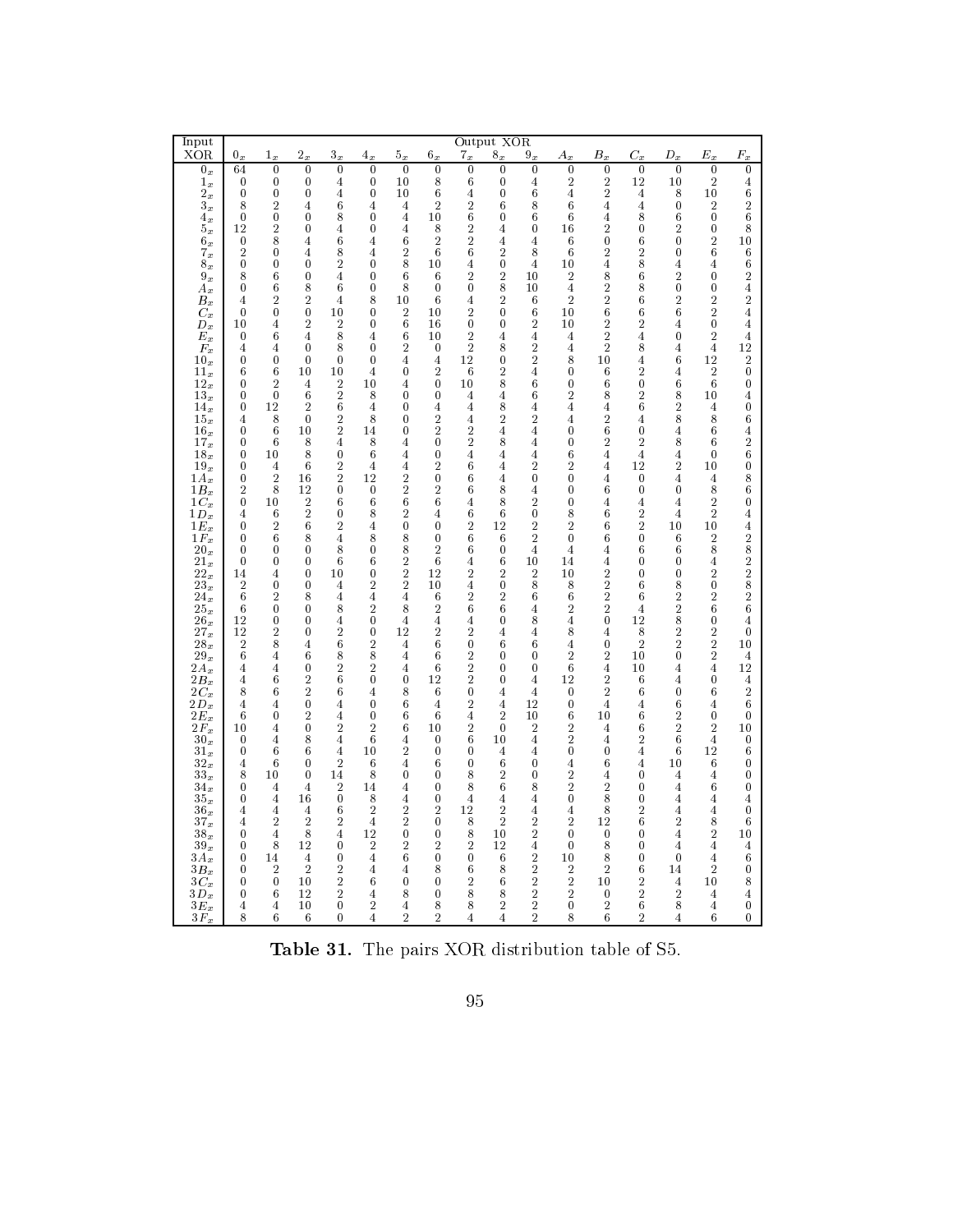| Input                            |                                  |                                    |                                  |                                            |                                             |                                            |                                             |                                             | Output XOR                                |                                           |                                             |                            |                                    |                                             |                                           |                                                      |  |
|----------------------------------|----------------------------------|------------------------------------|----------------------------------|--------------------------------------------|---------------------------------------------|--------------------------------------------|---------------------------------------------|---------------------------------------------|-------------------------------------------|-------------------------------------------|---------------------------------------------|----------------------------|------------------------------------|---------------------------------------------|-------------------------------------------|------------------------------------------------------|--|
| XOR                              | $0_x$                            | $\frac{1}{x}$                      | $_{2x}$                          | $3_x$                                      | $_{4x}$                                     | $5_x$                                      | $6_x$                                       | $7_x\,$                                     | $\mathbf{8}_x$                            | $9_x$                                     | $A_x$                                       | $B_x$                      | $C_x$                              | $D_x$                                       | $E_x$                                     | $F_x$                                                |  |
| $0_x$                            | 64                               | $\overline{0}$                     | $\overline{0}$                   | $\overline{0}$                             | $\overline{0}$                              | $\overline{0}$                             | $\overline{0}$                              | $\overline{0}$                              | $\overline{0}$                            | $\overline{0}$                            | $\overline{0}$                              | $\overline{0}$             | $\overline{0}$                     | $\overline{0}$                              | $\overline{0}$                            | $\overline{0}$                                       |  |
| $1_x$                            | $\boldsymbol{0}$                 | $\boldsymbol{0}$                   | $\bf{0}$                         | $\,6$                                      | $\boldsymbol{0}$                            | $\sqrt{2}$<br>$1\bar{0}$                   | $\,6$                                       | $\,2$                                       | $\boldsymbol{0}$<br>$\bf{0}$              | $\overline{4}$                            | $\overline{2}$                              | $\overline{4}$<br>8        | $\boldsymbol{6}$                   | $^{\rm 16}_{\rm 6}$                         | 14                                        | $\begin{smallmatrix}2\\2\\0\end{smallmatrix}$        |  |
| $2_x^{\sim}$<br>$3_x$            | $\bf{0}$<br>$\boldsymbol{0}$     | 0<br>8                             | $\bf{0}$<br>$\bf{0}$             | $\frac{2}{8}$                              | $\bf{0}$<br>$\boldsymbol{0}$                | $\boldsymbol{6}$                           | $\bar{6}$<br>$\overline{4}$                 | $10\,$<br>$\,6\,$                           | 4                                         | $\overline{\mathbf{2}}$<br>$\overline{4}$ | $\overline{4}$<br>$\overline{4}$            | 12                         | $\frac{6}{2}$                      | $\overline{4}$                              | $\frac{8}{2}$                             |                                                      |  |
| $\mathfrak{4}_x$                 | $\bf{0}$                         | $\theta$                           | $\overline{0}$                   | 8                                          | 0                                           | $\theta$                                   | $\,$ 8 $\,$                                 | 0                                           | $\overline{0}$                            | $\,6\,$                                   | 8                                           | 10                         | $\overline{2}$                     | $\overline{4}$                              | 10                                        | 8                                                    |  |
| $5_x$                            | 10                               | $\overline{2}$                     | 4                                | $\overline{4}$                             | 4                                           | 8                                          | 8                                           | $\overline{4}$                              | $\overline{2}$                            | $\overline{2}$                            | $\bf{0}$                                    | $\overline{4}$             | $\bf{0}$                           | 8                                           | $\bf{0}$                                  | $\overline{4}$                                       |  |
| $6_x$                            | $\bf{0}$                         | 8                                  | $\overline{4}$                   | $\overline{4}$                             | 8                                           | $\overline{4}$                             | $\sqrt{2}$                                  | $\,2$                                       | $1\sqrt{2}$                               | $\bf{0}$                                  | $\overline{2}$                              | $\boldsymbol{6}$           | $\boldsymbol{6}$                   | $\overline{2}$                              | $\overline{\mathbf{2}}$                   | $\frac{2}{2}$                                        |  |
| $7_x$<br>$8_x^{\degree}$         | 6<br>$\bf{0}$                    | 6<br>$\bf{0}$                      | 4<br>0                           | $\bf{0}$<br>6                              | $\overline{\mathbf{2}}$<br>$\boldsymbol{0}$ | 10<br>$\sqrt{2}$                           | $\overline{2}$<br>16                        | $\bar{2}$<br>$\overline{4}$                 | $\boldsymbol{2}$<br>$\boldsymbol{0}$      | $\overline{\mathbf{2}}$<br>$\,2$          | $\,6\,$<br>6                                | 6<br>$\sqrt{2}$            | 8<br>$\overline{4}$                | $\boldsymbol{0}$<br>12                      | 6<br>6                                    | $\sqrt{4}$                                           |  |
| $9_x$                            | 10                               | $\overline{4}$                     | $\overline{a}$                   | 6                                          | 0                                           |                                            | 6                                           |                                             | $\overline{4}$                            | $\mathbf{0}$                              | 8                                           | 6                          | $\overline{4}$                     | $\overline{4}$                              |                                           | $\overline{4}$                                       |  |
| $A_x$                            | $\bf{0}$                         | 14                                 | $\overline{4}$                   | $\overline{4}$                             | 0                                           | $\frac{2}{2}$                              | $\boldsymbol{2}$                            | $\frac{2}{2}$                               | $10\,$                                    | $\overline{4}$                            | 4                                           | 4                          | 6                                  | $\overline{4}$                              | $\frac{2}{2}$                             | $\,2$                                                |  |
| $_{B_x}$                         | $\overline{4}$                   | 6                                  | $\overline{c}$                   | $\mathbf{0}$                               | $\sqrt{2}$                                  | $\overline{a}$                             | 12                                          | 8                                           | $\overline{2}$                            | $\sqrt{2}$                                | $\overline{2}$                              | 6                          | $^8_2$                             | $\overline{2}$                              | $\overline{0}$                            | $\,6\,$                                              |  |
| $C_{x}$<br>$D_{\bm{x}}$          | $\bf{0}$<br>12                   | $\bf{0}$<br>$\mathbf{0}$           | $\bf{0}$<br>$\overline{c}$       | 12<br>10                                   | $\boldsymbol{0}$<br>6                       | 10<br>$\overline{4}$                       | $\overline{4}$<br>$\overline{4}$            | $\,6$                                       | $\boldsymbol{0}$<br>$\overline{4}$        | 8                                         | $\overline{4}$<br>6                         | $\overline{4}$<br>$\bf{0}$ |                                    | 12<br>$\,6\,$                               | $\overline{2}$<br>$\overline{0}$          | $\boldsymbol{0}$<br>$\overline{4}$                   |  |
| $E_x$                            | $\boldsymbol{0}$                 | 6                                  | $\overline{4}$                   | $\bf{0}$                                   | 4                                           | $\overline{4}$                             | $10\,$                                      | $\begin{smallmatrix}2\\8\end{smallmatrix}$  | 6                                         | $\frac{2}{2}$                             | 4                                           | 6                          | $\frac{2}{2}$                      | $\bf{0}$                                    | 6                                         | $\,2$                                                |  |
| $F_x$                            | $\overline{\mathbf{2}}$          | $\boldsymbol{2}$                   | $\overline{\mathbf{2}}$          | $\overline{c}$                             | 6                                           | $\begin{smallmatrix}2\\8\end{smallmatrix}$ | 6                                           | $\sqrt{2}$                                  | 10                                        | $\overline{4}$                            | 8                                           | $\boldsymbol{2}$           | $\boldsymbol{6}$                   | 4                                           | 4                                         | $\overline{\mathbf{2}}$                              |  |
| $10_x$                           | $\boldsymbol{0}$                 | $\boldsymbol{0}$                   | $\boldsymbol{0}$                 | 8                                          | $\boldsymbol{0}$                            |                                            | $\boldsymbol{0}$                            | 12                                          | 0                                         | $\overline{4}$                            | $\sqrt{2}$                                  | 6                          | 8                                  | 4                                           | 6                                         | $\,6\,$                                              |  |
| $11_x$<br>$12_x$                 | 6<br>0                           | $\overline{2}$<br>8                | 6<br>$\overline{4}$              | 4<br>$\,2$                                 | 6<br>$\bf{0}$                               | $\overline{\mathbf{2}}$<br>$\overline{4}$  | 6<br>$\,2$                                  | $\overline{4}$<br>$\boldsymbol{0}$          | 6<br>4                                    | 6<br>10                                   | 4<br>6                                      | $\frac{2}{2}$              | 4<br>8                             | 0<br>6                                      | 6<br>4                                    | $\bf{0}$<br>$\overline{4}$                           |  |
| $13_x$                           | 6                                | 6                                  | 12                               | $\overline{0}$                             | 12                                          | $\sqrt{2}$                                 | $\bf{0}$                                    | 6                                           | $\,6$                                     | $\overline{2}$                            | $\bf{0}$                                    | $\overline{4}$             | $\overline{0}$                     | $\overline{2}$                              | $\overline{4}$                            | $\,2$                                                |  |
| $14_x$                           | $\boldsymbol{0}$                 | $\overline{4}$                     | 6                                | $\overline{\mathbf{2}}$                    | 8                                           | $\overline{6}$                             | $\boldsymbol{0}$                            | $\overline{2}$                              | $\,6$                                     | 10                                        | $\overline{4}$                              | $\bf{0}$                   | $\overline{2}$                     | 4                                           | 6                                         | $\overline{4}$                                       |  |
| $15_x$                           | $\sqrt{2}$<br>$\bf{0}$           | $\overline{2}$<br>$\overline{4}$   | $\,6$                            | $\,6$                                      | $\overline{4}$                              | $\overline{4}$                             | $\sqrt{2}$                                  | $\,6\,$                                     | $\frac{2}{2}$                             | $\,6$                                     | $\frac{8}{2}$                               | 4                          | $\overline{4}$                     | $\boldsymbol{0}$                            | $\overline{4}$<br>$\overline{0}$          | $\overline{4}$                                       |  |
| $16_x$<br>$17_x$                 | $\sqrt{2}$                       | 6                                  | 14<br>8                          | $\,6\,$<br>$\bf{0}$                        | 8<br>$\bf{0}$                               | $\overline{4}$<br>$\sqrt{2}$               | $\overline{\mathbf{2}}$<br>$\boldsymbol{0}$ | 6                                           | $\sqrt{2}$                                | $\bf{0}$<br>6                             | $\bf{0}$                                    | $\bf{0}$<br>8              | $\overline{4}$<br>8                | $\sqrt{2}$<br>$\sqrt{2}$                    | 12                                        | $10\,$<br>6                                          |  |
| 18 <sub>x</sub>                  | $\bf{0}$                         | 4                                  | 6                                | 6                                          | 8                                           | $\overline{4}$                             | $\sqrt{2}$                                  | $\begin{array}{c} 2 \\ 2 \\ 6 \end{array}$  | 6                                         | $\overline{4}$                            | 6                                           | 4                          | $\frac{2}{2}$                      | $\overline{4}$                              | $^2_6$                                    | $\overline{4}$                                       |  |
| 19 <sub>x</sub>                  | $\sqrt{2}$                       | 6                                  | $\bf{0}$                         | $\sqrt{2}$                                 | $\overline{4}$                              | $\overline{4}$                             | $\overline{4}$                              |                                             | $\overline{4}$                            | 8                                         | 6                                           | 4                          |                                    | $\overline{2}$                              |                                           | $\overline{4}$                                       |  |
| $1A_x$<br>$1B_x$                 | $\bf{0}$<br>0                    | 6<br>4                             | 6<br>$10\,$                      | $\bf{0}$<br>$\overline{\mathbf{2}}$        | 8<br>$\overline{4}$                         | $\sqrt{2}$<br>$\overline{4}$               | $\overline{4}$<br>$\sqrt{2}$                | $\,6\,$<br>6                                | 4<br>6                                    | $\overline{2}$<br>6                       | 4<br>$\sqrt{2}$                             | 6<br>$\sqrt{2}$            | $\overline{2}$<br>$\boldsymbol{6}$ | $\bf{0}$<br>6                               | $\overline{4}$<br>$\overline{2}$          | 10<br>$\boldsymbol{2}$                               |  |
| $1C_x$                           | $\bf{0}$                         | $\mathbf{0}$                       |                                  |                                            | 12                                          |                                            | 6                                           |                                             | 8                                         | 6                                         | $\,6$                                       | $\overline{2}$             | 4                                  | $\bf{0}$                                    | $\overline{4}$                            | $\overline{2}$                                       |  |
| $1D_x$                           | $\,2$                            | $\overline{4}$                     | $_{0}^{8}$                       | $\begin{array}{c} 2 \\ 6 \end{array}$      | 8                                           | $^2_{\phantom{1}6}$                        | $\bf{0}$                                    | $\frac{2}{2}$                               | 6                                         | 8                                         | 6                                           | $\boldsymbol{0}$           | $\overline{2}$                     | 4                                           | 0                                         | $10\,$                                               |  |
| $1E_x$                           | $\bf{0}$                         | 10                                 | 8                                | $\begin{smallmatrix}2\\8\end{smallmatrix}$ | 8                                           | $\overline{2}$                             | $\bf{0}$                                    | $\begin{smallmatrix}2\2\4\end{smallmatrix}$ | 6                                         | $\overline{4}$                            | $\frac{2}{2}$                               | 4                          | 6                                  | 4                                           | $\frac{2}{2}$                             | $\overline{4}$                                       |  |
| $1F_x$<br>$20_x$                 | 0<br>$\bf{0}$                    | 6<br>$\mathbf{0}$                  | 6<br>$\overline{0}$              | $\mathbf{0}$                               | 6<br>$\bf{0}$                               | $\overline{4}$<br>6                        | $\,2$<br>$\,6\,$                            | $\overline{4}$                              | 4<br>$\bf{0}$                             | $\overline{2}$<br>$\overline{4}$          | 8                                           | $\bf{0}$<br>8              | $\overline{2}$<br>4                | $\overline{\mathbf{4}}$<br>6                |                                           | 12<br>8                                              |  |
| $21_x$                           | $\overline{2}$                   | 8                                  | 6                                | 8                                          | 4                                           | $\overline{4}$                             | 6                                           | 6                                           | 8                                         | $\overline{\mathbf{4}}$                   | $\bf{0}$                                    | $\overline{4}$             | $\bf{0}$                           | $\sqrt{2}$                                  | $\begin{array}{c} 10 \\ 2 \end{array}$    | $\boldsymbol{0}$                                     |  |
| $\bar{2}\bar{2}^x_{x}$<br>$23_x$ | 16                               | $\overline{2}$                     | 4                                | $\boldsymbol{6}$                           | $\overline{2}$                              | $\overline{4}$                             | $\boldsymbol{2}$                            | $\boldsymbol{0}$                            | 6                                         | $\overline{4}$                            | 8                                           | $\overline{2}$             | $\bf{0}$                           | $\overline{2}$                              | $^2_6$                                    | $\overline{4}$                                       |  |
|                                  | $\bf{0}$                         | $\overline{4}$                     | 0<br>$\bf{0}$                    | $\overline{4}$                             | $\overline{4}$                              | 6                                          | 10                                          | $\overline{4}$                              | $\overline{\mathbf{c}}$                   | $\overline{2}$<br>$\bf{0}$                | 6<br>$\mathbf{0}$                           | $\bar{2}$<br>$\bf{0}$      | 4<br>$\bf{0}$                      | $\,6\,$                                     | $\overline{0}$                            | $\overline{4}$                                       |  |
| $24_x$<br>$25_x$                 | 10<br>$\boldsymbol{0}$           | 8<br>$\overline{2}$                | 4                                | $\,6\,$<br>$\boldsymbol{2}$                | 12<br>$\boldsymbol{0}$                      | 6<br>$\overline{4}$                        | 10<br>$\overline{4}$                        | $\overline{4}$<br>$\bf{0}$                  | 8<br>$\overline{4}$                       | $\bf{0}$                                  | 10                                          | 10                         | 4                                  | $\boldsymbol{0}$<br>10                      | 6                                         | $\boldsymbol{0}$<br>$\overline{4}$                   |  |
| $26_x$                           | $\boldsymbol{2}$                 | $\overline{2}$                     | $\bf{0}$                         | $1\sqrt{2}$                                | $\boldsymbol{2}$                            | $\overline{2}$                             | $\,6\,$                                     | $\,2$                                       | 4                                         | $\overline{4}$                            | 8                                           | $\bf{0}$                   | 6                                  | $\,6\,$                                     | 8                                         | $\boldsymbol{0}$                                     |  |
| $27_x$                           | 8                                | $\overline{4}$                     | $\bf{0}$                         | 8                                          | $\sqrt{2}$                                  | $\overline{4}$                             |                                             | $\overline{4}$                              | 0                                         | 6                                         |                                             | 4                          | $\overline{4}$                     | 8                                           | $\overline{2}$                            | $\,6\,$                                              |  |
| $28_x$                           | $\boldsymbol{6}$<br>$\,2$        | 8<br>4                             | 4<br>4                           | $\,6$<br>$\bf{0}$                          | $\boldsymbol{0}$<br>8                       | 4<br>8                                     | $\begin{array}{c} 2 \\ 2 \\ 6 \end{array}$  | $\frac{2}{8}$                               | 4<br>6                                    | 8<br>$\overline{4}$                       | $\begin{smallmatrix}2\2\0\end{smallmatrix}$ | 6<br>$\overline{4}$        | $\overline{4}$<br>4                | $\overline{\mathbf{2}}$<br>$\overline{4}$   | $\frac{2}{2}$                             | $\overline{4}$<br>$\boldsymbol{0}$                   |  |
| $2\,9_{\,x}$<br>$2A_x$           | $\,$ 6 $\,$                      | $\bf{0}$                           | $\bf{0}$                         | 6                                          | $\,6$                                       | $\overline{4}$                             | 6                                           | 8                                           | $\boldsymbol{2}$                          | $\overline{4}$                            | $\mathbf{0}$                                | $\sqrt{2}$                 | $\overline{2}$                     | $\overline{\mathbf{4}}$                     | 6                                         | 8                                                    |  |
| $2B_x$                           | 12                               | $\bf{0}$                           | 4                                | $\bf{0}$                                   | $\boldsymbol{0}$                            | $\overline{4}$                             | $\overline{2}$                              |                                             | $\overline{2}$                            | $\,6\,$                                   | 10                                          | $\,6\,$                    | 10                                 | $\overline{2}$                              | $\overline{4}$                            | $\boldsymbol{0}$                                     |  |
| $2\ensuremath{C_x}\xspace$       | $\overline{4}$                   | $\overline{2}$                     | 6                                | 0                                          | $\bf{0}$                                    | 6                                          | $\bar{8}$                                   | $^2_{\rm 6}$                                | $\overline{4}$                            | $\overline{\mathbf{2}}$                   | $\overline{\mathbf{2}}$                     | 8                          | 4                                  | 6                                           | $\overline{\mathbf{4}}$                   | $\,2$                                                |  |
| $2D_x$                           | $\,6\,$<br>4                     | $\overline{2}$<br>$\boldsymbol{6}$ | $\frac{2}{2}$                    | 6<br>$\overline{\mathbf{4}}$               | $\,6\,$<br>$\sqrt{2}$                       | $\overline{4}$<br>$\overline{4}$           | $\overline{4}$<br>$\overline{\mathbf{4}}$   | $\frac{2}{2}$                               | 6<br>4                                    | $\overline{2}$<br>$\bar{2}$               | $\overline{4}$<br>4                         | 8<br>6                     | 4<br>4                             | $\overline{2}$<br>$10\,$                    | $\overline{4}$<br>4                       | $\frac{2}{2}$                                        |  |
| $2E_x$<br>$2F_x$                 | 10                               | $\bf{0}$                           | $\overline{4}$                   | 8                                          | $\bf{0}$                                    | $\,6\,$                                    | $\,6\,$                                     | $\overline{\mathbf{2}}$                     | $\bf{0}$                                  | $\overline{4}$                            | $\overline{4}$                              | $\overline{2}$             | 6                                  |                                             | $\overline{2}$                            | $\bf 8$                                              |  |
| $30_x\,$                         | $\boldsymbol{0}$                 | 12                                 | 8                                | $\frac{2}{4}$                              | $\bf{0}$                                    | 6                                          | $\boldsymbol{0}$                            | $\bar{0}$                                   | 6                                         | 6                                         | $\bf{0}$                                    | $\overline{2}$             | 8                                  | $\begin{smallmatrix}2\2\2\end{smallmatrix}$ | $\overline{6}$                            | $\,6\,$                                              |  |
| $31_x$                           | $\,2$                            | $6\phantom{.}6$                    | 10                               |                                            | $\,2$                                       | $\sqrt{2}$                                 | $\,2$                                       | $\overline{4}$                              | 6                                         | $\boldsymbol{0}$                          | $\,2$                                       | 6                          | $\bf{0}$                           |                                             | $\overline{4}$                            | 12                                                   |  |
| $32_x$<br>$33_x$                 | $\overline{4}$<br>$\overline{4}$ | $\overline{2}$<br>$\,2$            | $\overline{2}$<br>$\overline{2}$ | $\,$ 8 $\,$<br>$\overline{2}$              | 10<br>$\,6$                                 | 8<br>$\boldsymbol{0}$                      | $\,$ 8 $\,$<br>$\overline{4}$               | $\,6$<br>$\boldsymbol{0}$                   | $\boldsymbol{0}$<br>10                    | $\overline{2}$<br>$\,6$                   | $\overline{2}$<br>6                         | 4<br>4                     | 4<br>$\bf{0}$                      | $\overline{2}$<br>$\overline{4}$            | $\overline{2}$<br>8                       | $\bf{0}$<br>$\,6\,$                                  |  |
| $34_x$                           | $\boldsymbol{0}$                 | $\overline{4}$                     | $\overline{4}$                   | $\overline{2}$                             | 6                                           | 4                                          | $\bf{0}$                                    | $\overline{4}$                              | 6                                         | $\overline{2}$                            | 6                                           | 4                          | $\overline{2}$                     | 8                                           | 0                                         |                                                      |  |
| $35_x$                           | 6                                | 12                                 | 4                                | $\bar{2}$                                  | $\overline{4}$                              | $\overline{\mathbf{2}}$                    | $\overline{\mathbf{c}}$                     | $\overline{4}$                              | 8                                         | $\overline{2}$                            | $\overline{\mathbf{2}}$                     | $\mathbf{0}$               | 6                                  | 4                                           | 4                                         | $\begin{smallmatrix} 12 \\ 2 \\ 2 \end{smallmatrix}$ |  |
| $36_x$                           | $\bf{0}$<br>10                   | $\overline{2}$<br>$\sqrt{2}$       | $\,2$<br>$\sqrt{2}$              | $\overline{4}$<br>$\,6$                    | $\overline{4}$                              | $\overline{4}$<br>$\sqrt{2}$               | $\overline{4}$<br>$\overline{2}$            | $\boldsymbol{0}$<br>6                       | $\overline{\mathbf{2}}$<br>$\overline{2}$ | 10<br>0                                   | 12<br>$\overline{4}$                        | 4<br>6                     | 0<br>$\overline{2}$                | $10\,$<br>$\bf{0}$                          | $\overline{\mathbf{4}}$<br>$\overline{4}$ |                                                      |  |
| $37_x\,$<br>38 <sub>x</sub>      | $\bf{0}$                         | $\overline{4}$                     | 14                               | $\bf{0}$                                   | 14<br>8                                     | $\sqrt{2}$                                 | $\boldsymbol{0}$                            | $\overline{4}$                              | $\overline{4}$                            | $\overline{4}$                            | $\,2$                                       | $\boldsymbol{0}$           | 8                                  | $\,2$                                       | $\overline{\mathbf{4}}$                   | $\,2$<br>8                                           |  |
| $39_x$                           | $\frac{2}{8}$                    | 4                                  | 8                                | $\bf{0}$                                   | 6                                           | $\frac{2}{2}$                              | $\mathbf{0}$                                | $\,6\,$                                     | $\overline{2}$                            | 6                                         | $\overline{4}$                              | $\overline{2}$             | 8                                  | 6                                           |                                           | $6\phantom{.}6$                                      |  |
| $3A_x$                           |                                  | 4                                  | $\bf{0}$                         | 4                                          | 6                                           |                                            | $\bf{0}$                                    | $\overline{4}$                              | 6                                         | 8                                         | 6                                           | $\mathbf{0}$               | 6                                  | $\bf{0}$                                    | $\frac{2}{4}$                             | 6                                                    |  |
| $3B_x$                           | $\bf{0}$                         | $\overline{4}$                     | 6                                | 6                                          | $\overline{2}$<br>$\bar{2}$                 | $\frac{2}{2}$                              | $\frac{2}{2}$                               | 14                                          | $\boldsymbol{0}$                          | 12                                        | $\bf{0}$                                    | $\overline{4}$             | $\overline{2}$                     | $\frac{2}{2}$                               | 8<br>$\frac{1}{2}$                        | $\bf{0}$                                             |  |
| $3C_x$<br>$3D_x$                 | 0<br>$\bf{0}$                    | 6<br>6                             | 16                               | 0<br>$\,2$                                 | $\overline{2}$                              | $\,6$                                      | 8                                           | 8<br>$\,2$                                  | 4<br>4                                    | $\,2$<br>$\sqrt{2}$                       | 0<br>6                                      | 12<br>$\,2$                | 6<br>6                             | $\overline{2}$                              | $\overline{4}$                            | $\bf{0}$<br>10                                       |  |
| $3E_x$                           | $\overline{4}$                   | $\overline{2}$                     | $\frac{2}{2}$                    | $\overline{4}$                             | $\overline{4}$                              | $\boldsymbol{0}$                           | $\,6\,$                                     | 10                                          | 4                                         | $\bar{2}$                                 | 4                                           | $\,6\,$                    | 6                                  | $\sqrt{2}$                                  | 6                                         | $\,2$                                                |  |
| $3F_x$                           | 0                                | $\overline{4}$                     | $\,6\,$                          | 6                                          | 4                                           | 8                                          | 4                                           | 0                                           | 4                                         | 8                                         | 4                                           | 0                          | 4                                  | 8                                           | $\overline{2}$                            | $\sqrt{2}$                                           |  |

| <b>Table 32.</b> The pairs XOR distribution table of S6. |  |
|----------------------------------------------------------|--|
|----------------------------------------------------------|--|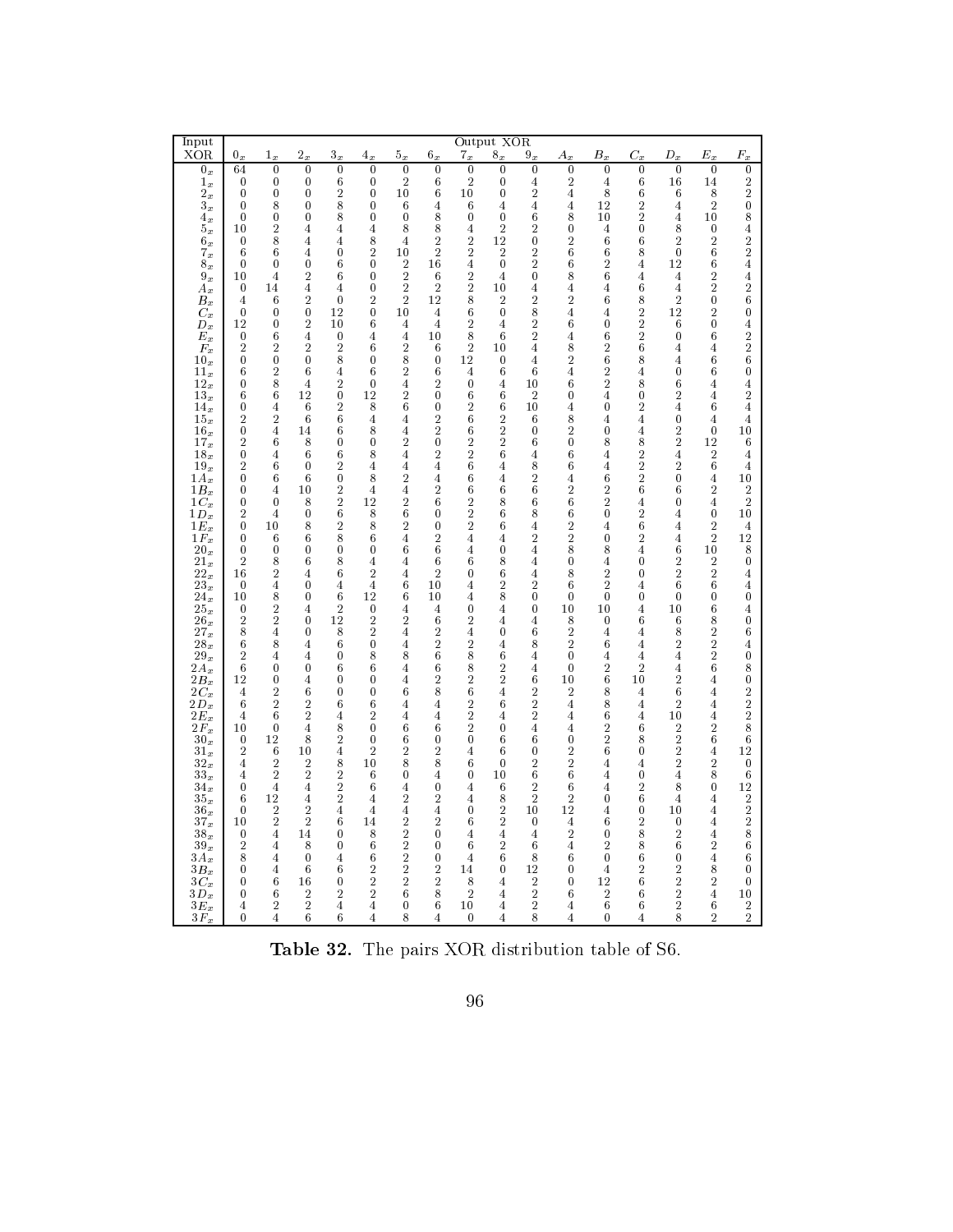| Input                                               |                                               |                                      |                                              |                                                         |                                  |                                       |                                    |                                               | Output XOR                       |                                            |                                    |                                       |                                             |                                     |                                             |                                            |  |
|-----------------------------------------------------|-----------------------------------------------|--------------------------------------|----------------------------------------------|---------------------------------------------------------|----------------------------------|---------------------------------------|------------------------------------|-----------------------------------------------|----------------------------------|--------------------------------------------|------------------------------------|---------------------------------------|---------------------------------------------|-------------------------------------|---------------------------------------------|--------------------------------------------|--|
| XOR                                                 | $0_x$                                         | $\frac{1}{x}$                        | $_{2x}$                                      | $\mathbf{3}_x$                                          | $_{4x}$                          | $5_x$                                 | $6_x\,$                            | $7_x$                                         | $8_x$                            | $9_x$                                      | $A_x$                              | $B_x$                                 | $C_x$                                       | $D_x$                               | $E_{\underline{x}}$                         | $F_x$                                      |  |
| $0_x$                                               | 64                                            | $\overline{0}$                       | $\overline{0}$                               | $\overline{0}$                                          | $\overline{0}$                   | $\overline{0}$                        | $\overline{0}$                     | $\overline{0}$                                | $\overline{0}$                   | $\overline{0}$                             | $\overline{0}$                     | $\overline{0}$                        | $\overline{0}$                              | $\overline{0}$                      | $\overline{0}$                              | $\overline{0}$                             |  |
| $1_x$                                               | $\boldsymbol{0}$                              | $\boldsymbol{0}$                     | $\bf{0}$                                     | $\sqrt{2}$                                              | $\bf{0}$                         | $\overline{4}$                        | $\overline{4}$                     | 14                                            | $\boldsymbol{0}$                 | $\begin{array}{c} 12 \\ 4 \end{array}$     | $\overline{4}$                     | 6                                     | $\begin{smallmatrix}2\8\2\end{smallmatrix}$ | $\,6$                               | 6                                           | $\overline{4}$                             |  |
| $2_x^{\sim}$<br>$\mathbf{3}_x$                      | $\boldsymbol{0}$<br>8                         | $\boldsymbol{0}$<br>$\overline{2}$   | $\boldsymbol{0}$<br>12                       | $\bar{0}$<br>$\overline{2}$                             | $\bf{0}$<br>$\,6$                | $12\,$<br>$\bf 8$                     | $\frac{2}{6}$                      | $\frac{2}{0}$                                 | $\bf{0}$<br>6                    | $\overline{4}$                             | $\boldsymbol{0}$<br>$\overline{4}$ | $\,4\,$<br>$\overline{2}$             |                                             | $1\overline{2}$<br>$\boldsymbol{0}$ | $\bar{6}$<br>0                              | 14<br>$\,2$                                |  |
| $4_x$                                               | 0                                             | $\overline{0}$                       | $\bf{0}$                                     |                                                         | 0                                | $\overline{4}$                        | $\overline{\mathbf{4}}$            | 8                                             | 0                                | 8                                          | 8                                  | 12                                    | $\overline{2}$                              | 6                                   |                                             |                                            |  |
| $5_x$                                               | 6                                             | $\bf{0}$                             | $\bf{0}$                                     | $\begin{smallmatrix}8\\2\end{smallmatrix}$              | 8                                | $\bf{0}$                              | 8                                  | $\overline{4}$                                | 0                                | $\overline{2}$                             | 6                                  | $\bf{0}$                              | 10                                          | 6                                   | $^2_6$                                      | $^2_{\phantom{1}6}$                        |  |
| $6\hspace{-0.9pt}$ $x$                              | 0                                             | $\overline{2}$                       | 12                                           | $\bf{0}$                                                | 8                                | $\overline{4}$                        | $\,$ 8 $\,$                        | $\overline{2}$                                | 4                                | $\overline{4}$                             | $\overline{4}$                     | $\overline{2}$                        | 6                                           | 0                                   | 6                                           | $\overline{2}$                             |  |
| $7\hspace{-4.5pt}/\hspace{2pt}x$<br>$8_x^{\degree}$ | $\overline{4}$<br>0                           | $\,6\,$<br>$\bf{0}$                  | $\overline{\mathbf{4}}$<br>$\bf{0}$          | $1\sqrt{2}$<br>8                                        | $\bf{0}$<br>0                    | $\overline{4}$<br>0                   | $\overline{2}$<br>$\,$ 6 $\,$      | $\bf{0}$<br>10                                | 0<br>0                           | 14<br>$\overline{4}$                       | $\overline{2}$<br>12               | $\,6\,$<br>4                          | $\overline{4}$<br>6                         | $\bf{0}$<br>6                       | 0<br>0                                      | $\,$ 6 $\,$<br>8                           |  |
| $9_x$                                               | 10                                            | 8                                    | 4                                            |                                                         | 6                                |                                       | $\overline{2}$                     | $\bf{0}$                                      | $\overline{2}$                   | 6                                          | 8                                  | $\sqrt{2}$                            | 0                                           | 6                                   | 0                                           | $\bf{0}$                                   |  |
| $A_x$                                               | $\bf{0}$                                      | $10\,$                               | 6                                            | $\frac{8}{2}$                                           | 12                               | $\frac{2}{2}$                         | $\overline{4}$                     | $\boldsymbol{0}$                              | $\overline{4}$                   | $\overline{4}$                             | 6                                  | $\overline{4}$                        | 4                                           | $\bf{0}$                            | 0                                           | 6                                          |  |
| $_{B_x}$                                            | $\boldsymbol{0}$                              | $\overline{2}$                       | $\overline{2}$                               | $\overline{2}$                                          | $\overline{4}$                   | 8                                     | $\,6$                              | $\overline{4}$                                | 4                                | $\bf{0}$                                   | 4                                  | $\sqrt{2}$                            | $\boldsymbol{6}$                            | 4                                   | $\overline{2}$                              | 14                                         |  |
| $C_{x}$<br>$D_{\bm{x}}$                             | $\bf{0}$<br>6                                 | $\boldsymbol{0}$<br>$\boldsymbol{6}$ | $\boldsymbol{0}$<br>$\overline{a}$           | $\overline{4}$<br>$\overline{4}$                        | 0<br>$\boldsymbol{2}$            | $\overline{4}$<br>$\,6$               | 8<br>$\overline{4}$                | $\overline{4}$<br>$\,6$                       | 0<br>6                           | $\,2$<br>$\overline{4}$                    | 6<br>8                             | $\boldsymbol{0}$<br>8                 | 14<br>$\bf{0}$                              | 12<br>$\overline{\mathbf{2}}$       | 8<br>$\overline{0}$                         | $\,2$<br>$\boldsymbol{0}$                  |  |
| $E_x$                                               | $\boldsymbol{0}$                              | 12                                   | 10                                           | 10                                                      | $\boldsymbol{0}$                 | $\,2$                                 | $\overline{4}$                     | $\,2$                                         | 8                                | $\,6\,$                                    | $\overline{4}$                     | $\,2$                                 | $\bf{0}$                                    | $\boldsymbol{0}$                    | $\overline{2}$                              | $\,2$                                      |  |
| $F_x$                                               | $\sqrt{2}$                                    | $\bf{0}$                             | 0                                            | $\bf{0}$                                                | 6                                | 8                                     | 8                                  | $\boldsymbol{0}$                              | 6                                | $\boldsymbol{2}$                           | $\overline{\mathbf{4}}$            | 6                                     | 8                                           | $\bf{0}$                            | 6                                           | 8                                          |  |
| $10_x$                                              | $\boldsymbol{0}$                              | $\bf{0}$                             | $\bf{0}$                                     | 4                                                       | $\boldsymbol{0}$                 | $\sqrt{2}$<br>$\overline{\mathbf{2}}$ | 8<br>$\bf{0}$                      | 6                                             | 0                                | $\,6$<br>$\bf{0}$                          | 4                                  | $10\,$                                | 8                                           | 4                                   | 8                                           | $\overline{4}$                             |  |
| $11_x$<br>12 <sub>x</sub>                           | 6<br>0                                        | $10\,$<br>$\bf{0}$                   | 10<br>8                                      | $\overline{4}$<br>8                                     | 4<br>$\overline{2}$              | 8                                     | $\,2$                              | $\overline{\mathbf{4}}$<br>8                  | 4<br>6                           | $\overline{4}$                             | $\frac{2}{2}$                      | 8<br>8                                | 4<br>$\bf{0}$                               | $\overline{2}$<br>$\boldsymbol{0}$  | $\frac{2}{8}$                               | $\,2$<br>$\boldsymbol{0}$                  |  |
| $13_x\,$                                            | 4                                             | $\overline{4}$                       | $\overline{2}$                               |                                                         | 8                                | 6                                     | $\overline{0}$                     | $\sqrt{2}$                                    | $\overline{2}$                   | $\sqrt{2}$                                 | $\bf{0}$                           | 4                                     | 6                                           | 8                                   | 14                                          | $\mathbf{0}$                               |  |
| $14_x$                                              | 0                                             | 8                                    | $\overline{6}$                               |                                                         | 8                                | 8                                     | $\sqrt{2}$                         | $\,6\,$                                       | $\overline{4}$                   | $\overline{2}$                             | $\boldsymbol{0}$                   | $\overline{2}$                        | 8                                           | $\,6$                               | 0                                           | $\,2$                                      |  |
| $15_x\,$<br>$16_x$                                  | $\overline{4}$<br>0                           | $\overline{4}$<br>6                  | 8<br>10                                      |                                                         | $\overline{4}$<br>$\overline{2}$ | $\bf{0}$<br>$\overline{2}$            | $\overline{4}$<br>$\sqrt{2}$       | 10<br>$\overline{4}$                          | 8<br>$10\,$                      | $\,2$<br>8                                 | $\overline{\mathbf{4}}$            | $\overline{4}$<br>$\overline{2}$      | $\overline{4}$<br>0                         | $\sqrt{2}$<br>$\overline{4}$        | $\bf{0}$<br>10                              | $\overline{4}$<br>$\boldsymbol{0}$         |  |
| $17_x$                                              | 8                                             | 2                                    | $\overline{4}$                               | $\frac{2}{2}$ $\frac{2}{2}$ $\frac{2}{2}$ $\frac{2}{2}$ | $\,6$                            | $\overline{4}$                        | $\boldsymbol{0}$                   | 6                                             | $\overline{4}$                   | $\overline{4}$                             | $\frac{2}{2}$                      | $\overline{2}$                        | 0                                           | 4                                   | 8                                           | 8                                          |  |
| $18\,x$                                             | $\bf{0}$                                      | 16                                   | $\overline{2}$                               |                                                         | 6                                | $\bf{0}$                              | 6                                  | $\bf{0}$                                      | $\,6$                            | $\overline{2}$                             | 8                                  | $\mathbf{0}$                          | 6                                           | 0                                   | $\frac{2}{2}$                               | 8                                          |  |
| 19 <sub>x</sub>                                     | $\bf{0}$                                      | 8                                    | $\boldsymbol{0}$                             |                                                         | $\overline{4}$                   | $\overline{4}$                        | 10                                 | $\overline{4}$                                | 8                                | $\bf{0}$                                   | $\,$ 6 $\,$                        | 4                                     | $\overline{2}$                              | 6                                   |                                             | $\overline{4}$                             |  |
| $1A_x$<br>$1B_x$                                    | 0<br>0                                        | $\overline{2}$<br>6                  | 4<br>$\sqrt{2}$                              | $^8_6$                                                  | 12<br>$\overline{4}$             | $\overline{4}$<br>$\,2$               | $\bf{0}$<br>$\overline{4}$         | 6<br>$\overline{4}$                           | 4<br>6                           | 4<br>$\overline{4}$                        | $\bf{0}$<br>8                      | $\overline{2}$<br>$\overline{4}$      | $\bf{0}$<br>$\overline{2}$                  | 6<br>$\bf{0}$                       | $\overline{4}$<br>$10\,$                    | $\begin{smallmatrix}8\\2\end{smallmatrix}$ |  |
| $1C_x$                                              | $\bf{0}$                                      | 8                                    | $\overline{4}$                               | $\overline{4}$                                          | $\boldsymbol{2}$                 | 6                                     | 6                                  | 6                                             | 6                                | 4                                          | $\,6$                              | 8                                     | $\mathbf{0}$                                | $\overline{2}$                      | $\bf{0}$                                    | $\,2$                                      |  |
| $1D_x$                                              | 4                                             | $\overline{\mathbf{4}}$              | $\overline{4}$                               | $\bf{0}$                                                | $\bf{0}$                         | $\,2$                                 | $\overline{4}$                     | $\overline{2}$                                | 4                                | $\overline{2}$                             | $\overline{2}$                     | $\overline{4}$                        | 10                                          | $10\,$                              | 8                                           | $\overline{4}$                             |  |
| $1E_x$                                              | $\bf{0}$<br>$\overline{2}$                    | $\bf{0}$<br>$\sqrt{2}$               | $\overline{2}$<br>$1\bar{0}$                 | $\overline{2}$<br>14                                    | 12<br>$\,2$                      | 6<br>$\overline{4}$                   | $\frac{2}{2}$                      | $\boldsymbol{0}$<br>$\overline{4}$            | $12\,$<br>4                      | $\overline{2}$<br>$\,6\,$                  | $\overline{2}$<br>$\overline{0}$   | $\overline{4}$<br>$\sqrt{2}$          | $\overline{2}$<br>$\overline{4}$            | 6<br>8                              | 8<br>$\bf{0}$                               | $\overline{4}$<br>$\boldsymbol{0}$         |  |
| $1F_x$<br>$20_x$                                    | $\bf{0}$                                      | $\bf{0}$                             | $\mathbf{0}$                                 | 14                                                      | $\bf{0}$                         | 8                                     | $\overline{4}$                     | $\overline{2}$                                | $\bf{0}$                         | $\overline{4}$                             | $\overline{2}$                     | 8                                     | $\overline{2}$                              | 6                                   | $\bf{0}$                                    | 14                                         |  |
| $21_x$                                              | $\overline{4}$                                | $\sqrt{2}$                           | 6                                            | $\frac{2}{2}$                                           | 12                               | $\overline{2}$                        | $\overline{4}$                     | $\boldsymbol{0}$                              | 6                                | $\overline{\mathbf{4}}$                    | 10                                 | $\frac{1}{2}$                         | $\overline{4}$                              | $\overline{2}$                      | $\overline{2}$                              | $\,2$                                      |  |
| $22_x$                                              | 10                                            | $\,6\,$                              | 0                                            |                                                         | $\overline{4}$                   | $\overline{4}$                        | 10                                 | $\bf{0}$                                      | 4                                | $\boldsymbol{0}$                           | 12                                 | $\overline{2}$                        | 8                                           | $\boldsymbol{0}$                    | $\boldsymbol{0}$                            | $\overline{2}$                             |  |
| $\bar{2}\bar{3}^x_x$<br>$24_x$                      | 0<br>$\overline{4}$                           | 6<br>$\overline{2}$                  | $\overline{a}$<br>$\bf{0}$                   | $\frac{2}{6}$                                           | $\sqrt{2}$<br>8                  | $\overline{4}$<br>$\overline{2}$      | 6<br>6                             | $10\,$<br>$\bf{0}$                            | 0<br>8                           | 4<br>$\overline{2}$                        | $\frac{8}{2}$                      | $\bar{2}$<br>$\bf{0}$                 | $\overline{2}$<br>8                         | 6<br>$\boldsymbol{2}$               | $\bf{0}$<br>12                              | $1\bar{0}$<br>$\,2$                        |  |
| $25_x$                                              | $\overline{2}$                                | $\mathbf{0}$                         |                                              | 16                                                      | $\boldsymbol{2}$                 | $\overline{4}$                        | 6                                  | $\overline{4}$                                | $\,6\,$                          |                                            | $\boldsymbol{2}$                   | $\overline{4}$                        | $\bf{0}$                                    | 6                                   | $\boldsymbol{0}$                            |                                            |  |
| $26_x$                                              | $\,6\,$                                       | 10                                   | $\begin{smallmatrix} 2\ 0 \end{smallmatrix}$ | 10                                                      | $\bf{0}$                         | $\,6\,$                               | $\overline{4}$                     | $\overline{4}$                                | $\overline{2}$                   | $\begin{smallmatrix}8\\2\end{smallmatrix}$ | $\overline{4}$                     | $\,6\,$                               | $\overline{2}$                              | $\overline{4}$                      | $\overline{2}$                              | $\frac{2}{2}$                              |  |
| $27_x$                                              | $\overline{4}$                                | $\bf{0}$<br>$\overline{4}$           | $\overline{2}$<br>$\boldsymbol{6}$           | $\bf{0}$<br>$\overline{4}$                              | $\overline{2}$<br>$\overline{4}$ | $\overline{2}$<br>$\,6\,$             | 14                                 | $\boldsymbol{0}$<br>$\boldsymbol{0}$          | $\overline{4}$<br>6              | $\,6\,$<br>6                               | 6<br>$\overline{2}$                | $\overline{2}$<br>$\overline{2}$      | 12<br>$\overline{4}$                        | $\overline{2}$<br>$\boldsymbol{0}$  | $\overline{4}$<br>$\overline{2}$            | $\overline{4}$<br>$\,2$                    |  |
| $28_x$<br>$29_x$                                    | 14<br>$\overline{2}$                          | $\overline{2}$                       | $\bf{0}$                                     | $\overline{2}$                                          | $\boldsymbol{0}$                 | 8                                     | $\boldsymbol{2}$<br>$\overline{4}$ | $\overline{2}$                                | 4                                | 6                                          | $\overline{4}$                     | $\overline{4}$                        | $\boldsymbol{6}$                            | $\overline{4}$                      | 12                                          | $\overline{4}$                             |  |
| $2A_x$                                              | $\overline{\mathbf{2}}$                       | $\overline{4}$                       | $\overline{0}$                               | $\mathbf{0}$                                            | $\bf{0}$                         | $\sqrt{2}$                            | $\bf 8$                            | $12\,$                                        | $\boldsymbol{0}$                 | 8                                          | $\overline{2}$                     | $\overline{4}$                        | 8                                           | 4                                   | $\overline{4}$                              | $\,6$                                      |  |
| $2B_x$                                              | 16                                            | 6                                    | $\overline{2}$                               | $\overline{4}$                                          | $\,6\,$                          | 10                                    | $\sqrt{2}$                         | $\begin{array}{c} 2 \\ 6 \end{array}$         | $\overline{2}$                   | $\overline{2}$                             | $\sqrt{2}$                         | $\overline{2}$                        | $\overline{4}$                              | $\overline{2}$                      | $\overline{2}$                              | $\boldsymbol{0}$                           |  |
| $2\ensuremath{C_x}\xspace$<br>$2D_x$                | $\overline{2}$<br>$\,$ 6 $\,$                 | 6<br>$\overline{2}$                  | $\overline{6}$<br>$\overline{4}$             | 8<br>$\overline{2}$                                     | $\overline{\mathbf{2}}$<br>8     | $\sqrt{2}$<br>8                       | $\overline{0}$<br>$\sqrt{2}$       | 8                                             | $\bf{0}$<br>$\overline{2}$       | 8<br>$\overline{4}$                        | $\overline{4}$<br>$\overline{4}$   | $\bar{2}$<br>$\bf{0}$                 | $\overline{2}$<br>$\overline{2}$            | 6<br>$\boldsymbol{0}$               | $\bar{8}$<br>8                              | $\,2$<br>$\overline{4}$                    |  |
| $2\boldsymbol{E}_{x}$                               | $\overline{2}$                                | $\overline{4}$                       | 8                                            | $\bf{0}$                                                | $\overline{2}$                   | $\overline{2}$                        | $\bar{2}$                          | $\overline{4}$                                | $\mathbf{0}$                     | $\overline{2}$                             | 8                                  | $\overline{4}$                        | 14                                          | 6                                   | $\overline{0}$                              | 6                                          |  |
| $2F_x$                                              | $\begin{smallmatrix} 2 \ 0 \end{smallmatrix}$ | $\overline{2}$                       | $\overline{2}$                               | 8                                                       | $\bf{0}$                         | $\overline{2}$                        | $\sqrt{2}$                         | $\,6\,$                                       | $\overline{4}$                   | $\,6\,$                                    | 8                                  | 8                                     | $\boldsymbol{6}$                            | $\overline{2}$                      | 0                                           | $\,6\,$                                    |  |
| $30_x$                                              |                                               | 6                                    | $\overline{8}$                               | $\frac{2}{0}$                                           | 8                                | $\overline{4}$                        | $\overline{4}$                     | $\bf{0}$                                      | $10\,$                           | 4                                          | 4                                  | 6                                     | 0                                           | $\boldsymbol{0}$                    | $\frac{2}{8}$                               | 6                                          |  |
| $31_x$<br>$32_x$                                    | $\boldsymbol{0}$<br>$\overline{2}$            | 8<br>$\overline{4}$                  | $\overline{4}$<br>$\boldsymbol{0}$           | $\bf{0}$                                                | $\,6\,$<br>$\,6\,$               | $\,2$<br>$\overline{4}$               | $\overline{2}$<br>10               | $\,6\,$<br>$\,6\,$                            | 6<br>6                           | $\boldsymbol{0}$<br>$\overline{4}$         | $\bf{0}$<br>6                      | $\sqrt{2}$<br>$\overline{\mathbf{2}}$ | 6<br>4                                      | 4<br>6                              | $\overline{2}$                              | 10<br>$\boldsymbol{2}$                     |  |
| $33_x$                                              | $\boldsymbol{0}$                              | 16                                   | $\,6\,$                                      | 8                                                       | $\,2$                            | $\boldsymbol{0}$                      | $\,2$                              | $\,2$                                         | $\overline{4}$                   | $\sqrt{2}$                                 | 8                                  | $\overline{4}$                        | $\bf{0}$                                    | 4                                   | 6                                           | $\boldsymbol{0}$                           |  |
| $34_x$                                              | 0                                             | 4                                    | 14                                           | 8                                                       | $\overline{\mathbf{2}}$          | $\overline{2}$                        | $\frac{2}{2}$                      | $\overline{4}$                                | 16                               | $\overline{2}$                             | $\overline{2}$                     | $\overline{2}$                        | 0                                           | $\overline{2}$                      | 0                                           | $\overline{4}$                             |  |
| $35_x$<br>$36_x$                                    | $\bf{0}$<br>$\,2$                             | 6<br>$\bf{0}$                        | 0<br>$\overline{2}$                          | $\overline{0}$<br>$\,2$                                 | 10<br>$\overline{4}$             | 8<br>6                                | $\overline{4}$                     | $\overline{\mathbf{2}}$<br>$\overline{4}$     | 6<br>$\,2$                       | $\mathbf{0}$<br>$\overline{2}$             | $\overline{0}$<br>4                | 8<br>$\,2$                            | 6<br>4                                      | $\overline{4}$<br>16                | 4<br>10                                     | 8<br>$\bf{0}$                              |  |
| $37_x\,$                                            | 6                                             | 6                                    | $\boldsymbol{6}$                             | $\,$ 8 $\,$                                             | $\overline{4}$                   | $\overline{2}$                        | $\overline{4}$                     | $\overline{4}$                                | $\overline{4}$                   | $\mathbf{0}$                               | 6                                  | 8                                     | $\overline{2}$                              | $\overline{4}$                      | $\bf{0}$                                    | $\bf{0}$                                   |  |
| $38_x$                                              | $\boldsymbol{0}$                              | $\overline{2}$                       | $\overline{2}$                               | $\frac{1}{2}$                                           | 8                                | 8                                     | $\boldsymbol{0}$                   |                                               | $\overline{2}$                   | $\,2$                                      | $\bf{0}$                           | 6                                     | 6                                           | $\overline{\mathbf{4}}$             | 10                                          | $10\,$                                     |  |
| $39_x$                                              | $\overline{4}$                                | $\overline{4}$                       | 16                                           | $_{0}^{8}$                                              | $\bf{0}$<br>$\overline{2}$       | 6                                     | $\overline{4}$<br>$\overline{2}$   | $\begin{smallmatrix}2\2\2\6\end{smallmatrix}$ | $\overline{4}$                   | $\overline{4}$                             | $\frac{2}{8}$                      | 6                                     | $\bf{0}$                                    | $\overline{2}$                      | $\begin{smallmatrix}2\2\4\end{smallmatrix}$ | $\bf{0}$<br>$\overline{2}$                 |  |
| $3A_x$<br>$3B_x$                                    | 16                                            | 6<br>0                               | $\overline{4}$<br>$\bf{0}$                   | $\overline{2}$                                          | $\bf{0}$                         | $\bf{0}$<br>$\overline{4}$            | $\overline{4}$                     | 4                                             | 0<br>$\overline{2}$              | $\overline{4}$<br>6                        |                                    | $10\,$<br>6                           | 0<br>6                                      | $\boldsymbol{0}$<br>$12\,$          | 12                                          | $\,2$                                      |  |
| $3C_x$                                              | $^2_{\rm 0}$                                  | 0                                    | 8                                            | $\bar{0}$                                               | 12                               | 8                                     | $\sqrt{2}$                         | 6                                             | 6                                | 4                                          | $^2_{\rm 0}$                       | $\sqrt{2}$                            | $\overline{2}$                              | $\overline{\mathbf{4}}$             | 6                                           | $\overline{4}$                             |  |
| $3D_x$                                              | $\sqrt{2}$                                    | 4                                    | 12                                           | $\begin{smallmatrix}2\0\0\end{smallmatrix}$             | $\overline{\mathbf{c}}$          | $\sqrt{2}$                            | $\boldsymbol{0}$                   | 4                                             | $\,6$                            | 10                                         | $\,2$                              | 6                                     | $\overline{4}$                              | $\,2$                               | $\bf{0}$                                    | 6                                          |  |
| $3E_x$                                              | $\overline{4}$                                | 6                                    | $\,6$<br>$\boldsymbol{0}$                    | $\bf{0}$                                                | $\overline{2}$<br>8              | $\boldsymbol{0}$                      | $\overline{4}$                     | 8<br>8                                        | $\overline{2}$<br>$\overline{4}$ | 10<br>$\overline{2}$                       | $\overline{4}$                     | 6                                     | $\boldsymbol{0}$                            | $\overline{4}$                      | $\overline{2}$                              | $\boldsymbol{0}$                           |  |
| $3F_x$                                              | 14                                            | 0                                    |                                              |                                                         |                                  | 0                                     | 6                                  |                                               |                                  |                                            | 0                                  | 0                                     | 4                                           | 8                                   | 4                                           | 6                                          |  |

|  |  | <b>Table 33.</b> The pairs XOR distribution table of S7. |  |
|--|--|----------------------------------------------------------|--|
|  |  |                                                          |  |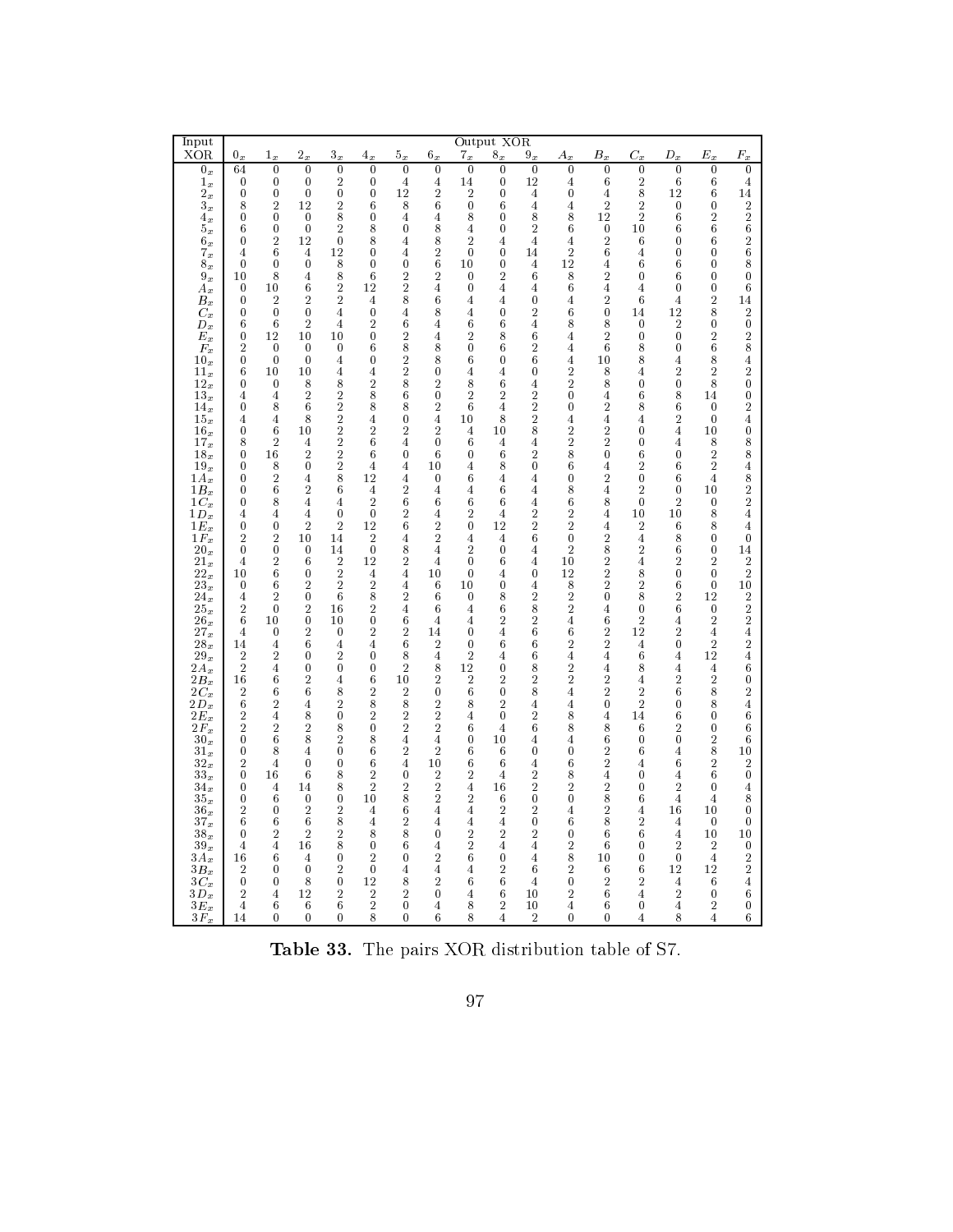| XOR<br>$2\,x$<br>$6\underline{x}$<br>$\mathbf{8}_x$<br>$9_{\,x}$<br>$B_x$<br>$C_x$<br>$D_x$<br>$F_x$<br>$0_x$<br>$\mathbf{3}_x$<br>$4_{\underline{x}}$<br>$5_x$<br>$\underline{A_x}$<br>$E_{\underline{x}}$<br>$1_{x}$<br>$7_x$<br>$\overline{0}$<br>$\overline{0}$<br>$0_x$<br>64<br>$\overline{0}$<br>$\overline{0}$<br>$\overline{0}$<br>$\overline{0}$<br>$\overline{0}$<br>$\overline{0}$<br>$\overline{0}$<br>$\overline{0}$<br>$\overline{0}$<br>$\overline{0}$<br>$\overline{0}$<br>$\overline{0}$<br>$\overline{0}$<br>$\,6$<br>$\boldsymbol{0}$<br>$\begin{array}{c} 2 \\ 6 \end{array}$<br>$\boldsymbol{0}$<br>$\boldsymbol{0}$<br>$\boldsymbol{0}$<br>16<br>10<br>$\boldsymbol{0}$<br>$\boldsymbol{0}$<br>$\boldsymbol{0}$<br>$\,6\,$<br>$\boldsymbol{0}$<br>14<br>$\,6\,$<br>$\overline{4}$<br>$1_x$<br>$\overline{2}$<br>8<br>$\bf{0}$<br>$\overline{\mathbf{2}}$<br>$\begin{array}{c} 2 \\ 6 \end{array}$<br>$\frac{8}{2}$<br>$2_x^-$<br>10<br>$\bf{0}$<br>10<br>$\boldsymbol{0}$<br>$\mathbf{0}$<br>$\boldsymbol{0}$<br>$\overline{\mathbf{4}}$<br>8<br>$\overline{\mathbf{4}}$<br>8<br>$\boldsymbol{0}$<br>8<br>$\mathbf{3}_x$<br>$\boldsymbol{6}$<br>$\overline{2}$<br>$\,2$<br>$\,6\,$<br>$\,2$<br>$\boldsymbol{0}$<br>$\,6$<br>$\bf{0}$<br>$\overline{4}$<br>6<br>6<br>$\overline{2}$<br>8<br>$\bf{0}$<br>8<br>$\bf{0}$<br>$\mathbf{0}$<br>$\mathbf{0}$<br>$\bf{0}$<br>6<br>12<br>$\bf{0}$<br>$\overline{4}$<br>10<br>$\mathfrak{4}_x$<br>$\overline{4}$<br>6<br>$\overline{4}$<br>$\boldsymbol{0}$<br>$\boldsymbol{2}$<br>$\,2$<br>$\boldsymbol{0}$<br>$\,2$<br>$\overline{4}$<br>$10\,$<br>6<br>0<br>6<br>$\bf{0}$<br>$\overline{4}$<br>10<br>$\overline{4}$<br>6<br>8<br>$5_x$<br>$\overline{2}$<br>$\overline{2}$<br>$^2_{\rm 0}$<br>6<br>$\bf{0}$<br>$\mathbf{0}$<br>10<br>$\overline{4}$<br>6<br>$\overline{4}$<br>8<br>$\boldsymbol{2}$<br>$6_x$<br>$\overline{4}$<br>6<br>4<br>$\overline{4}$<br>$\overline{2}$<br>$\overline{2}$<br>$\,2$<br>8<br>$\,6$<br>$\bf{0}$<br>$7_x$<br>6<br>8<br>10<br>6<br>$\overline{4}$<br>$\bf{0}$<br>$\overline{4}$<br>$\bf{0}$<br>6<br>$\overline{2}$<br>$\boldsymbol{0}$<br>$\mathbf{0}$<br>$\overline{4}$<br>$\overline{2}$<br>$\boldsymbol{0}$<br>8<br>10<br>$\overline{2}$<br>12<br>$\mathbf{8}_x$<br>$\bf{0}$<br>0<br>6<br>$\overline{4}$<br>6<br>8<br>$\overline{6}$<br>$\bf{0}$<br>$\overline{2}$<br>$\overline{\mathbf{2}}$<br>$\,6\,$<br>$\overline{2}$<br>12<br>$9_x$<br>8<br>4<br>$\bf{0}$<br>0<br>$\overline{4}$<br>$\overline{4}$<br>$\overline{4}$<br>6<br>$\overline{4}$<br>$\boldsymbol{0}$<br>$\bf{0}$<br>16<br>$\,6\,$<br>$\,6\,$<br>$\boldsymbol{0}$<br>$\overline{4}$<br>$\boldsymbol{2}$<br>$\overline{2}$<br>$\boldsymbol{0}$<br>$\bf{0}$<br>10<br>$A_x$<br>$\overline{4}$<br>$\overline{4}$<br>6<br>4<br>$\overline{2}$<br>$\,2$<br>$\bf{0}$<br>$\,6\,$<br>$\overline{2}$<br>10<br>$\,2$<br>$B_x$<br>8<br>6<br>$\bf{0}$<br>4<br>$\overline{4}$<br>10<br>$\bf{0}$<br>6<br>$\boldsymbol{2}$<br>$C_x$<br>$\sqrt{2}$<br>$\boldsymbol{0}$<br>$\boldsymbol{0}$<br>$\overline{2}$<br>$\boldsymbol{0}$<br>$\,6\,$<br>$\bf{0}$<br>$\,6\,$<br>$\,6\,$<br>$\,6\,$<br>$\,6\,$<br>$\boldsymbol{0}$<br>0<br>10<br>10<br>$10\,$<br>$\overline{2}$<br>$\overline{\mathbf{2}}$<br>10<br>$\overline{2}$<br>$\overline{2}$<br>$\overline{2}$<br>$\overline{\mathbf{2}}$<br>$\,6\,$<br>$\,2$<br>$D_x$<br>$E_x$<br>6<br>0<br>$\overline{4}$<br>$\bf{0}$<br>8<br>6<br>10<br>$\overline{2}$<br>$\overline{2}$<br>$\overline{4}$<br>$\overline{2}$<br>$\bf{0}$<br>6<br>8<br>$\overline{4}$<br>8<br>$\boldsymbol{0}$<br>10<br>$\,6\,$<br>$\overline{2}$<br>6<br>0<br>$\overline{4}$<br>$\overline{2}$<br>$\overline{2}$<br>$\overline{2}$<br>$\overline{2}$<br>$\overline{2}$<br>$\boldsymbol{0}$<br>$\,6$<br>$F_x$<br>$10_x$<br>8<br>0<br>$\overline{4}$<br>$\overline{4}$<br>$\overline{2}$<br>6<br>$\overline{4}$<br>6<br>14<br>$\bf{0}$<br>$\boldsymbol{0}$<br>$\overline{4}$<br>$\boldsymbol{0}$<br>$\bf{0}$<br>8<br>12<br>$\boldsymbol{0}$<br>$\bf{0}$<br>8<br>$\overline{2}$<br>10<br>0<br>8<br>6<br>6<br>$\overline{2}$<br>$\overline{2}$<br>$\,6\,$<br>$\bf{0}$<br>$11_x$<br>$\bf{0}$<br>6<br>$\overline{4}$<br>6<br>6<br>$\overline{4}$<br>6<br>$\overline{4}$<br>6<br>$\overline{\mathbf{4}}$<br>$\overline{4}$<br>$\overline{4}$<br>$\overline{2}$<br>12 <sub>x</sub><br>$\bf{0}$<br>$\bf{0}$<br>8<br>$\,6\,$<br>8<br>$\overline{4}$<br>$\overline{2}$<br>$\overline{4}$<br>$\overline{2}$<br>$\overline{4}$<br>10<br>$\boldsymbol{0}$<br>$\overline{4}$<br>$\overline{4}$<br>6<br>$\frac{2}{2}$<br>$\overline{2}$<br>$\,$ 6 $\,$<br>$\,$ 6 $\,$<br>$\overline{2}$<br>$\sqrt{2}$<br>$\sqrt{2}$<br>$\overline{2}$<br>8<br>$\overline{\mathbf{c}}$<br>$\overline{2}$<br>$\overline{2}$<br>$13_x$<br>4<br>14<br>4<br>4<br>$\overline{2}$<br>$\,6$<br>16<br>$\overline{4}$<br>$\,6\,$<br>$\bf{0}$<br>$\boldsymbol{0}$<br>$\overline{4}$<br>$\overline{4}$<br>$\,6\,$<br>$\overline{4}$<br>$\boldsymbol{0}$<br>$14_x$<br>$\bf{0}$<br>$\overline{4}$<br>6<br>$\overline{2}$<br>$\overline{2}$<br>$\bf{0}$<br>$\sqrt{2}$<br>$\overline{2}$<br>$\bf{0}$<br>6<br>$\bf{0}$<br>10<br>6<br>6<br>$\bf{0}$<br>8<br>8<br>6<br>$15_x$<br>6<br>$\overline{2}$<br>$\overline{\mathbf{2}}$<br>$\bf{0}$<br>$\bf 8$<br>$\overline{2}$<br>12<br>$\bf{0}$<br>$16_x\,$<br>$\bf{0}$<br>6<br>$\overline{4}$<br>6<br>$\bf{0}$<br>6<br>6<br>6<br>4<br>8<br>$\bf{0}$<br>6<br>$\overline{2}$<br>$\overline{2}$<br>6<br>$\overline{4}$<br>$\overline{2}$<br>8<br>$17_x$<br>$\bf{0}$<br>6<br>$\overline{4}$<br>6<br>6<br>$\bf{0}$<br>$\overline{4}$<br>$\frac{1}{2}$<br>$\bf{0}$<br>12<br>$\overline{2}$<br>8<br>$\bf{0}$<br>8<br>$\boldsymbol{0}$<br>$\,2$<br>$\,2$<br>18 <sub>x</sub><br>$\bf{0}$<br>10<br>$\overline{4}$<br>$\overline{4}$<br>4<br>6<br>8<br>$\overline{2}$<br>$\overline{2}$<br>$\overline{2}$<br>19 <sub>x</sub><br>6<br>$\overline{4}$<br>$\bf{0}$<br>8<br>$\overline{4}$<br>$\bf{0}$<br>$\bf{0}$<br>12<br>$\overline{4}$<br>6<br>$\,6\,$<br>0<br>$\bf{0}$<br>$\sqrt{2}$<br>6<br>8<br>$\boldsymbol{0}$<br>$\overline{4}$<br>8<br>$\bf{0}$<br>$\bf{0}$<br>$\overline{2}$<br>$1A_x$<br>$\bf{0}$<br>$\overline{4}$<br>8<br>$\bf{0}$<br>6<br>16<br>10<br>$\overline{2}$<br>$\overline{2}$<br>$1B_x$<br>$\overline{2}$<br>$\overline{4}$<br>8<br>$\overline{4}$<br>8<br>$\boldsymbol{2}$<br>8<br>$\overline{2}$<br>$\boldsymbol{0}$<br>$\overline{2}$<br>$\overline{4}$<br>$\overline{2}$<br>4<br>$\overline{2}$<br>$\overline{2}$<br>$\boldsymbol{0}$<br>$\,6$<br>$\overline{2}$<br>$\overline{2}$<br>12<br>6<br>6<br>$\overline{4}$<br>10<br>$\boldsymbol{0}$<br>$1C_x$<br>$\overline{4}$<br>$\overline{4}$<br>$\bf{0}$<br>$\overline{4}$<br>8<br>$\bf{0}$<br>$\overline{2}$<br>$\overline{2}$<br>$\overline{2}$<br>$\overline{4}$<br>$1D_x$<br>8<br>$\boldsymbol{6}$<br>$\bf{0}$<br>$\bf{0}$<br>10<br>$\bf{0}$<br>10<br>$\overline{4}$<br>8<br>$\boldsymbol{0}$<br>$\frac{5}{2}$<br>$\overline{2}$<br>$\sqrt{2}$<br>$\sqrt{2}$<br>$\overline{2}$<br>6<br>$1E_x$<br>$\boldsymbol{0}$<br>$\,6\,$<br>8<br>$\overline{4}$<br>10<br>$\overline{4}$<br>$\bf{0}$<br>$\overline{4}$<br>8<br>$\overline{4}$<br>$\overline{\mathbf{2}}$<br>$\overline{\mathbf{2}}$<br>$1\tilde{F_x}$<br>$\sqrt{2}$<br>$\sqrt{2}$<br>$\sqrt{2}$<br>8<br>$\,2$<br>$\overline{4}$<br>$\,6$<br>$\overline{4}$<br>$\bf{0}$<br>$\,2$<br>6<br>16<br>4<br>$\overline{\mathbf{2}}$<br>$\bf{0}$<br>$\,6$<br>20 <sub>x</sub><br>$\bf{0}$<br>$\boldsymbol{0}$<br>16<br>$\boldsymbol{0}$<br>$\overline{4}$<br>$\mathbf{0}$<br>$\boldsymbol{0}$<br>$\overline{\mathbf{4}}$<br>14<br>0<br>14<br>$\overline{4}$<br>$\bf{0}$<br>$\sqrt{2}$<br>$\sqrt{2}$<br>$\frac{2}{2}$<br>$2\,1x$<br>$\bf{0}$<br>$\bf{0}$<br>$\,2$<br>10<br>8<br>$\boldsymbol{0}$<br>$\bf{0}$<br>$\,6\,$<br>6<br>$\bf{0}$<br>10<br>$\,6$<br>$^{10}$<br>$\overline{2}2_{x}$<br>$\,6$<br>$\boldsymbol{2}$<br>6<br>8<br>8<br>0<br>0<br>$\overline{4}$<br>10<br>0<br>6<br>0<br>$\overline{4}$<br>$\overline{4}$<br>4<br>$\,6$<br>$\boldsymbol{0}$<br>$23_x$<br>$\overline{4}$<br>$\bf{0}$<br>6<br>$\bf{0}$<br>$\overline{2}$<br>$\sqrt{2}$<br>10<br>$\,2$<br>8<br>$\overline{4}$<br>8<br>$\overline{4}$<br>8<br>0<br>$\overline{2}$<br>8<br>$24_x$<br>$\boldsymbol{0}$<br>8<br>$\overline{4}$<br>8<br>$\,6\,$<br>$\boldsymbol{2}$<br>$\bf{0}$<br>$\overline{4}$<br>$\overline{4}$<br>$\overline{4}$<br>$\overline{4}$<br>6<br>0<br>4<br>8<br>$\,2$<br>$25_x$<br>$\bf{0}$<br>6<br>$\overline{2}$<br>8<br>8<br>$\bf{0}$<br>$\overline{2}$<br>$\overline{2}$<br>6<br>$\overline{4}$<br>4<br>$\overline{4}$<br>$\overline{4}$<br>$\overline{4}$<br>$\overline{2}$<br>$\overline{2}$<br>$\overline{2}$<br>$26\mspace{3mu}x$<br>$\bf{0}$<br>$\,6$<br>$\overline{4}$<br>$\,6$<br>$\boldsymbol{0}$<br>$\overline{4}$<br>10<br>$\overline{4}$<br>6<br>$\overline{4}$<br>$\overline{4}$<br>6<br>4<br>$\frac{2}{2}$<br>$\overline{2}$<br>$\sqrt{2}$<br>$\begin{smallmatrix} 2 \ 0 \end{smallmatrix}$<br>$\overline{2}$<br>$\,6$<br>$\,6\,$<br>6<br>$\bf{0}$<br>6<br>$27_x$<br>0<br>$\overline{4}$<br>$\overline{4}$<br>6<br>10<br>6<br>$28_x$<br>$\overline{2}$<br>$\,2$<br>$\overline{4}$<br>12<br>$\,2$<br>$\overline{2}$<br>$\boldsymbol{0}$<br>10<br>6<br>12<br>$\overline{4}$<br>$\theta$<br>0<br>6<br>$\overline{2}$<br>$\bf{0}$<br>14<br>$\overline{2}$<br>$\overline{2}$<br>8<br>$\overline{2}$<br>$29_x$<br>$\bf{0}$<br>10<br>$\,6\,$<br>$\overline{2}$<br>$\overline{4}$<br>4<br>$\bf{0}$<br>4<br>4<br>8<br>$\,2$<br>$\boldsymbol{0}$<br>$\,2$<br>$\,2$<br>$\,6\,$<br>$\overline{2}$<br>8<br>$\boldsymbol{0}$<br>$\boldsymbol{0}$<br>$2A_x$<br>8<br>0<br>$\overline{4}$<br>0<br>8<br>14<br>$\overline{a}$<br>$\frac{2}{2}$<br>$\bf{0}$<br>$\,$ 6 $\,$<br>$\overline{2}$<br>$\overline{2}$<br>6<br>$2B_x$<br>10<br>8<br>10<br>$\bf{0}$<br>$\overline{4}$<br>4<br>4<br>$\mathbf{0}$<br>$\overline{4}$<br>$2\ensuremath{C_x}\xspace$<br>$\,2$<br>$\,6\,$<br>$\boldsymbol{2}$<br>$\,2$<br>10<br>6<br>6<br>$\overline{4}$<br>0<br>6<br>4<br>$\bf{0}$<br>6<br>$\overline{4}$<br>$\overline{4}$<br>8<br>$\overline{\mathbf{c}}$<br>$\,2$<br>$2\sqrt{D_x}$<br>$\theta$<br>$\overline{4}$<br>$\,6\,$<br>$\bf{0}$<br>$\bf{0}$<br>$\,6\,$<br>8<br>$\,6\,$<br>$\,6\,$<br>$\overline{4}$<br>$\overline{4}$<br>$\overline{4}$<br>4<br>$\overline{2}$<br>$\,6$<br>$\overline{2}$<br>$\,2$<br>$\overline{4}$<br>$\,2$<br>$\overline{4}$<br>$\,2$<br>8<br>$\,2$<br>$2E_x$<br>6<br>12<br>$\overline{4}$<br>$\boldsymbol{0}$<br>8<br>$\bf{0}$<br>$\frac{2}{2}$<br>$\frac{2}{2}$<br>$\sqrt{2}$<br>$\overline{\mathbf{2}}$<br>$\overline{2}$<br>$\overline{4}$<br>$\,6$<br>$\,6$<br>$\overline{4}$<br>$\sqrt{2}$<br>$2F_x$<br>8<br>12<br>$\overline{4}$<br>$\bf{0}$<br>$\overline{4}$<br>4<br>8<br>$\boldsymbol{0}$<br>6<br>$\,2$<br>$\overline{2}$<br>$\overline{4}$<br>8<br>$\boldsymbol{0}$<br>$30_x$<br>$\overline{4}$<br>10<br>0<br>4<br>6<br>6<br>$\frac{2}{2}$<br>$\bf{0}$<br>6<br>$\bf{0}$<br>$\overline{4}$<br>$\overline{2}$<br>6<br>$\,6\,$<br>10<br>$\bf{0}$<br>$3\,1_x$<br>8<br>$\overline{4}$<br>4<br>4<br>4<br>4<br>$\overline{2}$<br>$\sqrt{2}$<br>$\sqrt{2}$<br>$\sqrt{2}$<br>$32_x$<br>6<br>6<br>6<br>$\overline{4}$<br>6<br>0<br>$\bf{0}$<br>6<br>8<br>6<br>6<br>33 <sub>x</sub><br>$\boldsymbol{2}$<br>10<br>$\overline{2}$<br>$\frac{8}{2}$<br>$\bf{0}$<br>$\bf{0}$<br>$\boldsymbol{2}$<br>$\bf{0}$<br>6<br>$\bf{0}$<br>10<br>6<br>6<br>$\overline{4}$<br>$\overline{4}$<br>4<br>$\sqrt{2}$<br>$\overline{4}$<br>$1\sqrt{2}$<br>$\,2$<br>$\overline{2}$<br>$34_x$<br>$\mathbf{0}$<br>12<br>10<br>$\overline{4}$<br>0<br>$\overline{\mathbf{4}}$<br>$\boldsymbol{0}$<br>2<br>$\overline{4}$<br>4<br>$\overline{2}$<br>$\,6\,$<br>$\overline{4}$<br>$\overline{4}$<br>$\boldsymbol{0}$<br>10<br>$\bf{0}$<br>$\bf{0}$<br>$\overline{4}$<br>10<br>$\bf{0}$<br>$\boldsymbol{0}$<br>8<br>8<br>$3\,5_x$<br>$\overline{4}$<br>$\overline{4}$<br>$\overline{2}$<br>$\frac{2}{2}$<br>$\sqrt{2}$<br>$\boldsymbol{2}$<br>$\bf{0}$<br>$10\,$<br>6<br>$\overline{2}$<br>$\begin{smallmatrix}8\\2\end{smallmatrix}$<br>$\bf{0}$<br>$36_x$<br>4<br>6<br>6<br>$\overline{4}$<br>6<br>4<br>$37_x^-$<br>$\,2$<br>$\overline{2}$<br>8<br>$\overline{4}$<br>$\overline{4}$<br>$\,2$<br>$\boldsymbol{0}$<br>6<br>$\,2$<br>$\overline{4}$<br>6<br>10<br>$10\,$<br>$\bf{0}$<br>$\begin{array}{c} 2 \\ 6 \end{array}$<br>$\,2$<br>$\boldsymbol{0}$<br>$\overline{4}$<br>$\overline{\mathbf{2}}$<br>$\frac{2}{2}$<br>$\overline{4}$<br>$\overline{4}$<br>8<br>6<br>6<br>6<br>$\,6$<br>$38_x$<br>4<br>4<br>$\overline{4}$<br>$\bf 8$<br>$\bar{3}\,9_x$<br>8<br>$\boldsymbol{0}$<br>$\sqrt{2}$<br>$\overline{2}$<br>8<br>$\,2$<br>$\overline{4}$<br>4<br>$\overline{4}$<br>6<br>$\bf{0}$<br>$\overline{4}$<br>$\overline{4}$<br>$\overline{2}$<br>$\overline{2}$<br>$\bf{0}$<br>$\bf{0}$<br>8<br>8<br>$3A_x$<br>8<br>8<br>$\bf{0}$<br>$\overline{4}$<br>$\bf{0}$<br>10<br>$\bf{0}$<br>$\overline{4}$<br>6<br>4<br>$\overline{2}$<br>$\frac{3B_x}{3C_x}$<br>8<br>$\overline{4}$<br>$\boldsymbol{0}$<br>6<br>$\overline{4}$<br>$\overline{4}$<br>$\overline{4}$<br>$\bf{0}$<br>6<br>$\overline{4}$<br>4<br>6<br>4<br>4<br>4<br>$\bf{0}$<br>6<br>$\,2$<br>6<br>6<br>6<br>$\bf{0}$<br>$\mathbf{0}$<br>8<br>$\overline{2}$<br>$\overline{4}$<br>$\bf{0}$<br>8<br>4<br>8<br>4<br>$3D_x$<br>$\overline{2}$<br>$\overline{2}$<br>8<br>$\boldsymbol{0}$<br>10<br>$\,2$<br>12<br>$\boldsymbol{0}$<br>$\overline{4}$<br>$\boldsymbol{0}$<br>8<br>$\boldsymbol{0}$<br>$\overline{2}$<br>8<br>$\bf{0}$<br>6<br>6<br>$\mathbf{0}$<br>$\overline{2}$<br>$12\,$<br>$\sqrt{2}$<br>$3E_x$<br>4<br>$\bf{0}$<br>$\bf{0}$<br>4<br>$10\,$<br>6<br>6<br>$\overline{4}$<br>$\bf{0}$<br>4<br>$\overline{4}$ | Input  |                  |   |   |                  |                |   |   |    | Output XOR |         |   |            |                  |   |   |   |  |
|-------------------------------------------------------------------------------------------------------------------------------------------------------------------------------------------------------------------------------------------------------------------------------------------------------------------------------------------------------------------------------------------------------------------------------------------------------------------------------------------------------------------------------------------------------------------------------------------------------------------------------------------------------------------------------------------------------------------------------------------------------------------------------------------------------------------------------------------------------------------------------------------------------------------------------------------------------------------------------------------------------------------------------------------------------------------------------------------------------------------------------------------------------------------------------------------------------------------------------------------------------------------------------------------------------------------------------------------------------------------------------------------------------------------------------------------------------------------------------------------------------------------------------------------------------------------------------------------------------------------------------------------------------------------------------------------------------------------------------------------------------------------------------------------------------------------------------------------------------------------------------------------------------------------------------------------------------------------------------------------------------------------------------------------------------------------------------------------------------------------------------------------------------------------------------------------------------------------------------------------------------------------------------------------------------------------------------------------------------------------------------------------------------------------------------------------------------------------------------------------------------------------------------------------------------------------------------------------------------------------------------------------------------------------------------------------------------------------------------------------------------------------------------------------------------------------------------------------------------------------------------------------------------------------------------------------------------------------------------------------------------------------------------------------------------------------------------------------------------------------------------------------------------------------------------------------------------------------------------------------------------------------------------------------------------------------------------------------------------------------------------------------------------------------------------------------------------------------------------------------------------------------------------------------------------------------------------------------------------------------------------------------------------------------------------------------------------------------------------------------------------------------------------------------------------------------------------------------------------------------------------------------------------------------------------------------------------------------------------------------------------------------------------------------------------------------------------------------------------------------------------------------------------------------------------------------------------------------------------------------------------------------------------------------------------------------------------------------------------------------------------------------------------------------------------------------------------------------------------------------------------------------------------------------------------------------------------------------------------------------------------------------------------------------------------------------------------------------------------------------------------------------------------------------------------------------------------------------------------------------------------------------------------------------------------------------------------------------------------------------------------------------------------------------------------------------------------------------------------------------------------------------------------------------------------------------------------------------------------------------------------------------------------------------------------------------------------------------------------------------------------------------------------------------------------------------------------------------------------------------------------------------------------------------------------------------------------------------------------------------------------------------------------------------------------------------------------------------------------------------------------------------------------------------------------------------------------------------------------------------------------------------------------------------------------------------------------------------------------------------------------------------------------------------------------------------------------------------------------------------------------------------------------------------------------------------------------------------------------------------------------------------------------------------------------------------------------------------------------------------------------------------------------------------------------------------------------------------------------------------------------------------------------------------------------------------------------------------------------------------------------------------------------------------------------------------------------------------------------------------------------------------------------------------------------------------------------------------------------------------------------------------------------------------------------------------------------------------------------------------------------------------------------------------------------------------------------------------------------------------------------------------------------------------------------------------------------------------------------------------------------------------------------------------------------------------------------------------------------------------------------------------------------------------------------------------------------------------------------------------------------------------------------------------------------------------------------------------------------------------------------------------------------------------------------------------------------------------------------------------------------------------------------------------------------------------------------------------------------------------------------------------------------------------------------------------------------------------------------------------------------------------------------------------------------------------------------------------------------------------------------------------------------------------------------------------------------------------------------------------------------------------------------------------------------------------------------------------------------------------------------------------------------------------------------------------------------------------------------------------------------------------------------------------------------------------------------------------------------------------------------------------------------------------------------------------------------------------------------------------------------------------------------------------------------------------------------------------------------------------------------------------------------------------------------------------------------------------------------------------------------------------------------------------------------------------------------------------------------------------------------------------------------------------------------------------------------------------------------------------------------------------------------------------------------------------------------------------------------------------------------------------------------------------------------------------------------------------------------------------------------------------------------------------------------------------------------------------------------------------------------------------------------------------------------------------------------------------------------------------------------------------------------------------------------------------------------------------------------------------------------------------------------------------------------------------------------------------------------------------------------------------------------------------------------------------------------------------------------------------------------------------------------------------------------------------------------------------------------------------------------------------------------------------------------------------------------------------------------------------------------------------------------------------------------------------------------------------------------------------------------------------------------------------------------------------------------------------------------------------------------------------------------------------------------------------------------------------------------------------------------------------------------------------------------------------------------------------------------------------------------------------------------------------------------------------------------------------------------------------------------------------------------------------------------------------------------------------------------------------------------------------------------------------------------------------------------------------------------------------------------------------------------------------------------------------------------------------------------------------------------------------------------------------------------------------------------------------------------------------------------------------------------------------------------------------------------------------------------------------------------------------------------------------------------------------------------------------------------------------------------------------------------------------------------------------------------------------------------------------------------------------------------------------------------------------------------------------------------------------------------------------------------------------------------------------------------------------------------------------------------------------------------------------------------------------------------------------------------------------------------------------------------------------------------------------------------------------------------------------------------------------------------------------------------------------------------------------------------------------------------------------------------------------------------------------------------------------------------------------------------------------------------------------------------------------------------------------------------------------------------------------------------------------------------------------------------------------------------------------------------------------------------------------------------------------------------------------------------------------------------------------------------------------------------------------------------------------------------------------------------------------------------------------------------------------------------------------------------------------------------------------------------------------------------------------------------------------------------------------------------------------------------------------------------------------------------------------------------------------------------------------------------------------------------------------------------------------------------------------------------------------------------------------------------------------------------------------------------------|--------|------------------|---|---|------------------|----------------|---|---|----|------------|---------|---|------------|------------------|---|---|---|--|
|                                                                                                                                                                                                                                                                                                                                                                                                                                                                                                                                                                                                                                                                                                                                                                                                                                                                                                                                                                                                                                                                                                                                                                                                                                                                                                                                                                                                                                                                                                                                                                                                                                                                                                                                                                                                                                                                                                                                                                                                                                                                                                                                                                                                                                                                                                                                                                                                                                                                                                                                                                                                                                                                                                                                                                                                                                                                                                                                                                                                                                                                                                                                                                                                                                                                                                                                                                                                                                                                                                                                                                                                                                                                                                                                                                                                                                                                                                                                                                                                                                                                                                                                                                                                                                                                                                                                                                                                                                                                                                                                                                                                                                                                                                                                                                                                                                                                                                                                                                                                                                                                                                                                                                                                                                                                                                                                                                                                                                                                                                                                                                                                                                                                                                                                                                                                                                                                                                                                                                                                                                                                                                                                                                                                                                                                                                                                                                                                                                                                                                                                                                                                                                                                                                                                                                                                                                                                                                                                                                                                                                                                                                                                                                                                                                                                                                                                                                                                                                                                                                                                                                                                                                                                                                                                                                                                                                                                                                                                                                                                                                                                                                                                                                                                                                                                                                                                                                                                                                                                                                                                                                                                                                                                                                                                                                                                                                                                                                                                                                                                                                                                                                                                                                                                                                                                                                                                                                                                                                                                                                                                                                                                                                                                                                                                                                                                                                                                                                                                                                                                                                                                                                                                                                                                                                                                                                                                                                                                                                                                                                                                                                                                                                                                                                                                                                                                                                                                                                                                                                                                                                                                                                                                                                                                                                                                                                                                                                                                                                                                                                                                                                                                                                                                                                                                                                                                                                                                                                                                                                                                                                                                                                                                                                                                                                                                                                                                                                                                                                                                                                                                                                                                                                                                                                                                                                                                                                                                                                                                                                                                                                                                                                                                                                                                                                                                                                                                                                                                                                                                                                                                                                                                                                                                                                                                     |        |                  |   |   |                  |                |   |   |    |            |         |   |            |                  |   |   |   |  |
|                                                                                                                                                                                                                                                                                                                                                                                                                                                                                                                                                                                                                                                                                                                                                                                                                                                                                                                                                                                                                                                                                                                                                                                                                                                                                                                                                                                                                                                                                                                                                                                                                                                                                                                                                                                                                                                                                                                                                                                                                                                                                                                                                                                                                                                                                                                                                                                                                                                                                                                                                                                                                                                                                                                                                                                                                                                                                                                                                                                                                                                                                                                                                                                                                                                                                                                                                                                                                                                                                                                                                                                                                                                                                                                                                                                                                                                                                                                                                                                                                                                                                                                                                                                                                                                                                                                                                                                                                                                                                                                                                                                                                                                                                                                                                                                                                                                                                                                                                                                                                                                                                                                                                                                                                                                                                                                                                                                                                                                                                                                                                                                                                                                                                                                                                                                                                                                                                                                                                                                                                                                                                                                                                                                                                                                                                                                                                                                                                                                                                                                                                                                                                                                                                                                                                                                                                                                                                                                                                                                                                                                                                                                                                                                                                                                                                                                                                                                                                                                                                                                                                                                                                                                                                                                                                                                                                                                                                                                                                                                                                                                                                                                                                                                                                                                                                                                                                                                                                                                                                                                                                                                                                                                                                                                                                                                                                                                                                                                                                                                                                                                                                                                                                                                                                                                                                                                                                                                                                                                                                                                                                                                                                                                                                                                                                                                                                                                                                                                                                                                                                                                                                                                                                                                                                                                                                                                                                                                                                                                                                                                                                                                                                                                                                                                                                                                                                                                                                                                                                                                                                                                                                                                                                                                                                                                                                                                                                                                                                                                                                                                                                                                                                                                                                                                                                                                                                                                                                                                                                                                                                                                                                                                                                                                                                                                                                                                                                                                                                                                                                                                                                                                                                                                                                                                                                                                                                                                                                                                                                                                                                                                                                                                                                                                                                                                                                                                                                                                                                                                                                                                                                                                                                                                                                                                                     |        |                  |   |   |                  |                |   |   |    |            |         |   |            |                  |   |   |   |  |
|                                                                                                                                                                                                                                                                                                                                                                                                                                                                                                                                                                                                                                                                                                                                                                                                                                                                                                                                                                                                                                                                                                                                                                                                                                                                                                                                                                                                                                                                                                                                                                                                                                                                                                                                                                                                                                                                                                                                                                                                                                                                                                                                                                                                                                                                                                                                                                                                                                                                                                                                                                                                                                                                                                                                                                                                                                                                                                                                                                                                                                                                                                                                                                                                                                                                                                                                                                                                                                                                                                                                                                                                                                                                                                                                                                                                                                                                                                                                                                                                                                                                                                                                                                                                                                                                                                                                                                                                                                                                                                                                                                                                                                                                                                                                                                                                                                                                                                                                                                                                                                                                                                                                                                                                                                                                                                                                                                                                                                                                                                                                                                                                                                                                                                                                                                                                                                                                                                                                                                                                                                                                                                                                                                                                                                                                                                                                                                                                                                                                                                                                                                                                                                                                                                                                                                                                                                                                                                                                                                                                                                                                                                                                                                                                                                                                                                                                                                                                                                                                                                                                                                                                                                                                                                                                                                                                                                                                                                                                                                                                                                                                                                                                                                                                                                                                                                                                                                                                                                                                                                                                                                                                                                                                                                                                                                                                                                                                                                                                                                                                                                                                                                                                                                                                                                                                                                                                                                                                                                                                                                                                                                                                                                                                                                                                                                                                                                                                                                                                                                                                                                                                                                                                                                                                                                                                                                                                                                                                                                                                                                                                                                                                                                                                                                                                                                                                                                                                                                                                                                                                                                                                                                                                                                                                                                                                                                                                                                                                                                                                                                                                                                                                                                                                                                                                                                                                                                                                                                                                                                                                                                                                                                                                                                                                                                                                                                                                                                                                                                                                                                                                                                                                                                                                                                                                                                                                                                                                                                                                                                                                                                                                                                                                                                                                                                                                                                                                                                                                                                                                                                                                                                                                                                                                                                                                     |        |                  |   |   |                  |                |   |   |    |            |         |   |            |                  |   |   |   |  |
|                                                                                                                                                                                                                                                                                                                                                                                                                                                                                                                                                                                                                                                                                                                                                                                                                                                                                                                                                                                                                                                                                                                                                                                                                                                                                                                                                                                                                                                                                                                                                                                                                                                                                                                                                                                                                                                                                                                                                                                                                                                                                                                                                                                                                                                                                                                                                                                                                                                                                                                                                                                                                                                                                                                                                                                                                                                                                                                                                                                                                                                                                                                                                                                                                                                                                                                                                                                                                                                                                                                                                                                                                                                                                                                                                                                                                                                                                                                                                                                                                                                                                                                                                                                                                                                                                                                                                                                                                                                                                                                                                                                                                                                                                                                                                                                                                                                                                                                                                                                                                                                                                                                                                                                                                                                                                                                                                                                                                                                                                                                                                                                                                                                                                                                                                                                                                                                                                                                                                                                                                                                                                                                                                                                                                                                                                                                                                                                                                                                                                                                                                                                                                                                                                                                                                                                                                                                                                                                                                                                                                                                                                                                                                                                                                                                                                                                                                                                                                                                                                                                                                                                                                                                                                                                                                                                                                                                                                                                                                                                                                                                                                                                                                                                                                                                                                                                                                                                                                                                                                                                                                                                                                                                                                                                                                                                                                                                                                                                                                                                                                                                                                                                                                                                                                                                                                                                                                                                                                                                                                                                                                                                                                                                                                                                                                                                                                                                                                                                                                                                                                                                                                                                                                                                                                                                                                                                                                                                                                                                                                                                                                                                                                                                                                                                                                                                                                                                                                                                                                                                                                                                                                                                                                                                                                                                                                                                                                                                                                                                                                                                                                                                                                                                                                                                                                                                                                                                                                                                                                                                                                                                                                                                                                                                                                                                                                                                                                                                                                                                                                                                                                                                                                                                                                                                                                                                                                                                                                                                                                                                                                                                                                                                                                                                                                                                                                                                                                                                                                                                                                                                                                                                                                                                                                                                                     |        |                  |   |   |                  |                |   |   |    |            |         |   |            |                  |   |   |   |  |
|                                                                                                                                                                                                                                                                                                                                                                                                                                                                                                                                                                                                                                                                                                                                                                                                                                                                                                                                                                                                                                                                                                                                                                                                                                                                                                                                                                                                                                                                                                                                                                                                                                                                                                                                                                                                                                                                                                                                                                                                                                                                                                                                                                                                                                                                                                                                                                                                                                                                                                                                                                                                                                                                                                                                                                                                                                                                                                                                                                                                                                                                                                                                                                                                                                                                                                                                                                                                                                                                                                                                                                                                                                                                                                                                                                                                                                                                                                                                                                                                                                                                                                                                                                                                                                                                                                                                                                                                                                                                                                                                                                                                                                                                                                                                                                                                                                                                                                                                                                                                                                                                                                                                                                                                                                                                                                                                                                                                                                                                                                                                                                                                                                                                                                                                                                                                                                                                                                                                                                                                                                                                                                                                                                                                                                                                                                                                                                                                                                                                                                                                                                                                                                                                                                                                                                                                                                                                                                                                                                                                                                                                                                                                                                                                                                                                                                                                                                                                                                                                                                                                                                                                                                                                                                                                                                                                                                                                                                                                                                                                                                                                                                                                                                                                                                                                                                                                                                                                                                                                                                                                                                                                                                                                                                                                                                                                                                                                                                                                                                                                                                                                                                                                                                                                                                                                                                                                                                                                                                                                                                                                                                                                                                                                                                                                                                                                                                                                                                                                                                                                                                                                                                                                                                                                                                                                                                                                                                                                                                                                                                                                                                                                                                                                                                                                                                                                                                                                                                                                                                                                                                                                                                                                                                                                                                                                                                                                                                                                                                                                                                                                                                                                                                                                                                                                                                                                                                                                                                                                                                                                                                                                                                                                                                                                                                                                                                                                                                                                                                                                                                                                                                                                                                                                                                                                                                                                                                                                                                                                                                                                                                                                                                                                                                                                                                                                                                                                                                                                                                                                                                                                                                                                                                                                                                                                     |        |                  |   |   |                  |                |   |   |    |            |         |   |            |                  |   |   |   |  |
|                                                                                                                                                                                                                                                                                                                                                                                                                                                                                                                                                                                                                                                                                                                                                                                                                                                                                                                                                                                                                                                                                                                                                                                                                                                                                                                                                                                                                                                                                                                                                                                                                                                                                                                                                                                                                                                                                                                                                                                                                                                                                                                                                                                                                                                                                                                                                                                                                                                                                                                                                                                                                                                                                                                                                                                                                                                                                                                                                                                                                                                                                                                                                                                                                                                                                                                                                                                                                                                                                                                                                                                                                                                                                                                                                                                                                                                                                                                                                                                                                                                                                                                                                                                                                                                                                                                                                                                                                                                                                                                                                                                                                                                                                                                                                                                                                                                                                                                                                                                                                                                                                                                                                                                                                                                                                                                                                                                                                                                                                                                                                                                                                                                                                                                                                                                                                                                                                                                                                                                                                                                                                                                                                                                                                                                                                                                                                                                                                                                                                                                                                                                                                                                                                                                                                                                                                                                                                                                                                                                                                                                                                                                                                                                                                                                                                                                                                                                                                                                                                                                                                                                                                                                                                                                                                                                                                                                                                                                                                                                                                                                                                                                                                                                                                                                                                                                                                                                                                                                                                                                                                                                                                                                                                                                                                                                                                                                                                                                                                                                                                                                                                                                                                                                                                                                                                                                                                                                                                                                                                                                                                                                                                                                                                                                                                                                                                                                                                                                                                                                                                                                                                                                                                                                                                                                                                                                                                                                                                                                                                                                                                                                                                                                                                                                                                                                                                                                                                                                                                                                                                                                                                                                                                                                                                                                                                                                                                                                                                                                                                                                                                                                                                                                                                                                                                                                                                                                                                                                                                                                                                                                                                                                                                                                                                                                                                                                                                                                                                                                                                                                                                                                                                                                                                                                                                                                                                                                                                                                                                                                                                                                                                                                                                                                                                                                                                                                                                                                                                                                                                                                                                                                                                                                                                                                                     |        |                  |   |   |                  |                |   |   |    |            |         |   |            |                  |   |   |   |  |
|                                                                                                                                                                                                                                                                                                                                                                                                                                                                                                                                                                                                                                                                                                                                                                                                                                                                                                                                                                                                                                                                                                                                                                                                                                                                                                                                                                                                                                                                                                                                                                                                                                                                                                                                                                                                                                                                                                                                                                                                                                                                                                                                                                                                                                                                                                                                                                                                                                                                                                                                                                                                                                                                                                                                                                                                                                                                                                                                                                                                                                                                                                                                                                                                                                                                                                                                                                                                                                                                                                                                                                                                                                                                                                                                                                                                                                                                                                                                                                                                                                                                                                                                                                                                                                                                                                                                                                                                                                                                                                                                                                                                                                                                                                                                                                                                                                                                                                                                                                                                                                                                                                                                                                                                                                                                                                                                                                                                                                                                                                                                                                                                                                                                                                                                                                                                                                                                                                                                                                                                                                                                                                                                                                                                                                                                                                                                                                                                                                                                                                                                                                                                                                                                                                                                                                                                                                                                                                                                                                                                                                                                                                                                                                                                                                                                                                                                                                                                                                                                                                                                                                                                                                                                                                                                                                                                                                                                                                                                                                                                                                                                                                                                                                                                                                                                                                                                                                                                                                                                                                                                                                                                                                                                                                                                                                                                                                                                                                                                                                                                                                                                                                                                                                                                                                                                                                                                                                                                                                                                                                                                                                                                                                                                                                                                                                                                                                                                                                                                                                                                                                                                                                                                                                                                                                                                                                                                                                                                                                                                                                                                                                                                                                                                                                                                                                                                                                                                                                                                                                                                                                                                                                                                                                                                                                                                                                                                                                                                                                                                                                                                                                                                                                                                                                                                                                                                                                                                                                                                                                                                                                                                                                                                                                                                                                                                                                                                                                                                                                                                                                                                                                                                                                                                                                                                                                                                                                                                                                                                                                                                                                                                                                                                                                                                                                                                                                                                                                                                                                                                                                                                                                                                                                                                                                                                     |        |                  |   |   |                  |                |   |   |    |            |         |   |            |                  |   |   |   |  |
|                                                                                                                                                                                                                                                                                                                                                                                                                                                                                                                                                                                                                                                                                                                                                                                                                                                                                                                                                                                                                                                                                                                                                                                                                                                                                                                                                                                                                                                                                                                                                                                                                                                                                                                                                                                                                                                                                                                                                                                                                                                                                                                                                                                                                                                                                                                                                                                                                                                                                                                                                                                                                                                                                                                                                                                                                                                                                                                                                                                                                                                                                                                                                                                                                                                                                                                                                                                                                                                                                                                                                                                                                                                                                                                                                                                                                                                                                                                                                                                                                                                                                                                                                                                                                                                                                                                                                                                                                                                                                                                                                                                                                                                                                                                                                                                                                                                                                                                                                                                                                                                                                                                                                                                                                                                                                                                                                                                                                                                                                                                                                                                                                                                                                                                                                                                                                                                                                                                                                                                                                                                                                                                                                                                                                                                                                                                                                                                                                                                                                                                                                                                                                                                                                                                                                                                                                                                                                                                                                                                                                                                                                                                                                                                                                                                                                                                                                                                                                                                                                                                                                                                                                                                                                                                                                                                                                                                                                                                                                                                                                                                                                                                                                                                                                                                                                                                                                                                                                                                                                                                                                                                                                                                                                                                                                                                                                                                                                                                                                                                                                                                                                                                                                                                                                                                                                                                                                                                                                                                                                                                                                                                                                                                                                                                                                                                                                                                                                                                                                                                                                                                                                                                                                                                                                                                                                                                                                                                                                                                                                                                                                                                                                                                                                                                                                                                                                                                                                                                                                                                                                                                                                                                                                                                                                                                                                                                                                                                                                                                                                                                                                                                                                                                                                                                                                                                                                                                                                                                                                                                                                                                                                                                                                                                                                                                                                                                                                                                                                                                                                                                                                                                                                                                                                                                                                                                                                                                                                                                                                                                                                                                                                                                                                                                                                                                                                                                                                                                                                                                                                                                                                                                                                                                                                                                                     |        |                  |   |   |                  |                |   |   |    |            |         |   |            |                  |   |   |   |  |
|                                                                                                                                                                                                                                                                                                                                                                                                                                                                                                                                                                                                                                                                                                                                                                                                                                                                                                                                                                                                                                                                                                                                                                                                                                                                                                                                                                                                                                                                                                                                                                                                                                                                                                                                                                                                                                                                                                                                                                                                                                                                                                                                                                                                                                                                                                                                                                                                                                                                                                                                                                                                                                                                                                                                                                                                                                                                                                                                                                                                                                                                                                                                                                                                                                                                                                                                                                                                                                                                                                                                                                                                                                                                                                                                                                                                                                                                                                                                                                                                                                                                                                                                                                                                                                                                                                                                                                                                                                                                                                                                                                                                                                                                                                                                                                                                                                                                                                                                                                                                                                                                                                                                                                                                                                                                                                                                                                                                                                                                                                                                                                                                                                                                                                                                                                                                                                                                                                                                                                                                                                                                                                                                                                                                                                                                                                                                                                                                                                                                                                                                                                                                                                                                                                                                                                                                                                                                                                                                                                                                                                                                                                                                                                                                                                                                                                                                                                                                                                                                                                                                                                                                                                                                                                                                                                                                                                                                                                                                                                                                                                                                                                                                                                                                                                                                                                                                                                                                                                                                                                                                                                                                                                                                                                                                                                                                                                                                                                                                                                                                                                                                                                                                                                                                                                                                                                                                                                                                                                                                                                                                                                                                                                                                                                                                                                                                                                                                                                                                                                                                                                                                                                                                                                                                                                                                                                                                                                                                                                                                                                                                                                                                                                                                                                                                                                                                                                                                                                                                                                                                                                                                                                                                                                                                                                                                                                                                                                                                                                                                                                                                                                                                                                                                                                                                                                                                                                                                                                                                                                                                                                                                                                                                                                                                                                                                                                                                                                                                                                                                                                                                                                                                                                                                                                                                                                                                                                                                                                                                                                                                                                                                                                                                                                                                                                                                                                                                                                                                                                                                                                                                                                                                                                                                                                                                     |        |                  |   |   |                  |                |   |   |    |            |         |   |            |                  |   |   |   |  |
|                                                                                                                                                                                                                                                                                                                                                                                                                                                                                                                                                                                                                                                                                                                                                                                                                                                                                                                                                                                                                                                                                                                                                                                                                                                                                                                                                                                                                                                                                                                                                                                                                                                                                                                                                                                                                                                                                                                                                                                                                                                                                                                                                                                                                                                                                                                                                                                                                                                                                                                                                                                                                                                                                                                                                                                                                                                                                                                                                                                                                                                                                                                                                                                                                                                                                                                                                                                                                                                                                                                                                                                                                                                                                                                                                                                                                                                                                                                                                                                                                                                                                                                                                                                                                                                                                                                                                                                                                                                                                                                                                                                                                                                                                                                                                                                                                                                                                                                                                                                                                                                                                                                                                                                                                                                                                                                                                                                                                                                                                                                                                                                                                                                                                                                                                                                                                                                                                                                                                                                                                                                                                                                                                                                                                                                                                                                                                                                                                                                                                                                                                                                                                                                                                                                                                                                                                                                                                                                                                                                                                                                                                                                                                                                                                                                                                                                                                                                                                                                                                                                                                                                                                                                                                                                                                                                                                                                                                                                                                                                                                                                                                                                                                                                                                                                                                                                                                                                                                                                                                                                                                                                                                                                                                                                                                                                                                                                                                                                                                                                                                                                                                                                                                                                                                                                                                                                                                                                                                                                                                                                                                                                                                                                                                                                                                                                                                                                                                                                                                                                                                                                                                                                                                                                                                                                                                                                                                                                                                                                                                                                                                                                                                                                                                                                                                                                                                                                                                                                                                                                                                                                                                                                                                                                                                                                                                                                                                                                                                                                                                                                                                                                                                                                                                                                                                                                                                                                                                                                                                                                                                                                                                                                                                                                                                                                                                                                                                                                                                                                                                                                                                                                                                                                                                                                                                                                                                                                                                                                                                                                                                                                                                                                                                                                                                                                                                                                                                                                                                                                                                                                                                                                                                                                                                                                                     |        |                  |   |   |                  |                |   |   |    |            |         |   |            |                  |   |   |   |  |
|                                                                                                                                                                                                                                                                                                                                                                                                                                                                                                                                                                                                                                                                                                                                                                                                                                                                                                                                                                                                                                                                                                                                                                                                                                                                                                                                                                                                                                                                                                                                                                                                                                                                                                                                                                                                                                                                                                                                                                                                                                                                                                                                                                                                                                                                                                                                                                                                                                                                                                                                                                                                                                                                                                                                                                                                                                                                                                                                                                                                                                                                                                                                                                                                                                                                                                                                                                                                                                                                                                                                                                                                                                                                                                                                                                                                                                                                                                                                                                                                                                                                                                                                                                                                                                                                                                                                                                                                                                                                                                                                                                                                                                                                                                                                                                                                                                                                                                                                                                                                                                                                                                                                                                                                                                                                                                                                                                                                                                                                                                                                                                                                                                                                                                                                                                                                                                                                                                                                                                                                                                                                                                                                                                                                                                                                                                                                                                                                                                                                                                                                                                                                                                                                                                                                                                                                                                                                                                                                                                                                                                                                                                                                                                                                                                                                                                                                                                                                                                                                                                                                                                                                                                                                                                                                                                                                                                                                                                                                                                                                                                                                                                                                                                                                                                                                                                                                                                                                                                                                                                                                                                                                                                                                                                                                                                                                                                                                                                                                                                                                                                                                                                                                                                                                                                                                                                                                                                                                                                                                                                                                                                                                                                                                                                                                                                                                                                                                                                                                                                                                                                                                                                                                                                                                                                                                                                                                                                                                                                                                                                                                                                                                                                                                                                                                                                                                                                                                                                                                                                                                                                                                                                                                                                                                                                                                                                                                                                                                                                                                                                                                                                                                                                                                                                                                                                                                                                                                                                                                                                                                                                                                                                                                                                                                                                                                                                                                                                                                                                                                                                                                                                                                                                                                                                                                                                                                                                                                                                                                                                                                                                                                                                                                                                                                                                                                                                                                                                                                                                                                                                                                                                                                                                                                                                                                     |        |                  |   |   |                  |                |   |   |    |            |         |   |            |                  |   |   |   |  |
|                                                                                                                                                                                                                                                                                                                                                                                                                                                                                                                                                                                                                                                                                                                                                                                                                                                                                                                                                                                                                                                                                                                                                                                                                                                                                                                                                                                                                                                                                                                                                                                                                                                                                                                                                                                                                                                                                                                                                                                                                                                                                                                                                                                                                                                                                                                                                                                                                                                                                                                                                                                                                                                                                                                                                                                                                                                                                                                                                                                                                                                                                                                                                                                                                                                                                                                                                                                                                                                                                                                                                                                                                                                                                                                                                                                                                                                                                                                                                                                                                                                                                                                                                                                                                                                                                                                                                                                                                                                                                                                                                                                                                                                                                                                                                                                                                                                                                                                                                                                                                                                                                                                                                                                                                                                                                                                                                                                                                                                                                                                                                                                                                                                                                                                                                                                                                                                                                                                                                                                                                                                                                                                                                                                                                                                                                                                                                                                                                                                                                                                                                                                                                                                                                                                                                                                                                                                                                                                                                                                                                                                                                                                                                                                                                                                                                                                                                                                                                                                                                                                                                                                                                                                                                                                                                                                                                                                                                                                                                                                                                                                                                                                                                                                                                                                                                                                                                                                                                                                                                                                                                                                                                                                                                                                                                                                                                                                                                                                                                                                                                                                                                                                                                                                                                                                                                                                                                                                                                                                                                                                                                                                                                                                                                                                                                                                                                                                                                                                                                                                                                                                                                                                                                                                                                                                                                                                                                                                                                                                                                                                                                                                                                                                                                                                                                                                                                                                                                                                                                                                                                                                                                                                                                                                                                                                                                                                                                                                                                                                                                                                                                                                                                                                                                                                                                                                                                                                                                                                                                                                                                                                                                                                                                                                                                                                                                                                                                                                                                                                                                                                                                                                                                                                                                                                                                                                                                                                                                                                                                                                                                                                                                                                                                                                                                                                                                                                                                                                                                                                                                                                                                                                                                                                                                                                                     |        |                  |   |   |                  |                |   |   |    |            |         |   |            |                  |   |   |   |  |
|                                                                                                                                                                                                                                                                                                                                                                                                                                                                                                                                                                                                                                                                                                                                                                                                                                                                                                                                                                                                                                                                                                                                                                                                                                                                                                                                                                                                                                                                                                                                                                                                                                                                                                                                                                                                                                                                                                                                                                                                                                                                                                                                                                                                                                                                                                                                                                                                                                                                                                                                                                                                                                                                                                                                                                                                                                                                                                                                                                                                                                                                                                                                                                                                                                                                                                                                                                                                                                                                                                                                                                                                                                                                                                                                                                                                                                                                                                                                                                                                                                                                                                                                                                                                                                                                                                                                                                                                                                                                                                                                                                                                                                                                                                                                                                                                                                                                                                                                                                                                                                                                                                                                                                                                                                                                                                                                                                                                                                                                                                                                                                                                                                                                                                                                                                                                                                                                                                                                                                                                                                                                                                                                                                                                                                                                                                                                                                                                                                                                                                                                                                                                                                                                                                                                                                                                                                                                                                                                                                                                                                                                                                                                                                                                                                                                                                                                                                                                                                                                                                                                                                                                                                                                                                                                                                                                                                                                                                                                                                                                                                                                                                                                                                                                                                                                                                                                                                                                                                                                                                                                                                                                                                                                                                                                                                                                                                                                                                                                                                                                                                                                                                                                                                                                                                                                                                                                                                                                                                                                                                                                                                                                                                                                                                                                                                                                                                                                                                                                                                                                                                                                                                                                                                                                                                                                                                                                                                                                                                                                                                                                                                                                                                                                                                                                                                                                                                                                                                                                                                                                                                                                                                                                                                                                                                                                                                                                                                                                                                                                                                                                                                                                                                                                                                                                                                                                                                                                                                                                                                                                                                                                                                                                                                                                                                                                                                                                                                                                                                                                                                                                                                                                                                                                                                                                                                                                                                                                                                                                                                                                                                                                                                                                                                                                                                                                                                                                                                                                                                                                                                                                                                                                                                                                                                                                     |        |                  |   |   |                  |                |   |   |    |            |         |   |            |                  |   |   |   |  |
|                                                                                                                                                                                                                                                                                                                                                                                                                                                                                                                                                                                                                                                                                                                                                                                                                                                                                                                                                                                                                                                                                                                                                                                                                                                                                                                                                                                                                                                                                                                                                                                                                                                                                                                                                                                                                                                                                                                                                                                                                                                                                                                                                                                                                                                                                                                                                                                                                                                                                                                                                                                                                                                                                                                                                                                                                                                                                                                                                                                                                                                                                                                                                                                                                                                                                                                                                                                                                                                                                                                                                                                                                                                                                                                                                                                                                                                                                                                                                                                                                                                                                                                                                                                                                                                                                                                                                                                                                                                                                                                                                                                                                                                                                                                                                                                                                                                                                                                                                                                                                                                                                                                                                                                                                                                                                                                                                                                                                                                                                                                                                                                                                                                                                                                                                                                                                                                                                                                                                                                                                                                                                                                                                                                                                                                                                                                                                                                                                                                                                                                                                                                                                                                                                                                                                                                                                                                                                                                                                                                                                                                                                                                                                                                                                                                                                                                                                                                                                                                                                                                                                                                                                                                                                                                                                                                                                                                                                                                                                                                                                                                                                                                                                                                                                                                                                                                                                                                                                                                                                                                                                                                                                                                                                                                                                                                                                                                                                                                                                                                                                                                                                                                                                                                                                                                                                                                                                                                                                                                                                                                                                                                                                                                                                                                                                                                                                                                                                                                                                                                                                                                                                                                                                                                                                                                                                                                                                                                                                                                                                                                                                                                                                                                                                                                                                                                                                                                                                                                                                                                                                                                                                                                                                                                                                                                                                                                                                                                                                                                                                                                                                                                                                                                                                                                                                                                                                                                                                                                                                                                                                                                                                                                                                                                                                                                                                                                                                                                                                                                                                                                                                                                                                                                                                                                                                                                                                                                                                                                                                                                                                                                                                                                                                                                                                                                                                                                                                                                                                                                                                                                                                                                                                                                                                                                                     |        |                  |   |   |                  |                |   |   |    |            |         |   |            |                  |   |   |   |  |
|                                                                                                                                                                                                                                                                                                                                                                                                                                                                                                                                                                                                                                                                                                                                                                                                                                                                                                                                                                                                                                                                                                                                                                                                                                                                                                                                                                                                                                                                                                                                                                                                                                                                                                                                                                                                                                                                                                                                                                                                                                                                                                                                                                                                                                                                                                                                                                                                                                                                                                                                                                                                                                                                                                                                                                                                                                                                                                                                                                                                                                                                                                                                                                                                                                                                                                                                                                                                                                                                                                                                                                                                                                                                                                                                                                                                                                                                                                                                                                                                                                                                                                                                                                                                                                                                                                                                                                                                                                                                                                                                                                                                                                                                                                                                                                                                                                                                                                                                                                                                                                                                                                                                                                                                                                                                                                                                                                                                                                                                                                                                                                                                                                                                                                                                                                                                                                                                                                                                                                                                                                                                                                                                                                                                                                                                                                                                                                                                                                                                                                                                                                                                                                                                                                                                                                                                                                                                                                                                                                                                                                                                                                                                                                                                                                                                                                                                                                                                                                                                                                                                                                                                                                                                                                                                                                                                                                                                                                                                                                                                                                                                                                                                                                                                                                                                                                                                                                                                                                                                                                                                                                                                                                                                                                                                                                                                                                                                                                                                                                                                                                                                                                                                                                                                                                                                                                                                                                                                                                                                                                                                                                                                                                                                                                                                                                                                                                                                                                                                                                                                                                                                                                                                                                                                                                                                                                                                                                                                                                                                                                                                                                                                                                                                                                                                                                                                                                                                                                                                                                                                                                                                                                                                                                                                                                                                                                                                                                                                                                                                                                                                                                                                                                                                                                                                                                                                                                                                                                                                                                                                                                                                                                                                                                                                                                                                                                                                                                                                                                                                                                                                                                                                                                                                                                                                                                                                                                                                                                                                                                                                                                                                                                                                                                                                                                                                                                                                                                                                                                                                                                                                                                                                                                                                                                                                     |        |                  |   |   |                  |                |   |   |    |            |         |   |            |                  |   |   |   |  |
|                                                                                                                                                                                                                                                                                                                                                                                                                                                                                                                                                                                                                                                                                                                                                                                                                                                                                                                                                                                                                                                                                                                                                                                                                                                                                                                                                                                                                                                                                                                                                                                                                                                                                                                                                                                                                                                                                                                                                                                                                                                                                                                                                                                                                                                                                                                                                                                                                                                                                                                                                                                                                                                                                                                                                                                                                                                                                                                                                                                                                                                                                                                                                                                                                                                                                                                                                                                                                                                                                                                                                                                                                                                                                                                                                                                                                                                                                                                                                                                                                                                                                                                                                                                                                                                                                                                                                                                                                                                                                                                                                                                                                                                                                                                                                                                                                                                                                                                                                                                                                                                                                                                                                                                                                                                                                                                                                                                                                                                                                                                                                                                                                                                                                                                                                                                                                                                                                                                                                                                                                                                                                                                                                                                                                                                                                                                                                                                                                                                                                                                                                                                                                                                                                                                                                                                                                                                                                                                                                                                                                                                                                                                                                                                                                                                                                                                                                                                                                                                                                                                                                                                                                                                                                                                                                                                                                                                                                                                                                                                                                                                                                                                                                                                                                                                                                                                                                                                                                                                                                                                                                                                                                                                                                                                                                                                                                                                                                                                                                                                                                                                                                                                                                                                                                                                                                                                                                                                                                                                                                                                                                                                                                                                                                                                                                                                                                                                                                                                                                                                                                                                                                                                                                                                                                                                                                                                                                                                                                                                                                                                                                                                                                                                                                                                                                                                                                                                                                                                                                                                                                                                                                                                                                                                                                                                                                                                                                                                                                                                                                                                                                                                                                                                                                                                                                                                                                                                                                                                                                                                                                                                                                                                                                                                                                                                                                                                                                                                                                                                                                                                                                                                                                                                                                                                                                                                                                                                                                                                                                                                                                                                                                                                                                                                                                                                                                                                                                                                                                                                                                                                                                                                                                                                                                                                                     |        |                  |   |   |                  |                |   |   |    |            |         |   |            |                  |   |   |   |  |
|                                                                                                                                                                                                                                                                                                                                                                                                                                                                                                                                                                                                                                                                                                                                                                                                                                                                                                                                                                                                                                                                                                                                                                                                                                                                                                                                                                                                                                                                                                                                                                                                                                                                                                                                                                                                                                                                                                                                                                                                                                                                                                                                                                                                                                                                                                                                                                                                                                                                                                                                                                                                                                                                                                                                                                                                                                                                                                                                                                                                                                                                                                                                                                                                                                                                                                                                                                                                                                                                                                                                                                                                                                                                                                                                                                                                                                                                                                                                                                                                                                                                                                                                                                                                                                                                                                                                                                                                                                                                                                                                                                                                                                                                                                                                                                                                                                                                                                                                                                                                                                                                                                                                                                                                                                                                                                                                                                                                                                                                                                                                                                                                                                                                                                                                                                                                                                                                                                                                                                                                                                                                                                                                                                                                                                                                                                                                                                                                                                                                                                                                                                                                                                                                                                                                                                                                                                                                                                                                                                                                                                                                                                                                                                                                                                                                                                                                                                                                                                                                                                                                                                                                                                                                                                                                                                                                                                                                                                                                                                                                                                                                                                                                                                                                                                                                                                                                                                                                                                                                                                                                                                                                                                                                                                                                                                                                                                                                                                                                                                                                                                                                                                                                                                                                                                                                                                                                                                                                                                                                                                                                                                                                                                                                                                                                                                                                                                                                                                                                                                                                                                                                                                                                                                                                                                                                                                                                                                                                                                                                                                                                                                                                                                                                                                                                                                                                                                                                                                                                                                                                                                                                                                                                                                                                                                                                                                                                                                                                                                                                                                                                                                                                                                                                                                                                                                                                                                                                                                                                                                                                                                                                                                                                                                                                                                                                                                                                                                                                                                                                                                                                                                                                                                                                                                                                                                                                                                                                                                                                                                                                                                                                                                                                                                                                                                                                                                                                                                                                                                                                                                                                                                                                                                                                                                                                     |        |                  |   |   |                  |                |   |   |    |            |         |   |            |                  |   |   |   |  |
|                                                                                                                                                                                                                                                                                                                                                                                                                                                                                                                                                                                                                                                                                                                                                                                                                                                                                                                                                                                                                                                                                                                                                                                                                                                                                                                                                                                                                                                                                                                                                                                                                                                                                                                                                                                                                                                                                                                                                                                                                                                                                                                                                                                                                                                                                                                                                                                                                                                                                                                                                                                                                                                                                                                                                                                                                                                                                                                                                                                                                                                                                                                                                                                                                                                                                                                                                                                                                                                                                                                                                                                                                                                                                                                                                                                                                                                                                                                                                                                                                                                                                                                                                                                                                                                                                                                                                                                                                                                                                                                                                                                                                                                                                                                                                                                                                                                                                                                                                                                                                                                                                                                                                                                                                                                                                                                                                                                                                                                                                                                                                                                                                                                                                                                                                                                                                                                                                                                                                                                                                                                                                                                                                                                                                                                                                                                                                                                                                                                                                                                                                                                                                                                                                                                                                                                                                                                                                                                                                                                                                                                                                                                                                                                                                                                                                                                                                                                                                                                                                                                                                                                                                                                                                                                                                                                                                                                                                                                                                                                                                                                                                                                                                                                                                                                                                                                                                                                                                                                                                                                                                                                                                                                                                                                                                                                                                                                                                                                                                                                                                                                                                                                                                                                                                                                                                                                                                                                                                                                                                                                                                                                                                                                                                                                                                                                                                                                                                                                                                                                                                                                                                                                                                                                                                                                                                                                                                                                                                                                                                                                                                                                                                                                                                                                                                                                                                                                                                                                                                                                                                                                                                                                                                                                                                                                                                                                                                                                                                                                                                                                                                                                                                                                                                                                                                                                                                                                                                                                                                                                                                                                                                                                                                                                                                                                                                                                                                                                                                                                                                                                                                                                                                                                                                                                                                                                                                                                                                                                                                                                                                                                                                                                                                                                                                                                                                                                                                                                                                                                                                                                                                                                                                                                                                                                                     |        |                  |   |   |                  |                |   |   |    |            |         |   |            |                  |   |   |   |  |
|                                                                                                                                                                                                                                                                                                                                                                                                                                                                                                                                                                                                                                                                                                                                                                                                                                                                                                                                                                                                                                                                                                                                                                                                                                                                                                                                                                                                                                                                                                                                                                                                                                                                                                                                                                                                                                                                                                                                                                                                                                                                                                                                                                                                                                                                                                                                                                                                                                                                                                                                                                                                                                                                                                                                                                                                                                                                                                                                                                                                                                                                                                                                                                                                                                                                                                                                                                                                                                                                                                                                                                                                                                                                                                                                                                                                                                                                                                                                                                                                                                                                                                                                                                                                                                                                                                                                                                                                                                                                                                                                                                                                                                                                                                                                                                                                                                                                                                                                                                                                                                                                                                                                                                                                                                                                                                                                                                                                                                                                                                                                                                                                                                                                                                                                                                                                                                                                                                                                                                                                                                                                                                                                                                                                                                                                                                                                                                                                                                                                                                                                                                                                                                                                                                                                                                                                                                                                                                                                                                                                                                                                                                                                                                                                                                                                                                                                                                                                                                                                                                                                                                                                                                                                                                                                                                                                                                                                                                                                                                                                                                                                                                                                                                                                                                                                                                                                                                                                                                                                                                                                                                                                                                                                                                                                                                                                                                                                                                                                                                                                                                                                                                                                                                                                                                                                                                                                                                                                                                                                                                                                                                                                                                                                                                                                                                                                                                                                                                                                                                                                                                                                                                                                                                                                                                                                                                                                                                                                                                                                                                                                                                                                                                                                                                                                                                                                                                                                                                                                                                                                                                                                                                                                                                                                                                                                                                                                                                                                                                                                                                                                                                                                                                                                                                                                                                                                                                                                                                                                                                                                                                                                                                                                                                                                                                                                                                                                                                                                                                                                                                                                                                                                                                                                                                                                                                                                                                                                                                                                                                                                                                                                                                                                                                                                                                                                                                                                                                                                                                                                                                                                                                                                                                                                                                                                     |        |                  |   |   |                  |                |   |   |    |            |         |   |            |                  |   |   |   |  |
|                                                                                                                                                                                                                                                                                                                                                                                                                                                                                                                                                                                                                                                                                                                                                                                                                                                                                                                                                                                                                                                                                                                                                                                                                                                                                                                                                                                                                                                                                                                                                                                                                                                                                                                                                                                                                                                                                                                                                                                                                                                                                                                                                                                                                                                                                                                                                                                                                                                                                                                                                                                                                                                                                                                                                                                                                                                                                                                                                                                                                                                                                                                                                                                                                                                                                                                                                                                                                                                                                                                                                                                                                                                                                                                                                                                                                                                                                                                                                                                                                                                                                                                                                                                                                                                                                                                                                                                                                                                                                                                                                                                                                                                                                                                                                                                                                                                                                                                                                                                                                                                                                                                                                                                                                                                                                                                                                                                                                                                                                                                                                                                                                                                                                                                                                                                                                                                                                                                                                                                                                                                                                                                                                                                                                                                                                                                                                                                                                                                                                                                                                                                                                                                                                                                                                                                                                                                                                                                                                                                                                                                                                                                                                                                                                                                                                                                                                                                                                                                                                                                                                                                                                                                                                                                                                                                                                                                                                                                                                                                                                                                                                                                                                                                                                                                                                                                                                                                                                                                                                                                                                                                                                                                                                                                                                                                                                                                                                                                                                                                                                                                                                                                                                                                                                                                                                                                                                                                                                                                                                                                                                                                                                                                                                                                                                                                                                                                                                                                                                                                                                                                                                                                                                                                                                                                                                                                                                                                                                                                                                                                                                                                                                                                                                                                                                                                                                                                                                                                                                                                                                                                                                                                                                                                                                                                                                                                                                                                                                                                                                                                                                                                                                                                                                                                                                                                                                                                                                                                                                                                                                                                                                                                                                                                                                                                                                                                                                                                                                                                                                                                                                                                                                                                                                                                                                                                                                                                                                                                                                                                                                                                                                                                                                                                                                                                                                                                                                                                                                                                                                                                                                                                                                                                                                                                                     |        |                  |   |   |                  |                |   |   |    |            |         |   |            |                  |   |   |   |  |
|                                                                                                                                                                                                                                                                                                                                                                                                                                                                                                                                                                                                                                                                                                                                                                                                                                                                                                                                                                                                                                                                                                                                                                                                                                                                                                                                                                                                                                                                                                                                                                                                                                                                                                                                                                                                                                                                                                                                                                                                                                                                                                                                                                                                                                                                                                                                                                                                                                                                                                                                                                                                                                                                                                                                                                                                                                                                                                                                                                                                                                                                                                                                                                                                                                                                                                                                                                                                                                                                                                                                                                                                                                                                                                                                                                                                                                                                                                                                                                                                                                                                                                                                                                                                                                                                                                                                                                                                                                                                                                                                                                                                                                                                                                                                                                                                                                                                                                                                                                                                                                                                                                                                                                                                                                                                                                                                                                                                                                                                                                                                                                                                                                                                                                                                                                                                                                                                                                                                                                                                                                                                                                                                                                                                                                                                                                                                                                                                                                                                                                                                                                                                                                                                                                                                                                                                                                                                                                                                                                                                                                                                                                                                                                                                                                                                                                                                                                                                                                                                                                                                                                                                                                                                                                                                                                                                                                                                                                                                                                                                                                                                                                                                                                                                                                                                                                                                                                                                                                                                                                                                                                                                                                                                                                                                                                                                                                                                                                                                                                                                                                                                                                                                                                                                                                                                                                                                                                                                                                                                                                                                                                                                                                                                                                                                                                                                                                                                                                                                                                                                                                                                                                                                                                                                                                                                                                                                                                                                                                                                                                                                                                                                                                                                                                                                                                                                                                                                                                                                                                                                                                                                                                                                                                                                                                                                                                                                                                                                                                                                                                                                                                                                                                                                                                                                                                                                                                                                                                                                                                                                                                                                                                                                                                                                                                                                                                                                                                                                                                                                                                                                                                                                                                                                                                                                                                                                                                                                                                                                                                                                                                                                                                                                                                                                                                                                                                                                                                                                                                                                                                                                                                                                                                                                                                                                     |        |                  |   |   |                  |                |   |   |    |            |         |   |            |                  |   |   |   |  |
|                                                                                                                                                                                                                                                                                                                                                                                                                                                                                                                                                                                                                                                                                                                                                                                                                                                                                                                                                                                                                                                                                                                                                                                                                                                                                                                                                                                                                                                                                                                                                                                                                                                                                                                                                                                                                                                                                                                                                                                                                                                                                                                                                                                                                                                                                                                                                                                                                                                                                                                                                                                                                                                                                                                                                                                                                                                                                                                                                                                                                                                                                                                                                                                                                                                                                                                                                                                                                                                                                                                                                                                                                                                                                                                                                                                                                                                                                                                                                                                                                                                                                                                                                                                                                                                                                                                                                                                                                                                                                                                                                                                                                                                                                                                                                                                                                                                                                                                                                                                                                                                                                                                                                                                                                                                                                                                                                                                                                                                                                                                                                                                                                                                                                                                                                                                                                                                                                                                                                                                                                                                                                                                                                                                                                                                                                                                                                                                                                                                                                                                                                                                                                                                                                                                                                                                                                                                                                                                                                                                                                                                                                                                                                                                                                                                                                                                                                                                                                                                                                                                                                                                                                                                                                                                                                                                                                                                                                                                                                                                                                                                                                                                                                                                                                                                                                                                                                                                                                                                                                                                                                                                                                                                                                                                                                                                                                                                                                                                                                                                                                                                                                                                                                                                                                                                                                                                                                                                                                                                                                                                                                                                                                                                                                                                                                                                                                                                                                                                                                                                                                                                                                                                                                                                                                                                                                                                                                                                                                                                                                                                                                                                                                                                                                                                                                                                                                                                                                                                                                                                                                                                                                                                                                                                                                                                                                                                                                                                                                                                                                                                                                                                                                                                                                                                                                                                                                                                                                                                                                                                                                                                                                                                                                                                                                                                                                                                                                                                                                                                                                                                                                                                                                                                                                                                                                                                                                                                                                                                                                                                                                                                                                                                                                                                                                                                                                                                                                                                                                                                                                                                                                                                                                                                                                                                                     |        |                  |   |   |                  |                |   |   |    |            |         |   |            |                  |   |   |   |  |
|                                                                                                                                                                                                                                                                                                                                                                                                                                                                                                                                                                                                                                                                                                                                                                                                                                                                                                                                                                                                                                                                                                                                                                                                                                                                                                                                                                                                                                                                                                                                                                                                                                                                                                                                                                                                                                                                                                                                                                                                                                                                                                                                                                                                                                                                                                                                                                                                                                                                                                                                                                                                                                                                                                                                                                                                                                                                                                                                                                                                                                                                                                                                                                                                                                                                                                                                                                                                                                                                                                                                                                                                                                                                                                                                                                                                                                                                                                                                                                                                                                                                                                                                                                                                                                                                                                                                                                                                                                                                                                                                                                                                                                                                                                                                                                                                                                                                                                                                                                                                                                                                                                                                                                                                                                                                                                                                                                                                                                                                                                                                                                                                                                                                                                                                                                                                                                                                                                                                                                                                                                                                                                                                                                                                                                                                                                                                                                                                                                                                                                                                                                                                                                                                                                                                                                                                                                                                                                                                                                                                                                                                                                                                                                                                                                                                                                                                                                                                                                                                                                                                                                                                                                                                                                                                                                                                                                                                                                                                                                                                                                                                                                                                                                                                                                                                                                                                                                                                                                                                                                                                                                                                                                                                                                                                                                                                                                                                                                                                                                                                                                                                                                                                                                                                                                                                                                                                                                                                                                                                                                                                                                                                                                                                                                                                                                                                                                                                                                                                                                                                                                                                                                                                                                                                                                                                                                                                                                                                                                                                                                                                                                                                                                                                                                                                                                                                                                                                                                                                                                                                                                                                                                                                                                                                                                                                                                                                                                                                                                                                                                                                                                                                                                                                                                                                                                                                                                                                                                                                                                                                                                                                                                                                                                                                                                                                                                                                                                                                                                                                                                                                                                                                                                                                                                                                                                                                                                                                                                                                                                                                                                                                                                                                                                                                                                                                                                                                                                                                                                                                                                                                                                                                                                                                                                                                     |        |                  |   |   |                  |                |   |   |    |            |         |   |            |                  |   |   |   |  |
|                                                                                                                                                                                                                                                                                                                                                                                                                                                                                                                                                                                                                                                                                                                                                                                                                                                                                                                                                                                                                                                                                                                                                                                                                                                                                                                                                                                                                                                                                                                                                                                                                                                                                                                                                                                                                                                                                                                                                                                                                                                                                                                                                                                                                                                                                                                                                                                                                                                                                                                                                                                                                                                                                                                                                                                                                                                                                                                                                                                                                                                                                                                                                                                                                                                                                                                                                                                                                                                                                                                                                                                                                                                                                                                                                                                                                                                                                                                                                                                                                                                                                                                                                                                                                                                                                                                                                                                                                                                                                                                                                                                                                                                                                                                                                                                                                                                                                                                                                                                                                                                                                                                                                                                                                                                                                                                                                                                                                                                                                                                                                                                                                                                                                                                                                                                                                                                                                                                                                                                                                                                                                                                                                                                                                                                                                                                                                                                                                                                                                                                                                                                                                                                                                                                                                                                                                                                                                                                                                                                                                                                                                                                                                                                                                                                                                                                                                                                                                                                                                                                                                                                                                                                                                                                                                                                                                                                                                                                                                                                                                                                                                                                                                                                                                                                                                                                                                                                                                                                                                                                                                                                                                                                                                                                                                                                                                                                                                                                                                                                                                                                                                                                                                                                                                                                                                                                                                                                                                                                                                                                                                                                                                                                                                                                                                                                                                                                                                                                                                                                                                                                                                                                                                                                                                                                                                                                                                                                                                                                                                                                                                                                                                                                                                                                                                                                                                                                                                                                                                                                                                                                                                                                                                                                                                                                                                                                                                                                                                                                                                                                                                                                                                                                                                                                                                                                                                                                                                                                                                                                                                                                                                                                                                                                                                                                                                                                                                                                                                                                                                                                                                                                                                                                                                                                                                                                                                                                                                                                                                                                                                                                                                                                                                                                                                                                                                                                                                                                                                                                                                                                                                                                                                                                                                                                                     |        |                  |   |   |                  |                |   |   |    |            |         |   |            |                  |   |   |   |  |
|                                                                                                                                                                                                                                                                                                                                                                                                                                                                                                                                                                                                                                                                                                                                                                                                                                                                                                                                                                                                                                                                                                                                                                                                                                                                                                                                                                                                                                                                                                                                                                                                                                                                                                                                                                                                                                                                                                                                                                                                                                                                                                                                                                                                                                                                                                                                                                                                                                                                                                                                                                                                                                                                                                                                                                                                                                                                                                                                                                                                                                                                                                                                                                                                                                                                                                                                                                                                                                                                                                                                                                                                                                                                                                                                                                                                                                                                                                                                                                                                                                                                                                                                                                                                                                                                                                                                                                                                                                                                                                                                                                                                                                                                                                                                                                                                                                                                                                                                                                                                                                                                                                                                                                                                                                                                                                                                                                                                                                                                                                                                                                                                                                                                                                                                                                                                                                                                                                                                                                                                                                                                                                                                                                                                                                                                                                                                                                                                                                                                                                                                                                                                                                                                                                                                                                                                                                                                                                                                                                                                                                                                                                                                                                                                                                                                                                                                                                                                                                                                                                                                                                                                                                                                                                                                                                                                                                                                                                                                                                                                                                                                                                                                                                                                                                                                                                                                                                                                                                                                                                                                                                                                                                                                                                                                                                                                                                                                                                                                                                                                                                                                                                                                                                                                                                                                                                                                                                                                                                                                                                                                                                                                                                                                                                                                                                                                                                                                                                                                                                                                                                                                                                                                                                                                                                                                                                                                                                                                                                                                                                                                                                                                                                                                                                                                                                                                                                                                                                                                                                                                                                                                                                                                                                                                                                                                                                                                                                                                                                                                                                                                                                                                                                                                                                                                                                                                                                                                                                                                                                                                                                                                                                                                                                                                                                                                                                                                                                                                                                                                                                                                                                                                                                                                                                                                                                                                                                                                                                                                                                                                                                                                                                                                                                                                                                                                                                                                                                                                                                                                                                                                                                                                                                                                                                                                     |        |                  |   |   |                  |                |   |   |    |            |         |   |            |                  |   |   |   |  |
|                                                                                                                                                                                                                                                                                                                                                                                                                                                                                                                                                                                                                                                                                                                                                                                                                                                                                                                                                                                                                                                                                                                                                                                                                                                                                                                                                                                                                                                                                                                                                                                                                                                                                                                                                                                                                                                                                                                                                                                                                                                                                                                                                                                                                                                                                                                                                                                                                                                                                                                                                                                                                                                                                                                                                                                                                                                                                                                                                                                                                                                                                                                                                                                                                                                                                                                                                                                                                                                                                                                                                                                                                                                                                                                                                                                                                                                                                                                                                                                                                                                                                                                                                                                                                                                                                                                                                                                                                                                                                                                                                                                                                                                                                                                                                                                                                                                                                                                                                                                                                                                                                                                                                                                                                                                                                                                                                                                                                                                                                                                                                                                                                                                                                                                                                                                                                                                                                                                                                                                                                                                                                                                                                                                                                                                                                                                                                                                                                                                                                                                                                                                                                                                                                                                                                                                                                                                                                                                                                                                                                                                                                                                                                                                                                                                                                                                                                                                                                                                                                                                                                                                                                                                                                                                                                                                                                                                                                                                                                                                                                                                                                                                                                                                                                                                                                                                                                                                                                                                                                                                                                                                                                                                                                                                                                                                                                                                                                                                                                                                                                                                                                                                                                                                                                                                                                                                                                                                                                                                                                                                                                                                                                                                                                                                                                                                                                                                                                                                                                                                                                                                                                                                                                                                                                                                                                                                                                                                                                                                                                                                                                                                                                                                                                                                                                                                                                                                                                                                                                                                                                                                                                                                                                                                                                                                                                                                                                                                                                                                                                                                                                                                                                                                                                                                                                                                                                                                                                                                                                                                                                                                                                                                                                                                                                                                                                                                                                                                                                                                                                                                                                                                                                                                                                                                                                                                                                                                                                                                                                                                                                                                                                                                                                                                                                                                                                                                                                                                                                                                                                                                                                                                                                                                                                                                                     |        |                  |   |   |                  |                |   |   |    |            |         |   |            |                  |   |   |   |  |
|                                                                                                                                                                                                                                                                                                                                                                                                                                                                                                                                                                                                                                                                                                                                                                                                                                                                                                                                                                                                                                                                                                                                                                                                                                                                                                                                                                                                                                                                                                                                                                                                                                                                                                                                                                                                                                                                                                                                                                                                                                                                                                                                                                                                                                                                                                                                                                                                                                                                                                                                                                                                                                                                                                                                                                                                                                                                                                                                                                                                                                                                                                                                                                                                                                                                                                                                                                                                                                                                                                                                                                                                                                                                                                                                                                                                                                                                                                                                                                                                                                                                                                                                                                                                                                                                                                                                                                                                                                                                                                                                                                                                                                                                                                                                                                                                                                                                                                                                                                                                                                                                                                                                                                                                                                                                                                                                                                                                                                                                                                                                                                                                                                                                                                                                                                                                                                                                                                                                                                                                                                                                                                                                                                                                                                                                                                                                                                                                                                                                                                                                                                                                                                                                                                                                                                                                                                                                                                                                                                                                                                                                                                                                                                                                                                                                                                                                                                                                                                                                                                                                                                                                                                                                                                                                                                                                                                                                                                                                                                                                                                                                                                                                                                                                                                                                                                                                                                                                                                                                                                                                                                                                                                                                                                                                                                                                                                                                                                                                                                                                                                                                                                                                                                                                                                                                                                                                                                                                                                                                                                                                                                                                                                                                                                                                                                                                                                                                                                                                                                                                                                                                                                                                                                                                                                                                                                                                                                                                                                                                                                                                                                                                                                                                                                                                                                                                                                                                                                                                                                                                                                                                                                                                                                                                                                                                                                                                                                                                                                                                                                                                                                                                                                                                                                                                                                                                                                                                                                                                                                                                                                                                                                                                                                                                                                                                                                                                                                                                                                                                                                                                                                                                                                                                                                                                                                                                                                                                                                                                                                                                                                                                                                                                                                                                                                                                                                                                                                                                                                                                                                                                                                                                                                                                                                                                     |        |                  |   |   |                  |                |   |   |    |            |         |   |            |                  |   |   |   |  |
|                                                                                                                                                                                                                                                                                                                                                                                                                                                                                                                                                                                                                                                                                                                                                                                                                                                                                                                                                                                                                                                                                                                                                                                                                                                                                                                                                                                                                                                                                                                                                                                                                                                                                                                                                                                                                                                                                                                                                                                                                                                                                                                                                                                                                                                                                                                                                                                                                                                                                                                                                                                                                                                                                                                                                                                                                                                                                                                                                                                                                                                                                                                                                                                                                                                                                                                                                                                                                                                                                                                                                                                                                                                                                                                                                                                                                                                                                                                                                                                                                                                                                                                                                                                                                                                                                                                                                                                                                                                                                                                                                                                                                                                                                                                                                                                                                                                                                                                                                                                                                                                                                                                                                                                                                                                                                                                                                                                                                                                                                                                                                                                                                                                                                                                                                                                                                                                                                                                                                                                                                                                                                                                                                                                                                                                                                                                                                                                                                                                                                                                                                                                                                                                                                                                                                                                                                                                                                                                                                                                                                                                                                                                                                                                                                                                                                                                                                                                                                                                                                                                                                                                                                                                                                                                                                                                                                                                                                                                                                                                                                                                                                                                                                                                                                                                                                                                                                                                                                                                                                                                                                                                                                                                                                                                                                                                                                                                                                                                                                                                                                                                                                                                                                                                                                                                                                                                                                                                                                                                                                                                                                                                                                                                                                                                                                                                                                                                                                                                                                                                                                                                                                                                                                                                                                                                                                                                                                                                                                                                                                                                                                                                                                                                                                                                                                                                                                                                                                                                                                                                                                                                                                                                                                                                                                                                                                                                                                                                                                                                                                                                                                                                                                                                                                                                                                                                                                                                                                                                                                                                                                                                                                                                                                                                                                                                                                                                                                                                                                                                                                                                                                                                                                                                                                                                                                                                                                                                                                                                                                                                                                                                                                                                                                                                                                                                                                                                                                                                                                                                                                                                                                                                                                                                                                                                                     |        |                  |   |   |                  |                |   |   |    |            |         |   |            |                  |   |   |   |  |
|                                                                                                                                                                                                                                                                                                                                                                                                                                                                                                                                                                                                                                                                                                                                                                                                                                                                                                                                                                                                                                                                                                                                                                                                                                                                                                                                                                                                                                                                                                                                                                                                                                                                                                                                                                                                                                                                                                                                                                                                                                                                                                                                                                                                                                                                                                                                                                                                                                                                                                                                                                                                                                                                                                                                                                                                                                                                                                                                                                                                                                                                                                                                                                                                                                                                                                                                                                                                                                                                                                                                                                                                                                                                                                                                                                                                                                                                                                                                                                                                                                                                                                                                                                                                                                                                                                                                                                                                                                                                                                                                                                                                                                                                                                                                                                                                                                                                                                                                                                                                                                                                                                                                                                                                                                                                                                                                                                                                                                                                                                                                                                                                                                                                                                                                                                                                                                                                                                                                                                                                                                                                                                                                                                                                                                                                                                                                                                                                                                                                                                                                                                                                                                                                                                                                                                                                                                                                                                                                                                                                                                                                                                                                                                                                                                                                                                                                                                                                                                                                                                                                                                                                                                                                                                                                                                                                                                                                                                                                                                                                                                                                                                                                                                                                                                                                                                                                                                                                                                                                                                                                                                                                                                                                                                                                                                                                                                                                                                                                                                                                                                                                                                                                                                                                                                                                                                                                                                                                                                                                                                                                                                                                                                                                                                                                                                                                                                                                                                                                                                                                                                                                                                                                                                                                                                                                                                                                                                                                                                                                                                                                                                                                                                                                                                                                                                                                                                                                                                                                                                                                                                                                                                                                                                                                                                                                                                                                                                                                                                                                                                                                                                                                                                                                                                                                                                                                                                                                                                                                                                                                                                                                                                                                                                                                                                                                                                                                                                                                                                                                                                                                                                                                                                                                                                                                                                                                                                                                                                                                                                                                                                                                                                                                                                                                                                                                                                                                                                                                                                                                                                                                                                                                                                                                                                                                     |        |                  |   |   |                  |                |   |   |    |            |         |   |            |                  |   |   |   |  |
|                                                                                                                                                                                                                                                                                                                                                                                                                                                                                                                                                                                                                                                                                                                                                                                                                                                                                                                                                                                                                                                                                                                                                                                                                                                                                                                                                                                                                                                                                                                                                                                                                                                                                                                                                                                                                                                                                                                                                                                                                                                                                                                                                                                                                                                                                                                                                                                                                                                                                                                                                                                                                                                                                                                                                                                                                                                                                                                                                                                                                                                                                                                                                                                                                                                                                                                                                                                                                                                                                                                                                                                                                                                                                                                                                                                                                                                                                                                                                                                                                                                                                                                                                                                                                                                                                                                                                                                                                                                                                                                                                                                                                                                                                                                                                                                                                                                                                                                                                                                                                                                                                                                                                                                                                                                                                                                                                                                                                                                                                                                                                                                                                                                                                                                                                                                                                                                                                                                                                                                                                                                                                                                                                                                                                                                                                                                                                                                                                                                                                                                                                                                                                                                                                                                                                                                                                                                                                                                                                                                                                                                                                                                                                                                                                                                                                                                                                                                                                                                                                                                                                                                                                                                                                                                                                                                                                                                                                                                                                                                                                                                                                                                                                                                                                                                                                                                                                                                                                                                                                                                                                                                                                                                                                                                                                                                                                                                                                                                                                                                                                                                                                                                                                                                                                                                                                                                                                                                                                                                                                                                                                                                                                                                                                                                                                                                                                                                                                                                                                                                                                                                                                                                                                                                                                                                                                                                                                                                                                                                                                                                                                                                                                                                                                                                                                                                                                                                                                                                                                                                                                                                                                                                                                                                                                                                                                                                                                                                                                                                                                                                                                                                                                                                                                                                                                                                                                                                                                                                                                                                                                                                                                                                                                                                                                                                                                                                                                                                                                                                                                                                                                                                                                                                                                                                                                                                                                                                                                                                                                                                                                                                                                                                                                                                                                                                                                                                                                                                                                                                                                                                                                                                                                                                                                                                                     |        |                  |   |   |                  |                |   |   |    |            |         |   |            |                  |   |   |   |  |
|                                                                                                                                                                                                                                                                                                                                                                                                                                                                                                                                                                                                                                                                                                                                                                                                                                                                                                                                                                                                                                                                                                                                                                                                                                                                                                                                                                                                                                                                                                                                                                                                                                                                                                                                                                                                                                                                                                                                                                                                                                                                                                                                                                                                                                                                                                                                                                                                                                                                                                                                                                                                                                                                                                                                                                                                                                                                                                                                                                                                                                                                                                                                                                                                                                                                                                                                                                                                                                                                                                                                                                                                                                                                                                                                                                                                                                                                                                                                                                                                                                                                                                                                                                                                                                                                                                                                                                                                                                                                                                                                                                                                                                                                                                                                                                                                                                                                                                                                                                                                                                                                                                                                                                                                                                                                                                                                                                                                                                                                                                                                                                                                                                                                                                                                                                                                                                                                                                                                                                                                                                                                                                                                                                                                                                                                                                                                                                                                                                                                                                                                                                                                                                                                                                                                                                                                                                                                                                                                                                                                                                                                                                                                                                                                                                                                                                                                                                                                                                                                                                                                                                                                                                                                                                                                                                                                                                                                                                                                                                                                                                                                                                                                                                                                                                                                                                                                                                                                                                                                                                                                                                                                                                                                                                                                                                                                                                                                                                                                                                                                                                                                                                                                                                                                                                                                                                                                                                                                                                                                                                                                                                                                                                                                                                                                                                                                                                                                                                                                                                                                                                                                                                                                                                                                                                                                                                                                                                                                                                                                                                                                                                                                                                                                                                                                                                                                                                                                                                                                                                                                                                                                                                                                                                                                                                                                                                                                                                                                                                                                                                                                                                                                                                                                                                                                                                                                                                                                                                                                                                                                                                                                                                                                                                                                                                                                                                                                                                                                                                                                                                                                                                                                                                                                                                                                                                                                                                                                                                                                                                                                                                                                                                                                                                                                                                                                                                                                                                                                                                                                                                                                                                                                                                                                                                                                     |        |                  |   |   |                  |                |   |   |    |            |         |   |            |                  |   |   |   |  |
|                                                                                                                                                                                                                                                                                                                                                                                                                                                                                                                                                                                                                                                                                                                                                                                                                                                                                                                                                                                                                                                                                                                                                                                                                                                                                                                                                                                                                                                                                                                                                                                                                                                                                                                                                                                                                                                                                                                                                                                                                                                                                                                                                                                                                                                                                                                                                                                                                                                                                                                                                                                                                                                                                                                                                                                                                                                                                                                                                                                                                                                                                                                                                                                                                                                                                                                                                                                                                                                                                                                                                                                                                                                                                                                                                                                                                                                                                                                                                                                                                                                                                                                                                                                                                                                                                                                                                                                                                                                                                                                                                                                                                                                                                                                                                                                                                                                                                                                                                                                                                                                                                                                                                                                                                                                                                                                                                                                                                                                                                                                                                                                                                                                                                                                                                                                                                                                                                                                                                                                                                                                                                                                                                                                                                                                                                                                                                                                                                                                                                                                                                                                                                                                                                                                                                                                                                                                                                                                                                                                                                                                                                                                                                                                                                                                                                                                                                                                                                                                                                                                                                                                                                                                                                                                                                                                                                                                                                                                                                                                                                                                                                                                                                                                                                                                                                                                                                                                                                                                                                                                                                                                                                                                                                                                                                                                                                                                                                                                                                                                                                                                                                                                                                                                                                                                                                                                                                                                                                                                                                                                                                                                                                                                                                                                                                                                                                                                                                                                                                                                                                                                                                                                                                                                                                                                                                                                                                                                                                                                                                                                                                                                                                                                                                                                                                                                                                                                                                                                                                                                                                                                                                                                                                                                                                                                                                                                                                                                                                                                                                                                                                                                                                                                                                                                                                                                                                                                                                                                                                                                                                                                                                                                                                                                                                                                                                                                                                                                                                                                                                                                                                                                                                                                                                                                                                                                                                                                                                                                                                                                                                                                                                                                                                                                                                                                                                                                                                                                                                                                                                                                                                                                                                                                                                                                                     |        |                  |   |   |                  |                |   |   |    |            |         |   |            |                  |   |   |   |  |
|                                                                                                                                                                                                                                                                                                                                                                                                                                                                                                                                                                                                                                                                                                                                                                                                                                                                                                                                                                                                                                                                                                                                                                                                                                                                                                                                                                                                                                                                                                                                                                                                                                                                                                                                                                                                                                                                                                                                                                                                                                                                                                                                                                                                                                                                                                                                                                                                                                                                                                                                                                                                                                                                                                                                                                                                                                                                                                                                                                                                                                                                                                                                                                                                                                                                                                                                                                                                                                                                                                                                                                                                                                                                                                                                                                                                                                                                                                                                                                                                                                                                                                                                                                                                                                                                                                                                                                                                                                                                                                                                                                                                                                                                                                                                                                                                                                                                                                                                                                                                                                                                                                                                                                                                                                                                                                                                                                                                                                                                                                                                                                                                                                                                                                                                                                                                                                                                                                                                                                                                                                                                                                                                                                                                                                                                                                                                                                                                                                                                                                                                                                                                                                                                                                                                                                                                                                                                                                                                                                                                                                                                                                                                                                                                                                                                                                                                                                                                                                                                                                                                                                                                                                                                                                                                                                                                                                                                                                                                                                                                                                                                                                                                                                                                                                                                                                                                                                                                                                                                                                                                                                                                                                                                                                                                                                                                                                                                                                                                                                                                                                                                                                                                                                                                                                                                                                                                                                                                                                                                                                                                                                                                                                                                                                                                                                                                                                                                                                                                                                                                                                                                                                                                                                                                                                                                                                                                                                                                                                                                                                                                                                                                                                                                                                                                                                                                                                                                                                                                                                                                                                                                                                                                                                                                                                                                                                                                                                                                                                                                                                                                                                                                                                                                                                                                                                                                                                                                                                                                                                                                                                                                                                                                                                                                                                                                                                                                                                                                                                                                                                                                                                                                                                                                                                                                                                                                                                                                                                                                                                                                                                                                                                                                                                                                                                                                                                                                                                                                                                                                                                                                                                                                                                                                                                                                     |        |                  |   |   |                  |                |   |   |    |            |         |   |            |                  |   |   |   |  |
|                                                                                                                                                                                                                                                                                                                                                                                                                                                                                                                                                                                                                                                                                                                                                                                                                                                                                                                                                                                                                                                                                                                                                                                                                                                                                                                                                                                                                                                                                                                                                                                                                                                                                                                                                                                                                                                                                                                                                                                                                                                                                                                                                                                                                                                                                                                                                                                                                                                                                                                                                                                                                                                                                                                                                                                                                                                                                                                                                                                                                                                                                                                                                                                                                                                                                                                                                                                                                                                                                                                                                                                                                                                                                                                                                                                                                                                                                                                                                                                                                                                                                                                                                                                                                                                                                                                                                                                                                                                                                                                                                                                                                                                                                                                                                                                                                                                                                                                                                                                                                                                                                                                                                                                                                                                                                                                                                                                                                                                                                                                                                                                                                                                                                                                                                                                                                                                                                                                                                                                                                                                                                                                                                                                                                                                                                                                                                                                                                                                                                                                                                                                                                                                                                                                                                                                                                                                                                                                                                                                                                                                                                                                                                                                                                                                                                                                                                                                                                                                                                                                                                                                                                                                                                                                                                                                                                                                                                                                                                                                                                                                                                                                                                                                                                                                                                                                                                                                                                                                                                                                                                                                                                                                                                                                                                                                                                                                                                                                                                                                                                                                                                                                                                                                                                                                                                                                                                                                                                                                                                                                                                                                                                                                                                                                                                                                                                                                                                                                                                                                                                                                                                                                                                                                                                                                                                                                                                                                                                                                                                                                                                                                                                                                                                                                                                                                                                                                                                                                                                                                                                                                                                                                                                                                                                                                                                                                                                                                                                                                                                                                                                                                                                                                                                                                                                                                                                                                                                                                                                                                                                                                                                                                                                                                                                                                                                                                                                                                                                                                                                                                                                                                                                                                                                                                                                                                                                                                                                                                                                                                                                                                                                                                                                                                                                                                                                                                                                                                                                                                                                                                                                                                                                                                                                                                                     |        |                  |   |   |                  |                |   |   |    |            |         |   |            |                  |   |   |   |  |
|                                                                                                                                                                                                                                                                                                                                                                                                                                                                                                                                                                                                                                                                                                                                                                                                                                                                                                                                                                                                                                                                                                                                                                                                                                                                                                                                                                                                                                                                                                                                                                                                                                                                                                                                                                                                                                                                                                                                                                                                                                                                                                                                                                                                                                                                                                                                                                                                                                                                                                                                                                                                                                                                                                                                                                                                                                                                                                                                                                                                                                                                                                                                                                                                                                                                                                                                                                                                                                                                                                                                                                                                                                                                                                                                                                                                                                                                                                                                                                                                                                                                                                                                                                                                                                                                                                                                                                                                                                                                                                                                                                                                                                                                                                                                                                                                                                                                                                                                                                                                                                                                                                                                                                                                                                                                                                                                                                                                                                                                                                                                                                                                                                                                                                                                                                                                                                                                                                                                                                                                                                                                                                                                                                                                                                                                                                                                                                                                                                                                                                                                                                                                                                                                                                                                                                                                                                                                                                                                                                                                                                                                                                                                                                                                                                                                                                                                                                                                                                                                                                                                                                                                                                                                                                                                                                                                                                                                                                                                                                                                                                                                                                                                                                                                                                                                                                                                                                                                                                                                                                                                                                                                                                                                                                                                                                                                                                                                                                                                                                                                                                                                                                                                                                                                                                                                                                                                                                                                                                                                                                                                                                                                                                                                                                                                                                                                                                                                                                                                                                                                                                                                                                                                                                                                                                                                                                                                                                                                                                                                                                                                                                                                                                                                                                                                                                                                                                                                                                                                                                                                                                                                                                                                                                                                                                                                                                                                                                                                                                                                                                                                                                                                                                                                                                                                                                                                                                                                                                                                                                                                                                                                                                                                                                                                                                                                                                                                                                                                                                                                                                                                                                                                                                                                                                                                                                                                                                                                                                                                                                                                                                                                                                                                                                                                                                                                                                                                                                                                                                                                                                                                                                                                                                                                                                                                     |        |                  |   |   |                  |                |   |   |    |            |         |   |            |                  |   |   |   |  |
|                                                                                                                                                                                                                                                                                                                                                                                                                                                                                                                                                                                                                                                                                                                                                                                                                                                                                                                                                                                                                                                                                                                                                                                                                                                                                                                                                                                                                                                                                                                                                                                                                                                                                                                                                                                                                                                                                                                                                                                                                                                                                                                                                                                                                                                                                                                                                                                                                                                                                                                                                                                                                                                                                                                                                                                                                                                                                                                                                                                                                                                                                                                                                                                                                                                                                                                                                                                                                                                                                                                                                                                                                                                                                                                                                                                                                                                                                                                                                                                                                                                                                                                                                                                                                                                                                                                                                                                                                                                                                                                                                                                                                                                                                                                                                                                                                                                                                                                                                                                                                                                                                                                                                                                                                                                                                                                                                                                                                                                                                                                                                                                                                                                                                                                                                                                                                                                                                                                                                                                                                                                                                                                                                                                                                                                                                                                                                                                                                                                                                                                                                                                                                                                                                                                                                                                                                                                                                                                                                                                                                                                                                                                                                                                                                                                                                                                                                                                                                                                                                                                                                                                                                                                                                                                                                                                                                                                                                                                                                                                                                                                                                                                                                                                                                                                                                                                                                                                                                                                                                                                                                                                                                                                                                                                                                                                                                                                                                                                                                                                                                                                                                                                                                                                                                                                                                                                                                                                                                                                                                                                                                                                                                                                                                                                                                                                                                                                                                                                                                                                                                                                                                                                                                                                                                                                                                                                                                                                                                                                                                                                                                                                                                                                                                                                                                                                                                                                                                                                                                                                                                                                                                                                                                                                                                                                                                                                                                                                                                                                                                                                                                                                                                                                                                                                                                                                                                                                                                                                                                                                                                                                                                                                                                                                                                                                                                                                                                                                                                                                                                                                                                                                                                                                                                                                                                                                                                                                                                                                                                                                                                                                                                                                                                                                                                                                                                                                                                                                                                                                                                                                                                                                                                                                                                                                                     |        |                  |   |   |                  |                |   |   |    |            |         |   |            |                  |   |   |   |  |
|                                                                                                                                                                                                                                                                                                                                                                                                                                                                                                                                                                                                                                                                                                                                                                                                                                                                                                                                                                                                                                                                                                                                                                                                                                                                                                                                                                                                                                                                                                                                                                                                                                                                                                                                                                                                                                                                                                                                                                                                                                                                                                                                                                                                                                                                                                                                                                                                                                                                                                                                                                                                                                                                                                                                                                                                                                                                                                                                                                                                                                                                                                                                                                                                                                                                                                                                                                                                                                                                                                                                                                                                                                                                                                                                                                                                                                                                                                                                                                                                                                                                                                                                                                                                                                                                                                                                                                                                                                                                                                                                                                                                                                                                                                                                                                                                                                                                                                                                                                                                                                                                                                                                                                                                                                                                                                                                                                                                                                                                                                                                                                                                                                                                                                                                                                                                                                                                                                                                                                                                                                                                                                                                                                                                                                                                                                                                                                                                                                                                                                                                                                                                                                                                                                                                                                                                                                                                                                                                                                                                                                                                                                                                                                                                                                                                                                                                                                                                                                                                                                                                                                                                                                                                                                                                                                                                                                                                                                                                                                                                                                                                                                                                                                                                                                                                                                                                                                                                                                                                                                                                                                                                                                                                                                                                                                                                                                                                                                                                                                                                                                                                                                                                                                                                                                                                                                                                                                                                                                                                                                                                                                                                                                                                                                                                                                                                                                                                                                                                                                                                                                                                                                                                                                                                                                                                                                                                                                                                                                                                                                                                                                                                                                                                                                                                                                                                                                                                                                                                                                                                                                                                                                                                                                                                                                                                                                                                                                                                                                                                                                                                                                                                                                                                                                                                                                                                                                                                                                                                                                                                                                                                                                                                                                                                                                                                                                                                                                                                                                                                                                                                                                                                                                                                                                                                                                                                                                                                                                                                                                                                                                                                                                                                                                                                                                                                                                                                                                                                                                                                                                                                                                                                                                                                                                                                     |        |                  |   |   |                  |                |   |   |    |            |         |   |            |                  |   |   |   |  |
|                                                                                                                                                                                                                                                                                                                                                                                                                                                                                                                                                                                                                                                                                                                                                                                                                                                                                                                                                                                                                                                                                                                                                                                                                                                                                                                                                                                                                                                                                                                                                                                                                                                                                                                                                                                                                                                                                                                                                                                                                                                                                                                                                                                                                                                                                                                                                                                                                                                                                                                                                                                                                                                                                                                                                                                                                                                                                                                                                                                                                                                                                                                                                                                                                                                                                                                                                                                                                                                                                                                                                                                                                                                                                                                                                                                                                                                                                                                                                                                                                                                                                                                                                                                                                                                                                                                                                                                                                                                                                                                                                                                                                                                                                                                                                                                                                                                                                                                                                                                                                                                                                                                                                                                                                                                                                                                                                                                                                                                                                                                                                                                                                                                                                                                                                                                                                                                                                                                                                                                                                                                                                                                                                                                                                                                                                                                                                                                                                                                                                                                                                                                                                                                                                                                                                                                                                                                                                                                                                                                                                                                                                                                                                                                                                                                                                                                                                                                                                                                                                                                                                                                                                                                                                                                                                                                                                                                                                                                                                                                                                                                                                                                                                                                                                                                                                                                                                                                                                                                                                                                                                                                                                                                                                                                                                                                                                                                                                                                                                                                                                                                                                                                                                                                                                                                                                                                                                                                                                                                                                                                                                                                                                                                                                                                                                                                                                                                                                                                                                                                                                                                                                                                                                                                                                                                                                                                                                                                                                                                                                                                                                                                                                                                                                                                                                                                                                                                                                                                                                                                                                                                                                                                                                                                                                                                                                                                                                                                                                                                                                                                                                                                                                                                                                                                                                                                                                                                                                                                                                                                                                                                                                                                                                                                                                                                                                                                                                                                                                                                                                                                                                                                                                                                                                                                                                                                                                                                                                                                                                                                                                                                                                                                                                                                                                                                                                                                                                                                                                                                                                                                                                                                                                                                                                                                                     |        |                  |   |   |                  |                |   |   |    |            |         |   |            |                  |   |   |   |  |
|                                                                                                                                                                                                                                                                                                                                                                                                                                                                                                                                                                                                                                                                                                                                                                                                                                                                                                                                                                                                                                                                                                                                                                                                                                                                                                                                                                                                                                                                                                                                                                                                                                                                                                                                                                                                                                                                                                                                                                                                                                                                                                                                                                                                                                                                                                                                                                                                                                                                                                                                                                                                                                                                                                                                                                                                                                                                                                                                                                                                                                                                                                                                                                                                                                                                                                                                                                                                                                                                                                                                                                                                                                                                                                                                                                                                                                                                                                                                                                                                                                                                                                                                                                                                                                                                                                                                                                                                                                                                                                                                                                                                                                                                                                                                                                                                                                                                                                                                                                                                                                                                                                                                                                                                                                                                                                                                                                                                                                                                                                                                                                                                                                                                                                                                                                                                                                                                                                                                                                                                                                                                                                                                                                                                                                                                                                                                                                                                                                                                                                                                                                                                                                                                                                                                                                                                                                                                                                                                                                                                                                                                                                                                                                                                                                                                                                                                                                                                                                                                                                                                                                                                                                                                                                                                                                                                                                                                                                                                                                                                                                                                                                                                                                                                                                                                                                                                                                                                                                                                                                                                                                                                                                                                                                                                                                                                                                                                                                                                                                                                                                                                                                                                                                                                                                                                                                                                                                                                                                                                                                                                                                                                                                                                                                                                                                                                                                                                                                                                                                                                                                                                                                                                                                                                                                                                                                                                                                                                                                                                                                                                                                                                                                                                                                                                                                                                                                                                                                                                                                                                                                                                                                                                                                                                                                                                                                                                                                                                                                                                                                                                                                                                                                                                                                                                                                                                                                                                                                                                                                                                                                                                                                                                                                                                                                                                                                                                                                                                                                                                                                                                                                                                                                                                                                                                                                                                                                                                                                                                                                                                                                                                                                                                                                                                                                                                                                                                                                                                                                                                                                                                                                                                                                                                                                                                     |        |                  |   |   |                  |                |   |   |    |            |         |   |            |                  |   |   |   |  |
|                                                                                                                                                                                                                                                                                                                                                                                                                                                                                                                                                                                                                                                                                                                                                                                                                                                                                                                                                                                                                                                                                                                                                                                                                                                                                                                                                                                                                                                                                                                                                                                                                                                                                                                                                                                                                                                                                                                                                                                                                                                                                                                                                                                                                                                                                                                                                                                                                                                                                                                                                                                                                                                                                                                                                                                                                                                                                                                                                                                                                                                                                                                                                                                                                                                                                                                                                                                                                                                                                                                                                                                                                                                                                                                                                                                                                                                                                                                                                                                                                                                                                                                                                                                                                                                                                                                                                                                                                                                                                                                                                                                                                                                                                                                                                                                                                                                                                                                                                                                                                                                                                                                                                                                                                                                                                                                                                                                                                                                                                                                                                                                                                                                                                                                                                                                                                                                                                                                                                                                                                                                                                                                                                                                                                                                                                                                                                                                                                                                                                                                                                                                                                                                                                                                                                                                                                                                                                                                                                                                                                                                                                                                                                                                                                                                                                                                                                                                                                                                                                                                                                                                                                                                                                                                                                                                                                                                                                                                                                                                                                                                                                                                                                                                                                                                                                                                                                                                                                                                                                                                                                                                                                                                                                                                                                                                                                                                                                                                                                                                                                                                                                                                                                                                                                                                                                                                                                                                                                                                                                                                                                                                                                                                                                                                                                                                                                                                                                                                                                                                                                                                                                                                                                                                                                                                                                                                                                                                                                                                                                                                                                                                                                                                                                                                                                                                                                                                                                                                                                                                                                                                                                                                                                                                                                                                                                                                                                                                                                                                                                                                                                                                                                                                                                                                                                                                                                                                                                                                                                                                                                                                                                                                                                                                                                                                                                                                                                                                                                                                                                                                                                                                                                                                                                                                                                                                                                                                                                                                                                                                                                                                                                                                                                                                                                                                                                                                                                                                                                                                                                                                                                                                                                                                                                                                                     |        |                  |   |   |                  |                |   |   |    |            |         |   |            |                  |   |   |   |  |
|                                                                                                                                                                                                                                                                                                                                                                                                                                                                                                                                                                                                                                                                                                                                                                                                                                                                                                                                                                                                                                                                                                                                                                                                                                                                                                                                                                                                                                                                                                                                                                                                                                                                                                                                                                                                                                                                                                                                                                                                                                                                                                                                                                                                                                                                                                                                                                                                                                                                                                                                                                                                                                                                                                                                                                                                                                                                                                                                                                                                                                                                                                                                                                                                                                                                                                                                                                                                                                                                                                                                                                                                                                                                                                                                                                                                                                                                                                                                                                                                                                                                                                                                                                                                                                                                                                                                                                                                                                                                                                                                                                                                                                                                                                                                                                                                                                                                                                                                                                                                                                                                                                                                                                                                                                                                                                                                                                                                                                                                                                                                                                                                                                                                                                                                                                                                                                                                                                                                                                                                                                                                                                                                                                                                                                                                                                                                                                                                                                                                                                                                                                                                                                                                                                                                                                                                                                                                                                                                                                                                                                                                                                                                                                                                                                                                                                                                                                                                                                                                                                                                                                                                                                                                                                                                                                                                                                                                                                                                                                                                                                                                                                                                                                                                                                                                                                                                                                                                                                                                                                                                                                                                                                                                                                                                                                                                                                                                                                                                                                                                                                                                                                                                                                                                                                                                                                                                                                                                                                                                                                                                                                                                                                                                                                                                                                                                                                                                                                                                                                                                                                                                                                                                                                                                                                                                                                                                                                                                                                                                                                                                                                                                                                                                                                                                                                                                                                                                                                                                                                                                                                                                                                                                                                                                                                                                                                                                                                                                                                                                                                                                                                                                                                                                                                                                                                                                                                                                                                                                                                                                                                                                                                                                                                                                                                                                                                                                                                                                                                                                                                                                                                                                                                                                                                                                                                                                                                                                                                                                                                                                                                                                                                                                                                                                                                                                                                                                                                                                                                                                                                                                                                                                                                                                                                                                     |        |                  |   |   |                  |                |   |   |    |            |         |   |            |                  |   |   |   |  |
|                                                                                                                                                                                                                                                                                                                                                                                                                                                                                                                                                                                                                                                                                                                                                                                                                                                                                                                                                                                                                                                                                                                                                                                                                                                                                                                                                                                                                                                                                                                                                                                                                                                                                                                                                                                                                                                                                                                                                                                                                                                                                                                                                                                                                                                                                                                                                                                                                                                                                                                                                                                                                                                                                                                                                                                                                                                                                                                                                                                                                                                                                                                                                                                                                                                                                                                                                                                                                                                                                                                                                                                                                                                                                                                                                                                                                                                                                                                                                                                                                                                                                                                                                                                                                                                                                                                                                                                                                                                                                                                                                                                                                                                                                                                                                                                                                                                                                                                                                                                                                                                                                                                                                                                                                                                                                                                                                                                                                                                                                                                                                                                                                                                                                                                                                                                                                                                                                                                                                                                                                                                                                                                                                                                                                                                                                                                                                                                                                                                                                                                                                                                                                                                                                                                                                                                                                                                                                                                                                                                                                                                                                                                                                                                                                                                                                                                                                                                                                                                                                                                                                                                                                                                                                                                                                                                                                                                                                                                                                                                                                                                                                                                                                                                                                                                                                                                                                                                                                                                                                                                                                                                                                                                                                                                                                                                                                                                                                                                                                                                                                                                                                                                                                                                                                                                                                                                                                                                                                                                                                                                                                                                                                                                                                                                                                                                                                                                                                                                                                                                                                                                                                                                                                                                                                                                                                                                                                                                                                                                                                                                                                                                                                                                                                                                                                                                                                                                                                                                                                                                                                                                                                                                                                                                                                                                                                                                                                                                                                                                                                                                                                                                                                                                                                                                                                                                                                                                                                                                                                                                                                                                                                                                                                                                                                                                                                                                                                                                                                                                                                                                                                                                                                                                                                                                                                                                                                                                                                                                                                                                                                                                                                                                                                                                                                                                                                                                                                                                                                                                                                                                                                                                                                                                                                                                                     |        |                  |   |   |                  |                |   |   |    |            |         |   |            |                  |   |   |   |  |
|                                                                                                                                                                                                                                                                                                                                                                                                                                                                                                                                                                                                                                                                                                                                                                                                                                                                                                                                                                                                                                                                                                                                                                                                                                                                                                                                                                                                                                                                                                                                                                                                                                                                                                                                                                                                                                                                                                                                                                                                                                                                                                                                                                                                                                                                                                                                                                                                                                                                                                                                                                                                                                                                                                                                                                                                                                                                                                                                                                                                                                                                                                                                                                                                                                                                                                                                                                                                                                                                                                                                                                                                                                                                                                                                                                                                                                                                                                                                                                                                                                                                                                                                                                                                                                                                                                                                                                                                                                                                                                                                                                                                                                                                                                                                                                                                                                                                                                                                                                                                                                                                                                                                                                                                                                                                                                                                                                                                                                                                                                                                                                                                                                                                                                                                                                                                                                                                                                                                                                                                                                                                                                                                                                                                                                                                                                                                                                                                                                                                                                                                                                                                                                                                                                                                                                                                                                                                                                                                                                                                                                                                                                                                                                                                                                                                                                                                                                                                                                                                                                                                                                                                                                                                                                                                                                                                                                                                                                                                                                                                                                                                                                                                                                                                                                                                                                                                                                                                                                                                                                                                                                                                                                                                                                                                                                                                                                                                                                                                                                                                                                                                                                                                                                                                                                                                                                                                                                                                                                                                                                                                                                                                                                                                                                                                                                                                                                                                                                                                                                                                                                                                                                                                                                                                                                                                                                                                                                                                                                                                                                                                                                                                                                                                                                                                                                                                                                                                                                                                                                                                                                                                                                                                                                                                                                                                                                                                                                                                                                                                                                                                                                                                                                                                                                                                                                                                                                                                                                                                                                                                                                                                                                                                                                                                                                                                                                                                                                                                                                                                                                                                                                                                                                                                                                                                                                                                                                                                                                                                                                                                                                                                                                                                                                                                                                                                                                                                                                                                                                                                                                                                                                                                                                                                                                                                     |        |                  |   |   |                  |                |   |   |    |            |         |   |            |                  |   |   |   |  |
|                                                                                                                                                                                                                                                                                                                                                                                                                                                                                                                                                                                                                                                                                                                                                                                                                                                                                                                                                                                                                                                                                                                                                                                                                                                                                                                                                                                                                                                                                                                                                                                                                                                                                                                                                                                                                                                                                                                                                                                                                                                                                                                                                                                                                                                                                                                                                                                                                                                                                                                                                                                                                                                                                                                                                                                                                                                                                                                                                                                                                                                                                                                                                                                                                                                                                                                                                                                                                                                                                                                                                                                                                                                                                                                                                                                                                                                                                                                                                                                                                                                                                                                                                                                                                                                                                                                                                                                                                                                                                                                                                                                                                                                                                                                                                                                                                                                                                                                                                                                                                                                                                                                                                                                                                                                                                                                                                                                                                                                                                                                                                                                                                                                                                                                                                                                                                                                                                                                                                                                                                                                                                                                                                                                                                                                                                                                                                                                                                                                                                                                                                                                                                                                                                                                                                                                                                                                                                                                                                                                                                                                                                                                                                                                                                                                                                                                                                                                                                                                                                                                                                                                                                                                                                                                                                                                                                                                                                                                                                                                                                                                                                                                                                                                                                                                                                                                                                                                                                                                                                                                                                                                                                                                                                                                                                                                                                                                                                                                                                                                                                                                                                                                                                                                                                                                                                                                                                                                                                                                                                                                                                                                                                                                                                                                                                                                                                                                                                                                                                                                                                                                                                                                                                                                                                                                                                                                                                                                                                                                                                                                                                                                                                                                                                                                                                                                                                                                                                                                                                                                                                                                                                                                                                                                                                                                                                                                                                                                                                                                                                                                                                                                                                                                                                                                                                                                                                                                                                                                                                                                                                                                                                                                                                                                                                                                                                                                                                                                                                                                                                                                                                                                                                                                                                                                                                                                                                                                                                                                                                                                                                                                                                                                                                                                                                                                                                                                                                                                                                                                                                                                                                                                                                                                                                                                                     |        |                  |   |   |                  |                |   |   |    |            |         |   |            |                  |   |   |   |  |
|                                                                                                                                                                                                                                                                                                                                                                                                                                                                                                                                                                                                                                                                                                                                                                                                                                                                                                                                                                                                                                                                                                                                                                                                                                                                                                                                                                                                                                                                                                                                                                                                                                                                                                                                                                                                                                                                                                                                                                                                                                                                                                                                                                                                                                                                                                                                                                                                                                                                                                                                                                                                                                                                                                                                                                                                                                                                                                                                                                                                                                                                                                                                                                                                                                                                                                                                                                                                                                                                                                                                                                                                                                                                                                                                                                                                                                                                                                                                                                                                                                                                                                                                                                                                                                                                                                                                                                                                                                                                                                                                                                                                                                                                                                                                                                                                                                                                                                                                                                                                                                                                                                                                                                                                                                                                                                                                                                                                                                                                                                                                                                                                                                                                                                                                                                                                                                                                                                                                                                                                                                                                                                                                                                                                                                                                                                                                                                                                                                                                                                                                                                                                                                                                                                                                                                                                                                                                                                                                                                                                                                                                                                                                                                                                                                                                                                                                                                                                                                                                                                                                                                                                                                                                                                                                                                                                                                                                                                                                                                                                                                                                                                                                                                                                                                                                                                                                                                                                                                                                                                                                                                                                                                                                                                                                                                                                                                                                                                                                                                                                                                                                                                                                                                                                                                                                                                                                                                                                                                                                                                                                                                                                                                                                                                                                                                                                                                                                                                                                                                                                                                                                                                                                                                                                                                                                                                                                                                                                                                                                                                                                                                                                                                                                                                                                                                                                                                                                                                                                                                                                                                                                                                                                                                                                                                                                                                                                                                                                                                                                                                                                                                                                                                                                                                                                                                                                                                                                                                                                                                                                                                                                                                                                                                                                                                                                                                                                                                                                                                                                                                                                                                                                                                                                                                                                                                                                                                                                                                                                                                                                                                                                                                                                                                                                                                                                                                                                                                                                                                                                                                                                                                                                                                                                                                                                     |        |                  |   |   |                  |                |   |   |    |            |         |   |            |                  |   |   |   |  |
|                                                                                                                                                                                                                                                                                                                                                                                                                                                                                                                                                                                                                                                                                                                                                                                                                                                                                                                                                                                                                                                                                                                                                                                                                                                                                                                                                                                                                                                                                                                                                                                                                                                                                                                                                                                                                                                                                                                                                                                                                                                                                                                                                                                                                                                                                                                                                                                                                                                                                                                                                                                                                                                                                                                                                                                                                                                                                                                                                                                                                                                                                                                                                                                                                                                                                                                                                                                                                                                                                                                                                                                                                                                                                                                                                                                                                                                                                                                                                                                                                                                                                                                                                                                                                                                                                                                                                                                                                                                                                                                                                                                                                                                                                                                                                                                                                                                                                                                                                                                                                                                                                                                                                                                                                                                                                                                                                                                                                                                                                                                                                                                                                                                                                                                                                                                                                                                                                                                                                                                                                                                                                                                                                                                                                                                                                                                                                                                                                                                                                                                                                                                                                                                                                                                                                                                                                                                                                                                                                                                                                                                                                                                                                                                                                                                                                                                                                                                                                                                                                                                                                                                                                                                                                                                                                                                                                                                                                                                                                                                                                                                                                                                                                                                                                                                                                                                                                                                                                                                                                                                                                                                                                                                                                                                                                                                                                                                                                                                                                                                                                                                                                                                                                                                                                                                                                                                                                                                                                                                                                                                                                                                                                                                                                                                                                                                                                                                                                                                                                                                                                                                                                                                                                                                                                                                                                                                                                                                                                                                                                                                                                                                                                                                                                                                                                                                                                                                                                                                                                                                                                                                                                                                                                                                                                                                                                                                                                                                                                                                                                                                                                                                                                                                                                                                                                                                                                                                                                                                                                                                                                                                                                                                                                                                                                                                                                                                                                                                                                                                                                                                                                                                                                                                                                                                                                                                                                                                                                                                                                                                                                                                                                                                                                                                                                                                                                                                                                                                                                                                                                                                                                                                                                                                                                                                                     |        |                  |   |   |                  |                |   |   |    |            |         |   |            |                  |   |   |   |  |
|                                                                                                                                                                                                                                                                                                                                                                                                                                                                                                                                                                                                                                                                                                                                                                                                                                                                                                                                                                                                                                                                                                                                                                                                                                                                                                                                                                                                                                                                                                                                                                                                                                                                                                                                                                                                                                                                                                                                                                                                                                                                                                                                                                                                                                                                                                                                                                                                                                                                                                                                                                                                                                                                                                                                                                                                                                                                                                                                                                                                                                                                                                                                                                                                                                                                                                                                                                                                                                                                                                                                                                                                                                                                                                                                                                                                                                                                                                                                                                                                                                                                                                                                                                                                                                                                                                                                                                                                                                                                                                                                                                                                                                                                                                                                                                                                                                                                                                                                                                                                                                                                                                                                                                                                                                                                                                                                                                                                                                                                                                                                                                                                                                                                                                                                                                                                                                                                                                                                                                                                                                                                                                                                                                                                                                                                                                                                                                                                                                                                                                                                                                                                                                                                                                                                                                                                                                                                                                                                                                                                                                                                                                                                                                                                                                                                                                                                                                                                                                                                                                                                                                                                                                                                                                                                                                                                                                                                                                                                                                                                                                                                                                                                                                                                                                                                                                                                                                                                                                                                                                                                                                                                                                                                                                                                                                                                                                                                                                                                                                                                                                                                                                                                                                                                                                                                                                                                                                                                                                                                                                                                                                                                                                                                                                                                                                                                                                                                                                                                                                                                                                                                                                                                                                                                                                                                                                                                                                                                                                                                                                                                                                                                                                                                                                                                                                                                                                                                                                                                                                                                                                                                                                                                                                                                                                                                                                                                                                                                                                                                                                                                                                                                                                                                                                                                                                                                                                                                                                                                                                                                                                                                                                                                                                                                                                                                                                                                                                                                                                                                                                                                                                                                                                                                                                                                                                                                                                                                                                                                                                                                                                                                                                                                                                                                                                                                                                                                                                                                                                                                                                                                                                                                                                                                                                                                     |        |                  |   |   |                  |                |   |   |    |            |         |   |            |                  |   |   |   |  |
|                                                                                                                                                                                                                                                                                                                                                                                                                                                                                                                                                                                                                                                                                                                                                                                                                                                                                                                                                                                                                                                                                                                                                                                                                                                                                                                                                                                                                                                                                                                                                                                                                                                                                                                                                                                                                                                                                                                                                                                                                                                                                                                                                                                                                                                                                                                                                                                                                                                                                                                                                                                                                                                                                                                                                                                                                                                                                                                                                                                                                                                                                                                                                                                                                                                                                                                                                                                                                                                                                                                                                                                                                                                                                                                                                                                                                                                                                                                                                                                                                                                                                                                                                                                                                                                                                                                                                                                                                                                                                                                                                                                                                                                                                                                                                                                                                                                                                                                                                                                                                                                                                                                                                                                                                                                                                                                                                                                                                                                                                                                                                                                                                                                                                                                                                                                                                                                                                                                                                                                                                                                                                                                                                                                                                                                                                                                                                                                                                                                                                                                                                                                                                                                                                                                                                                                                                                                                                                                                                                                                                                                                                                                                                                                                                                                                                                                                                                                                                                                                                                                                                                                                                                                                                                                                                                                                                                                                                                                                                                                                                                                                                                                                                                                                                                                                                                                                                                                                                                                                                                                                                                                                                                                                                                                                                                                                                                                                                                                                                                                                                                                                                                                                                                                                                                                                                                                                                                                                                                                                                                                                                                                                                                                                                                                                                                                                                                                                                                                                                                                                                                                                                                                                                                                                                                                                                                                                                                                                                                                                                                                                                                                                                                                                                                                                                                                                                                                                                                                                                                                                                                                                                                                                                                                                                                                                                                                                                                                                                                                                                                                                                                                                                                                                                                                                                                                                                                                                                                                                                                                                                                                                                                                                                                                                                                                                                                                                                                                                                                                                                                                                                                                                                                                                                                                                                                                                                                                                                                                                                                                                                                                                                                                                                                                                                                                                                                                                                                                                                                                                                                                                                                                                                                                                                                                                     |        |                  |   |   |                  |                |   |   |    |            |         |   |            |                  |   |   |   |  |
|                                                                                                                                                                                                                                                                                                                                                                                                                                                                                                                                                                                                                                                                                                                                                                                                                                                                                                                                                                                                                                                                                                                                                                                                                                                                                                                                                                                                                                                                                                                                                                                                                                                                                                                                                                                                                                                                                                                                                                                                                                                                                                                                                                                                                                                                                                                                                                                                                                                                                                                                                                                                                                                                                                                                                                                                                                                                                                                                                                                                                                                                                                                                                                                                                                                                                                                                                                                                                                                                                                                                                                                                                                                                                                                                                                                                                                                                                                                                                                                                                                                                                                                                                                                                                                                                                                                                                                                                                                                                                                                                                                                                                                                                                                                                                                                                                                                                                                                                                                                                                                                                                                                                                                                                                                                                                                                                                                                                                                                                                                                                                                                                                                                                                                                                                                                                                                                                                                                                                                                                                                                                                                                                                                                                                                                                                                                                                                                                                                                                                                                                                                                                                                                                                                                                                                                                                                                                                                                                                                                                                                                                                                                                                                                                                                                                                                                                                                                                                                                                                                                                                                                                                                                                                                                                                                                                                                                                                                                                                                                                                                                                                                                                                                                                                                                                                                                                                                                                                                                                                                                                                                                                                                                                                                                                                                                                                                                                                                                                                                                                                                                                                                                                                                                                                                                                                                                                                                                                                                                                                                                                                                                                                                                                                                                                                                                                                                                                                                                                                                                                                                                                                                                                                                                                                                                                                                                                                                                                                                                                                                                                                                                                                                                                                                                                                                                                                                                                                                                                                                                                                                                                                                                                                                                                                                                                                                                                                                                                                                                                                                                                                                                                                                                                                                                                                                                                                                                                                                                                                                                                                                                                                                                                                                                                                                                                                                                                                                                                                                                                                                                                                                                                                                                                                                                                                                                                                                                                                                                                                                                                                                                                                                                                                                                                                                                                                                                                                                                                                                                                                                                                                                                                                                                                                                                                     |        |                  |   |   |                  |                |   |   |    |            |         |   |            |                  |   |   |   |  |
|                                                                                                                                                                                                                                                                                                                                                                                                                                                                                                                                                                                                                                                                                                                                                                                                                                                                                                                                                                                                                                                                                                                                                                                                                                                                                                                                                                                                                                                                                                                                                                                                                                                                                                                                                                                                                                                                                                                                                                                                                                                                                                                                                                                                                                                                                                                                                                                                                                                                                                                                                                                                                                                                                                                                                                                                                                                                                                                                                                                                                                                                                                                                                                                                                                                                                                                                                                                                                                                                                                                                                                                                                                                                                                                                                                                                                                                                                                                                                                                                                                                                                                                                                                                                                                                                                                                                                                                                                                                                                                                                                                                                                                                                                                                                                                                                                                                                                                                                                                                                                                                                                                                                                                                                                                                                                                                                                                                                                                                                                                                                                                                                                                                                                                                                                                                                                                                                                                                                                                                                                                                                                                                                                                                                                                                                                                                                                                                                                                                                                                                                                                                                                                                                                                                                                                                                                                                                                                                                                                                                                                                                                                                                                                                                                                                                                                                                                                                                                                                                                                                                                                                                                                                                                                                                                                                                                                                                                                                                                                                                                                                                                                                                                                                                                                                                                                                                                                                                                                                                                                                                                                                                                                                                                                                                                                                                                                                                                                                                                                                                                                                                                                                                                                                                                                                                                                                                                                                                                                                                                                                                                                                                                                                                                                                                                                                                                                                                                                                                                                                                                                                                                                                                                                                                                                                                                                                                                                                                                                                                                                                                                                                                                                                                                                                                                                                                                                                                                                                                                                                                                                                                                                                                                                                                                                                                                                                                                                                                                                                                                                                                                                                                                                                                                                                                                                                                                                                                                                                                                                                                                                                                                                                                                                                                                                                                                                                                                                                                                                                                                                                                                                                                                                                                                                                                                                                                                                                                                                                                                                                                                                                                                                                                                                                                                                                                                                                                                                                                                                                                                                                                                                                                                                                                                                                                     |        |                  |   |   |                  |                |   |   |    |            |         |   |            |                  |   |   |   |  |
|                                                                                                                                                                                                                                                                                                                                                                                                                                                                                                                                                                                                                                                                                                                                                                                                                                                                                                                                                                                                                                                                                                                                                                                                                                                                                                                                                                                                                                                                                                                                                                                                                                                                                                                                                                                                                                                                                                                                                                                                                                                                                                                                                                                                                                                                                                                                                                                                                                                                                                                                                                                                                                                                                                                                                                                                                                                                                                                                                                                                                                                                                                                                                                                                                                                                                                                                                                                                                                                                                                                                                                                                                                                                                                                                                                                                                                                                                                                                                                                                                                                                                                                                                                                                                                                                                                                                                                                                                                                                                                                                                                                                                                                                                                                                                                                                                                                                                                                                                                                                                                                                                                                                                                                                                                                                                                                                                                                                                                                                                                                                                                                                                                                                                                                                                                                                                                                                                                                                                                                                                                                                                                                                                                                                                                                                                                                                                                                                                                                                                                                                                                                                                                                                                                                                                                                                                                                                                                                                                                                                                                                                                                                                                                                                                                                                                                                                                                                                                                                                                                                                                                                                                                                                                                                                                                                                                                                                                                                                                                                                                                                                                                                                                                                                                                                                                                                                                                                                                                                                                                                                                                                                                                                                                                                                                                                                                                                                                                                                                                                                                                                                                                                                                                                                                                                                                                                                                                                                                                                                                                                                                                                                                                                                                                                                                                                                                                                                                                                                                                                                                                                                                                                                                                                                                                                                                                                                                                                                                                                                                                                                                                                                                                                                                                                                                                                                                                                                                                                                                                                                                                                                                                                                                                                                                                                                                                                                                                                                                                                                                                                                                                                                                                                                                                                                                                                                                                                                                                                                                                                                                                                                                                                                                                                                                                                                                                                                                                                                                                                                                                                                                                                                                                                                                                                                                                                                                                                                                                                                                                                                                                                                                                                                                                                                                                                                                                                                                                                                                                                                                                                                                                                                                                                                                                                                     |        |                  |   |   |                  |                |   |   |    |            |         |   |            |                  |   |   |   |  |
|                                                                                                                                                                                                                                                                                                                                                                                                                                                                                                                                                                                                                                                                                                                                                                                                                                                                                                                                                                                                                                                                                                                                                                                                                                                                                                                                                                                                                                                                                                                                                                                                                                                                                                                                                                                                                                                                                                                                                                                                                                                                                                                                                                                                                                                                                                                                                                                                                                                                                                                                                                                                                                                                                                                                                                                                                                                                                                                                                                                                                                                                                                                                                                                                                                                                                                                                                                                                                                                                                                                                                                                                                                                                                                                                                                                                                                                                                                                                                                                                                                                                                                                                                                                                                                                                                                                                                                                                                                                                                                                                                                                                                                                                                                                                                                                                                                                                                                                                                                                                                                                                                                                                                                                                                                                                                                                                                                                                                                                                                                                                                                                                                                                                                                                                                                                                                                                                                                                                                                                                                                                                                                                                                                                                                                                                                                                                                                                                                                                                                                                                                                                                                                                                                                                                                                                                                                                                                                                                                                                                                                                                                                                                                                                                                                                                                                                                                                                                                                                                                                                                                                                                                                                                                                                                                                                                                                                                                                                                                                                                                                                                                                                                                                                                                                                                                                                                                                                                                                                                                                                                                                                                                                                                                                                                                                                                                                                                                                                                                                                                                                                                                                                                                                                                                                                                                                                                                                                                                                                                                                                                                                                                                                                                                                                                                                                                                                                                                                                                                                                                                                                                                                                                                                                                                                                                                                                                                                                                                                                                                                                                                                                                                                                                                                                                                                                                                                                                                                                                                                                                                                                                                                                                                                                                                                                                                                                                                                                                                                                                                                                                                                                                                                                                                                                                                                                                                                                                                                                                                                                                                                                                                                                                                                                                                                                                                                                                                                                                                                                                                                                                                                                                                                                                                                                                                                                                                                                                                                                                                                                                                                                                                                                                                                                                                                                                                                                                                                                                                                                                                                                                                                                                                                                                                                                                     |        |                  |   |   |                  |                |   |   |    |            |         |   |            |                  |   |   |   |  |
|                                                                                                                                                                                                                                                                                                                                                                                                                                                                                                                                                                                                                                                                                                                                                                                                                                                                                                                                                                                                                                                                                                                                                                                                                                                                                                                                                                                                                                                                                                                                                                                                                                                                                                                                                                                                                                                                                                                                                                                                                                                                                                                                                                                                                                                                                                                                                                                                                                                                                                                                                                                                                                                                                                                                                                                                                                                                                                                                                                                                                                                                                                                                                                                                                                                                                                                                                                                                                                                                                                                                                                                                                                                                                                                                                                                                                                                                                                                                                                                                                                                                                                                                                                                                                                                                                                                                                                                                                                                                                                                                                                                                                                                                                                                                                                                                                                                                                                                                                                                                                                                                                                                                                                                                                                                                                                                                                                                                                                                                                                                                                                                                                                                                                                                                                                                                                                                                                                                                                                                                                                                                                                                                                                                                                                                                                                                                                                                                                                                                                                                                                                                                                                                                                                                                                                                                                                                                                                                                                                                                                                                                                                                                                                                                                                                                                                                                                                                                                                                                                                                                                                                                                                                                                                                                                                                                                                                                                                                                                                                                                                                                                                                                                                                                                                                                                                                                                                                                                                                                                                                                                                                                                                                                                                                                                                                                                                                                                                                                                                                                                                                                                                                                                                                                                                                                                                                                                                                                                                                                                                                                                                                                                                                                                                                                                                                                                                                                                                                                                                                                                                                                                                                                                                                                                                                                                                                                                                                                                                                                                                                                                                                                                                                                                                                                                                                                                                                                                                                                                                                                                                                                                                                                                                                                                                                                                                                                                                                                                                                                                                                                                                                                                                                                                                                                                                                                                                                                                                                                                                                                                                                                                                                                                                                                                                                                                                                                                                                                                                                                                                                                                                                                                                                                                                                                                                                                                                                                                                                                                                                                                                                                                                                                                                                                                                                                                                                                                                                                                                                                                                                                                                                                                                                                                                                                     |        |                  |   |   |                  |                |   |   |    |            |         |   |            |                  |   |   |   |  |
|                                                                                                                                                                                                                                                                                                                                                                                                                                                                                                                                                                                                                                                                                                                                                                                                                                                                                                                                                                                                                                                                                                                                                                                                                                                                                                                                                                                                                                                                                                                                                                                                                                                                                                                                                                                                                                                                                                                                                                                                                                                                                                                                                                                                                                                                                                                                                                                                                                                                                                                                                                                                                                                                                                                                                                                                                                                                                                                                                                                                                                                                                                                                                                                                                                                                                                                                                                                                                                                                                                                                                                                                                                                                                                                                                                                                                                                                                                                                                                                                                                                                                                                                                                                                                                                                                                                                                                                                                                                                                                                                                                                                                                                                                                                                                                                                                                                                                                                                                                                                                                                                                                                                                                                                                                                                                                                                                                                                                                                                                                                                                                                                                                                                                                                                                                                                                                                                                                                                                                                                                                                                                                                                                                                                                                                                                                                                                                                                                                                                                                                                                                                                                                                                                                                                                                                                                                                                                                                                                                                                                                                                                                                                                                                                                                                                                                                                                                                                                                                                                                                                                                                                                                                                                                                                                                                                                                                                                                                                                                                                                                                                                                                                                                                                                                                                                                                                                                                                                                                                                                                                                                                                                                                                                                                                                                                                                                                                                                                                                                                                                                                                                                                                                                                                                                                                                                                                                                                                                                                                                                                                                                                                                                                                                                                                                                                                                                                                                                                                                                                                                                                                                                                                                                                                                                                                                                                                                                                                                                                                                                                                                                                                                                                                                                                                                                                                                                                                                                                                                                                                                                                                                                                                                                                                                                                                                                                                                                                                                                                                                                                                                                                                                                                                                                                                                                                                                                                                                                                                                                                                                                                                                                                                                                                                                                                                                                                                                                                                                                                                                                                                                                                                                                                                                                                                                                                                                                                                                                                                                                                                                                                                                                                                                                                                                                                                                                                                                                                                                                                                                                                                                                                                                                                                                                                                     |        |                  |   |   |                  |                |   |   |    |            |         |   |            |                  |   |   |   |  |
|                                                                                                                                                                                                                                                                                                                                                                                                                                                                                                                                                                                                                                                                                                                                                                                                                                                                                                                                                                                                                                                                                                                                                                                                                                                                                                                                                                                                                                                                                                                                                                                                                                                                                                                                                                                                                                                                                                                                                                                                                                                                                                                                                                                                                                                                                                                                                                                                                                                                                                                                                                                                                                                                                                                                                                                                                                                                                                                                                                                                                                                                                                                                                                                                                                                                                                                                                                                                                                                                                                                                                                                                                                                                                                                                                                                                                                                                                                                                                                                                                                                                                                                                                                                                                                                                                                                                                                                                                                                                                                                                                                                                                                                                                                                                                                                                                                                                                                                                                                                                                                                                                                                                                                                                                                                                                                                                                                                                                                                                                                                                                                                                                                                                                                                                                                                                                                                                                                                                                                                                                                                                                                                                                                                                                                                                                                                                                                                                                                                                                                                                                                                                                                                                                                                                                                                                                                                                                                                                                                                                                                                                                                                                                                                                                                                                                                                                                                                                                                                                                                                                                                                                                                                                                                                                                                                                                                                                                                                                                                                                                                                                                                                                                                                                                                                                                                                                                                                                                                                                                                                                                                                                                                                                                                                                                                                                                                                                                                                                                                                                                                                                                                                                                                                                                                                                                                                                                                                                                                                                                                                                                                                                                                                                                                                                                                                                                                                                                                                                                                                                                                                                                                                                                                                                                                                                                                                                                                                                                                                                                                                                                                                                                                                                                                                                                                                                                                                                                                                                                                                                                                                                                                                                                                                                                                                                                                                                                                                                                                                                                                                                                                                                                                                                                                                                                                                                                                                                                                                                                                                                                                                                                                                                                                                                                                                                                                                                                                                                                                                                                                                                                                                                                                                                                                                                                                                                                                                                                                                                                                                                                                                                                                                                                                                                                                                                                                                                                                                                                                                                                                                                                                                                                                                                                                                                     |        |                  |   |   |                  |                |   |   |    |            |         |   |            |                  |   |   |   |  |
|                                                                                                                                                                                                                                                                                                                                                                                                                                                                                                                                                                                                                                                                                                                                                                                                                                                                                                                                                                                                                                                                                                                                                                                                                                                                                                                                                                                                                                                                                                                                                                                                                                                                                                                                                                                                                                                                                                                                                                                                                                                                                                                                                                                                                                                                                                                                                                                                                                                                                                                                                                                                                                                                                                                                                                                                                                                                                                                                                                                                                                                                                                                                                                                                                                                                                                                                                                                                                                                                                                                                                                                                                                                                                                                                                                                                                                                                                                                                                                                                                                                                                                                                                                                                                                                                                                                                                                                                                                                                                                                                                                                                                                                                                                                                                                                                                                                                                                                                                                                                                                                                                                                                                                                                                                                                                                                                                                                                                                                                                                                                                                                                                                                                                                                                                                                                                                                                                                                                                                                                                                                                                                                                                                                                                                                                                                                                                                                                                                                                                                                                                                                                                                                                                                                                                                                                                                                                                                                                                                                                                                                                                                                                                                                                                                                                                                                                                                                                                                                                                                                                                                                                                                                                                                                                                                                                                                                                                                                                                                                                                                                                                                                                                                                                                                                                                                                                                                                                                                                                                                                                                                                                                                                                                                                                                                                                                                                                                                                                                                                                                                                                                                                                                                                                                                                                                                                                                                                                                                                                                                                                                                                                                                                                                                                                                                                                                                                                                                                                                                                                                                                                                                                                                                                                                                                                                                                                                                                                                                                                                                                                                                                                                                                                                                                                                                                                                                                                                                                                                                                                                                                                                                                                                                                                                                                                                                                                                                                                                                                                                                                                                                                                                                                                                                                                                                                                                                                                                                                                                                                                                                                                                                                                                                                                                                                                                                                                                                                                                                                                                                                                                                                                                                                                                                                                                                                                                                                                                                                                                                                                                                                                                                                                                                                                                                                                                                                                                                                                                                                                                                                                                                                                                                                                                                                                     |        |                  |   |   |                  |                |   |   |    |            |         |   |            |                  |   |   |   |  |
|                                                                                                                                                                                                                                                                                                                                                                                                                                                                                                                                                                                                                                                                                                                                                                                                                                                                                                                                                                                                                                                                                                                                                                                                                                                                                                                                                                                                                                                                                                                                                                                                                                                                                                                                                                                                                                                                                                                                                                                                                                                                                                                                                                                                                                                                                                                                                                                                                                                                                                                                                                                                                                                                                                                                                                                                                                                                                                                                                                                                                                                                                                                                                                                                                                                                                                                                                                                                                                                                                                                                                                                                                                                                                                                                                                                                                                                                                                                                                                                                                                                                                                                                                                                                                                                                                                                                                                                                                                                                                                                                                                                                                                                                                                                                                                                                                                                                                                                                                                                                                                                                                                                                                                                                                                                                                                                                                                                                                                                                                                                                                                                                                                                                                                                                                                                                                                                                                                                                                                                                                                                                                                                                                                                                                                                                                                                                                                                                                                                                                                                                                                                                                                                                                                                                                                                                                                                                                                                                                                                                                                                                                                                                                                                                                                                                                                                                                                                                                                                                                                                                                                                                                                                                                                                                                                                                                                                                                                                                                                                                                                                                                                                                                                                                                                                                                                                                                                                                                                                                                                                                                                                                                                                                                                                                                                                                                                                                                                                                                                                                                                                                                                                                                                                                                                                                                                                                                                                                                                                                                                                                                                                                                                                                                                                                                                                                                                                                                                                                                                                                                                                                                                                                                                                                                                                                                                                                                                                                                                                                                                                                                                                                                                                                                                                                                                                                                                                                                                                                                                                                                                                                                                                                                                                                                                                                                                                                                                                                                                                                                                                                                                                                                                                                                                                                                                                                                                                                                                                                                                                                                                                                                                                                                                                                                                                                                                                                                                                                                                                                                                                                                                                                                                                                                                                                                                                                                                                                                                                                                                                                                                                                                                                                                                                                                                                                                                                                                                                                                                                                                                                                                                                                                                                                                                                                     |        |                  |   |   |                  |                |   |   |    |            |         |   |            |                  |   |   |   |  |
|                                                                                                                                                                                                                                                                                                                                                                                                                                                                                                                                                                                                                                                                                                                                                                                                                                                                                                                                                                                                                                                                                                                                                                                                                                                                                                                                                                                                                                                                                                                                                                                                                                                                                                                                                                                                                                                                                                                                                                                                                                                                                                                                                                                                                                                                                                                                                                                                                                                                                                                                                                                                                                                                                                                                                                                                                                                                                                                                                                                                                                                                                                                                                                                                                                                                                                                                                                                                                                                                                                                                                                                                                                                                                                                                                                                                                                                                                                                                                                                                                                                                                                                                                                                                                                                                                                                                                                                                                                                                                                                                                                                                                                                                                                                                                                                                                                                                                                                                                                                                                                                                                                                                                                                                                                                                                                                                                                                                                                                                                                                                                                                                                                                                                                                                                                                                                                                                                                                                                                                                                                                                                                                                                                                                                                                                                                                                                                                                                                                                                                                                                                                                                                                                                                                                                                                                                                                                                                                                                                                                                                                                                                                                                                                                                                                                                                                                                                                                                                                                                                                                                                                                                                                                                                                                                                                                                                                                                                                                                                                                                                                                                                                                                                                                                                                                                                                                                                                                                                                                                                                                                                                                                                                                                                                                                                                                                                                                                                                                                                                                                                                                                                                                                                                                                                                                                                                                                                                                                                                                                                                                                                                                                                                                                                                                                                                                                                                                                                                                                                                                                                                                                                                                                                                                                                                                                                                                                                                                                                                                                                                                                                                                                                                                                                                                                                                                                                                                                                                                                                                                                                                                                                                                                                                                                                                                                                                                                                                                                                                                                                                                                                                                                                                                                                                                                                                                                                                                                                                                                                                                                                                                                                                                                                                                                                                                                                                                                                                                                                                                                                                                                                                                                                                                                                                                                                                                                                                                                                                                                                                                                                                                                                                                                                                                                                                                                                                                                                                                                                                                                                                                                                                                                                                                                                                                     | $3F_x$ | $\boldsymbol{0}$ | 6 | 6 | $\boldsymbol{0}$ | $\overline{4}$ | 4 | 6 | 10 | 0          | $\,6\,$ | 8 | $\sqrt{2}$ | $\boldsymbol{0}$ | 4 | 8 | 0 |  |

|  |  | <b>Table 34.</b> The pairs XOR distribution table of S8. |  |
|--|--|----------------------------------------------------------|--|
|  |  |                                                          |  |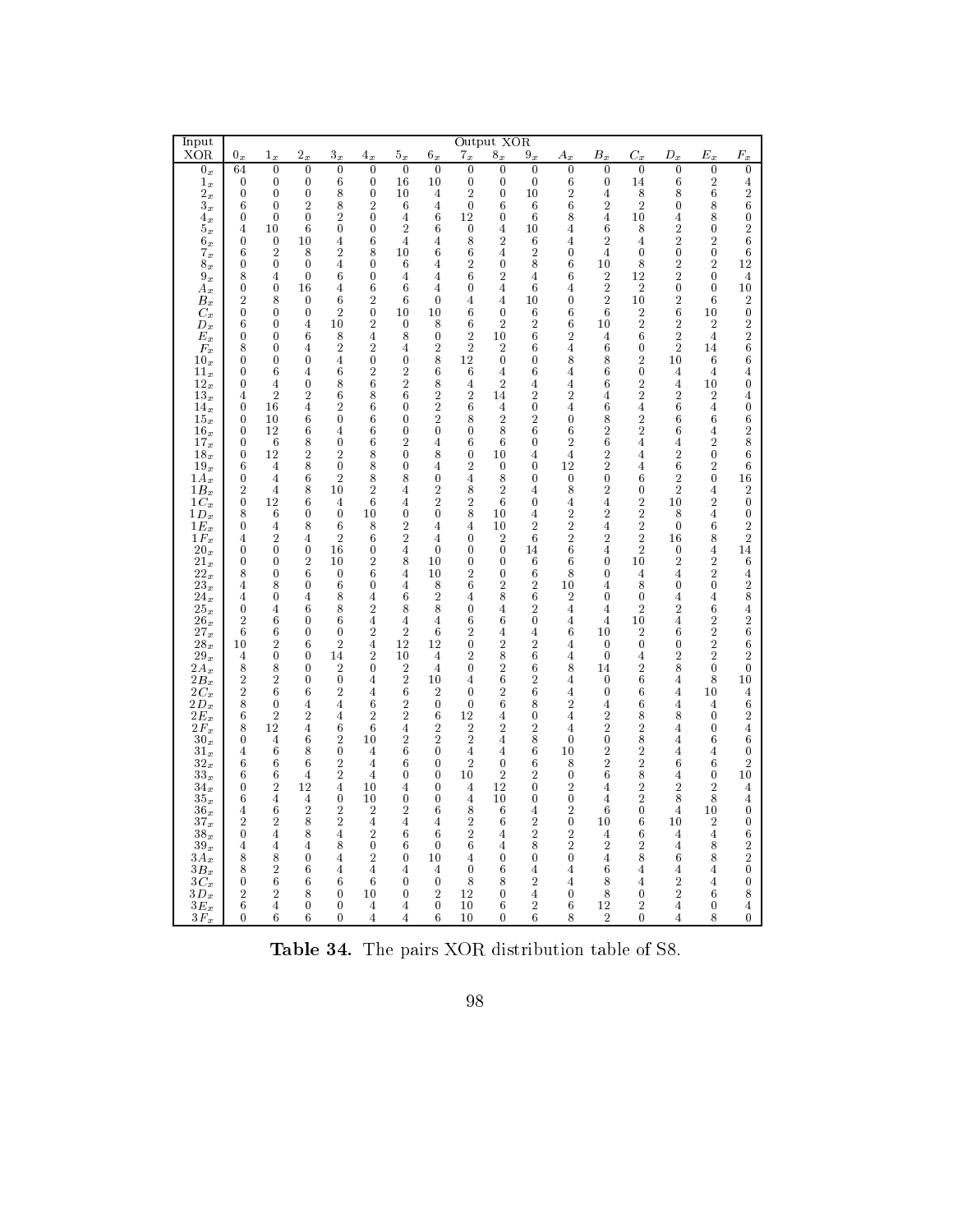## References

- [1] E. F. Brickell, J. H. Moore, M. R. Purtill, Structure in the S-Boxes of the DES, Lecture Notes in Computer Science, Advances in Cryptology, proceedings of CRYPTO'86, pp.  $3-7$ , 1986.
- [2] David Chaum, Jan-Hendrik Evertse, Cryptanalysis of DES with a reduced number of rounds, Sequences of linear factors in block ciphers, Lecture Notes in Computer Science, Advances in Cryptology, proceedings of CRYPTO'85, pp. 192-211, 1985.
- [3] D. W. Davies, Investigation of a Potential Weakness in the DES Algorithm, 1987, private communication.
- [4] Bert Den-Boer, Cryptanalysis of F.E.A.L., Lecture Notes in Computer Science, Advances in Cryptology, proceedings of EUROCRYPT'88, pp. 293-300, 1988.
- [5] Yvo Desmedt, Jean-Jacque Quisquater, Marc Davio, Dependence of Output on Input in DES: Small Avalanche Characteristics, Lecture Notes in Computer Science, Advances in Cryptology, proceedings of CRYPTO'84, pp. 359–376, 1984.
- $[6]$  W. Diffie, M. E. Hellman, *Exhaustive Cryptanalysis of the NBS Data* Encryption Standard, Computer, Vol. 10, No. 6, pp.  $74–84$ , June 1977.
- [7] H. Feistel, Cryptography and Data Security, Scientic American, Vol. 228, No. 5, pp. 15–23, May 1973.
- [8] M. E. Hellman, A Cryptanalytic Time-Memory Tradeoff, IEEE Trans. Inform. Theory, Vol. 26, No. 4, pp.  $401–406$ , July 1980.
- [9] M. E. Hellman, R. Merkle, R. Schroppel, L. Washington, W. Diffie, S. Pohlig and P. Schweitzer, Results of an Initial Attempt to Cryptanalyze the NBS Data Encryption Standard, Technical Report, SEL 76-042, Stanford university, September 1976.
- [10] Ralph C. Merkle, A Fast Software One-Way Hash Function, Journal of Cryptology, Vol. 3, No. 1, pp. 43–58, 1990.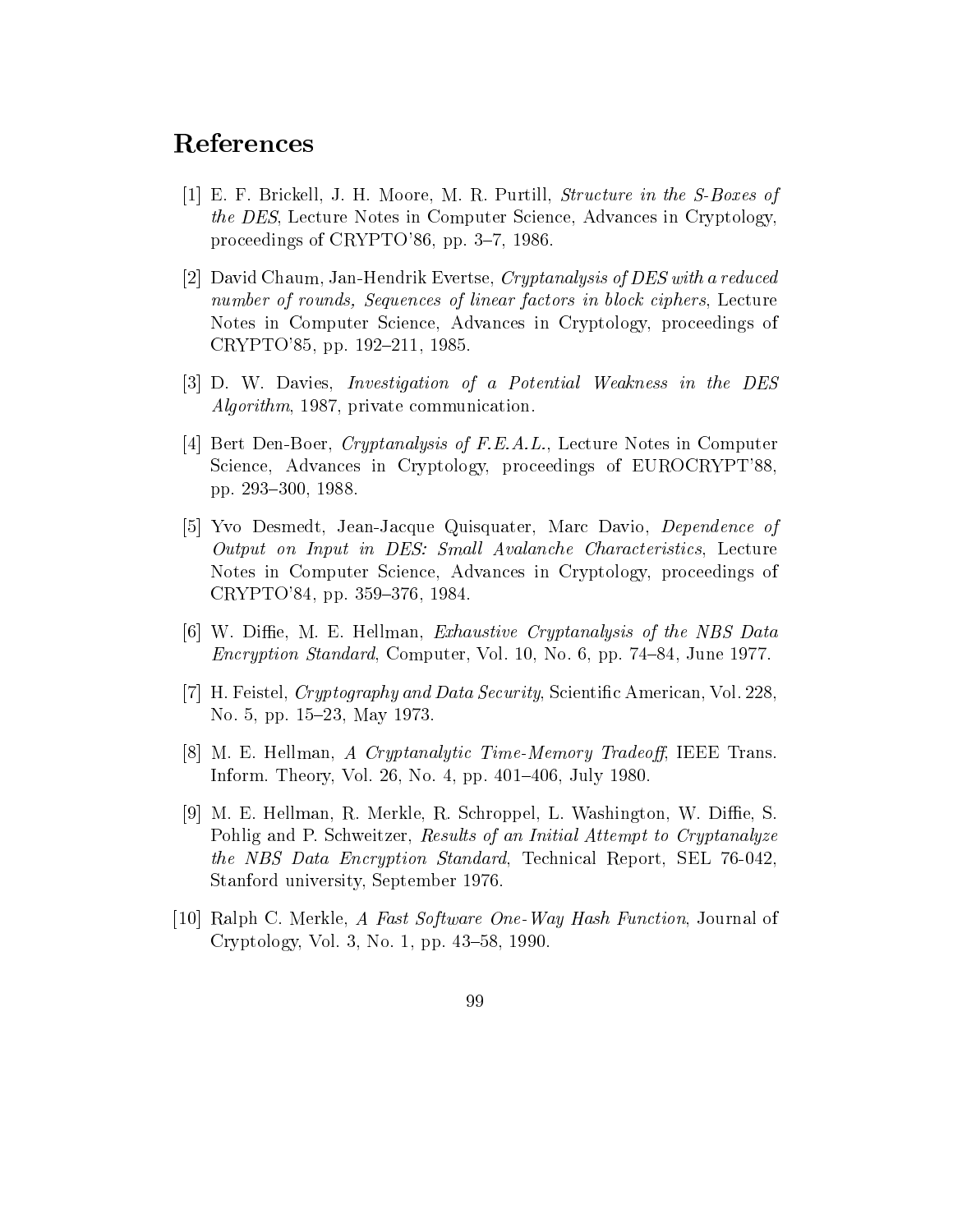- [11] Shoji Miyaguchi, FEAL-N specifications, technical note, NTT, 1989.
- [12] Shoji Miyaguchi, *The FEAL cipher family*, Lecture Notes in Computer Science, Advances in Cryptology, proceedings of CRYPTO'90, pp. 627– 638, 1990.
- [13] S. Miyaguchi, K. Ohta, M. Iwata, 128-bit hash function (N-Hash), proceedings of SECURICOM'90, pp. 123-137, March 1990.
- [14] Sho ji Miyaguchi, Akira Shiraishi, Akihiro Shimizu, Fast Data Encryption Algorithm FEAL-8, Review of electrical communications laboratories, Vol. 36, No. 4, pp. 433-437, 1988.
- [15] National Bureau of Standards, Data Encryption Standard, U.S. Department of Commerce, FIPS pub. 46, January 1977.
- [16] Ingrid Schaumuller-Bichl, Zur Analyse des Data Encryption Standard und Synthese Verwandter Chiffriersysteme, Ph.D. Thesis, Linz university, May 1981.
- [17] Ingrid Schaumuller-Bichl, Cryptanalysis of the Data Encryption Standard by the Method of Formal Coding, Lecture Notes in Computer Science, Cryptography, proceedings of the Workshop on Cryptography, Burg Feuerstein, Germany, March 29–April 2, pp.  $235-255$ , 1982.
- [18] Ingrid Schaumuller-Bichl, On the Design and Analysis of New Cipher Systems Related to the DES, technical report, Linz university, 1983.
- [19] Akihiro Shimizu, Shoji Miyaguchi, Fast Data Encryption Algorithm FEAL, Lecture Notes in Computer Science, Advances in Cryptology, proceedings of EUROCRYPT'87, pp. 267-278, 1987.
- [20] Akihiro Shimizu, Shoji Miyaguchi, Fast Data Encryption Algorithm  $FEAL$ , Abstracts of EUROCRYPT'87, pp. VII-11-VII-14, April 1987.

## Contents

#### 1 Introduction 1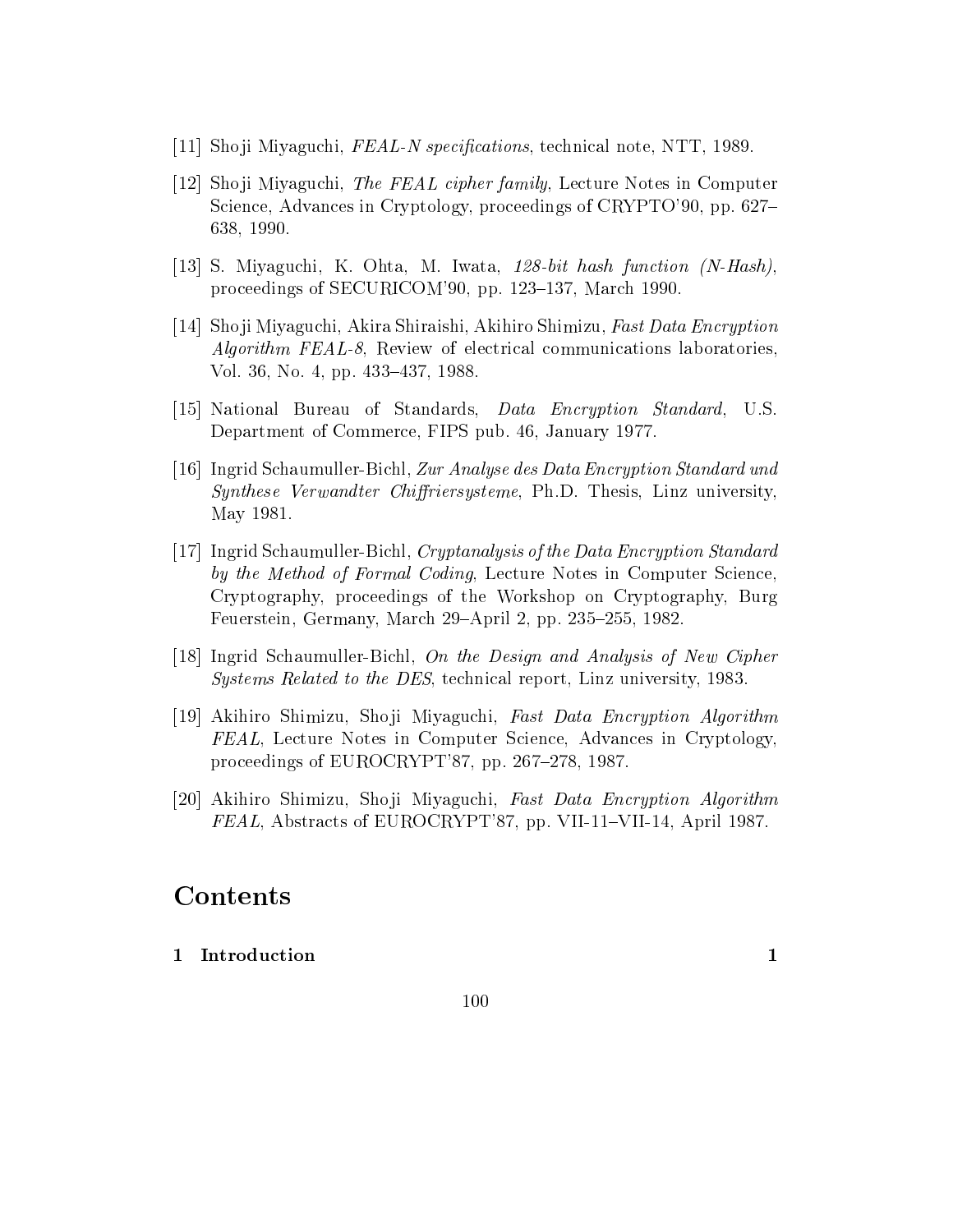| $\bf{2}$ |     | Introduction to differential cryptanalysis                              | 8  |
|----------|-----|-------------------------------------------------------------------------|----|
| 3        |     | DES reduced to four rounds                                              | 29 |
| 4        |     | DES reduced to six rounds                                               | 34 |
| 5        |     | DES reduced to eight rounds                                             | 39 |
|          | 5.1 | Enhanced characteristic's probability                                   | 45 |
|          | 5.2 |                                                                         | 46 |
| 6        |     | DES with an arbitrary number of rounds                                  | 47 |
|          | 6.1 |                                                                         | 50 |
|          | 6.2 |                                                                         | 50 |
|          | 6.3 |                                                                         | 52 |
|          | 6.4 |                                                                         | 52 |
|          | 6.5 | Enhanced characteristic's probability                                   | 54 |
| 7        |     | <b>Variants of DES</b>                                                  | 56 |
|          | 7.1 | Modifying the P permutation $\ldots \ldots \ldots \ldots \ldots \ldots$ | 57 |
|          | 7.2 | Modifying the order of the S boxes $\dots \dots \dots \dots \dots$      | 57 |
|          | 7.3 | Modifying XORs by additions $\ldots \ldots \ldots \ldots \ldots \ldots$ | 58 |
|          |     | 7.3.1<br>Modifying the XORs within the $F$ function $\ldots \ldots$     | 58 |
|          |     | 7.3.2                                                                   | 59 |
|          |     | Modifying all the XORs in an equivalent DES description 59<br>7.3.3     |    |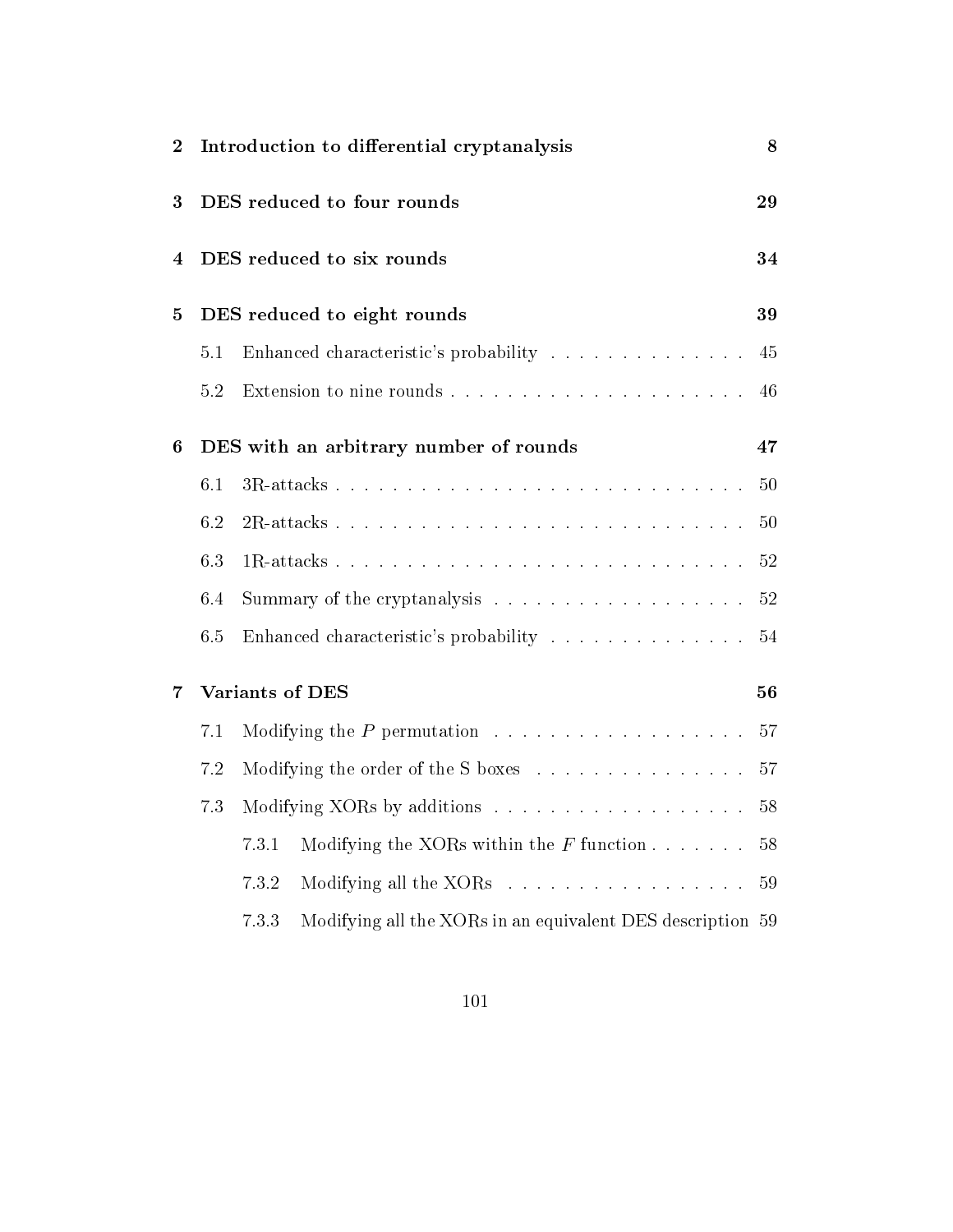|   | 7.4 |                                                                                         | 60 |
|---|-----|-----------------------------------------------------------------------------------------|----|
|   | 7.5 |                                                                                         | 63 |
| 8 |     | DES with independent keys                                                               | 64 |
|   | 8.1 |                                                                                         | 65 |
|   | 8.2 | sixteen rounds                                                                          | 68 |
| 9 |     | The Generalized DES Scheme (GDES)                                                       | 69 |
|   | 9.1 |                                                                                         | 69 |
|   | 9.2 | Cryptanalysis of GDES                                                                   | 72 |
|   |     | 9.2.1<br>A known plaintext attack for $n = q$                                           | 73 |
|   |     | 9.2.2<br>A chosen plaintext attack for $n = q$                                          | 73 |
|   |     | 9.2.3<br>A chosen plaintext attack for $n = 2q - 1$                                     | 74 |
|   |     | 9.2.4<br>A chosen plaintext attack for $n = 3q - 2$                                     | 74 |
|   |     | A chosen plaintext attack for $n = lq - 1$<br>9.2.5                                     | 75 |
|   |     | The actual breaking algorithm for $n = 2q$<br>9.2.6                                     | 75 |
|   |     | 9.2.7                                                                                   | 78 |
|   |     | 10 Non-differential attacks on DES reduced to few rounds                                | 79 |
|   |     |                                                                                         | 79 |
|   |     |                                                                                         | 79 |
|   |     | 10.1.2 Another three-round attack                                                       | 80 |
|   |     | $10.1.3$ A four-round attack<br>and the contract of the contract of the contract of the | 81 |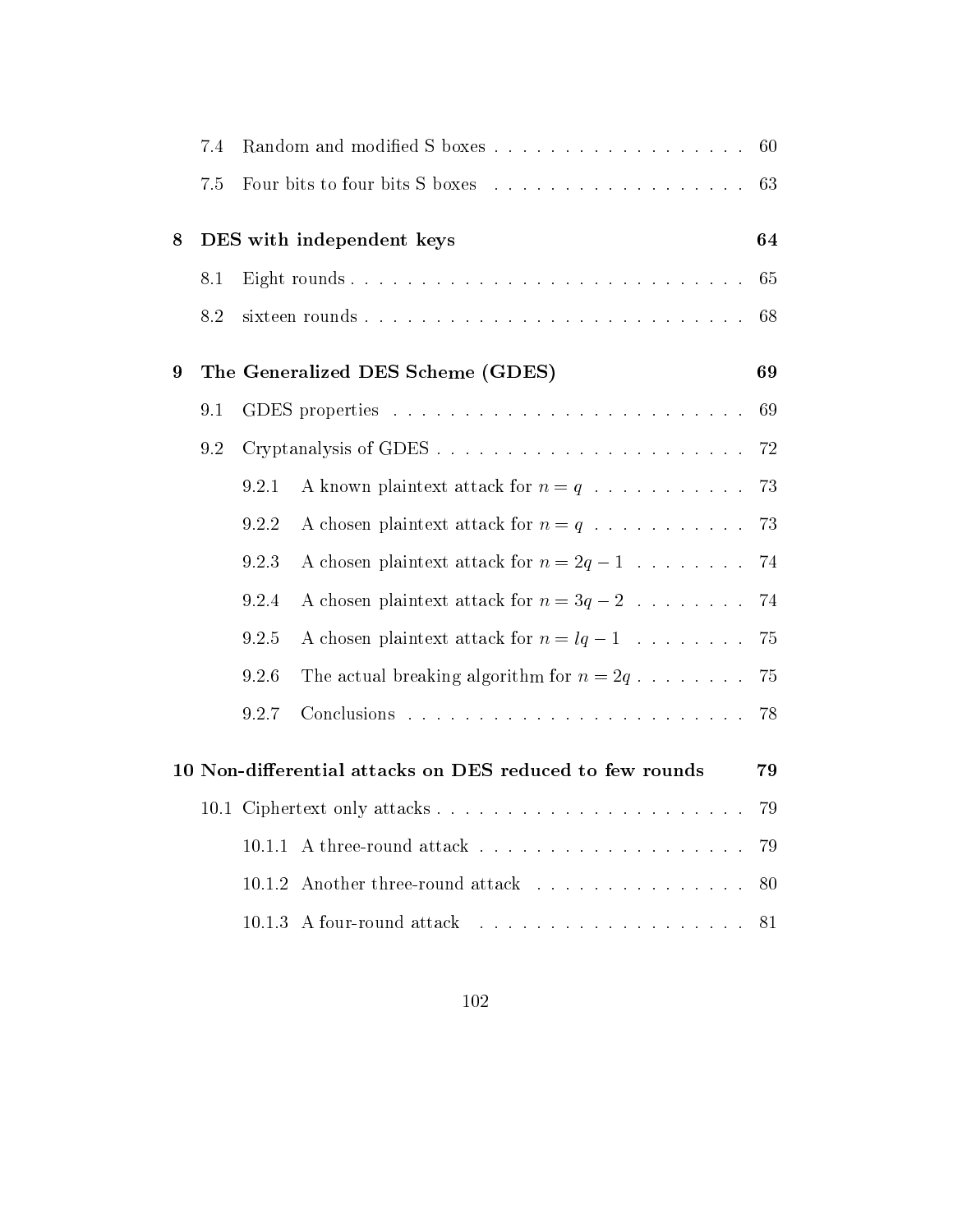|          |              | $10.2.1$ A three-round attack 81                 |    |
|----------|--------------|--------------------------------------------------|----|
|          |              |                                                  |    |
|          |              |                                                  |    |
|          |              |                                                  |    |
|          |              |                                                  |    |
|          |              |                                                  |    |
|          | A DES tables |                                                  | 86 |
| $\bf{B}$ |              | The pairs XOR distribution tables of the S boxes | 90 |

# List of Tables

| $\mathbf{1}$   | Summary of the cryptanalysis of DES 6                                           |  |
|----------------|---------------------------------------------------------------------------------|--|
| $\overline{2}$ | Partial pairs XOR distribution table of S1 14                                   |  |
| 3              |                                                                                 |  |
| $\overline{4}$ | Percentage of the possible entries in the various pairs XOR                     |  |
| 5              | Possible input values for the input XOR $S1'_1 = 34_x$ by the                   |  |
| 6              | Possible keys for $34_x \rightarrow D_x$ by S1 with input $1_x, 35_x \ldots$ 16 |  |
| $7\phantom{.}$ | Possible keys for $34_x \rightarrow 3_x$ by S1 with input $21_x$ , $15_x$ 17    |  |
| 8              | Known bits at the fifth round $\ldots \ldots \ldots \ldots \ldots \ldots 37$    |  |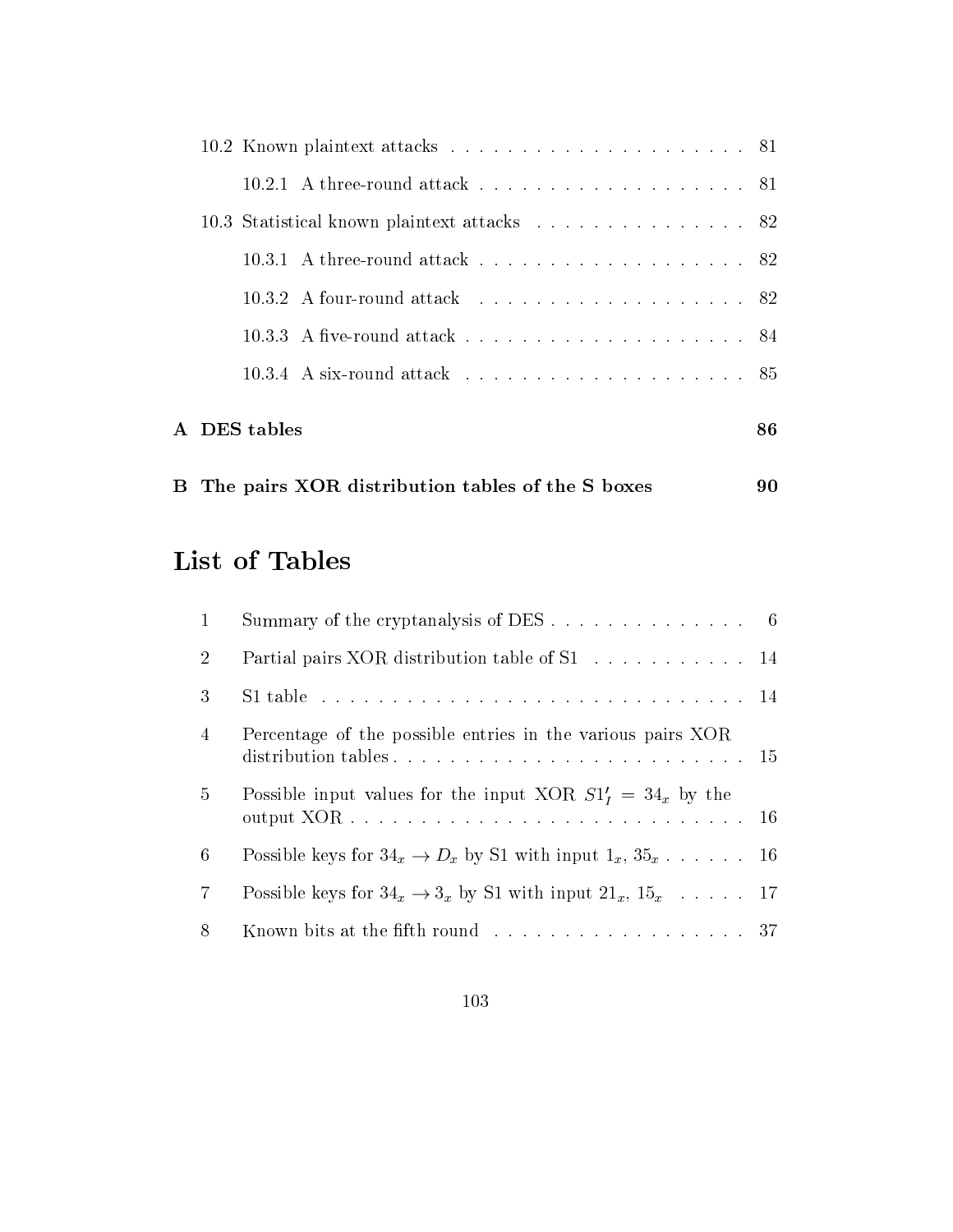| $\boldsymbol{9}$ | Known bits at the seventh round                                                                | -44 |
|------------------|------------------------------------------------------------------------------------------------|-----|
| 10               | The possible instances of $08_x \rightarrow A_x$ by S2                                         | 45  |
| 11               | The probability of the iterative characteristic versus number<br>of rounds                     | 48  |
| 12               | Summary of the cryptanalysis of DES                                                            | 53  |
| 13               | Possible inputs and outputs for $32_x \rightarrow 0$ by $S2$                                   | 54  |
| 14               | Possible inputs and outputs for $2C_x \rightarrow 0$ by S3                                     | 55  |
| 15               | Probabilities by number of key bits equalities                                                 | 56  |
| 16               | Characteristic probabilities with random S boxes                                               | 61  |
| 17               | Number of encryptions needed to find $S_{Kd}$ for each S box                                   | 84  |
| 18               |                                                                                                | 87  |
| 19               | $S2$ table $\ldots \ldots \ldots \ldots \ldots \ldots \ldots \ldots \ldots \ldots$             | 87  |
| $20\,$           | S3 table $\ldots \ldots \ldots \ldots \ldots \ldots \ldots \ldots \ldots \ldots \ldots$        | 87  |
| 21               | $S4$ table $\ldots \ldots \ldots \ldots \ldots \ldots \ldots \ldots \ldots \ldots \ldots$      | 87  |
| 22               | $S5$ table $\ldots \ldots \ldots \ldots \ldots \ldots \ldots \ldots \ldots \ldots \ldots$      | 88  |
| 23               | S6 table $\ldots \ldots \ldots \ldots \ldots \ldots \ldots \ldots \ldots \ldots \ldots$        | 88  |
| $24\,$           | $S7$ table $\ldots \ldots \ldots \ldots \ldots \ldots \ldots \ldots \ldots \ldots \ldots$      | -88 |
| $25\,$           | S8 table $\ldots \ldots \ldots \ldots \ldots \ldots \ldots \ldots \ldots \ldots \ldots \ldots$ | 88  |
| $26\,$           |                                                                                                | 89  |
| 27               | The pairs XOR distribution table of $S1$                                                       | 91  |
| $28\,$           | The pairs XOR distribution table of $S2$                                                       | 92  |
| 29               | The pairs XOR distribution table of $S3$                                                       | 93  |